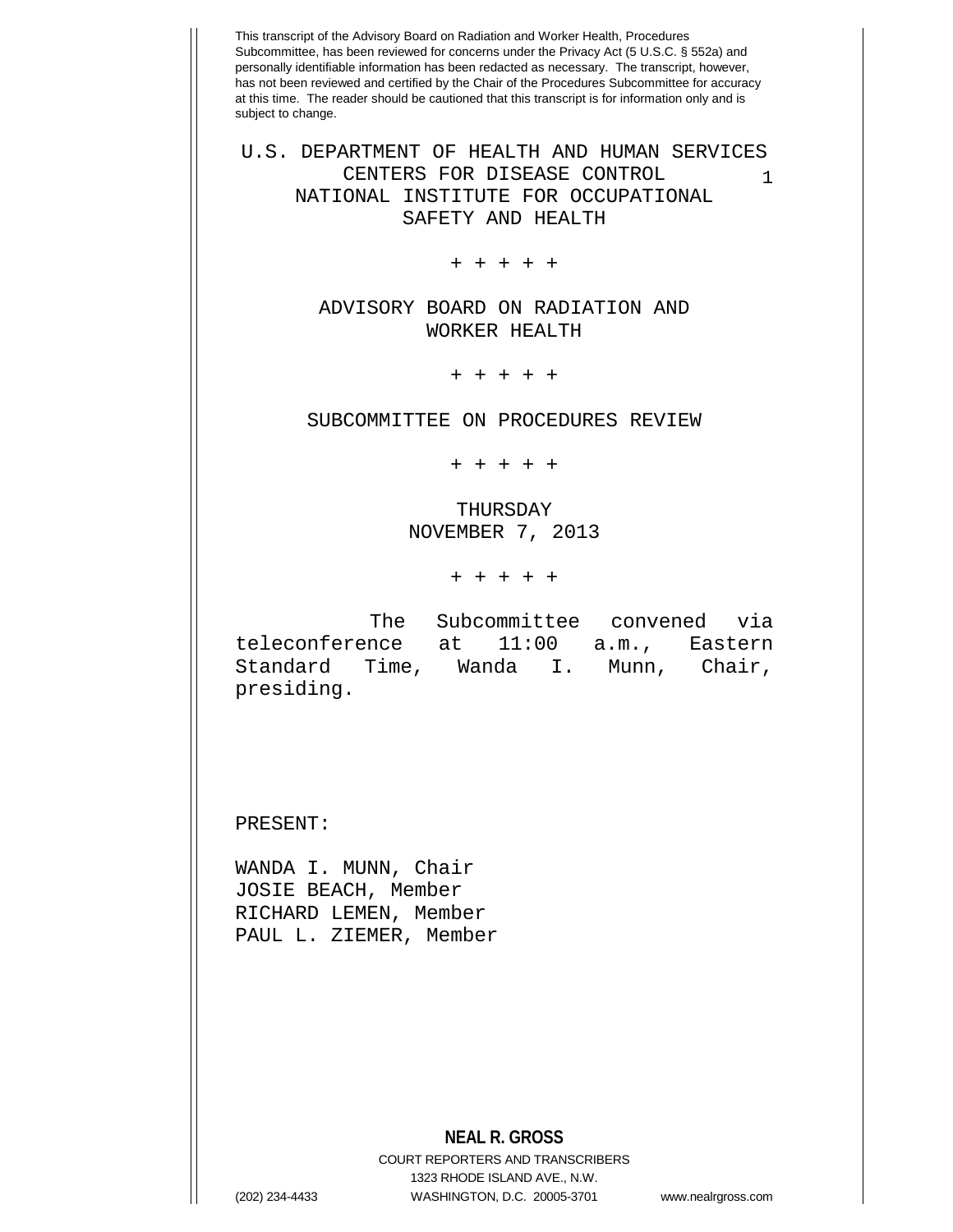ALSO PRESENT:

TED KATZ, Designated Federal Official HANS BEHLING, SC&A KATHY BEHLING, SC&A RON BUCHANAN, SC&A ROSE GOGLIOTTI, SC&A STU HINNEFELD, DCAS JOYCE LIPSZTEIN, SC&A LORI MARION-MOSS, DCAS STEPHEN MARSCHKE, SC&A JOHN MAURO, SC&A JAMES NETON, DCAS STEVE OSTROW, SC&A L. MICHAEL RAFKY, HHS MATTHEW SMITH, ORAU Team JOHN STIVER, SC&A ELYSE THOMAS, ORAU Team

## **NEAL R. GROSS**

COURT REPORTERS AND TRANSCRIBERS 1323 RHODE ISLAND AVE., N.W. (202) 234-4433 WASHINGTON, D.C. 20005-3701 www.nealrgross.com

2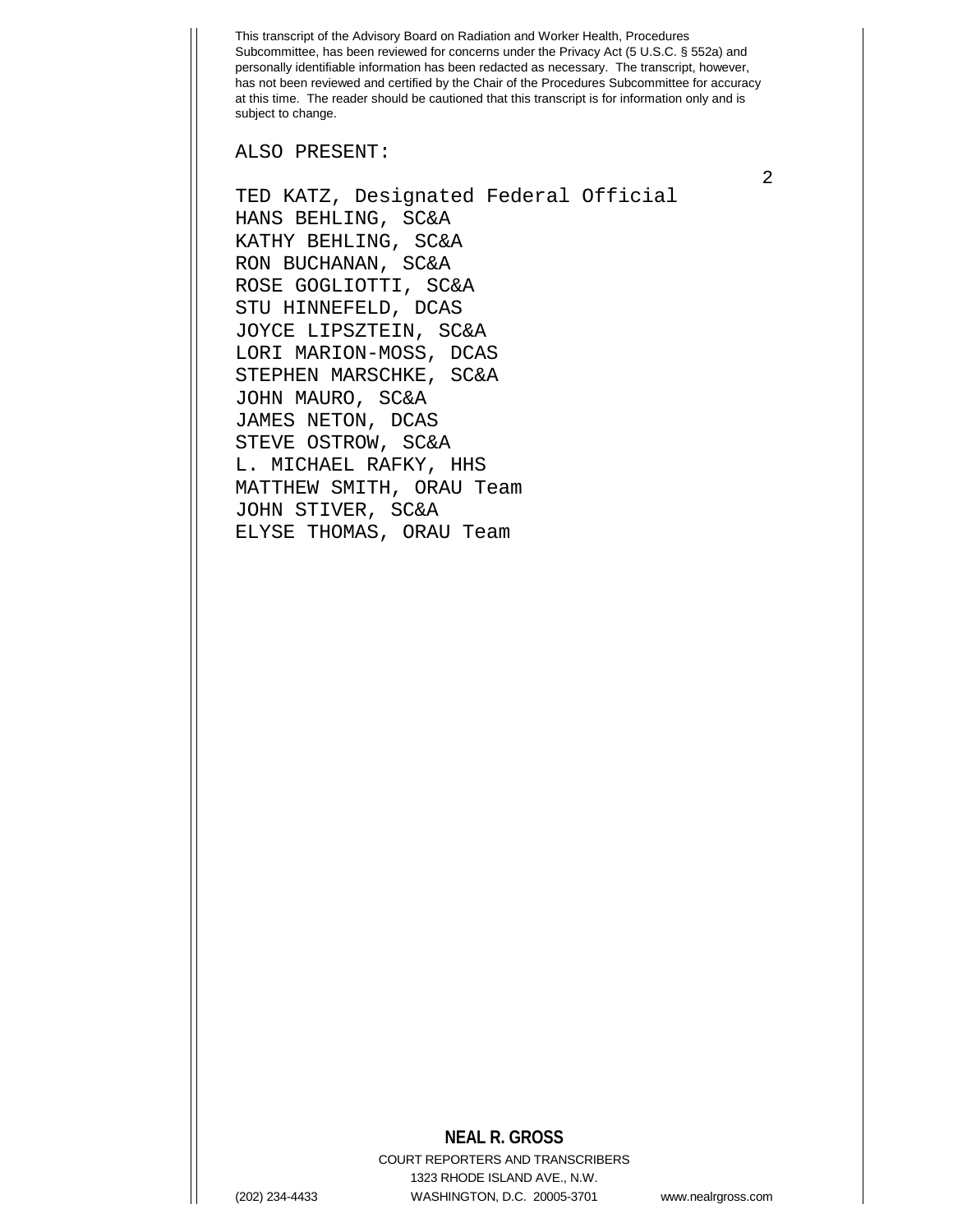This transcript of the Advisory Board on Radiation and Worker Health, Procedures Subcommittee, has been reviewed for concerns under the Privacy Act (5 U.S.C. § 552a) and personally identifiable information has been redacted as necessary. The transcript, however, has not been reviewed and certified by the Chair of the Procedures Subcommittee for accuracy at this time. The reader should be cautioned that this transcript is for information only and is subject to change. **NEAL R. GROSS** COURT REPORTERS AND TRANSCRIBERS 1323 RHODE ISLAND AVE., N.W. 3 T-A-B-L-E O-F C-O-N-T-E-N-T-S PAGE Welcome and Roll Call  $\dots\dots\dots\dots\dots\dots$  5 Ted Katz, DFO Status of BRS item entry problem-PERs loaded ............................... 7 Stuart Hinnefeld, DCAS Lori Marion-Moss, DCAS Localized skin exposures -NIOSH ...... 9 Jim Neton, DCAS Stuart Hinnefeld, DCAS PER-31 and PER-30 and Responses - NIOSH......................... 32 Stuart Hinnefeld, DCAS Response to PER-14 Findings - NIOSH ....... 67 Stuart Hinnefeld, DCAS Jim Neton, DCAS Matt Smith, ORAU Kathy Behling, SC&A IG-001, DCF values, geometry instruction from DR - ALL ................ 142 Stuart Hinnefeld, DCAS PER-20 Findings - SC&A ................... 160 Kathy Behling, SC&A PER-11 Responses - SC&A.................... 196 Rose Gogliotti, SC&A RPRT-0053 Status Report after AWE WG Discussion - NIOSH...................... 210 Jim Neton, DCAS Status Reports -PERs 0033, 0025, 0038 Implementation - SC&A .................... 214 Ron Buchanan, SC&A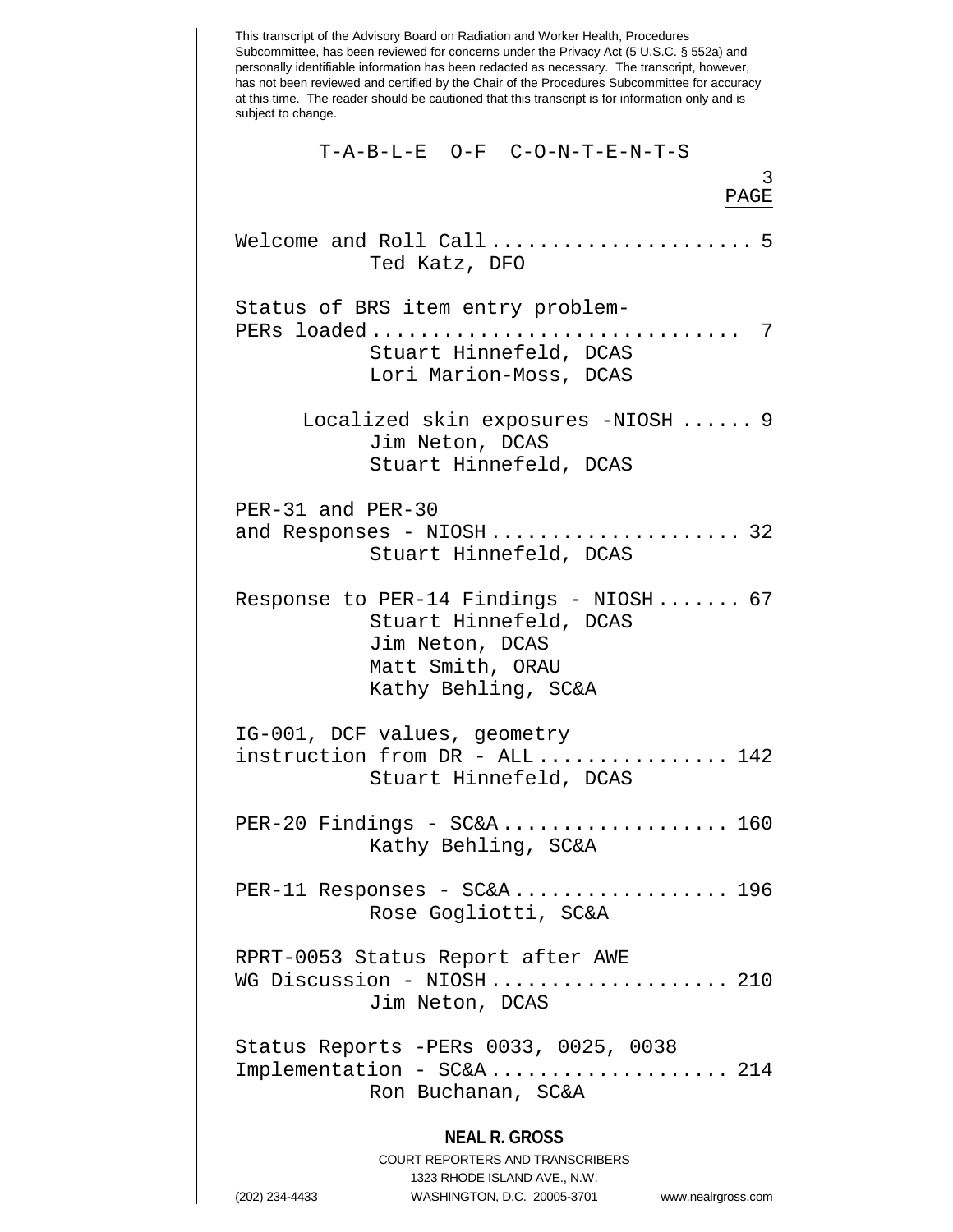This transcript of the Advisory Board on Radiation and Worker Health, Procedures Subcommittee, has been reviewed for concerns under the Privacy Act (5 U.S.C. § 552a) and personally identifiable information has been redacted as necessary. The transcript, however, has not been reviewed and certified by the Chair of the Procedures Subcommittee for accuracy at this time. The reader should be cautioned that this transcript is for information only and is subject to change. T-A-B-L-E O-F C-O-N-T-E-N-T-S 4 (continued) PAGE OTIB-54 Responses - SC&A ................. 234 Steve Ostrow, SC&A OTIB-34 and 83 Updates - SC&A............ 268 Joyce Lipsztein, SC&A Hans Behling, SC&A Next Meeting ................................ 276 Administrative Detail - SC&A - All ....... 276 Clean recommendation list Upcoming PER status John Stiver, SC&A Adjourn .................................. 291

## **NEAL R. GROSS**

COURT REPORTERS AND TRANSCRIBERS 1323 RHODE ISLAND AVE., N.W. (202) 234-4433 WASHINGTON, D.C. 20005-3701 www.nealrgross.com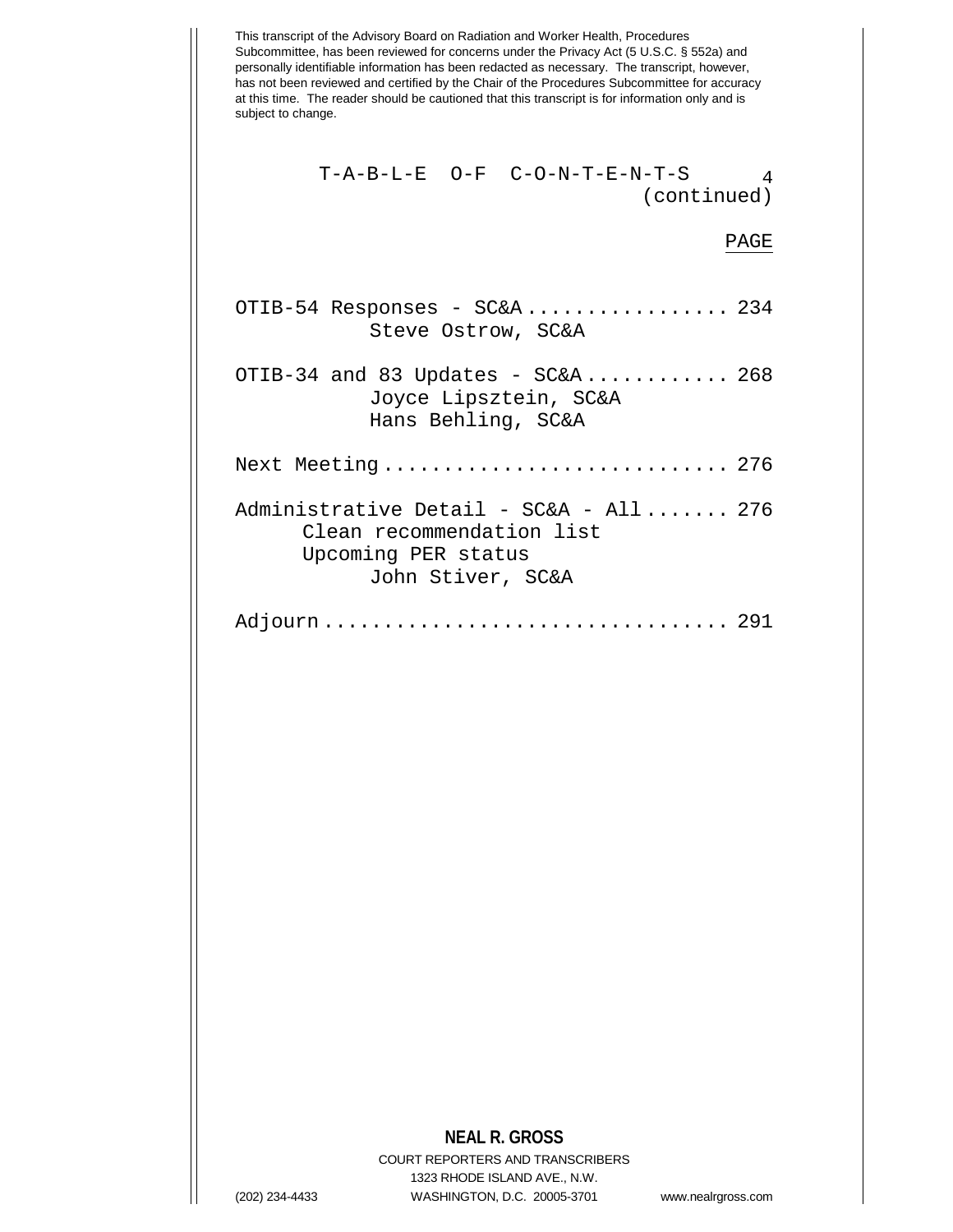This transcript of the Advisory Board on Radiation and Worker Health, Procedures Subcommittee, has been reviewed for concerns under the Privacy Act (5 U.S.C. § 552a) and personally identifiable information has been redacted as necessary. The transcript, however, has not been reviewed and certified by the Chair of the Procedures Subcommittee for accuracy at this time. The reader should be cautioned that this transcript is for information only and is subject to change. **NEAL R. GROSS** COURT REPORTERS AND TRANSCRIBERS 1323 RHODE ISLAND AVE., N.W.  $1 \parallel$  P-R-O-C-E-E-D-I-N-G-S  $2 \parallel$  (11:01 a.m.) 3 MR. KATZ: Good morning everyone 4 who's on the line already. This is the 5 || Advisory Board on Radiation Worker Health 6 Procedures Review Subcommittee. And let's  $7$  | qet started first with roll call. 8 Let me just say ahead of roll 9 call, two of our Members, Wanda Munn and 10 Josie Beach have conflicts with Hanford. I 11 don't know that we have any Hanford business 12 to do today, but otherwise have no prospect 13 || of conflicts with our Board Members. So just  $14$  | to note that up front instead of them having  $15$  | to address that during roll call. 16 || So let's begin with roll call. 17 || (Roll call.) 18 MR. KATZ: The agenda and various 19 meeting materials are posted on the NIOSH 20 website under the Board page under today's 21 date, and everyone I've heard here should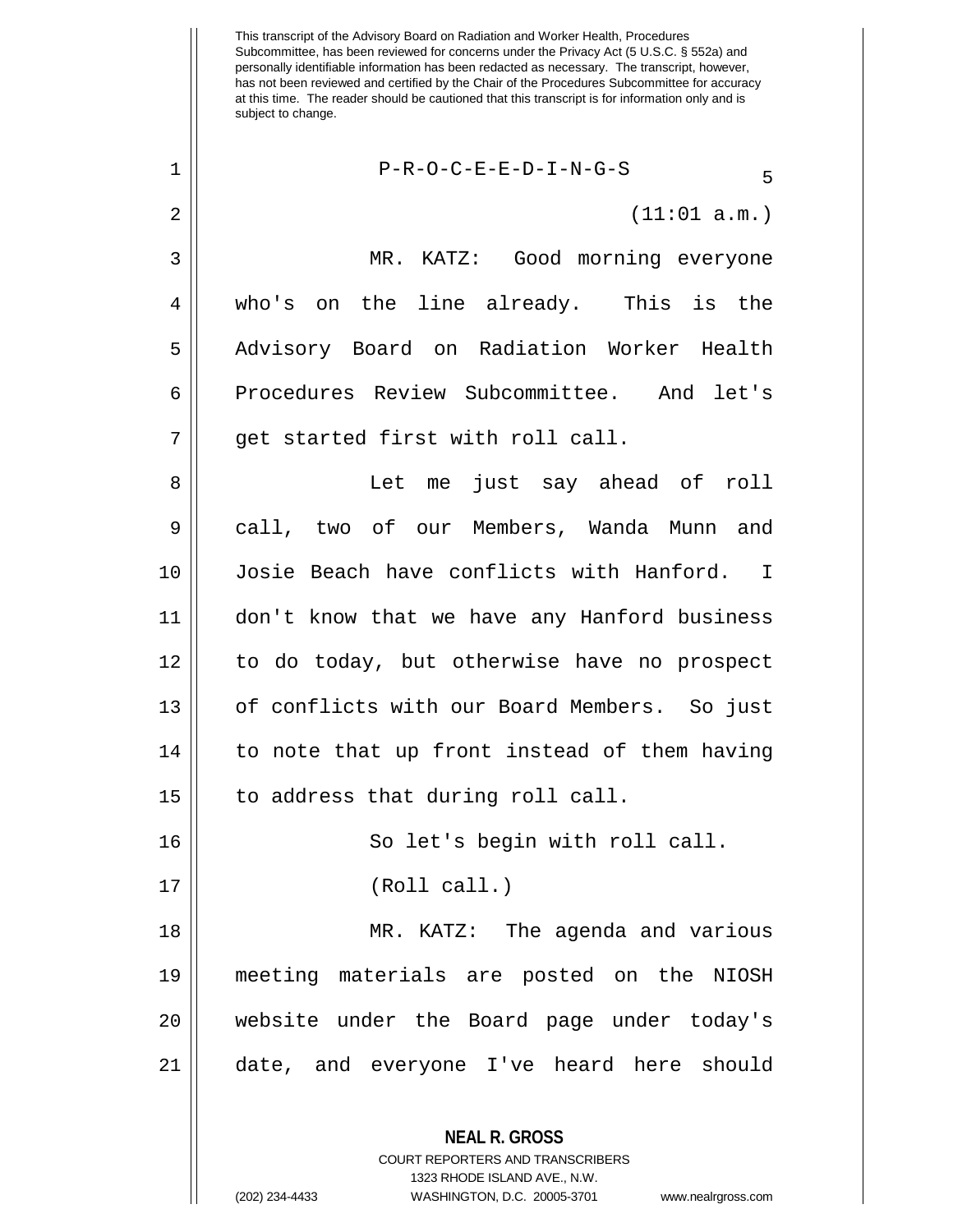This transcript of the Advisory Board on Radiation and Worker Health, Procedures Subcommittee, has been reviewed for concerns under the Privacy Act (5 U.S.C. § 552a) and personally identifiable information has been redacted as necessary. The transcript, however, has not been reviewed and certified by the Chair of the Procedures Subcommittee for accuracy at this time. The reader should be cautioned that this transcript is for information only and is subject to change. **NEAL R. GROSS** COURT REPORTERS AND TRANSCRIBERS 1323 RHODE ISLAND AVE., N.W. 1 || have the agenda anyhow, and all of these 2 materials. 3 And it's all yours, Wanda. 4 || Everyone please mute your phone except when 5 you're speaking, \*6 if you don't have a mute 6 || button. Thanks. 7 CHAIR MUNN: Thank you, Ted. I 8 a have only one proposed change to the agenda. 9 I've been notified that Joyce has a report 10 || on OTIB-83 and 34, which we would probably 11 insert directly after our OTIB-54 responses 12 if that is amenable with everyone here. Do 13 we have any objection to that or any other 14 | further additions to the agenda? 15 MR. KATZ: Okay, Wanda, I thought 16 I had that OTIB-34 and 83, is that not 17 correct? 18 CHAIR MUNN: That's correct. I've  $19 \parallel$  got 83 and 34. 20 || MR. KATZ: Oh, very good. 21 CHAIR MUNN: I think so.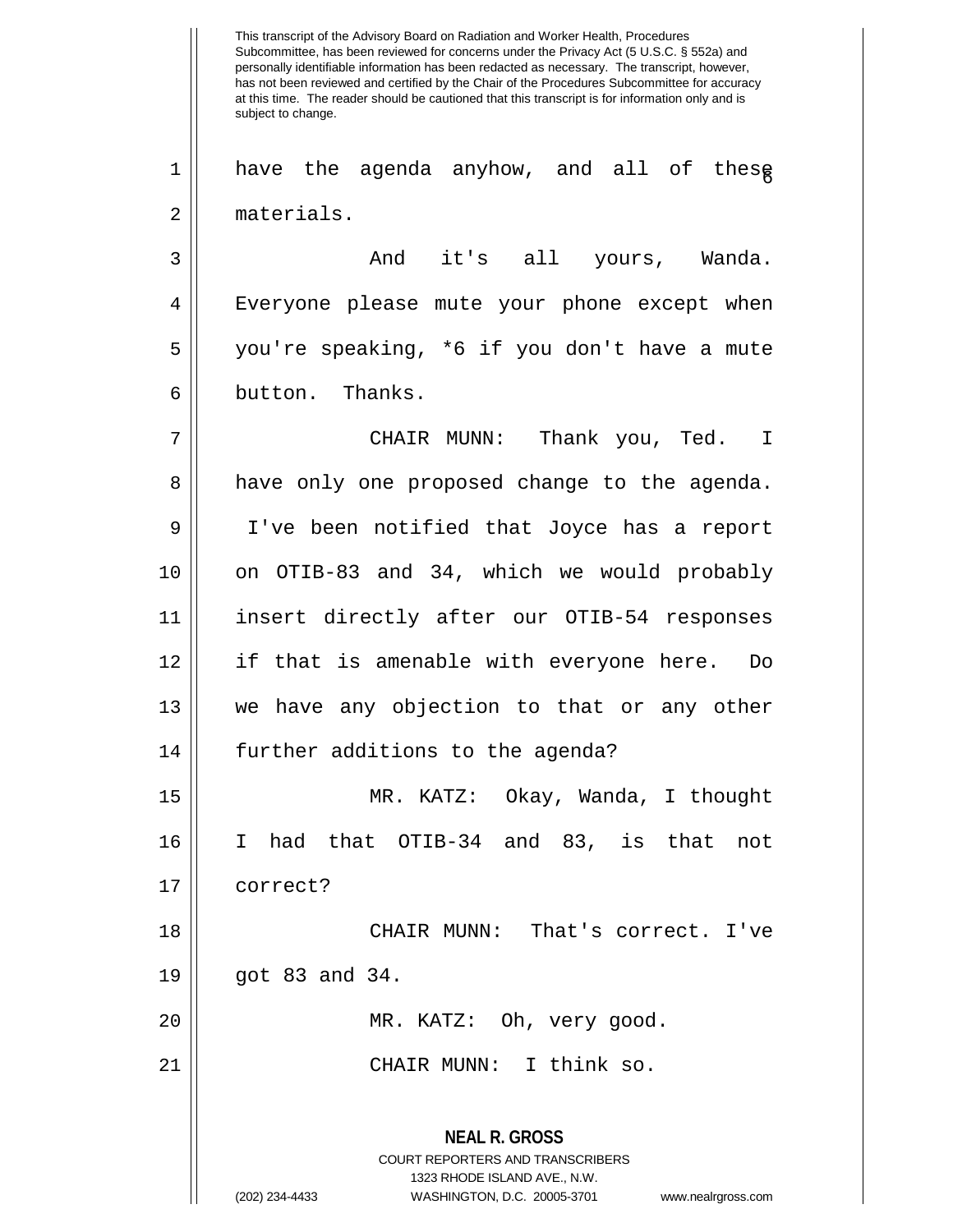This transcript of the Advisory Board on Radiation and Worker Health, Procedures Subcommittee, has been reviewed for concerns under the Privacy Act (5 U.S.C. § 552a) and personally identifiable information has been redacted as necessary. The transcript, however, has not been reviewed and certified by the Chair of the Procedures Subcommittee for accuracy at this time. The reader should be cautioned that this transcript is for information only and is subject to change. **NEAL R. GROSS** COURT REPORTERS AND TRANSCRIBERS 1323 RHODE ISLAND AVE., N.W. <sup>7</sup> <sup>1</sup> MR. KATZ: Okay. 2 CHAIR MUNN: Any other changes or 3 additions, corrections? 4 MR. KATZ: Okay, that's on the  $5 \parallel$  agenda, actually, already. 6 CHAIR MUNN: Just wanted to make  $7 \parallel$  sure that we had it under 54 in the same 8 || order. Any other changes? I said that once. 9 I think we'll go on. 10 Our first item on the agenda is 11 the status of the BRS entries. I've been 12 told that Lori has gotten all of the PERs 13 loaded, and if you filter on the Board 14 || system, a review page under Document Types 15 for PERs, we have quite an extensive list 16 || there. I believe they're all up and running. 17 Stu, Lori, can you verify that 18 || and give us any additional information that 19 we might need? 20 MR. HINNEFELD: Well, no. I 21 || think that Lori has worked with our TST folks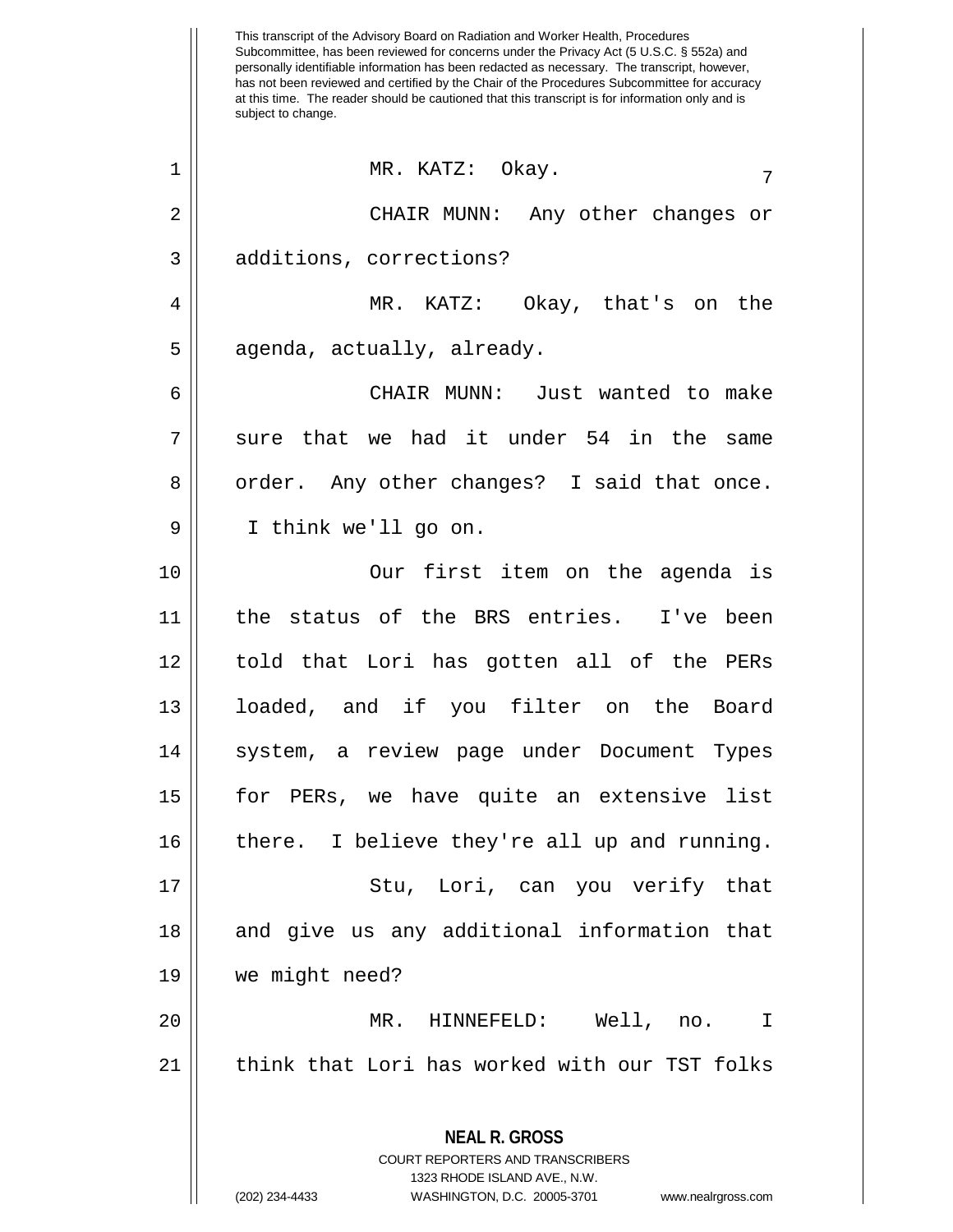**NEAL R. GROSS** COURT REPORTERS AND TRANSCRIBERS 1323 RHODE ISLAND AVE., N.W.  $1 ||$  and have gotten, from the PER standpoint we  $2 \parallel$  think they're all on there now. They're 3 either in the queue called Documents under 4 || Board Reviews called Unassigned. 5 So we worked from the list that 6 John Stiver sent out about the identities of  $7 \parallel$  the PERs that SC&A has been assigned to work 8 on and that list should coincide with the 9 list that appears under the Documents under 10 | Board Review. 11 CHAIR MUNN: Oh, I haven't made 12 that correlation, but thank you, John, for 13 || qetting that extensive list out. It's very 14 helpful for us, I think, to see the full list 15 in one spot. 16 MR. HINNEFELD: Okay, and then 17 the remaining completed PERs are in the queue 18 that is titled something like Unassigned or 19 something like that. 20 CHAIR MUNN: Right. Good. 21 || That's great. Are there any questions, any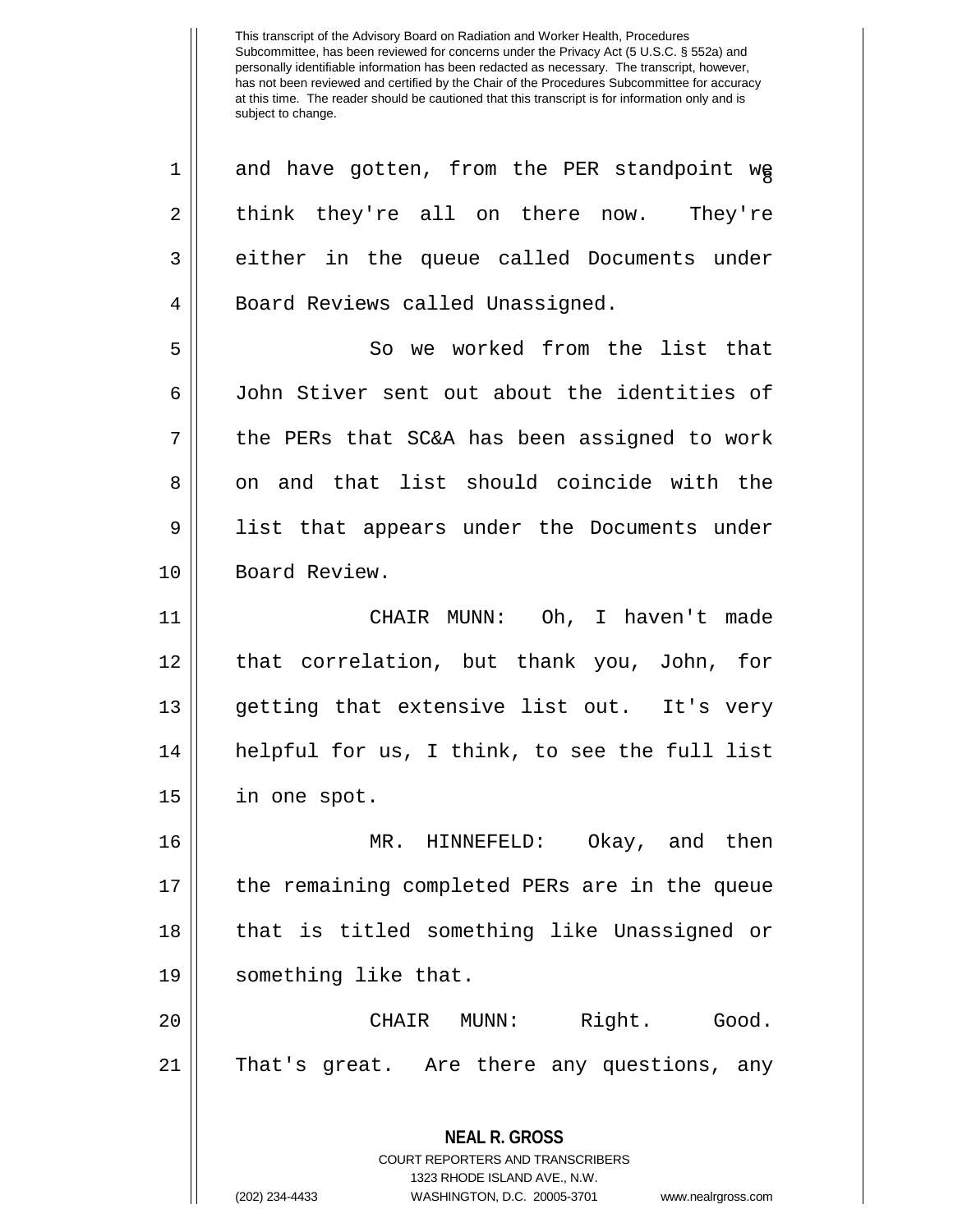This transcript of the Advisory Board on Radiation and Worker Health, Procedures Subcommittee, has been reviewed for concerns under the Privacy Act (5 U.S.C. § 552a) and personally identifiable information has been redacted as necessary. The transcript, however, has not been reviewed and certified by the Chair of the Procedures Subcommittee for accuracy at this time. The reader should be cautioned that this transcript is for information only and is subject to change. **NEAL R. GROSS** COURT REPORTERS AND TRANSCRIBERS 1323 RHODE ISLAND AVE., N.W. (202) 234-4433 WASHINGTON, D.C. 20005-3701 www.nealrgross.com  $1 ||$  additions, any additional information we need  $2 \parallel$  to have with respect to those PERs right now? 3 MS. MARION-MOSS: Wanda, this is 4 Lori. 5 CHAIR MUNN: Yes, Lori. 6 MS. MARION-MOSS: I would like to  $7 \parallel$  add that in total, there are 46 PERs in total 8 || with 23 being assigned to SC&A. 9 CHAIR MUNN: And 40, how many in 10 | total? 11 MS. MARION-MOSS: Forty six. 12 CHAIR MUNN: Forty six total, 13 okay, 23 assigned. Got it. Thank you. 14 || Anything else? If not, next item that we had 15 carried over from last time was an 16 expectation of a document on localized skin 17 | exposures. 18 MR. HINNEFELD: Yes, this is Stu. 19 I think I'll let Jim Neton take that up to 20 || start. 21 CHAIR MUNN: Okay. Jim?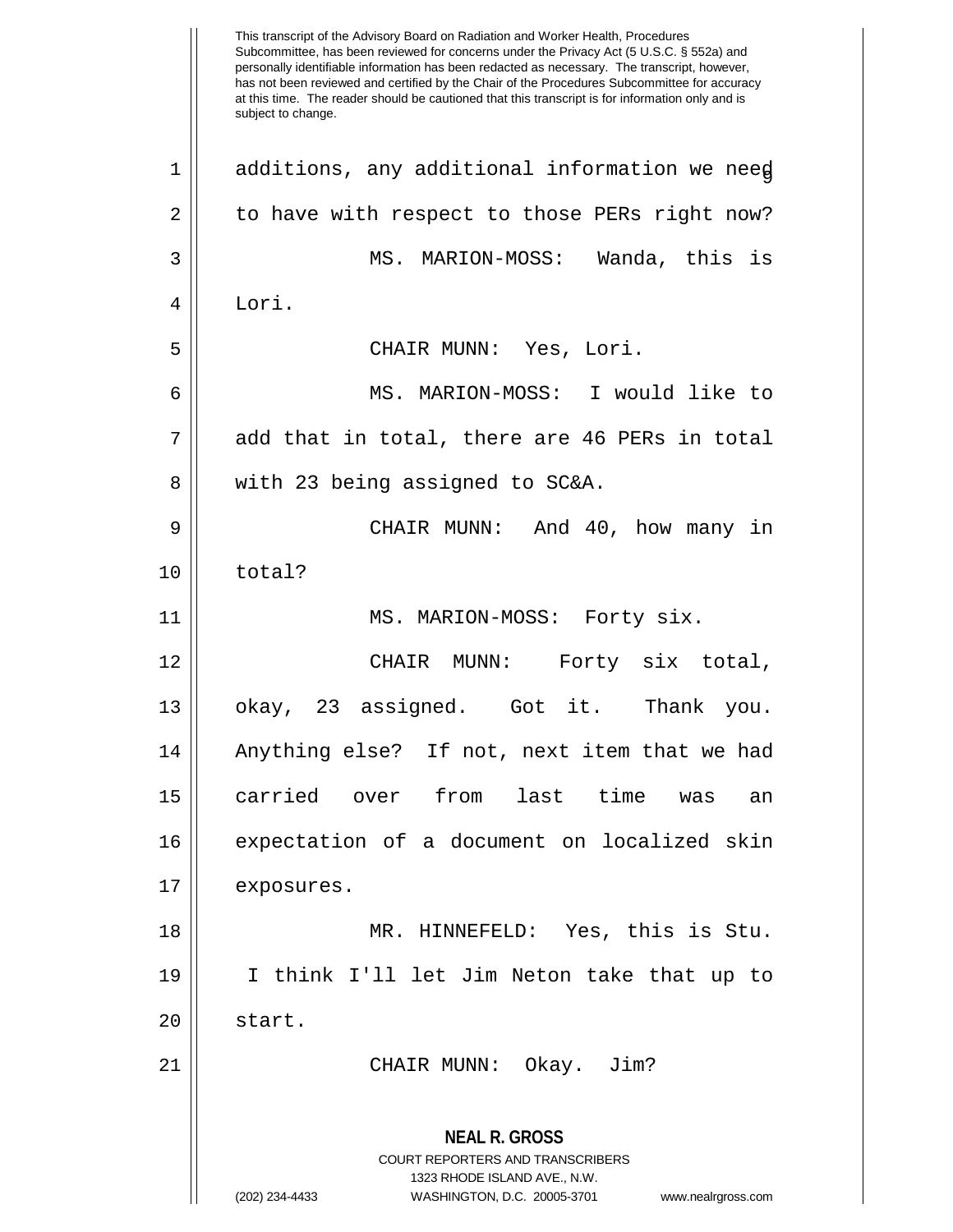| 1              | MR. HINNEFELD: Are you muted                  |
|----------------|-----------------------------------------------|
| $\overline{2}$ | Jim?                                          |
| 3              | CHAIR MUNN: Have we lost Jim?                 |
| 4              | DR. NETON: I am. Okay. Well,                  |
| 5              | this localized skin exposure is an            |
| $\epsilon$     | overarching issue and I actually went out to  |
| 7              | the database and noticed that it's not listed |
| 8              | there now, possibly because it's<br>not       |
| 9              | associated with any finding. So that's the    |
| 10             | first thing I'd like to figure out is how     |
| 11             | we're going to track this thing because again |
| 12             | it doesn't appear anywhere in the BRS.        |
| 13             | CHAIR MUNN: That is a problem                 |
| 14             | because we, I don't believe that we have      |
| 15             | faced the issue of incorporating anything     |
| 16             | that wasn't specifically a finding, have we?  |
| 17             | DR. NETON: These were noted as                |
| 18             | concerns in the draft, in the document that   |
| 19             | SC&A issued June 2013 where they prepared     |
| 20             | this sort of side White Paper. It was a       |
| 21             | fallout from some reviews of, I think,        |
|                |                                               |

**NEAL R. GROSS** COURT REPORTERS AND TRANSCRIBERS 1323 RHODE ISLAND AVE., N.W. (202) 234-4433 WASHINGTON, D.C. 20005-3701 www.nealrgross.com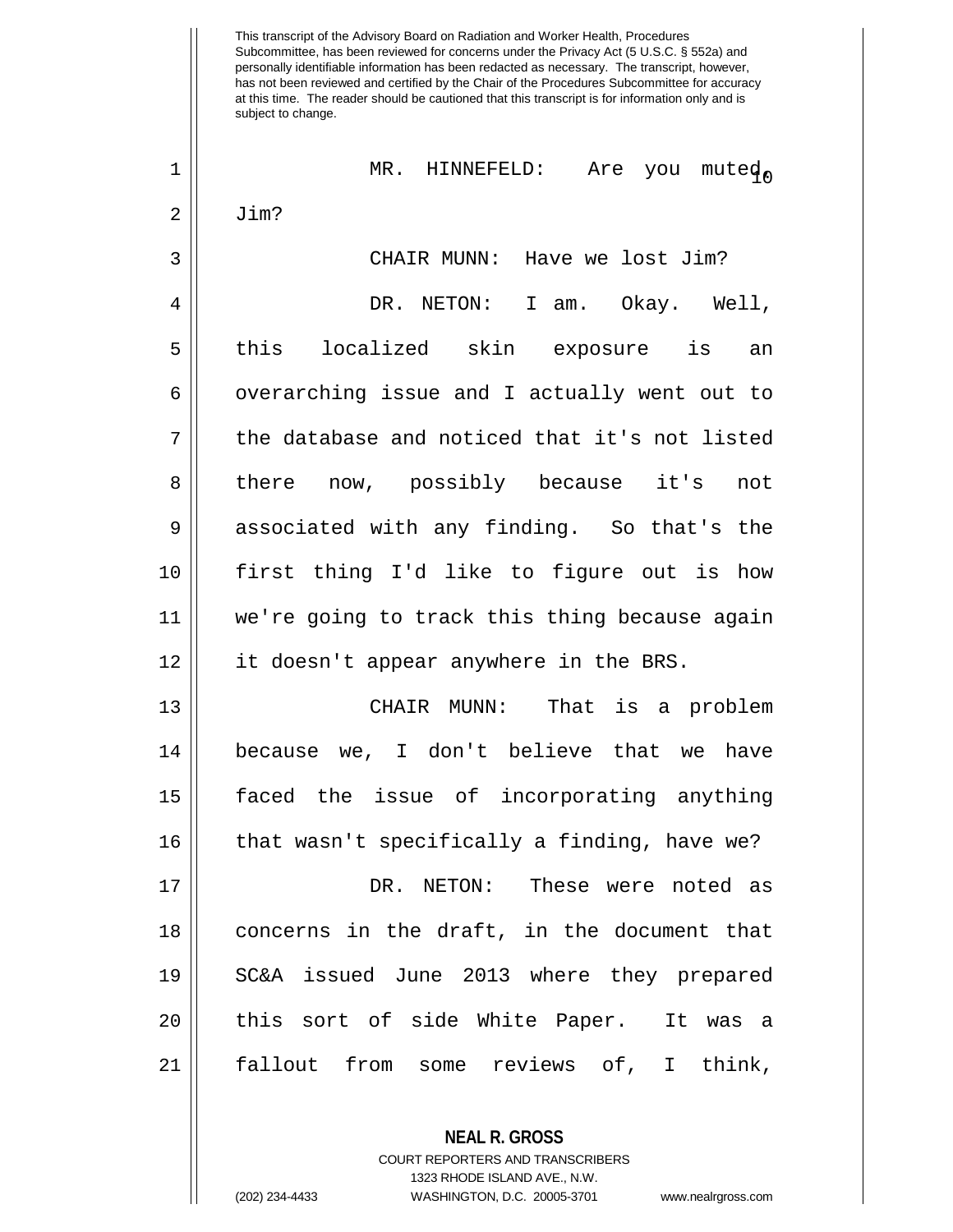This transcript of the Advisory Board on Radiation and Worker Health, Procedures Subcommittee, has been reviewed for concerns under the Privacy Act (5 U.S.C. § 552a) and personally identifiable information has been redacted as necessary. The transcript, however, has not been reviewed and certified by the Chair of the Procedures Subcommittee for accuracy at this time. The reader should be cautioned that this transcript is for information only and is subject to change. **NEAL R. GROSS** 1 || Bridgeport Brass cases or something like  $2 \parallel$  that. 3 CHAIR MUNN: Yes, well, it's come 4 || up in several venues, I think. 5 DR. NETON: Right. So it's truly  $6 \parallel$  an overarching issue, but I think it should  $7 \parallel$  be added to the list so that we can get those 8 || relevant documents out there and track. 9 CHAIR MUNN: This is a new 10 question, how to address the question. 11 || DR. NETON: Yes. 12 CHAIR MUNN: We'll need a 13 document of some sort and some way for us to 14 identify it other than the document sources 15 || that we currently have stipulated. I wonder 16 if we can, we're open to suggestion if anyone 17 has any specific ideas. We might consider 18 || taking a look at one of the documents where 19 the question was raised whether it was a 20 finding or not, and in some way attach it to 21 || that document. Any other ideas?

> COURT REPORTERS AND TRANSCRIBERS 1323 RHODE ISLAND AVE., N.W.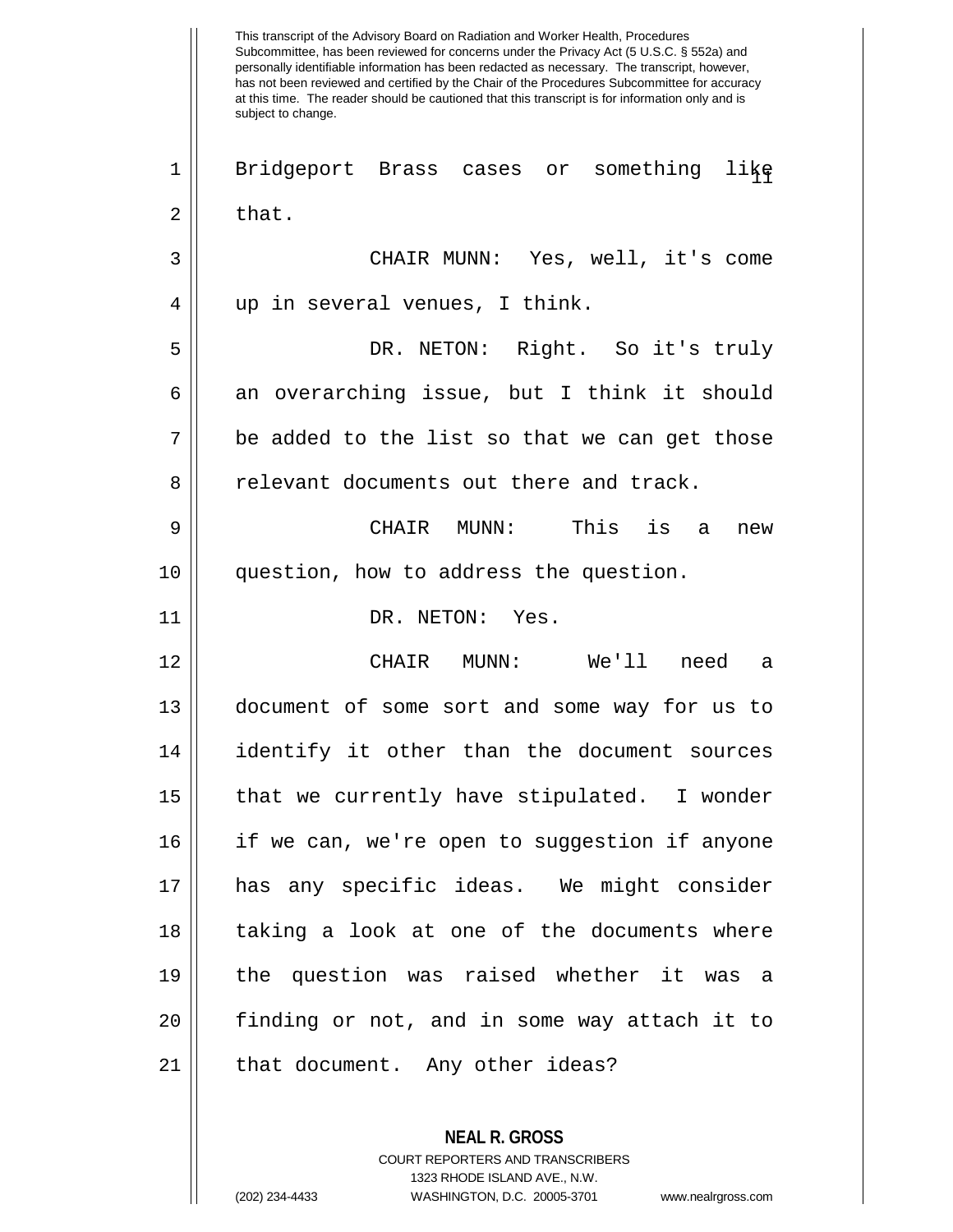| 1  | MEMBER BEACH: Wanda, I would                  |
|----|-----------------------------------------------|
| 2  | worry -- this is Josie -- that it would get   |
| 3  | lost if we try to track it that way.          |
| 4  | DR. NETON: Yes, Wanda, what                   |
| 5  | happened is this got transferred over from    |
| 6  | the DR Review Subcommittee, I think, because  |
| 7  | it was identified in, I think it was a        |
| 8  | Bridgeport Brass review. Yes, it was.         |
| 9  | And as a fallout of that DR                   |
| 10 | review, SC&A, asked Ted, he agreed to have    |
| 11 | them develop this sort of position or concern |
| 12 | paper on skin doses in general. And there's   |
| 13 | a couple issues there. And like I said, the   |
| 14 | only thing that existed that I'm aware of is  |
| 15 | in the Procedures Subcommittee arena is this  |
| 16 | discussion points document that SC&A issued   |
| 17 | on June 2013.                                 |
| 18 | MR. MARSCHKE: This is Steve                   |
| 19 | Marschke. I mean we have, or NIOSH has        |
| 20 | created this group of findings, if you will,  |
| 21 | or entries into the BRS which are identified  |
|    | <b>NEAL R. GROSS</b>                          |

COURT REPORTERS AND TRANSCRIBERS 1323 RHODE ISLAND AVE., N.W.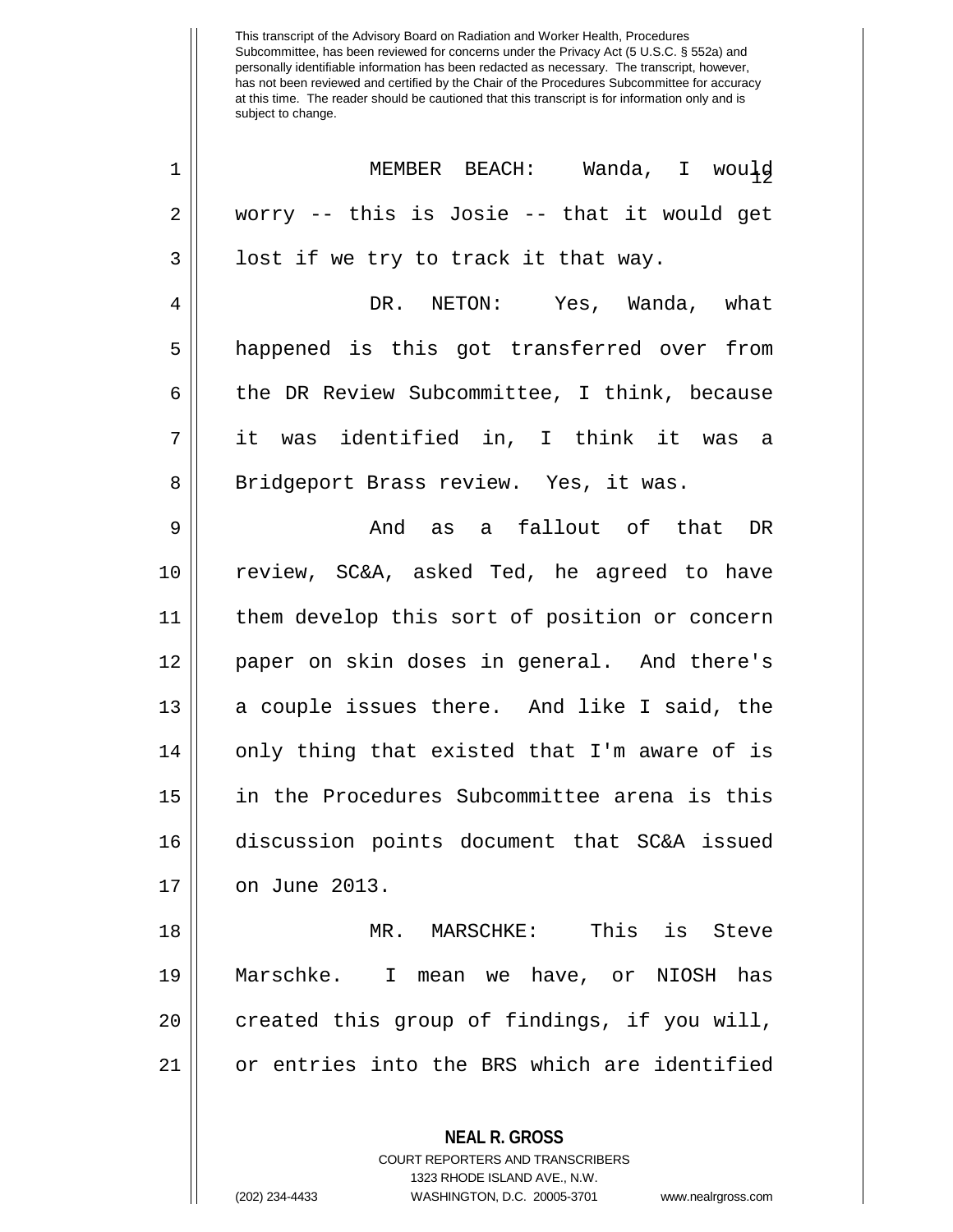This transcript of the Advisory Board on Radiation and Worker Health, Procedures Subcommittee, has been reviewed for concerns under the Privacy Act (5 U.S.C. § 552a) and personally identifiable information has been redacted as necessary. The transcript, however, has not been reviewed and certified by the Chair of the Procedures Subcommittee for accuracy at this time. The reader should be cautioned that this transcript is for information only and is subject to change. **NEAL R. GROSS** COURT REPORTERS AND TRANSCRIBERS 1323 RHODE ISLAND AVE., N.W.  $1 \parallel$  as overfinding.  $1 \parallel$  13 2 CHAIR MUNN: And it'll go there,  $3 \parallel$  Steve. That's where it'll go. 4 MR. MARSCHKE: It'll go in there.  $5 \parallel$  So all we need to do is, you know, kind of 6 || put some kind of a document associated with 7 it and it would be in that as over 9, and 8 || then once we got that entered as a document 9 We would be tracking over 9 and we could put 10 || in, you know, whatever the finding was under  $11$   $\parallel$  that. 12 DR. NETON: There are no  $13$  | findings. That's the problem. 14 || CHAIR MUNN: That's the problem. 15 MR. MARSCHKE: Well, I guess we 16 would, what comes out of that White Paper  $17$  || that SC&A put together --18 DR. NETON: There are concerns. 19 MR. MARSCHKE: -- those are the 20 concerns. Well, the BRS doesn't really 21 differentiate between findings and concerns.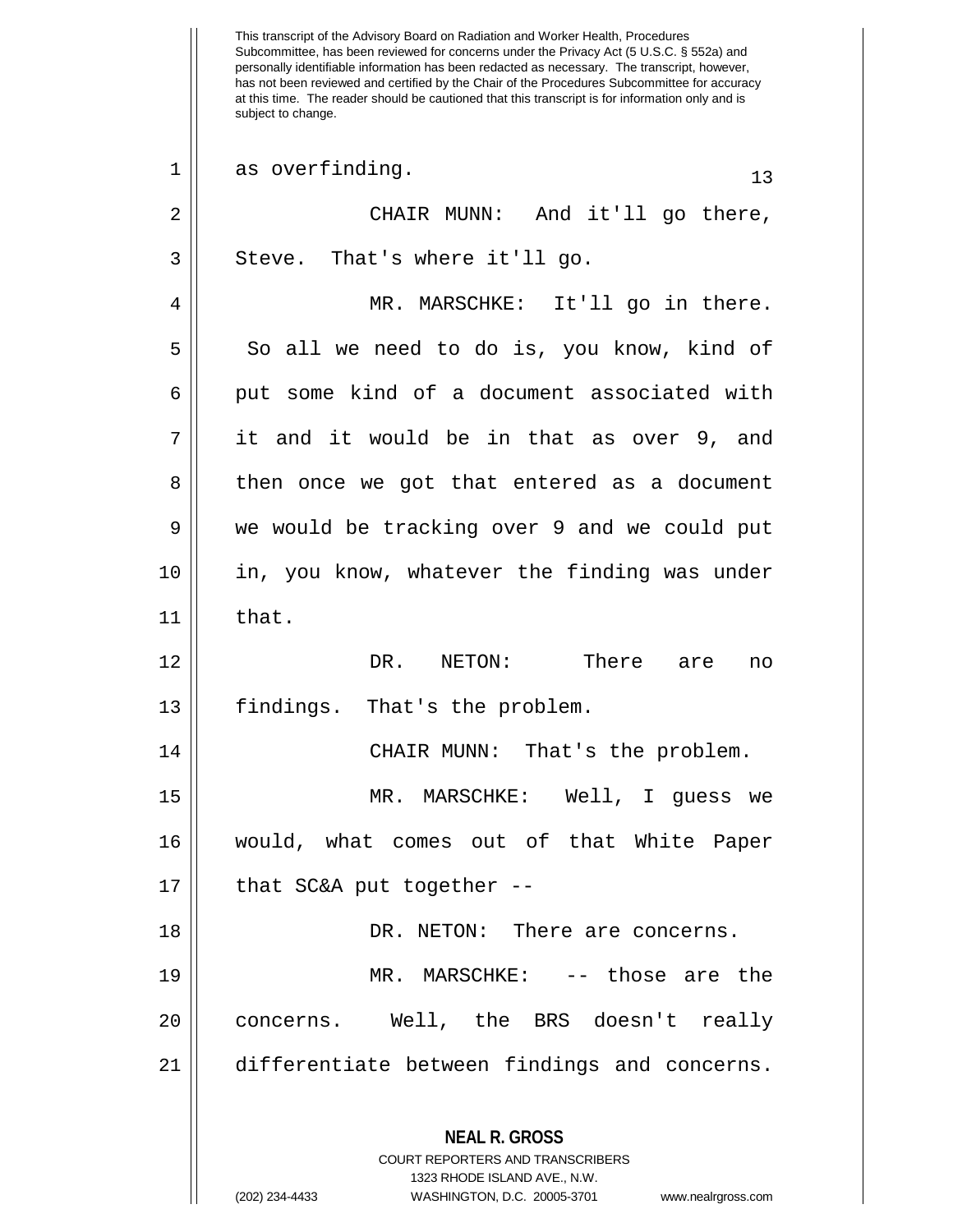| 1              | That's true.<br>14                            |
|----------------|-----------------------------------------------|
| 2              | DR.<br>NETON: Yes. So I<br>mean I             |
| 3              | don't really care either way. I just think    |
| $\overline{4}$ | it needs to go there, and if everybody's      |
| 5              | comfortable putting it in there and           |
| 6              | recognizing it's a concern not a finding,     |
| 7              | that doesn't really matter to me.             |
| 8              | CHAIR MUNN: I'll tell you what.               |
| 9              | Why don't I go back and establish at least a  |
| 10             | note tying this directly to the transfer from |
| 11             | Dose Reconstruction, and then I'll work with  |
| 12             | Steve and Lori to get it into overarching     |
| 13             | issues based on, we'll get some<br>way to     |
| 14             | reference the document so that we know where  |
| 15             | we're going $--$                              |
| 16             | DR. NETON: And one thing that I               |
| 17             | think would be helpful to NIOSH is that if    |
| 1 Q            | $CCLN$ would review that decument again and   |

18 || SC&A would review that document again and 19 || concisely issue what they consider are the 20 | concerns. Because I won't say they're  $21$  | vague, but they're --

> **NEAL R. GROSS** COURT REPORTERS AND TRANSCRIBERS 1323 RHODE ISLAND AVE., N.W. (202) 234-4433 WASHINGTON, D.C. 20005-3701 www.nealrgross.com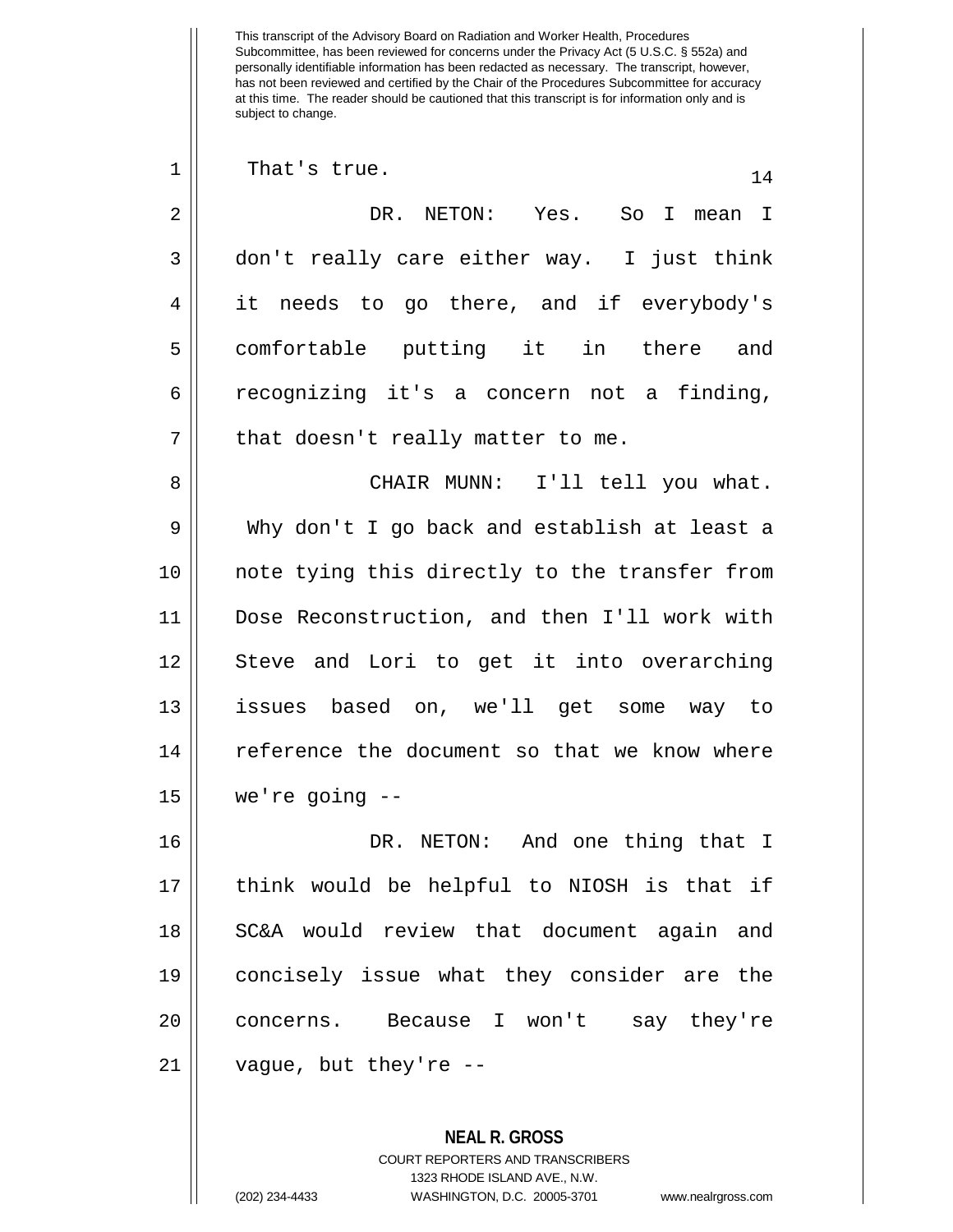<sup>15</sup> <sup>1</sup> CHAIR MUNN: They're significant. 2 DR. NETON: There's two or three 3 issues in here, I think, that are lumped 4 | together and they need broken out. 5 MR. HINNEFELD: This is Stu. I 6 would offer that it's clear what they're 7 || writing but the document's not organized with 8 || Finding 1, Finding 2 and so on. 9 DR. NETON: Yes, right. 10 MR. HINNEFELD: So, you know, it 11 would be helpful. We don't want, I mean, I 12 || think I could probably the write the findings 13 but I'd be paraphrasing. I think SC&A would 14 do a better job of writing the findings 15 because they're going to relate to the 16 duration that the contamination remains for 17 the model that we proposed, which is the 18 || airborne settling model. 19 || So you've got a concern about the 20 || duration between cleanings, the effectiveness

21 of cleanings. There's a concern about the

**NEAL R. GROSS**

COURT REPORTERS AND TRANSCRIBERS 1323 RHODE ISLAND AVE., N.W. (202) 234-4433 WASHINGTON, D.C. 20005-3701 www.nealrgross.com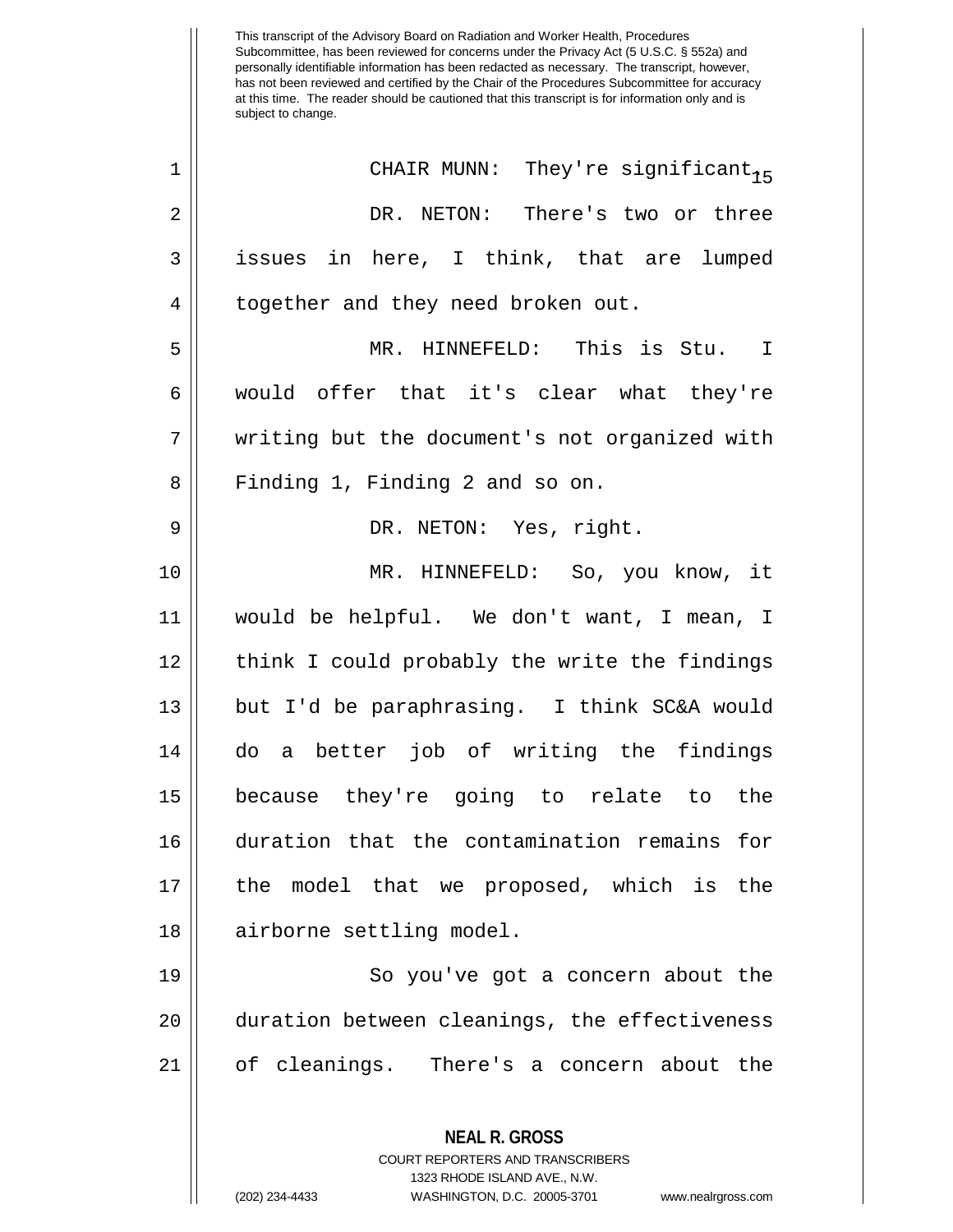This transcript of the Advisory Board on Radiation and Worker Health, Procedures Subcommittee, has been reviewed for concerns under the Privacy Act (5 U.S.C. § 552a) and personally identifiable information has been redacted as necessary. The transcript, however, has not been reviewed and certified by the Chair of the Procedures Subcommittee for accuracy at this time. The reader should be cautioned that this transcript is for information only and is subject to change. **NEAL R. GROSS** COURT REPORTERS AND TRANSCRIBERS 1323 RHODE ISLAND AVE., N.W. (202) 234-4433 WASHINGTON, D.C. 20005-3701 www.nealrgross.com 1 || contribution from contaminated clothing and  $2 \parallel$  the risk basis being, you know, a fraction of  $3 \parallel$  the total skin or the appropriate skin. 4 It seems like there's one more in 5 there I thought of a while ago that I can't  $6 \parallel$  think of. 7 DR. NETON: Well, there's the 8 magnitude of the deposition of the 9 || contamination on --10 MR. HINNEFELD: Oh yes, the -- 11 CHAIR MUNN: Yes. 12 MR. HINNEFELD: You know, it's  $13$  | the flakes rather than --14 || CHAIR MUNN: Hot particle, yes. 15 MR. HINNEFELD: -- airborne 16 deposition. 17 DR. NETON: They're not really 18 what I could call hot particles, but just 19 || sort of how much deposition can you get --20 MR. HINNEFELD: Yes, so there are 21 about five things, and I think SC&A could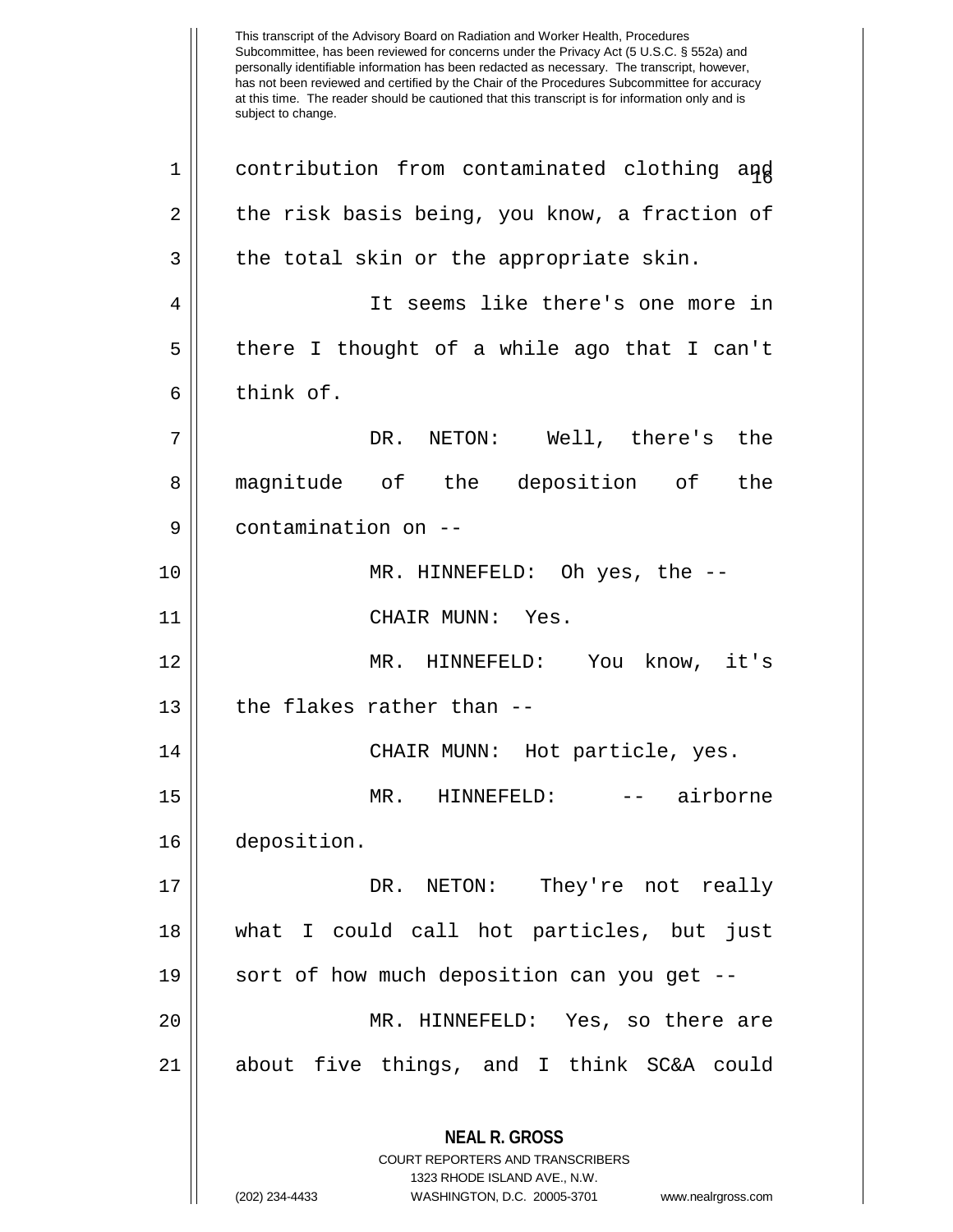**NEAL R. GROSS** COURT REPORTERS AND TRANSCRIBERS 1323 RHODE ISLAND AVE., N.W. 1 || write them much easier than us and much  $2 \parallel$  simpler than us. And it could be as simple  $3 \parallel$  as like an Appendix that we'd stick on the 4 || same report, I think. 5 I wasn't proposing writing 6 another report. We just need, you know, a 7 || Statement of Finding which then allows, you 8 || know, we'll enter it. We can make an entry 9 || in Overarching and use the existing document 10 || sort of as the basis for it. 11 MR. KATZ: But Stu, what is -- 12 || this is Ted. What is the OTIB or document  $13$   $\parallel$  related to settling that this ties in with? 14 MR. HINNEFELD: Well, it's not 15 || really a settling rate question. They didn't 16 question the settling rate. 17 DR. NETON: No, this is 18 || generically related to skin dose assignment 19 itself. 20 || MR. HINNEFELD: I think we could 21 go back to probably a dose reconstruction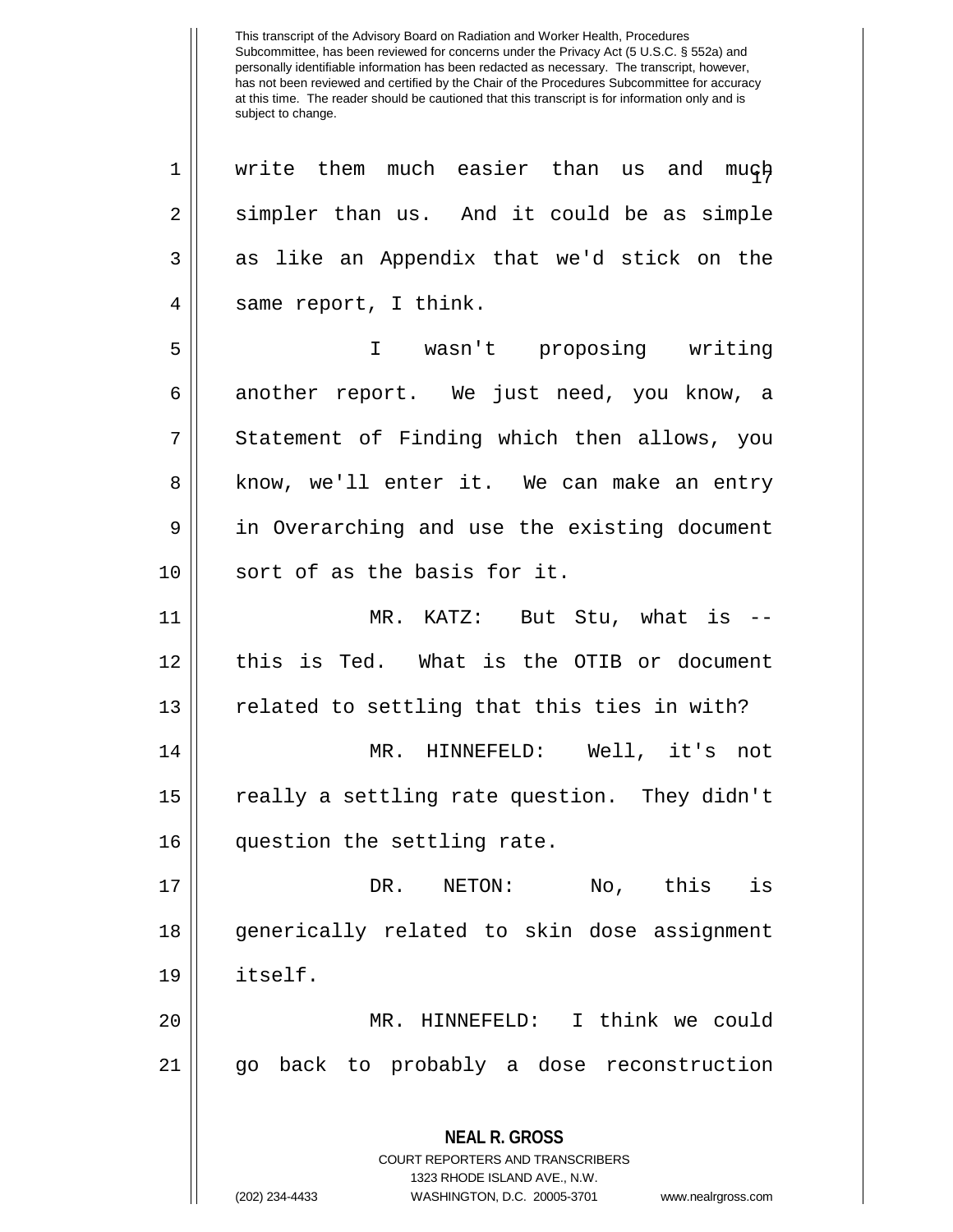This transcript of the Advisory Board on Radiation and Worker Health, Procedures Subcommittee, has been reviewed for concerns under the Privacy Act (5 U.S.C. § 552a) and personally identifiable information has been redacted as necessary. The transcript, however, has not been reviewed and certified by the Chair of the Procedures Subcommittee for accuracy at this time. The reader should be cautioned that this transcript is for information only and is subject to change. **NEAL R. GROSS** COURT REPORTERS AND TRANSCRIBERS 1323 RHODE ISLAND AVE., N.W. (202) 234-4433 WASHINGTON, D.C. 20005-3701 www.nealrgross.com 1 || review. 18 2 MR. KATZ: So there's no OTIB  $3 \parallel$  that governs how this is handled site to 4 || site? 5 MR. HINNEFELD: Not yet. No, not  $6 \parallel$  at this time. 7 MR. KATZ: Okay. 8 MR. STIVER: Ted, this is John 9 || Stiver. This came out of the dose 10 reconstruction, the partial, I believe it 11 was. 12 MR. KATZ: No, it's okay, John. 13 || I remember how it is written. It is actually 14 written a number of times. This wasn't the 15 first time this came up. It's come up before  $16$  | too and  $-$ 17 MR. STIVER: The point being  $18$  || there is no technical basis for  $-$ -19 MR. KATZ: Anyway, I was just 20 || trying to pin down whether there was any kind 21 of procedural document to pin it to which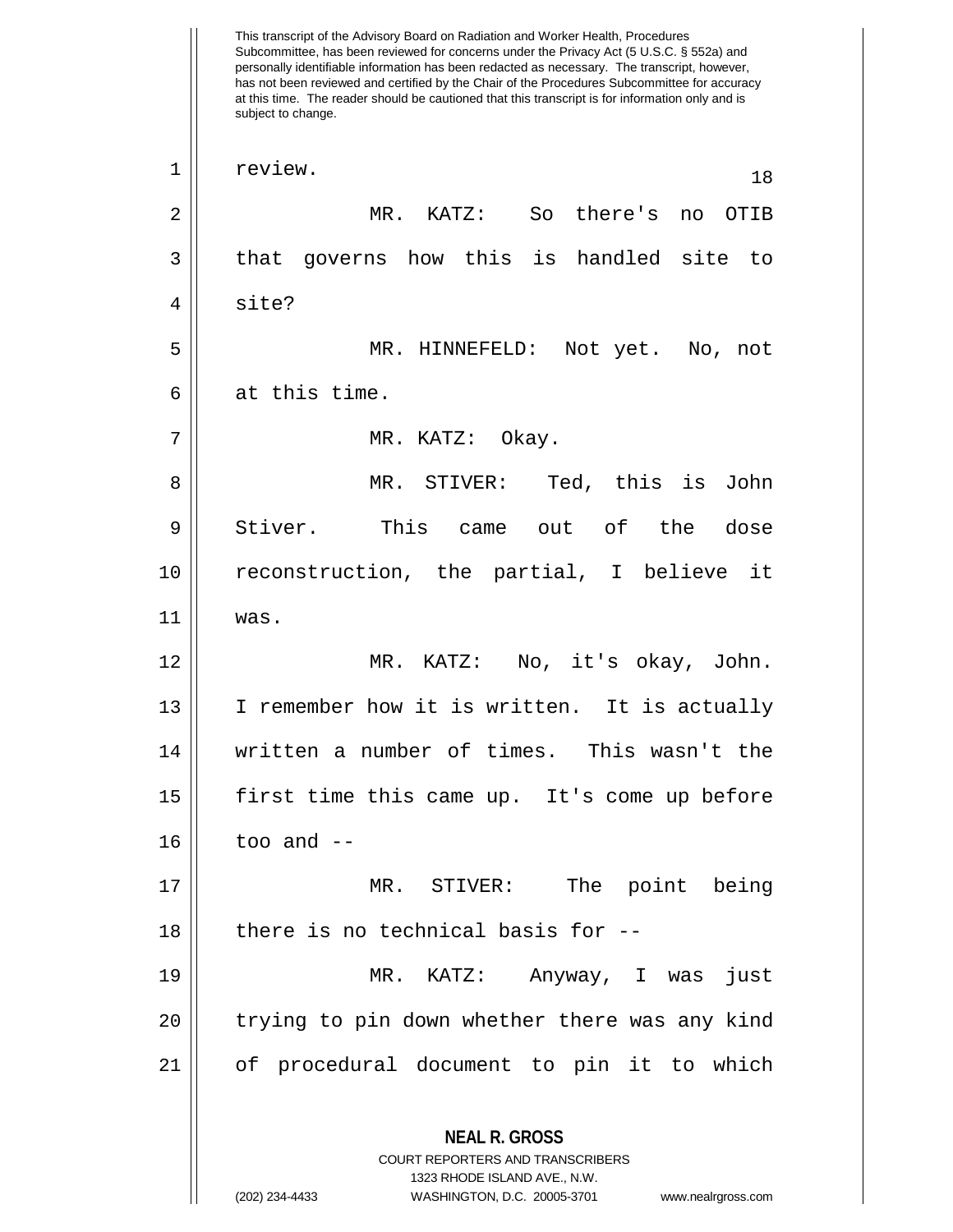1 || would be helpful, but I gather there's not.  $_{19}$ 2 MR. STIVER: One thing we could 3 do, we could have John and Hans write the 4 findings into the BRS, but if you would like 5 | a separate document or an Appendix that calls  $6 \parallel$  them out for the record, we could certainly 7 do that too. 8 MR. HINNEFELD: I don't really 9 || care if there's a separate Appendix or not. 10 DR. NETON: No, I think just the 11 findings as you see them as a result of this. 12 || I point back to the discussion paper. 13 || That's the only thing I have on record that 14 is sort of our marching orders will be 15 | towards. 16 MR. KATZ: So this is Ted again.

17 Just a suggestion then for how to do this 18 || just so that everybody has clear records as 19 well as not just in the BRS, so if they would 20 || that's fine for them to do that, to write the 21 findings in for the BRS, but then just a make

COURT REPORTERS AND TRANSCRIBERS

**NEAL R. GROSS**

1323 RHODE ISLAND AVE., N.W.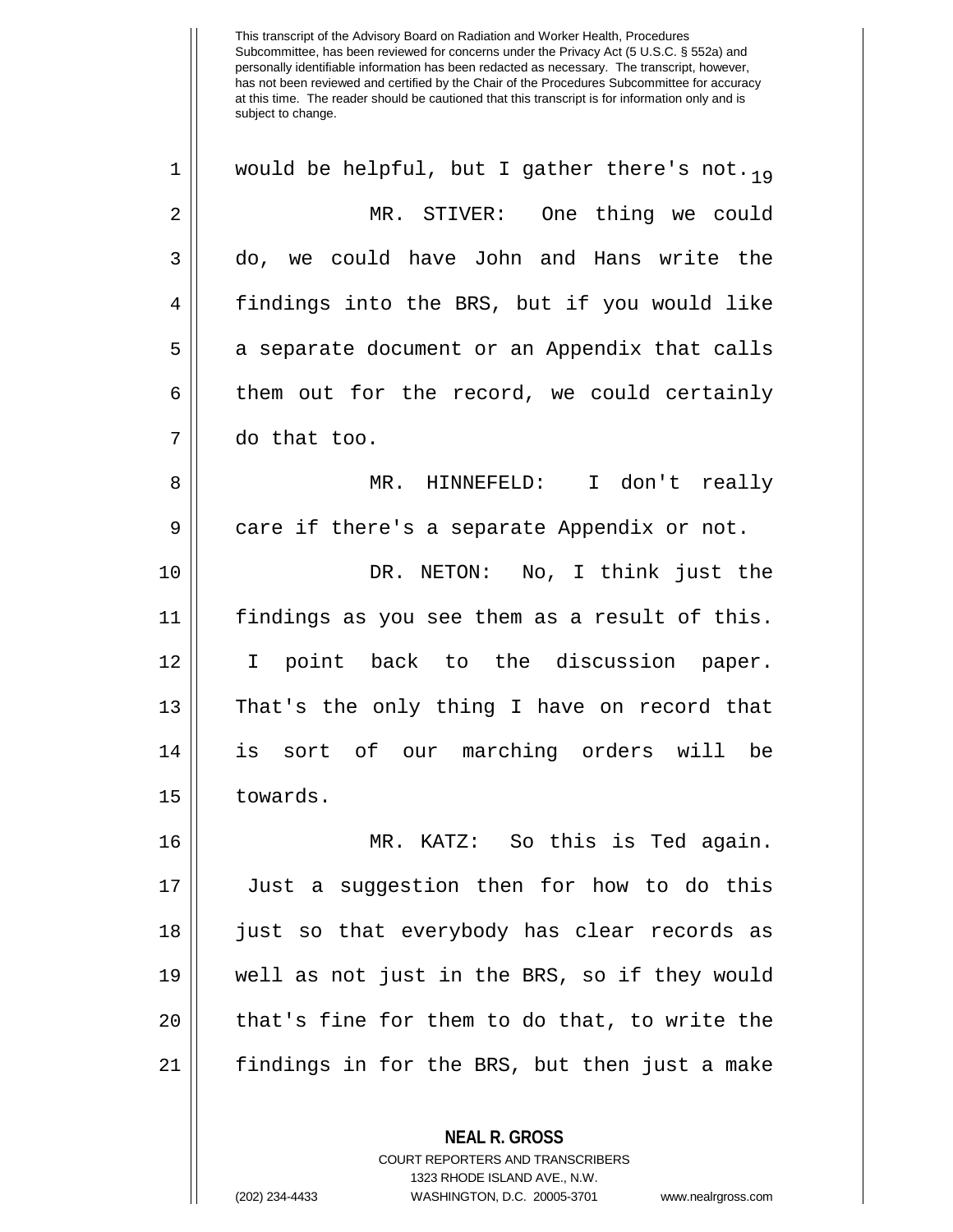$1 \parallel$  a memo for the record saying, here are the 2 | findings that we've incorporated into the BRS  $3 \parallel$  arising out of this White Paper or whatever. 4 || And then everybody has in their own files  $5 \parallel$  too a record of how these were synopsized. 6 DR. NETON: I think if we just 7 || attach the White Paper to that finding. 8 MR. KATZ: Yes, just a memo 9 | following up on the White Paper. That's what 10 | I'm saying. 11 DR. H. BEHLING: This is Hans 12 || Behling. Let me point out something, and I 13 || can't really be sure I remember what it is, 14 || but there was a finding associated with a 15 document where we had skin contamination, 16 where the model involved a daily shower and 17 you started out with a clean slate. And it 18 may have been either Bethlehem Steel or some 19 other facility where people were exposed to 20 || radioactive deposition on their skin on a 21 daily basis.

> **NEAL R. GROSS** COURT REPORTERS AND TRANSCRIBERS 1323 RHODE ISLAND AVE., N.W. (202) 234-4433 WASHINGTON, D.C. 20005-3701 www.nealrgross.com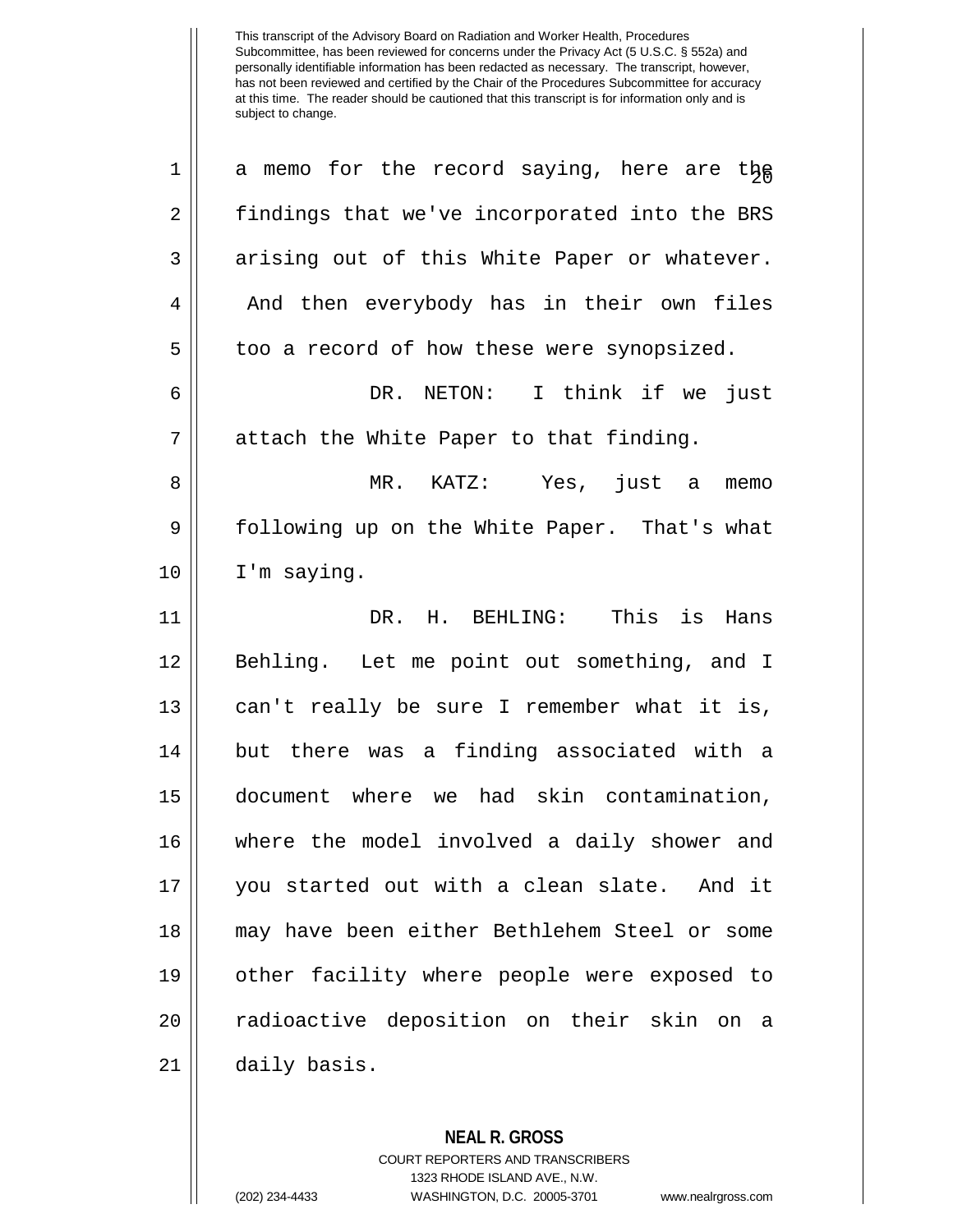Subcommittee, has been reviewed for concerns under the Privacy Act (5 U.S.C. § 552a) and personally identifiable information has been redacted as necessary. The transcript, however, has not been reviewed and certified by the Chair of the Procedures Subcommittee for accuracy at this time. The reader should be cautioned that this transcript is for information only and is subject to change. **NEAL R. GROSS** COURT REPORTERS AND TRANSCRIBERS <sup>21</sup> <sup>1</sup> And right now I'm at a loss to 2 | tell you which document I'm referring to, but  $3 \parallel$  that was one of the items that we identified  $4 \parallel$  as a finding in that particular model. 5 MR. HINNEFELD: Yes, I think it  $6 \parallel$  was a Y-12, Hans. 7 CHAIR MUNN: Hans, if this is 8 transferred over from DR then there was a 9 | original finding on something, otherwise we - $10$ 11 DR. MAURO: This is John Mauro, 12 just real quick. There is a link though to a 13 procedure, I believe, OTIB-17, which deals 14 || with non-penetrating radiation. It does have 15 an Appendix or an attachment to it that does 16 talk about skin dose calculations, I seem to  $17 \parallel$  recall. 18 || So the only reason I'm bringing 19 it up is that certainly there is the 20 || Bridgeport Brass story that triggered a lot 21 of this. There is the special White Paper

1323 RHODE ISLAND AVE., N.W.

This transcript of the Advisory Board on Radiation and Worker Health, Procedures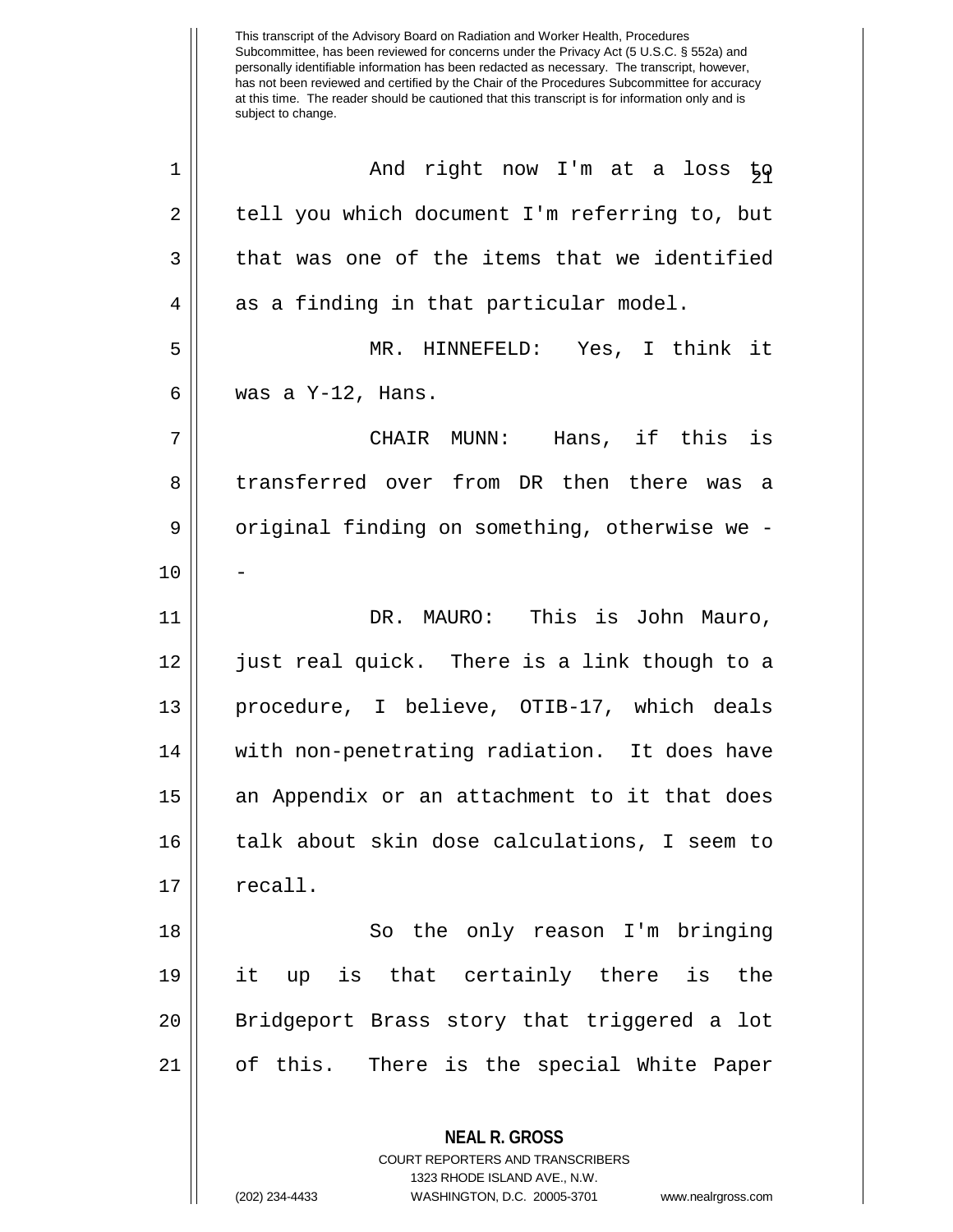| $\mathbf 1$ | that Hans and I worked on that will identify                                                                                                                           |
|-------------|------------------------------------------------------------------------------------------------------------------------------------------------------------------------|
| 2           | issues. And certainly we can do all the                                                                                                                                |
| 3           | things that you folks just described.                                                                                                                                  |
| 4           | But for completeness, I do                                                                                                                                             |
| 5           | believe there's also a link to OTIB-17. I                                                                                                                              |
| 6           | believe that's the one that deals with --                                                                                                                              |
| 7           | DR. NETON: Yes, that's                                                                                                                                                 |
| 8           | Interpretation of Dosimetry Data for Shallow                                                                                                                           |
| 9           | Dose.                                                                                                                                                                  |
| 10          | DR. MAURO: Yes, and I think in                                                                                                                                         |
| 11          | the back of it there's some material there                                                                                                                             |
| 12          | that I read and to see the degree to which                                                                                                                             |
| 13          | that material addressed many of the issues                                                                                                                             |
| 14          | that, you know, we raised. And I think there                                                                                                                           |
| 15          | were places where it does not.                                                                                                                                         |
| 16          | So<br>I'm talking<br>more                                                                                                                                              |
| 17          | programmatically. You know, it's probably a                                                                                                                            |
| 18          | good idea to somehow to get that into link,                                                                                                                            |
| 19          | because I think there's a connection there                                                                                                                             |
| 20          | that we don't want to lose.                                                                                                                                            |
| 21          | MR. STIVER: Yes, John, I believe                                                                                                                                       |
|             | <b>NEAL R. GROSS</b><br><b>COURT REPORTERS AND TRANSCRIBERS</b><br>1323 RHODE ISLAND AVE., N.W.<br>(202) 234-4433<br>WASHINGTON, D.C. 20005-3701<br>www.nealrgross.com |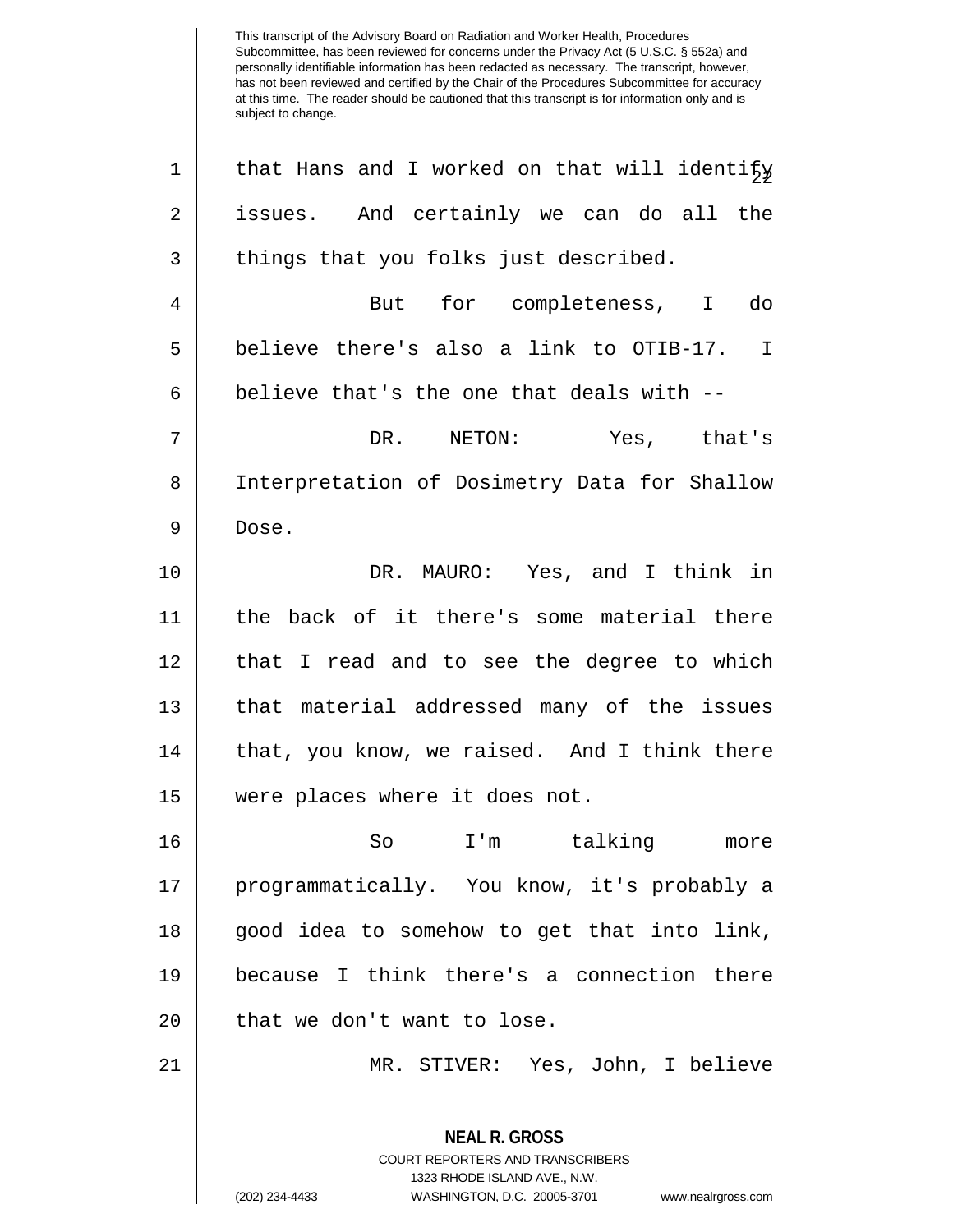This transcript of the Advisory Board on Radiation and Worker Health, Procedures Subcommittee, has been reviewed for concerns under the Privacy Act (5 U.S.C. § 552a) and personally identifiable information has been redacted as necessary. The transcript, however, has not been reviewed and certified by the Chair of the Procedures Subcommittee for accuracy at this time. The reader should be cautioned that this transcript is for information only and is subject to change. **NEAL R. GROSS** COURT REPORTERS AND TRANSCRIBERS 1323 RHODE ISLAND AVE., N.W.  $1 \parallel$  that was related to the issue of the risk and  $2 \parallel$  the fractional amount of skin that was being 3 irradiated. 4 DR. MAURO: Okay. Okay. 5 DR. NETON: That is brought up in  $6 \parallel$  this White Paper. 7 DR. MAURO: Yes. 8 DR. NETON: And we talked about  $9 \parallel$  that a little bit at the last meeting. 10 DR. MAURO: By the way, I think, 11 this is just as an aside, notwithstanding 12 procedurally how we handle this is that I 13 || think the vast majority of the issues have 14 been resolved in principle through many of 15 | our discussions. 16 || And one of the ones that seems in 17 my mind that it still sticks, so I don't 18 || think this is as looming as it might sound, 19 certainly the clothing issue and, you know,  $20$  || the duration is still in play. 21 || But I like to say the glass if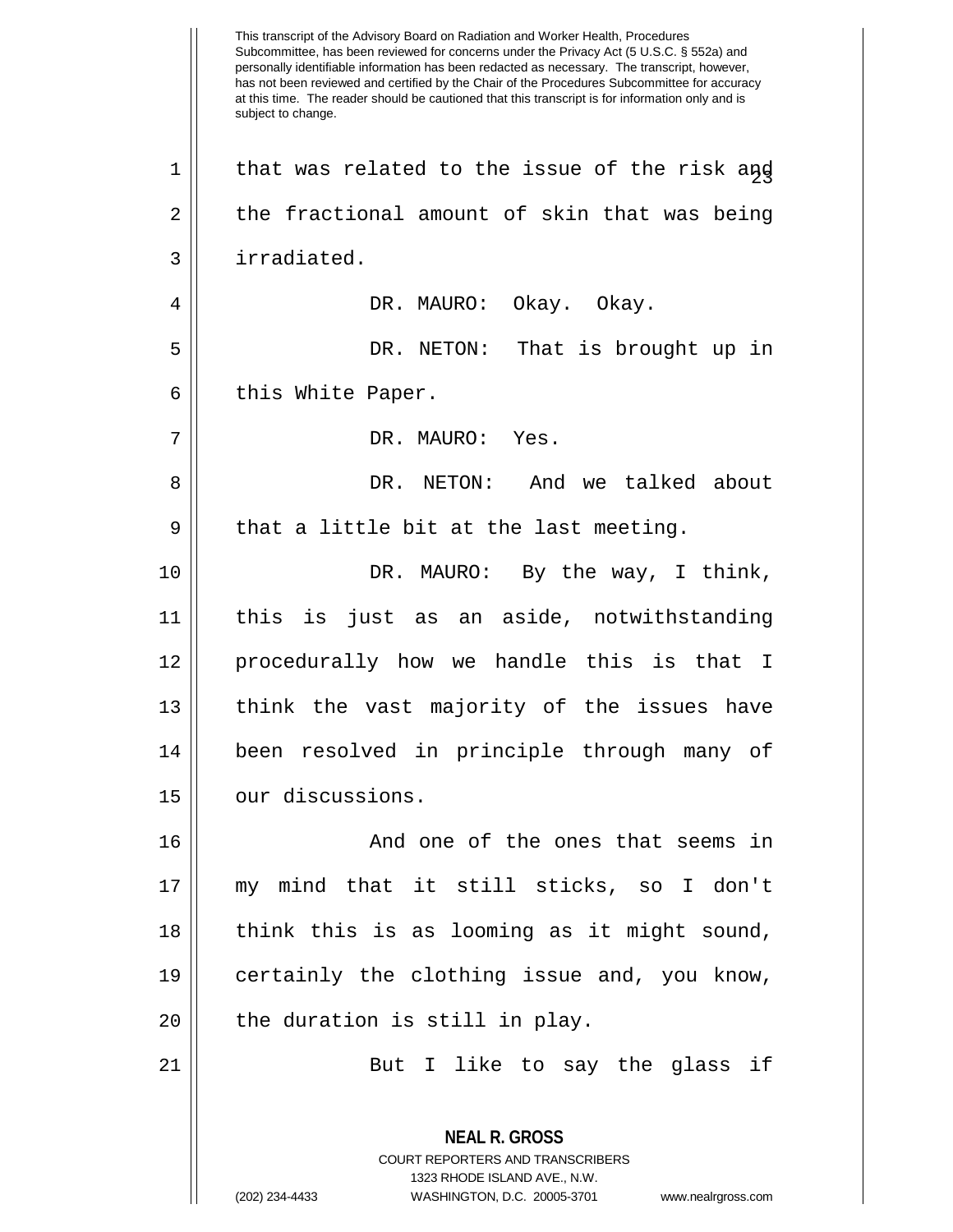| $\mathbf 1$ | half full. I think a lot of the places where                                                                                                                           |
|-------------|------------------------------------------------------------------------------------------------------------------------------------------------------------------------|
| 2           | we had concerns from conversations that we've                                                                                                                          |
| 3           | had during our discussions, I believe, was on                                                                                                                          |
| 4           | Bridgeport Brass in one of the cases, we're                                                                                                                            |
| 5           | pretty close to resolving a lot of that. But                                                                                                                           |
| 6           | we do need to find a way to administer the                                                                                                                             |
| 7           | issues and how they're being closed.                                                                                                                                   |
| 8           | DR. NETON: All right.                                                                                                                                                  |
| $\mathsf 9$ | CHAIR MUNN: Does anyone have                                                                                                                                           |
| 10          | right off the top of their head, the Finding                                                                                                                           |
| 11          | number from the DR Subcommittee on that so                                                                                                                             |
| 12          | that we could check the original finding?                                                                                                                              |
| 13          | I'll go back and check it anyway.                                                                                                                                      |
| 14          | And SC&A is going to -- is it                                                                                                                                          |
| 15          | agreed, do I understand correctly? SC&A will                                                                                                                           |
| 16          | create an addition to the White Paper which                                                                                                                            |
| 17          | will be a specific listing of more focused                                                                                                                             |
| 18          | finding statements so that we can deal with                                                                                                                            |
| 19          | them. Is that what we're doing?                                                                                                                                        |
| 20          | MR. STIVER: Yes, this is John.                                                                                                                                         |
| 21          | We could either do it as an addendum to the                                                                                                                            |
|             | <b>NEAL R. GROSS</b><br><b>COURT REPORTERS AND TRANSCRIBERS</b><br>1323 RHODE ISLAND AVE., N.W.<br>(202) 234-4433<br>WASHINGTON, D.C. 20005-3701<br>www.nealrgross.com |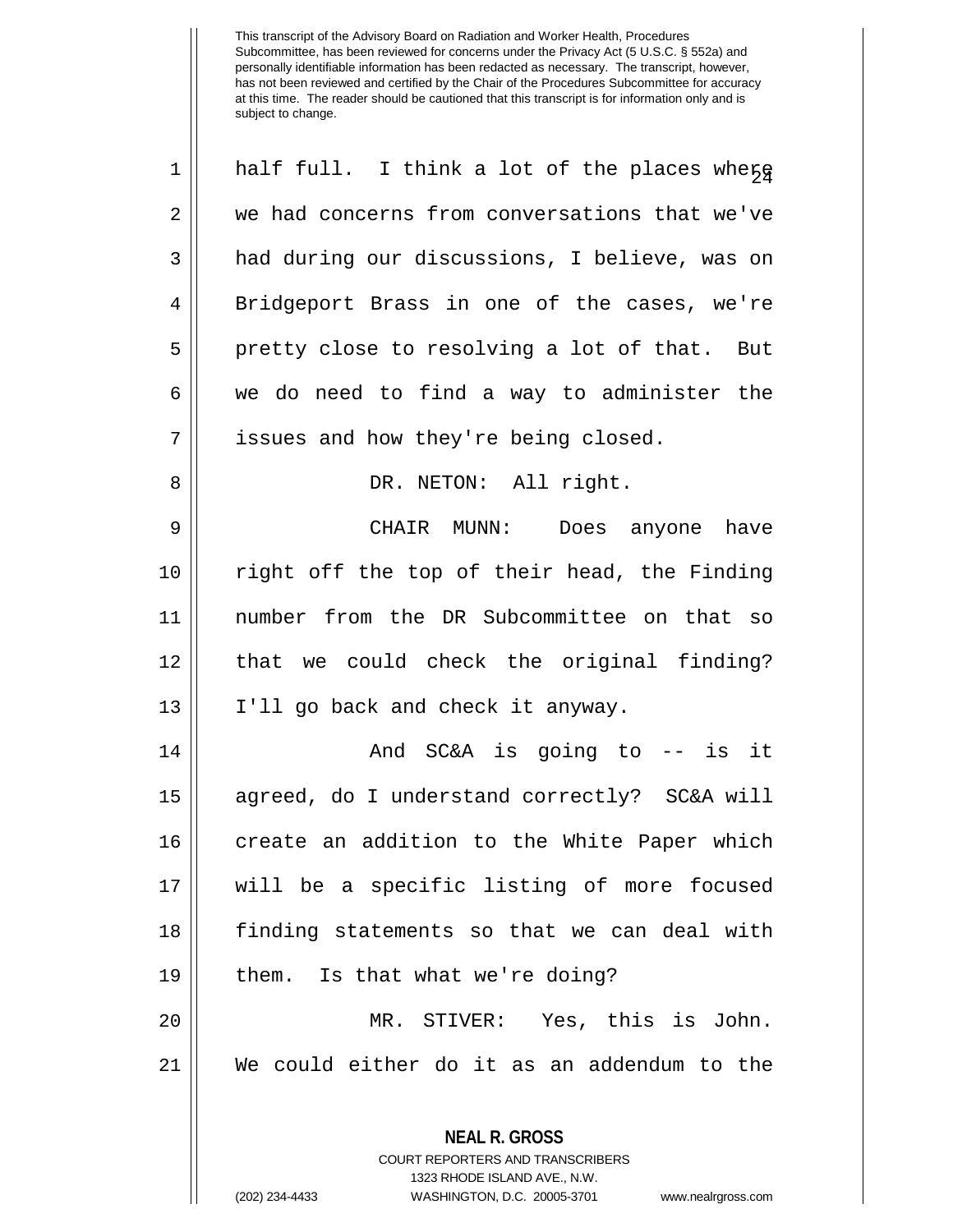Subcommittee, has been reviewed for concerns under the Privacy Act (5 U.S.C. § 552a) and personally identifiable information has been redacted as necessary. The transcript, however, has not been reviewed and certified by the Chair of the Procedures Subcommittee for accuracy at this time. The reader should be cautioned that this transcript is for information only and is subject to change. **NEAL R. GROSS**  $1 \parallel$  paper or as a separate memo. I mean, either 2 way we'll get that done. But whatever your 3 l choice is. 4 CHAIR MUNN: Whichever is easier  $5 \parallel$  for you. 6 DR. MAURO: Would it also be  $7 \parallel$  helpful that, and given the time that has 8 || passed since we've done that and the 9 discussions we've had, SC&A has a certain 10 understanding now of how NIOSH plans to deal 11 with skin dose as, you know, in both the fine 12 particle settling issue and the flake issue, 13 which we raise and express some concern 14 || about, which I believe both of those have 15 been resolved in terms of the models and 16 methods and approach that would be used to 17 deal with it. 18 Now there are still some 19 questions that need to be resolved which 20 include this risk business and the clothing 21 business. So I think that we could kill a

> COURT REPORTERS AND TRANSCRIBERS 1323 RHODE ISLAND AVE., N.W.

This transcript of the Advisory Board on Radiation and Worker Health, Procedures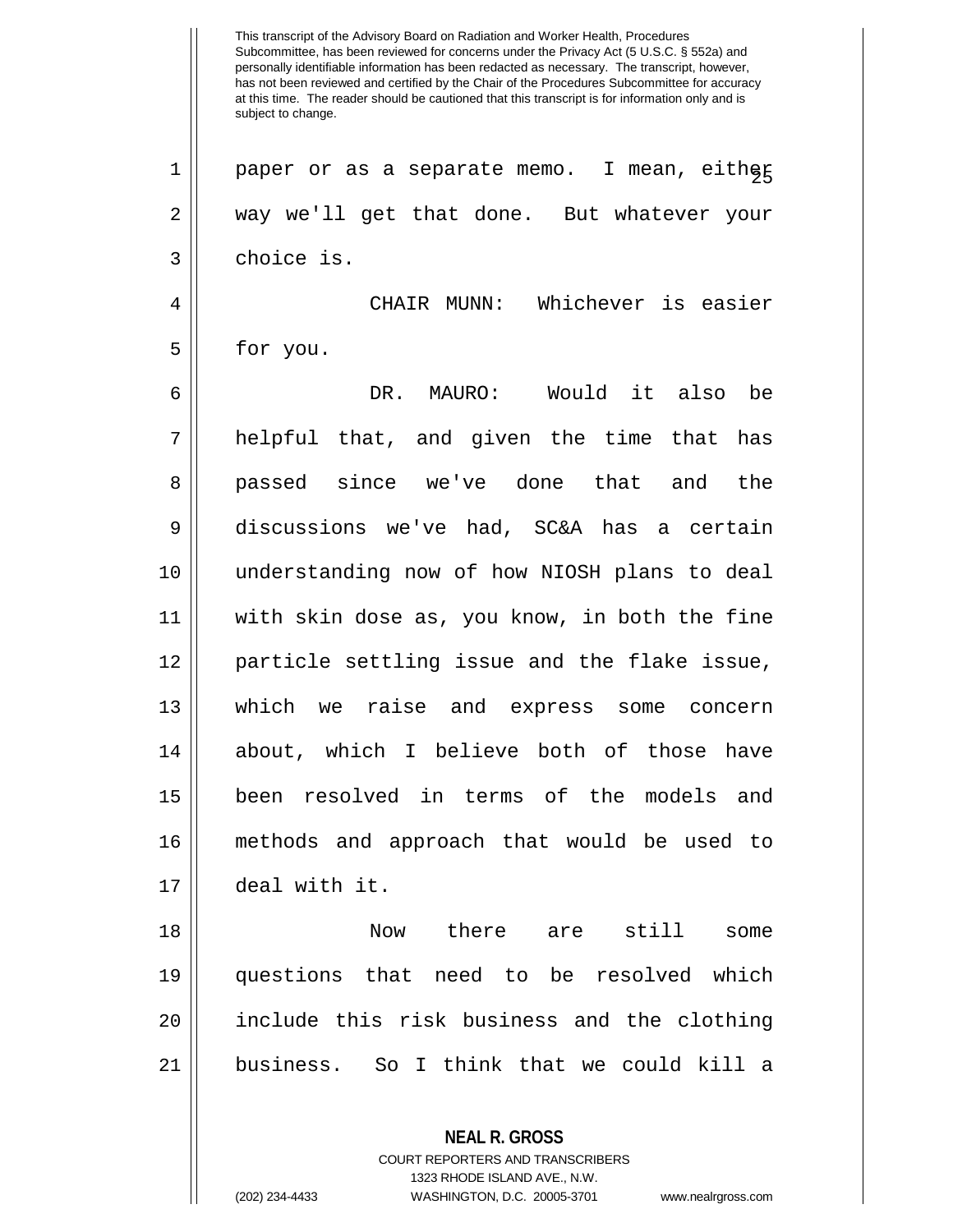**NEAL R. GROSS**  $1 \parallel$  few birds with one stone here. 2 Maybe we could sort of do a 3 | better job in structuring our findings, but 4 also at the same time identify our 5 || understanding, and we could even cite where  $6 \parallel$  it is in the transcripts that I think maybe  $7 \parallel$  this issue has been resolved at least in the 8 transcripts and the discussions that we've 9 held related to the Bridgeport Brass 10 business. 11 || So anyway, I'm saying maybe we 12 could do a little bit more than just simply 13 || create a record, but actually begin the 14 || process of saying that SC&A has, you know, it 15 is SC&A's understanding that this is the 16 || strategy that NIOSH plans to use to deal with 17 this particular issue and, you know, that 18 will sort of help move the thing along. And 19 it wouldn't take very much to add that in. 20 MR. STIVER: I think we could do 21 || that in the BRS and it could include links to

> COURT REPORTERS AND TRANSCRIBERS 1323 RHODE ISLAND AVE., N.W.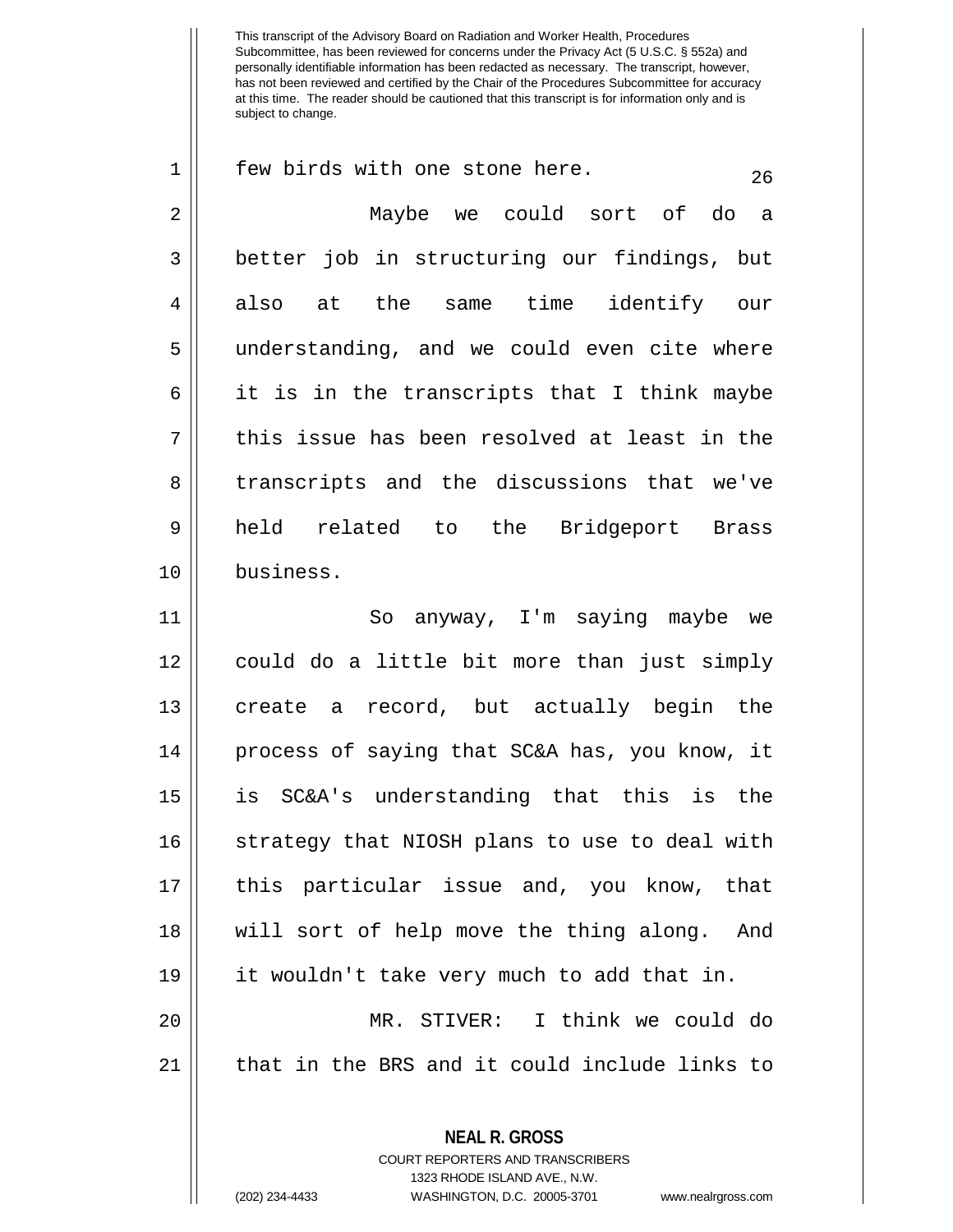This transcript of the Advisory Board on Radiation and Worker Health, Procedures Subcommittee, has been reviewed for concerns under the Privacy Act (5 U.S.C. § 552a) and personally identifiable information has been redacted as necessary. The transcript, however, has not been reviewed and certified by the Chair of the Procedures Subcommittee for accuracy at this time. The reader should be cautioned that this transcript is for information only and is subject to change. 1 || whatever documents or transcript sections  $2 \parallel$  that we wanted to add. 3 MR. MARSCHKE: The problem I have 4 || with that is the same problem Stu had with 5 || adding, for NIOSH adding the findings on  $6 \parallel$  behalf of SC&A. 7 Again, if we put in our

8 || understanding of what NIOSH's approach is, we're kind of paraphrasing what we think NIOSH is doing. I think it would be cleaner if we put in the findings, NIOSH put in their 12 || approach to resolving the findings, and then we go back and we put in our recommendation. 14 || Okay, we agree with that approach, and we basically are going, and we close it out.

 I think it's just basically a cleaner approach, you know, and otherwise 18 || again, we end up trying to interpret what we, 19 || or, you know, we're giving our understanding || of what NIOSH is doing as opposed to them  $-$ -MR. STIVER: Yes, we're kind of

> **NEAL R. GROSS** COURT REPORTERS AND TRANSCRIBERS 1323 RHODE ISLAND AVE., N.W. (202) 234-4433 WASHINGTON, D.C. 20005-3701 www.nealrgross.com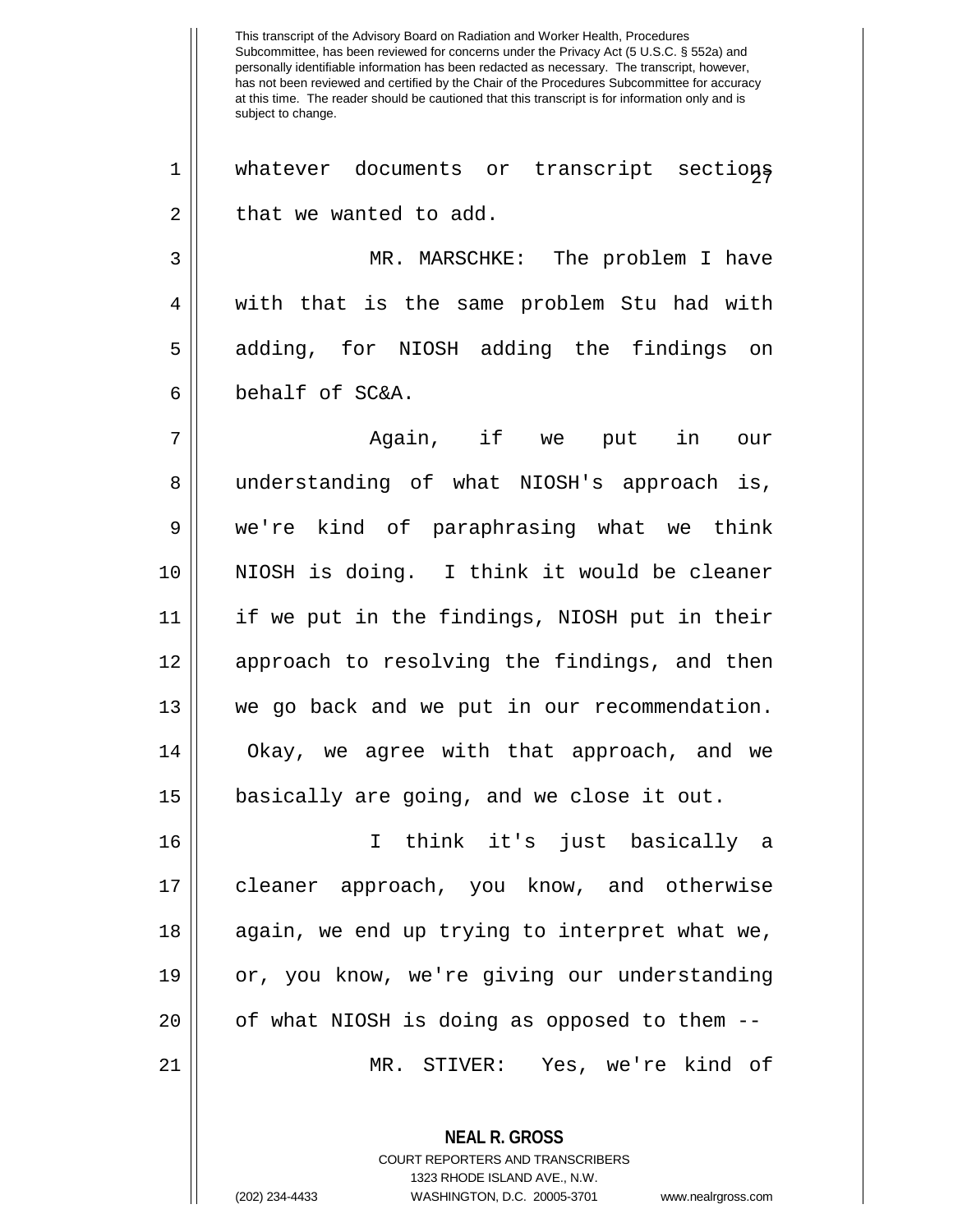This transcript of the Advisory Board on Radiation and Worker Health, Procedures Subcommittee, has been reviewed for concerns under the Privacy Act (5 U.S.C. § 552a) and personally identifiable information has been redacted as necessary. The transcript, however, has not been reviewed and certified by the Chair of the Procedures Subcommittee for accuracy at this time. The reader should be cautioned that this transcript is for information only and is subject to change. **NEAL R. GROSS** COURT REPORTERS AND TRANSCRIBERS 1323 RHODE ISLAND AVE., N.W. (202) 234-4433 WASHINGTON, D.C. 20005-3701 www.nealrgross.com  $28 \t\t\t s$  skipping a step there. 2 DR. MAURO: Yes, you're right,  $3 \parallel$  Steve. I think we'd be jumping over the 4 || standard protocol. You're right. 5 DR. NETON: Actually, I was kind  $6 \parallel$  of interested to hear what John had to say, 7 because I don't remember some of those. 8 MR. MARSCHKE: Well, I mean you 9 | can do it offline, John. I mean --10 DR. NETON: Yes, I think maybe we 11 can have a status chat or something. 12 DR. MAURO: If it's okay with you 13 folks, I could give Jim a call and just let 14 || him know my, again it would not be an issues 15 resolution, it would simply be SC&A's 16 understanding of what NIOSH plans to do with 17 || respect to doing these kinds of calculations,  $18$  || and Jim could either say no  $-$ -19 DR. NETON: That would save a lot  $20$  |  $\sigma$  of work, I think, in the long run. 21 CHAIR MUNN: Well, it would save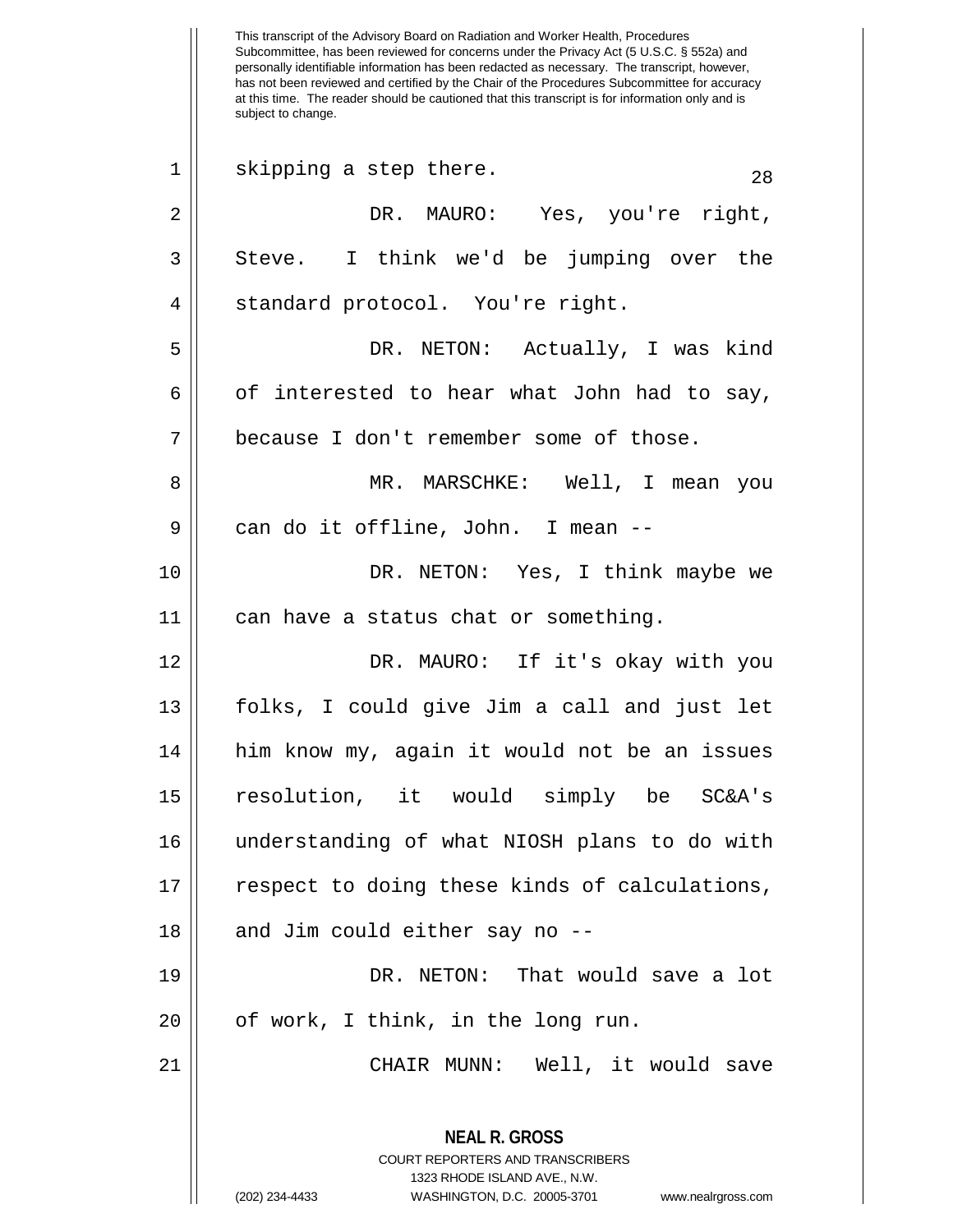| $\mathbf 1$ | a lot of work and it would be the reasonable |
|-------------|----------------------------------------------|
| 2           | approach to it, especially in view of the    |
| 3           | fact that, I think John Mauro's comments are |
| 4           | well taken, and that most of these issues,   |
| 5           | certainly a large number of them we did      |
| 6           | address in OTIB-17.                          |
| 7           | And the problem as I see it is               |
| 8           | just that this particular, these questions   |
| 9           | come at us from several different<br>have    |
| 10          | directions. They're essentially the same     |
| 11          | question. They are an overarching issue, and |
| 12          | we have just simply not codified them in one |
| 13          | spot.                                        |
| 14          | DR. NETON: And I'm at a little               |
| 15          | bit of disadvantage because I was not privy  |
| 16          | to any of those Dose Reconstruction          |
| 17          | Subcommittee conversations that you all --   |
| 18          | CHAIR MUNN: Right, right. But                |
| 19          | those are, most of them were quite some time |
| 20          | ago. But I think we'll proceed in the manner |
| 21          | that's just been most recently suggested. I  |
|             | <b>NEAL R. GROSS</b>                         |

COURT REPORTERS AND TRANSCRIBERS 1323 RHODE ISLAND AVE., N.W.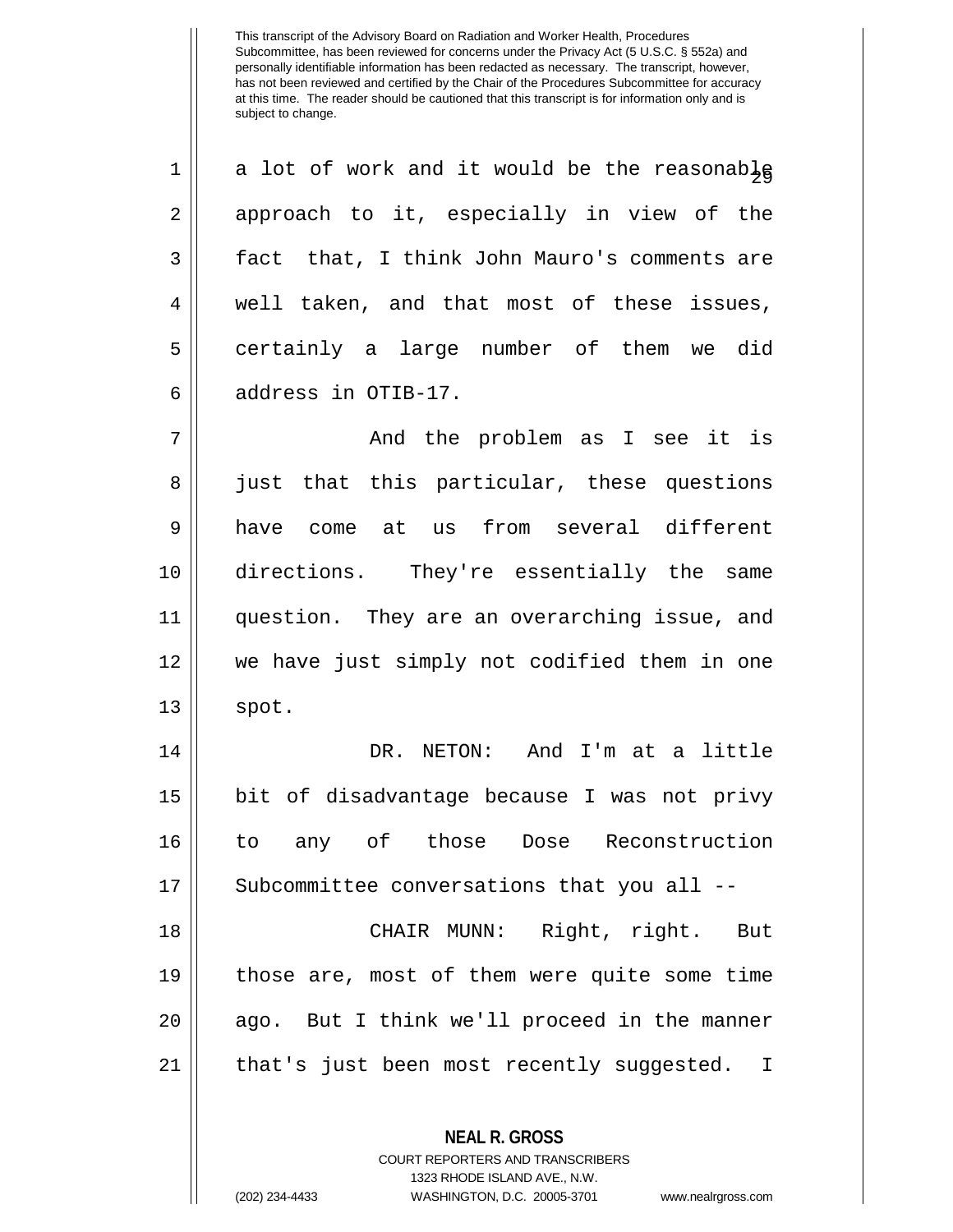| $\mathbf 1$    | think the first step would be for SC&A and                                                                                                                             |
|----------------|------------------------------------------------------------------------------------------------------------------------------------------------------------------------|
| $\overline{2}$ | NIOSH to have a technical call to identify                                                                                                                             |
| 3              | precisely how we're going to move forward                                                                                                                              |
| 4              | with this, and we'll take that as an action.                                                                                                                           |
| 5              | Can that be done before our next meeting                                                                                                                               |
| 6              | which won't be for several months?                                                                                                                                     |
| 7              | DR. NETON: Yes. I was thinking                                                                                                                                         |
| 8              | not today, but down the line. Yes, I think                                                                                                                             |
| 9              | that's, and I'll try to refresh my memory and                                                                                                                          |
| 10             | read what I can before we talk. It will be                                                                                                                             |
| 11             | very helpful. Yes.                                                                                                                                                     |
| 12             | CHAIR MUNN: Okay, that's good.                                                                                                                                         |
| 13             | MS. K. BEHLING: Wanda, this is                                                                                                                                         |
| 14             | Kathy Behling. If you do want to go back to                                                                                                                            |
| 15             | that Bridgeport Brass case it's in the 8th                                                                                                                             |
| 16             | set.                                                                                                                                                                   |
| 17             | DR. NETON: Right. I've got the                                                                                                                                         |
| 18             | email trail but I just haven't been able to                                                                                                                            |
| 19             | pull that out. I know at one point after                                                                                                                               |
| 20             | that whole discussion there was<br>some                                                                                                                                |
| 21             | recommendations that we start looking at like                                                                                                                          |
|                | <b>NEAL R. GROSS</b><br><b>COURT REPORTERS AND TRANSCRIBERS</b><br>1323 RHODE ISLAND AVE., N.W.<br>WASHINGTON, D.C. 20005-3701<br>(202) 234-4433<br>www.nealrgross.com |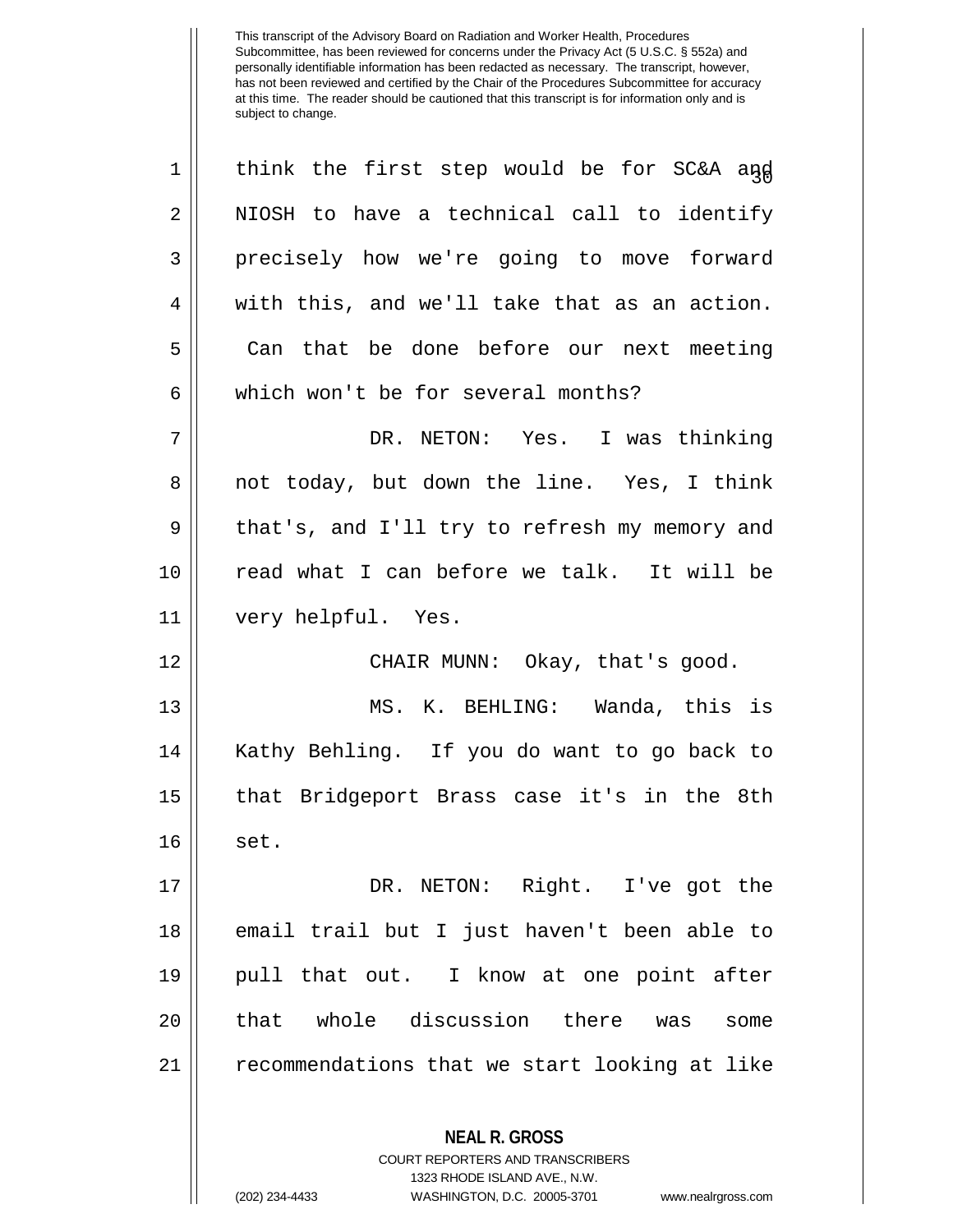$1 ||$  one of the DTRA documents that John Stiver 2 was familiar with, which I did find and it 3 | was very helpful. 4 And then apparently as part of 5 the review of one of the cases, SC&A had 6 || outlined an approach that they thought was a 7 || reasonable way to go about business in one of 8 || their responses to the DR. So there's some  $9 \parallel$  stuff on the table but I have not found all 10 || of that yet. 11 CHAIR MUNN: Well, if you folks 12 will set up the technical call, give the 13 Subcommittee Members a notice of when that's  $14$  || going to take place so that if any of us can 15 or want to sit in we can, it would be 16 helpful. We'll look forward for a note about 17 when that's going to happen in the 18 immediately foreseeable future I hope. Good. 19 MR. STIVER: Okay, we've got it 20 || under advisement. 21 CHAIR MUNN: Thank you. Anything

> **NEAL R. GROSS** COURT REPORTERS AND TRANSCRIBERS 1323 RHODE ISLAND AVE., N.W. (202) 234-4433 WASHINGTON, D.C. 20005-3701 www.nealrgross.com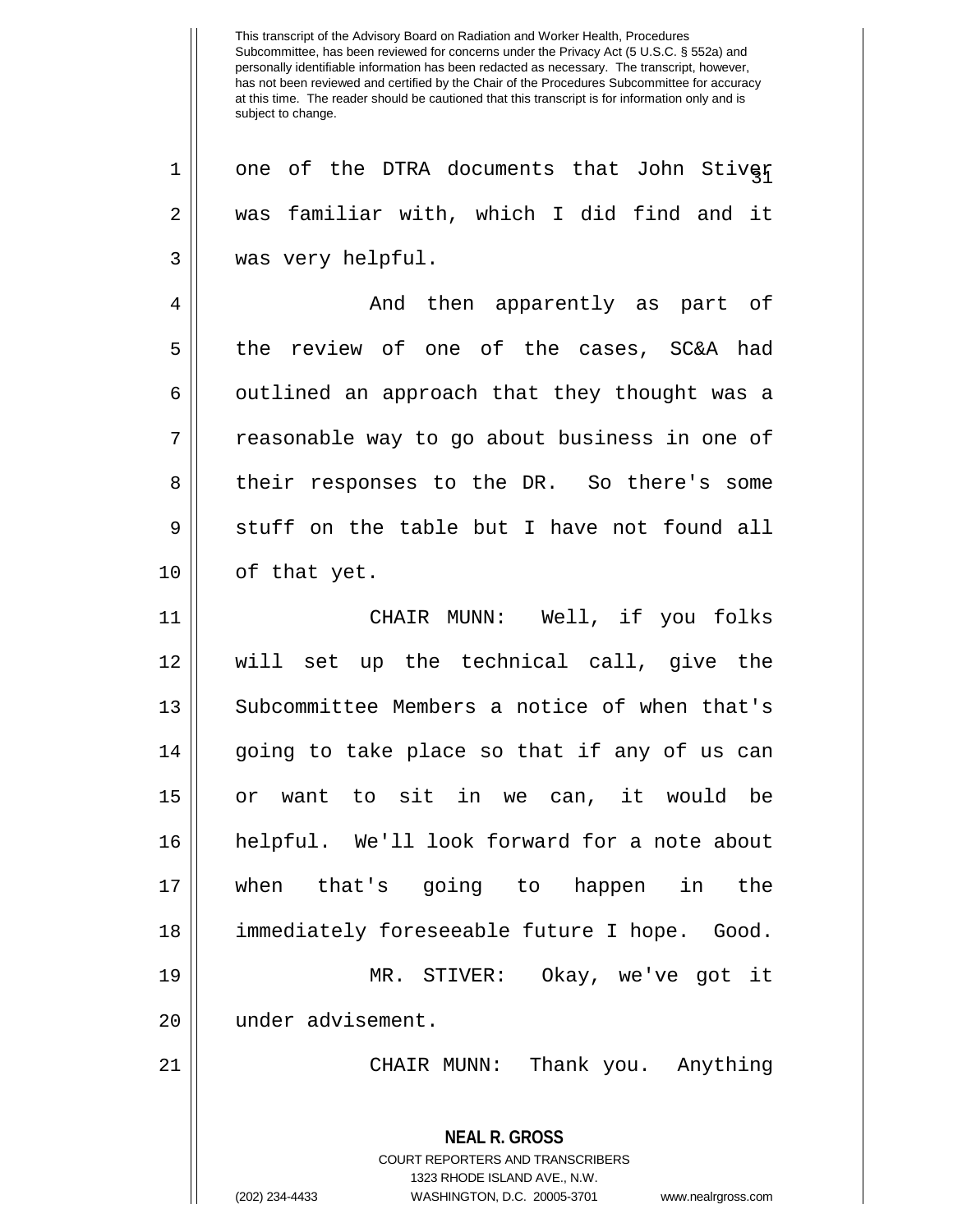| $\mathbf 1$ | else to say about localized skin exposure    |
|-------------|----------------------------------------------|
| 2           | documents right now? It would be helpful to  |
| 3           | get this moved along and have something to   |
| 4           | point to in our overarching issues with, get |
| 5           | it added to. Nothing else to say with        |
| 6           | respect to the BRS? Thanks again.            |
| 7           | MR. MARSCHKE: Oh Wanda, I just               |
| 8           | wanted to say that we've been working with   |
| 9           | Lori and we've been, you know, working with  |
| 10          | the, and it's making good progress. I think  |
| 11          | the BRS is in very good shape.               |
| 12          | You know, whenever we do have a              |
| 13          | problem with it we let Lori know and it gets |
| 14          | fixed right away and, you know, we've been   |
| 15          | successfully using it quite often since the  |
| 16          | last meeting.                                |
| 17          | CHAIR MUNN: I know the DCAS team             |
| 18          |                                              |
|             | has been working pretty hard on that and the |
| 19          | few times that I've checked in on it it's    |
| 20          | operating fine for me. But the proof of the  |
| 21          | pudding is what we have to cope with when    |

COURT REPORTERS AND TRANSCRIBERS 1323 RHODE ISLAND AVE., N.W. (202) 234-4433 WASHINGTON, D.C. 20005-3701 www.nealrgross.com

**NEAL R. GROSS**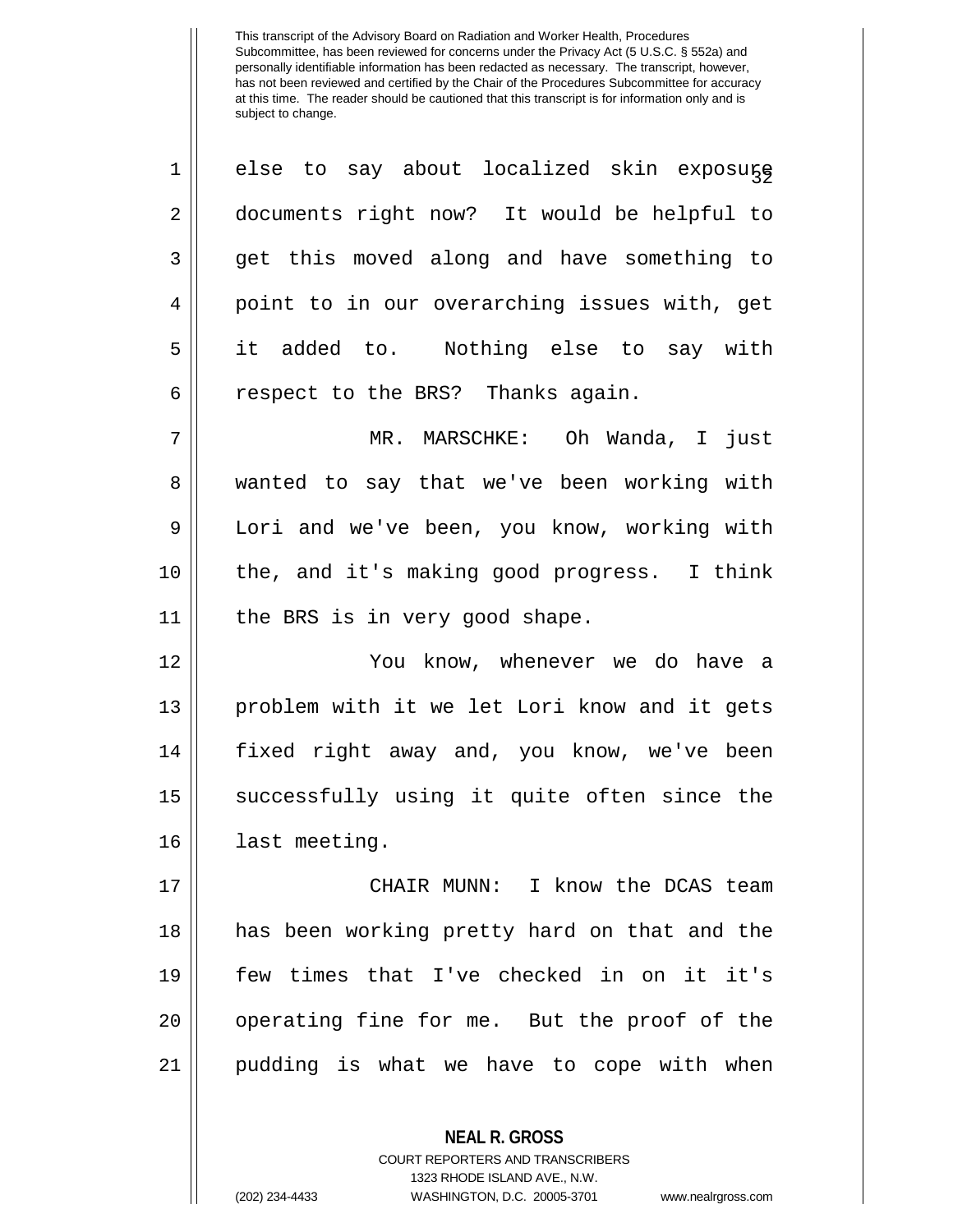Subcommittee, has been reviewed for concerns under the Privacy Act (5 U.S.C. § 552a) and personally identifiable information has been redacted as necessary. The transcript, however, has not been reviewed and certified by the Chair of the Procedures Subcommittee for accuracy at this time. The reader should be cautioned that this transcript is for information only and is subject to change. **NEAL R. GROSS** COURT REPORTERS AND TRANSCRIBERS 1323 RHODE ISLAND AVE., N.W.  $1 \parallel$  we're in real-time meeting here. 2 So thanks much, Lori, and your 3 team, and Steve too. We'll just keep 4 | tweaking it as we go along. Thanks much. 5 MS. MARION-MOSS: This is Lori. 6 I would just like to remind users of the 7 database to be cautious with entering 8 | information into the BRS. When you do a copy 9 and a paste you run into formatting problems. 10 We're working on that but 11 currently it still causes a problem in the 12 || system. You get a lot of strange characters 13 || that show up and things of that nature. So 14 just to warn you that the copy and paste 15 feature from a Word document into the BRS 16 || causes formatting problems. 17 CHAIR MUNN: Well, one step at a 18 || time. Thank you, Lori. Appreciate it. PERs 19 0031 and 0030 and the responses, NIOSH. 20 MR. HINNEFELD: Okay, this is Stu 21 again. We have entered those responses in

This transcript of the Advisory Board on Radiation and Worker Health, Procedures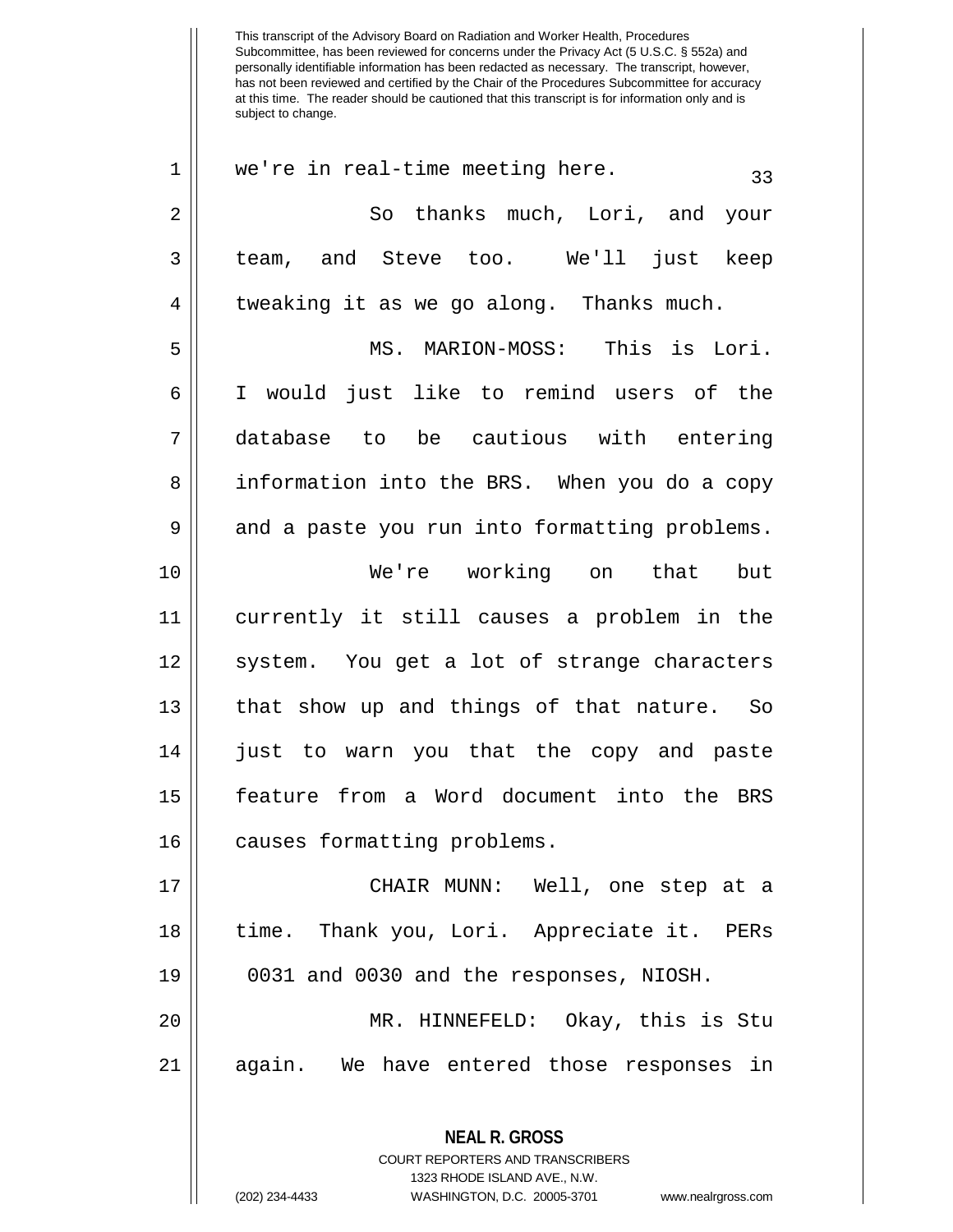This transcript of the Advisory Board on Radiation and Worker Health, Procedures Subcommittee, has been reviewed for concerns under the Privacy Act (5 U.S.C. § 552a) and personally identifiable information has been redacted as necessary. The transcript, however, has not been reviewed and certified by the Chair of the Procedures Subcommittee for accuracy at this time. The reader should be cautioned that this transcript is for information only and is subject to change. **NEAL R. GROSS** COURT REPORTERS AND TRANSCRIBERS 1323 RHODE ISLAND AVE., N.W. (202) 234-4433 WASHINGTON, D.C. 20005-3701 www.nealrgross.com  $1 ||$  the BRS. If Steve wants to bring it up  $\gamma_{\rm F}$  $2 \parallel$  can take a look at them. I don't remember  $3 \parallel$  them off the top of my head. 4 CHAIR MUNN: Which would you  $5$  || prefer to start with, 0030 or 0031? 6 MR. HINNEFELD: I don't know. I 7 don't remember which is which. 8 CHAIR MUNN: I don't either. 9 MS. MARION-MOSS: This is Lori.  $10$  | 0030 is Savannah River and 0031 is Y-12. 11 CHAIR MUNN: Oh okay. Well, 12 || Steve has 0031 up. All right. 13 MR. HINNEFELD: Okay, I think 14 || this one has four findings, right? Yes, if 15 you expand on that first one you can see our 16 | response. 17 MEMBER LEMEN: This is Dick. 18 Just for your information, the Live Meetings 19 never come up for me. 20 || CHAIR MUNN: Oh dear. 21 MEMBER LEMEN: Has it for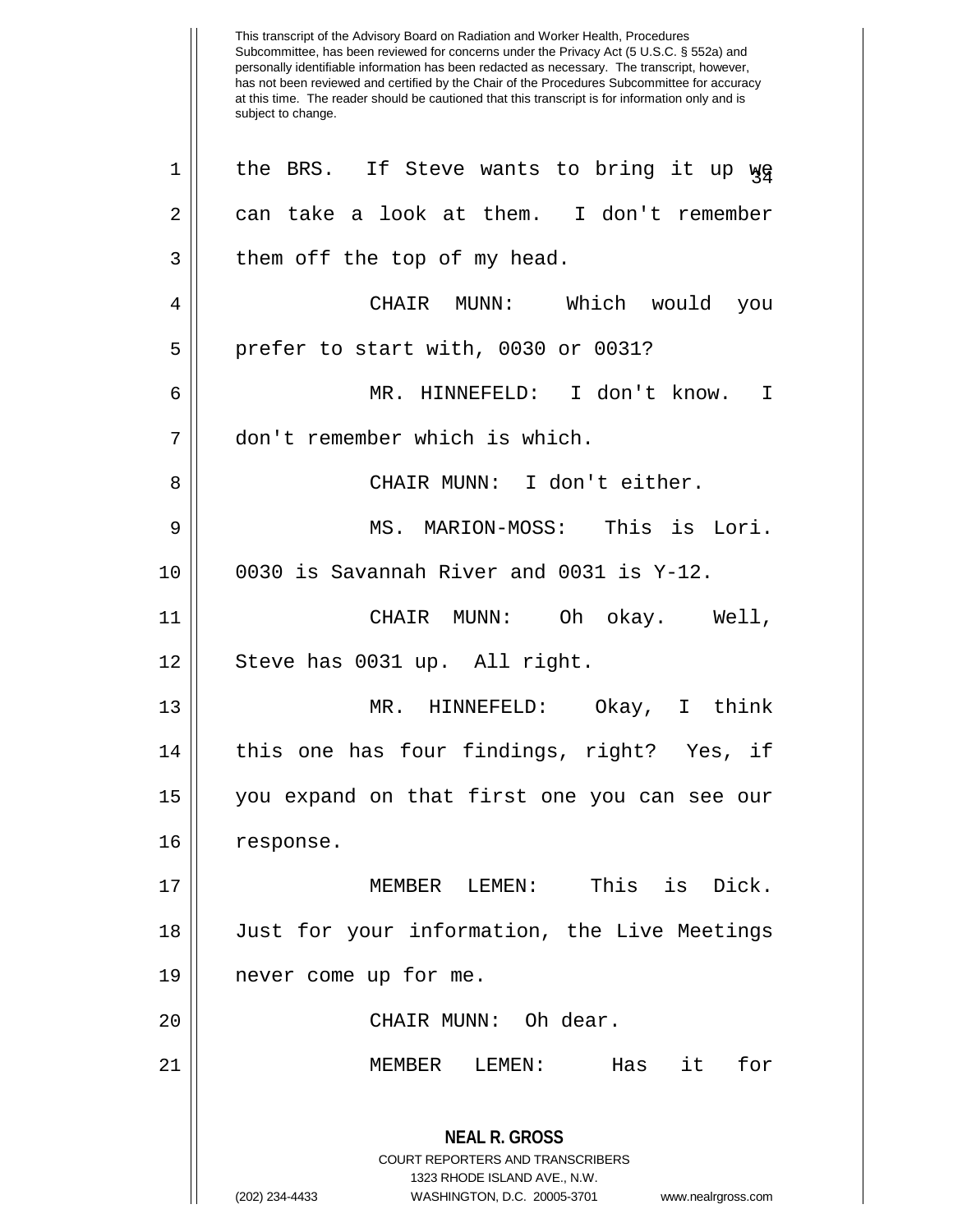This transcript of the Advisory Board on Radiation and Worker Health, Procedures Subcommittee, has been reviewed for concerns under the Privacy Act (5 U.S.C. § 552a) and personally identifiable information has been redacted as necessary. The transcript, however, has not been reviewed and certified by the Chair of the Procedures Subcommittee for accuracy at this time. The reader should be cautioned that this transcript is for information only and is subject to change. **NEAL R. GROSS** COURT REPORTERS AND TRANSCRIBERS 1323 RHODE ISLAND AVE., N.W. (202) 234-4433 WASHINGTON, D.C. 20005-3701 www.nealrgross.com 1 everybody else? 35 2 CHAIR MUNN: Yes. 3 MR. HINNEFELD: Yes, it worked 4 | for me. 5 MEMBER LEMEN: I'm just too far  $6 \parallel$  out in the hinterlands. 7 MEMBER BEACH: It's working for 8 me. 9 MEMBER LEMEN: Well, I did 10 || everything it said to do so I don't know what 11 to do. I'll just let you draw me pictures of 12 it in my mind. 13 MR. HINNEFELD: Then I'll go into 14 a little more detail here. The Finding 15 Number 1 on the PER had to do with a 16 statement that was made in the PER that 17 changing the, this finding has to do with the 18 interpreting in vivo results from Y-12, from 19 the Y-12 plan, and interpreting in vivo 20 | results for thorium. 21 When you do an in vivo count for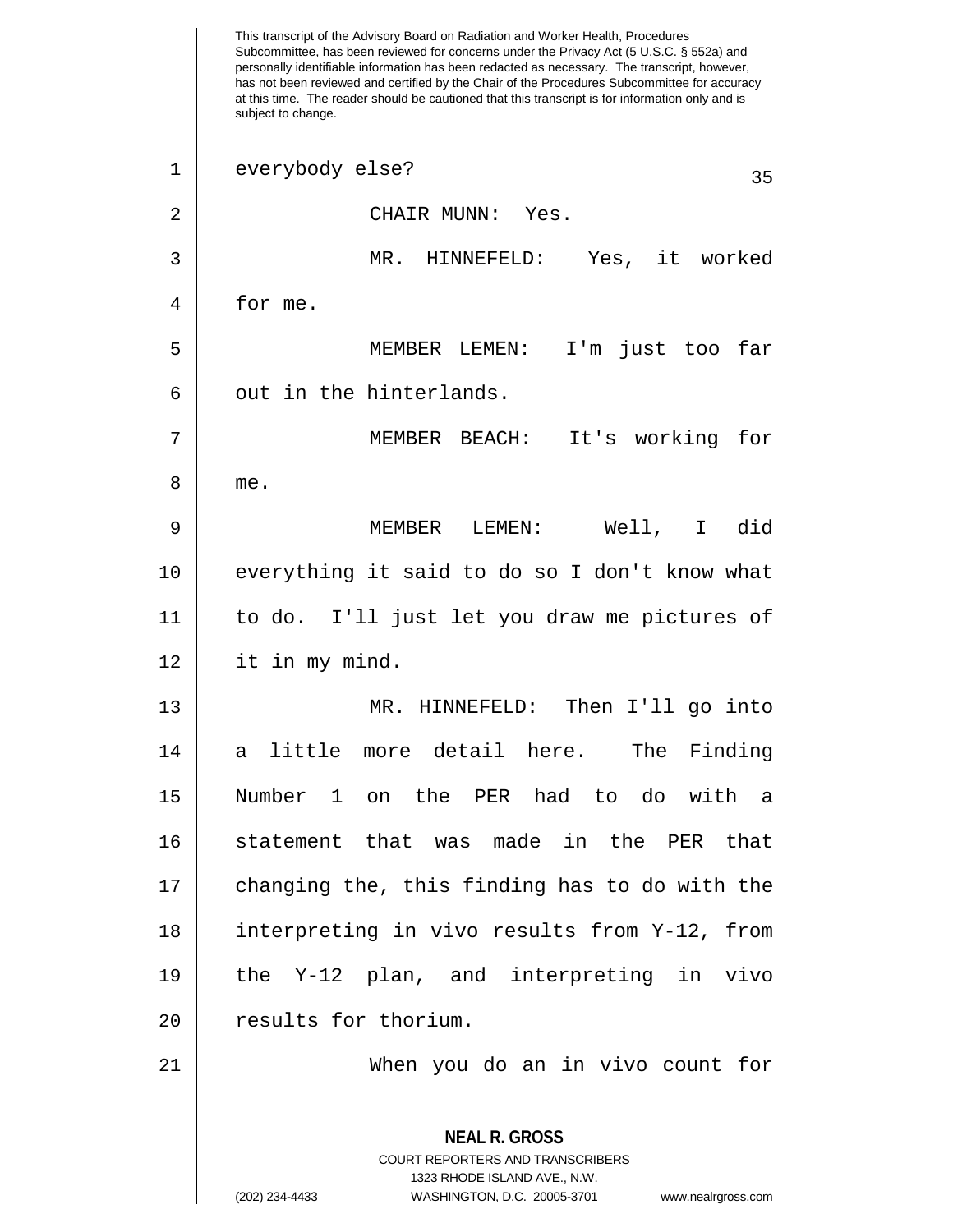| $\mathbf 1$    | thorium-232, you don't actually count          |
|----------------|------------------------------------------------|
| $\overline{2}$ | thorium-232 because it doesn't give off any    |
| 3              | photons. You look for a couple of, one or      |
| 4              | the other or two of the items, you know,       |
| 5              | daughters in its decay chain, either           |
| 6              | actinium-228 or lead-212. And then you         |
| 7              | have to make some judgments about what that    |
| 8              | tells you about how much thorium-232 is        |
| 9              | there. And of course there's also thorium-     |
| 10             | 228 there in that decay chain. It's a fairly   |
| 11             | complicated decay chain.<br>The                |
| 12             | statement made in the PER was that one of the  |
| 13             | changes that was made to the Y-12 Site         |
| 14             | Profile was that these in vivo results at      |
| 15             | this time at Y-12 were being reported in       |
| 16             | milligrams of thorium-232 even though that's   |
| 17             | not what they were measuring. And the          |
| 18             | original Site Profile said we're going to      |
| 19             | assume that the ratio of thorium-232 to        |
| 20             | thorium-228 is $1:1$ , meaning that they're in |
| 21             | equilibrium conditions.                        |

**NEAL R. GROSS** COURT REPORTERS AND TRANSCRIBERS 1323 RHODE ISLAND AVE., N.W. (202) 234-4433 WASHINGTON, D.C. 20005-3701 www.nealrgross.com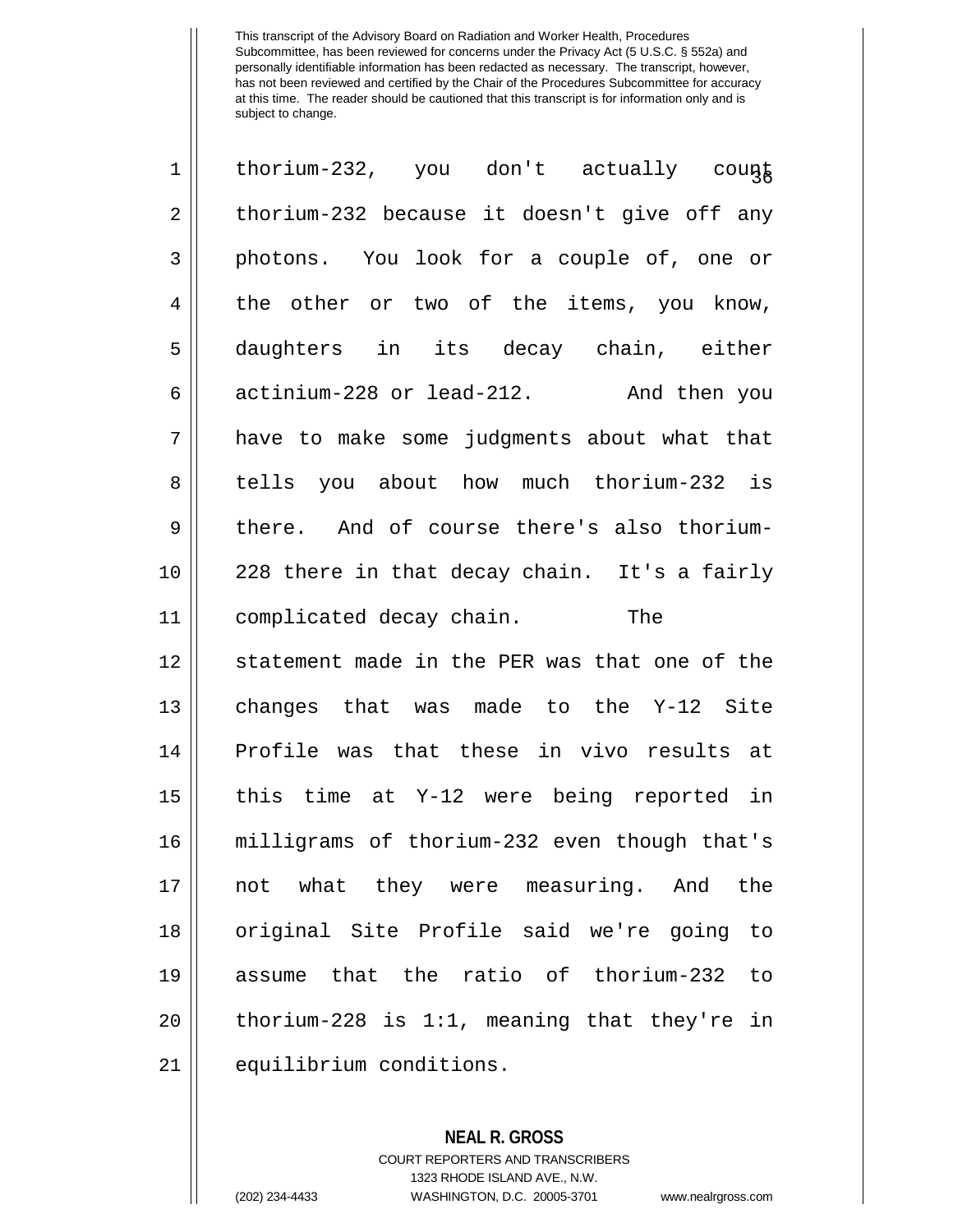| $\mathbf 1$    | And then the revision to the Site             |
|----------------|-----------------------------------------------|
| $\overline{2}$ | Profile said, well, you know, it's not likely |
| 3              | that they're going to be in equilibrium       |
| 4              | conditions because of the complexity of the   |
| 5              | decay scheme, and so we're going to assume    |
| 6              | that thorium-228 to thorium-232 ratio will be |
| 7              | 0.8:1. And the PER said that this is one of   |
| 8              | the changes that would increase the doses to  |
| 9              | people, and so it's one of the reasons why    |
| 10             | we're doing the PER.                          |
| 11             | SC&A's Finding Number 1, which                |
| 12             | I'm finally getting to, is that if you reduce |
| 13             | that ratio that would actually reduce the     |
| 14             | dose. It wouldn't increase the assigned dose  |
| 15             | if you changed that ratio. So that was the    |
| 16             | finding.<br>Our response was, well,           |
| 17             | yes, that's true if you take the milligram    |
| 18             | thorium-232 result at face value, meaning     |
| 19             | that that's the value you're going to         |
| 20             | consider its true value.                      |
| 21             | But if you know that you're                   |

**NEAL R. GROSS** COURT REPORTERS AND TRANSCRIBERS 1323 RHODE ISLAND AVE., N.W.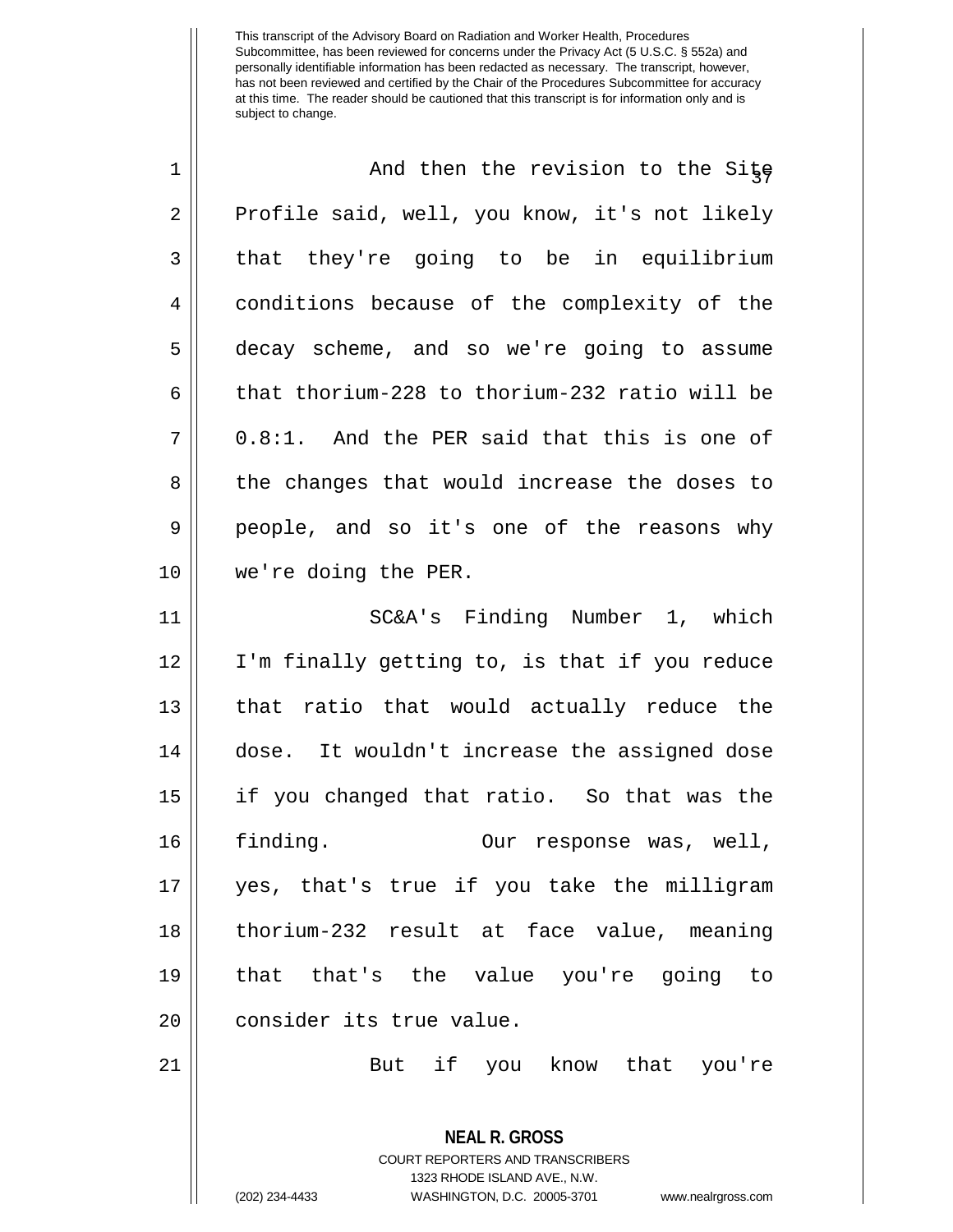| 1          | counting actinium-228 and/or lead-212 and     |
|------------|-----------------------------------------------|
| $\sqrt{2}$ | that's what you're actually measuring when    |
| 3          | you make that disequilibrium assumption, what |
| 4          | that would cause you to do is actually        |
| 5          | increase the thorium-232 present to a higher  |
| 6          | value than what the in vivo mantra reported.  |
| 7          | But regardless of how everything              |
| 8          | works out, it's really unimportant. It        |
| 9          | doesn't matter in terms of how the PER is     |
| 10         | done and if the PER is done correctly. So we  |
| 11         | think that the finding can just go away. It   |
| 12         | doesn't really matter whether change in       |
| 13         | assumptions raises the dose or not.           |
| 14         | So that's kind of where we are on             |
| 15         | the first. That's our response to the first   |
| 16         | finding is that, you know, there's a lot of   |
| 17         | stuff to think about in terms of, and the     |
| 18         | revised Site Profile is not very specific in  |
| 19         | terms of what does this change in             |
| 20         | equilibrium, what does that do to how you     |
| 21         | should interpret this in vivo result.         |

**NEAL R. GROSS** COURT REPORTERS AND TRANSCRIBERS

1323 RHODE ISLAND AVE., N.W. (202) 234-4433 WASHINGTON, D.C. 20005-3701 www.nealrgross.com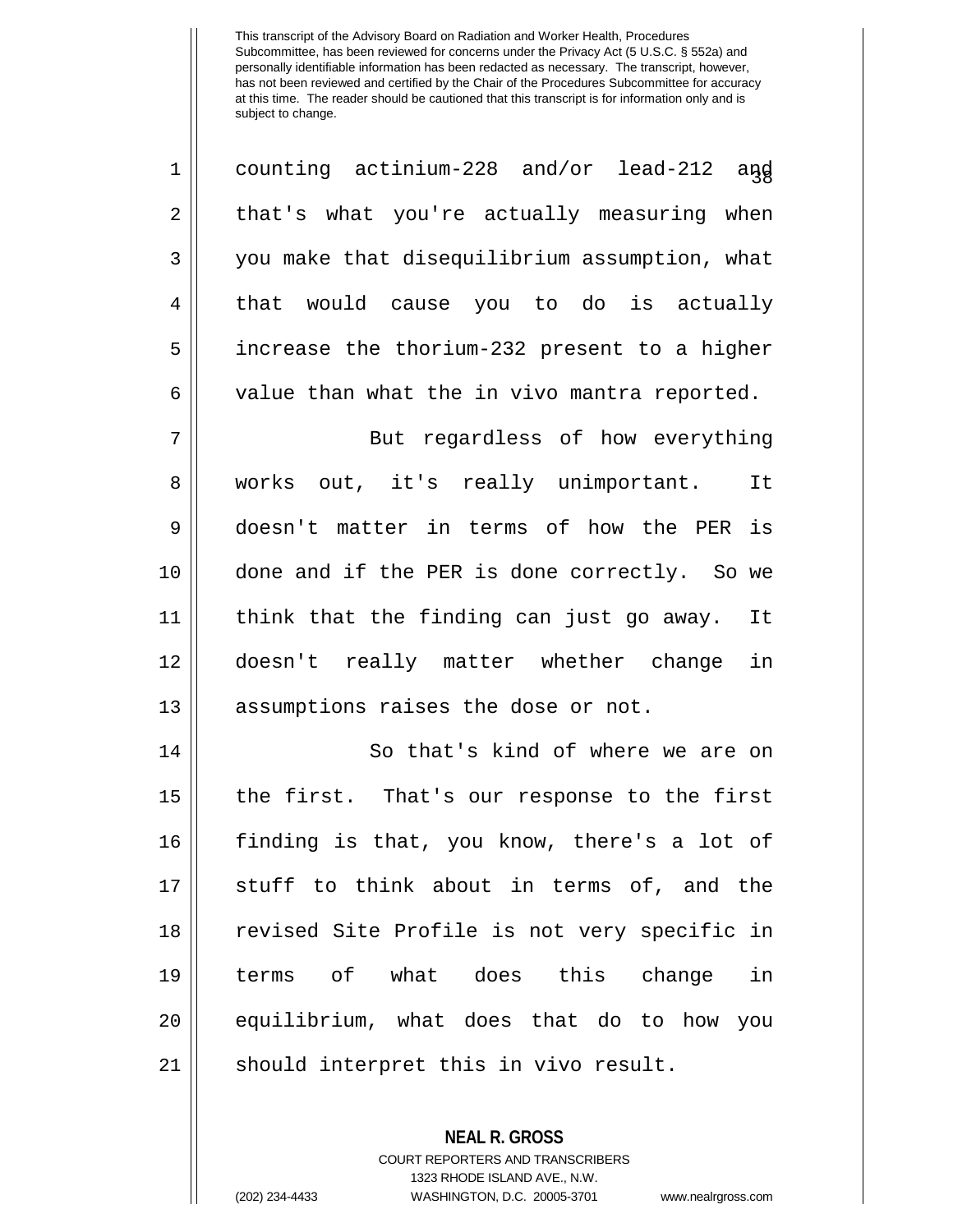| 1              | So it's a fairly difficult                    |
|----------------|-----------------------------------------------|
| $\overline{2}$ | interpretation and not really important to    |
| 3              | the outcome of the PER, and it's kind of      |
| 4              | going to be overcome by the response to the   |
| 5              | other findings that are coming up anyway.     |
| 6              | So this one, I think, was just                |
| $\overline{7}$ | put in there. I don't think anybody's really  |
| 8              | seen it yet but us, so I wouldn't expect      |
| $\mathsf 9$    | anybody to rule on this. But you can think    |
| 10             | about it. If anybody has any questions about  |
| 11             | that I'd be glad to answer them.              |
| 12             | CHAIR MUNN: Any questions?                    |
| 13             | MR. STIVER: This is John Stiver.              |
| 14             | I agree with Stu on this. We discussed this   |
| 15             | at the July meeting. And in regards to the    |
| 16             | SEC granted for Fernald based on the exact    |
| 17             | same chest counting methodology, and a lot of |
| 18             | these findings I think you'll see in later    |
| 19             | on, Stu's recommended that they be moved over |
| 20             | to a Work Group, a Site Work Group, and I     |
| 21             | would tend to agree with that.                |

**NEAL R. GROSS** COURT REPORTERS AND TRANSCRIBERS

1323 RHODE ISLAND AVE., N.W.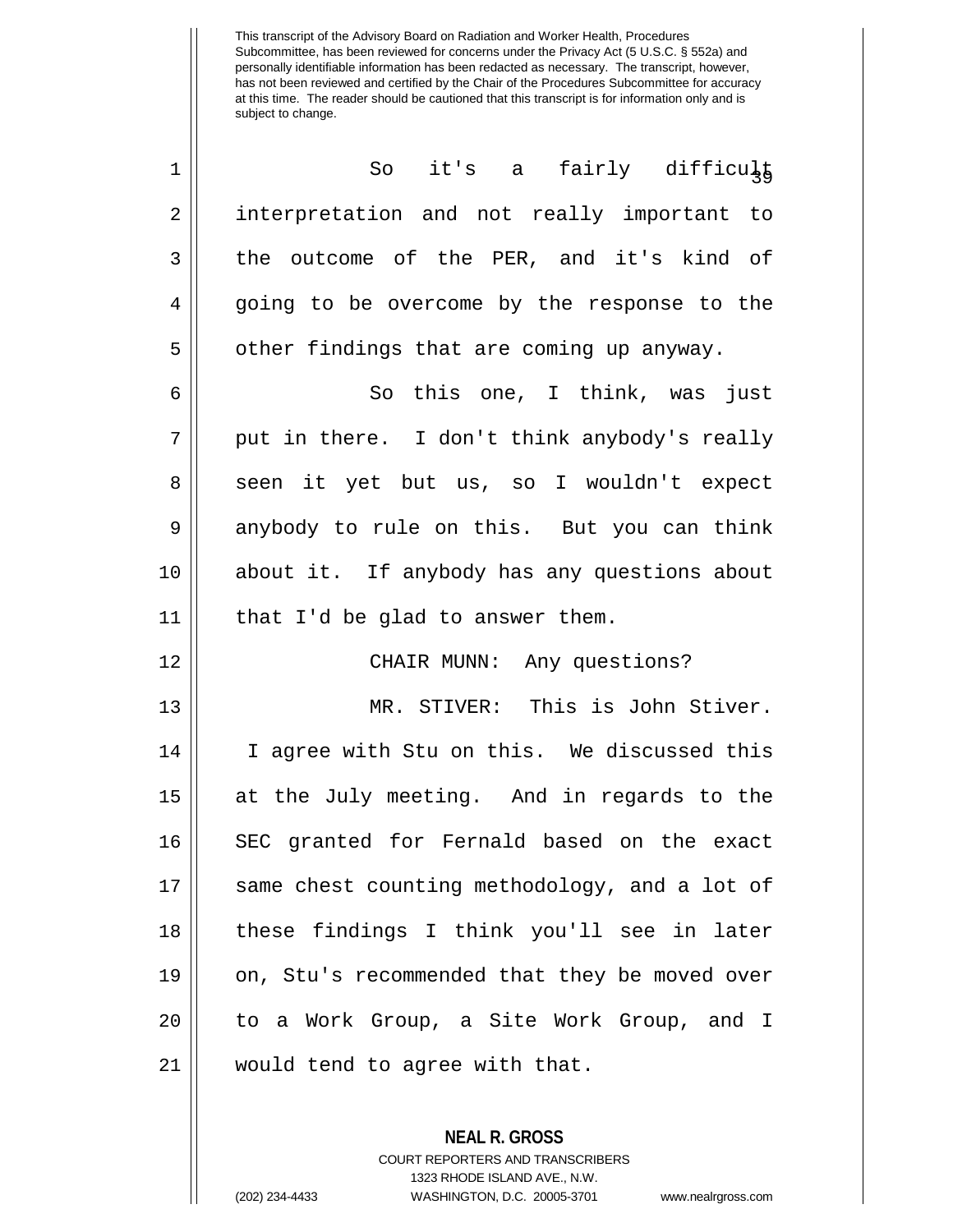| $\mathbf 1$    | There was also some discussign                |
|----------------|-----------------------------------------------|
| $\overline{2}$ | about what really, the interpretation of that |
| 3              | Finding 1. Clearly, if you're using the       |
| 4              | progeny to get back to a thorium intake,      |
| 5              | well, you know, any disequilibrium is going   |
| 6              | to increase the thorium-232 intake.           |
| 7              | But by the same token, the                    |
| 8              | progeny that would be in equilibrium would be |
| 9              | contributing less because they're downstream  |
| 10             | from thorium-228 in the decay chain. So       |
| 11             | again, I mean it's kind of an interesting     |
| 12             | technical question, but I don't think that it |
| 13             | really bears much on whether the PER is done  |
| 14             | correctly.                                    |
| 15             | DR. H. BEHLING: This is Hans                  |
| 16             | Behling. Is Ron Buchanan on the phone?        |
| 17             | DR. BUCHANAN: Yes. I do want to               |
| 18             | state -- this is Ron Buchanan at SC&A -- that |
| 19             | the five cases we looked at, the dose         |
| 20             | reconstructor was using the milligrams of     |
| 21             | thorium to convert to the thorium-232 and     |
|                | <b>NEAL R. GROSS</b>                          |

COURT REPORTERS AND TRANSCRIBERS 1323 RHODE ISLAND AVE., N.W.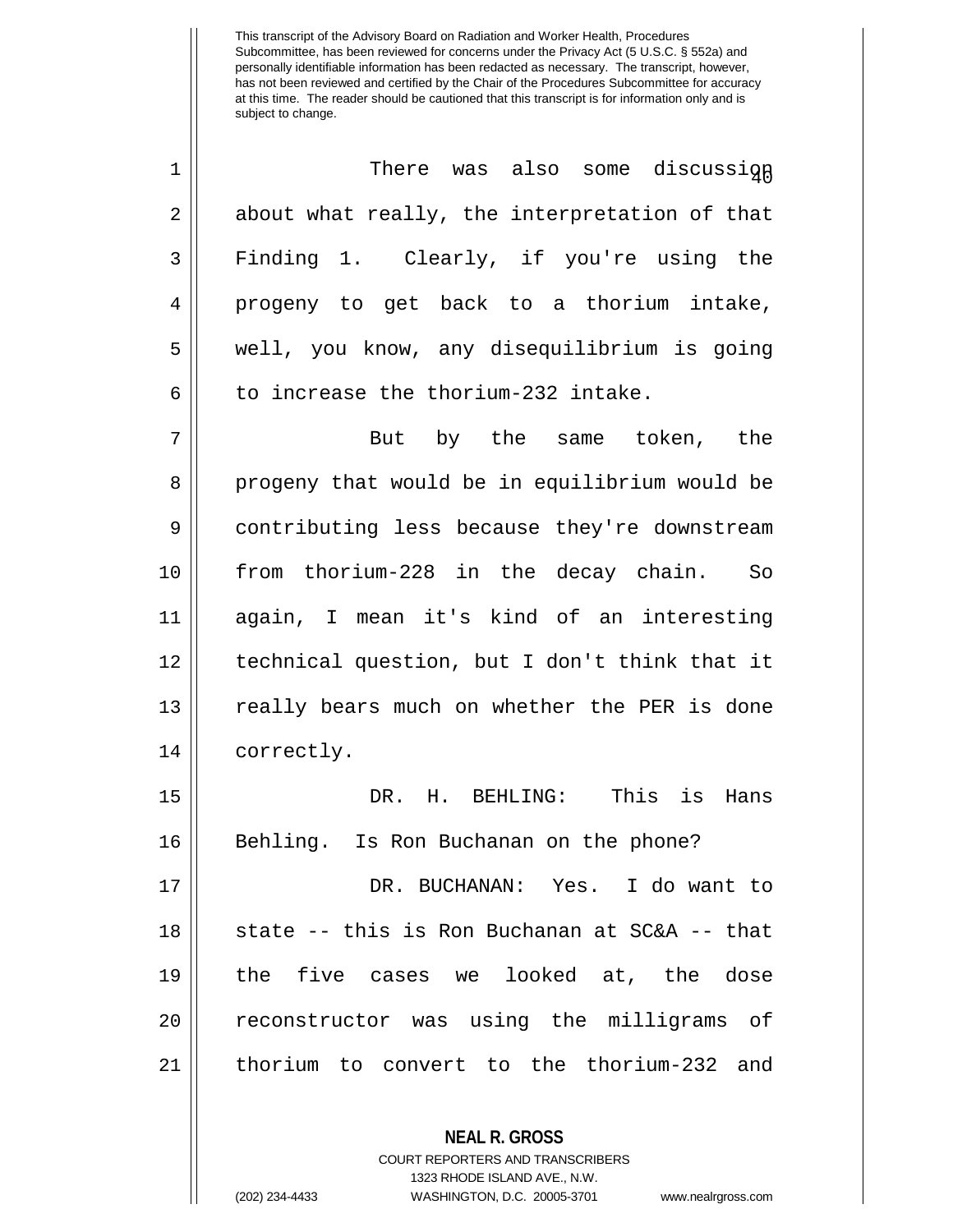This transcript of the Advisory Board on Radiation and Worker Health, Procedures Subcommittee, has been reviewed for concerns under the Privacy Act (5 U.S.C. § 552a) and personally identifiable information has been redacted as necessary. The transcript, however, has not been reviewed and certified by the Chair of the Procedures Subcommittee for accuracy at this time. The reader should be cautioned that this transcript is for information only and is subject to change. **NEAL R. GROSS** COURT REPORTERS AND TRANSCRIBERS 1323 RHODE ISLAND AVE., N.W.  $1 \parallel$  then he was using 80 percent of that  $\frac{1}{4} \rho$ 2 | assign the thorium-228. 3 And so that would, the way it was  $4 \parallel$  actually to be done in the case we looked at  $5 \parallel$  was decreasing the dose in three out of five. 6  $\parallel$  The other case, they used a  $40/60$ 7 combination which was incorrect. 8 || And so the dose reconstructions 9 || that we looked at were actually using 80 10 percent of the thorium-232 as the thorium-228 11 intake. So the way it is being used, the 0.8 12 does reduce the intake and resulting dose 13  $\parallel$  compared to using a 1:1. 14 MR. HINNEFELD: Okay. Well, it's 15 || all, I think, going to be overcome by events 16 anyway. If you go on to the other second 17 finding, and actually the second through the 18 fourth findings, we listed our response as  $19$  | the same. 20 I'll say the second finding has 21 to do with essentially the difficulty in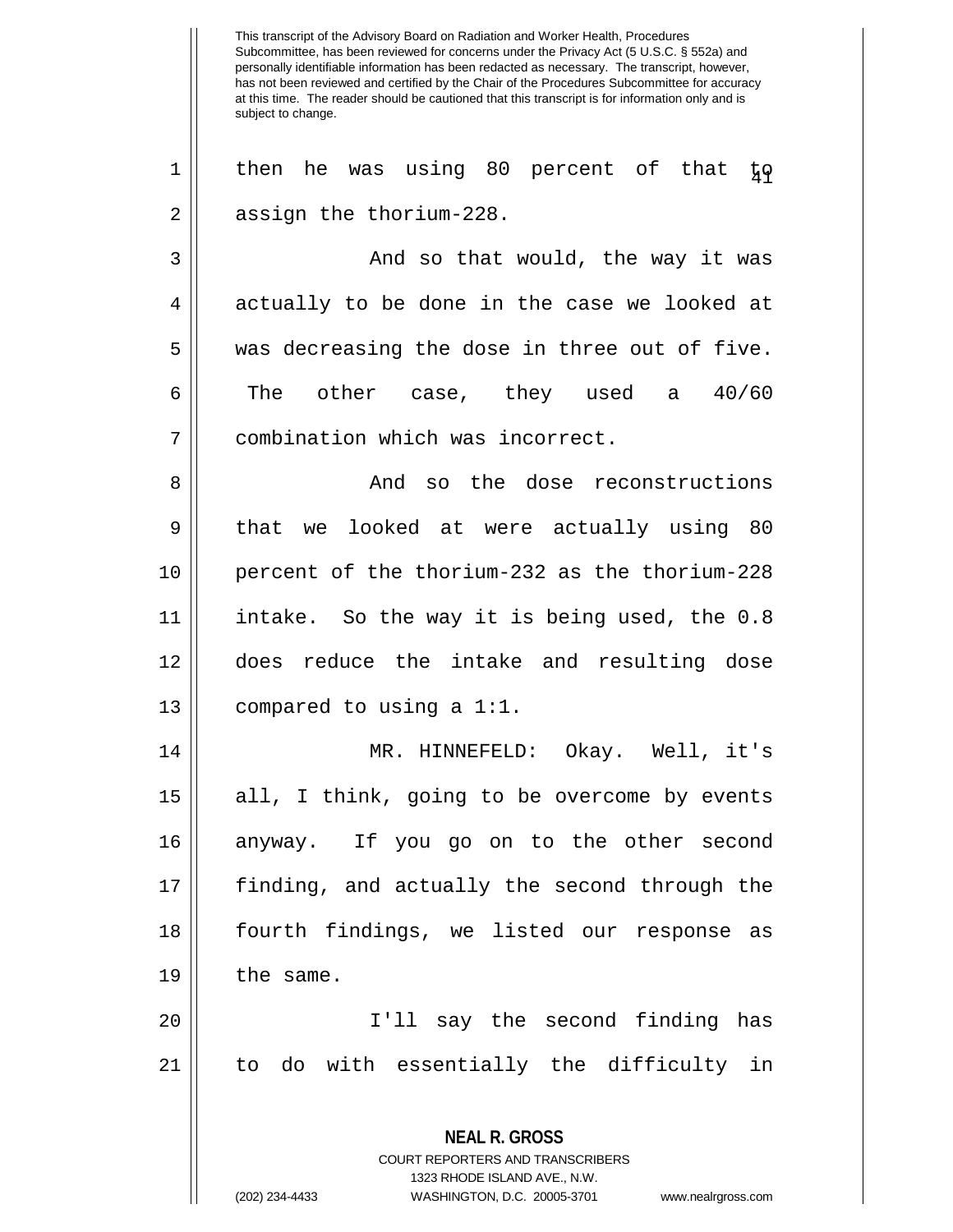| $\mathbf 1$    | interpreting the in vivo, thorium in viyo     |
|----------------|-----------------------------------------------|
| $\overline{2}$ | counts based on because you're counting those |
| 3              | progeny and the relationship of the progeny.  |
| 4              | The relative activity of the                  |
| 5              | progeny to the parent is a fairly complex     |
| 6              | function that follows, depends upon how long  |
| 7              | it's been since you separated the thorium.    |
| 8              | The thorium is purified.                      |
| 9              | And then the other two findings I             |
| 10             | don't remember real well because I just felt  |
| 11             | like this issue needs to go. I felt like      |
| 12             | there, you know, a Y-12 Work Group needs to   |
| 13             | consider this. Because this is the exact      |
| 14             | issue that added a Class at Fernald from '68  |
| 15             | to '78, was the inability to reliably         |
| 16             | interpret the in vivo monitoring results for  |
| 17             | thorium when the in vivo monitoring reported  |
| 18             | the results in milligrams of thorium-232.     |
| 19             | since that issue arose there,<br>So           |

20  $\parallel$  and apparently at Y-12, of the Y-12 Site Profile it tends to rely on this thorium in

> COURT REPORTERS AND TRANSCRIBERS 1323 RHODE ISLAND AVE., N.W.

**NEAL R. GROSS**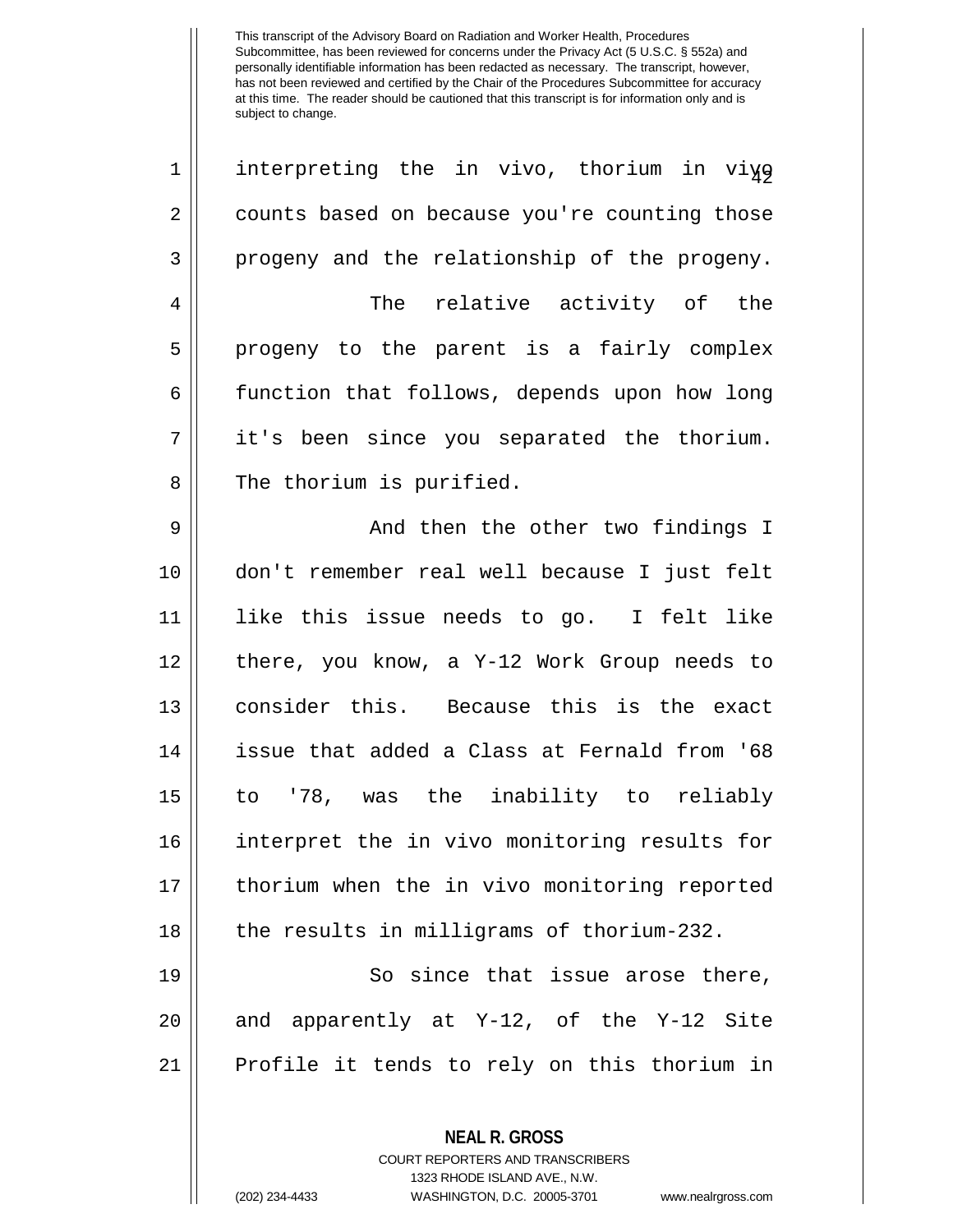| $\mathbf 1$    | vivo monitoring which seems to be the same            |
|----------------|-------------------------------------------------------|
| $\overline{2}$ | technique, maybe not the same device but the          |
| 3              | same technique and results reported in                |
| $\overline{4}$ | milligrams of thorium-232, we think we need           |
| 5              | to take another serious look at that and              |
| 6              | whether we do, in fact, have a way to                 |
| 7              | estimate thorium during that time or not.             |
| 8              | It may be that we don't, or it                        |
| 9              | may be that there's air sampling data or some         |
| 10             | other method that would be used. But I'm              |
| 11             | questioning whether these in vivo results,            |
| 12             | the thorium milligram in vivo results really          |
| 13             | can be interpreted appropriately for that.            |
| 14             | And if you recall, way back in                        |
| 15             | the old days, Y-12 Work Group, at the time            |
| 16             | the Class was added at Y-12 through, what,            |
| 17             | 1957, I believe that was largely because              |
| 18             | that's how long the petition lasted.<br>You           |
| 19             | know, the petitioner who petitioned for a             |
| 20             | Class only petitioned, I think, through '57.          |
| 21             | think we kind of left open the<br>And<br>$\mathbf{I}$ |

**NEAL R. GROSS** COURT REPORTERS AND TRANSCRIBERS

1323 RHODE ISLAND AVE., N.W.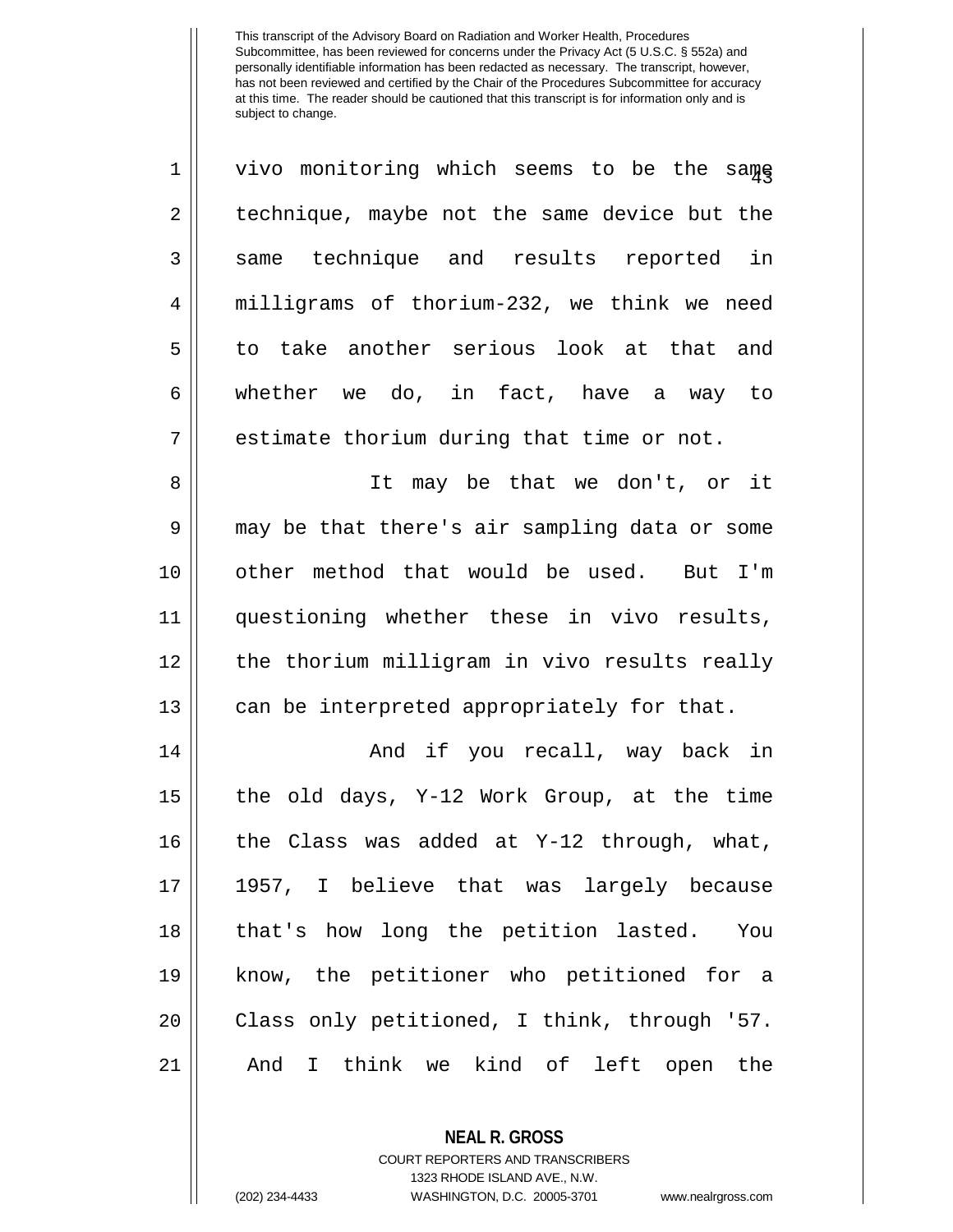**NEAL R. GROSS** COURT REPORTERS AND TRANSCRIBERS 1323 RHODE ISLAND AVE., N.W.  $1 \parallel$  question that well, should this go further  $q_{\tilde{H}}$  $2 \parallel$  not. I think we kind of left that open. And at any rate, there were Site Profile issues that were identified during that discussion that haven't been resolved yet either. So I think there's really work 7 || here for a Y-12 Work Group. MR. KATZ: Stu, this is Ted. But 9 | I mean, by virtue of what you just explained, it seems like the next step is not really assembling a Work Group but for NIOSH to grapple with this and make decisions about whether it has a method for this for Y-12 or || not. Because if it doesn't, then it can go, you know, the 83.14 route and add a Class to 16 || address this problem. But it seems like it would be premature to have a Y-12 Work Group come together before you'd have a chance to do your homework and sort out the path forward. MR. HINNEFELD: Yes, I think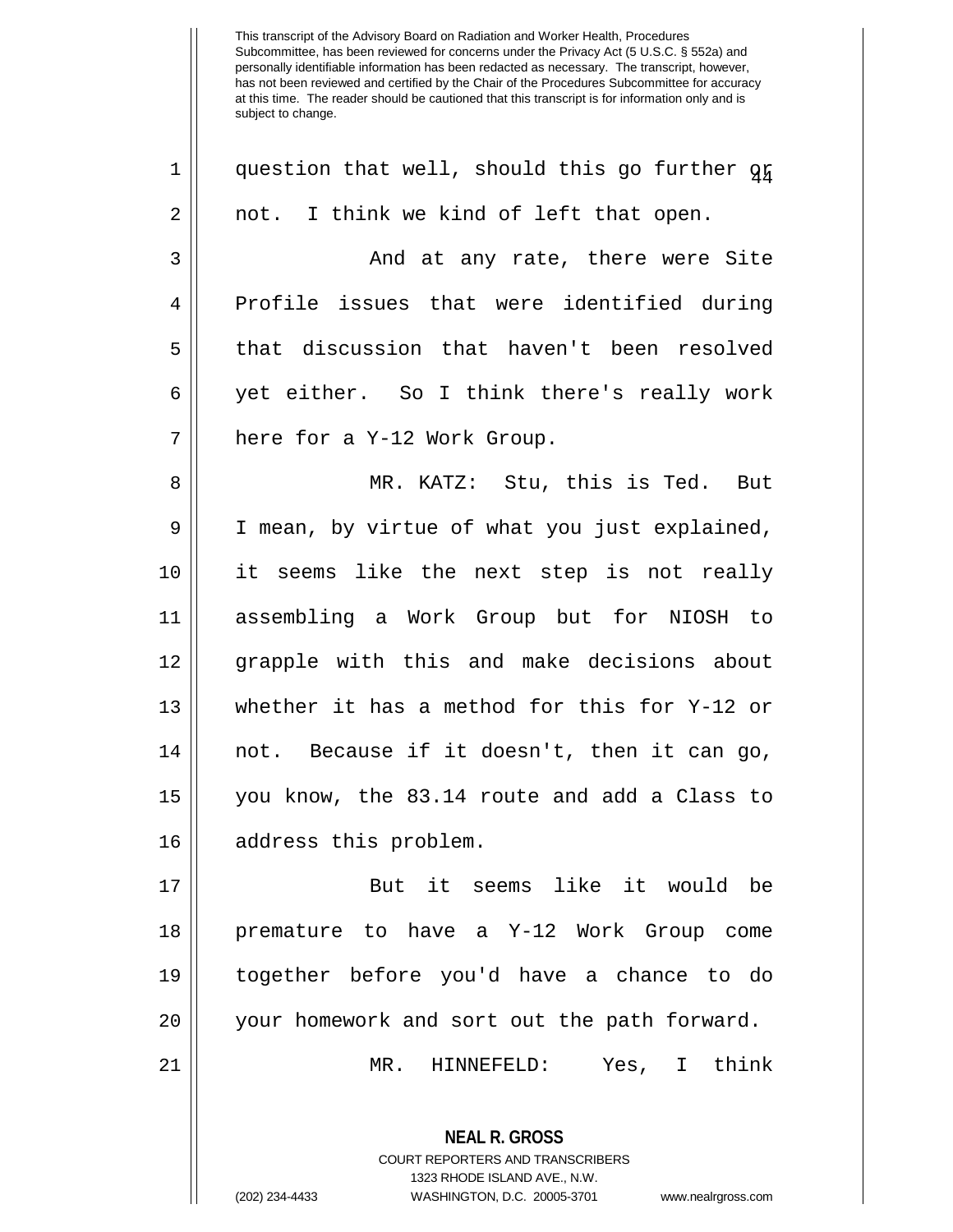**NEAL R. GROSS** COURT REPORTERS AND TRANSCRIBERS 1323 RHODE ISLAND AVE., N.W. (202) 234-4433 WASHINGTON, D.C. 20005-3701 www.nealrgross.com  $1 ||$  that's fair. We'll get it on our task ligt  $2 \parallel$  along with the other 80 things we have. 3 CHAIR MUNN: Well, these thorium  $4 \parallel$  chain issues are thorny whenever we hit them, 5 || and they're so extremely technical that it's 6 || unlikely that anyone other than specific 7 personnel who deal with these decay issues on 8 a fairly regular basis can even assess them 9 | very well. 10 || So if we're going to undertake 11 this issue that we have with PER-31, it 12 || appears that the point Ted has made, I think,  $13 \parallel$  is a good one. 14 We are going to have to do it 15 almost as, it's not an overarching issue 16 because everybody doesn't deal with thorium, 17 but most of the sites that do have thorium 18 issues have some aspect of these same types 19 || of problems to wrestle with. 20 MR. HINNEFELD: Well, I think 21 || there are actually a limited number of sites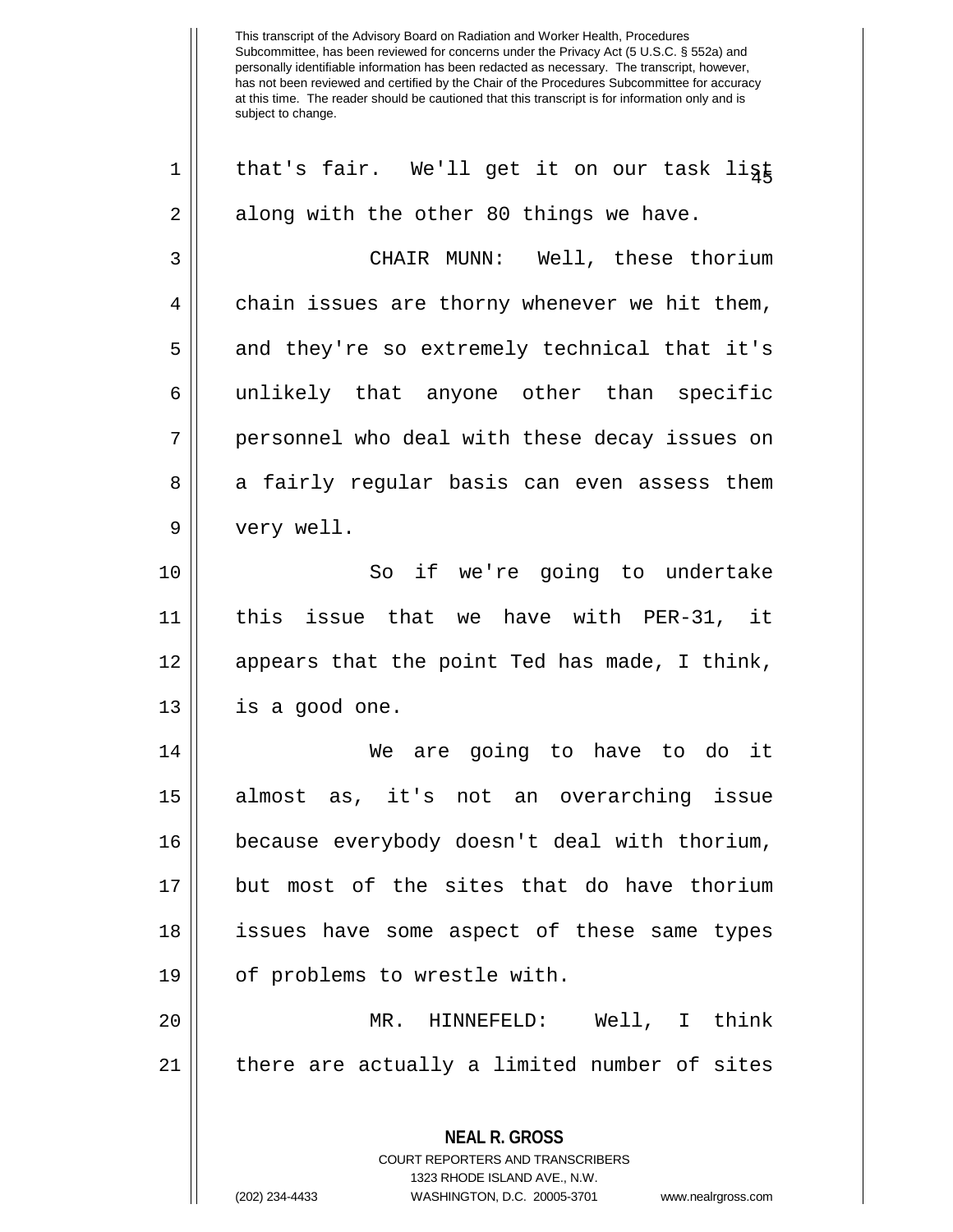This transcript of the Advisory Board on Radiation and Worker Health, Procedures Subcommittee, has been reviewed for concerns under the Privacy Act (5 U.S.C. § 552a) and personally identifiable information has been redacted as necessary. The transcript, however, has not been reviewed and certified by the Chair of the Procedures Subcommittee for accuracy at this time. The reader should be cautioned that this transcript is for information only and is subject to change. **NEAL R. GROSS** COURT REPORTERS AND TRANSCRIBERS 1323 RHODE ISLAND AVE., N.W. (202) 234-4433 WASHINGTON, D.C. 20005-3701 www.nealrgross.com  $1 \parallel$  that did in vivo monitoring --  $\frac{46}{100}$ 2 CHAIR MUNN: That's true. 3 MR. HINNEFELD: -- or thorium-4 232. 5 CHAIR MUNN: From information we  $6$  || have it is limited indeed. 7 MR. HINNEFELD: Yes, there are 8 | other issues with thorium too, if you don't  $9 \parallel$  have in vivo. 10 CHAIR MUNN: Yes, that's true. 11 So doing it under this wing seems to be just 12 as effective as doing it under any other  $13 \parallel$  wing. 14 MR. HINNEFELD: That's fine with 15 us. I think Ted was right, is that the next 16 || task for us is to sort out what, if anything, 17 we can do and what period of time we're 18 | talking about here. 19 We know that Y-12 did in fact, 20 || was a heavy user of thorium for like, 21 || starting around 1960 or just before and going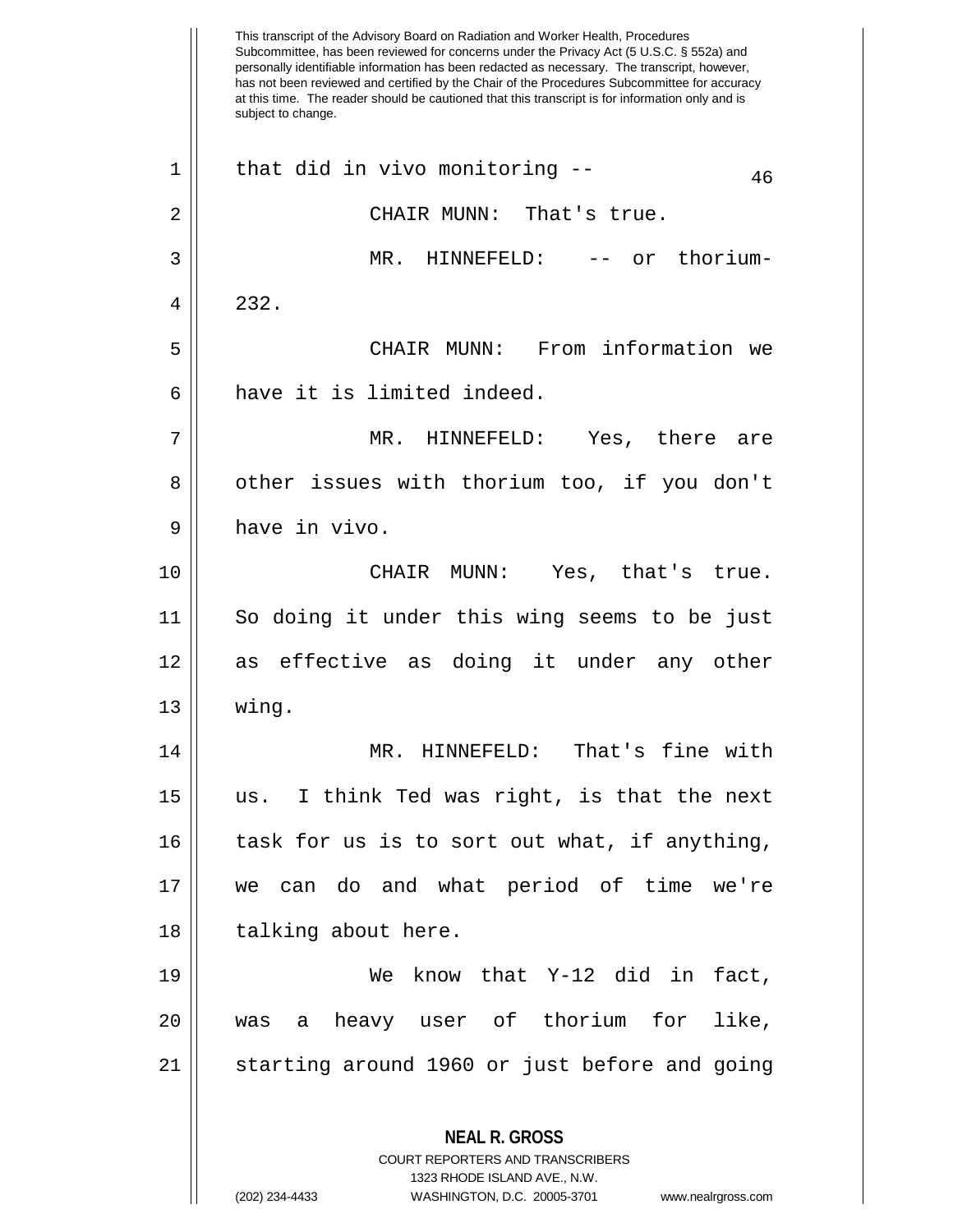| 1              | for awhile. I don't know how long it went                       |
|----------------|-----------------------------------------------------------------|
| $\overline{2}$ | for.<br>And they probably did                                   |
| 3              | not report in milligrams of thorium for very                    |
| 4              | long. By, well, let's see, it was by the,                       |
| 5              | well, they could have for awhile. Fernald                       |
| 6              | didn't switch until the late '70s, and                          |
| 7              | Fernald relied to great deal on Y-12 for                        |
| 8              | their, well, they relied on Y-12 for the                        |
| 9              | mobile counter which is what's used.                            |
| 10             | MR. STIVER: Stu, this is John.                                  |
| 11             | I think I recall reading somewhere in one of                    |
| 12             | those millions of documents that it was based                   |
| 13             | on a change at Y-12, but I can't tell you                       |
| 14             | exactly where I found that.                                     |
| 15             | MR. HINNEFELD: Yes, I don't                                     |
| 16             | recall that. I would suspect it was the                         |
| 17             | same. I suspect that Fernald took their lead                    |
| 18             | from Y-12 and if Y-12 may have changed                          |
| 19             | somewhat earlier, but maybe not a lot.                          |
| 20             | DR. BUCHANAN:<br>This is<br>Ron                                 |
| 21             | Buchanan. Fernald used Y-12's equipment and                     |
|                | <b>NEAL R. GROSS</b><br><b>COURT REPORTERS AND TRANSCRIBERS</b> |

1323 RHODE ISLAND AVE., N.W.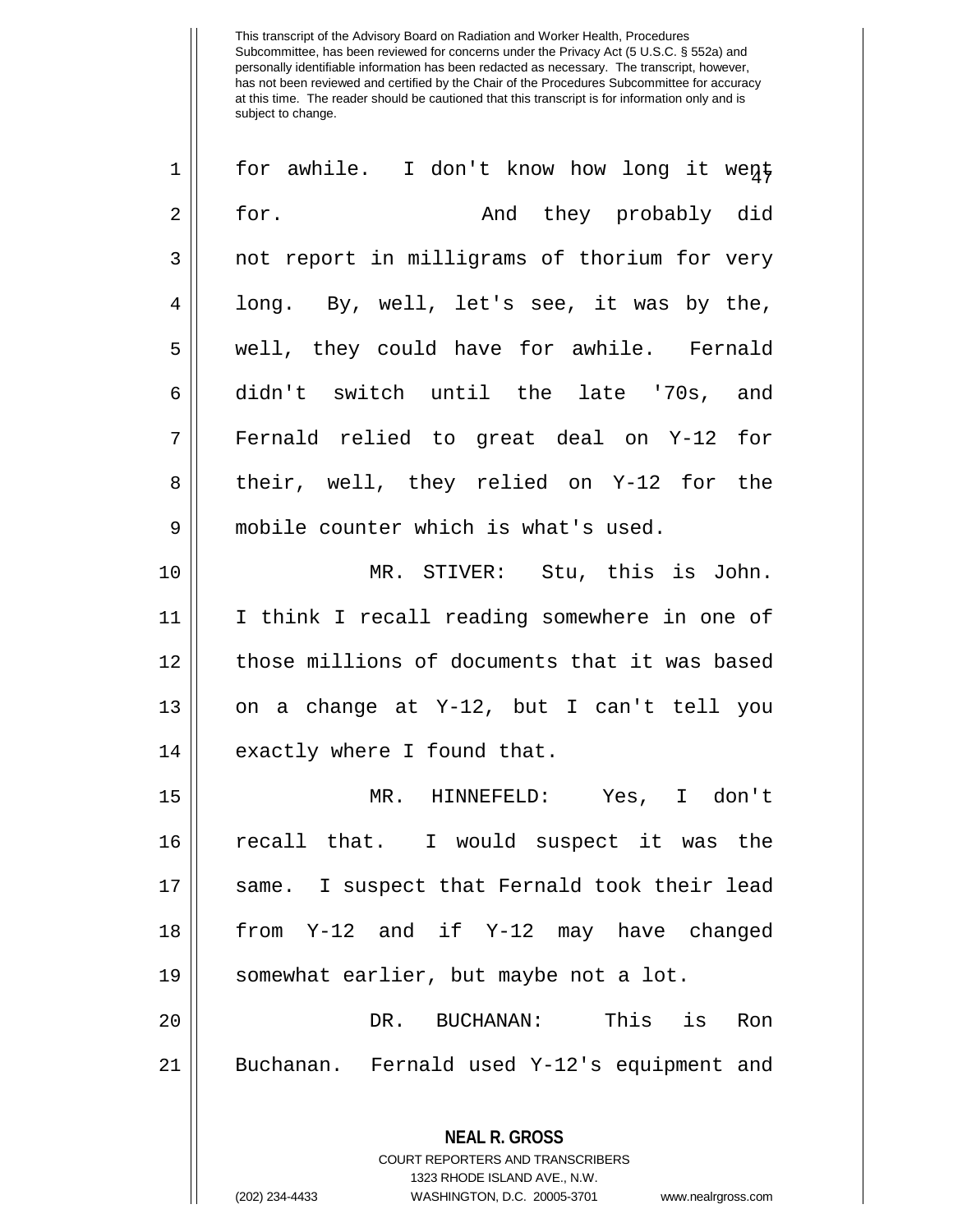This transcript of the Advisory Board on Radiation and Worker Health, Procedures Subcommittee, has been reviewed for concerns under the Privacy Act (5 U.S.C. § 552a) and personally identifiable information has been redacted as necessary. The transcript, however, has not been reviewed and certified by the Chair of the Procedures Subcommittee for accuracy at this time. The reader should be cautioned that this transcript is for information only and is subject to change. **NEAL R. GROSS** COURT REPORTERS AND TRANSCRIBERS 1323 RHODE ISLAND AVE., N.W. 1 || method and thought it was the same. So  $_{48}$ 2 MR. HINNEFELD: Well, they used a 3 mobile counter. I think Y-12 also had a 4 | fixed one that they used for their own. 5 DR. BUCHANAN: Yes, that they  $6$  || received from Y-12. 7 MR. HINNEFELD: Y-12 did. Y-12 8 || had a fixed counter, I believe. 9 MR. STIVER: Yes, they did. Yes. 10 || They had a fixed counter and the mobile 11 counter was patterned exactly. 12 MR. HINNEFELD: A counter they 13 || sent around to the various, not only to 14 Fernald but to the gaseous diffusion plants  $15 \parallel$  as well. 16 MR. STIVER: Yes, exactly. 17 DR. NETON: Hey, Stu, this is 18 Jim. I'm looking at the PER-31 and as far as 19 I could tell it specifically only addresses 20 || this lung counting issue and the change in 21 the equilibrium ratio. And if that's the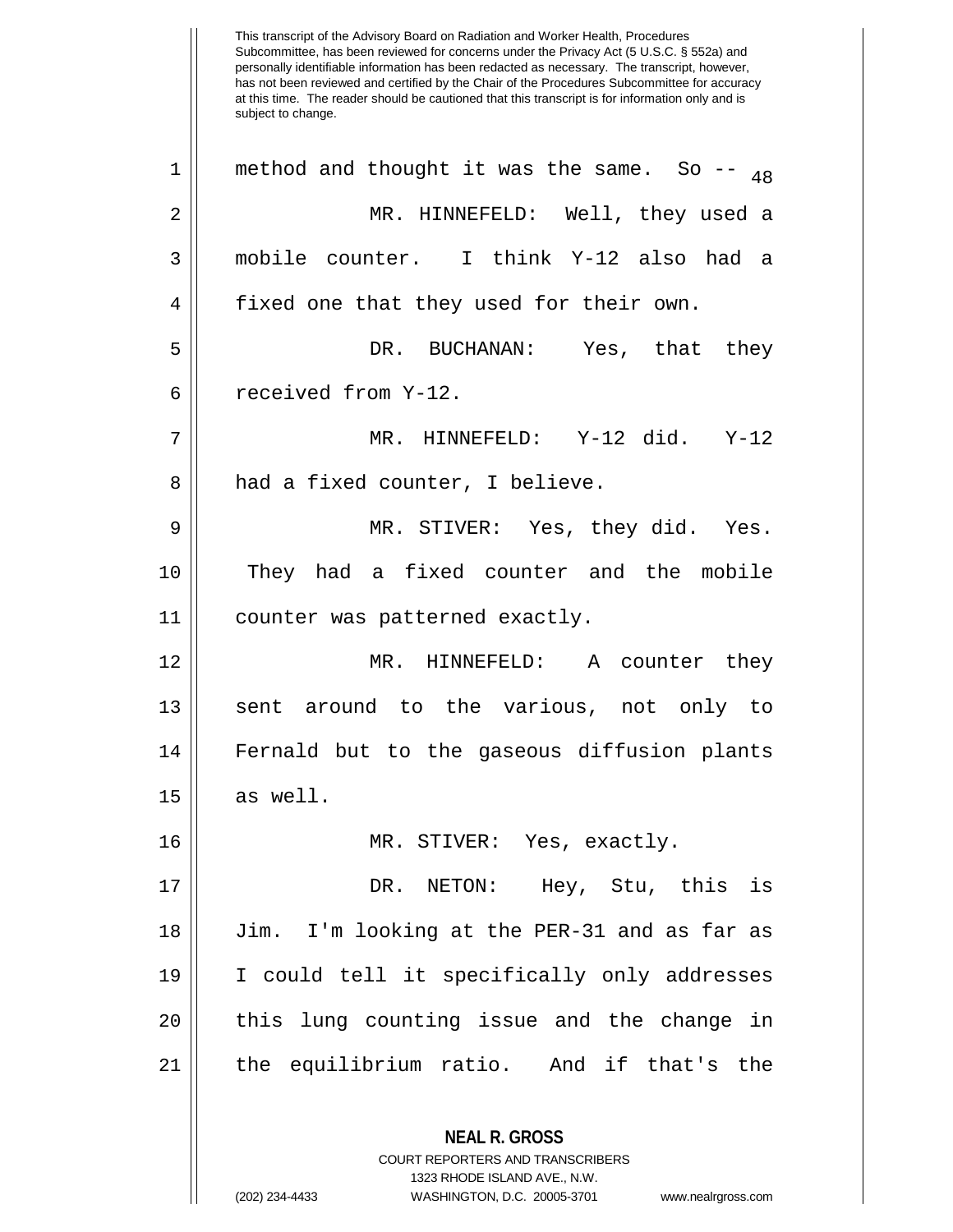This transcript of the Advisory Board on Radiation and Worker Health, Procedures Subcommittee, has been reviewed for concerns under the Privacy Act (5 U.S.C. § 552a) and personally identifiable information has been redacted as necessary. The transcript, however, has not been reviewed and certified by the Chair of the Procedures Subcommittee for accuracy at this time. The reader should be cautioned that this transcript is for information only and is subject to change. **NEAL R. GROSS** COURT REPORTERS AND TRANSCRIBERS 1323 RHODE ISLAND AVE., N.W.  $1 \parallel$  case I wonder if it wouldn't just be prudent  $2 \parallel$  for us to just maybe withdraw --3 MR. STIVER: Did everybody else 4 drop off? 5 DR. NETON: What's that? 6 MR. STIVER: Everything went 7 || quiet for a second there. 8 DR. NETON: Could we actually 9 Sort of withdraw this PER and go back to the 10 drawing board and see what needs to be done? 11 That would sort of, you know, there's no 12 || reason having these findings on the table if 13 we're going to redo something, right? I 14 | don't know, just a thought. 15 CHAIR MUNN: Well, we're just 16 finding our way along here with the issues 17 that arise from PERs, so that's certainly a 18 || suggestion that's worth considering as long 19 as we don't lose track of the issue. That's  $20$  || a big deal. So how we do it is up for 21 discussion.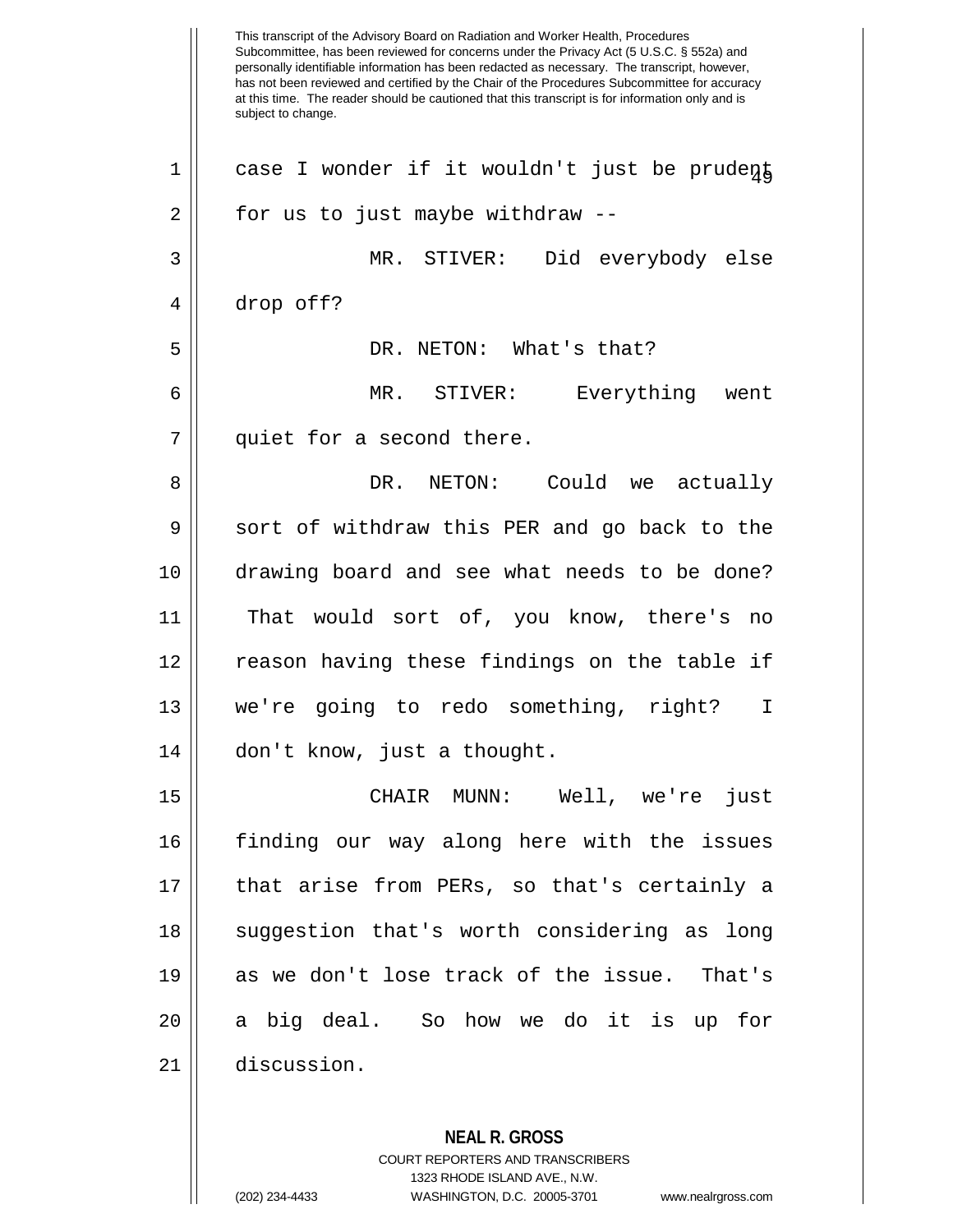| $\mathbf 1$ | MR. HINNEFELD:<br>Well, this $\frac{1}{5}$    |
|-------------|-----------------------------------------------|
| 2           | Stu. I'm personally okay with just leaving    |
| 3           | them here and leaving them open. It's kind    |
| 4           | of like a sore tooth. It won't leave you      |
| 5           | alone, you'll have to do something with it.   |
| 6           | CHAIR MUNN: Yes.                              |
| 7           | MR. STIVER: Maybe we should just              |
| 8           | put a note today that it's going to be        |
| 9           | considered by NIOSH in a larger sense in      |
| 10          | regards to a potential reconstructability.    |
| 11          | CHAIR MUNN: Okay, I'm going to                |
| 12          | say that NIOSH is going to revisit this, and  |
| 13          | that we'll have at least a White Paper report |
| 14          | from NIOSH as to how to proceed with this     |
| 15          | specific PER. And the thorium issues in a     |
| 16          | larger sense obviously are going to have to   |
| 17          | be resolved somewhere.                        |
| 18          | But if we're trying to expand                 |
| 19          | this PER, which addresses specific lung       |
| 20          | exposures, we need to be careful that we      |
| 21          | don't go beyond the limits of the concern     |
|             |                                               |

**NEAL R. GROSS** COURT REPORTERS AND TRANSCRIBERS 1323 RHODE ISLAND AVE., N.W.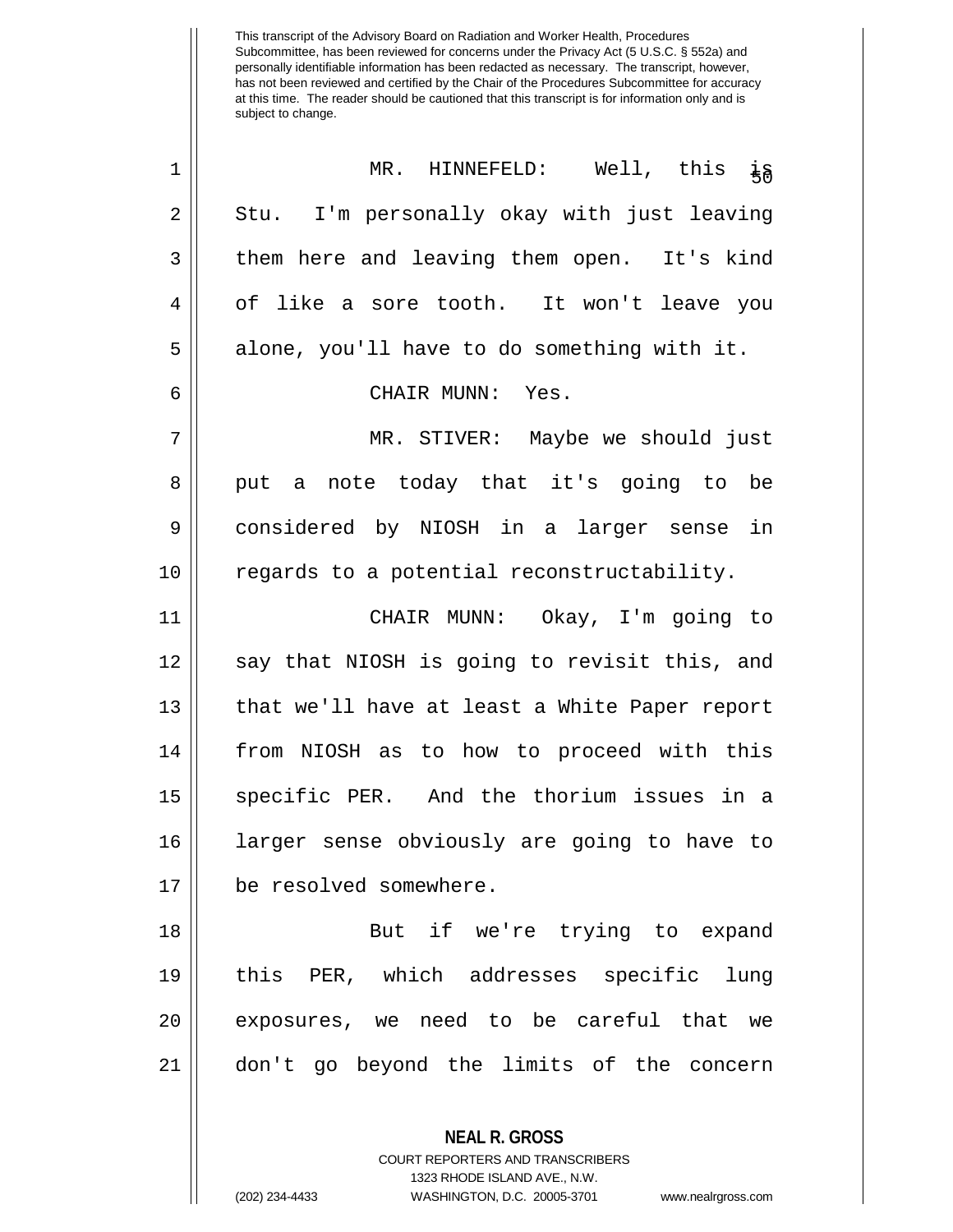This transcript of the Advisory Board on Radiation and Worker Health, Procedures Subcommittee, has been reviewed for concerns under the Privacy Act (5 U.S.C. § 552a) and personally identifiable information has been redacted as necessary. The transcript, however, has not been reviewed and certified by the Chair of the Procedures Subcommittee for accuracy at this time. The reader should be cautioned that this transcript is for information only and is subject to change. **NEAL R. GROSS** COURT REPORTERS AND TRANSCRIBERS 1323 RHODE ISLAND AVE., N.W. (202) 234-4433 WASHINGTON, D.C. 20005-3701 www.nealrgross.com 1 || that generated the PER to begin with.  $\frac{51}{91}$ 2 || So we're going to have to rely on 3 || NIOSH, I think, to give us recommendations on 4 | how we need to proceed. Any comment from any 5 | of the Committee Members? Any thoughts? Any 6 || suggestions? 7 MEMBER BEACH: Wanda, this is 8 Josie. I think that's a reasonable path 9 forward. 10 MEMBER ZIEMER: And this is 11 || Ziemer. It certainly makes sense to me. I 12 don't think we want to sort of, you know, 13 || after you go through that if you feel like 14 you need to withdraw the PER, then I think  $15$  | that's your decision at that point. 16 MEMBER LEMEN: This is Dick. 17 | Okay with me. 18 CHAIR MUNN: All right, is it 19 clear, Jim, Stu? Clear in your minds where 20 we're going with this? 21 MR. HINNEFELD: Well, I know what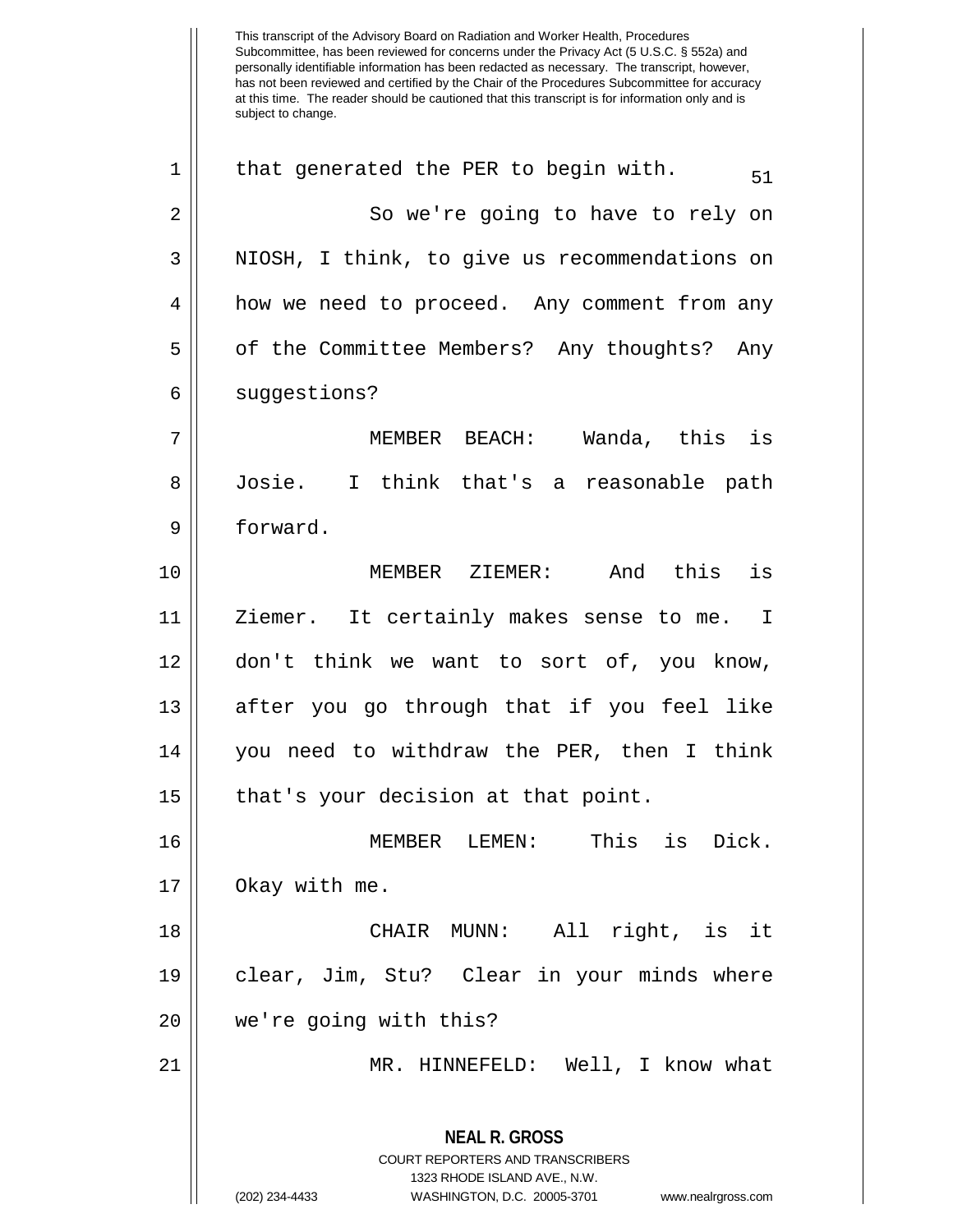| $\mathbf 1$    | our next task is, is to look back to the $Y-\frac{1}{5}$                                            |
|----------------|-----------------------------------------------------------------------------------------------------|
| $\sqrt{2}$     | approach to what we've adopted in light of,                                                         |
| $\mathbf{3}$   | and see if the in vivo monitoring is the key                                                        |
| $\overline{4}$ | to it and if so, what does that tell us about                                                       |
| 5              | maybe an infeasibility and during what times?                                                       |
| 6              | CHAIR MUNN: All right. Very                                                                         |
| 7              | good. We'll expect your report on the                                                               |
| 8              | thorium chest count issues with PER-31. That                                                        |
| 9              | being the case can we go on to PER-30 then.                                                         |
| 10             | And how many $-$                                                                                    |
| 11             | MR. HINNEFELD: I think we only                                                                      |
| 12             | have two findings on this one.                                                                      |
| 13             | CHAIR MUNN: All right.                                                                              |
| 14             | MR. HINNEFELD: Okay, the first                                                                      |
| 15             | finding is comments that the PER states that                                                        |
| 16             | there have been a number of revisions to the                                                        |
| 17             | Savannah River Site Profile, but these didn't                                                       |
| 18             | always result in needed modifications to dose                                                       |
| 19             | reconstructions.                                                                                    |
| 20             | And the reason for this is that                                                                     |
| 21             | the Profile was issued and then maybe a first                                                       |
|                | <b>NEAL R. GROSS</b><br>COURT REPORTERS AND TRANSCRIBERS                                            |
|                | 1323 RHODE ISLAND AVE., N.W.<br>(202) 234-4433<br>WASHINGTON, D.C. 20005-3701<br>www.nealrgross.com |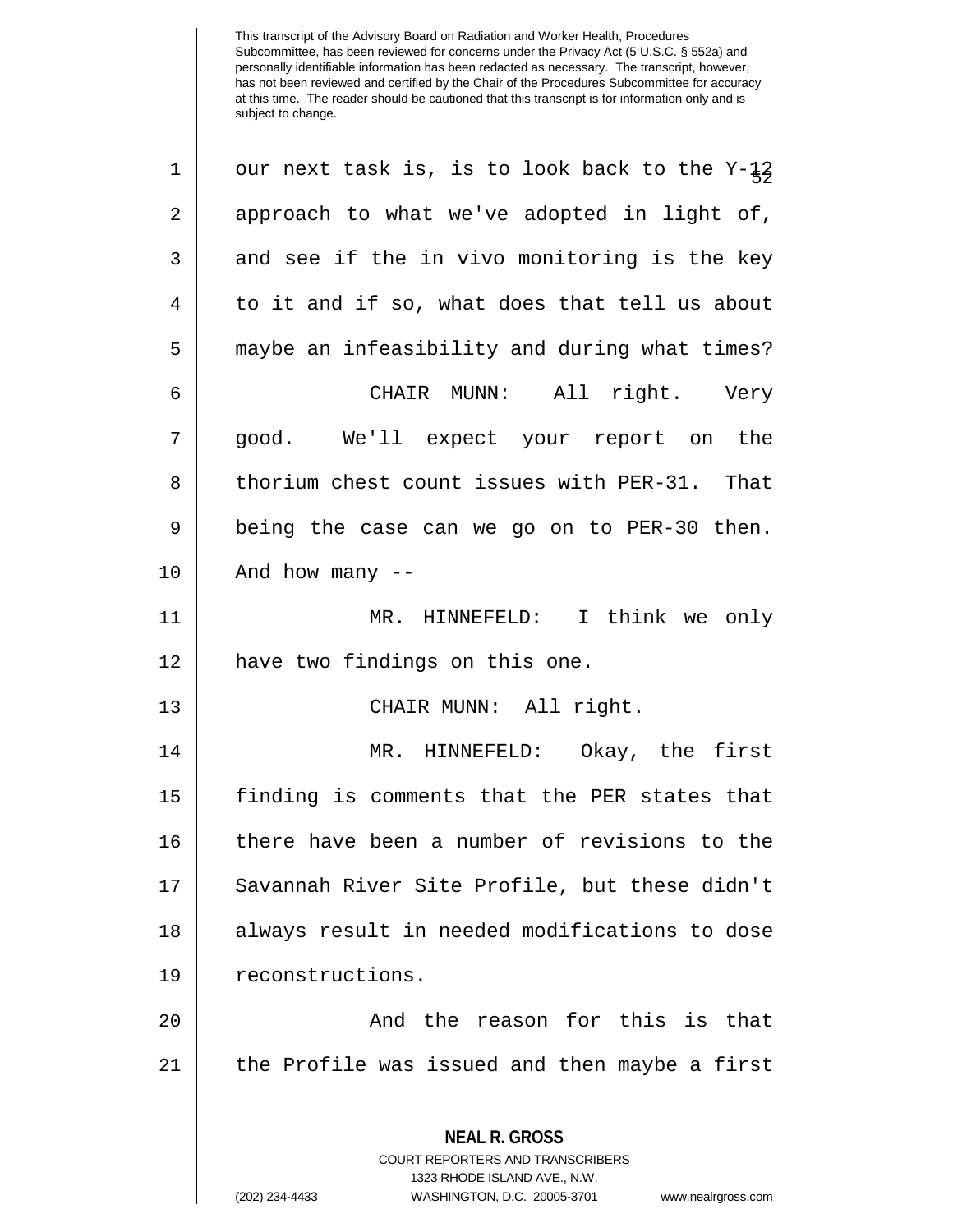| $\mathbf{1}$ | revision or something was issued that said,              |
|--------------|----------------------------------------------------------|
| 2            | that reserved certain types of exposures                 |
| 3            | during certain times, during certain periods.            |
| 4            | So the thought process behind                            |
| 5            | publishing a Site Profile with information               |
| 6            | missing was that that missing information                |
| 7            | wasn't needed for all dose reconstructions,              |
| 8            | and so some dose reconstructions could go                |
| 9            | forward while this missing information was               |
| 10           | found or additional research was done in                 |
| 11           | order to be able to fill in, essentially fill            |
| 12           | in the blanks.                                           |
| 13           | But there was some cases, do, and                        |
| 14           | so those were done. But then when you would              |
| 15           | issue a revision it just added another, you              |
| 16           | know, that added a technique that hadn't been            |
| 17           | available before, and it was, you know, this             |
| 18           | is to cover people who didn't have bioassay              |
| 19           | before 1960, for instance.                               |
| 20           | Then that revision would<br>not                          |
| 21           | change any that were already done, any dose              |
|              | <b>NEAL R. GROSS</b><br>COURT REPORTERS AND TRANSCRIBERS |

1323 RHODE ISLAND AVE., N.W.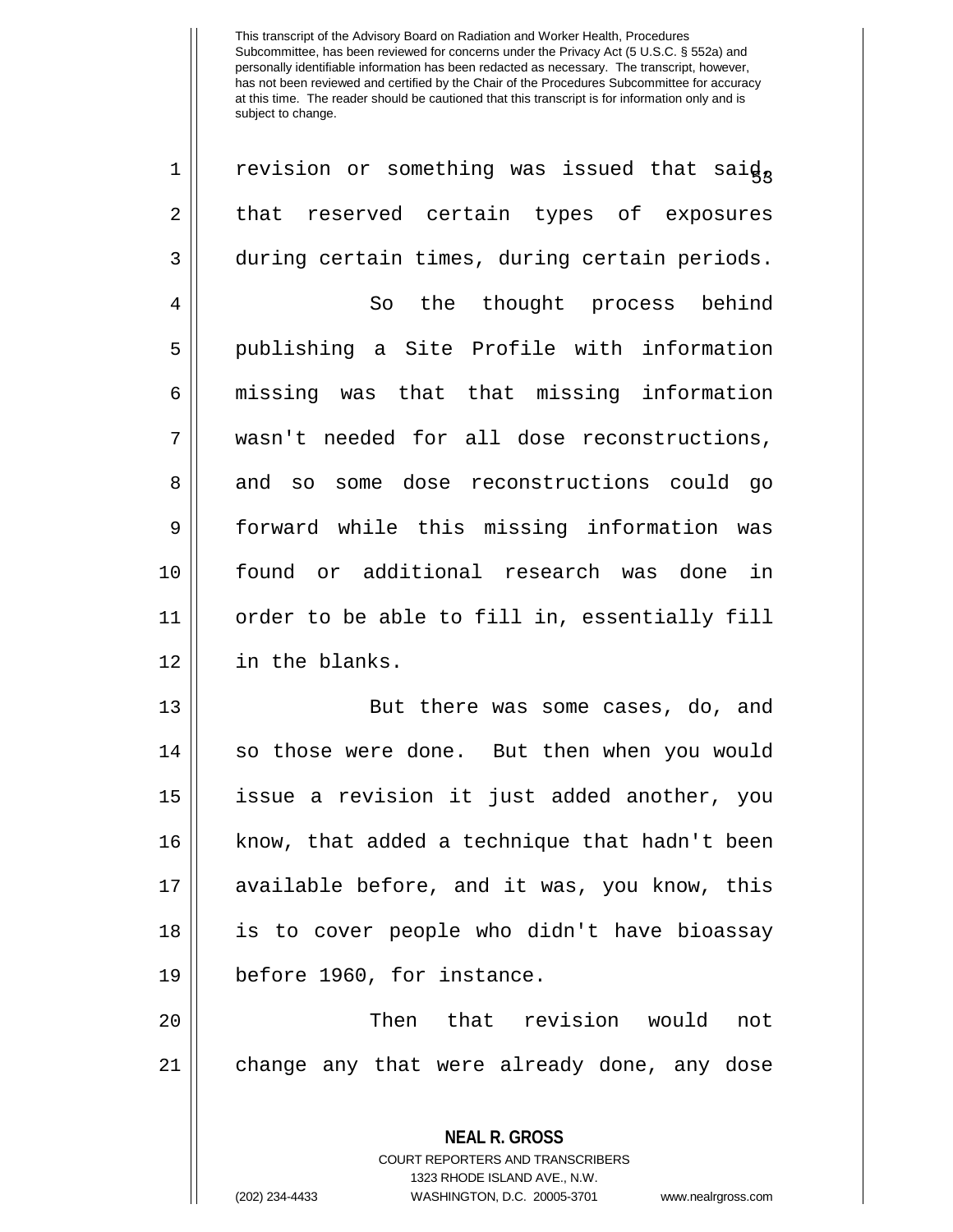$1 ||$  reconstructions that were already done,  $\frac{1}{4}$ 2 would only make more dose reconstructions,  $3 \parallel$  then, available to do. 4 And there was some revisions like 5 || that and that was the explanation for why 6 we've had a number of revisions, sometimes in  $7 \parallel$  some cases there were revisions where there's 8 || no need for a PER at all. 9 And so the finding had to do, 10 was, do we document that in some way that 11 that's what happened and a particular claim 12 was documented for, you know, there was some 13 document generated that that particular 14 || claim, or a list of claims that couldn't be 15 done yet? And the answer is no. 16 There was no documentation of that of the 17 dose, you know, there are some pends. 18 || Sometimes the case will be pended. Sometimes 19 our contractor even for awhile would put a 20 || claim what they called on hold, which was 21 || their own sort of pend.

> **NEAL R. GROSS** COURT REPORTERS AND TRANSCRIBERS 1323 RHODE ISLAND AVE., N.W. (202) 234-4433 WASHINGTON, D.C. 20005-3701 www.nealrgross.com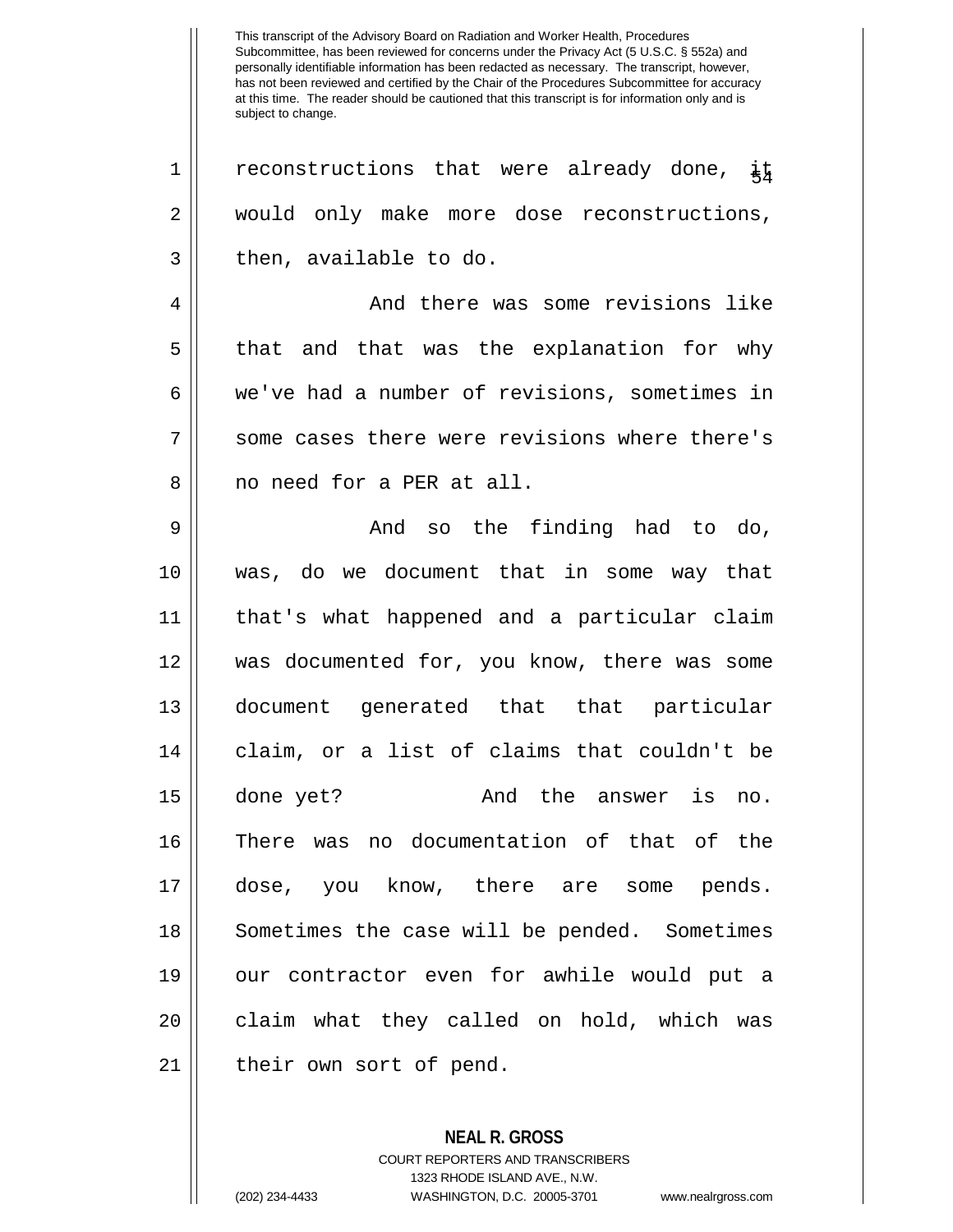| $\mathbf 1$ | I think we've gotten away from                                                                  |
|-------------|-------------------------------------------------------------------------------------------------|
| 2           | that now. They also have the power to pend                                                      |
| 3           | the claim. And so when you get to a claim                                                       |
| 4           | and there's information that doesn't, you                                                       |
| 5           | know, so that claim can't go forward, it gets                                                   |
| 6           | pended for this technical reason.                                                               |
| 7           | Now there's some things like                                                                    |
| 8           | that, but I don't believe we have a method to                                                   |
| 9           | reconstruct the claims and find out what                                                        |
| 10          | claims were pended for what thing over                                                          |
| 11          | history.                                                                                        |
| 12          | If you look at a specific claim                                                                 |
| 13          | and look at its, I believe it's called its QA                                                   |
| 14          | history, or at least it's one of the parts of                                                   |
| 15          | NOCTS that describes the history of the                                                         |
| 16          | claim, it will describe when the case was                                                       |
| 17          | pended and unpended if it ever was, and it                                                      |
| 18          | gives a sort of a one-line description of the                                                   |
| 19          | pend reason, which may or may not be very                                                       |
| 20          | explanatory today.                                                                              |
| 21          | So there's some things you need                                                                 |
|             | <b>NEAL R. GROSS</b><br><b>COURT REPORTERS AND TRANSCRIBERS</b><br>1323 RHODE ISLAND AVE., N.W. |

 $\mathop{||}$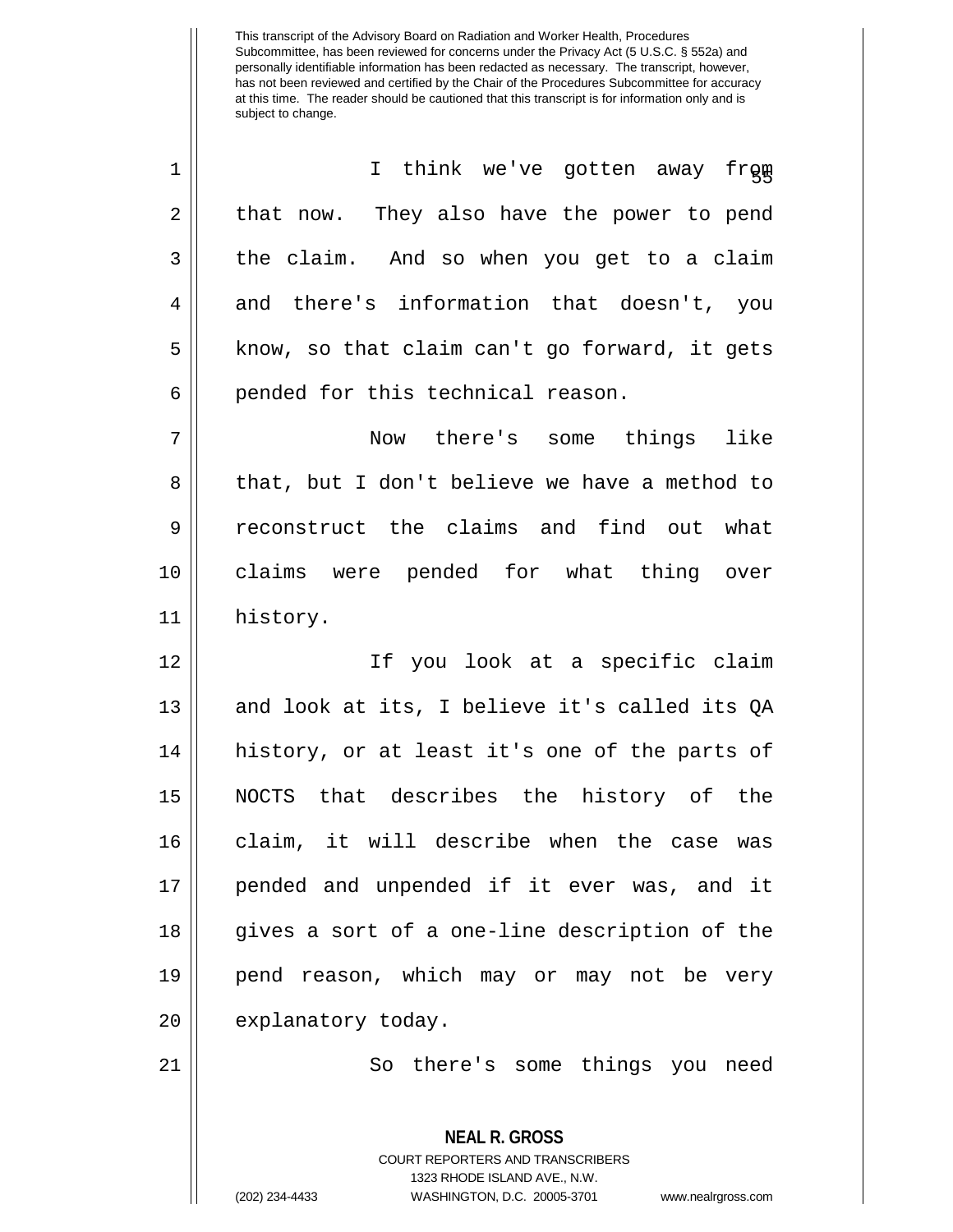$1 ||$  to look at it, and the answer to the first 2 finding is no, we don't have a way to 3 document that the cases were held and held 4 correctly and things like that. So that's 5 | our response to the first one.

6 DR. BUCHANAN: Well, this is Ron 7 || Buchanan, SC&A and I'm the one that posed 8 || that question. I quess outside the 9 documentation question, say you've got ten 10 || claims and you can work five of them and the 11 other five can't be worked because they're 12 || waiting on information for that TBD.

 Three years later that information comes available. Is there a method that pulls those other five claims in 16 || and has them worked?

 MR. HINNEFELD: Well, which five 18 || claims? The five that we didn't do? DR. BUCHANAN: Yes, the five that you didn't do.

21 MR. HINNEFELD: Yes, that was the

## **NEAL R. GROSS** COURT REPORTERS AND TRANSCRIBERS

1323 RHODE ISLAND AVE., N.W.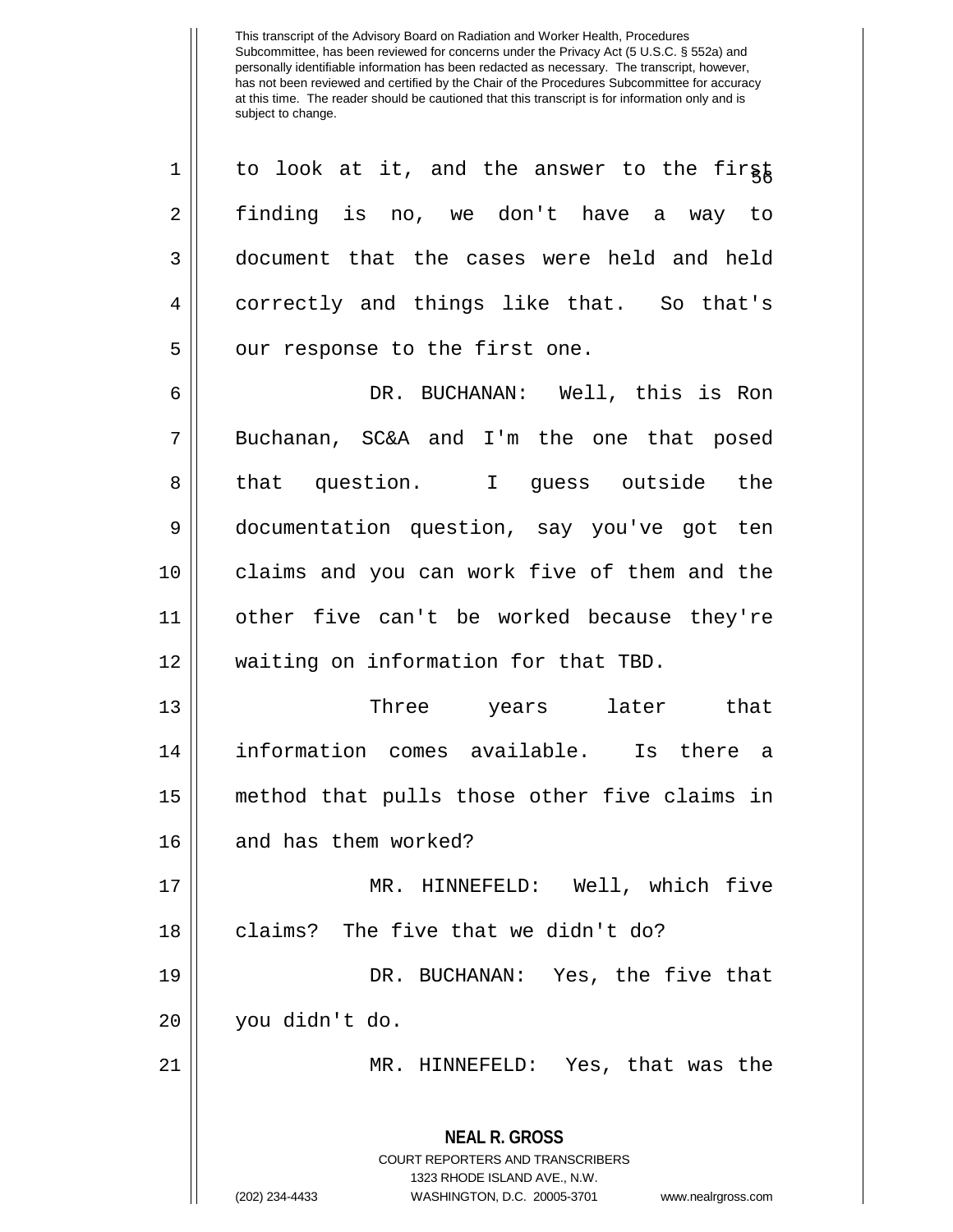| $\mathbf 1$    | pend process I was talking about. Normally |
|----------------|--------------------------------------------|
| $\overline{a}$ | what happens is if you have a technical    |
| $\mathbf{3}$   | reason why these five claims, we can't do  |
| $\overline{4}$ | them yet and we say they are pended and    |
| 5              | waiting for a method to do internal dose   |
| 6              | reconstruction before 1960, something like |
| 7              | that.                                      |

 Say those other five claims we did, those people all hired in after 1960. So then when we have a method for doing internal dose reconstruction before 1960, then we go back and release those pended 13 || cases, the cases that were pended for that 14 || reason. So that's how then they become || available to the pool to be done.

 DR. BUCHANAN: Okay, so NIOSH does have a way to link pended cases to information when they know why it's been pended some way, and when that information becomes available they are brought back into || the queue to be reworked automatically.

> **NEAL R. GROSS** COURT REPORTERS AND TRANSCRIBERS 1323 RHODE ISLAND AVE., N.W. (202) 234-4433 WASHINGTON, D.C. 20005-3701 www.nealrgross.com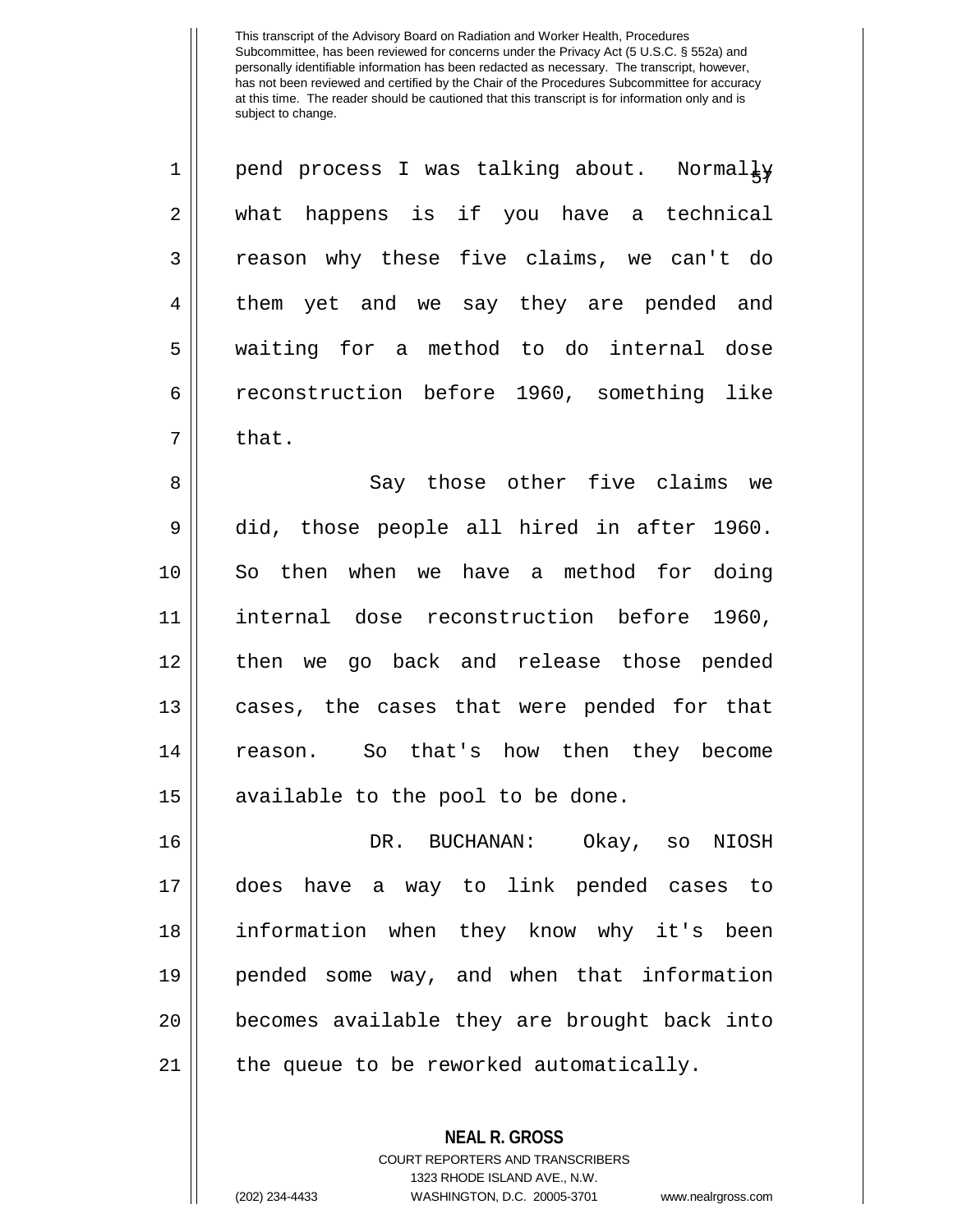| 1              | MR. HINNEFELD: Right.<br>58                  |
|----------------|----------------------------------------------|
| $\overline{2}$ | DR. BUCHANAN: Okay. Well, that               |
| 3              | was my question and I figured there was an   |
| 4              | answer to it, but several of these PERs I've |
| 5              | worked on I've noticed these sections were   |
| 6              | reserved and then filled in, and I didn't    |
| 7              | know if everybody was aware of how that was  |
| 8              | done. I wasn't. It wasn't obvious. And so    |
| $\mathsf 9$    | it was a question.                           |
| 10             | MR. HINNEFELD: Yes, there's an               |
| 11             | end report that we generate that it's        |
| 12             | marginally descriptive in terms of the       |
| 13             | categories of why things, you know, what     |
| 14             | cases are pended or how many. It doesn't     |
| 15             | necessarily name the cases.                  |
| 16             | I mean, that's a current<br>But              |
| 17             | thing and we can do it current, but I don't  |
| 18             | think we can regenerate the history of it.   |
| 19             | DR. BUCHANAN: I just wanted to               |
| 20             | make sure that the claims weren't sitting    |
| 21             | there not being done as later on<br>the      |
|                | <b>NEAL R. GROSS</b>                         |

COURT REPORTERS AND TRANSCRIBERS 1323 RHODE ISLAND AVE., N.W.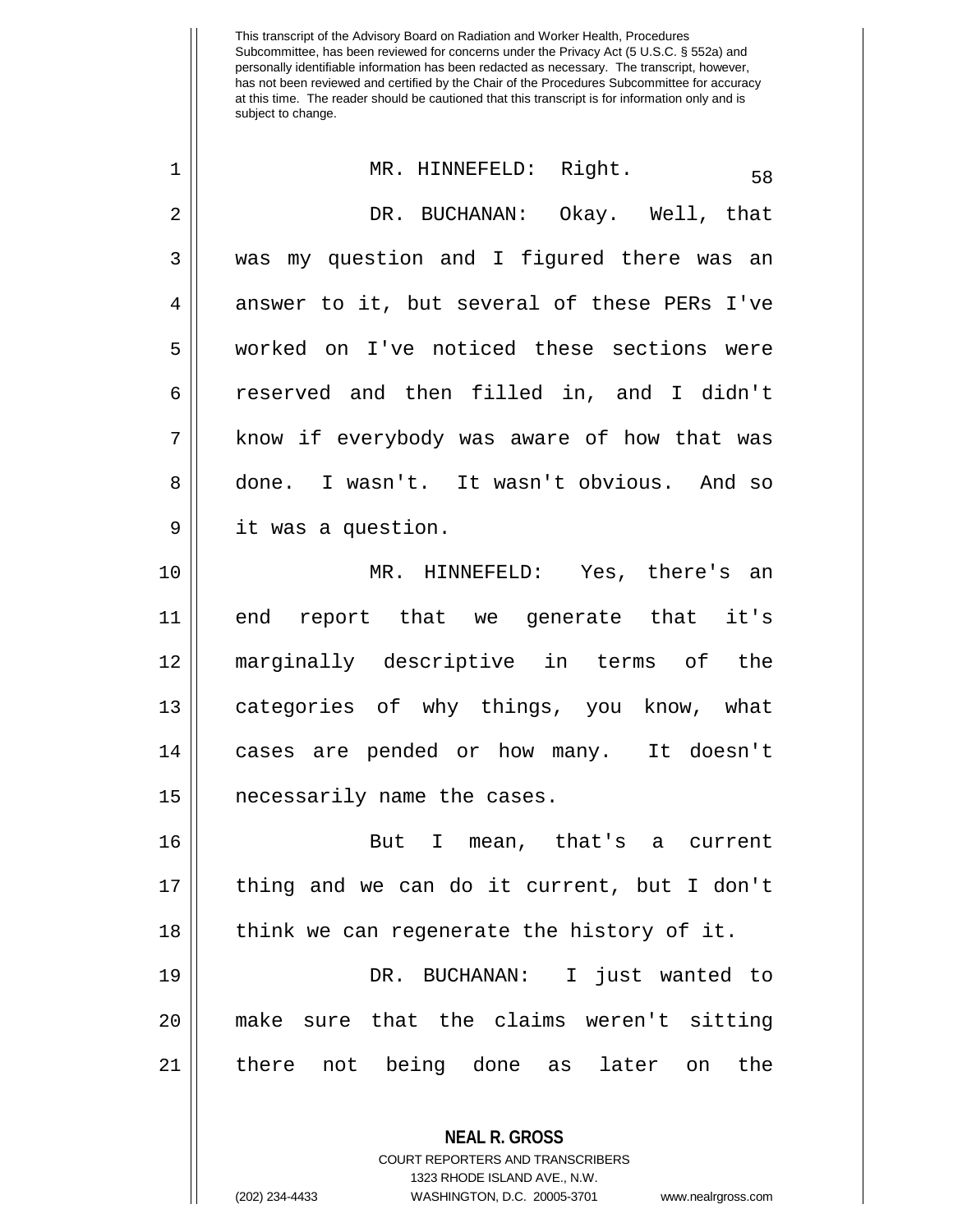This transcript of the Advisory Board on Radiation and Worker Health, Procedures Subcommittee, has been reviewed for concerns under the Privacy Act (5 U.S.C. § 552a) and personally identifiable information has been redacted as necessary. The transcript, however, has not been reviewed and certified by the Chair of the Procedures Subcommittee for accuracy at this time. The reader should be cautioned that this transcript is for information only and is subject to change. **NEAL R. GROSS**  $1$  | information becomes available and some  $\varrho_5$  $2 \parallel$  them fall through the cracks. 3 MR. HINNEFELD: Yes, that's done 4 || through the pend process. And we've gotten 5 better at keeping track of claims as the 6 years have gone on, and our contractor now 7 || sends us a really detailed weekly report of 8 || how they're keeping track of the cases. 9 If you're interested, Ron, I can 10 || send you their weekly report. I mean they 11 really keep track of the cases that they have 12 now and the issues that are keeping them from 13 || moving forward. 14 DR. BUCHANAN: Okay, well, I was 15 just looking for the general information and 16 I figured that maybe other people would have 17 || the same question. 18 CHAIR MUNN: Yes, it's so easy to 19 look at their reports, and if it isn't an 20 || issue that isn't pertinent to the reader then 21 || sort of skip over it.

> COURT REPORTERS AND TRANSCRIBERS 1323 RHODE ISLAND AVE., N.W.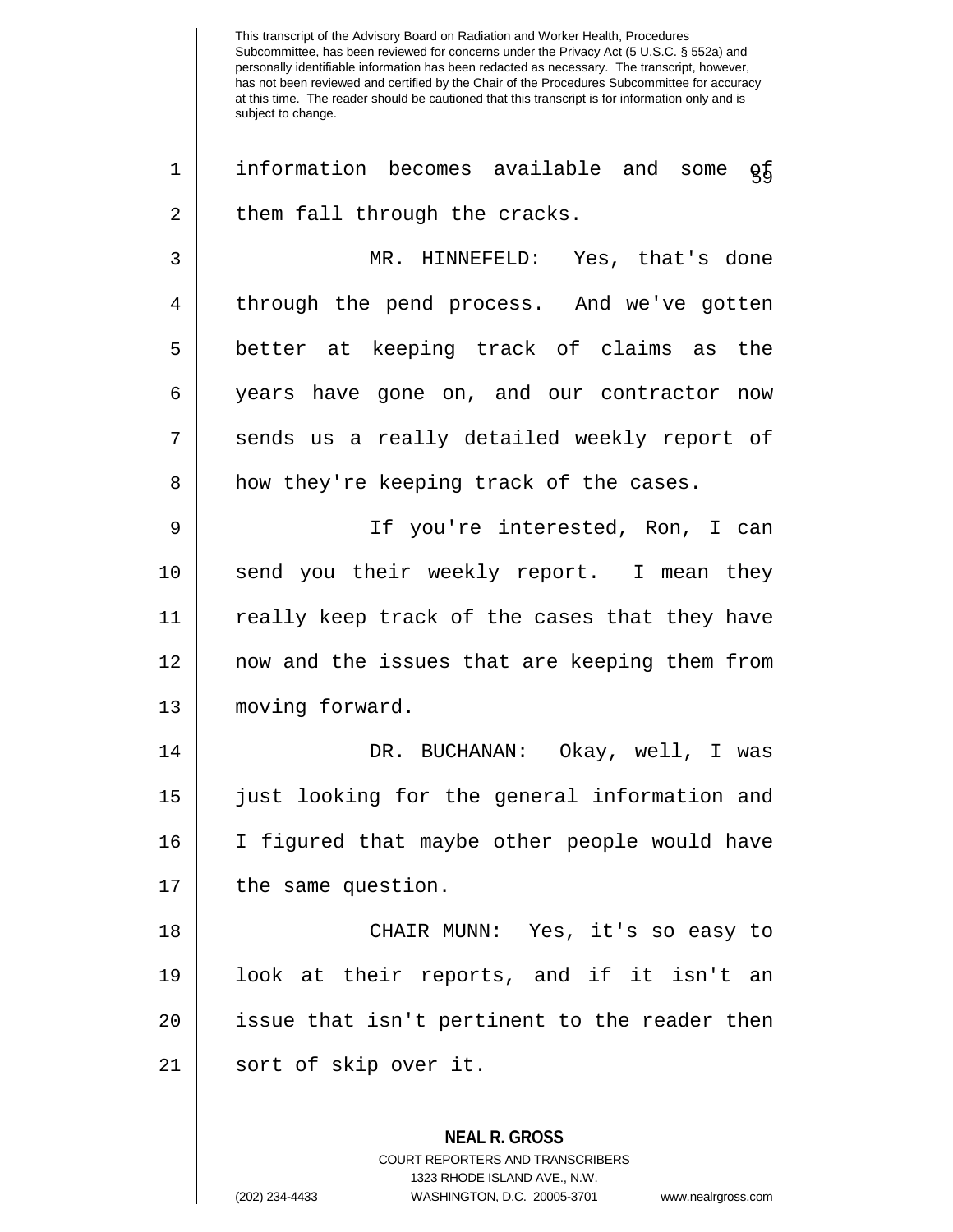| $\mathbf 1$    | And I guess the question in my                                                                  |
|----------------|-------------------------------------------------------------------------------------------------|
| $\overline{2}$ | mind would be, and is the pend report                                                           |
| 3              | reviewed by the people who have this specific                                                   |
| 4              | responsibility for generating whatever                                                          |
| 5              | documents or whatever information is                                                            |
| $\epsilon$     | necessary to address the matter that caused                                                     |
| 7              | the pending?                                                                                    |
| 8              | MR. HINNEFELD: Yes, well, the                                                                   |
| 9              | pend report is the report we generate                                                           |
| 10             | internally off of NOCTS, and we, meaning the                                                    |
| 11             | HP Team leaders and Jim and I, go over that                                                     |
| 12             | once a month to make sure that it stays in                                                      |
| 13             | our minds, anything that's pending, and                                                         |
| 14             | nothing gets forgotten about.                                                                   |
| 15             | But actually, more frequently                                                                   |
| 16             | than that ORAU, our contractor, every week                                                      |
| 17             | publishes a report where they describe the                                                      |
| 18             | categories of things that are preventing                                                        |
| 19             | claims from moving forward.                                                                     |
| 20             | CHAIR MUNN: Right, right.                                                                       |
| 21             | MR. HINNEFELD: And for instance,                                                                |
|                | <b>NEAL R. GROSS</b><br><b>COURT REPORTERS AND TRANSCRIBERS</b><br>1323 RHODE ISLAND AVE., N.W. |

 $\mathop{||}$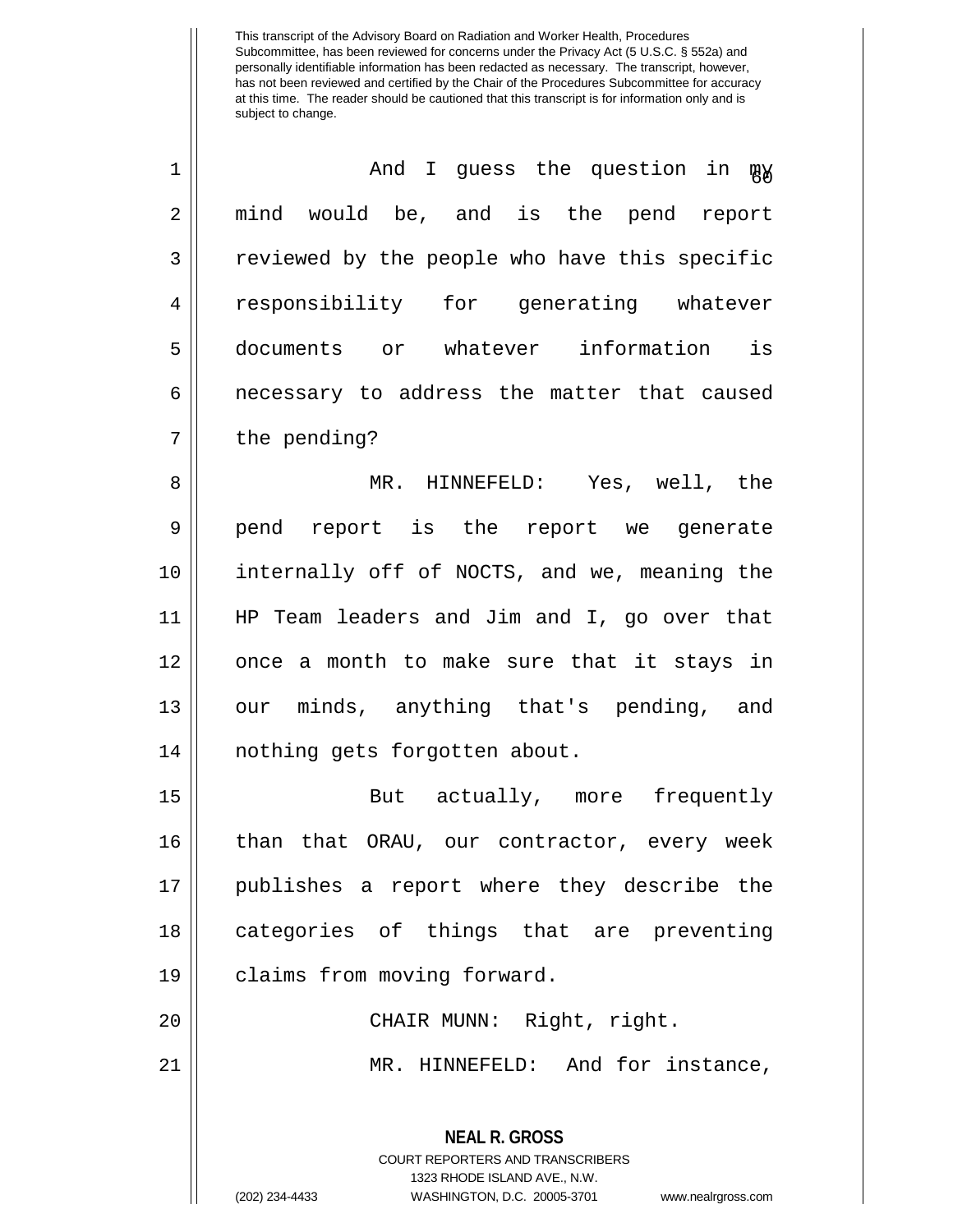| 1  | there are always a bunch of claims where                                                        |
|----|-------------------------------------------------------------------------------------------------|
| 2  | we're awaiting for the initial response from                                                    |
| 3  | DOE for this claim's exposure history.                                                          |
| 4  | CHAIR MUNN:<br>That's about as                                                                  |
| 5  | real-time as you can get, I think.                                                              |
| 6  | MR. HINNEFELD: There are still                                                                  |
| 7  | some claims that we don't have the CLL tool                                                     |
| 8  | in place for because those CLL tools are site                                                   |
| 9  | specific. And we've gone through the sites                                                      |
| 10 | with the large number of claims, but we're                                                      |
| 11 | still finishing out all the CLL tools that                                                      |
| 12 | are needed in order to do the CLL cases                                                         |
| 13 | because there's some categories, there's some                                                   |
| 14 | things in that. There's some claims that                                                        |
| 15 | we've, you know.                                                                                |
| 16 | So that would be an example of a                                                                |
| 17 | technical pend. This claim is pended until                                                      |
| 18 | we have a CLL method for, pick your choice of                                                   |
| 19 | a small site. So those are examples of                                                          |
| 20 | technical pends.                                                                                |
| 21 | That's<br>CHAIR<br>MUNN:<br>good<br>a                                                           |
|    | <b>NEAL R. GROSS</b><br><b>COURT REPORTERS AND TRANSCRIBERS</b><br>1323 RHODE ISLAND AVE., N.W. |
|    | (202) 234-4433<br>WASHINGTON, D.C. 20005-3701<br>www.nealrgross.com                             |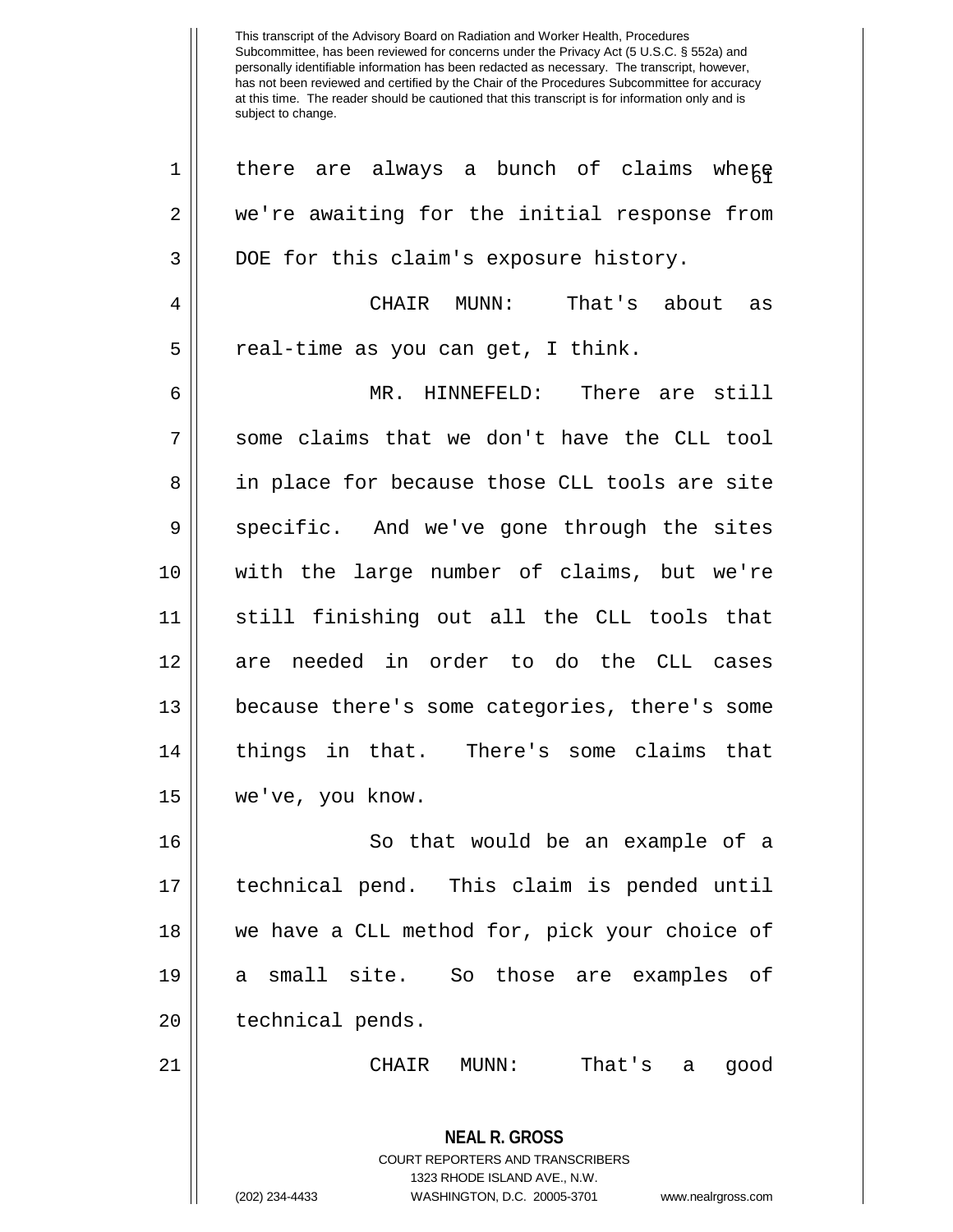1 || concern. Thanks for raising it, Ron, and  $2 \parallel$  thank you for the good answer.

3 DR. MAURO: Stu, this is John 4 Mauro. A quick question for you. When you 5 give your overarching summaries during the 6 full Board meetings, very often you would 7 || present the age of some of the cases. In 8 | other words, you try to clear those backlogs 9 | of DR reviews that may have been lingering 10 || for a year or two or whatever.

11 || T know there's a lot of emphasis 12 || placed on trying to get those taken care of. Is this the reason why you have some cases | that are sort of sitting unresolved that may go back a year or two? In other words, I always a notice the graph and I know that you speak a lot to that issue. And I guess is 18 || this like the underlying reason why some of these are sort of sitting in limbo for 20 l awhile? MR. HINNEFELD: Yes. The reason

> **NEAL R. GROSS** COURT REPORTERS AND TRANSCRIBERS 1323 RHODE ISLAND AVE., N.W. (202) 234-4433 WASHINGTON, D.C. 20005-3701 www.nealrgross.com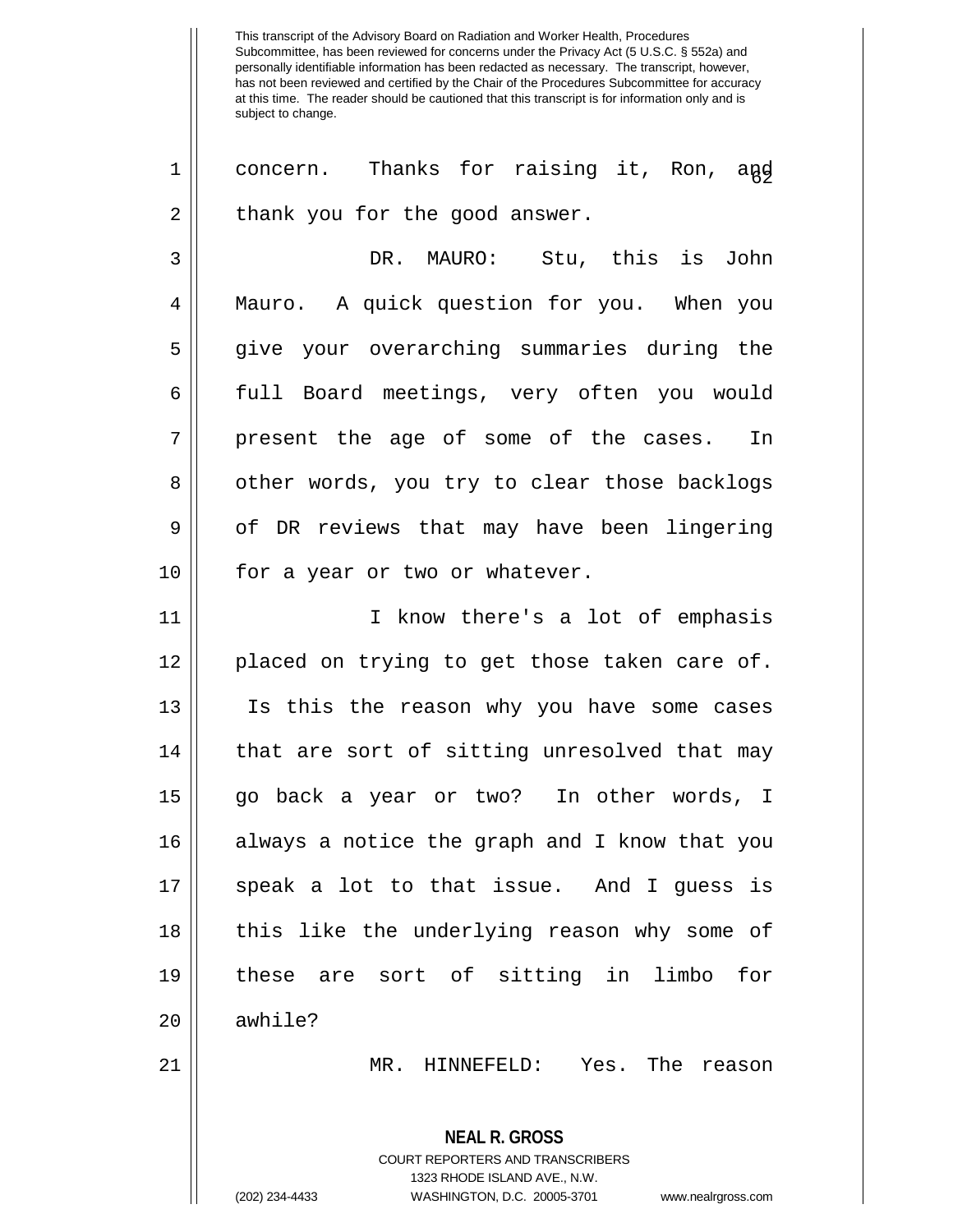$1 ||$  being that there are periods of time where  $\gamma$ 2 || haven't quite resolved all the questions at  $3 \parallel$  certain sites. I mean certain sites are very 4 || responsive and some are not. And some are 5 || periodically responsive.

6 And so I could probably think of  $7 \parallel$  a couple if I really spent some time at it, 8 || but there are some data captures that have 9 gone on longer than, you know, we had hoped 10 || because of the difficulty in dealing with the 11 holder of the records. And so sometimes 12 || things have to wait until we can resolve the 13 technical issue needed to do that claim.

14 || So yes, that's what makes them 15 || stop is a technical pend of some kind. 16 Because if we have all the information we 17 need and the techniques we need to do a dose 18 reconstruction we get it done in less than  $19 \parallel$  six months. 20 DR. MAURO: Okay, thanks.

21 CHAIR MUNN: Great. Finding 2?

**NEAL R. GROSS** COURT REPORTERS AND TRANSCRIBERS 1323 RHODE ISLAND AVE., N.W. (202) 234-4433 WASHINGTON, D.C. 20005-3701 www.nealrgross.com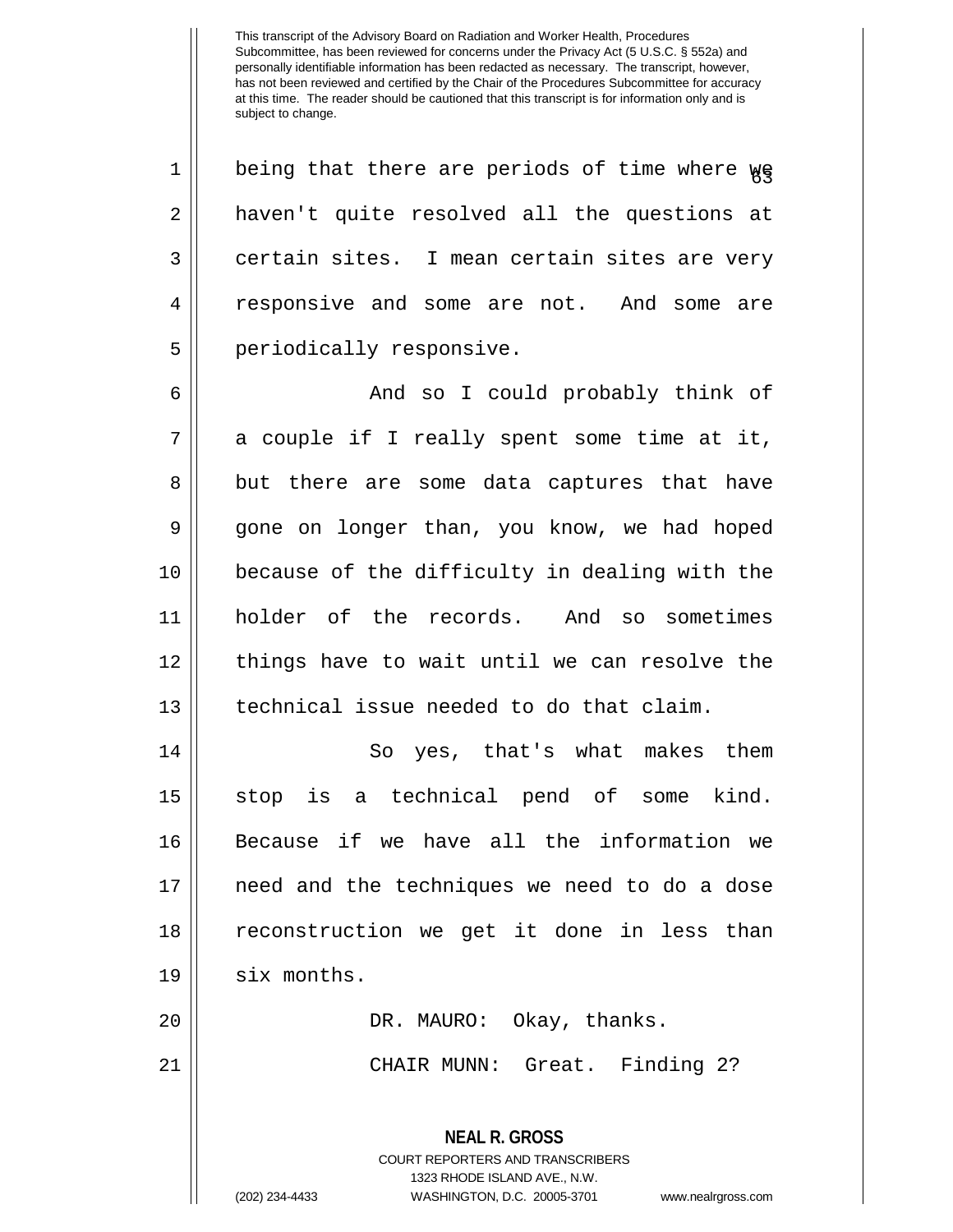| 1              | MEMBER ZIEMER: Well, I would                                                                    |
|----------------|-------------------------------------------------------------------------------------------------|
| $\overline{2}$ | consider that one resolved. It seems to me                                                      |
| 3              | that Ron Buchanan, it sounds like you're                                                        |
| $\overline{4}$ | satisfied with the answer.                                                                      |
| 5              | DR. BUCHANAN: Yes. It was more                                                                  |
| 6              | of a question in clarification and I'm                                                          |
| 7              | satisfied with the answer. Thank you.                                                           |
| 8              | CHAIR MUNN: So the question is                                                                  |
| 9              | now resolved, correct?                                                                          |
| 10             | DR. BUCHANAN: Yes, I consider it                                                                |
| 11             | resolved.                                                                                       |
| 12             | CHAIR MUNN: All right, any                                                                      |
| 13             | comment from any of the other Board Members?                                                    |
| 14             | If not, Steve, can we indicate that NIOSH                                                       |
| 15             | response was accepted by SC&A and the                                                           |
| 16             | Subcommittee closed that finding?                                                               |
| 17             | MEMBER ZIEMER: Are we still on                                                                  |
| 18             | line? This is Ziemer.                                                                           |
| 19             | CHAIR MUNN: Yes, we are.                                                                        |
| 20             | MEMBER ZIEMER: Okay. Getting a                                                                  |
| 21             | lot of silence there and I wasn't sure what                                                     |
|                | <b>NEAL R. GROSS</b><br><b>COURT REPORTERS AND TRANSCRIBERS</b><br>1323 RHODE ISLAND AVE., N.W. |
|                | (202) 234-4433<br>WASHINGTON, D.C. 20005-3701<br>www.nealrgross.com                             |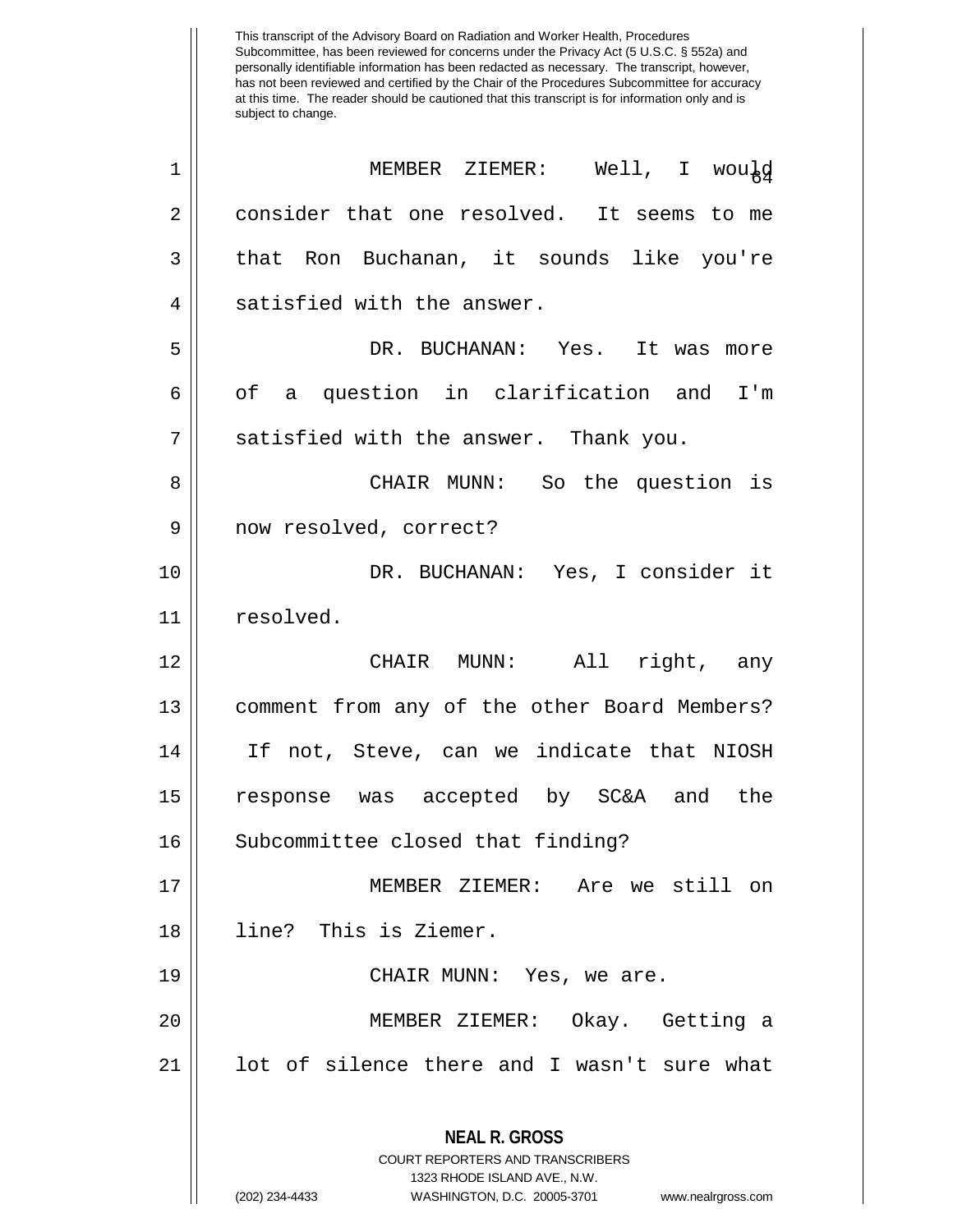This transcript of the Advisory Board on Radiation and Worker Health, Procedures Subcommittee, has been reviewed for concerns under the Privacy Act (5 U.S.C. § 552a) and personally identifiable information has been redacted as necessary. The transcript, however, has not been reviewed and certified by the Chair of the Procedures Subcommittee for accuracy at this time. The reader should be cautioned that this transcript is for information only and is subject to change. **NEAL R. GROSS** COURT REPORTERS AND TRANSCRIBERS 1323 RHODE ISLAND AVE., N.W. (202) 234-4433 WASHINGTON, D.C. 20005-3701 www.nealrgross.com 1 was happening. (65) 2 CHAIR MUNN: Yes, what's 3 happening is, do you have your Live Meeting 4 || screen up? Steve is typing. 5 MR. MARSCHKE: I can't talk and  $6 \parallel$  type at the same time. Is that response, for 7 people who can see the screen, is that 8 || response message acceptable? 9 CHAIR MUNN: That's correct. 10 || Anyone unhappy with that wording? 11 MEMBER LEMEN: I'll have to rely 12 upon you all to say that it's correct. I 13 cannot see it. I've downloaded Java again  $14$  || and it just doesn't work. 15 CHAIR MUNN: I'm really sorry. 16 I've been in that position and it's hard to 17 deal with. It says "The NIOSH response was 18 accepted by SC&A and the Subcommittee closed 19 the finding." Is that acceptable with you,  $20$  Dick? 21 MEMBER LEMEN: Yes.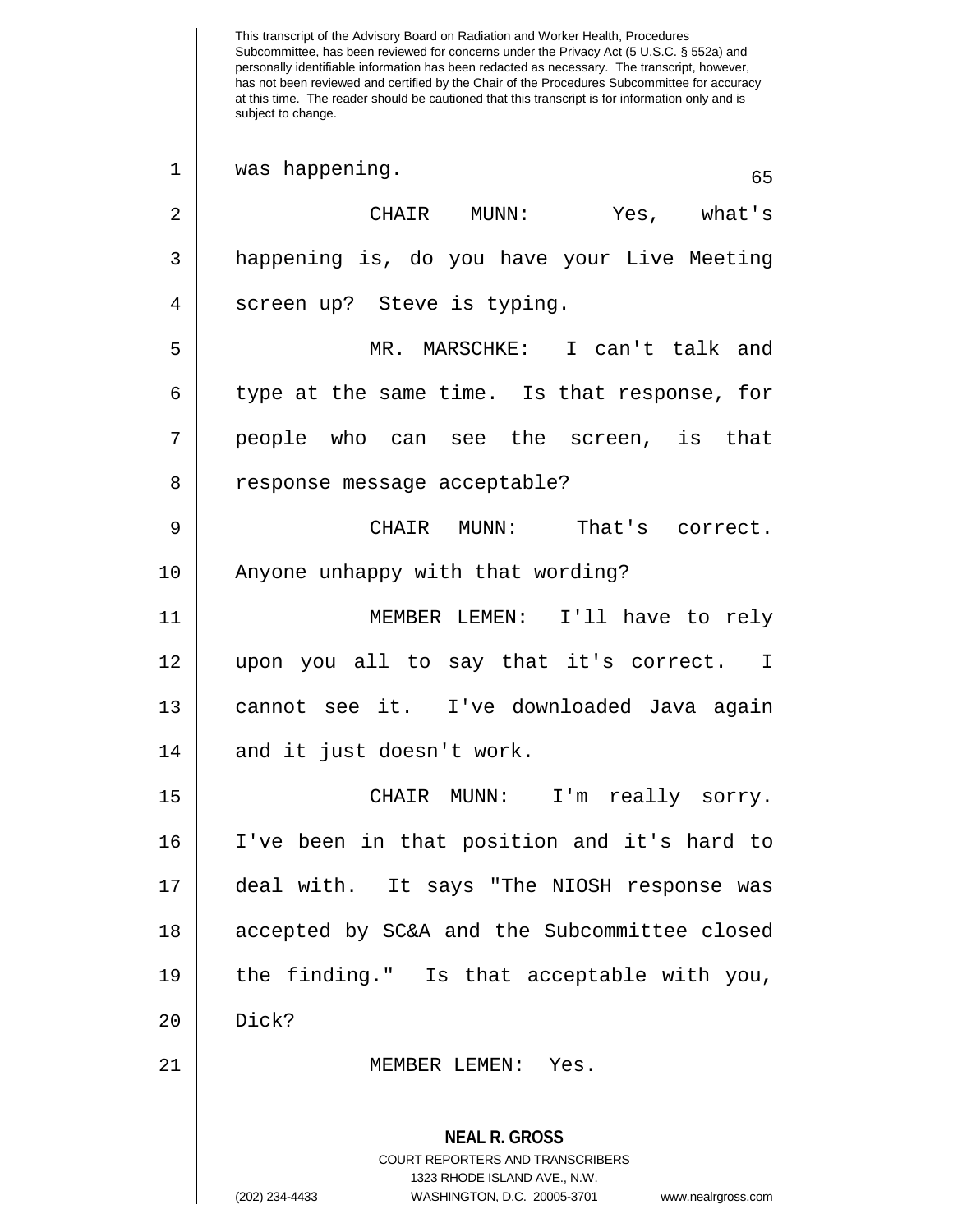| $\mathbf 1$    | CHAIR MUNN: All right, vegy                   |
|----------------|-----------------------------------------------|
| $\overline{2}$ | good. Any other comments? If not, let's       |
| 3              | move on to the next finding, Finding 2.       |
| 4              | MR. HINNEFELD: Yes, I think                   |
| 5              | Finding 2 had to do with a Rev 4 of the Site  |
| 6              | Profile changed some of the medical doses     |
| 7              | that includes some that went up.              |
| 8              | And so there's a question, and                |
| 9              | the PER addressed this, additional PER        |
| 10             | concerning Rev 4 would be appropriate. Yes,   |
| 11             | what's going on with Savannah River though of |
| 12             | course is that there's a fairly lengthy       |
| 13             | discussion underway about the SEC petition,   |
| 14             | and things are being resolved and not         |
| 15             | resolved, you know, Classes being added and   |
| 16             | other approaches are being proposed there.    |
| 17             | So at some point there will be a              |
| 18             | solution there, an end, when the Class will   |
| 19             | be added through whatever year it's added     |
| 20             | through for whatever exposures. The Site      |
| 21             | Profile will need to be revised to reflect    |
|                |                                               |

**NEAL R. GROSS** COURT REPORTERS AND TRANSCRIBERS 1323 RHODE ISLAND AVE., N.W. (202) 234-4433 WASHINGTON, D.C. 20005-3701 www.nealrgross.com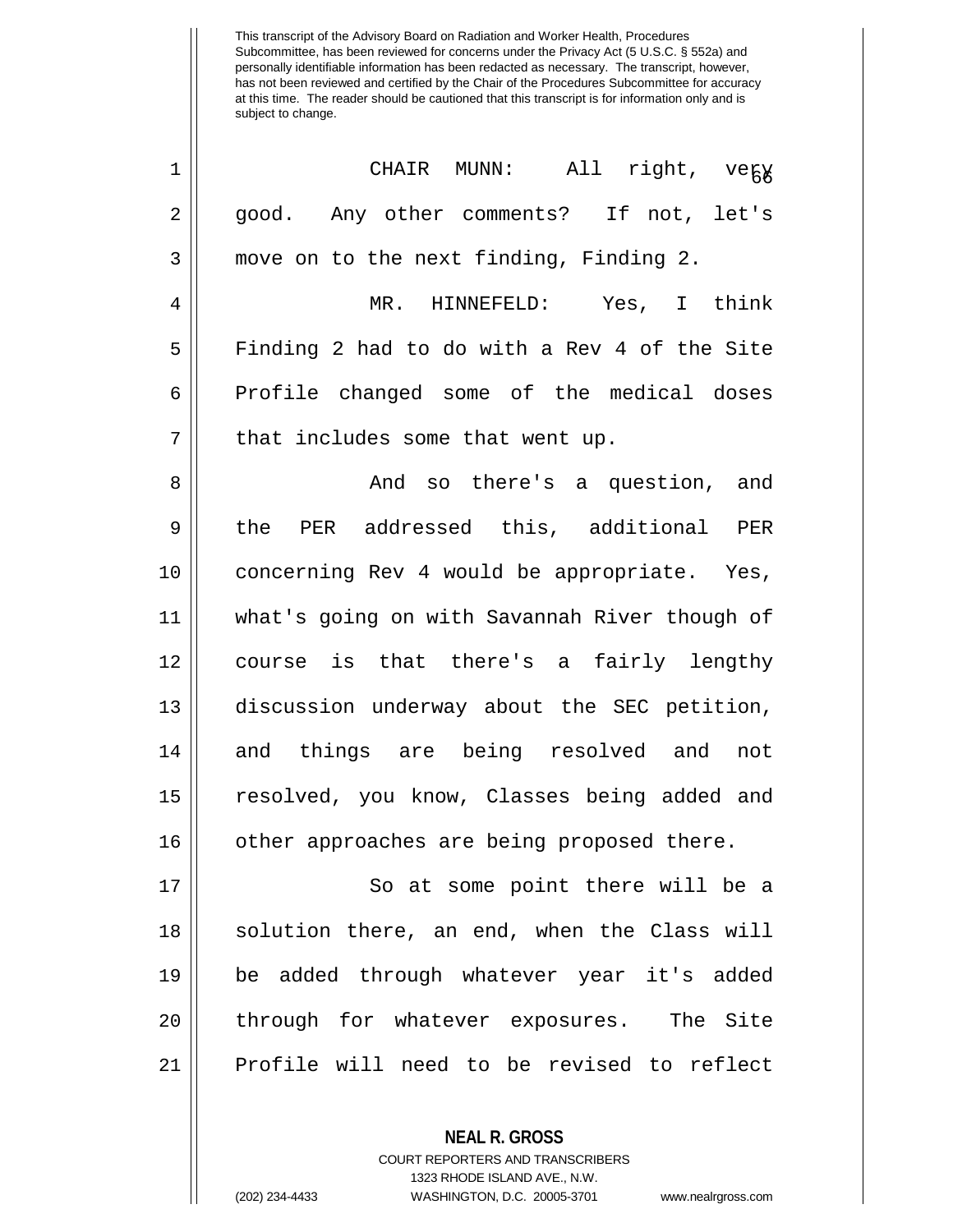$1 ||$  any methods that were revised as part of that 2 SEC discussion. And so what we're  $3 \parallel$  intending to do then is to do the PER at that 4 || point and capture all these changes in that 5 | one PER.

6 CHAIR MUNN: It appears that this  $7 \parallel$  needs to be in abeyance, is that correct?

 MR. HINNEFELD: Yes, you could 9 put it in abeyance if you want because we, you know, we do agree that there will need to be another revision to the Site Profile which will then kick off the PER that will close this. So yes, we are kind of promising something later on. Savannah River being what it is that might be awhile.

 CHAIR MUNN: Any other views on how do deal with this? Is in abeyance 18 || appropriate in the minds of the Subcommittee? MR. KATZ: This is Ted. Just a 20 || suggestion, but I don't know why you can't close it, because when they get through all

> COURT REPORTERS AND TRANSCRIBERS 1323 RHODE ISLAND AVE., N.W.

**NEAL R. GROSS**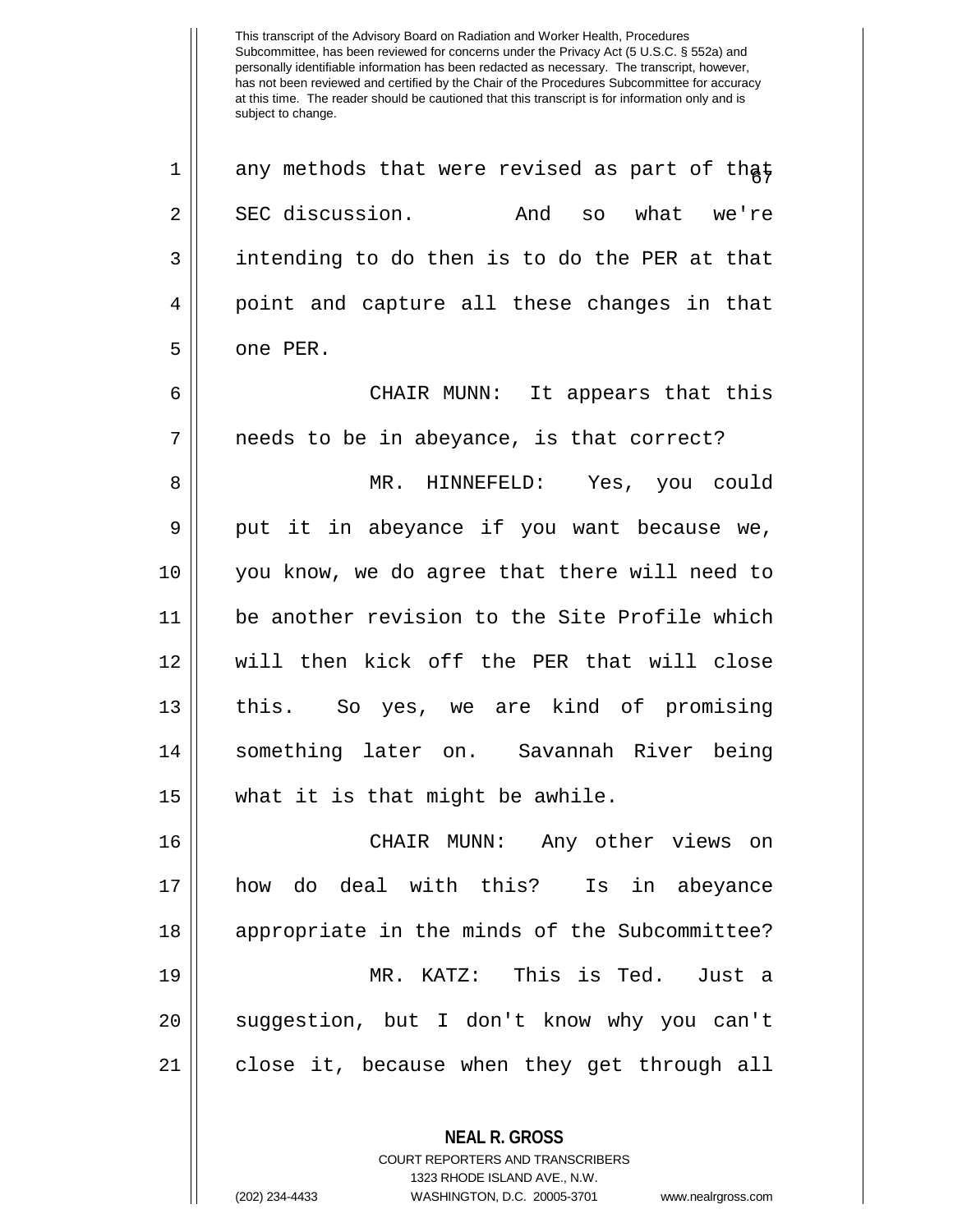**NEAL R. GROSS** COURT REPORTERS AND TRANSCRIBERS 1323 RHODE ISLAND AVE., N.W.  $1 ||$  that process of sorting out what should  $\log$ 2 done at Savannah River there will be another  $3$   $\parallel$  PER. 4 I mean that's a train that will 5 come without a doubt, so I don't know.  $6 \parallel$  Tracking this as in abeyance doesn't really 7 get you anywhere. I mean it doesn't add any 8 value. 9 MEMBER ZIEMER: This is Ziemer. 10 It does in the sense that it alerts you that 11 something has yet to occur. That's the way 12 we're using abeyance in general that action 13 || to occur in the future has not yet happened. 14 || So closing it implies that everything's been 15 | resolved. 16 CHAIR MUNN: That was my 17 understanding of how we've done things in the 18 past. Josie? 19 MEMBER BEACH: I think it should 20 || go in abeyance. It makes sense. 21 CHAIR MUNN: Dick?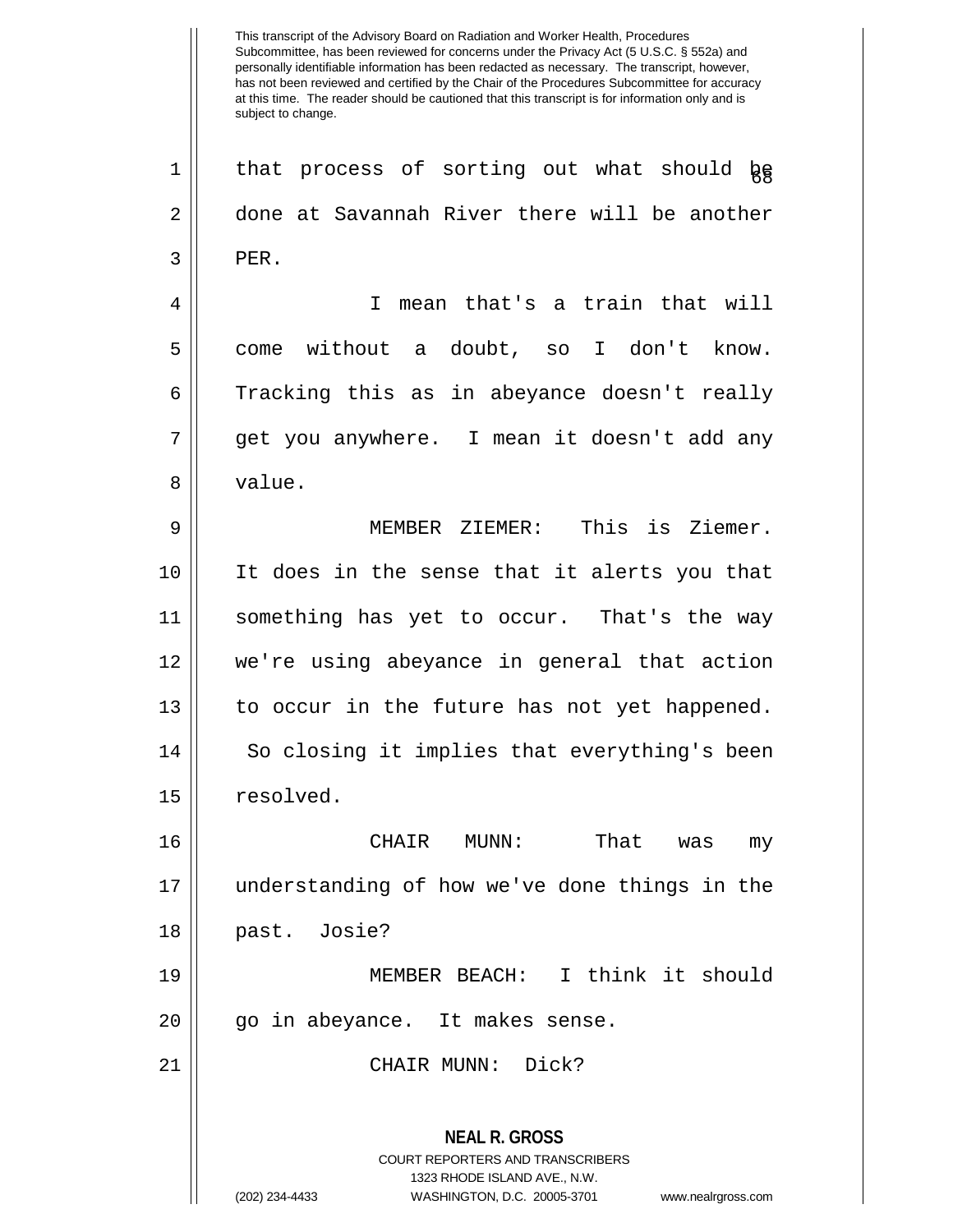This transcript of the Advisory Board on Radiation and Worker Health, Procedures Subcommittee, has been reviewed for concerns under the Privacy Act (5 U.S.C. § 552a) and personally identifiable information has been redacted as necessary. The transcript, however, has not been reviewed and certified by the Chair of the Procedures Subcommittee for accuracy at this time. The reader should be cautioned that this transcript is for information only and is subject to change. **NEAL R. GROSS** COURT REPORTERS AND TRANSCRIBERS 1323 RHODE ISLAND AVE., N.W. <sup>69</sup> <sup>1</sup> MEMBER LEMEN: It's okay with me. 2 | I think it should go in abeyance. 3 CHAIR MUNN: All right. Very 4 || good. You have no objection, do you, Ted? 5 MR. KATZ: Oh no, it's fine. 6 It's fine. 7 CHAIR MUNN: Let's just indicate 8 that it's in abeyance, Steve. And Dr. Lemen, 9 || for your information Steve is typing again. 10 || We'll have a brief pause here. 11 MR. KATZ: Just as long as we're 12 waiting anyway, just to explain what I was 13 || thinking, but it's fine in abeyance. But in 14 || abeyance, normally we use that because we've 15 || asked for a resolution but until we see it we 16 don't know that it'll actually be implemented 17 in the way we expect it. So that's the 18 || normal process. 19 In this case there's going to be 20 || a new PER that just redoes everything and 21 it's not like as part of this process we're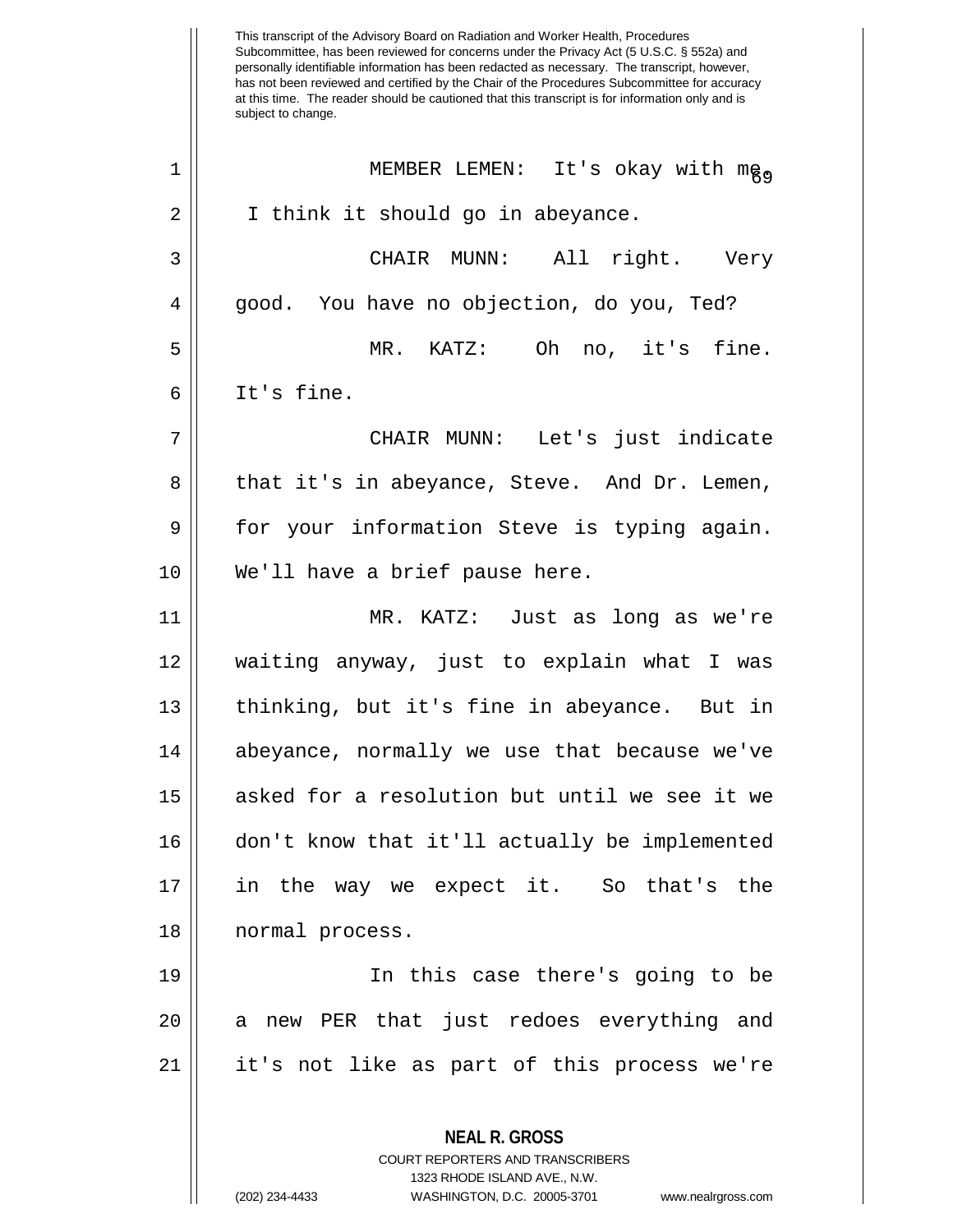1 || going to look at that PER to see if  $\frac{1}{4}$ 2 | implemented what we expected.

3 What's going to happen in that  $4 \parallel$  case down the road is there will be a new PER 5 and then it'll be reviewed by SC&A or  $6 \parallel$  whoever, if we have a different contractor, 7 || and then the Board will, you know, tangle 8 || with it. So it's a slightly different 9 | circumstance.

10 CHAIR MUNN: Yes, it is a 11 slightly different circumstance. The only 12 || real value that this has is keeping us aware 13 || of the fact that this hasn't actually gone 14 || away and that something else will have to 15 happen.

16 Dr. Lemen, the final comment 17 indicates "The Subcommittee has placed this 18 finding in abeyance until such time as a new 19 || SRS PER is issued." 20 || MEMBER LEMEN: Okay.

21 CHAIR MUNN: Hearing no

**NEAL R. GROSS** COURT REPORTERS AND TRANSCRIBERS 1323 RHODE ISLAND AVE., N.W. (202) 234-4433 WASHINGTON, D.C. 20005-3701 www.nealrgross.com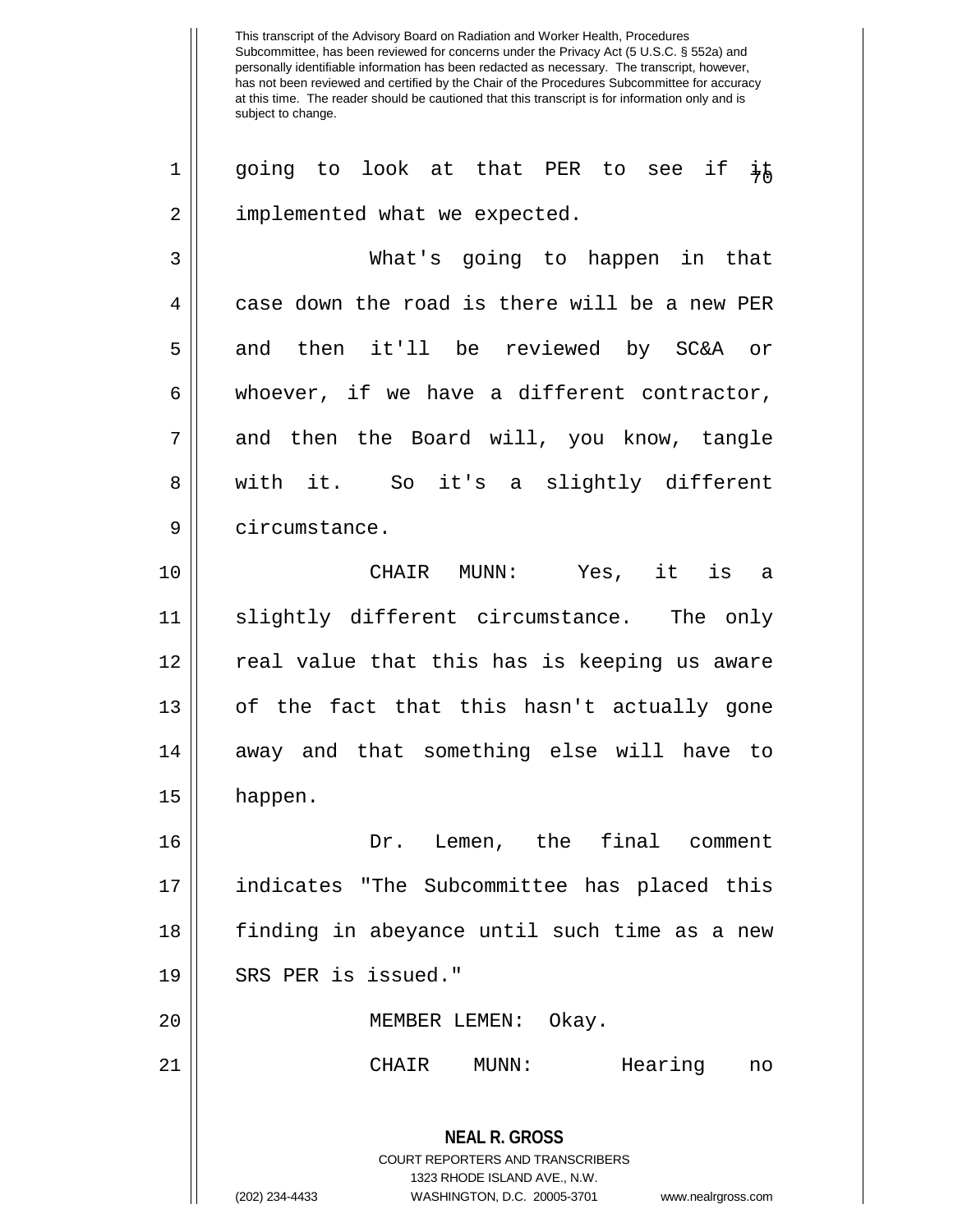This transcript of the Advisory Board on Radiation and Worker Health, Procedures Subcommittee, has been reviewed for concerns under the Privacy Act (5 U.S.C. § 552a) and personally identifiable information has been redacted as necessary. The transcript, however, has not been reviewed and certified by the Chair of the Procedures Subcommittee for accuracy at this time. The reader should be cautioned that this transcript is for information only and is subject to change. **NEAL R. GROSS**  $1 \parallel$  objection, we will consider that our closing 2 | comment on the PER-30 Item 2. 3 Our next issue is PER-14 4 findings. Responses are due from NIOSH, I 5 believe. 6 MR. HINNEFELD: Yes, this is Stu 7 again. There are a couple categories of 8 findings here. There is Finding 1 and 3  $9 \parallel$  which relate to whether the 1.4 is favorable 10 || or not. I think Jim and Matt Smith might be 11 able to talk about those more than I. 12 And then when you get down to 13 there's some Subtask 4 findings, Finding 14 Number 8 and it looks like 14 and 15. I 15 might be able to talk to those. So what 16 || order do you want to do these in? 17 CHAIR MUNN: Well, the person who 18 feels most comfortable addressing them. 19 Let's just address them in order unless there 20 || is some pressing reason for us to lump them 21 || together in a different way.

> COURT REPORTERS AND TRANSCRIBERS 1323 RHODE ISLAND AVE., N.W.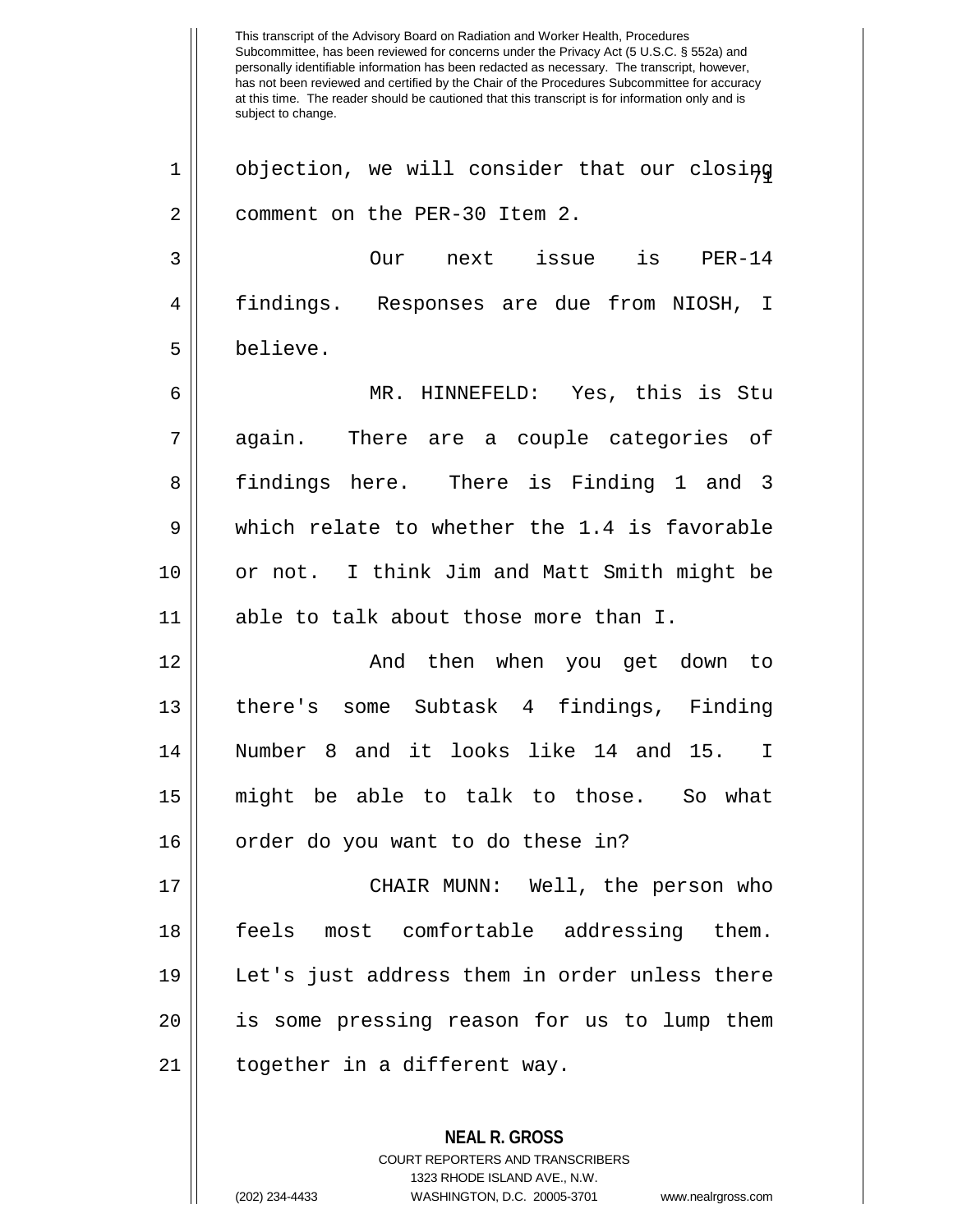| 1              | MR. HINNEFELD: Okay, I may start                                                                                                                                       |
|----------------|------------------------------------------------------------------------------------------------------------------------------------------------------------------------|
| 2              | with Jim and then he may want to hand off to                                                                                                                           |
| $\mathfrak{Z}$ | Matt on this 14-1 which is the adjustment of                                                                                                                           |
| $\overline{4}$ | 1.4, is that favorable, and it has to do with                                                                                                                          |
| 5              | construction workers maybe not working the                                                                                                                             |
| 6              | full year.                                                                                                                                                             |
| 7              | CHAIR MUNN: All right, that's                                                                                                                                          |
| 8              | good.                                                                                                                                                                  |
| 9              | DR. NETON: Okay, this is Jim.                                                                                                                                          |
| 10             | And this TIB goes way, way back to                                                                                                                                     |
| 11             | Construction Worker TIB. The adjustment                                                                                                                                |
| 12             | factor 1.4 was developed, and this was for                                                                                                                             |
| 13             | external doses, was developed after a lot of                                                                                                                           |
| 14             | deliberation at the Working Group level.                                                                                                                               |
| 15             | And that 1.4 came about at                                                                                                                                             |
| 16             | Hanford, and it was the only site that we                                                                                                                              |
| 17             | evaluated out of the six sites that we                                                                                                                                 |
| 18             | reviewed at an external dose for construction                                                                                                                          |
| 19             | trades that was higher by a factor of 1.4.<br>I.                                                                                                                       |
| 20             | believe it was prior to 1960.                                                                                                                                          |
| 21             | In that TIB, we went ahead and                                                                                                                                         |
|                | <b>NEAL R. GROSS</b><br><b>COURT REPORTERS AND TRANSCRIBERS</b><br>1323 RHODE ISLAND AVE., N.W.<br>(202) 234-4433<br>WASHINGTON, D.C. 20005-3701<br>www.nealrgross.com |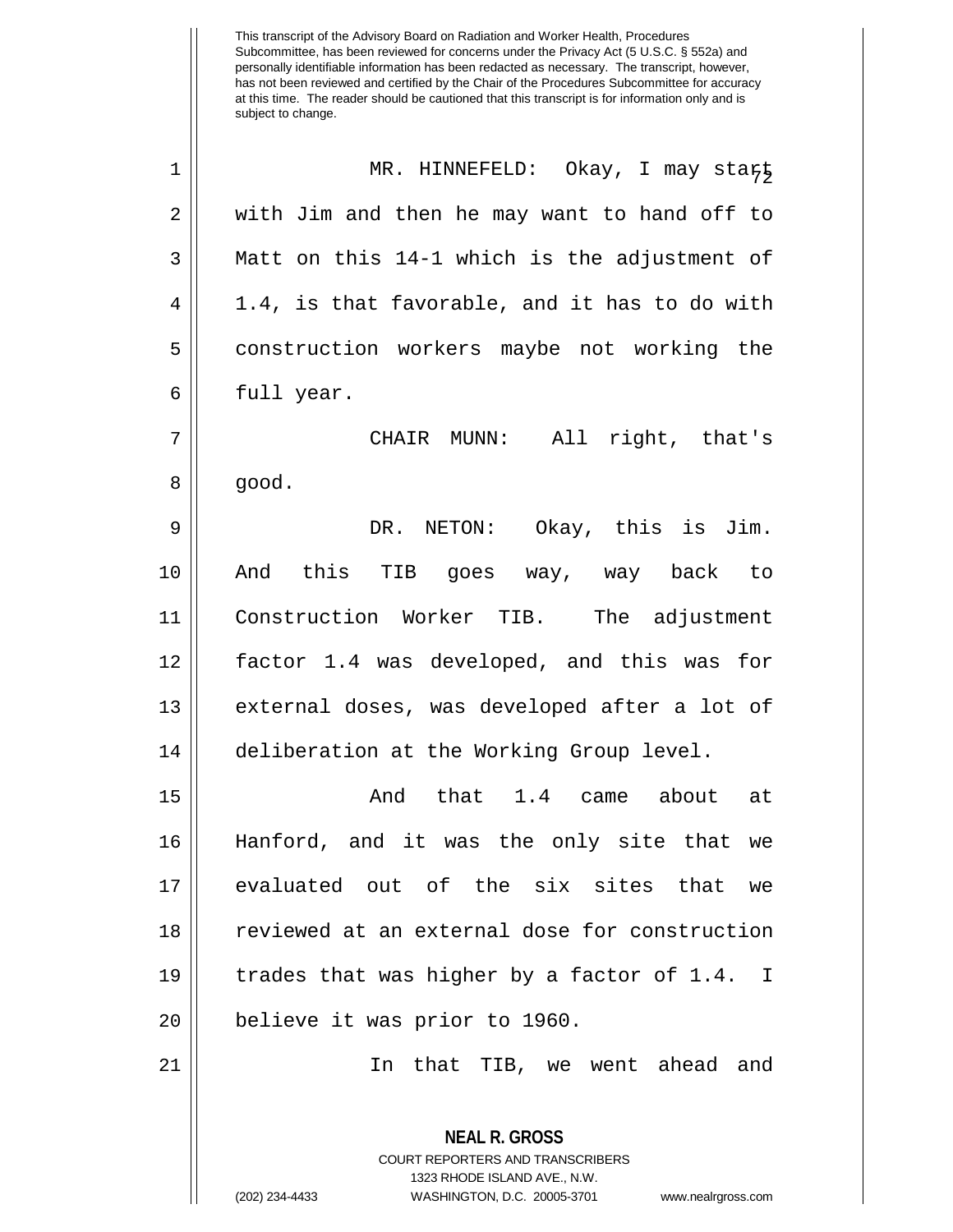| $\mathbf 1$    | said okay, we're going to use an adjustment   |
|----------------|-----------------------------------------------|
| $\overline{2}$ | factor of 1.4 over all time for all sites to  |
| 3              | try to be very claimant-favorable and         |
| 4              | conservative. And that's what was agreed to.  |
| 5              | Now this latest issue about it                |
| 6              | being claimant-favorable to maybe<br>not      |
| 7              | construction workers who had worked, maybe    |
| 8              | the data for construction workers was only    |
| 9              | from a part-time limited basis, is a new      |
| 10             | twist and I'm not sure really applicable,     |
| 11             | because now you're trying to get down into    |
| 12             | sort of the per hour of, you know, exposure   |
| 13             | per hour scenario where we really can't do    |
| 14             | it.                                           |
| 15             | We<br>compared, you know, the                 |
| 16             | database as it existed, which is exposures to |
| 17             | regular workers or, you know, non-            |
| 18             | construction and then trades workers, and     |
| 19             | then developed those ratios based on the      |
| 20             | datasets as they exist, which I think is      |
| 21             | still a valid comparison.                     |
|                |                                               |

**NEAL R. GROSS** COURT REPORTERS AND TRANSCRIBERS 1323 RHODE ISLAND AVE., N.W.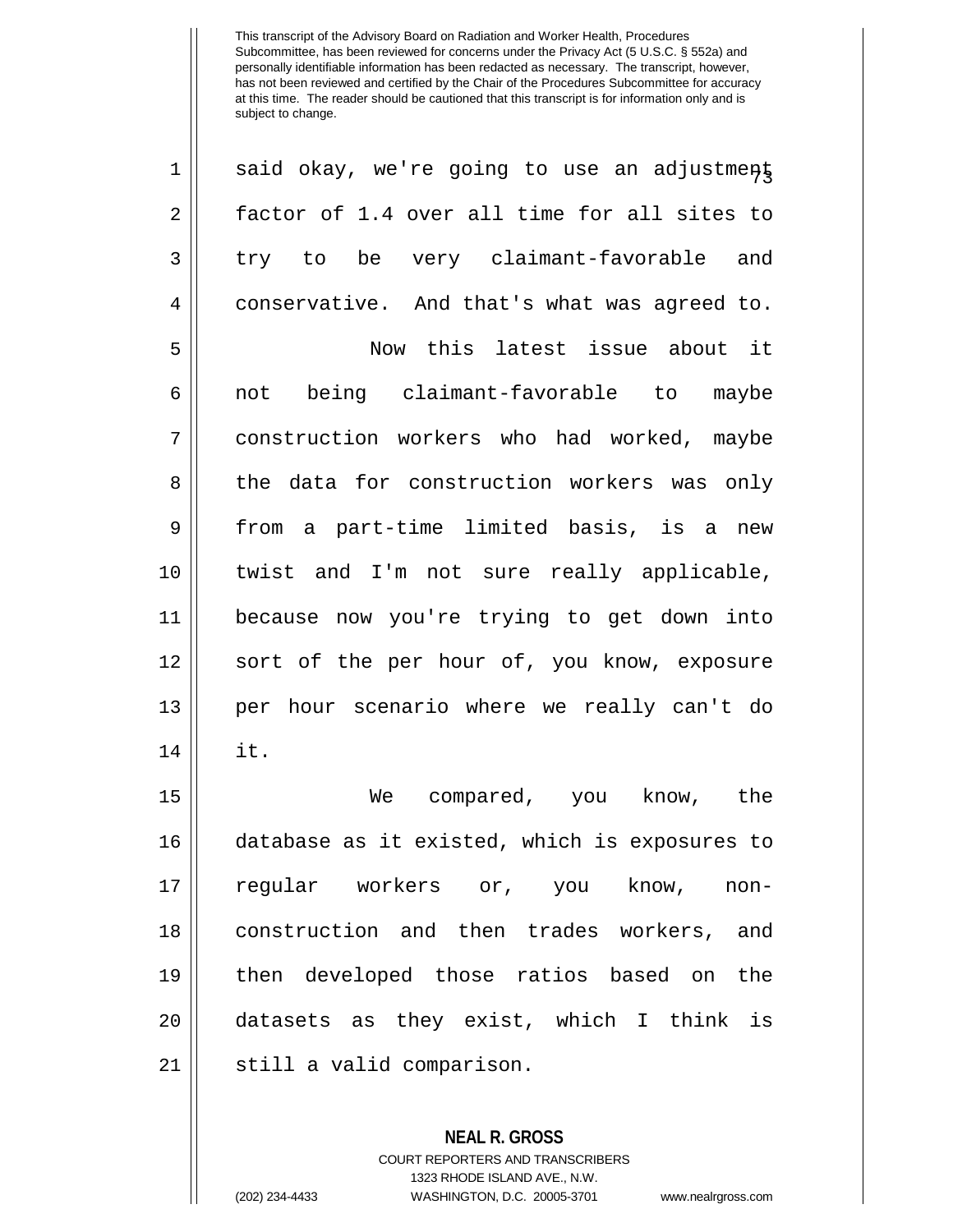| $\mathbf 1$    | I think Matt had indicated, and                                                                                                                                        |
|----------------|------------------------------------------------------------------------------------------------------------------------------------------------------------------------|
| $\overline{2}$ | I'm new to this part of the issue, that we                                                                                                                             |
| 3              | may be able to go back and look at one site,                                                                                                                           |
| 4              | which I think was the Hanford site, that had                                                                                                                           |
| 5              | some data that were available to compare                                                                                                                               |
| 6              | working times, and he developed a                                                                                                                                      |
| 7              | spreadsheet.                                                                                                                                                           |
| 8              | I don't really know what those                                                                                                                                         |
| 9              | findings were on that spreadsheet, but I                                                                                                                               |
| 10             | suspect that they tended to support our cause                                                                                                                          |
| 11             | here. So Matt, I don't know if you're                                                                                                                                  |
| 12             | prepared to talk about that or not.                                                                                                                                    |
| 13             | MR. SMITH: Sure. Excuse me, my                                                                                                                                         |
| 14             | voice is still recovering from the early                                                                                                                               |
| 15             | onset of the cold and flu season. The site -                                                                                                                           |
| 16             |                                                                                                                                                                        |
| 17             | CHAIR MUNN: We're sorry you're                                                                                                                                         |
| 18             | so fortunate, Matt.                                                                                                                                                    |
| 19             | MR. SMITH: Well, don't worry,                                                                                                                                          |
| 20             | Wanda, it's probably coming your way.                                                                                                                                  |
| 21             | CHAIR MUNN: Yes, sooner or later                                                                                                                                       |
|                | <b>NEAL R. GROSS</b><br><b>COURT REPORTERS AND TRANSCRIBERS</b><br>1323 RHODE ISLAND AVE., N.W.<br>(202) 234-4433<br>WASHINGTON, D.C. 20005-3701<br>www.nealrgross.com |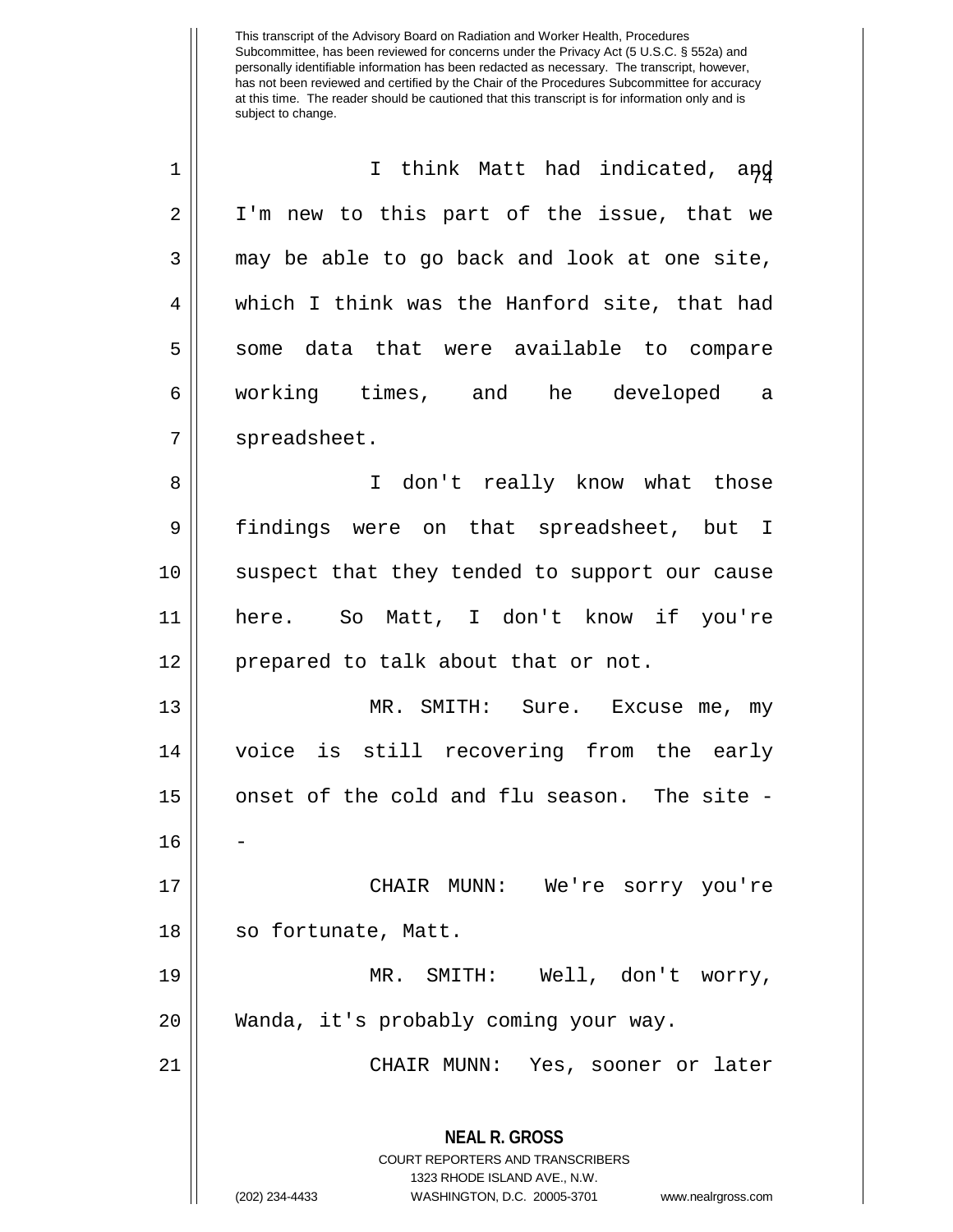Subcommittee, has been reviewed for concerns under the Privacy Act (5 U.S.C. § 552a) and personally identifiable information has been redacted as necessary. The transcript, however, has not been reviewed and certified by the Chair of the Procedures Subcommittee for accuracy at this time. The reader should be cautioned that this transcript is for information only and is subject to change. **NEAL R. GROSS** COURT REPORTERS AND TRANSCRIBERS 1323 RHODE ISLAND AVE., N.W. (202) 234-4433 WASHINGTON, D.C. 20005-3701 www.nealrgross.com  $1 \parallel$  it'll come home.  $75$ 2 MR. SMITH: Yes. But the site  $3 \parallel$  that actually, of the ones used for OTIB-52 4 | that have some information on employment 5 | periods would turn out to be Rocky Flats. 6 And so when people are looking at 7 || the BRS you'll probably notice there's an 8 attachment called "Construction External 9 | Dosimetry RFP Construct CPW." I'm also, like 10 || others on the phone, not able to get on the 11 Live Meeting today due to the security and 12 Java issues. 13 This particular Excel workbook 14 does have the start and stop dates both for 15 all monitored workers and the construction 16 trade workers. And I don't know if Steve is  $17 \parallel$  able to  $-$ 18 MR. MARSCHKE: It's on the screen 19 || now, Matt. 20 || MR. SMITH: That's great. Steve, 21 if you could click on the tab for 1970. I'm

This transcript of the Advisory Board on Radiation and Worker Health, Procedures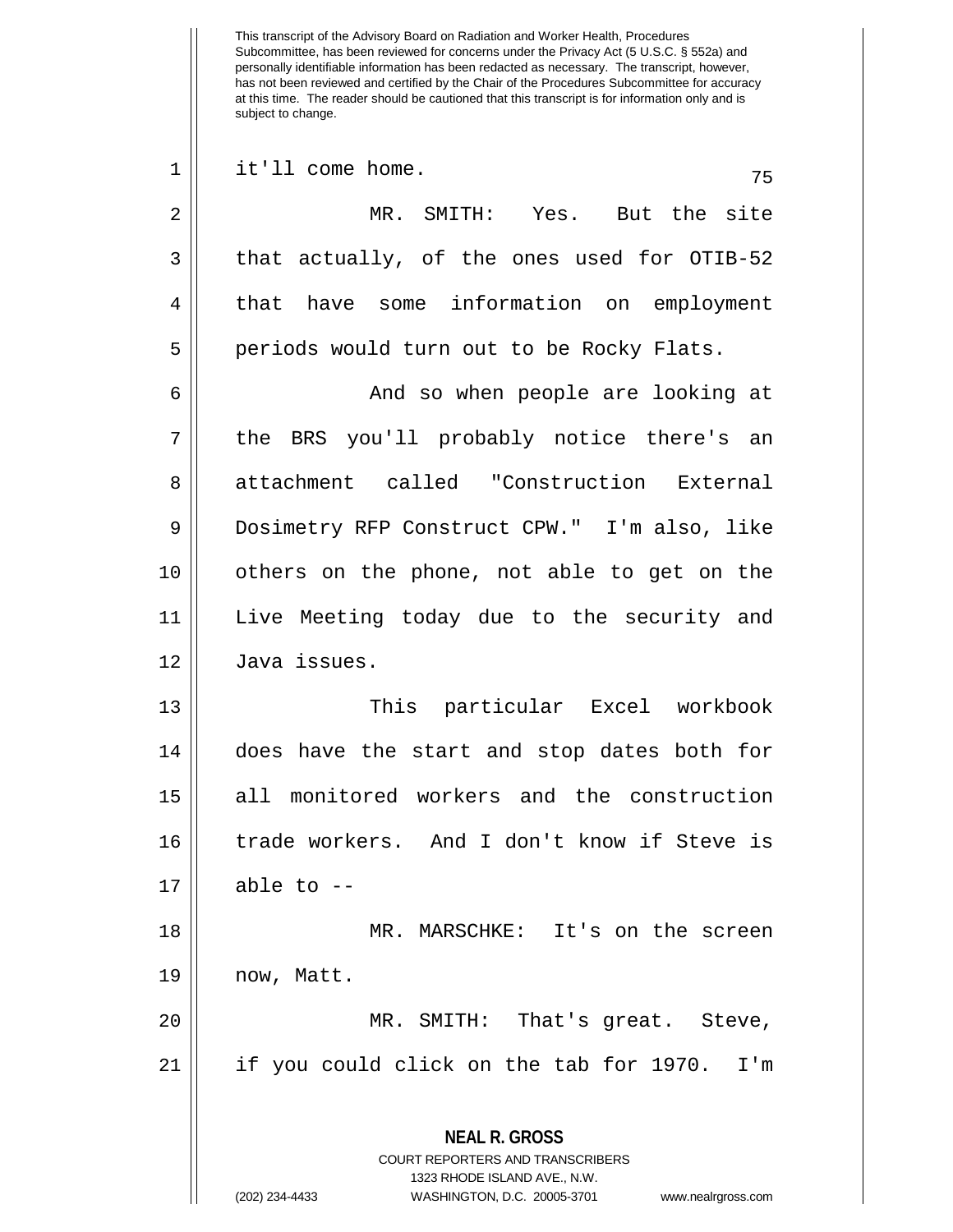Subcommittee, has been reviewed for concerns under the Privacy Act (5 U.S.C. § 552a) and personally identifiable information has been redacted as necessary. The transcript, however, has not been reviewed and certified by the Chair of the Procedures Subcommittee for accuracy at this time. The reader should be cautioned that this transcript is for information only and is subject to change. **NEAL R. GROSS** 1 || just picking a year of the data.  $\frac{76}{16}$ 2 MR. MARSCHKE: 1970 is up. 1970  $3 \parallel$  is up. 4 MR. SMITH: All right. If you  $5$  slide the slider over so we're starting at, 6 you know, Column A, you'll notice that 7 Columns F and G have our begin date and end 8 date. Now granted, not all the other sites 9 had this start/stop information, but Rocky 10 Flats did. You'll notice the 11 authors in Column L are computing the 12 fraction of year of exposure, and then 13 further on in Column AA you'll see, if you 14 click on that and look at the formula, 15 they're referring back to that fraction and 16 using it. 17 || So the data that were processed 18 || for Rocky Flats did consider prorated time. 19 And again like the other sites that were part 20 || of OTIB-52, when looked at overall the Factor 21 1.4 was certainly bounding for what we found

> COURT REPORTERS AND TRANSCRIBERS 1323 RHODE ISLAND AVE., N.W.

This transcript of the Advisory Board on Radiation and Worker Health, Procedures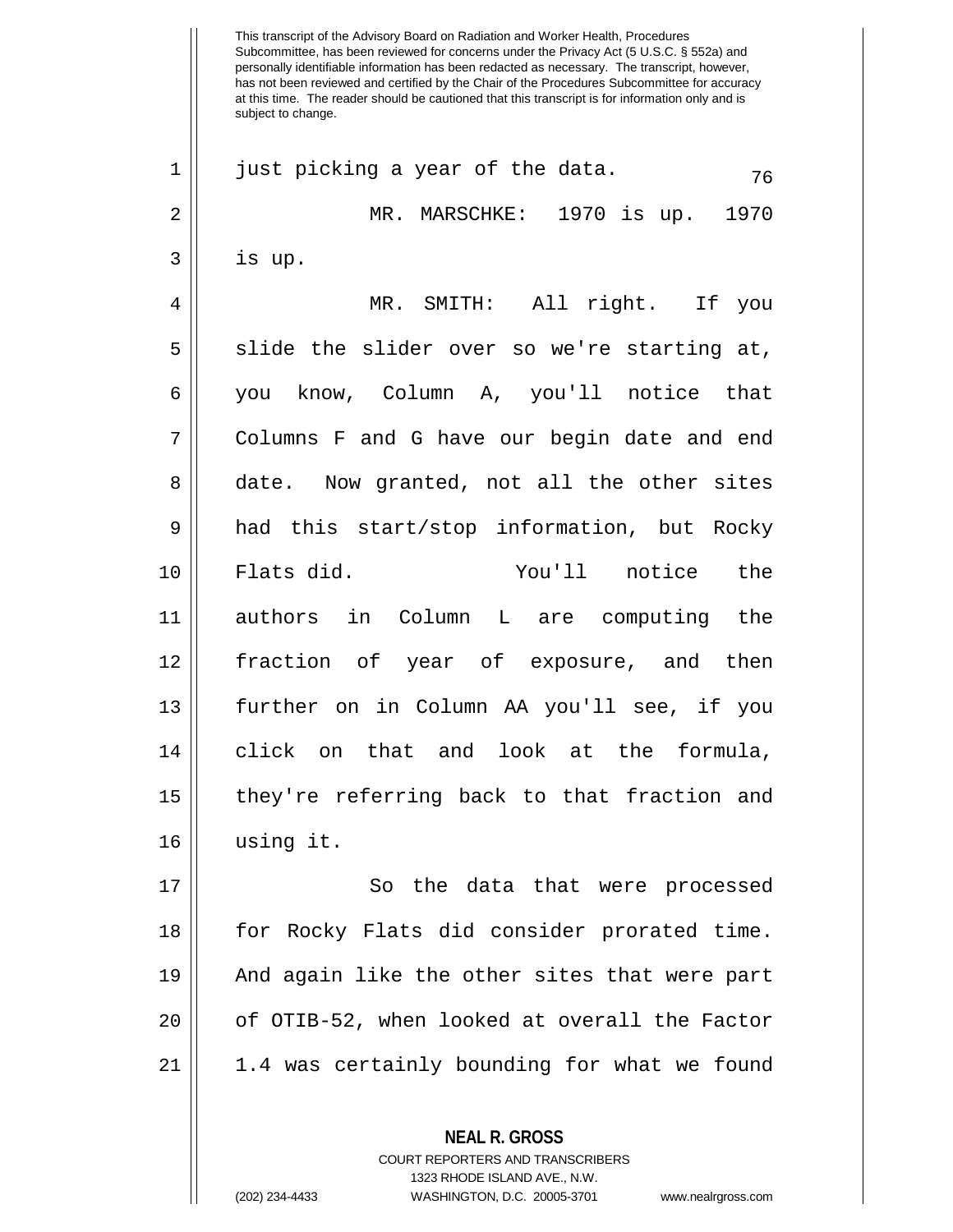This transcript of the Advisory Board on Radiation and Worker Health, Procedures Subcommittee, has been reviewed for concerns under the Privacy Act (5 U.S.C. § 552a) and personally identifiable information has been redacted as necessary. The transcript, however, has not been reviewed and certified by the Chair of the Procedures Subcommittee for accuracy at this time. The reader should be cautioned that this transcript is for information only and is subject to change. **NEAL R. GROSS** COURT REPORTERS AND TRANSCRIBERS 1323 RHODE ISLAND AVE., N.W.  $1 \parallel$  for the data for Rocky Flats.  $77$ 2 CHAIR MUNN: Matt, what are the 3 || units in the AA/AP/AC columns? 4 MR. SMITH: Let me scan back to 5 it here. I moved off of it. Those are 6 millirem. 7 CHAIR MUNN: Thank you. 8 MR. SMITH: So the response here 9 was trying to address the concern of, you 10 know, does prorated dose or workers that 11 worked for less than a full year, does that 12 affect whether or not 1.4 is a favorable 13 bounding? The Rocky Flats data would 14 indicate that 1.4 is, in fact, still 15 bounding. And that's what I had to throw in  $16$  || on that. 17 CHAIR MUNN: It's edifying to see  $18$  || such good data. Thank you. 19 DR. H. BEHLING: This is Hans 20 || Behling, because I'm the person who actually 21 || reviewed PER-14 and I did have some question.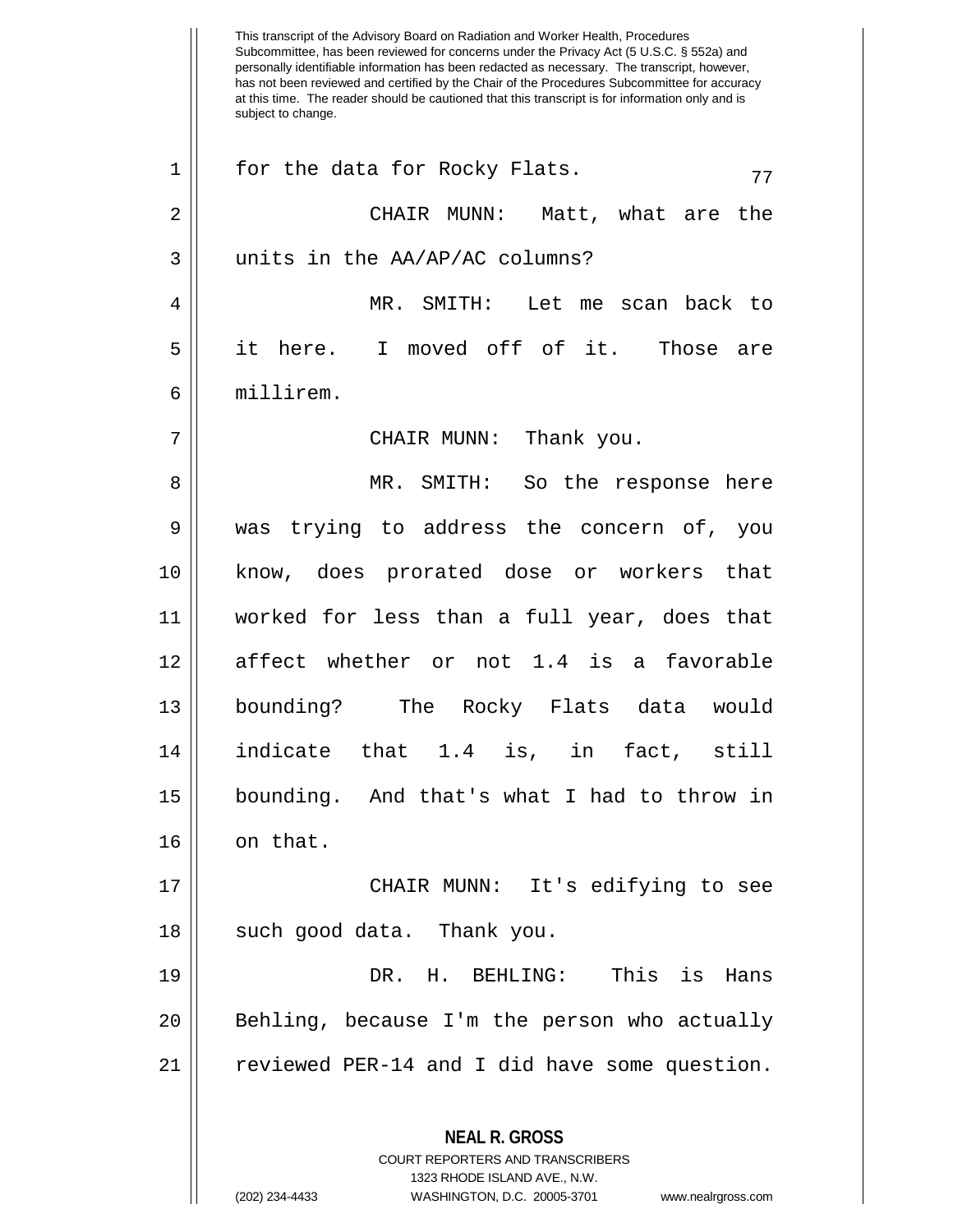1 || I didn't have really a chance to look  $a\overline{b}$  $2 \parallel$  that particular spreadsheet.

3 I looked at something else and 4 was at a loss to figure out why or how that 5 || would provide me with the necessary data that 6 || would support the fact that there was no 7 difference between construction and all 8 | monitored workers with regard to the actual 9 || time frames in which a yearly dose was 10 defined. And so I have to say I haven't 11 really looked at that particular view of the 12 || spreadsheets that just came up here.

 Let me just ask, is it reasonable to conclude that based on the information which I haven't really looked at that the 16 | construction trade workers, which are usually people at least from my point of view and my experience, are people who are brought on 19 || site for particular job and then terminated. 20 || They're not the equivalent of an in-house person who is expected on average to be

> **NEAL R. GROSS** COURT REPORTERS AND TRANSCRIBERS 1323 RHODE ISLAND AVE., N.W. (202) 234-4433 WASHINGTON, D.C. 20005-3701 www.nealrgross.com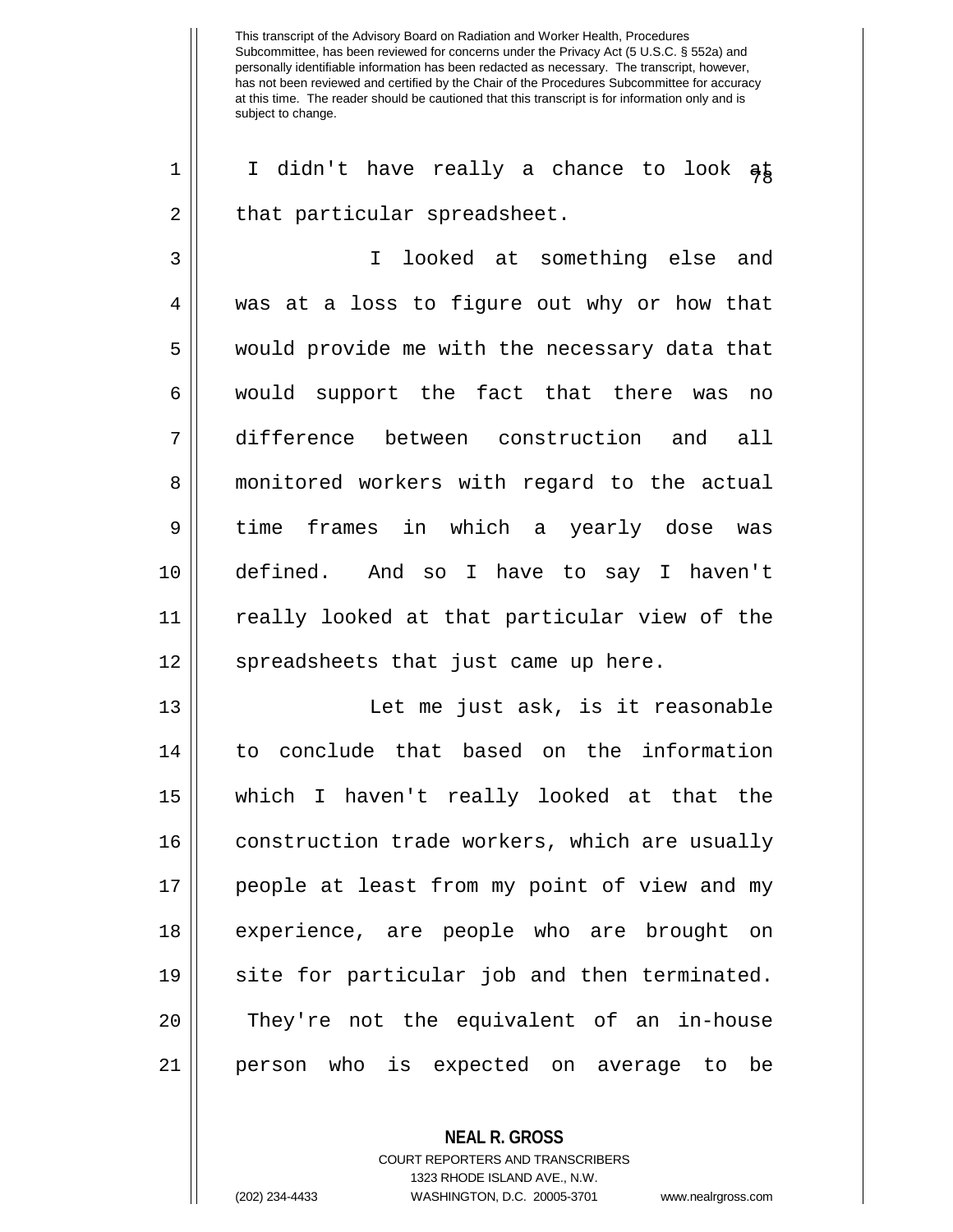| $\mathbf 1$ | monitored and exposed for a full year.<br>79                    |
|-------------|-----------------------------------------------------------------|
| 2           | that when you drew<br>the<br>So                                 |
| 3           | comparison between doses, annual doses among                    |
| 4           | construction trade versus all monitored                         |
| 5           | workers that you -- my feeling at the time,                     |
| 6           | and it was speculation, as I said I didn't                      |
| 7           | have the data to support it, but just based                     |
| 8           | on my personal experience I always found that                   |
| 9           | in the utilities when you, for instance,                        |
| 10          | bring in people during an outage they're                        |
| 11          | there for a particular job and then they                        |
| 12          | leave.                                                          |
| 13          | Some of the people may be there                                 |
| 14          | for a period of weeks, months or even a good                    |
| 15          | part of the outage if it's a full six months.                   |
| 16          | in most instances, people who qualify<br>But                    |
| 17          | for the term construction trade workers are                     |
| 18          | people from union halls and subcontractors                      |
| 19          | that come in for a specific job.                                |
| 20          | And my question was, the annual                                 |
| 21          | dose for a construction trade worker may in                     |
|             |                                                                 |
|             | <b>NEAL R. GROSS</b><br><b>COURT REPORTERS AND TRANSCRIBERS</b> |

1323 RHODE ISLAND AVE., N.W.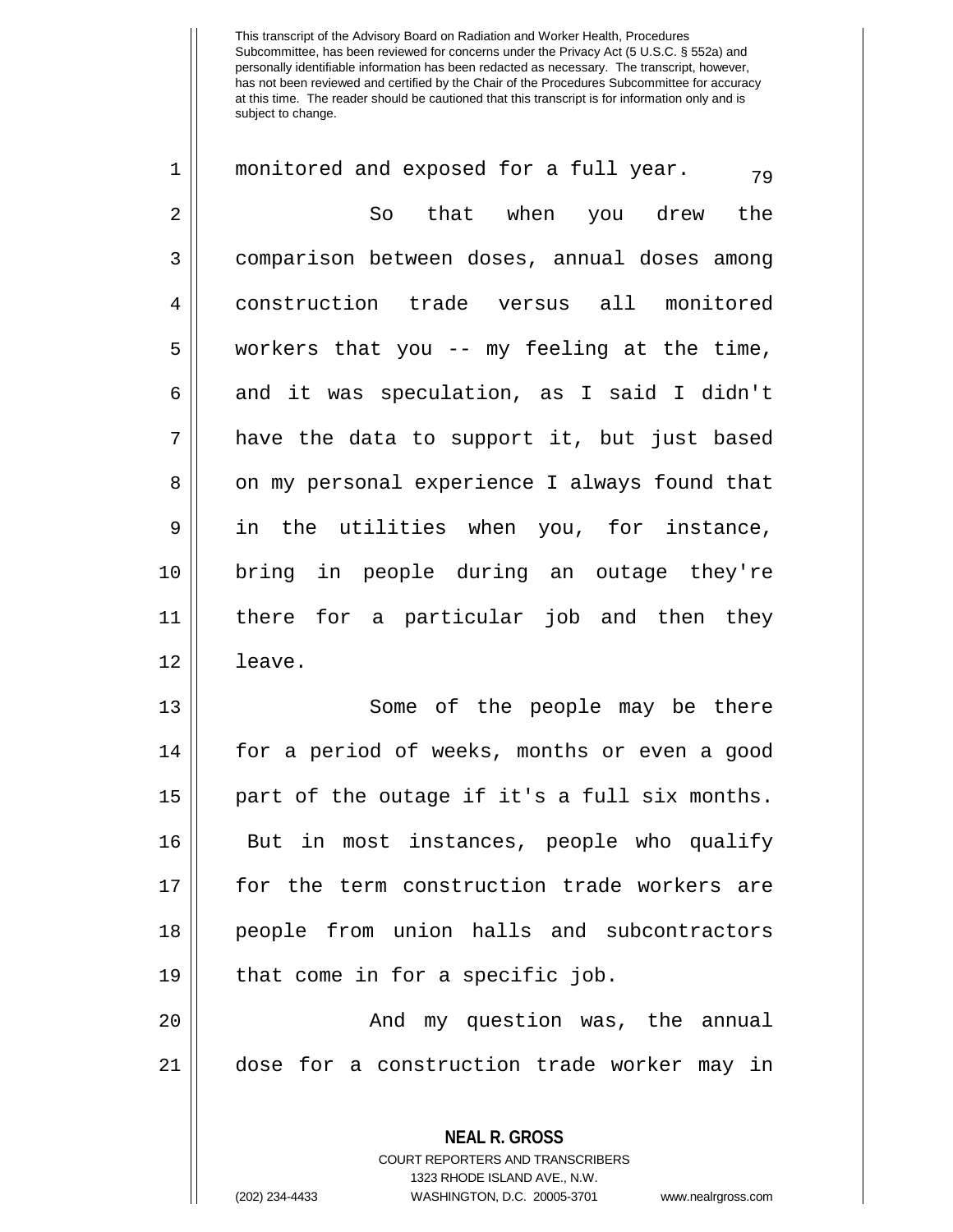| 1              | many instances be considerably less than <sub>8</sub> a |
|----------------|---------------------------------------------------------|
| $\overline{2}$ | full year's worth of exposure, which would              |
| 3              | mean that comparing as you did in your write-           |
| 4              | up there in your table of OTIB-52, when you             |
| 5              | compare the two groups of individuals you're            |
| 6              | really comparing apples with oranges there,             |
| 7              | when you realize that in most instances in-             |
| 8              | house people or all monitored workers you're            |
| 9              | referring here are probably people who are              |
| 10             | employed at the facility as opposed to trade            |
| 11             | workers who are obviously brought in as                 |
| 12             | needed. And that was my question.                       |
| 13             | And as I said, in general in my                         |
| 14             | write-up I had, by and large, stated that               |
|                |                                                         |

15 || this whole issue of the guidance, and I'm 16 || looking at my own write-up 2.3.1, that is, 17 || guidance for the construction workers of 18 || external penetrating dose for unmonitored 19 CTWs involves the use of a 1.4 adjustment 20 || factor multiplier and the 95th percentile 21 || site specific coworker dose.

> **NEAL R. GROSS** COURT REPORTERS AND TRANSCRIBERS 1323 RHODE ISLAND AVE., N.W. (202) 234-4433 WASHINGTON, D.C. 20005-3701 www.nealrgross.com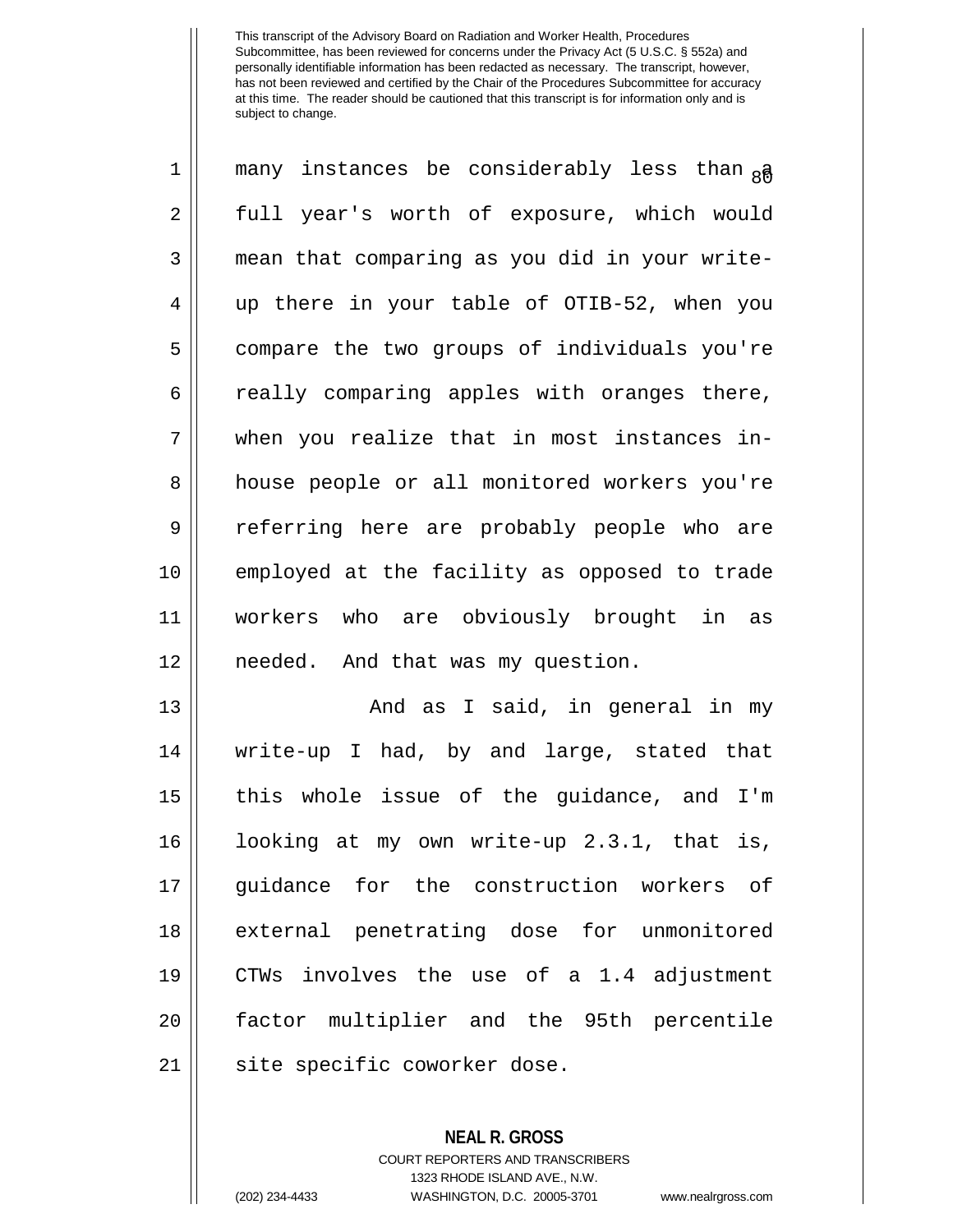| $\mathbf 1$    | And I concluded that that was ga                                                                                                                                       |
|----------------|------------------------------------------------------------------------------------------------------------------------------------------------------------------------|
| $\overline{2}$ | very, very conservative and claimant-                                                                                                                                  |
| 3              | favorable approach to assigning dose. But I                                                                                                                            |
| 4              | wasn't sure as to whether or not the 1.4,                                                                                                                              |
| 5              | which you appear to show but the data is not                                                                                                                           |
| 6              | convincing, it's at this point that the time                                                                                                                           |
| 7              | frame for employment was not necessary the                                                                                                                             |
| 8              | same for both the construction workers as                                                                                                                              |
| $\mathsf 9$    | well as the all monitored workers.                                                                                                                                     |
| 10             | And as I said, if that turns out                                                                                                                                       |
| 11             | to be a comparable number then I would say                                                                                                                             |
| 12             | this issue is closed.                                                                                                                                                  |
| 13             | DR. NETON: This is Jim. I think                                                                                                                                        |
| 14             | there's two things to say there. One is,                                                                                                                               |
| 15             | until you get a chance to look at -- we don't                                                                                                                          |
| 16             | have data to do that comparison apparently                                                                                                                             |
| 17             | except at Rocky Flats and --                                                                                                                                           |
| 18             | DR. H. BEHLING:<br>Yes,<br>I                                                                                                                                           |
| 19             | understand. But at least --                                                                                                                                            |
| 20             | (Simultaneous speaking.)                                                                                                                                               |
| 21             | NETON: -- Rocky Flats that<br>DR.                                                                                                                                      |
|                | <b>NEAL R. GROSS</b><br><b>COURT REPORTERS AND TRANSCRIBERS</b><br>1323 RHODE ISLAND AVE., N.W.<br>(202) 234-4433<br>WASHINGTON, D.C. 20005-3701<br>www.nealrgross.com |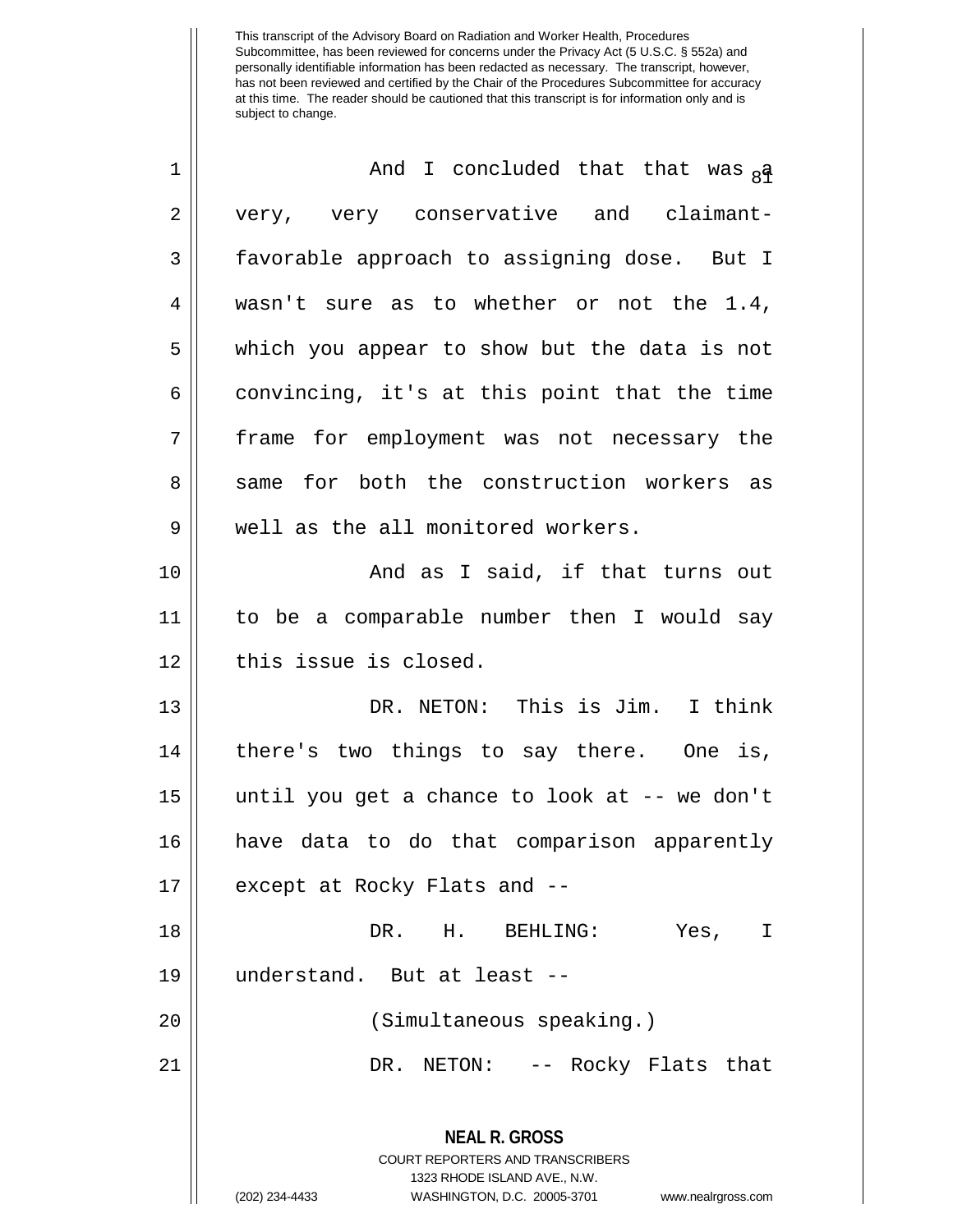| $\mathbf 1$ | holds. The second thing I'd point out is      |
|-------------|-----------------------------------------------|
| 2           | remember who that these doses are being       |
| 3           | applied to. These are being applied to        |
| 4           | unmonitored construction trades workers.      |
| 5           | So that's in a different class by             |
| 6           | itself. I mean, you know, here we have        |
| 7           | monitored constructions trades versus regular |
| 8           | workers, we've compared them and we're going  |
| 9           | to apply, you know, the 95th percentile to    |
| 10          | the unmonitored workers who are probably      |
| 11          | more, less likely exposed than not.           |
| 12          | And again, this 1.4 only showed               |
| 13          | up in before, I think, 1961 at Hanford. We    |
| 14          | saw it nowhere else in any of the other sites |
| 15          | we evaluated. So I think it's a pretty        |
| 16          | favorable adjustment.                         |
| 17          | DR. H. BEHLING: And as I said, I              |
| 18          | just quoted to you what I wrote. I said the   |
| 19          | use of the 95th percentile and the 1.4 is a   |
| 20          | very, very claimant-favorable approach to     |
| 21          | assigning dose.                               |
|             |                                               |
|             | <b>NEAL R. GROSS</b>                          |

COURT REPORTERS AND TRANSCRIBERS 1323 RHODE ISLAND AVE., N.W. (202) 234-4433 WASHINGTON, D.C. 20005-3701 www.nealrgross.com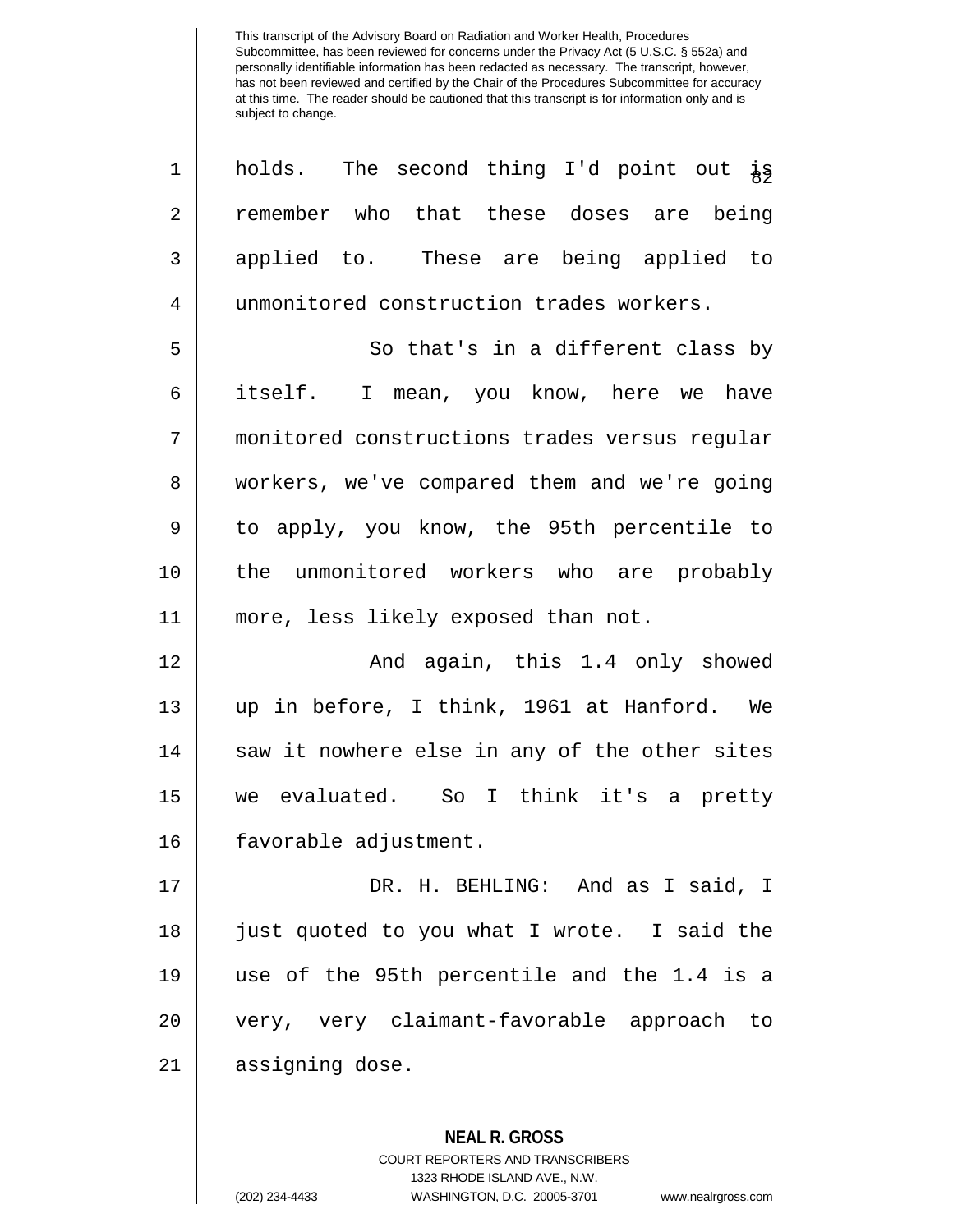| $\mathbf 1$ | The only thing is, as I said, $_{8}$ <sup>I</sup> |
|-------------|---------------------------------------------------|
| 2           | would like to see some support for the idea       |
| 3           | that construction trade workers there, their      |
| 4           | annual doses were, in fact, an annual dose        |
| 5           | not a partial dose that you're comparing to.      |
| 6           | That's all.                                       |
| 7           | DR. NETON: And I guess until you                  |
| 8           | look at Matt's piece, and I don't know if         |
| 9           | that will satisfy you or not, but that's all      |
| 10          | we have.                                          |
| 11          | DR. H. BEHLING: Yes, yes. And I                   |
| 12          | will say this. There may be instances where       |
| 13          | in days past, especially in certain areas         |
| 14          | where construction trade workers who were         |
| 15          | there for a very short time may not have been     |
| 16          | monitored, because it's a very costly issue       |
| 17          | when you have to go through a whole various       |
| 18          | process involving the qualification of a          |
| 19          | worker such as rad worker training, the whole     |
| 20          | issue of assigning a dosimeter, the whole         |
| 21          | issue of fitting them with respiratory            |
|             |                                                   |

**NEAL R. GROSS** COURT REPORTERS AND TRANSCRIBERS 1323 RHODE ISLAND AVE., N.W. (202) 234-4433 WASHINGTON, D.C. 20005-3701 www.nealrgross.com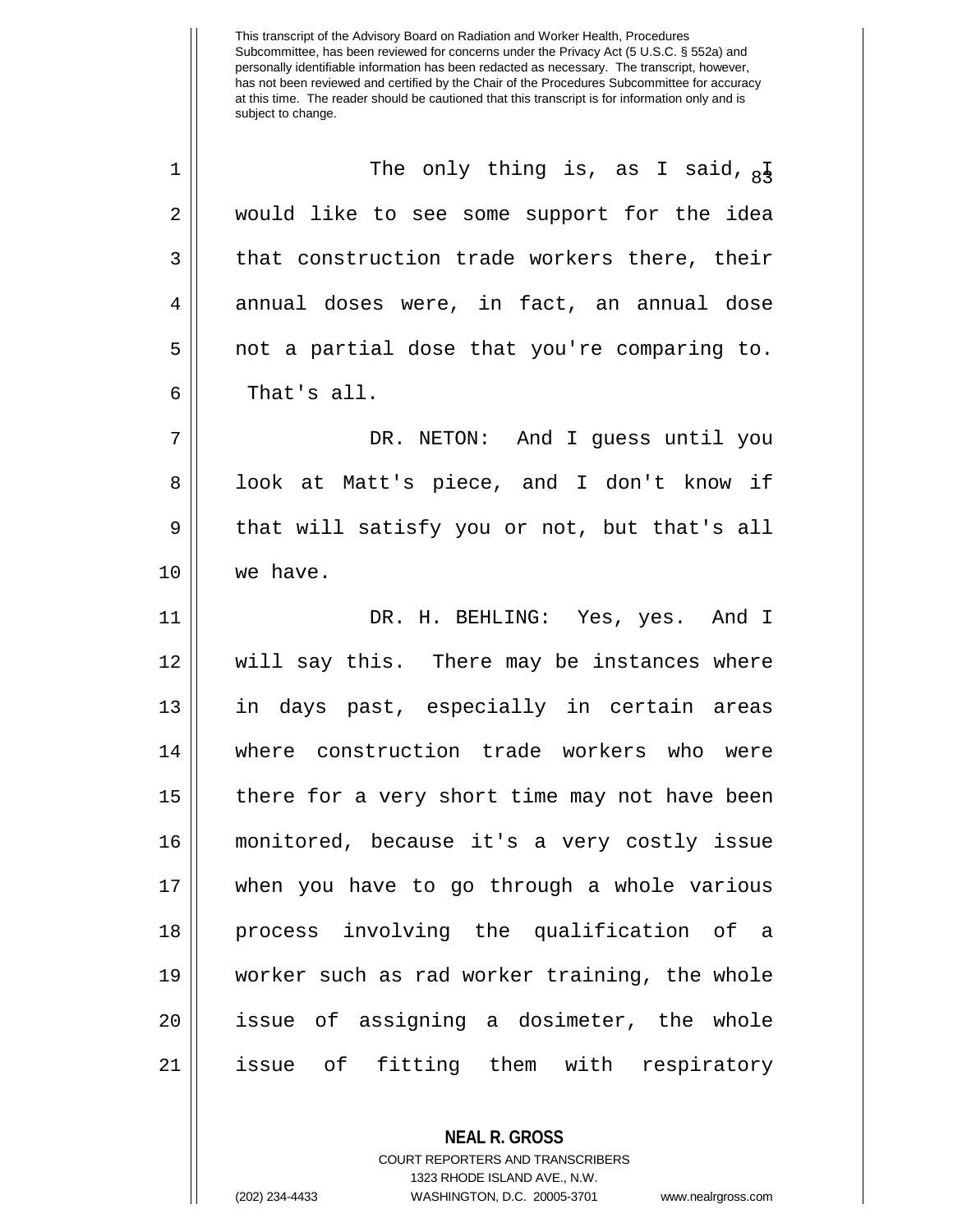This transcript of the Advisory Board on Radiation and Worker Health, Procedures Subcommittee, has been reviewed for concerns under the Privacy Act (5 U.S.C. § 552a) and personally identifiable information has been redacted as necessary. The transcript, however, has not been reviewed and certified by the Chair of the Procedures Subcommittee for accuracy at this time. The reader should be cautioned that this transcript is for information only and is subject to change. **NEAL R. GROSS** COURT REPORTERS AND TRANSCRIBERS 1323 RHODE ISLAND AVE., N.W. 1 || protection and qualifying them. 2 In many cases in days past, at 3 || least in the early years, people may have 4 just sidestepped that whole process, and so 5 || that the unmonitored construction trade 6 worker may not be different from those who 7 were monitored. 8 || It may be based on the fact that 9 || they were there for a very short period of 10 time, where the employers just simply said 11 we're not going to invest that kind of 12 | effort. 13 DR. NETON: But I would think  $14$  | that the 95th percentiles were the ones that 15 were there for quite some time. 16 DR. H. BEHLING: Yes, it's 17 possible. As I say -- 18 DR. NETON: That's what I'm 19 saying. You know, you can envision that a  $20$  || lot of the ones may have been short-term 21 exposures and they would be balanced on the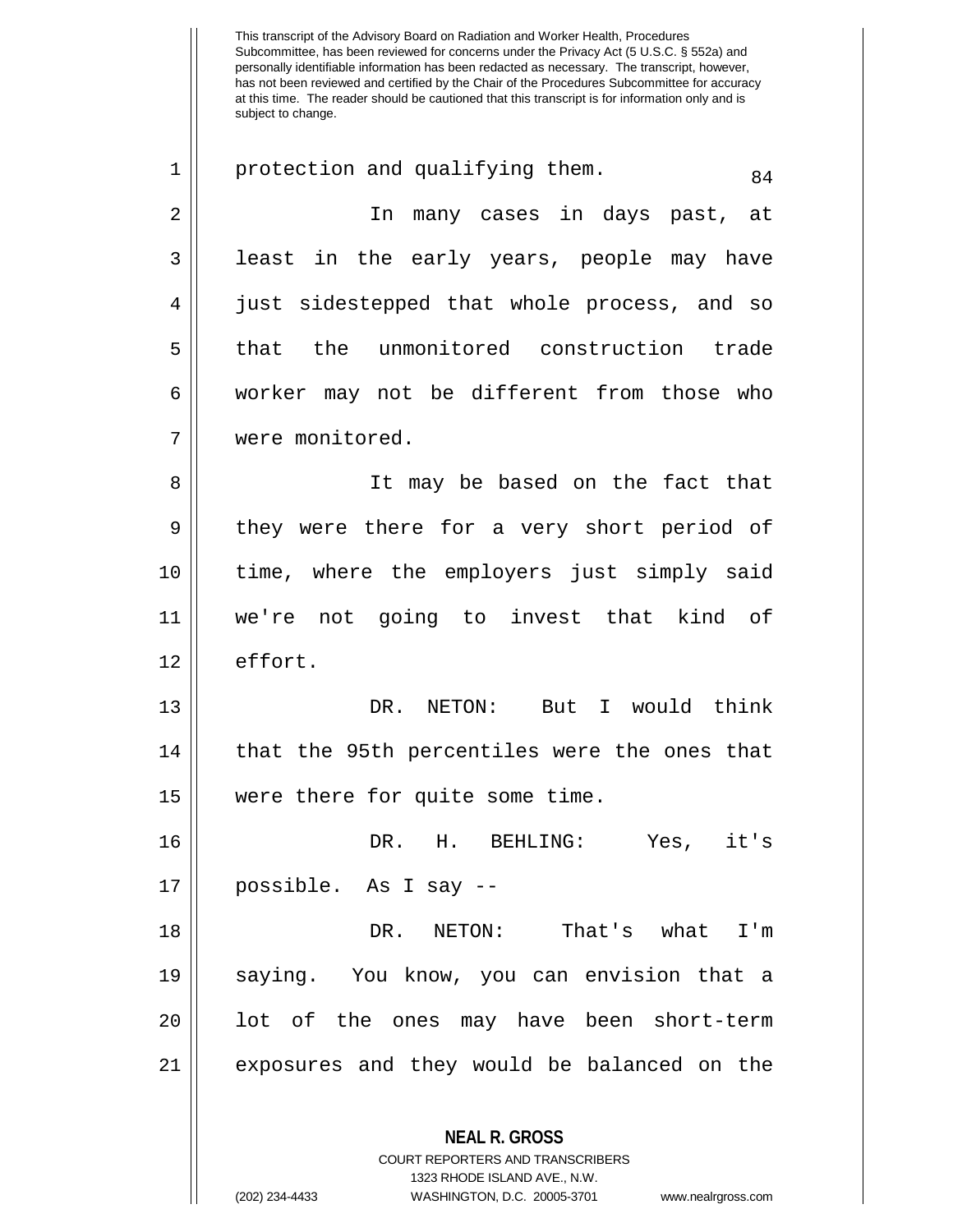$1 ||$  low end of the spectrum, but it would be hard 2 to convince me that the 95th percentile 3 Workers were the ones that were there for 4 weeks. 5 DR. H. BEHLING: Well, Jim, the  $6 \parallel$  fact is that that is lost too. When you do a 7 dose reconstruction and you find out that a 8 claimant was a construction trade worker and 9 || then you look at his employment record, 10 you're not going to give him the 95th 11 percentile of a coworker model that 12 represents a full year's worth of exposure. 13 You're going to prorate that person obviously 14 || so that that argument you just mentioned is 15 || not necessarily applicable. 16 DR. NETON: I'm not sure if we

17 have that level of detail, Hans, but yes.

 DR. H. BEHLING: Well, I mean if you have a claimant and he is a construction 20 || trade worker and you look at his records, you're probably going to look at the

> **NEAL R. GROSS** COURT REPORTERS AND TRANSCRIBERS 1323 RHODE ISLAND AVE., N.W. (202) 234-4433 WASHINGTON, D.C. 20005-3701 www.nealrgross.com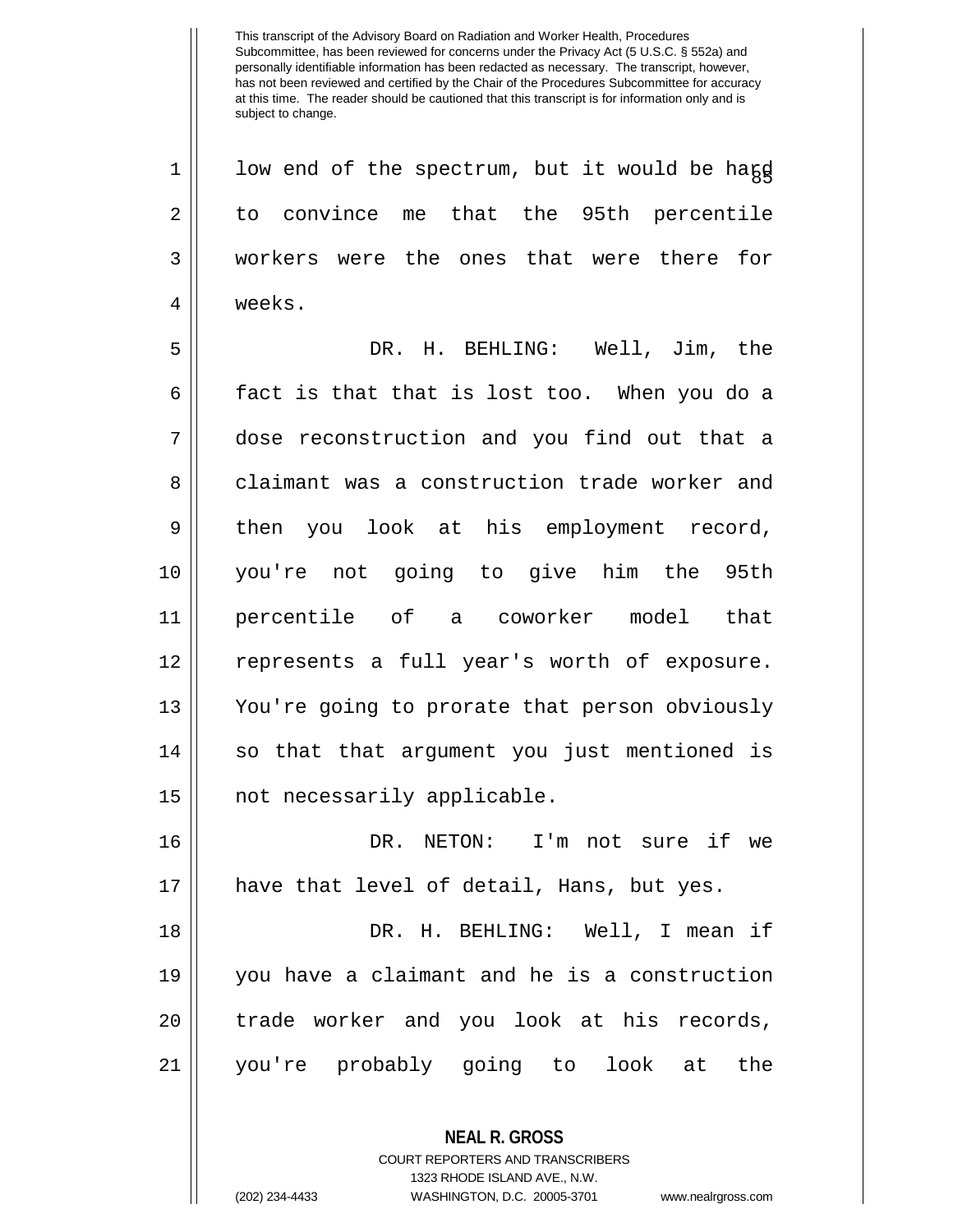This transcript of the Advisory Board on Radiation and Worker Health, Procedures Subcommittee, has been reviewed for concerns under the Privacy Act (5 U.S.C. § 552a) and personally identifiable information has been redacted as necessary. The transcript, however, has not been reviewed and certified by the Chair of the Procedures Subcommittee for accuracy at this time. The reader should be cautioned that this transcript is for information only and is subject to change. **NEAL R. GROSS** COURT REPORTERS AND TRANSCRIBERS 1323 RHODE ISLAND AVE., N.W. (202) 234-4433 WASHINGTON, D.C. 20005-3701 www.nealrgross.com  $1 ||$  employment record, and if it turns out he wag  $2 \parallel$  only there a --3 DR. NETON: Yes, if he was there  $4 \parallel$  a month, you're right. 5 DR. H. BEHLING: If he's there  $6 \parallel$  for a month he's going to get 1/12th of the 7 || annual dose of a 95th percentile coworker. 8 DR. NETON: Right. But again 9 || that 95th percentile surely was 10 || representative of cases that were there for a 11 longer period of time than a couple weeks. 12 || That's what I'm saying, if you use the 95th  $13$  || percentile  $-$ 14 DR. H. BEHLING: Yes, that's 15 good. I know that. But you're only giving 16 him a fraction of that value. You're not  $17 \parallel$  going to  $-$ 18 DR. NETON: Right. But that's 19 what he would have received if it was 20 prorated over the year. Right. I'm missing 21 it. If the 95th percentile is based on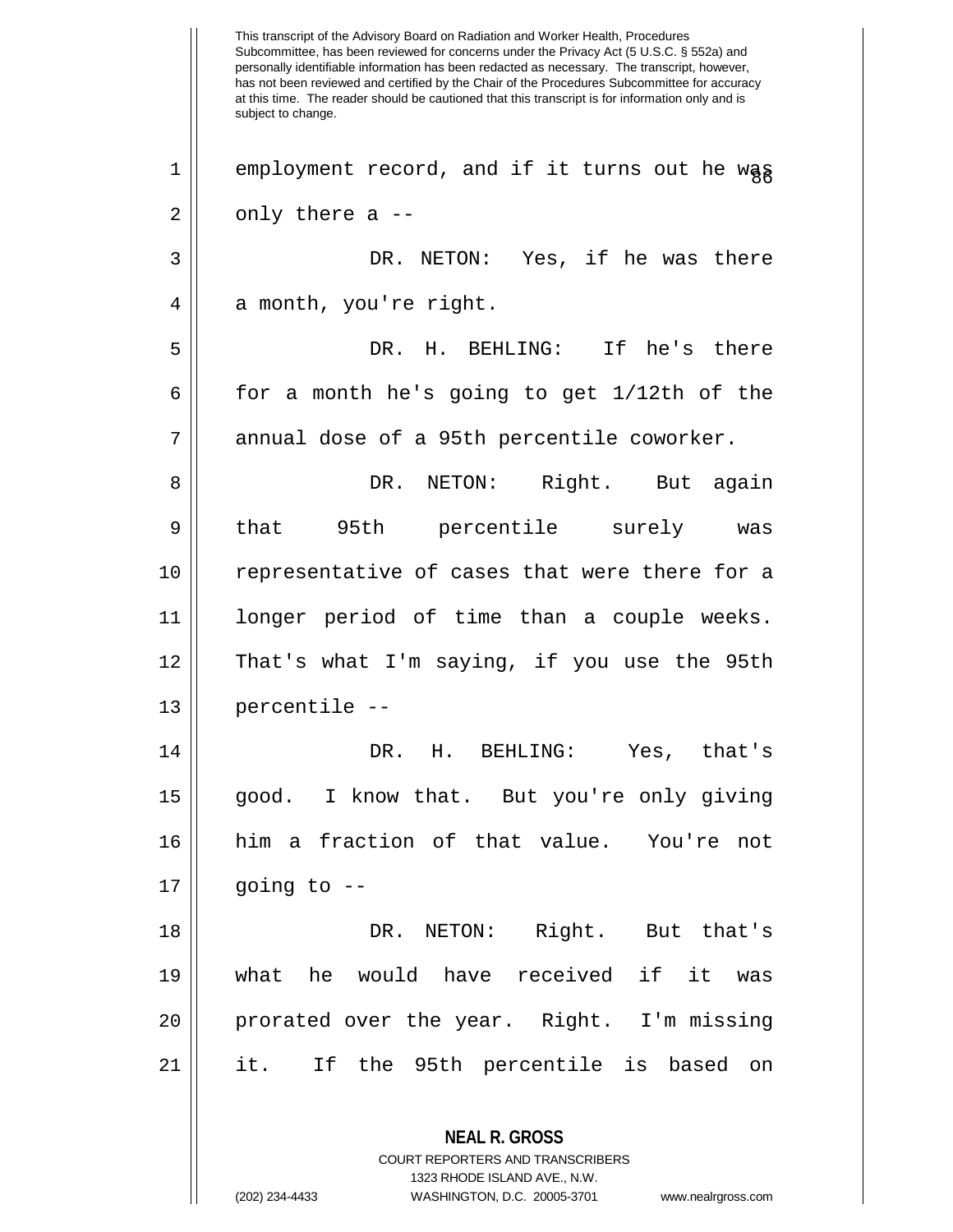This transcript of the Advisory Board on Radiation and Worker Health, Procedures Subcommittee, has been reviewed for concerns under the Privacy Act (5 U.S.C. § 552a) and personally identifiable information has been redacted as necessary. The transcript, however, has not been reviewed and certified by the Chair of the Procedures Subcommittee for accuracy at this time. The reader should be cautioned that this transcript is for information only and is subject to change. **NEAL R. GROSS** COURT REPORTERS AND TRANSCRIBERS 1323 RHODE ISLAND AVE., N.W.  $1 \parallel$  people who had long --  $\vert$  87 2 DR. H. BEHLING: Yes. 3 DR. NETON: -- work histories for 4 that year and you're going to prorate it  $5 \parallel$  based on his amount of time he was there,  $6 \parallel$  right. 7 DR. H. BEHLING: Yes. And so it 8 doesn't really matter whether he was there 9 for a week or nine months or even 11 months. 10 || The fact is you're not going to give him the 11 full 95th percentile of an annual dose for a 12 coworker if you know for a fact the person 13 We was there for a fraction of that time. 14 DR. MAURO: This is John. I'm 15 listening, but when you do a dose 16 reconstruction and you're applying your 17 coworker model and your 1.4 and you've got a 18 worker, okay. 19 And you look at him and you say, 20 || oh, this person was only present for three 21 months out of one year, and you're going to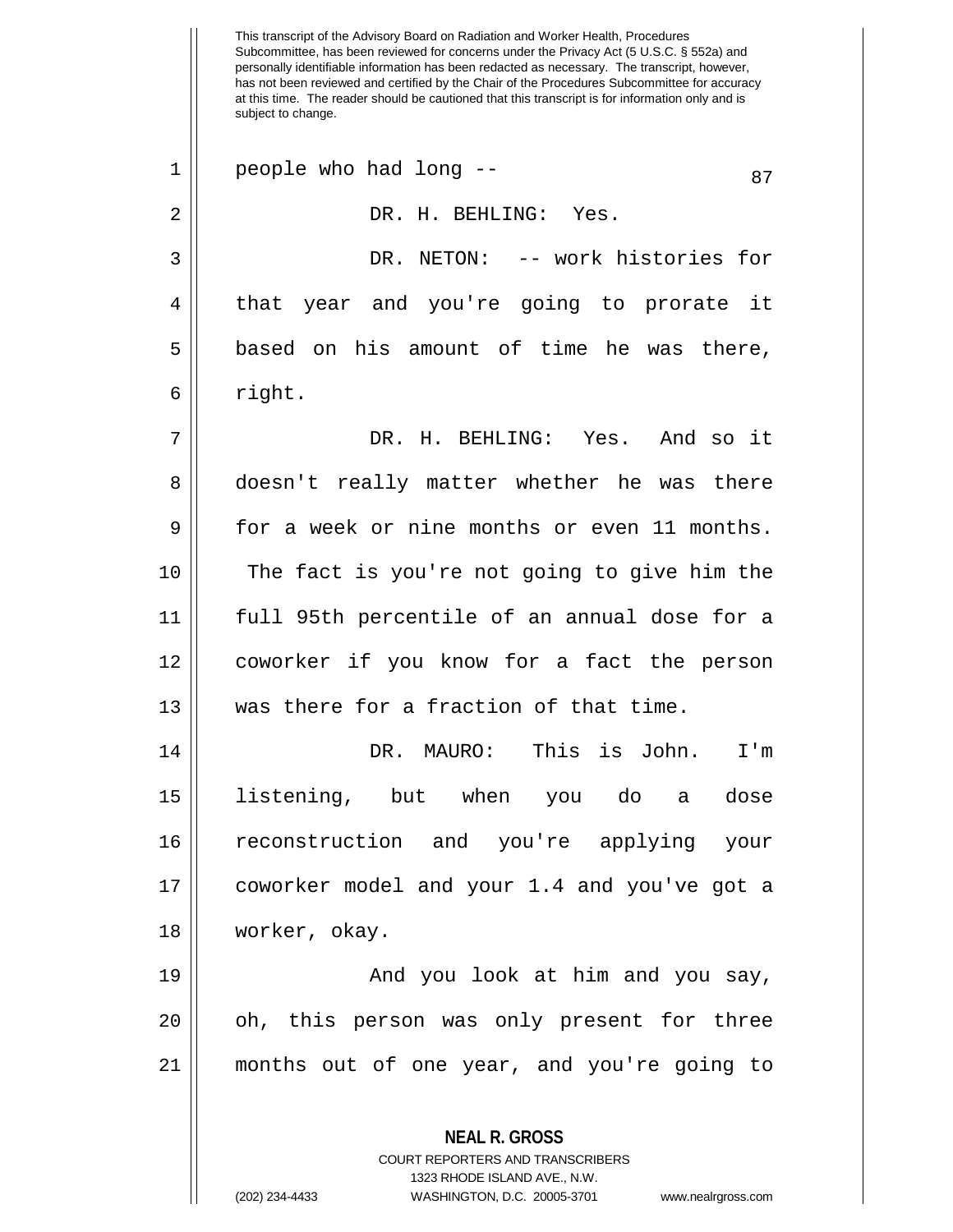$1 ||$  reconstruct his dose. And you know that your 2 || coworker model says, well, here is, the 3 coworker model calls for taking on, and let's  $4 \parallel$  say you decide you take off your distribution 5 || for all workers.

 You take off the upper 95th percentile, which will give you an annual 8 dose for a given year, let's say, that you believe to be an upper bound coworker assignment, and that's an annual dose. Then you multiply that by 1.4, and certainly you 12 || are way up there now.

 Now what Hans just said, and this is what I heard, is that you do one more 15 || thing. You take that dose, and if it was 16 || only three months you would divide by four and that would the dose you would assign to | this guy. Do you do that?

19 That is, I would have never 20 || thought about it before, but do you do then 21 || say, oh no, the guy was only there for three

> **NEAL R. GROSS** COURT REPORTERS AND TRANSCRIBERS 1323 RHODE ISLAND AVE., N.W.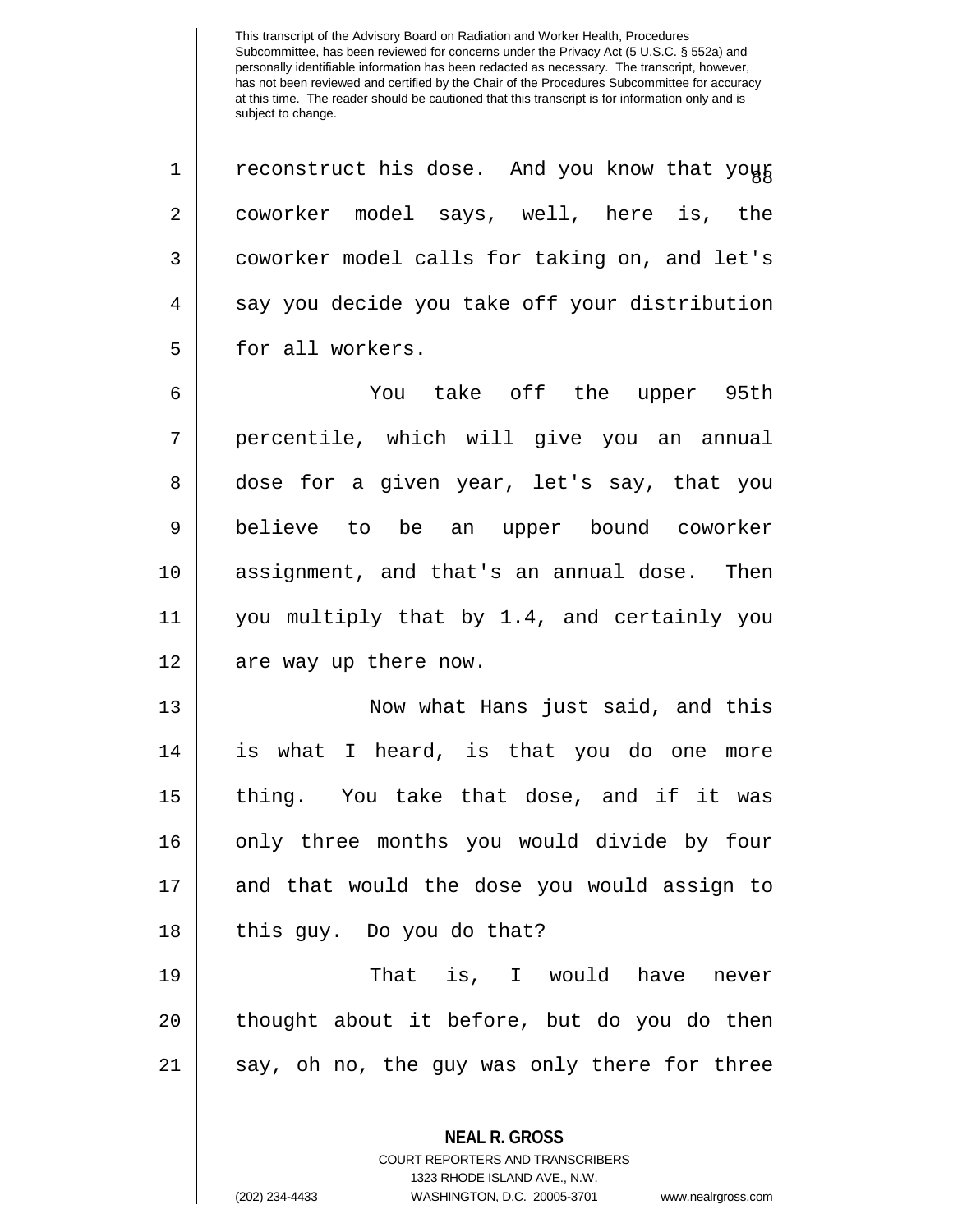| $\mathbf 1$    | months so therefore we're going to divide                                                       |
|----------------|-------------------------------------------------------------------------------------------------|
| 2              | that dose that we just arrived by a factor of                                                   |
| 3              | 3? And I think that that could be a problem.                                                    |
| $\overline{4}$ | Did you understand the question I posed?                                                        |
| 5              | DR. NETON: Yes, I understand. I                                                                 |
| 6              | think that's what we would do, yes.                                                             |
| 7              | DR. MAURO: Okay, so that makes                                                                  |
| 8              | it<br>an interesting circumstance, because                                                      |
| $\mathsf 9$    | remember, I believe that once you constructed                                                   |
| 10             | the coworker model for construction workers,                                                    |
| 11             | what you do is you collected all this data                                                      |
| 12             | for all the construction workers and you sort                                                   |
| 13             | of stack them up and then you compare them to                                                   |
| 14             | all workers.                                                                                    |
| 15             | And you say, oh, lo and behold,                                                                 |
| 16             | it looks like the geometric mean or whatever                                                    |
| 17             | the parameter is for the subcategory called                                                     |
| 18             | construction workers is a bit higher. And --                                                    |
| 19             | DR. NETON: Only in one case, at                                                                 |
| 20             | one site.                                                                                       |
| 21             | DR. MAURO:<br>In one case at one                                                                |
|                | <b>NEAL R. GROSS</b><br><b>COURT REPORTERS AND TRANSCRIBERS</b><br>1323 RHODE ISLAND AVE., N.W. |
|                | (202) 234-4433<br>WASHINGTON, D.C. 20005-3701<br>www.nealrgross.com                             |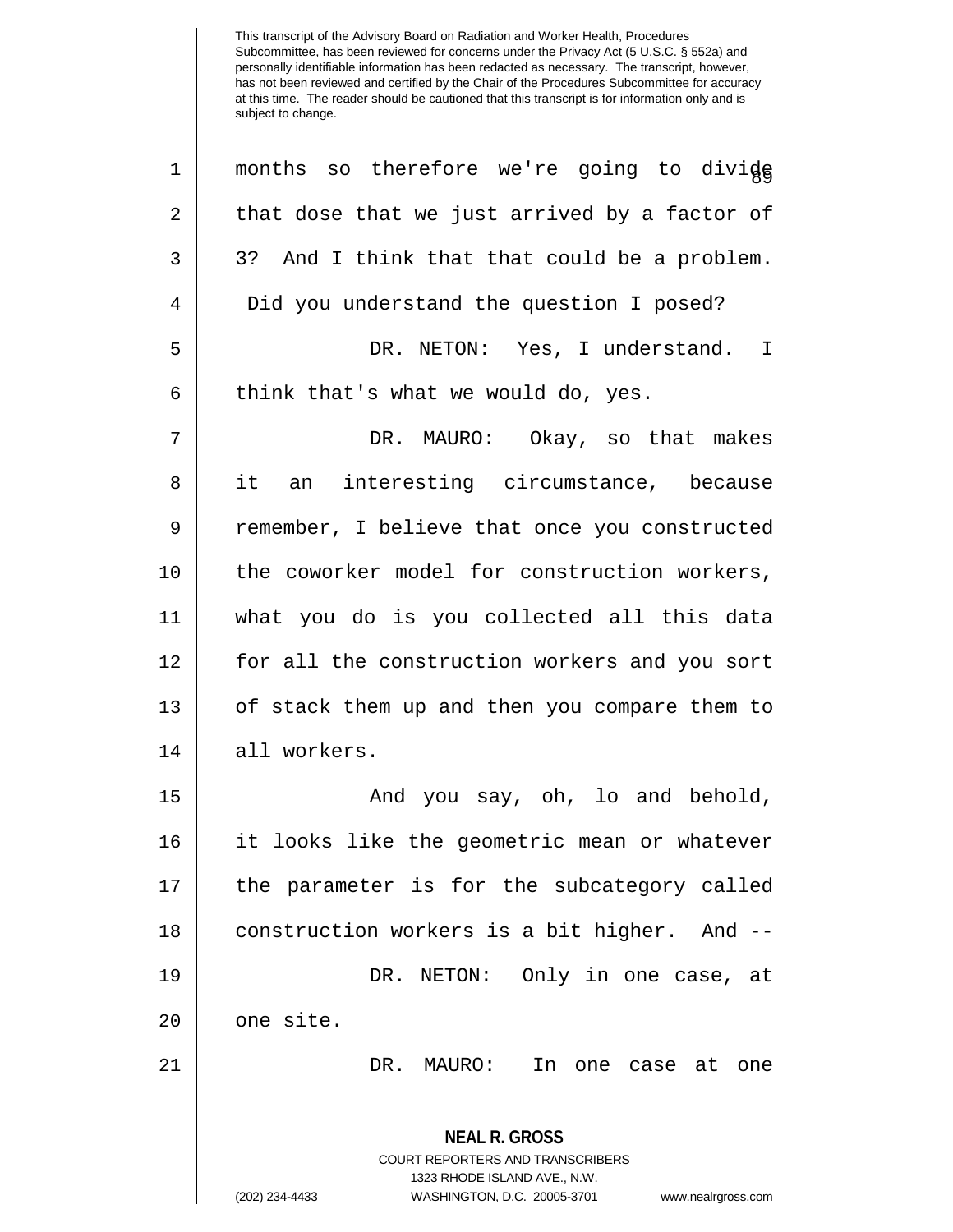| 1  | site and for one time period. And you'ge      |
|----|-----------------------------------------------|
| 2  | saying, well, I think at least under those    |
| 3  | circumstances it would be only fair that      |
| 4  | whatever the coworker model calls for we do   |
| 5  | know that construction workers, at least      |
| 6  | under those circumstances, tend to<br>have    |
| 7  | higher exposures, and therefore you're going  |
| 8  | to multiply by 1.4.                           |
| 9  | have to admit that I didn't<br>$\mathbf{I}$   |
| 10 | even think about the idea that at the back    |
| 11 | end of the actual implementation that you     |
| 12 | might actually take that resulting dose that  |
| 13 | you're going to give the guy, and if it turns |
| 14 | out he's only there for -- now, if he's there |
| 15 | for a year it's not a problem.                |
| 16 | But if he's there for only a                  |
| 17 | fraction of a year and you're about to assign |
| 18 | the dose of that year you would prorate him   |
| 19 | down to that. And that just then throws in    |
| 20 | something that's thought provoking. That is,  |
| 21 | did you defeat the original approach that you |

COURT REPORTERS AND TRANSCRIBERS 1323 RHODE ISLAND AVE., N.W.

**NEAL R. GROSS**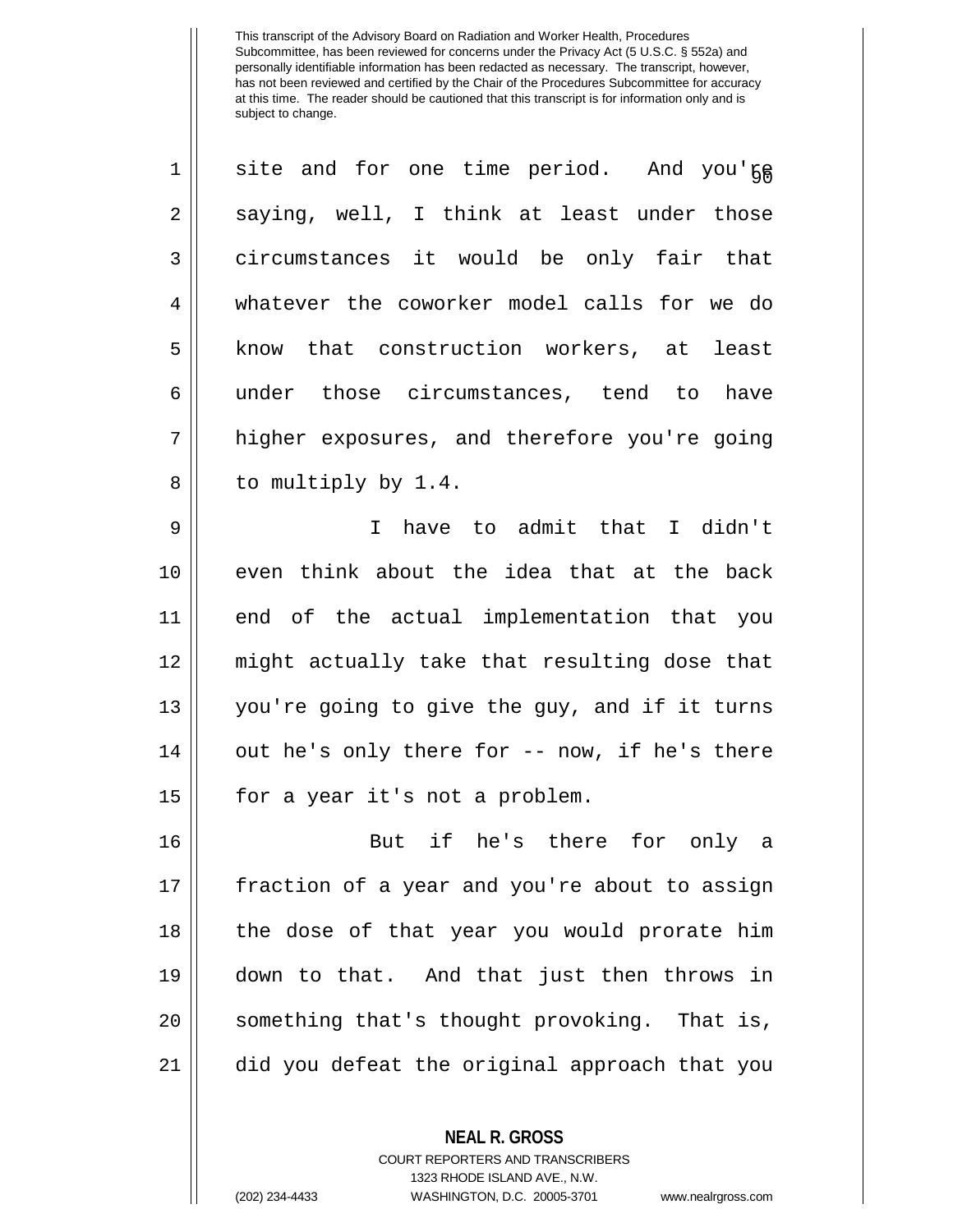This transcript of the Advisory Board on Radiation and Worker Health, Procedures Subcommittee, has been reviewed for concerns under the Privacy Act (5 U.S.C. § 552a) and personally identifiable information has been redacted as necessary. The transcript, however, has not been reviewed and certified by the Chair of the Procedures Subcommittee for accuracy at this time. The reader should be cautioned that this transcript is for information only and is subject to change. **NEAL R. GROSS** 1 || used to get to the 1.4, if you see what I'm  $2 \parallel$  saying. 3 DR. H. BEHLING: Yes. John, let 4 me interrupt. And I'm not opposed to the 5 || fact that a person should be prorated. If I 6 give him or use further exposure from a 7 coworker at the 95th level when he was there 8 || for a month, I don't mind that. 9 What I'm really questioning is 10 the Figure 5.2 of OTIB-52 which I included in 11 my write-up, which shows that for a number of 12 years at the Savannah River site, for 13 instance, there were a total of one, two, 14 || three, four, five, six, seven, eight years 15 during which the construction trade workers 16 were higher than all monitored workers. And 17  $\parallel$  the ratios ranged from 1.3 to 1.5. 18 Now the question I have is that 19 if the construction trade workers' exposure 20 had been normalized to represent at least the 21 equivalent of what the total duration of the

> COURT REPORTERS AND TRANSCRIBERS 1323 RHODE ISLAND AVE., N.W.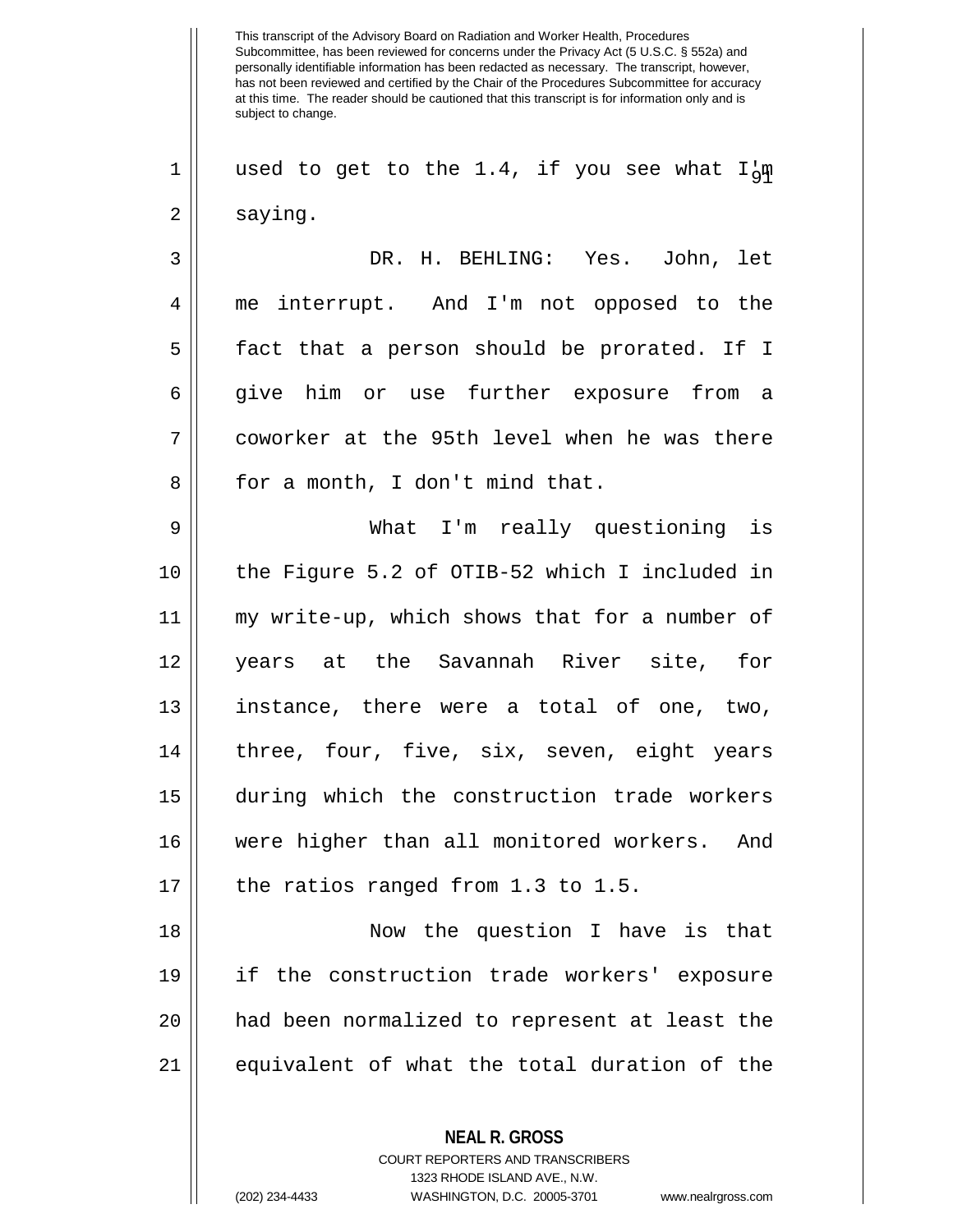**NEAL R. GROSS** COURT REPORTERS AND TRANSCRIBERS 1 || average all monitored workers were, or jugt 2 | on a reasonable presumption that they would  $3 \parallel$  have been there for a whole year, what would 4 || their exposure has been an on annual basis 5 || and would that graph look differently? And  $6 \parallel$  that's the question. 7 DR. MAURO: Yes, I think we're 8 || both saying the same thing in a different 9 way. I don't know the answer to this. And 10 what, Jim, you're saying is by using the 95th 11 percentile you're sort of playing it safe. 12 That is, that sort of accounts for this 13 | adjustment. 14 DR. NETON: Well, if the 95th 15 || percentile is those workers that worked there 16 || for most of the year. 17 DR. MAURO: Yes, yes. 18 DR. NETON: The workers that had 19 the longer work histories. And so when 20 you're doing that you're sort of then 21 getting, I don't think that it's necessarily

1323 RHODE ISLAND AVE., N.W.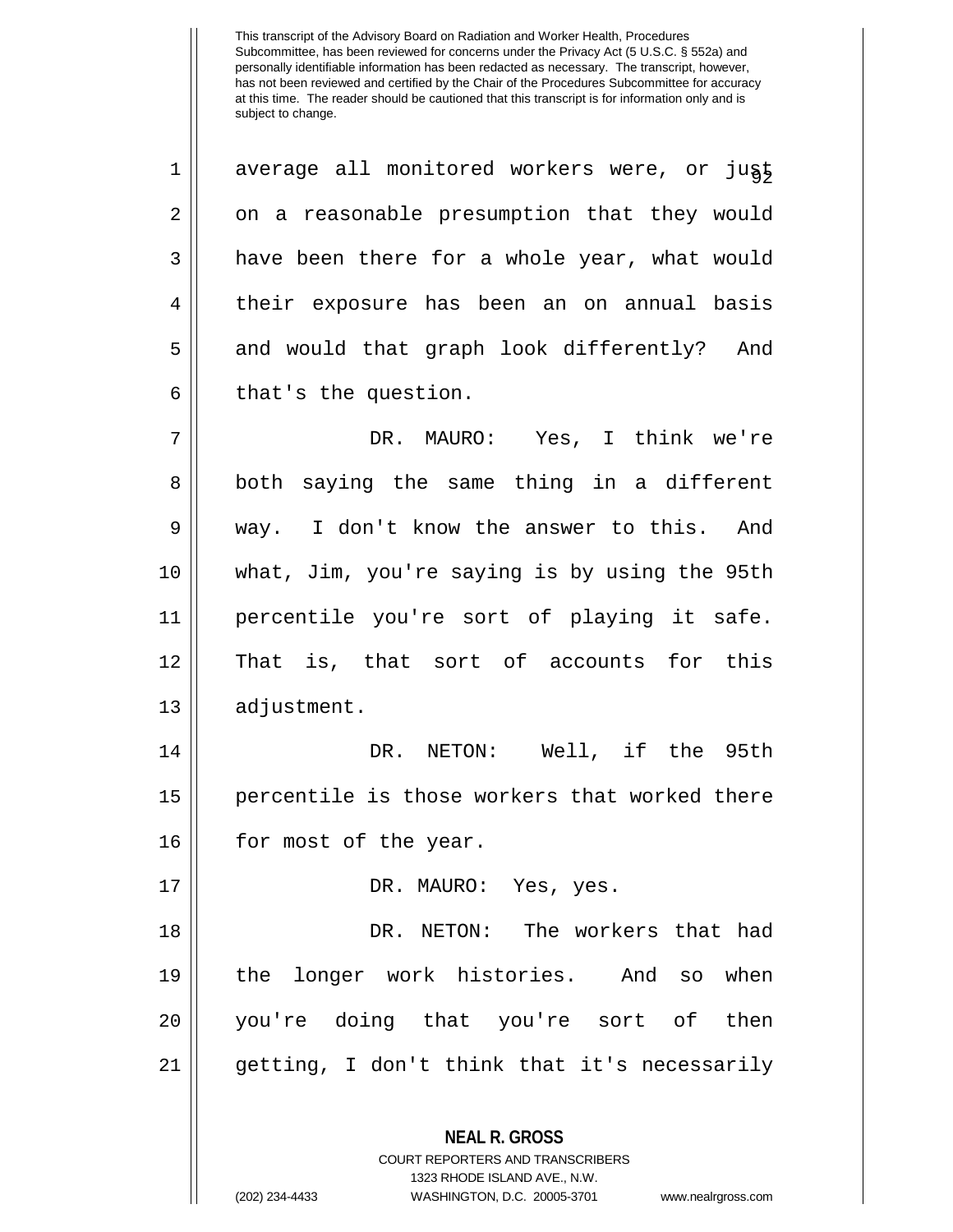2 those people. You know, what you're trying  $3 \parallel$  to get at is what is the average hourly 4 exposure difference, and I don't think that's 5 | a knowable answer. 6 DR. MAURO: And I agree with you. 7 I just, no -- 8 DR. NETON: Those are going to 9 || have approximations, and I think by taking a 10 95th percentile and assuming that that is an

 approximation of a lengthy exposure cycle for those people, you sort of get down to it. | And I don't see that we can do any more fine | tuning than that.

 DR. H. BEHLING: No, Jim, you're missing the point here. I'm just looking at that one particular table, Figure 5-2, that 18 || shows the 95th percentile value for all monitored and the 95th percentile value for **construction** trade workers.

21 || DR. NETON: I know.

**NEAL R. GROSS** COURT REPORTERS AND TRANSCRIBERS 1323 RHODE ISLAND AVE., N.W. (202) 234-4433 WASHINGTON, D.C. 20005-3701 www.nealrgross.com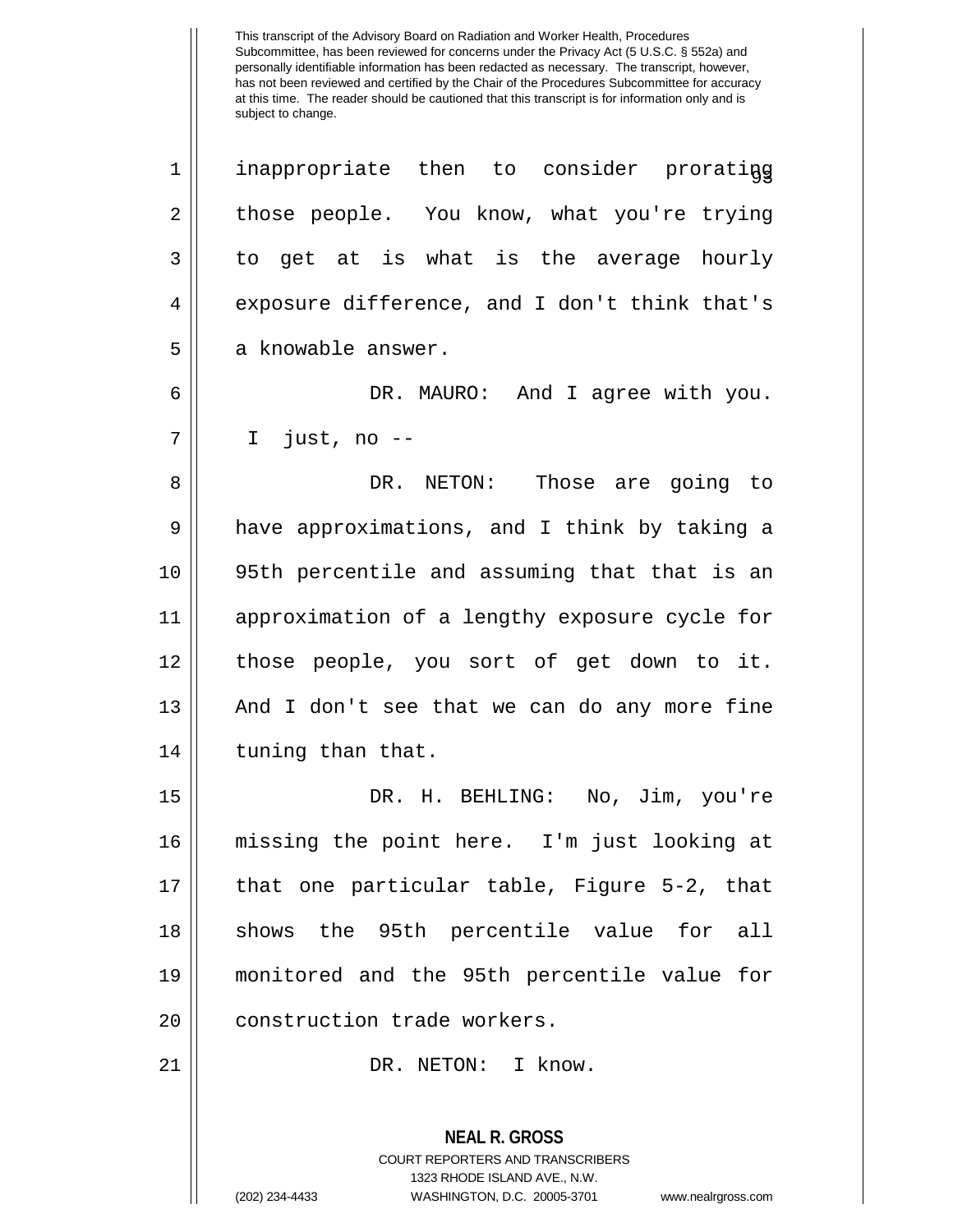| 1  | DR. H. BEHLING: And for most                                                                                                                                           |
|----|------------------------------------------------------------------------------------------------------------------------------------------------------------------------|
| 2  | years in that graph you will see that all                                                                                                                              |
| 3  | monitored workers are significantly higher                                                                                                                             |
| 4  | than construction trade workers with                                                                                                                                   |
| 5  | exception of the eight years that I just                                                                                                                               |
| 6  | mentioned --                                                                                                                                                           |
| 7  | DR. NETON: I think those are for                                                                                                                                       |
| 8  | later years, right, Hans, after the '80s?                                                                                                                              |
| 9  | DR. H. BEHLING: They start in                                                                                                                                          |
| 10 | 1962 and go through 1999.                                                                                                                                              |
| 11 | DR. NETON: No, no. Savannah                                                                                                                                            |
| 12 | River was higher in 1962? I don't think so.                                                                                                                            |
| 13 | DR. H. BEHLING: Yes.                                                                                                                                                   |
| 14 | DR. NETON: No.                                                                                                                                                         |
| 15 | DR. H. BEHLING: Yes, for 1962                                                                                                                                          |
| 16 | the ratio was 1.3. In other words, that was                                                                                                                            |
| 17 | one of the eight years during which                                                                                                                                    |
| 18 | construction trade workers were higher than -                                                                                                                          |
| 19 |                                                                                                                                                                        |
| 20 | I thought there was<br>DR. NETON:                                                                                                                                      |
| 21 | only one time where it was higher, which was                                                                                                                           |
|    | <b>NEAL R. GROSS</b><br><b>COURT REPORTERS AND TRANSCRIBERS</b><br>1323 RHODE ISLAND AVE., N.W.<br>(202) 234-4433<br>WASHINGTON, D.C. 20005-3701<br>www.nealrgross.com |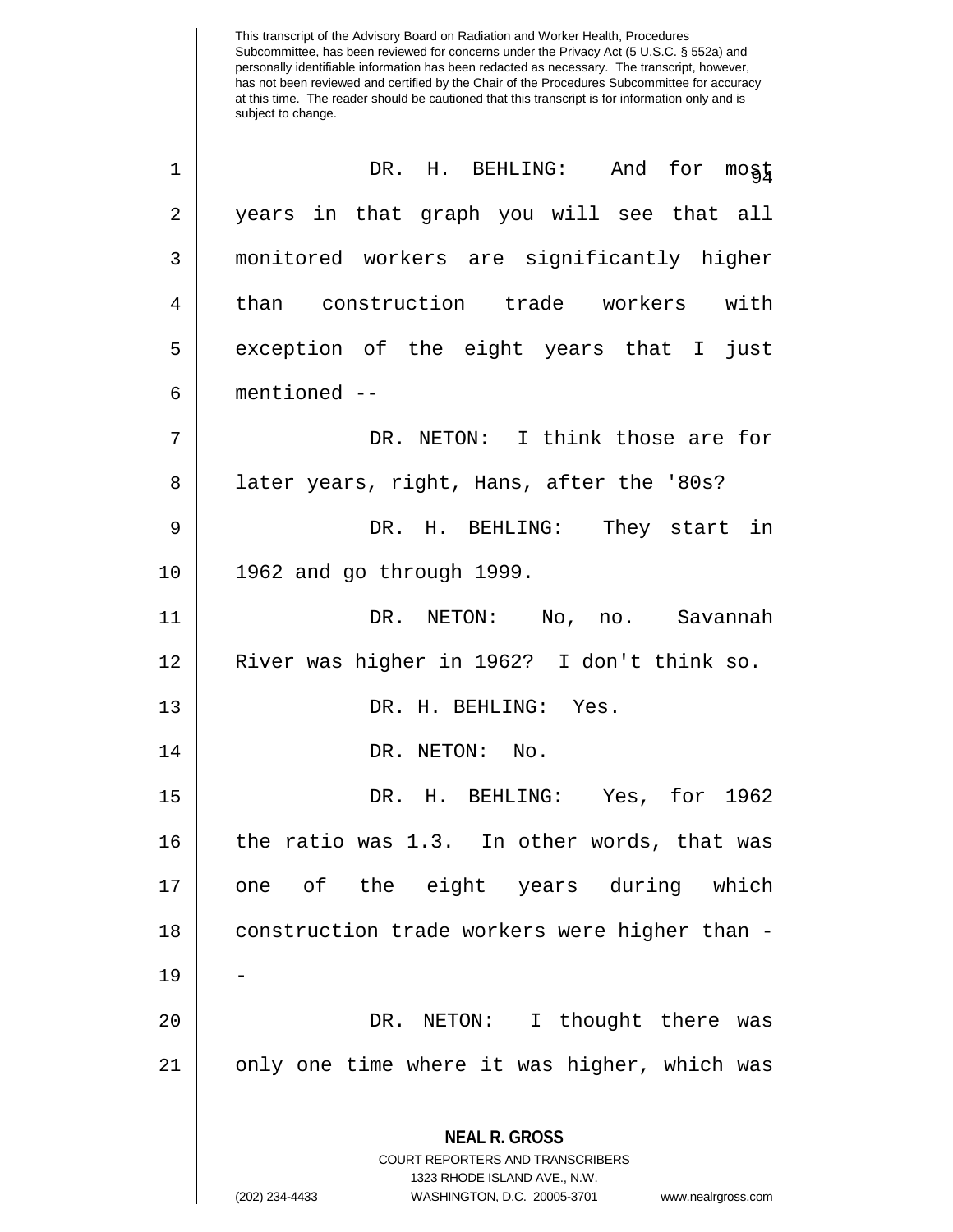This transcript of the Advisory Board on Radiation and Worker Health, Procedures Subcommittee, has been reviewed for concerns under the Privacy Act (5 U.S.C. § 552a) and personally identifiable information has been redacted as necessary. The transcript, however, has not been reviewed and certified by the Chair of the Procedures Subcommittee for accuracy at this time. The reader should be cautioned that this transcript is for information only and is subject to change. **NEAL R. GROSS** COURT REPORTERS AND TRANSCRIBERS 1323 RHODE ISLAND AVE., N.W. (202) 234-4433 WASHINGTON, D.C. 20005-3701 www.nealrgross.com <sup>95</sup> <sup>1</sup> Hanford. 2 DR. H. BEHLING: No. Well, but  $3 \parallel$  the table that I'm looking at that comes out  $4 \parallel$  of  $-$ 5 DR. NETON: I've got to get this. 6 || Let me see if I can get this. 7 DR. H. BEHLING: OTIB-52 shows 8 eight years for Savannah River. And like I  $9 \parallel$  said, if I had some reasonable assurance, 10 even if it involves just one site, Rocky 11 Flats, that the average employment period 12 for construction trade workers was relatively 13 || close to one year, that would satisfy the 14 whole issue. Because I stated that the 95th 15 percentile and assuming the duration of 16 employment periods between the two groups 17 were comparable, then the 95 and the 1.4 18 multiplier would be a very, very claimant-19 favorable, fair way of dealing with it. And 20 || I stand by that. 21 MR. SMITH: Well, this is Matt.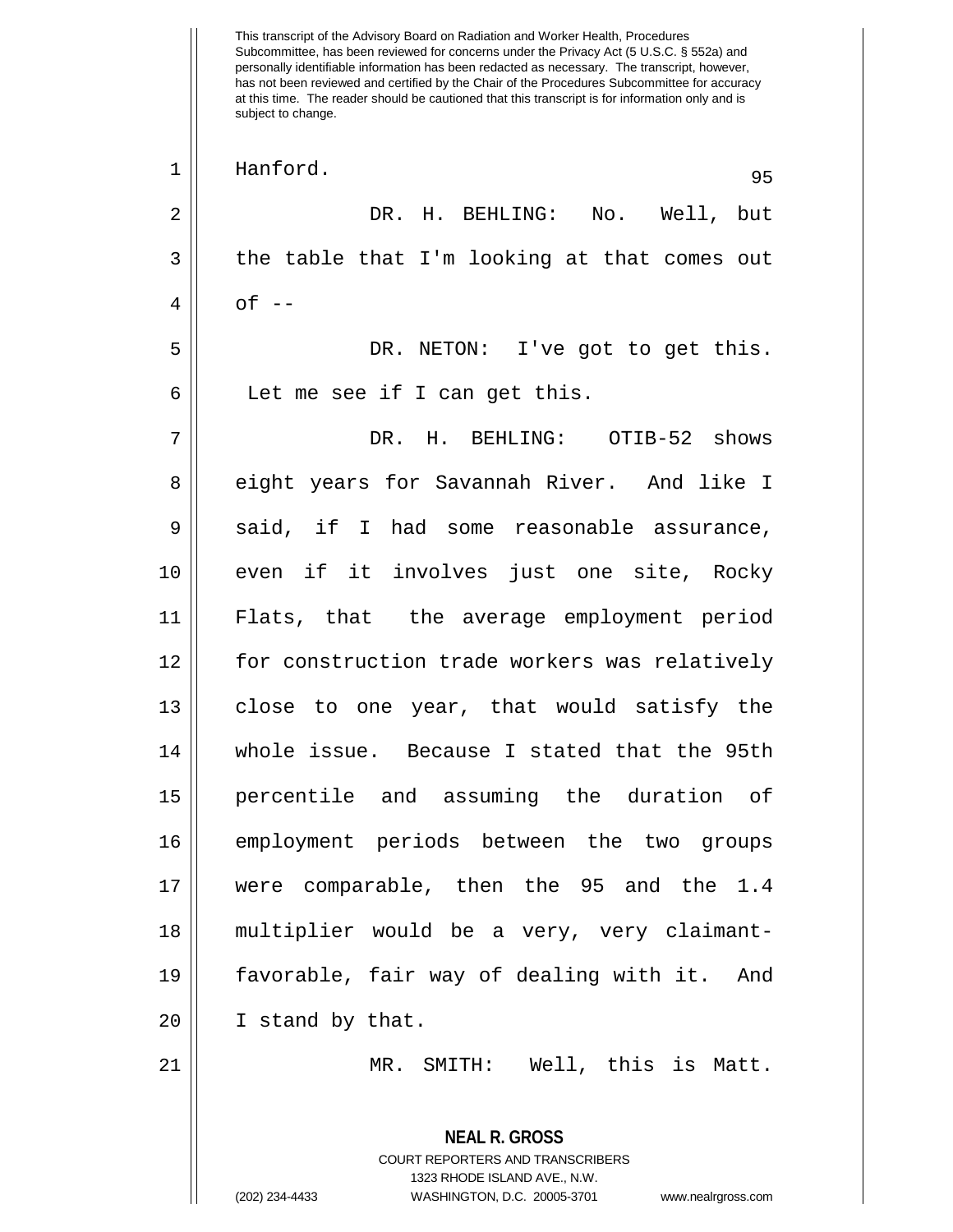This transcript of the Advisory Board on Radiation and Worker Health, Procedures Subcommittee, has been reviewed for concerns under the Privacy Act (5 U.S.C. § 552a) and personally identifiable information has been redacted as necessary. The transcript, however, has not been reviewed and certified by the Chair of the Procedures Subcommittee for accuracy at this time. The reader should be cautioned that this transcript is for information only and is subject to change. **NEAL R. GROSS** COURT REPORTERS AND TRANSCRIBERS  $1 ||$  And again that's what this response was meant  $2 \parallel$  to do. So if you look at Figure 5-5 of OTIB- $3 \parallel 52$ , we're looking at Rocky Flats. 4 And the basis of this response is  $5 \parallel$  that the data for Rocky Flats, we do have the  $6 \parallel$  benefit of knowing the begin and end date for 7 || the dosimetry for both all monitored workers 8 and construction trade workers. So we're 9 comparing apples to apples when it comes to 10 || looking at Rocky Flats. 11 DR. H. BEHLING: And that's what 12 I'm looking at, Matt. 13 MR. SMITH: And much like all of  $14$  | the other sites that were analyzed in this 15 document, it turns out 1.4, when looked at 16 overall it turns out to be a good bounding 17 || value to choose. 18 || As Jim pointed out, when we get 19 into the modern era, and you can tell for 20 || Rocky Flats it's when we get into probably  $21$  || the D&D era, the shutdown period, there are a

1323 RHODE ISLAND AVE., N.W.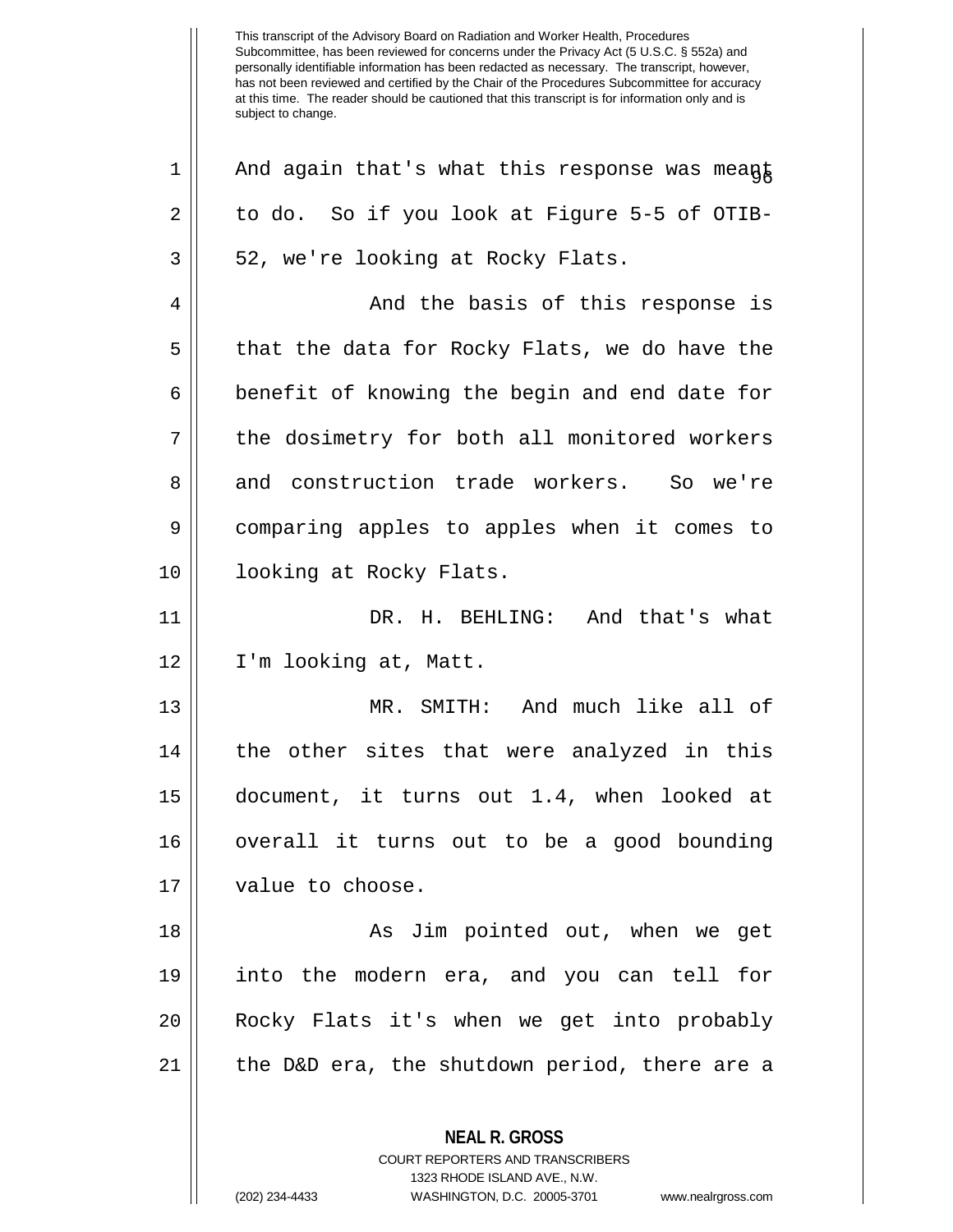**NEAL R. GROSS** COURT REPORTERS AND TRANSCRIBERS  $1 ||$  few years that run a little high. Certainly 2 || for those years we're highly likely to have 3 dosimetry from the site during that post CFR 4 || 835 era. 5 || But again, what you're asking for 6 is exactly what's provided here, an apples to 7 apples comparison where we have normalized 8 the dose based on wear time between the 9 construction trade worker group and all 10 || monitored workers. 11 || And we see the same exact trend. 12 || The file that was provided is exactly the 13 file that was used to develop the OTIB-52 14 data. 15 DR. H. BEHLING: Okay. And Matt, 16 as I said, I had looked at the wrong 17 spreadsheet in preparation for today's 18 meeting, and the spreadsheet I was looking at 19 gave me no indication. 20 || But the one that has just been 21 pulled up here I do want to look at that.

1323 RHODE ISLAND AVE., N.W.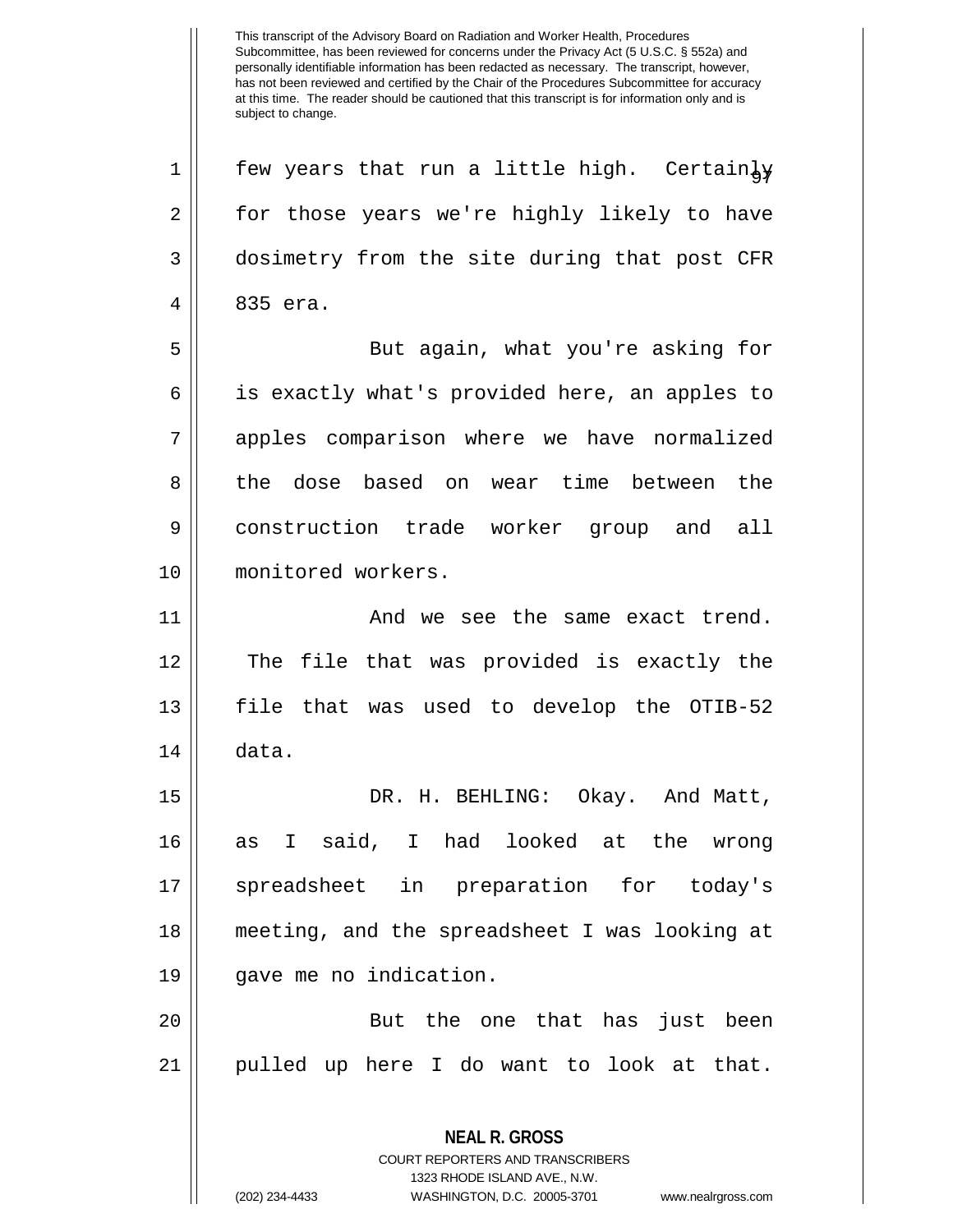**NEAL R. GROSS** COURT REPORTERS AND TRANSCRIBERS 1323 RHODE ISLAND AVE., N.W.  $1 ||$  And if it turns out that you're correct, then 2 | I will just simply notify Wanda or whoever to  $3$  || say let's close this issue out. 4 MR. SMITH: Yes, as you check 5 || through each of the yearly analyses you'll  $6 \parallel$  see as I pointed out in those columns where 7 || the begin and end date data are, where 8 | they've computed the fraction of the year for 9 exposure, and then further use that 10 fractional correction when it came to the 11 deep and the shallow dose, because this issue  $12 \parallel$  comes up in -3 as well. 13 DR. H. BEHLING: Yes, I realize  $14$  | that, that the third finding is basically the 15 || shallow dose which has the same issue. And  $16$  so if we can resolve this one, we can resolve  $17 \parallel$  a Finding 3. 18 CHAIR MUNN: Good. So shall we 19 leave this one as it is for the time being 20 until Hans has an opportunity to review 21 Matt's work?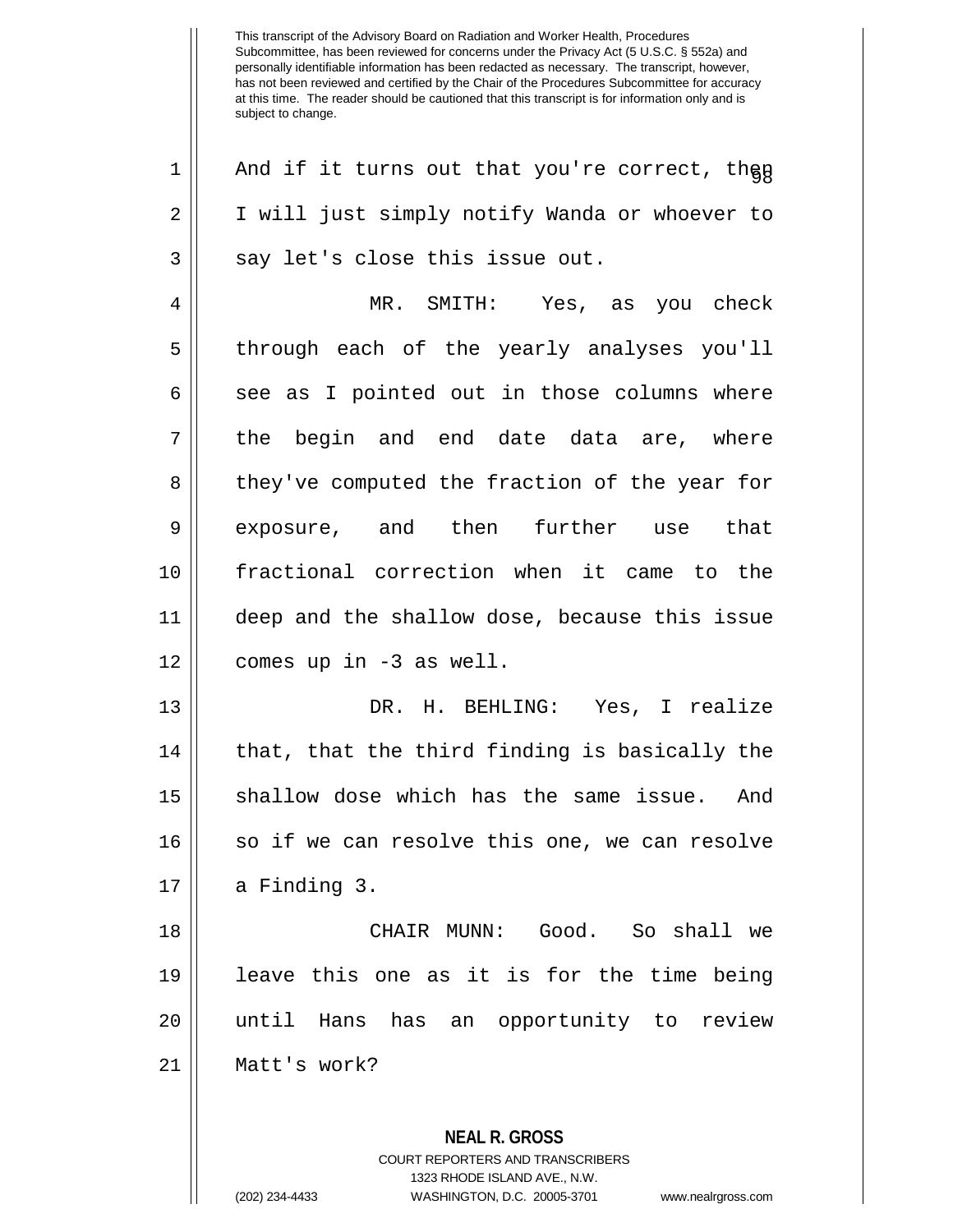| $\mathbf 1$    | DR. H. BEHLING: Wanda, can I ask                                                                                                                                       |
|----------------|------------------------------------------------------------------------------------------------------------------------------------------------------------------------|
| $\overline{2}$ | you how we go about this? Because it'll just                                                                                                                           |
| 3              | take me a very short time to go through the                                                                                                                            |
| 4              | data that Matt has identified. And if turns                                                                                                                            |
| 5              | out that I'm in total agreement, who do I                                                                                                                              |
| 6              | contact to resolve this issue?                                                                                                                                         |
| 7              | CHAIR MUNN: You can just send an                                                                                                                                       |
| 8              | email message. Send it to me with a copy to                                                                                                                            |
| 9              | Jim Neton and to Ted.                                                                                                                                                  |
| 10             | DR. H. BEHLING: Okay.                                                                                                                                                  |
| 11             | CHAIR MUNN: And we will see that                                                                                                                                       |
| 12             | the other Members of the Subcommittee receive                                                                                                                          |
| 13             | your communication and that we'll incorporate                                                                                                                          |
| 14             | it into where we are with the database.                                                                                                                                |
| 15             | DR. H. BEHLING: Okay, very good.                                                                                                                                       |
| 16             | I'll do that.                                                                                                                                                          |
| 17             | CHAIR MUNN: Great. Thank you                                                                                                                                           |
| 18             | much. We'll expect that on Items 1 and 3,                                                                                                                              |
| 19             | correct?                                                                                                                                                               |
| 20             | DR. H. BEHLING: Yes.                                                                                                                                                   |
| 21             | CHAIR MUNN: Findings 1 and 3,                                                                                                                                          |
|                | <b>NEAL R. GROSS</b><br><b>COURT REPORTERS AND TRANSCRIBERS</b><br>1323 RHODE ISLAND AVE., N.W.<br>(202) 234-4433<br>WASHINGTON, D.C. 20005-3701<br>www.nealrgross.com |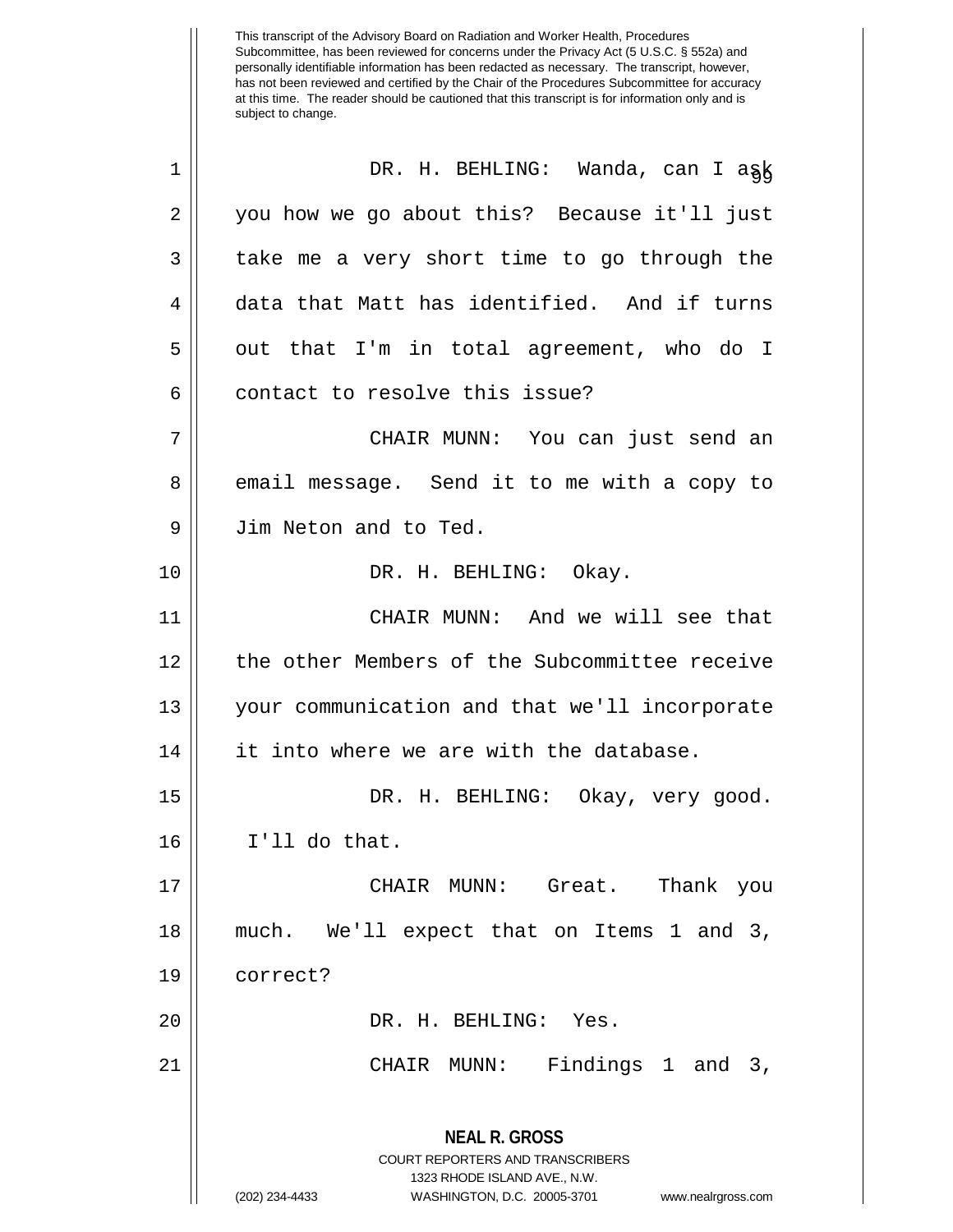**NEAL R. GROSS** COURT REPORTERS AND TRANSCRIBERS 1323 RHODE ISLAND AVE., N.W. (202) 234-4433 WASHINGTON, D.C. 20005-3701 www.nealrgross.com 1 || Hans will respond. Okay. What is the next, 2 || is it Finding 8 that Steve has up? I believe 3 l that's correct. NIOSH? 4 MR. HINNEFELD: Yes. Steve, do 5 you want to expand the answers there? What  $6 \parallel$  the finding was, was that some of the cases  $7 \parallel$  that we asked to be returned, to be reworked 8 || on this PER weren't reworked. 9 And actually the statement of the 10 finding is that, let's see what is the 11 statement of the finding? No, that was it. 12 The reason why they weren't all reworked was 13 not everything we asked to get returned got 14 | returned. 15 And we've noticed this on the 16 first, you know, couple or three times when 17 we were doing PERs, when we would ask DOL to 18 || send these claims back sometimes we didn't 19 || qet them all back. 20 And so we would check and see why 21 didn't we get these back, and they were all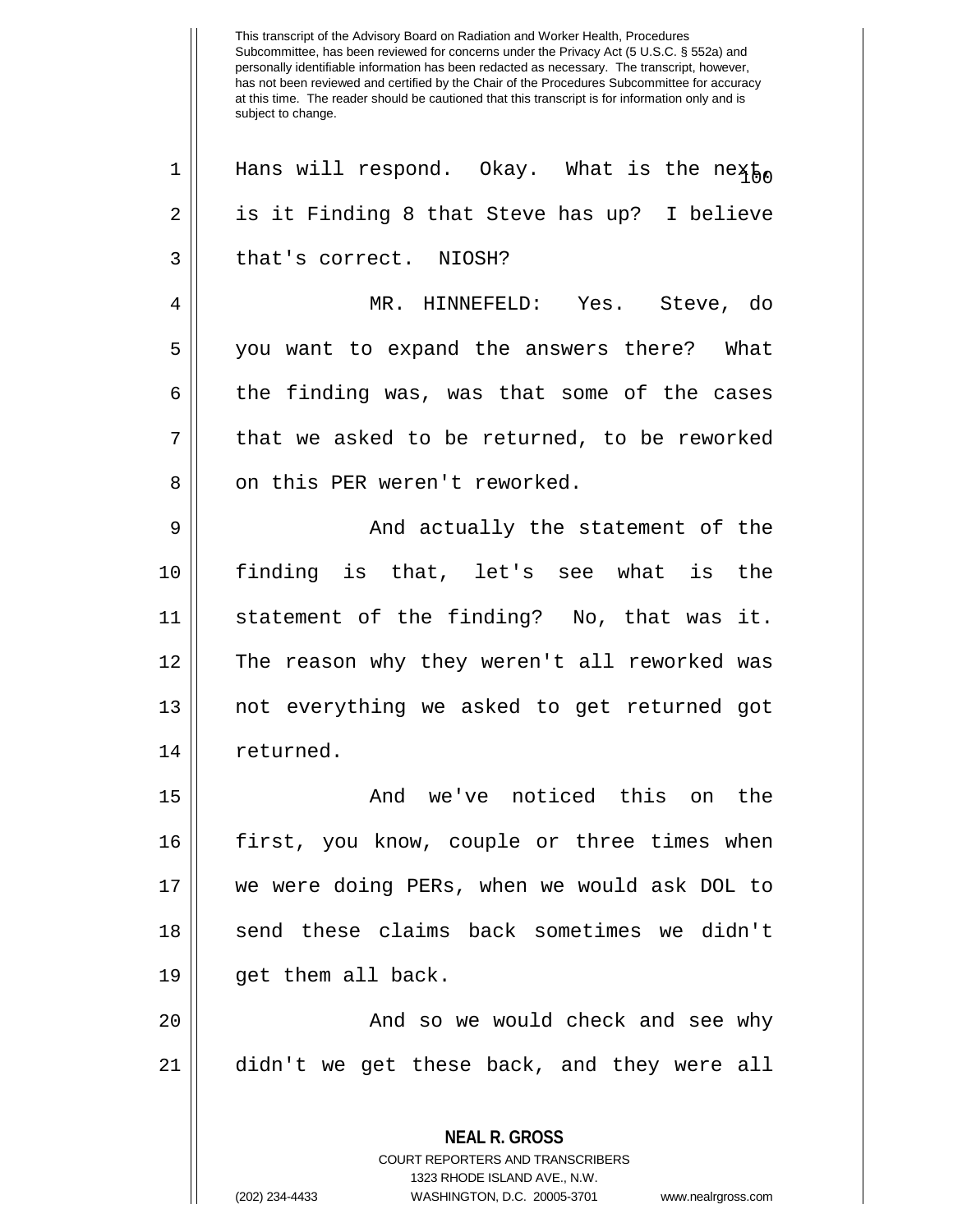$1 \parallel$  explainable. Either the case had been paid  $2 \parallel$  via SEC, or that had been put in place since  $3 \parallel$  the dose reconstruction was done the first 4 || time, or the other common category would be 5 that the claimant had died and there wasn't a  $6$  | survivor who had been identified. 7 || So we didn't, you know, after a 8 couple or three of those, we didn't bother to 9 | keep checking every time but we did the cases 10 || that DOL sent back to us. 11 One thing to also keep in mind is 12 || that this PER goes back to the days when DOL 13 || essentially was returning every claim that 14 might be impacted by the change and that 15 || could feasibly go over 50 percent. 16 So we reworked a lot of cases 17 back in those days that didn't change. They 18 didn't get a change in the outcome, 19 compensability outcome. Now that was a 20 fairly unpopular maneuver on DOL's and our 21 part to reopen these claims after they had

> **NEAL R. GROSS** COURT REPORTERS AND TRANSCRIBERS 1323 RHODE ISLAND AVE., N.W.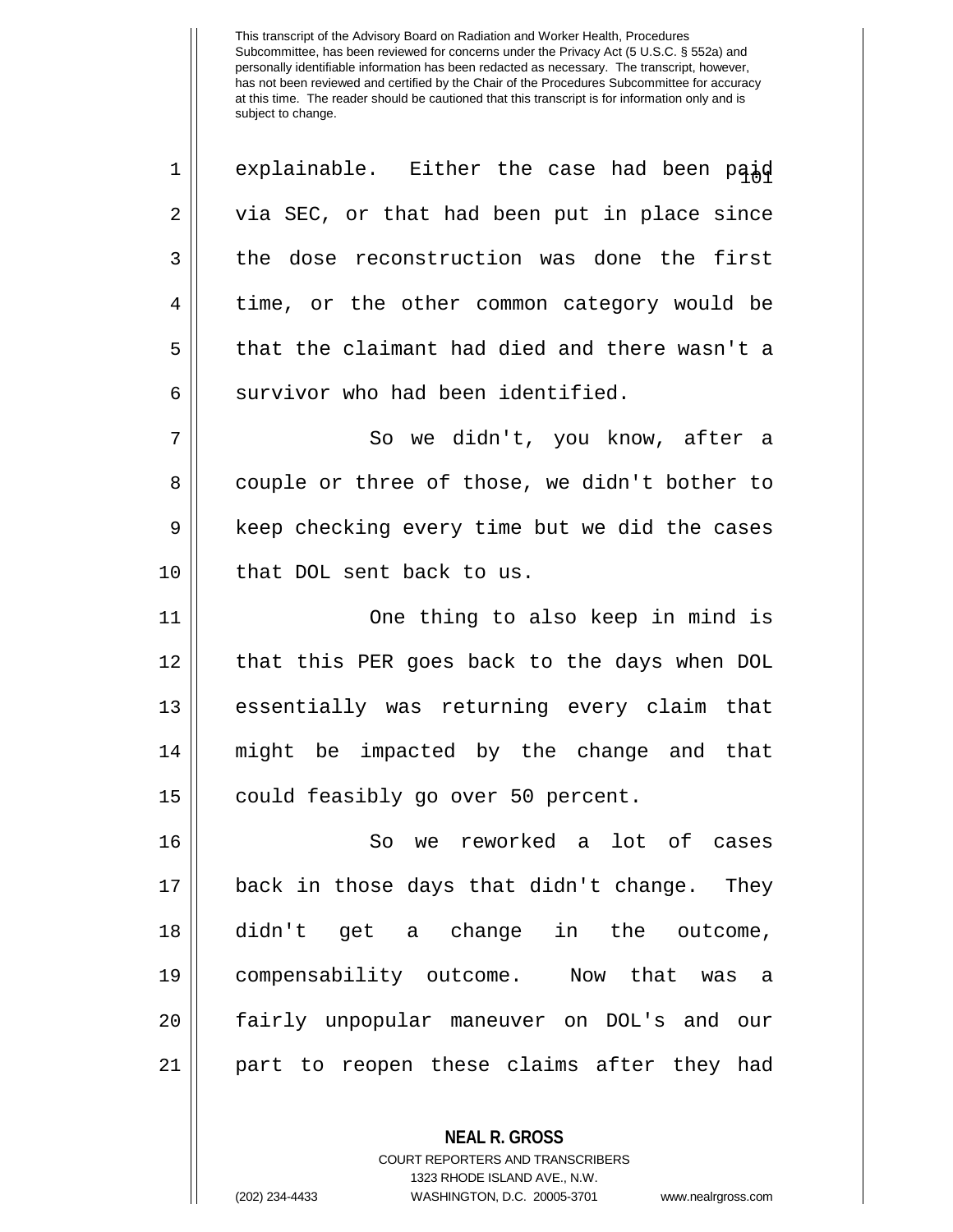1 || been closed for awhile, you know, write  $a_0$  $2 \parallel$  letter out of the blue to somebody, hey, 3 we're reopening your claim to take another 4 look at it.

5 We rework the claim and we tell  $6 \parallel$  them once again that they're not going to get 7 compensated. So that really went down 8 | sideways.

 And so DOL after awhile stopped that approach, and we agreed with them that from that point forward that we would reevaluate the cases first, let them know which ones looked like they were going to 14 || change compensability and then they would 15 | only reopen those.

 So PER-14 was done in the old approach. And I think we would have closed 18 || this last time except that I got confused by the conversation that was going on in the Committee meeting when Scott Siebert was 21 || talking about what's done now in the SEC

> COURT REPORTERS AND TRANSCRIBERS 1323 RHODE ISLAND AVE., N.W.

**NEAL R. GROSS**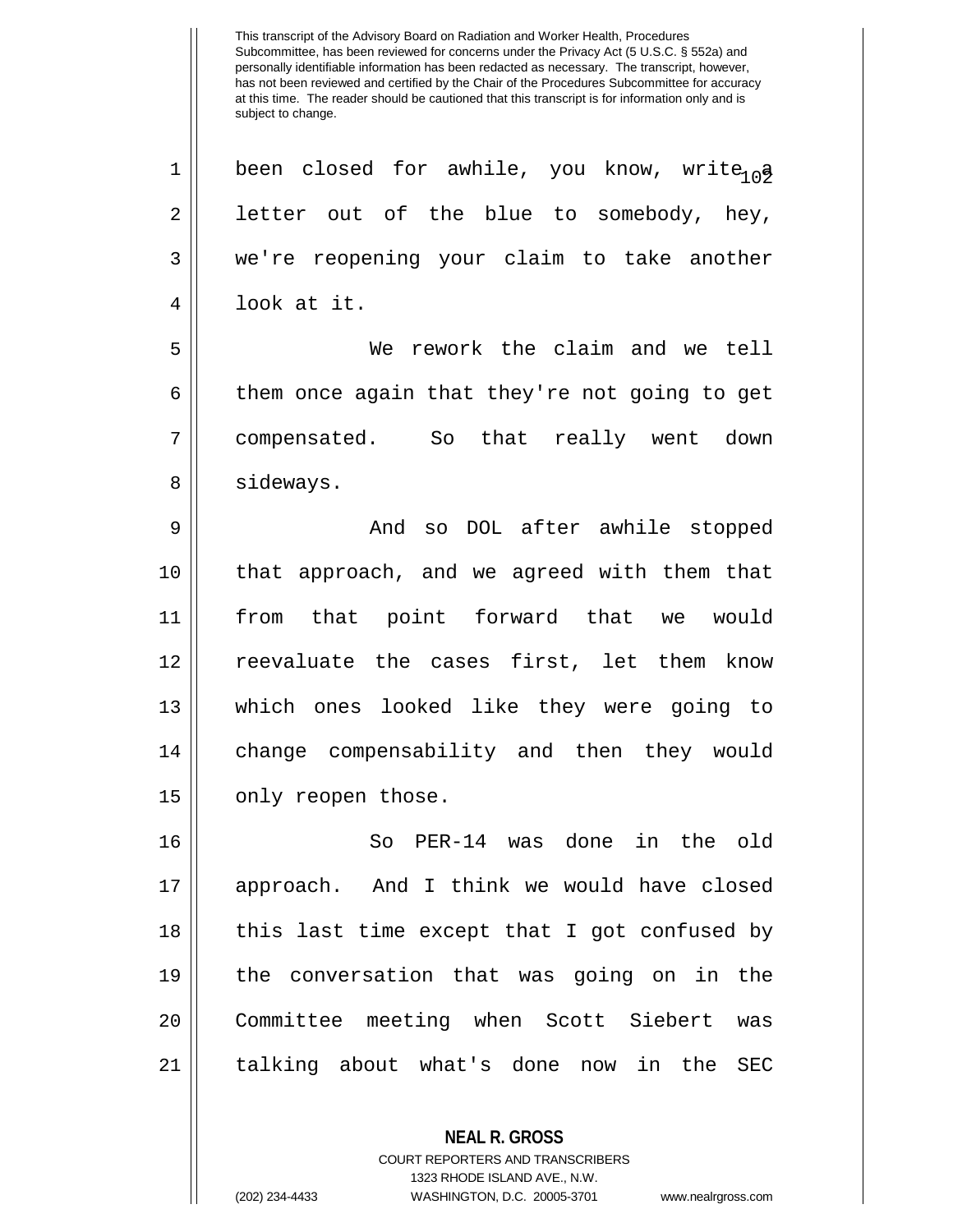| $\mathbf 1$    | process.<br>103                               |
|----------------|-----------------------------------------------|
| $\overline{2}$ | And he was talking about claims               |
| 3              | that, you know, things that he was doing that |
| 4              | didn't show up in NOCTS because they were     |
| 5              | sort of preliminary files and they weren't    |
| 6              | relevant, they didn't affect the outcome of   |
| 7              | the claim. And I didn't quite understand      |
| 8              | what he was talking about.                    |
| 9              | Well, I know what he was talking              |
| 10             | about now. So he's talking about the current  |
| 11             | process not the PER-14 process. When we were  |
| 12             | doing PER-14, each case got what was called   |
| 13             | an Individual Case Evaluation, or ICE form.   |
| 14             | And Kathy, I think, described                 |
| 15             | seeing those, in particularly one or two of   |
| 16             | the cases that she looked at there was an ICE |
| 17             | form where we said we should get the claim    |
| 18             | back but there was no dose reconstruction     |
| 19             | done after that. Well, that was the case      |
| 20             | where we asked for that claim back but it     |
| 21             | didn't get here because of the reasons I      |

COURT REPORTERS AND TRANSCRIBERS 1323 RHODE ISLAND AVE., N.W. (202) 234-4433 WASHINGTON, D.C. 20005-3701 www.nealrgross.com

**NEAL R. GROSS**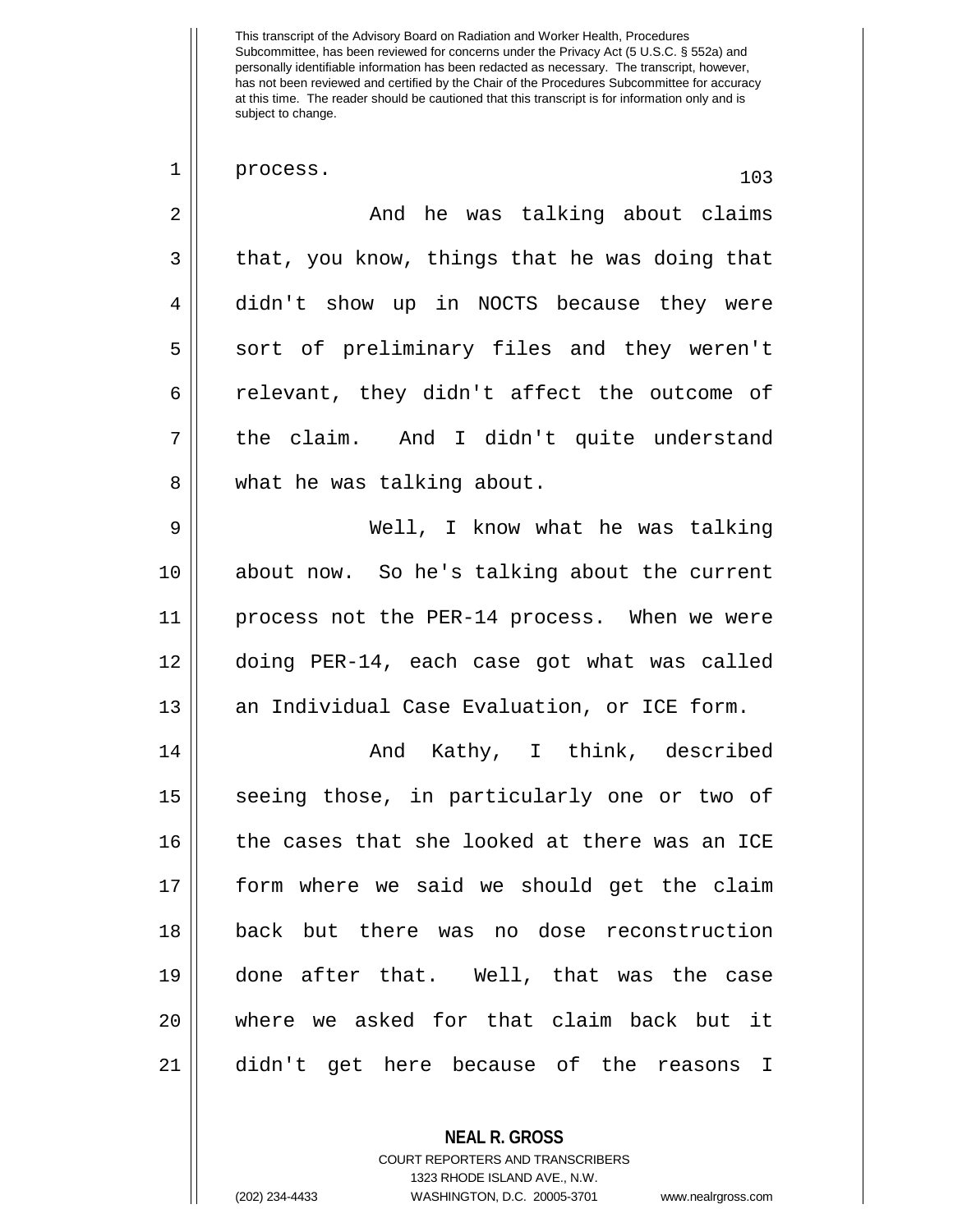| 1           | mentioned earlier.<br>104                                                                       |
|-------------|-------------------------------------------------------------------------------------------------|
| $\sqrt{2}$  | So I'm thinking that 0014-8, I                                                                  |
| 3           | think we pretty much answered last time is                                                      |
| 4           | that we reworked every claim we got back, but                                                   |
| 5           | there were some cases that we told DOL we                                                       |
| 6           | should rework this one and they didn't return                                                   |
| 7           | it because either/or it had been paid through                                                   |
| 8           | SEC or that there wasn't a claimant in good                                                     |
| $\mathsf 9$ | standing anymore.                                                                               |
| 10          | MS. K. BEHLING: This is Kathy                                                                   |
| 11          | Behling. Can I ask a question here or at                                                        |
| 12          | least maybe some suggestion?                                                                    |
| 13          | I think one of the other things                                                                 |
| 14          | that we were questioning is whether there                                                       |
| 15          | would be any indication on the NOCTS file                                                       |
| 16          | that shows that this<br>fell into<br>an<br>SEC                                                  |
| 17          | category, or so that this doesn't continue to                                                   |
| 18          | be a reoccurring finding.                                                                       |
| 19          | was just thinking along the<br>T.                                                               |
| 20          | lines of the fact that if NIOSH sends a list                                                    |
| 21          | of cases that they believe need to<br>be                                                        |
|             | <b>NEAL R. GROSS</b><br><b>COURT REPORTERS AND TRANSCRIBERS</b><br>1323 RHODE ISLAND AVE., N.W. |

 $\prod_{i=1}^{n}$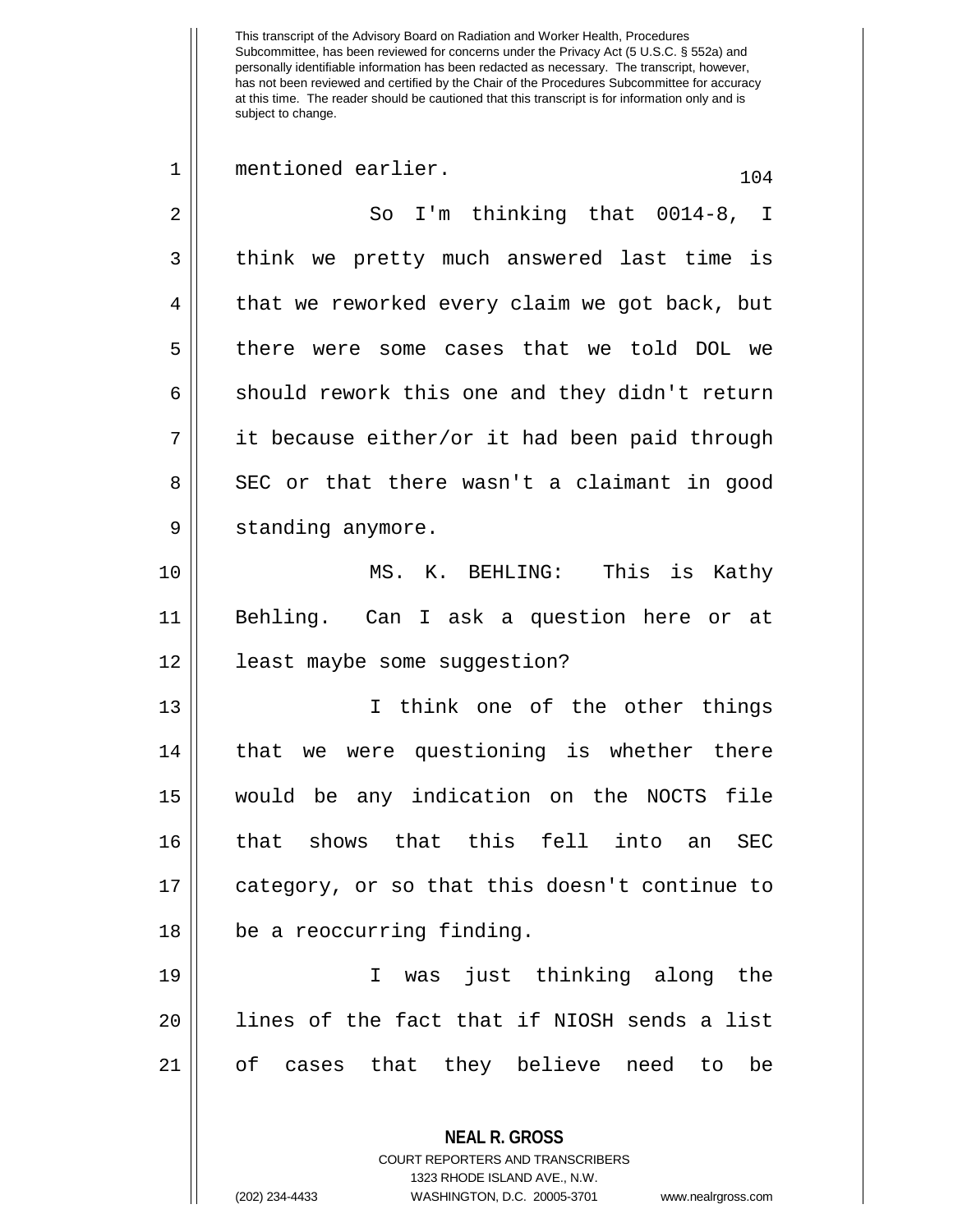| $\mathbf 1$    | returned for a PER, couldn't a separake       |
|----------------|-----------------------------------------------|
| $\overline{2}$ | column be added for DOL where they could      |
| 3              | perhaps put in a one or two word saying yes,  |
| 4              | this case is returned, SEC, or claimant       |
| 5              | deceased, something like that that could then |
| 6              | ultimately get sent back to NIOSH and updated |
| 7              | into the NOCTS system? Is that reasonable?    |
| 8              | MR. HINNEFELD: Well, I don't                  |
| 9              | know. See, I don't know how DOL would react   |
| 10             | to a request like that. They might or they    |
| 11             | might not.                                    |
| 12             | MS. K. BEHLING: Because it seems              |
| 13             | like it could be a one word in a column just  |
| 14             | so that there is a paper trail so that NOCTS  |
| 15             | is always updated and we all know why that    |
| 16             | case wasn't returned.                         |
| 17             | And ultimately when you go back               |
| 18             | to the case -- because as I said, it's not    |
| 19             | just one or two cases that we have            |
| 20             | encountered that have the ICE form in there   |
| 21             | that would give us the indication that there  |
|                | <b>NEAL R. GROSS</b>                          |

COURT REPORTERS AND TRANSCRIBERS 1323 RHODE ISLAND AVE., N.W.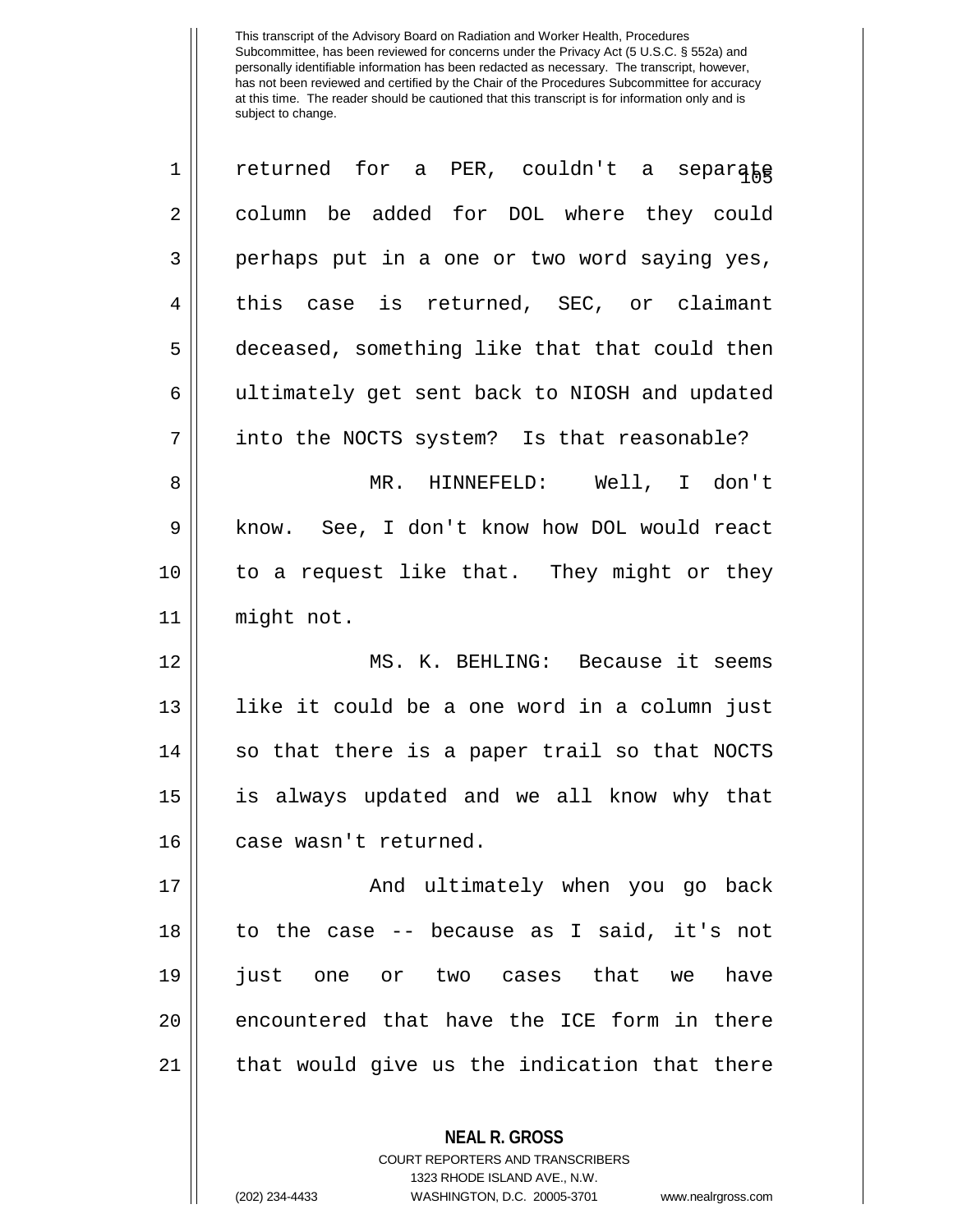$1$  | was a dose reconstruction done, but as Scott 2 || Siebert said, perhaps this list gets sent to  $3 \parallel$  ORAU, they look at all the cases. It gets 4 sent back to NIOSH, NIOSH believes that 5 there's going to be a rework and then DOL  $6 \parallel$  doesn't send the case back.

7 || So it just seems a way of closing 8 the loop. And what you'll find interesting 9 is when I talk about the PER-20 cases, the 10 Subtask 4 work, which will be later this 11 afternoon, initially when the Subcommittee 12 || selected two cases for us, when I went to 13 || look at those cases there was one that was 14 | not reworked.

 And so even NIOSH was under the impression that this was a case that we could look at that was reworked, however, there was no indication in the file that it was an SEC until we really dug. And then I had to come 20 || back to you and ask for an additional case so | that we would have two.

> **NEAL R. GROSS** COURT REPORTERS AND TRANSCRIBERS 1323 RHODE ISLAND AVE., N.W. (202) 234-4433 WASHINGTON, D.C. 20005-3701 www.nealrgross.com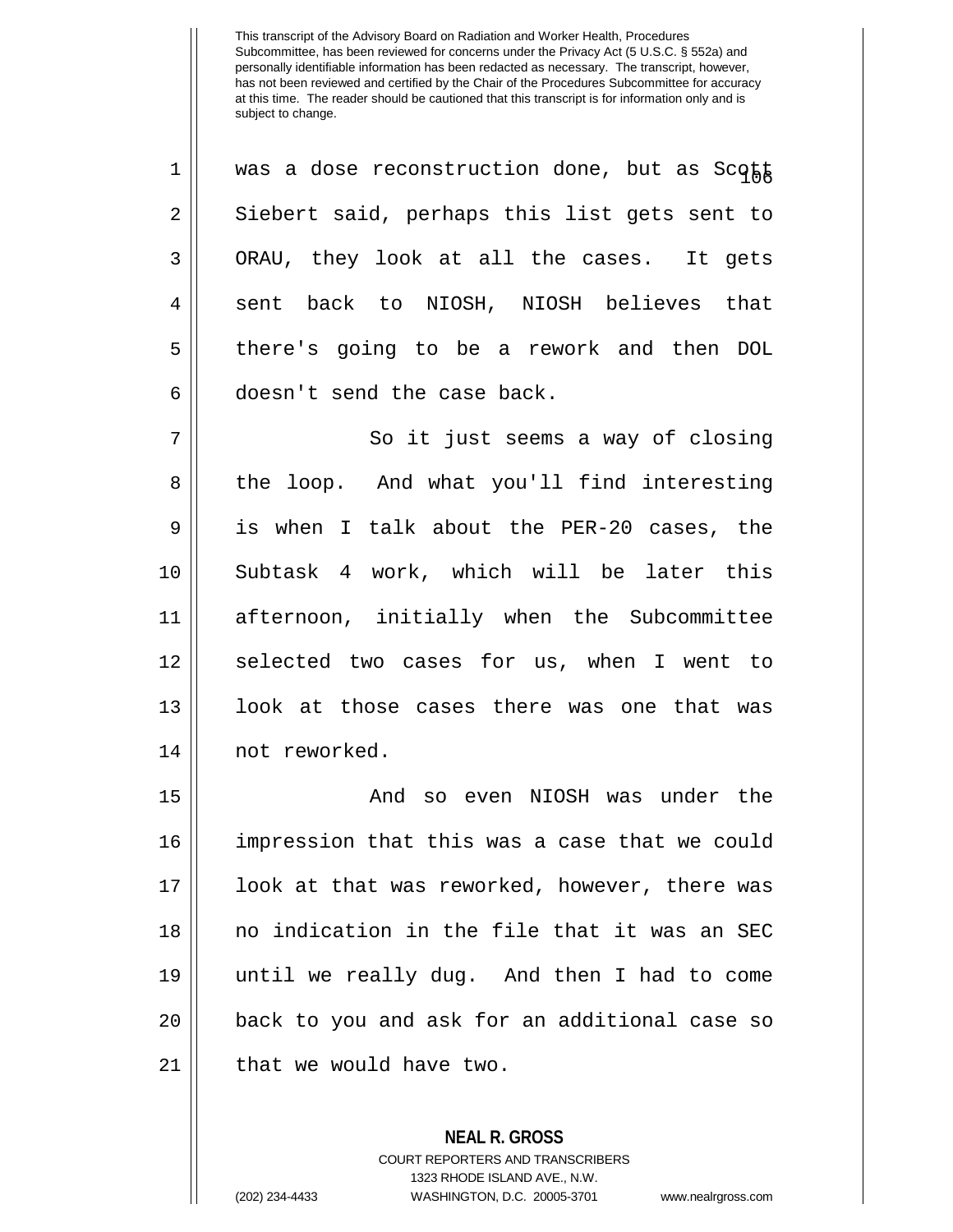<sup>107</sup> <sup>1</sup> So it's not like this is a real 2 minor issue. I mean, even NIOSH seems to  $3 \parallel$  have been confused as to what the status is 4 || on some of these. 5 MR. HINNEFELD: Well, I guess  $6 \parallel$  when we selected cases we didn't look to see 7 if the DR, if in fact it came back to do 8 || that. I mean, that's something we could add 9 || to that process when we select cases for a 10 Task 4. I don't know how DOL would react. 11 And then again, once we have that

 list, say we get a completed list from them, because they don't all, you know, typically | they don't come back at once. They come back 15 || over a period of weeks maybe. Once we have a completed list and we have it back, then are you proposing we put it in the NOCTS record for each of the claims that were on the list? MS. K. BEHLING: Well, all I'm || saying is that I had asked last time if we go into NOCTS will we see that this case fell

**NEAL R. GROSS**

COURT REPORTERS AND TRANSCRIBERS 1323 RHODE ISLAND AVE., N.W. (202) 234-4433 WASHINGTON, D.C. 20005-3701 www.nealrgross.com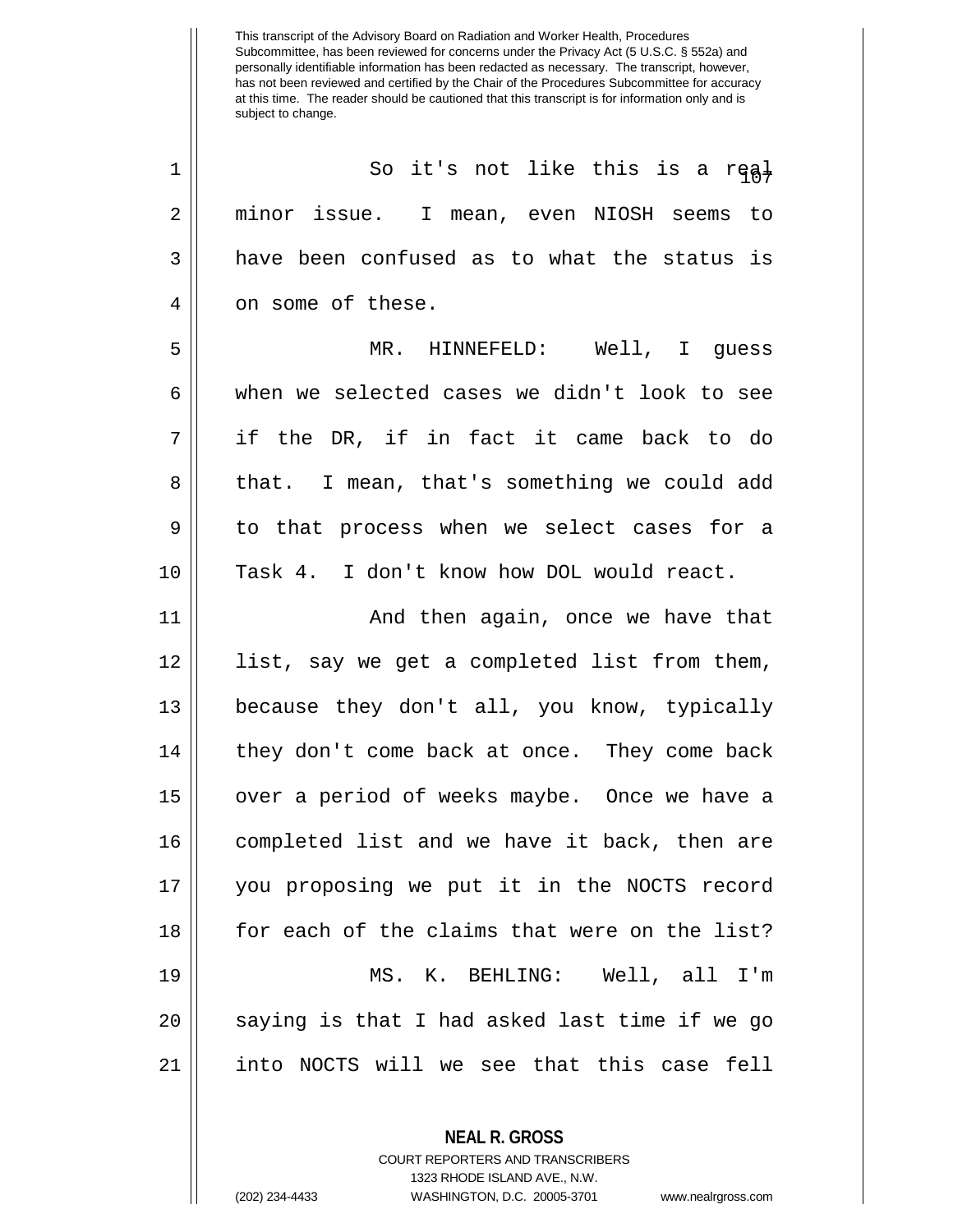1 || under an SEC status? And you said in some 2 || cases it will show up in NOCTS that way and 3 || in other cases it will not because DOL just 4 doesn't send it back.

5 And so it requires us then to 6 determine why wasn't this reworked, and we 7 would have to go in then and revisit the SEC 8 || issue, look at the claim, be sure that this  $9 \parallel$  claim would have fallen under that category. 10 || But I just wondered if it would 11 be a simpler approach that would complete the

12 paper trail and anyone who went back into 13 that file, into the NOCTS file, would know 14 || exactly what happened with this case and 15 perhaps why it wasn't returned. And it 16 || becomes doubly confusing when there are these 17 ICE forms in there indicating that it was 18 || reworked but it wasn't.

19 MR. KATZ: So Kathy, this is Ted. 20 I mean we've actually, I thought we had a 21 || lot of this conversation once before. But it

> **NEAL R. GROSS** COURT REPORTERS AND TRANSCRIBERS 1323 RHODE ISLAND AVE., N.W.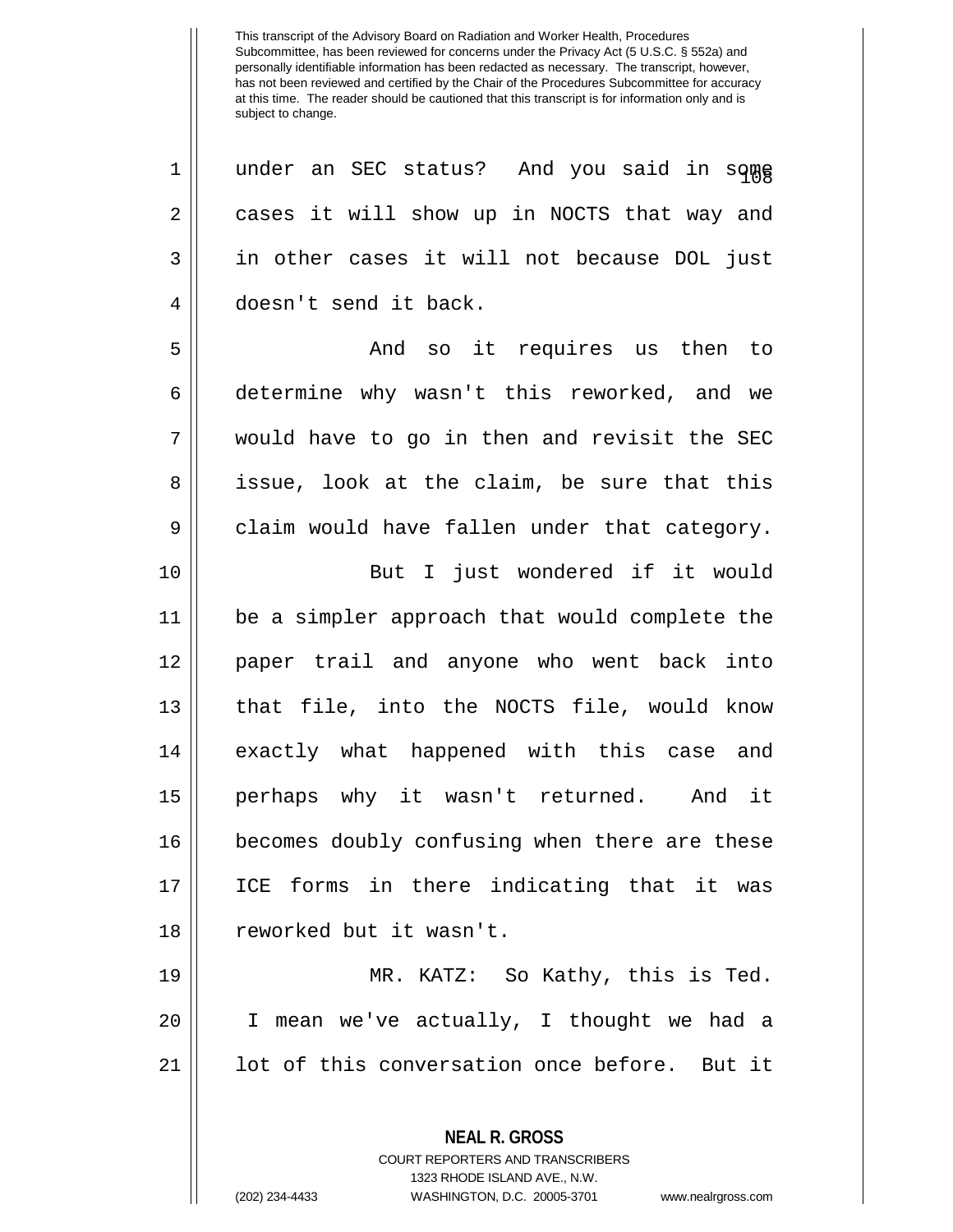1 || seems like the most pertinent thing here  $i$  $2 \parallel$  that the cases that are sent back, I mean as  $3 \parallel$  Stu has said they have pretty good certainty 4 now that when Labor doesn't send a case back 5 || it's for good reason that they didn't send it  $6 \parallel$  back. So they're getting the cases they  $7 \parallel$  should be getting.

 And then, you know, from our discussion earlier, you know also that when a case is sent back to NIOSH it has to do it. I mean because there's very good tracking of 12 || the cases that come in and they're all 13 || tracked and resolved as soon as they can. Or || pended if they can't be tracked right away, but they're all done and there's very good accounting.

17 || So my suggestion the last time was this is not really worth looking at from an SC&A perspective. So SC&A really doesn't need to be reviewing, did they rework the cases they should have reworked, because

> **NEAL R. GROSS** COURT REPORTERS AND TRANSCRIBERS 1323 RHODE ISLAND AVE., N.W. (202) 234-4433 WASHINGTON, D.C. 20005-3701 www.nealrgross.com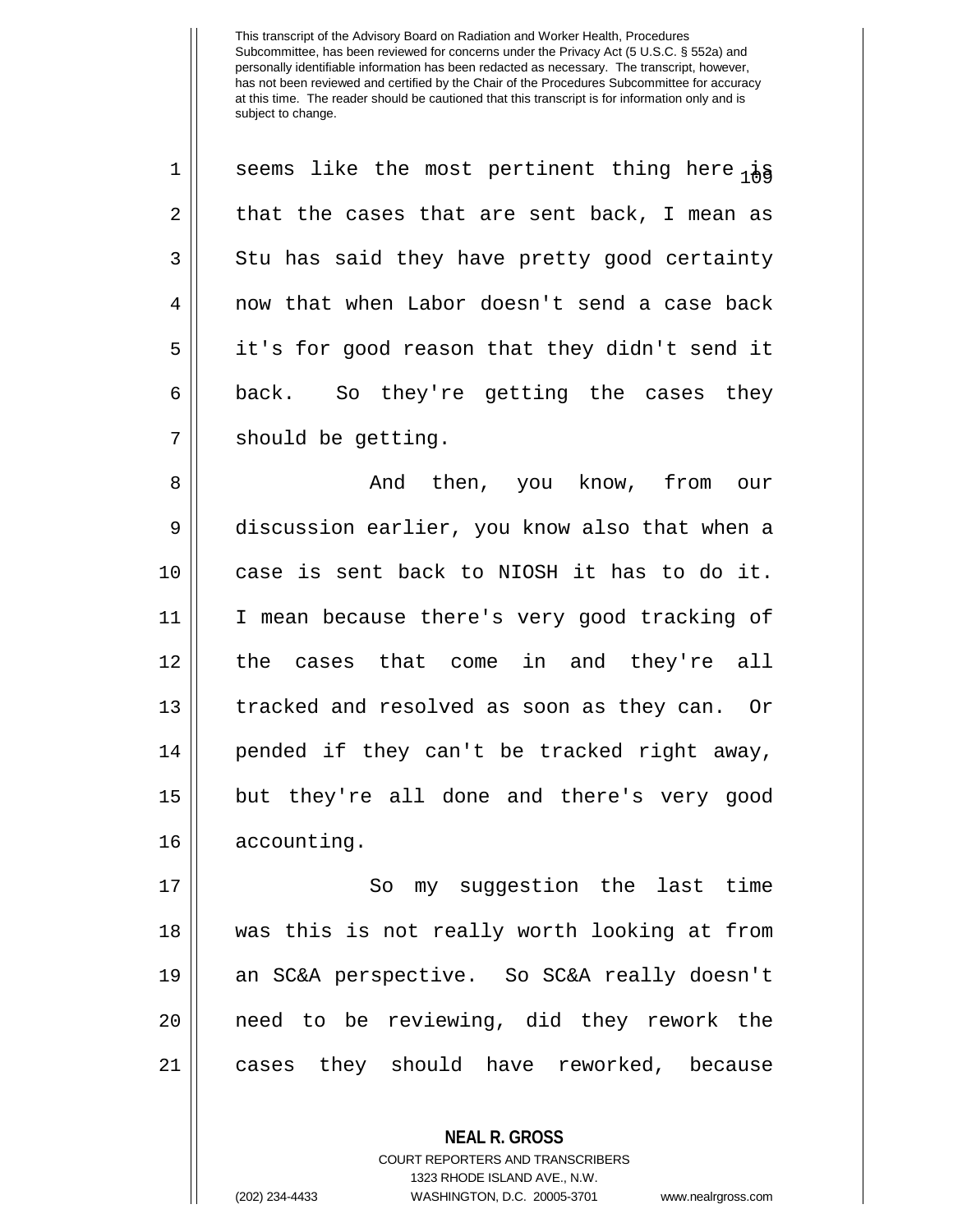$1||$  that's almost an automatic fact that they're 2 going to get reworked and then the problem 3 goes away. I mean, we don't need 4 DOL to be doing some more accounting for us,  $5 \parallel$  because it's really, all that accounting is 6 || just for the Board to convince itself that  $7 \parallel$  the cases that should have been reworked were 8 || reworked, but there's really no way they're 9 || not going to get reworked.

 MS. K. BEHLING: Okay. I just thought if there was some easy, simple 12 || solution to ensure that the NOCTS database is updated with the most current status which would be perhaps an SEC, it would make it 15 | simpler on everyone.

 But if it's too complex and too difficult for DOL to be filling this out and then NIOSH to be reentering this data into the NOCTS, I understand. But you do understand why this question came up to start 21 with.

> **NEAL R. GROSS** COURT REPORTERS AND TRANSCRIBERS 1323 RHODE ISLAND AVE., N.W. (202) 234-4433 WASHINGTON, D.C. 20005-3701 www.nealrgross.com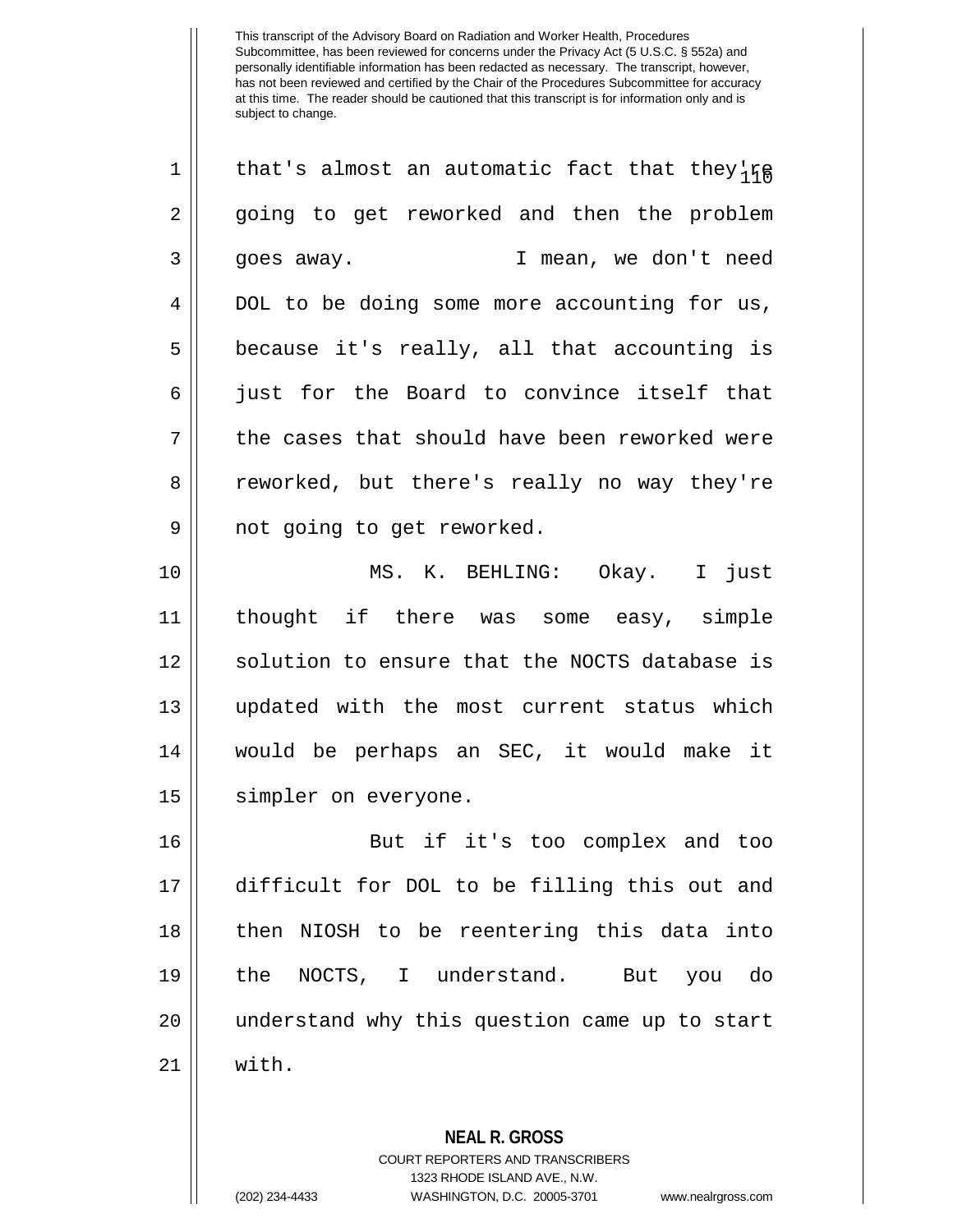This transcript of the Advisory Board on Radiation and Worker Health, Procedures Subcommittee, has been reviewed for concerns under the Privacy Act (5 U.S.C. § 552a) and personally identifiable information has been redacted as necessary. The transcript, however, has not been reviewed and certified by the Chair of the Procedures Subcommittee for accuracy at this time. The reader should be cautioned that this transcript is for information only and is subject to change. **NEAL R. GROSS**  $1 \parallel$  MR. KATZ: Oh, absolutely.  $1 \parallel$  111 2 MR. HINNEFELD: Yes, and in a  $3 \parallel$  similar vein, we don't get the final decision  $4 \parallel$  letters necessarily. When a claim is filed, 5 || sometimes we get those from the Department of 6 | Labor and sometimes we don't. 7 CHAIR MUNN: Well, that's 8 || unfortunate information. 9 MR. HINNEFELD: Well, so that's 10 why when we do dose reconstruction selections 11 now we select a bunch and then we send them 12 || over to DOL and say, if any of these aren't 13 done yet let us know. Take them off the 14 list. 15 CHAIR MUNN: Interesting. Well, 16 it's unfortunate that we can't have something 17 like an ICE form in all the files. But if it 18 || seems to be an unreasonable clerical burden 19 to do so, then we don't really -- certainly 20 your comment about not being able to impose 21 or even request additional information from

> COURT REPORTERS AND TRANSCRIBERS 1323 RHODE ISLAND AVE., N.W. (202) 234-4433 WASHINGTON, D.C. 20005-3701 www.nealrgross.com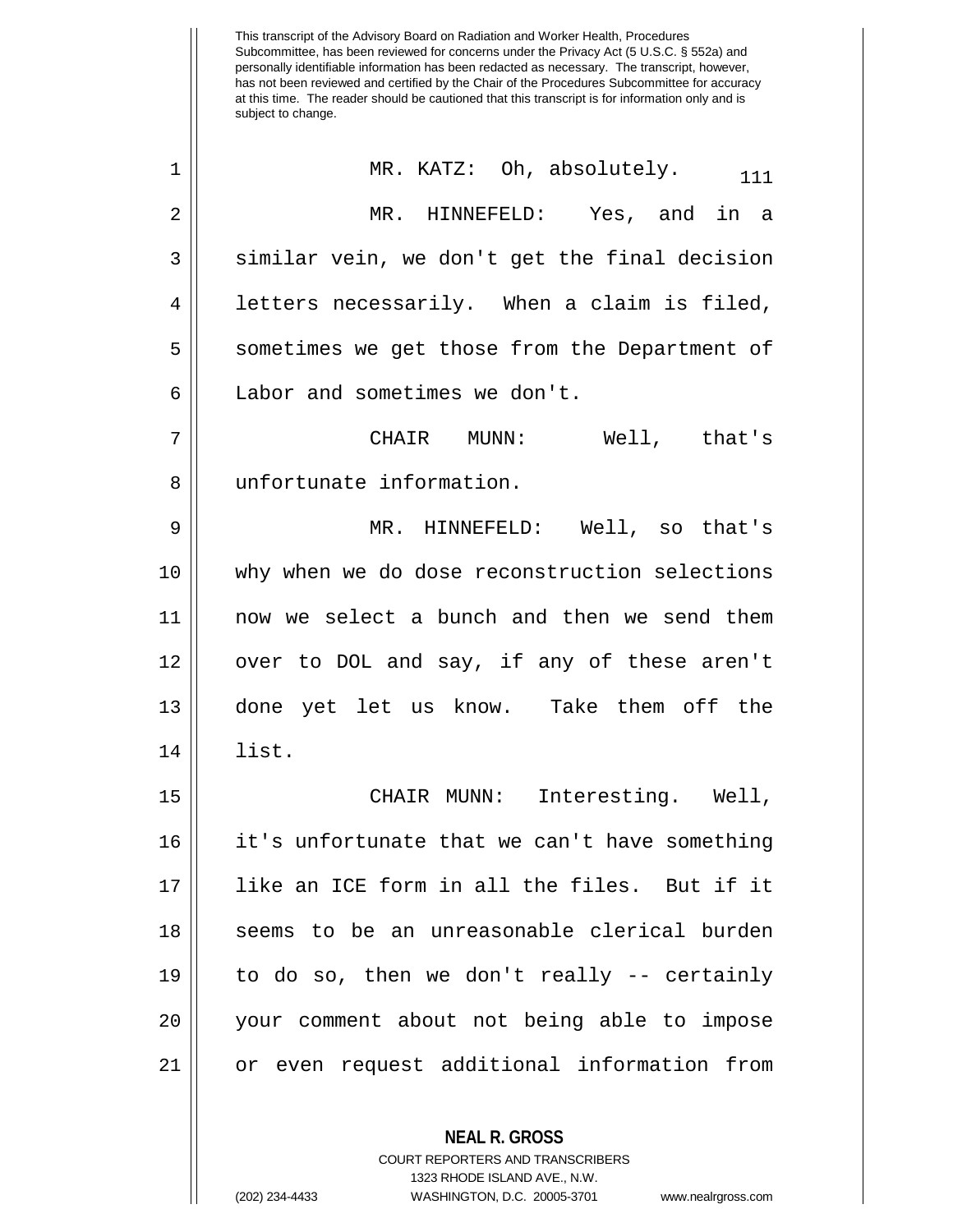This transcript of the Advisory Board on Radiation and Worker Health, Procedures Subcommittee, has been reviewed for concerns under the Privacy Act (5 U.S.C. § 552a) and personally identifiable information has been redacted as necessary. The transcript, however, has not been reviewed and certified by the Chair of the Procedures Subcommittee for accuracy at this time. The reader should be cautioned that this transcript is for information only and is subject to change.  $1 \parallel$  Labor is a reasonable one. There's not much 2 we can do about that. 3 But if we don't have a simple 4 || internal method for letting reviewers years 5 || from now be aware of what transpired, then 6 it's an open issue that we obviously can't 7 resolve without unreasonable effort on 8 || anyone's part. 9 What is the consensus of the 10 Committee Members with respect to the 11 appropriate closure of this Item Number 8 12 Finding? 13 MEMBER ZIEMER: Well, this is 14 || Ziemer. My opinion is that we should close 15 it, unless we felt that our task was assuring 16 that DOL sent the right cases back or all the 17 cases that needed to be, and I don't think 18 that's our task. And then I think we'd end 19 up having to operate under the assumptions 20 || that any that didn't come back are somehow 21 not qualified to.

> **NEAL R. GROSS** COURT REPORTERS AND TRANSCRIBERS 1323 RHODE ISLAND AVE., N.W. (202) 234-4433 WASHINGTON, D.C. 20005-3701 www.nealrgross.com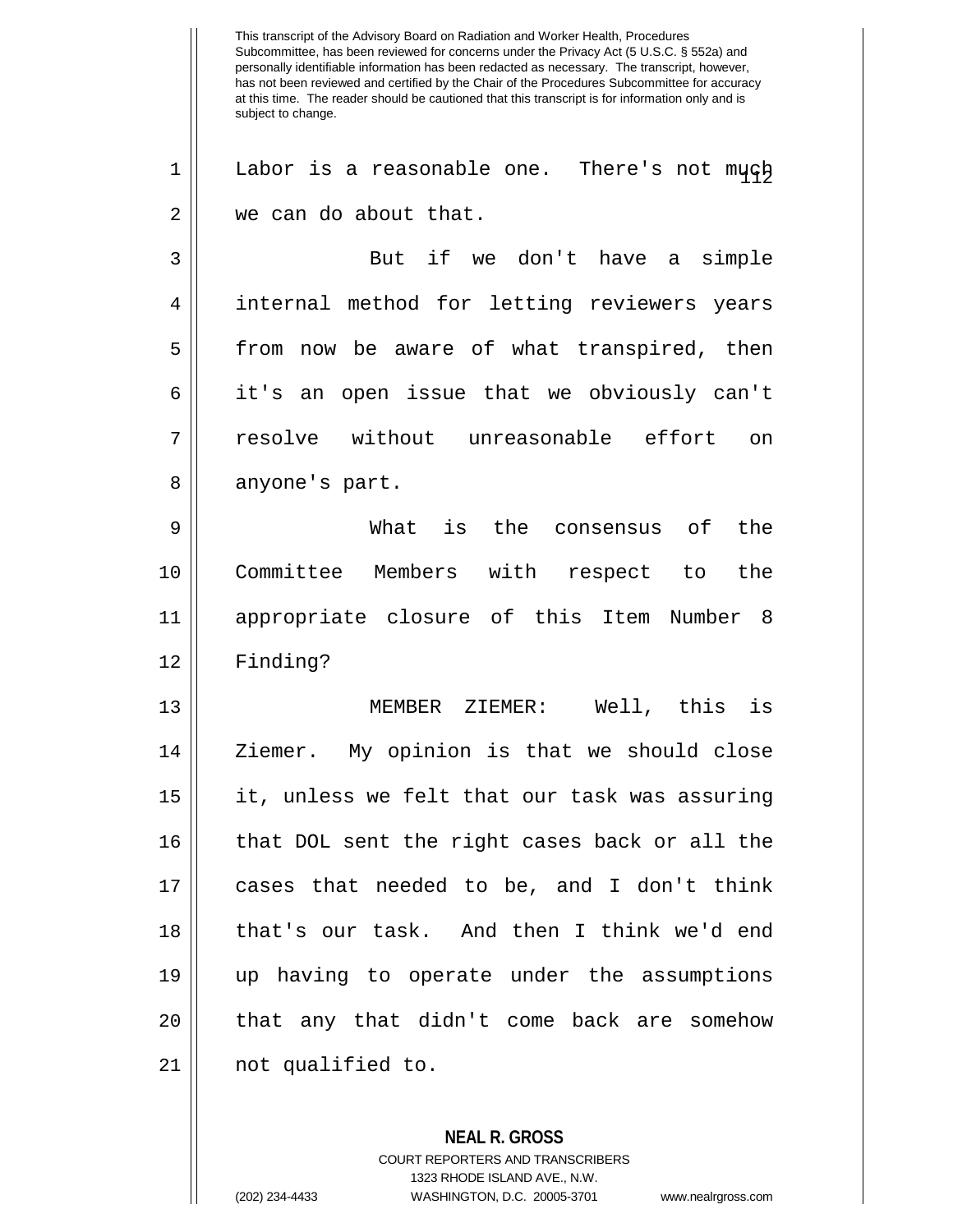| $\mathbf 1$    | And I see two things. You knqw <sub>3</sub>                                                                                                                            |
|----------------|------------------------------------------------------------------------------------------------------------------------------------------------------------------------|
| $\overline{2}$ | NIOSH never receives all the SEC cases                                                                                                                                 |
| 3              | anyway, only the ones that have been changed.                                                                                                                          |
| 4              | There's probably a lot of SEC cases that                                                                                                                               |
| 5              | Labor deals with that never do get to NIOSH                                                                                                                            |
| 6              | because they haven't been in the category of                                                                                                                           |
| 7              | initially being dose reconstructed.                                                                                                                                    |
| 8              | So the SEC numbers are ones that                                                                                                                                       |
| 9              | sort of fall back into Labor's. If they hold                                                                                                                           |
| 10             | it back for that reason it's out of the                                                                                                                                |
| 11             | picture.                                                                                                                                                               |
| 12             | CHAIR MUNN: Yes.                                                                                                                                                       |
| 13             | MEMBER ZIEMER: But I don't think                                                                                                                                       |
| 14             | can monitor that DOL's done their job<br>we                                                                                                                            |
| 15             | correctly. I mean one could be uneasy that                                                                                                                             |
| 16             | they might not have sent everything back that                                                                                                                          |
| 17             | they should, but I don't think we can monitor                                                                                                                          |
| 18             | that.                                                                                                                                                                  |
| 19             | CHAIR MUNN:<br>No.<br>We<br>most                                                                                                                                       |
| 20             | certainly can't, in my view.                                                                                                                                           |
| 21             | Richard?                                                                                                                                                               |
|                | <b>NEAL R. GROSS</b><br><b>COURT REPORTERS AND TRANSCRIBERS</b><br>1323 RHODE ISLAND AVE., N.W.<br>(202) 234-4433<br>WASHINGTON, D.C. 20005-3701<br>www.nealrgross.com |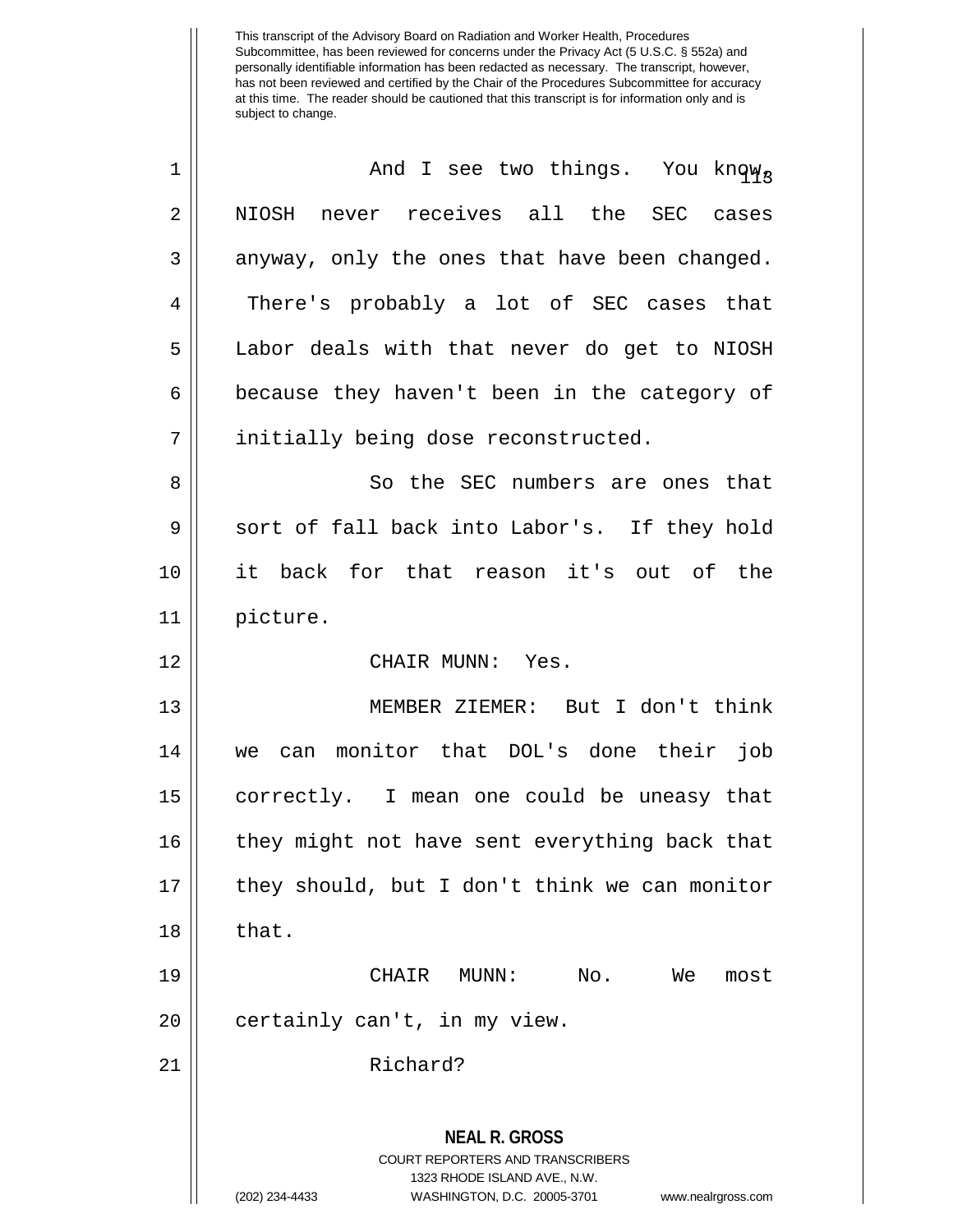This transcript of the Advisory Board on Radiation and Worker Health, Procedures Subcommittee, has been reviewed for concerns under the Privacy Act (5 U.S.C. § 552a) and personally identifiable information has been redacted as necessary. The transcript, however, has not been reviewed and certified by the Chair of the Procedures Subcommittee for accuracy at this time. The reader should be cautioned that this transcript is for information only and is subject to change. **NEAL R. GROSS** COURT REPORTERS AND TRANSCRIBERS 1323 RHODE ISLAND AVE., N.W. <sup>114</sup> <sup>1</sup> MEMBER LEMEN: I say close it  $2 \parallel$  out. 3 CHAIR MUNN: Josie? 4 MEMBER BEACH: I agree, with the 5 || appropriate paragraph just stating why. 6 CHAIR MUNN: All right. Let's do 7 close it. 8 MR. HINNEFELD: Wanda, do you 9 | have any suggestions of words to put in here? 10 CHAIR MUNN: Let us think for 11 just a moment before we actually start 12 || putting words together. Let us perhaps agree  $13$  | that the wording should say possibly  $-$ 14 MEMBER LEMEN: Can't we just 15 || paraphrase what Dr. Ziemer said? 16 CHAIR MUNN: We can just close, 17 but we have to identify in our record why we 18 || closed it. 19 MEMBER LEMEN: Yes, but can't we 20 do what Dr. Ziemer said? Just kind of 21 paraphrase what he said. I thought he summed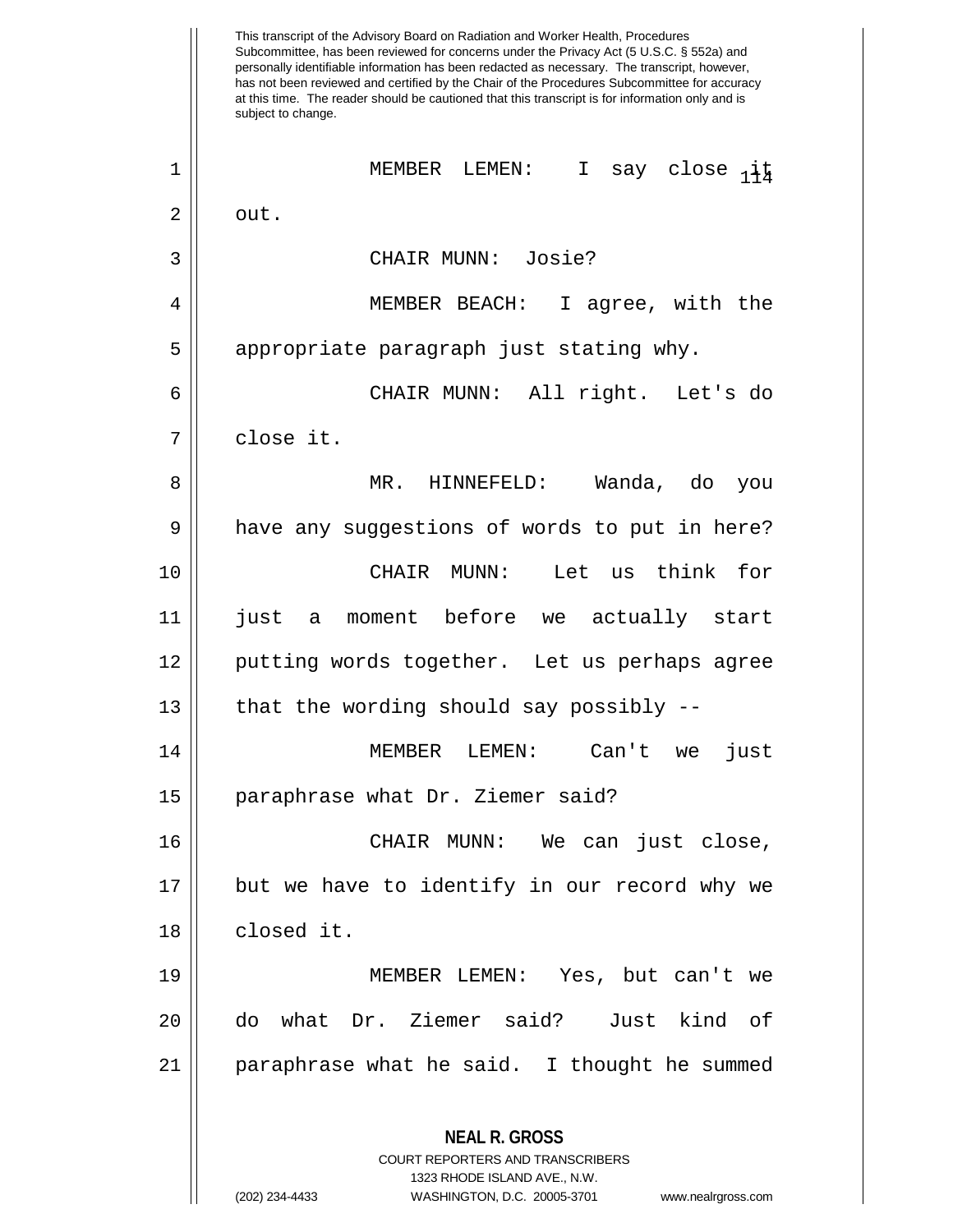This transcript of the Advisory Board on Radiation and Worker Health, Procedures Subcommittee, has been reviewed for concerns under the Privacy Act (5 U.S.C. § 552a) and personally identifiable information has been redacted as necessary. The transcript, however, has not been reviewed and certified by the Chair of the Procedures Subcommittee for accuracy at this time. The reader should be cautioned that this transcript is for information only and is subject to change. **NEAL R. GROSS** COURT REPORTERS AND TRANSCRIBERS 1323 RHODE ISLAND AVE., N.W. (202) 234-4433 WASHINGTON, D.C. 20005-3701 www.nealrgross.com  $1 \parallel$  it up pretty well.  $115$ 2 CHAIR MUNN: Well, yes. Yes,  $3 \parallel$  that's what I'm trying to do. 4 MEMBER LEMEN: Well, let him do 5 || it. He's a great wordsmith. 6 CHAIR MUNN: There you are, Paul. 7 Do you have wise words? 8 || MEMBER ZIEMER: Well, you know, 9 | at my age I can remember things I said many 10 years ago, but -- 11 CHAIR MUNN: But not five minutes  $12 \parallel$  ago. 13 MEMBER ZIEMER: You're right. 14 CHAIR MUNN: That's what I was  $15$  || coping with is that  $-$ -16 MEMBER ZIEMER: Well, I was just 17 pointing out that we can't monitor what DOL, 18 || our job is not to monitor what DOL sends 19 back. What they send back, we have to accept  $20$  || that that's the pool of cases. 21 I understand Kathy's concern, and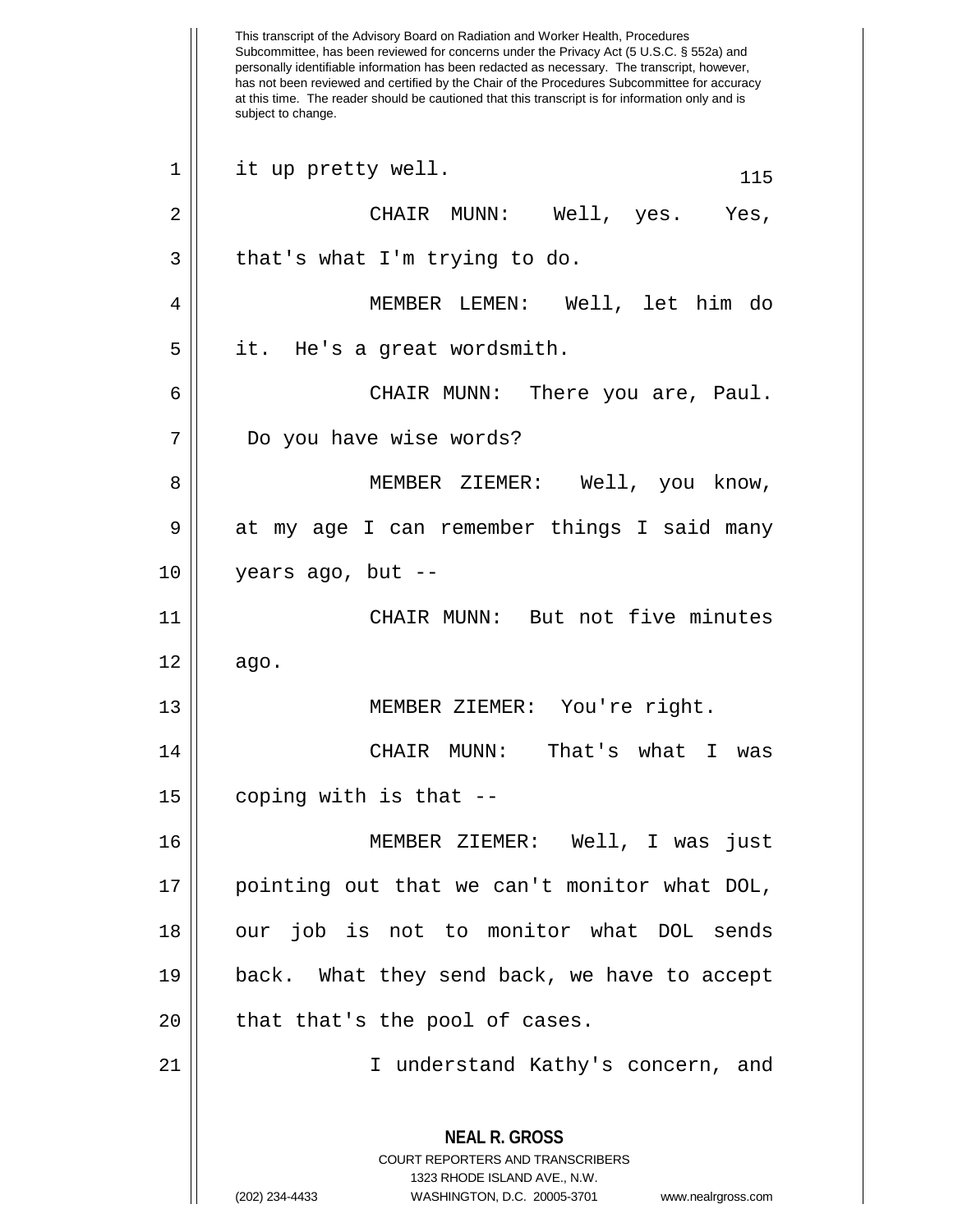1 || I guess what I'm saying is we're going  ${}_1\sharp_Q$ 2 || have to rely on NIOSH if we're looking for  $3 \parallel$  the specific cases to monitor. I think Kathy 4 || said, you ran across somewhere that NIOSH 5 || thought they were back or being dose 6 reconstructed and they weren't, or how did  $7 \parallel$  that go? 8 MS. K. BEHLING: Excuse me one 9 Second, Wanda, and that is correct. I do 10 || believe that this item can be closed. 11 || And I think as Ted mentioned, the 12 primary concern is the fact that we were 13 || initially questioning, is everything that is 14 || being sent back being reworked because there 15 was some confusion with this paperwork trail 16 || and with what was posted on NOCTS. 17 H and that we can convince 18 || ourselves that DOL is sending back what they 19 feel is appropriate to send back or the ones 20 || that need to be reworked and anything that 21 || gets sent back is definitely being reworked.

> COURT REPORTERS AND TRANSCRIBERS 1323 RHODE ISLAND AVE., N.W.

**NEAL R. GROSS**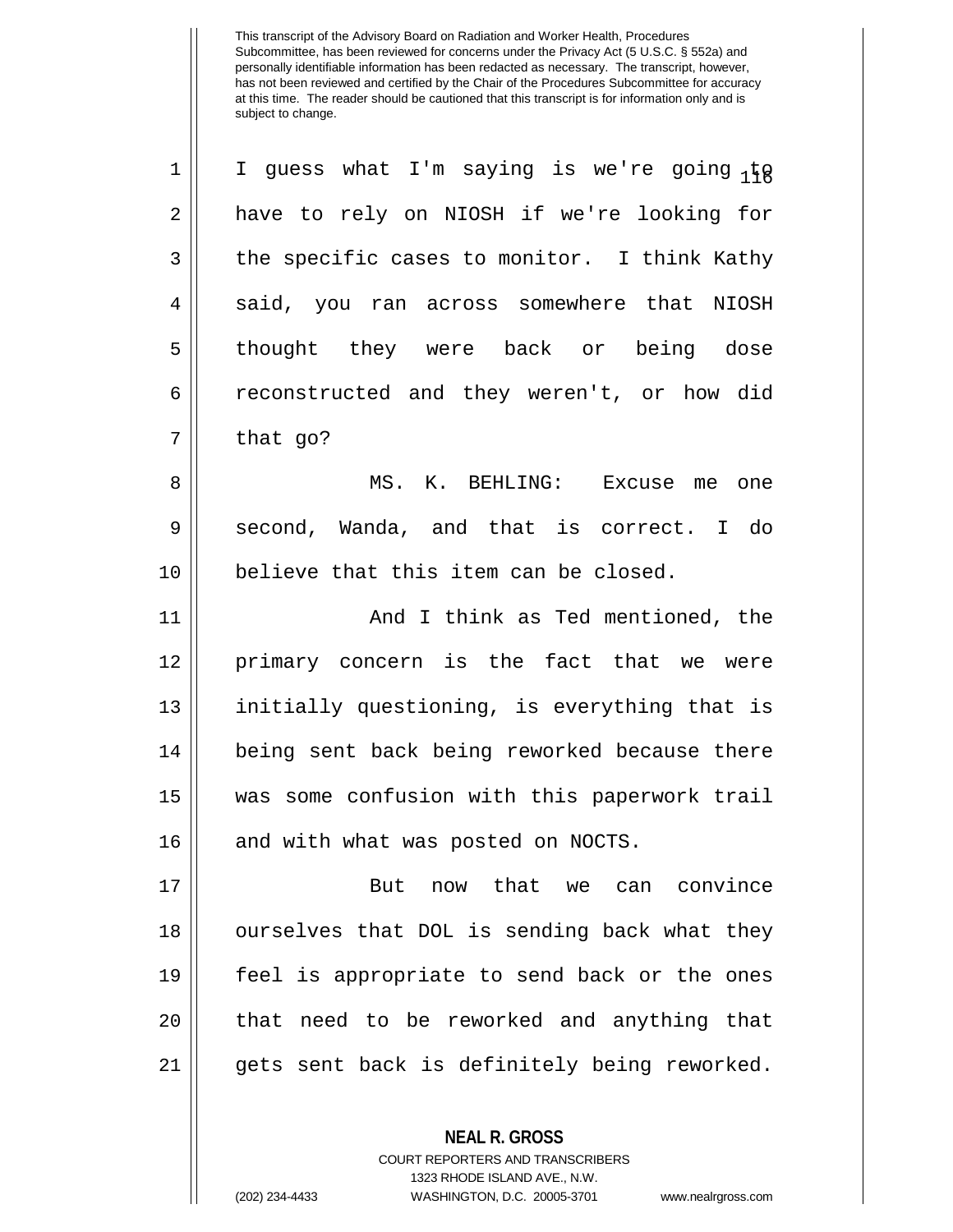**NEAL R. GROSS** COURT REPORTERS AND TRANSCRIBERS 1323 RHODE ISLAND AVE., N.W.  $1 \parallel$  So that's the primary issue.  $117$ 2 I was just hoping we could make 3 || it a little cleaner with the paperwork, but I 4 agree with closing the finding, primarily 5 || because of what Ted indicated. That we are 6 || now convinced everything that has come back 7 || to NIOSH is being reworked. 8 CHAIR MUNN: Steve, why don't you  $9 \parallel$  put a period at the end of what you have. 10 || This Subcommittee feels they cannot monitor 11 what cases DOL returns to NIOSH, period. 12 However -- no, no, don't. No however. Since 13 || all cases returned are reworked, comma, there 14 is no reason to pursue the questions, 15 || plural, regarding those not returned. 16 MEMBER ZIEMER: You've got a 17 misspelling on the word "cases" up there  $18$  | earlier in the sentence there. 19 CHAIR MUNN: Right. 20 MEMBER ZIEMER: Same sentence, 21 just down the line from where you are.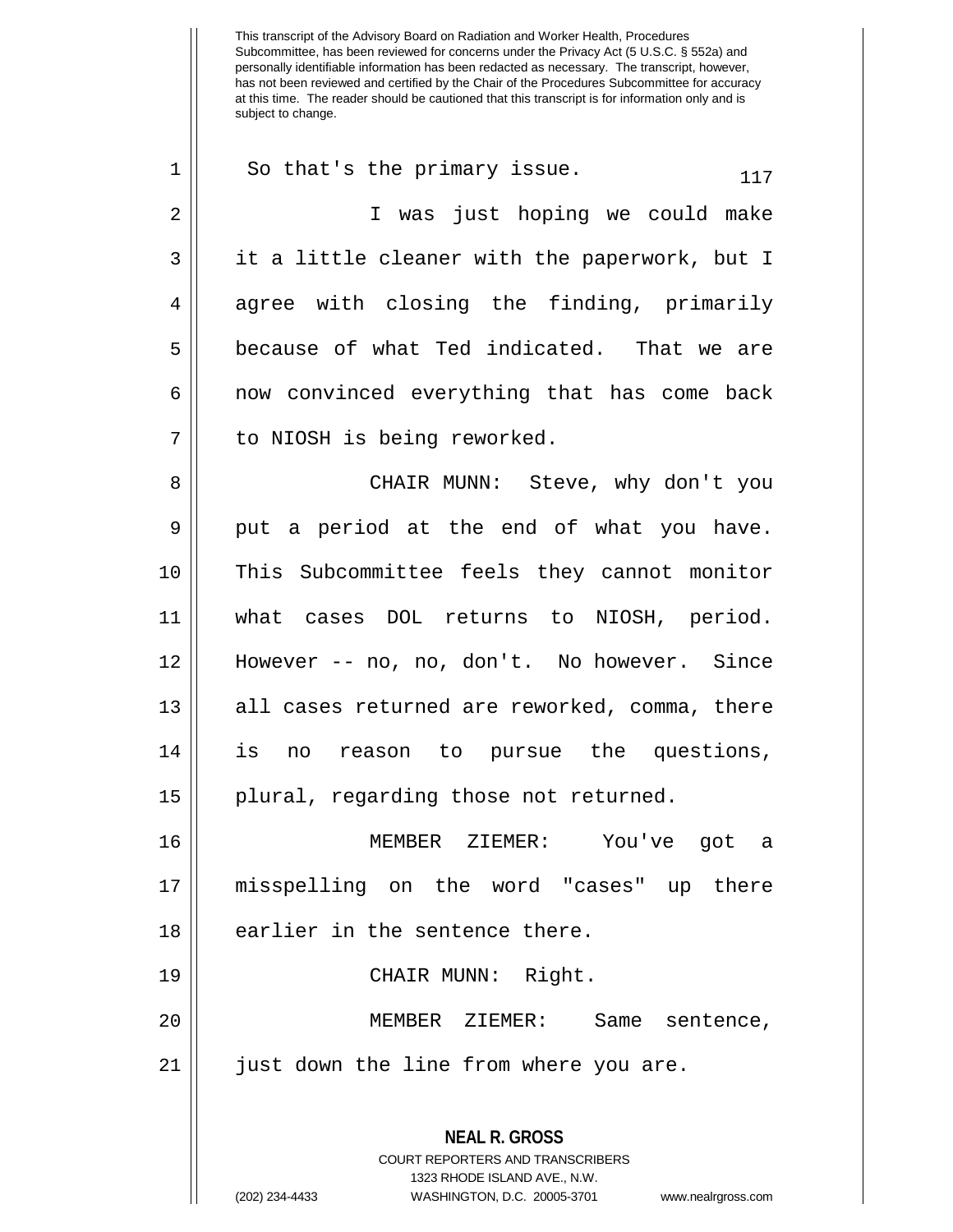This transcript of the Advisory Board on Radiation and Worker Health, Procedures Subcommittee, has been reviewed for concerns under the Privacy Act (5 U.S.C. § 552a) and personally identifiable information has been redacted as necessary. The transcript, however, has not been reviewed and certified by the Chair of the Procedures Subcommittee for accuracy at this time. The reader should be cautioned that this transcript is for information only and is subject to change. **NEAL R. GROSS** COURT REPORTERS AND TRANSCRIBERS 1323 RHODE ISLAND AVE., N.W. (202) 234-4433 WASHINGTON, D.C. 20005-3701 www.nealrgross.com <sup>118</sup> <sup>1</sup> CHAIR MUNN: Back, back, back. 2 MR. MARSCHKE: Oh, cases. Got  $3 \parallel$  you. 4 CHAIR MUNN: Yes. Period at the 5 || end of that sentence. The Subcommittee has 6 closed the finding. Now for Dr. Lemen's 7 benefit I'll read what Steve has written. 8 9 "The Subcommittee feels that they 10 cannot monitor what cases DOL returns to 11 NIOSH. Since all cases returned are 12 reworked, there is no reason to pursue the 13 questions regarding those not returned. The 14 | Subcommittee has closed the finding. 15 MEMBER LEMEN: Very good, Wanda. 16 CHAIR MUNN: Okay. Steve, 17 there's a misspelling in the first 18 || Subcommittee, first line. A double I there, 19 I think. 20 || MR. MARSCHKE: I see it. Thank 21 you.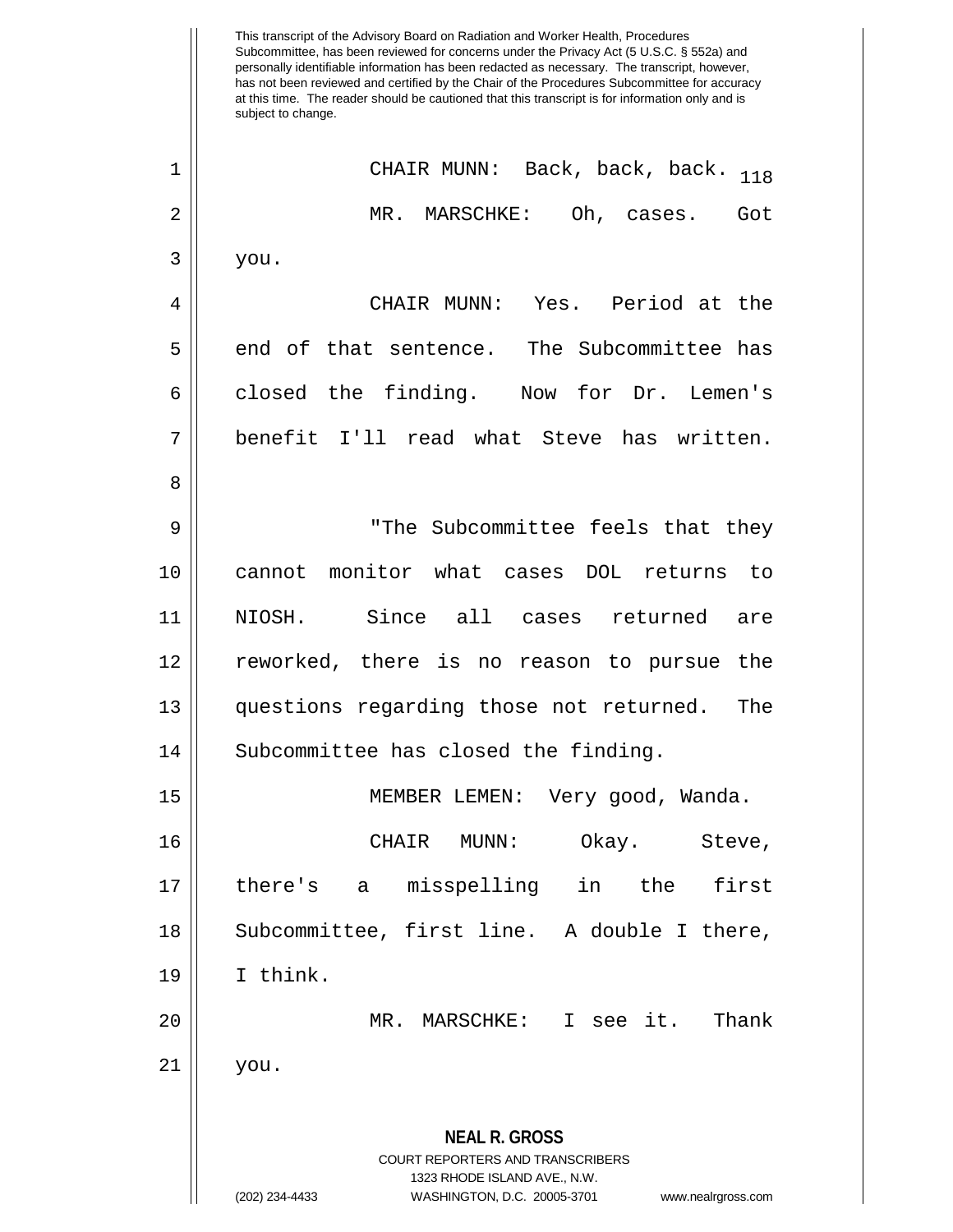| 1           | CHAIR MUNN: All right.<br>ਮੁਸ਼ੇਲ                                                                |
|-------------|-------------------------------------------------------------------------------------------------|
| $\sqrt{2}$  | other comments? Finding 8 is closed. Is our                                                     |
| 3           | next finding 14? Did I have that correct?                                                       |
| 4           | MR. HINNEFELD: Yes, this is Stu.                                                                |
| 5           | The next one's 14. This is a case in                                                            |
| 6           | Subtask 4, one of the cases that was                                                            |
| 7           | reworked, in the reworked dose reconstruction                                                   |
| 8           | an external dose conversion factor was not                                                      |
| $\mathsf 9$ | applied to the unmonitored portion of the                                                       |
| 10          | dose only.                                                                                      |
| 11          | So there was, I think, a                                                                        |
| 12          | relatively short period of unmonitored where                                                    |
| 13          | the unmonitored dose was assigned and the                                                       |
| 14          | 1.244 DCF was inadvertently left out, and                                                       |
| 15          | that it's a fact, you know, that's a correct                                                    |
| 16          | finding.                                                                                        |
| 17          | We've attached to the BRS, the                                                                  |
| 18          | attachment is to show what's the impact of                                                      |
| 19          | correcting that. And it doesn't change the                                                      |
| 20          | outcome, the compensability outcome of the                                                      |
| 21          | case.                                                                                           |
|             | <b>NEAL R. GROSS</b><br><b>COURT REPORTERS AND TRANSCRIBERS</b><br>1323 RHODE ISLAND AVE., N.W. |

 $\prod_{i=1}^{n}$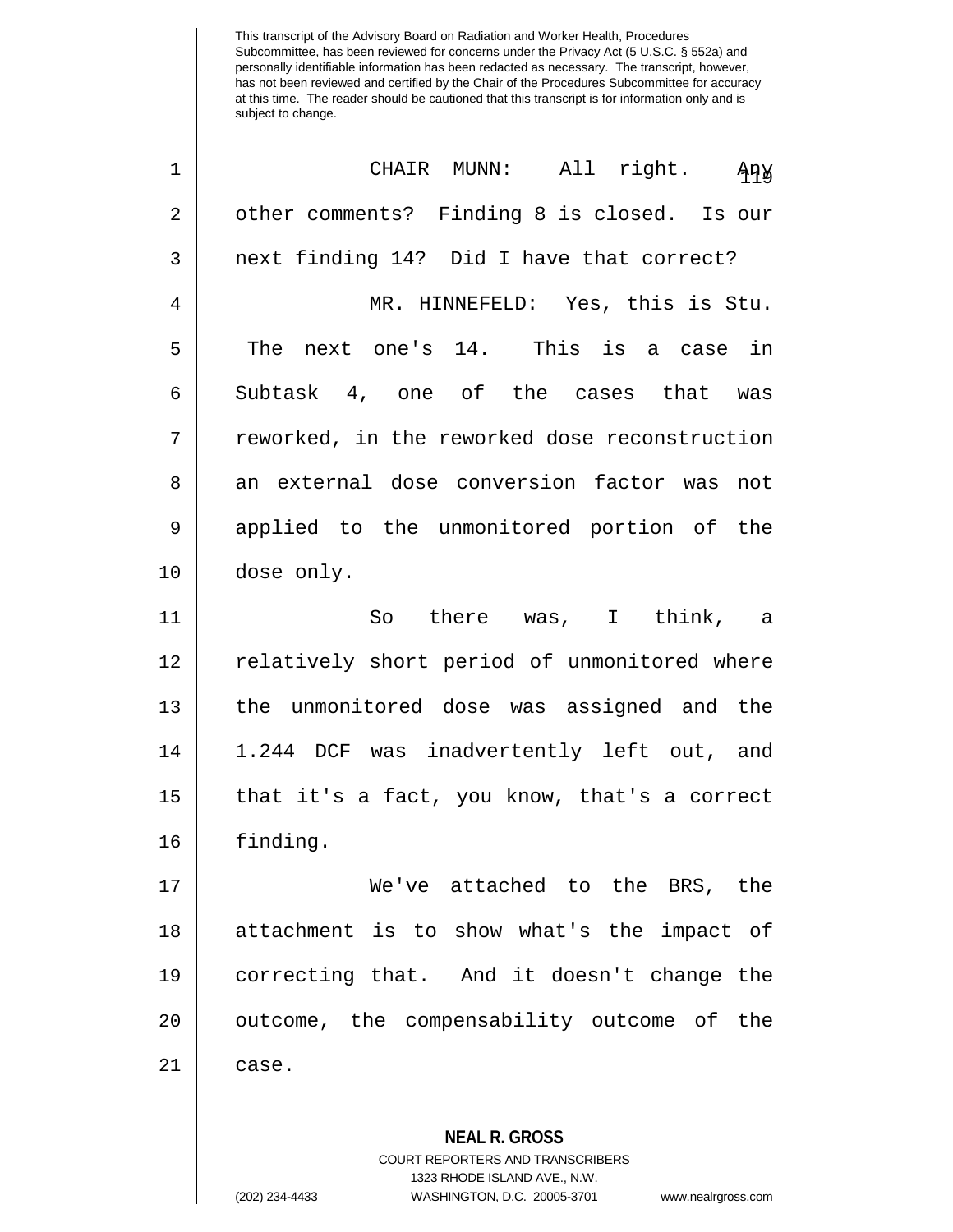| $1\,$          | CHAIR MUNN: For Dr. Lemen <sub>2</sub>       |
|----------------|----------------------------------------------|
| $\overline{2}$ | benefit we're reading entry, the impact of   |
| 3              | Findings of 13 and 14 on Claim Outcome.      |
| 4              | The recalculation of doses                   |
| 5              | including the photon DCF and exposure DCF of |
| 6              | 1.244 through 1984, and deep-dose equivalent |
| 7              | DCF of 1.00 from 1985 and later.             |
| 8              | And the 1.4 CTW adjustment                   |
| 9              | applied for the first eight months of        |
| 10             | employment was performed along with the same |
| 11             | in the dose<br>assumptions applied           |
| 12             |                                              |
|                | reconstruction. The changes<br>in the        |
| 13             | unmonitored doses are listed below.          |
| 14             | They include dose categories,                |
| 15             | unmonitored photon, unmonitored neutron and  |
| 16             | the total. For the prostate cancer, the      |
| 17             | total was 2.847, in 2001 revised to 3.293.   |
| 18             | And the notation is, the application of the  |
| 19             | organ DCF for years where unmonitored dose   |
| 20             | was assigned, and the CTW adjustment to the  |
| 21             | unmonitored dose for the first eight months  |

**NEAL R. GROSS** COURT REPORTERS AND TRANSCRIBERS

1323 RHODE ISLAND AVE., N.W.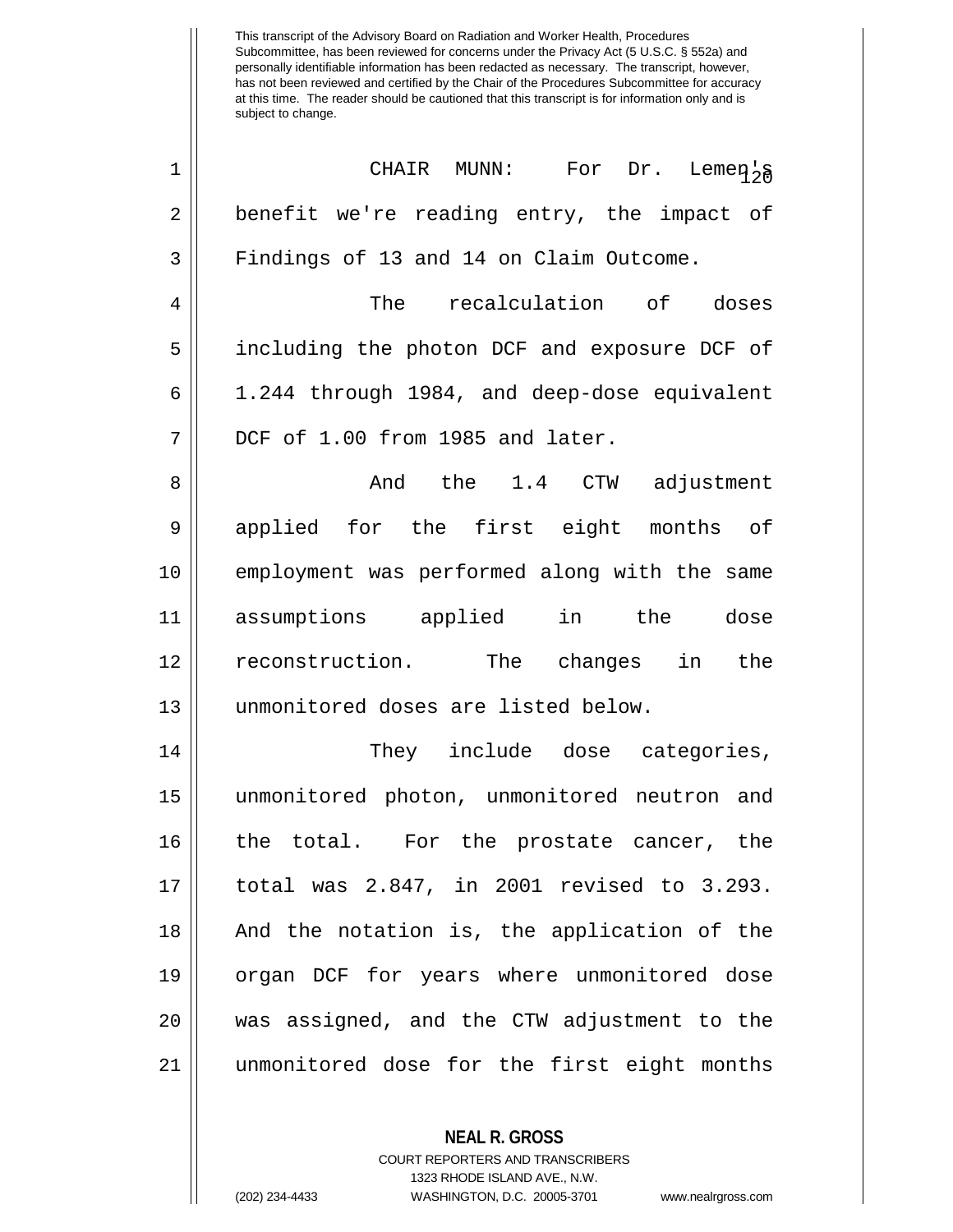| $\mathbf 1$    | of the claimants' employment where 139        |
|----------------|-----------------------------------------------|
| $\overline{2}$ | external monitoring was performed, changed    |
| 3              | the PoC from 43.24 to 43.53 when the revised  |
| 4              | unmonitored doses were applied to the         |
| 5              | original, or the 2008, dose values.           |
| б              | So the change in PoC was less                 |
| 7              | than one percent, as a matter of fact, only   |
| 8              | about a quarter of a percent. All right,      |
| 9              | thank you.                                    |
| 10             | DR. MAURO: Wanda, this is John.               |
| 11             | I have a process question.                    |
| 12             | When we go through the PER                    |
| 13             | process and a couple of cases are selected    |
| 14             | for us to review, as was just done, and we    |
| 15             | uncover a quality assurance problem in one of |
| 16             | the cases we look at, to what degree, since   |
| 17             | we're only looking at a small sample perhaps  |
| 18             | of the population of cases that were redone   |
| 19             | under the PER, and we find, let's say, this   |
| 20             | quality assurance, I'll call it a quality     |
| 21             | assurance question, where the 1.244 should    |

**NEAL R. GROSS** COURT REPORTERS AND TRANSCRIBERS

1323 RHODE ISLAND AVE., N.W.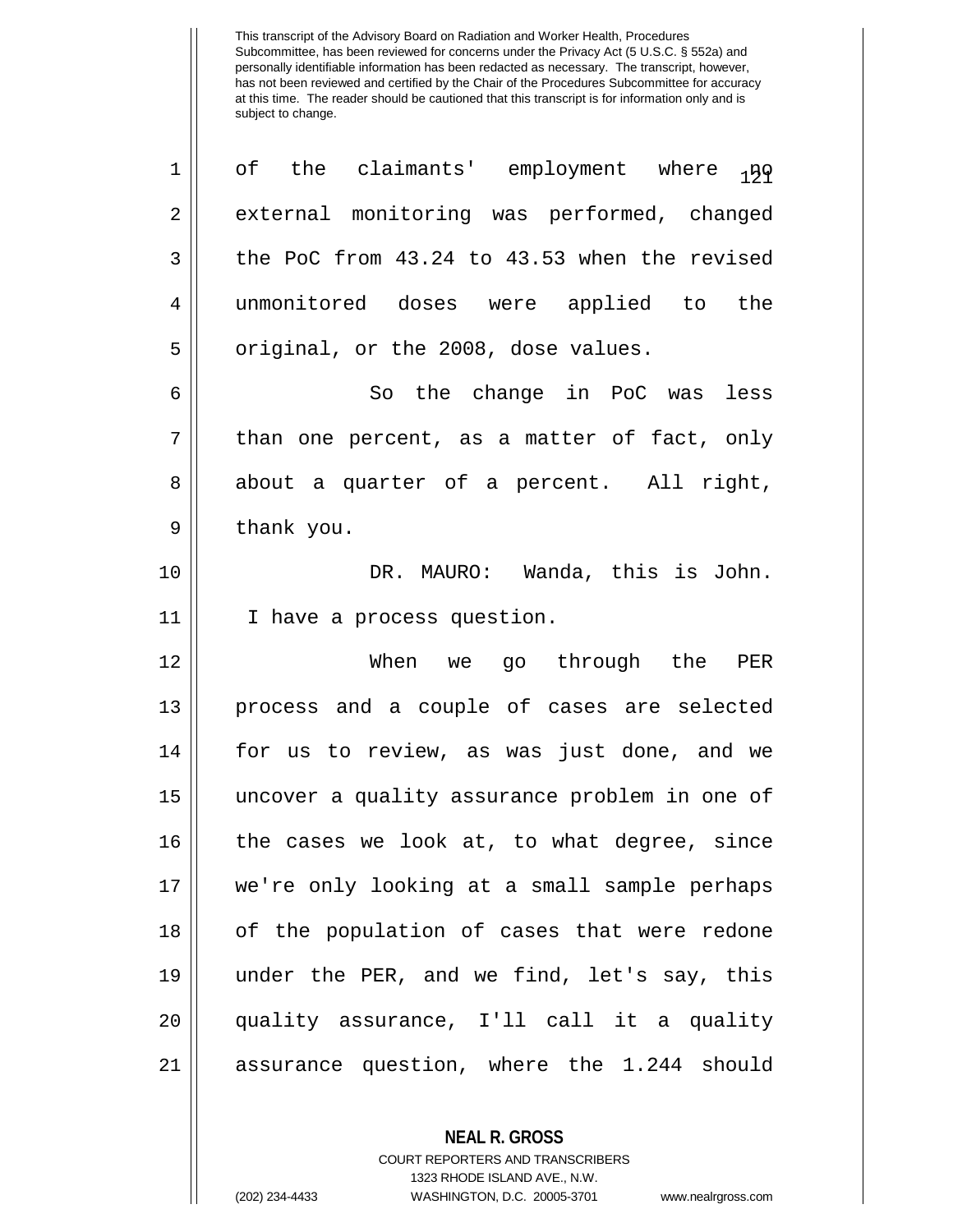This transcript of the Advisory Board on Radiation and Worker Health, Procedures Subcommittee, has been reviewed for concerns under the Privacy Act (5 U.S.C. § 552a) and personally identifiable information has been redacted as necessary. The transcript, however, has not been reviewed and certified by the Chair of the Procedures Subcommittee for accuracy at this time. The reader should be cautioned that this transcript is for information only and is subject to change. **NEAL R. GROSS**  $\begin{array}{ccc} 1 & \text{have} & \text{been} & \text{applied} \, , & \text{is} & \text{there} & \text{any} & \text{proce}_1 \text{sg} \, , \end{array}$ 2 whereby NIOSH goes back to see if this 3 particular problem occurred on other cases 4 would then that had to be redone under the  $5$  PER? 6 CHAIR MUNN: Stu, do you have a 7 || response to that? 8 MR. HINNEFELD: Well, I don't 9 || have a response now. I don't know of one, 10 but that doesn't mean there wasn't something 11 done in response to this. I don't have 12 || anything to add today. 13 || CHAIR MUNN: Is that a question 14 that we need to keep open and ask for a 15 || response next time? Any thoughts on that? I 16 guess we can ask if you would respond to 17 John's question, seems a valid one. 18 MS. MARION-MOSS: Wanda, this is 19 Lori. John, could you repeat that again? 20 DR. MAURO: Yes. You know, when 21 we go through the PER process, usually a

> COURT REPORTERS AND TRANSCRIBERS 1323 RHODE ISLAND AVE., N.W.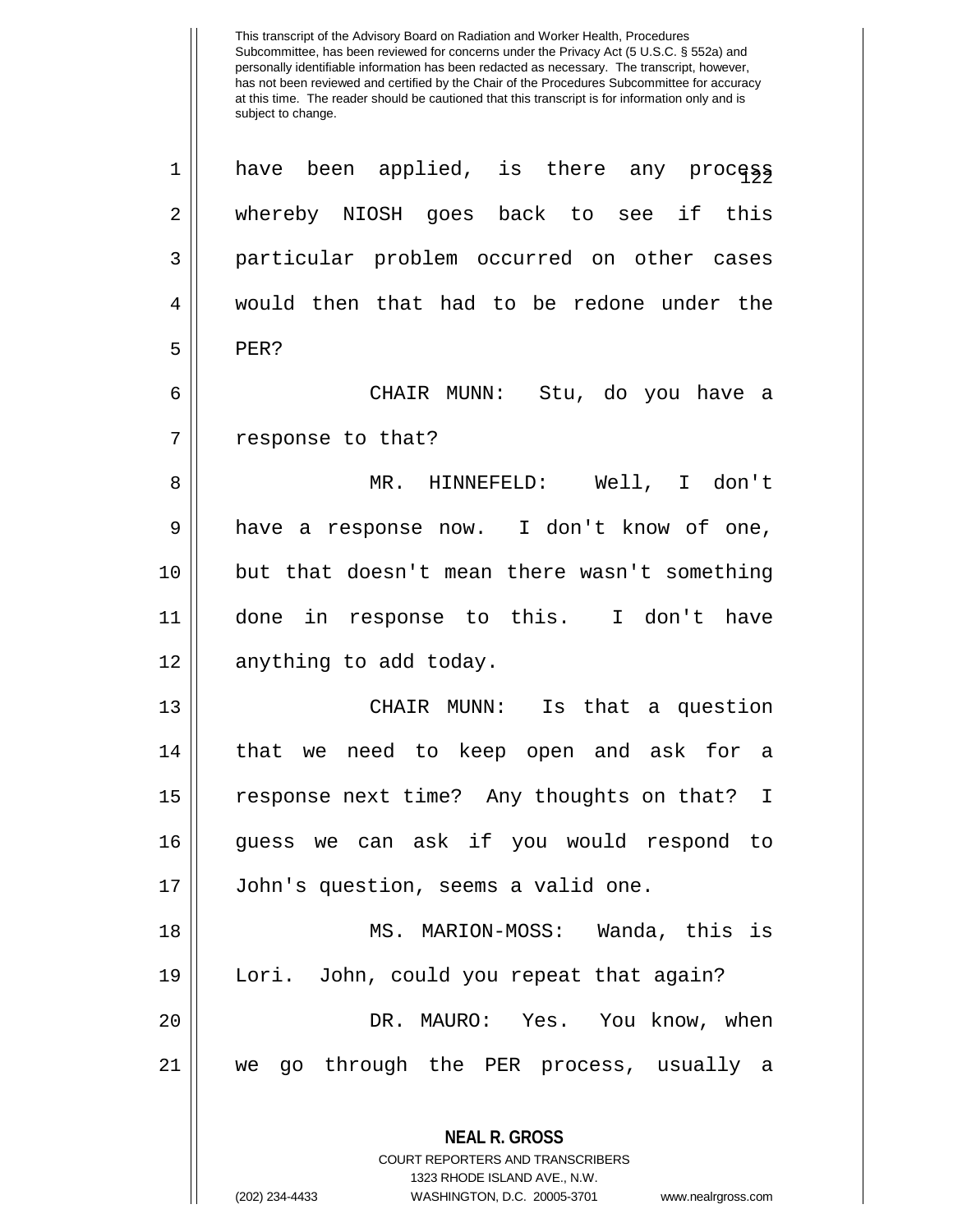| $\mathbf 1$    | couple of cases are selected for us to revisy                   |
|----------------|-----------------------------------------------------------------|
| $\overline{c}$ | and to see if in fact changes that needed to                    |
| 3              | be made were in fact made and closed the                        |
| 4              | Now what I just heard is<br>loop.                               |
| 5              | that we did look at a case here, Kathy looked                   |
| 6              | at it and found that -- and correct me if I                     |
| 7              | misunderstood. But Kathy found that yes, it                     |
| 8              | seems that in the case that we looked at                        |
| $\mathsf 9$    | there was the need for a dose conversion                        |
| 10             | factor adjustment to the 1.244, a very common                   |
| 11             | adjustment factor for AP geometry that was                      |
| 12             | not applied in this particular case we looked                   |
| 13             | And now the question becomes, I'm<br>at.                        |
| 14             | envisioning that, well, there are a lot of                      |
| 15             | cases that may have been redone under this                      |
| 16             | PER and is there any reason to believe that                     |
| 17             | this might be a problem with some other cases                   |
| 18             | that we didn't review that need to be looked                    |
| 19             | at?                                                             |
| 20             | Perhaps there's, you know,<br>a a                               |
| 21             | particular person that handled all those and                    |
|                | <b>NEAL R. GROSS</b><br><b>COURT REPORTERS AND TRANSCRIBERS</b> |

1323 RHODE ISLAND AVE., N.W.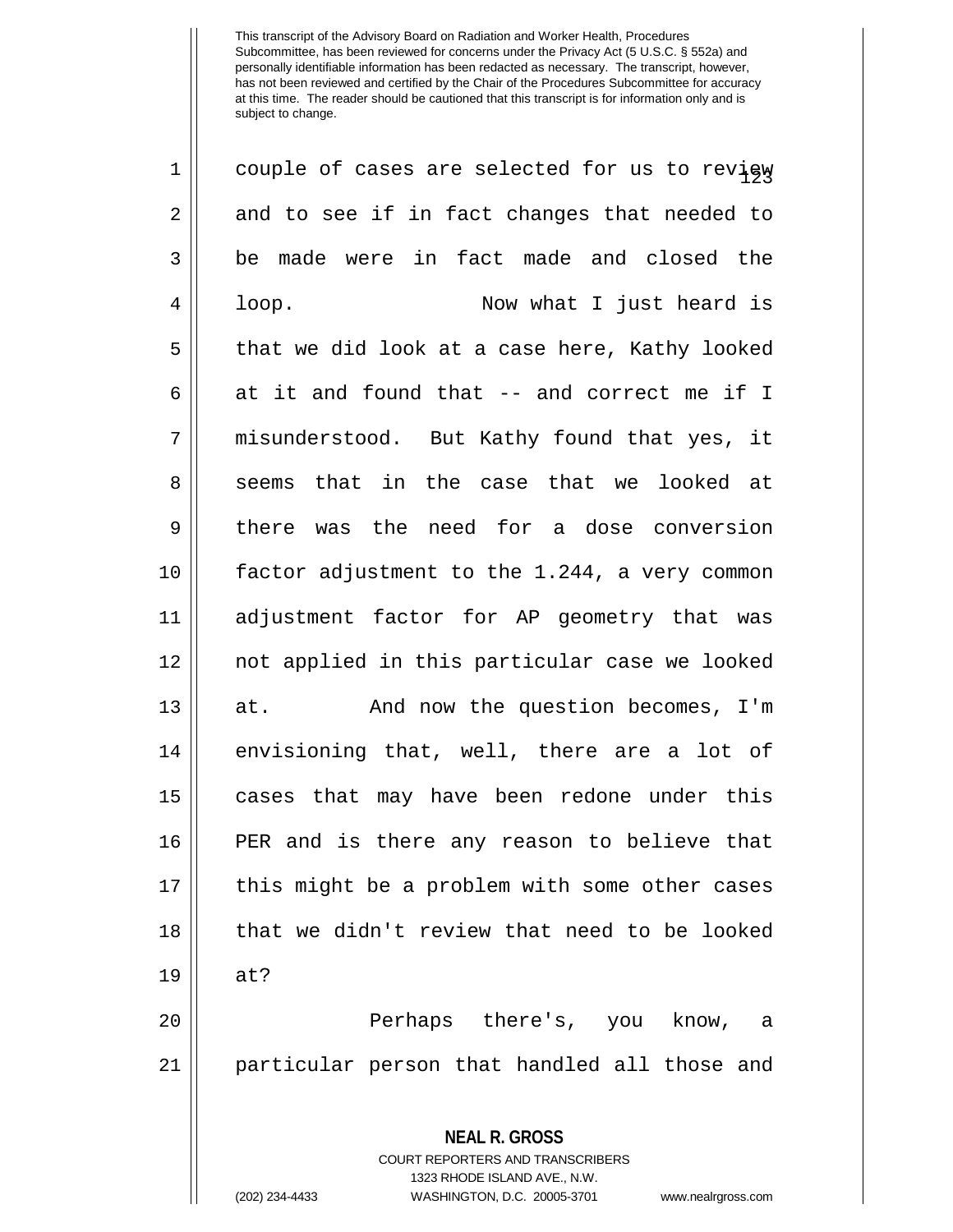This transcript of the Advisory Board on Radiation and Worker Health, Procedures Subcommittee, has been reviewed for concerns under the Privacy Act (5 U.S.C. § 552a) and personally identifiable information has been redacted as necessary. The transcript, however, has not been reviewed and certified by the Chair of the Procedures Subcommittee for accuracy at this time. The reader should be cautioned that this transcript is for information only and is subject to change.  $1$  | was not aware that you had to apply the 1.244 2 factor to those readouts that were less than 3 detectable level. 4 So it's sort of like, is there a 5 possibility there's a training problem here  $6 \parallel$  that perhaps a person didn't realize that you 7 have to do it here also. And I don't know,  $8 \parallel$  that's what I was thinking. Is it possible 9 || this is a systemic problem for this 10 particular PER that needs to be checked out? 11 MEMBER ZIEMER: This is Ziemer. 12 I think that's a great question. And, you 13 || know, from my perspective, the first thing I 14 would want to have done would be to see who 15 did that dose reconstruction. 16 And if they did others I would as 17 a starter say, okay, spot-check a couple 18 || others by that dose reconstructor. It may 19 answer the question whether this is just a, 20 you know, unique glitch or whether it's a 21 || systematic thing by that particular person.

> COURT REPORTERS AND TRANSCRIBERS 1323 RHODE ISLAND AVE., N.W.

**NEAL R. GROSS**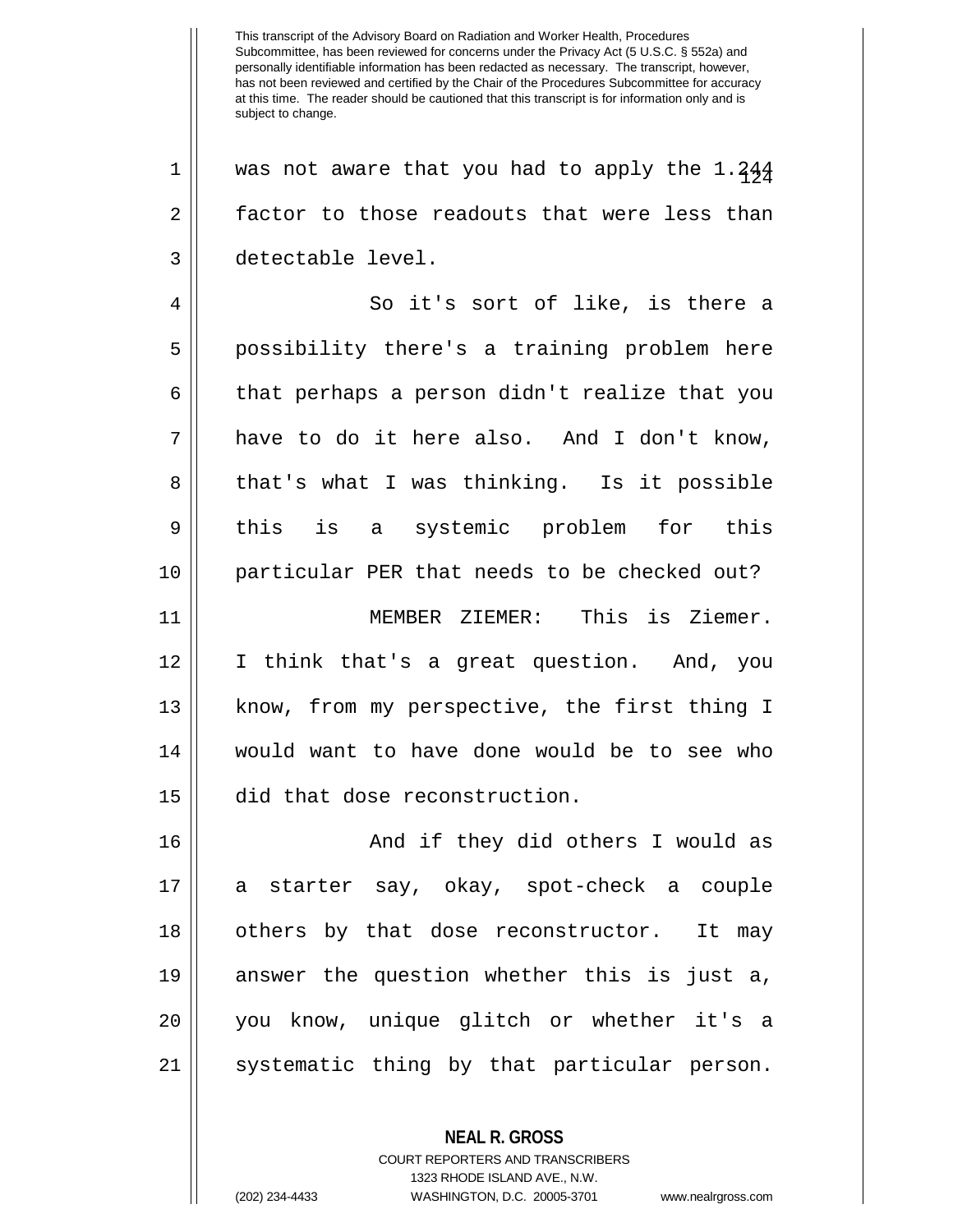This transcript of the Advisory Board on Radiation and Worker Health, Procedures Subcommittee, has been reviewed for concerns under the Privacy Act (5 U.S.C. § 552a) and personally identifiable information has been redacted as necessary. The transcript, however, has not been reviewed and certified by the Chair of the Procedures Subcommittee for accuracy at this time. The reader should be cautioned that this transcript is for information only and is subject to change. **NEAL R. GROSS** COURT REPORTERS AND TRANSCRIBERS 1323 RHODE ISLAND AVE., N.W. (202) 234-4433 WASHINGTON, D.C. 20005-3701 www.nealrgross.com 1 || That would be a valid question.  $125$ 2 MR. STIVER: This is Stiver. You 3 | know, in the Dose Reconstruction Subcommittee 4 we've come across what we call systemic 5 || problems, and often it's more related to a 6 || tool that might have a glitch in it more so  $7 \parallel$  than the particular reconstructor. But it's 8 || something that's certainly worth looking 9 into. 10 MEMBER LEMEN: This is Dick 11 Lemen. Is there any quality control program 12 || that NIOSH, Stu, you have in place that would 13 || kind of catch these kind of things, or is  $14$   $||$  that  $-$ 15 MR. HINNEFELD: Well, it's 16 largely an inspection program and our 17 response, it even says that this mistake was 18 || missed by the peer reviewer. So --19 MEMBER LEMEN: So you did catch 20 it? 21 MR. HINNEFELD: No, it was not.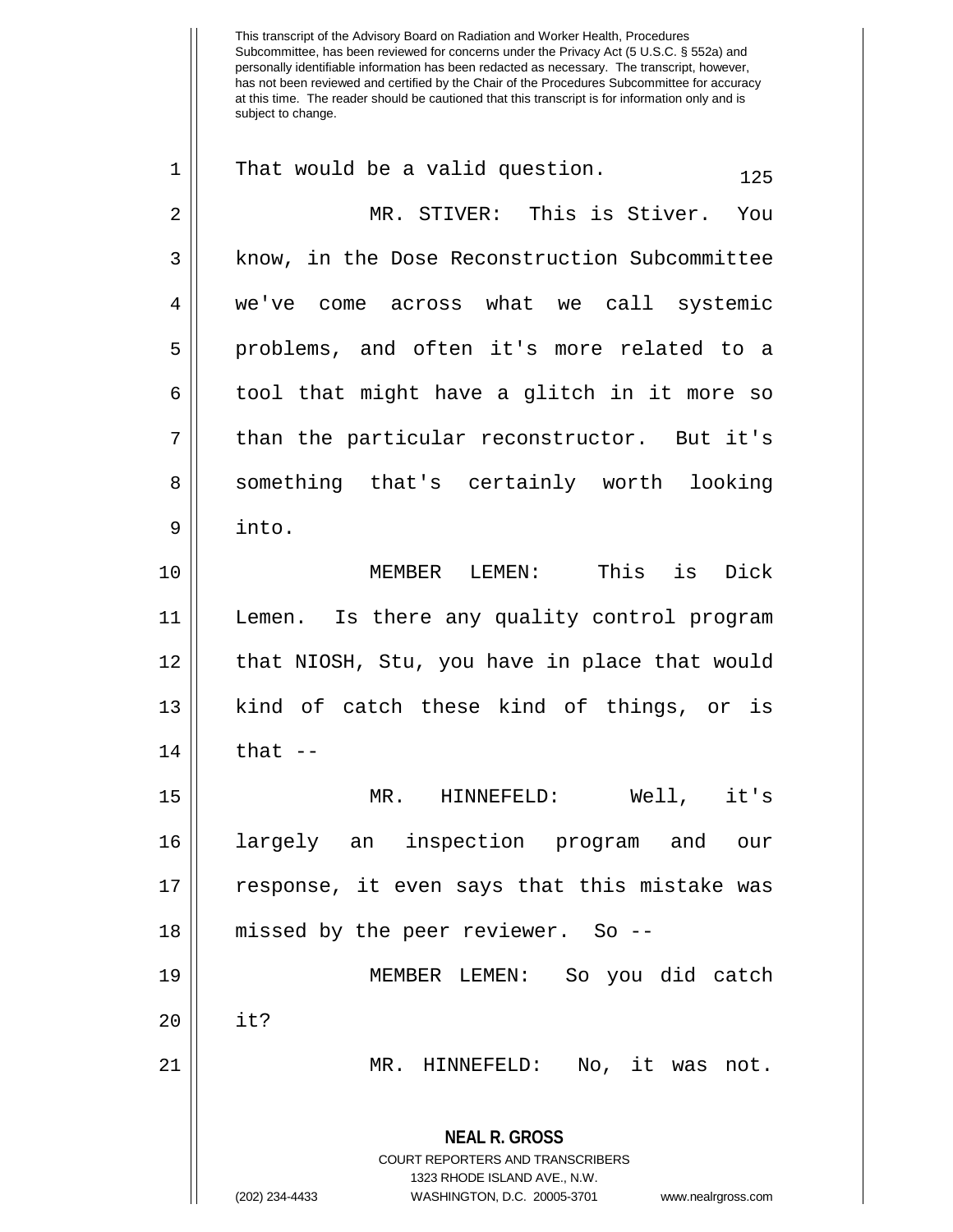1 || It was missed by the peer reviewer. That  $\frac{1}{8}$ 2 why it went out the way it was. There are 3 two inspections of the dose reconstruction. 4 There's what we call the peer review by ORAU,  $5 \parallel$  by the contractor, and there's an HP review  $6 \parallel$  over here. So I'm at a loss as to why neither of those found it. MEMBER LEMEN: So both of them missed this one. MR. HINNEFELD: Yes. Is there -- CHAIR MUNN: And the whole purpose in our incorporation of these quality issues into the review is to identify a trigger whereby we might try to define whether there's a systemic issue involved in 16 || not catching these small things. MEMBER LEMEN: Well, would one, as suggested earlier, go back to the individuals that did the review and see if 20 || there are others that they reviewed that have similar problems, or is it actually to go

> **NEAL R. GROSS** COURT REPORTERS AND TRANSCRIBERS 1323 RHODE ISLAND AVE., N.W.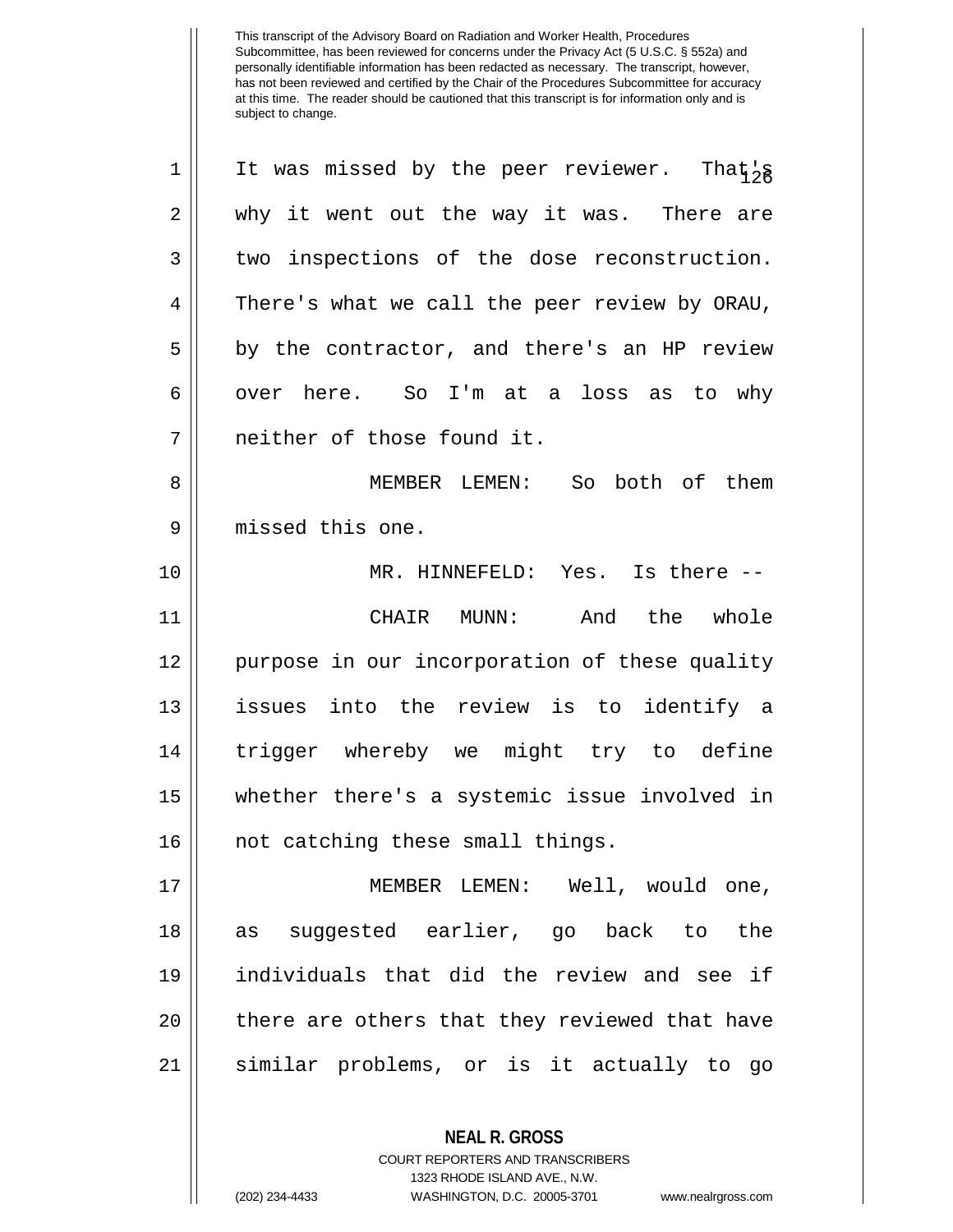This transcript of the Advisory Board on Radiation and Worker Health, Procedures Subcommittee, has been reviewed for concerns under the Privacy Act (5 U.S.C. § 552a) and personally identifiable information has been redacted as necessary. The transcript, however, has not been reviewed and certified by the Chair of the Procedures Subcommittee for accuracy at this time. The reader should be cautioned that this transcript is for information only and is subject to change.  $1 \parallel$  back to the person that did the original  $2 \parallel$  calculations to see if they're the ones where  $3 \parallel$  the problem occurred or is it both? 4 MR. HINNEFELD: Well, I mean 5 || theoretically it's both. Why didn't the 6 inspection, you know, why was the mistake 7 || made and why didn't the inspection find it? 8 || I mean, there's two questions. 9 || MEMBER LEMEN: Well, is there 10 something that should be put in place then to 11 try and mitigate these from happening in the  $12 \parallel$  future, or is it --13 MR. HINNEFELD: I'd like to know 14 more about how it happened before I can get 15 down that path very far. 16 MEMBER LEMEN: Maybe the Board 17 could suggest to Stu that he put this on hold 18 for awhile and make a more thorough 19 investigation and then report back to the 20 || Subcommittee about what future we might plan 21 to catch these. Do you follow what I'm

> **NEAL R. GROSS** COURT REPORTERS AND TRANSCRIBERS 1323 RHODE ISLAND AVE., N.W.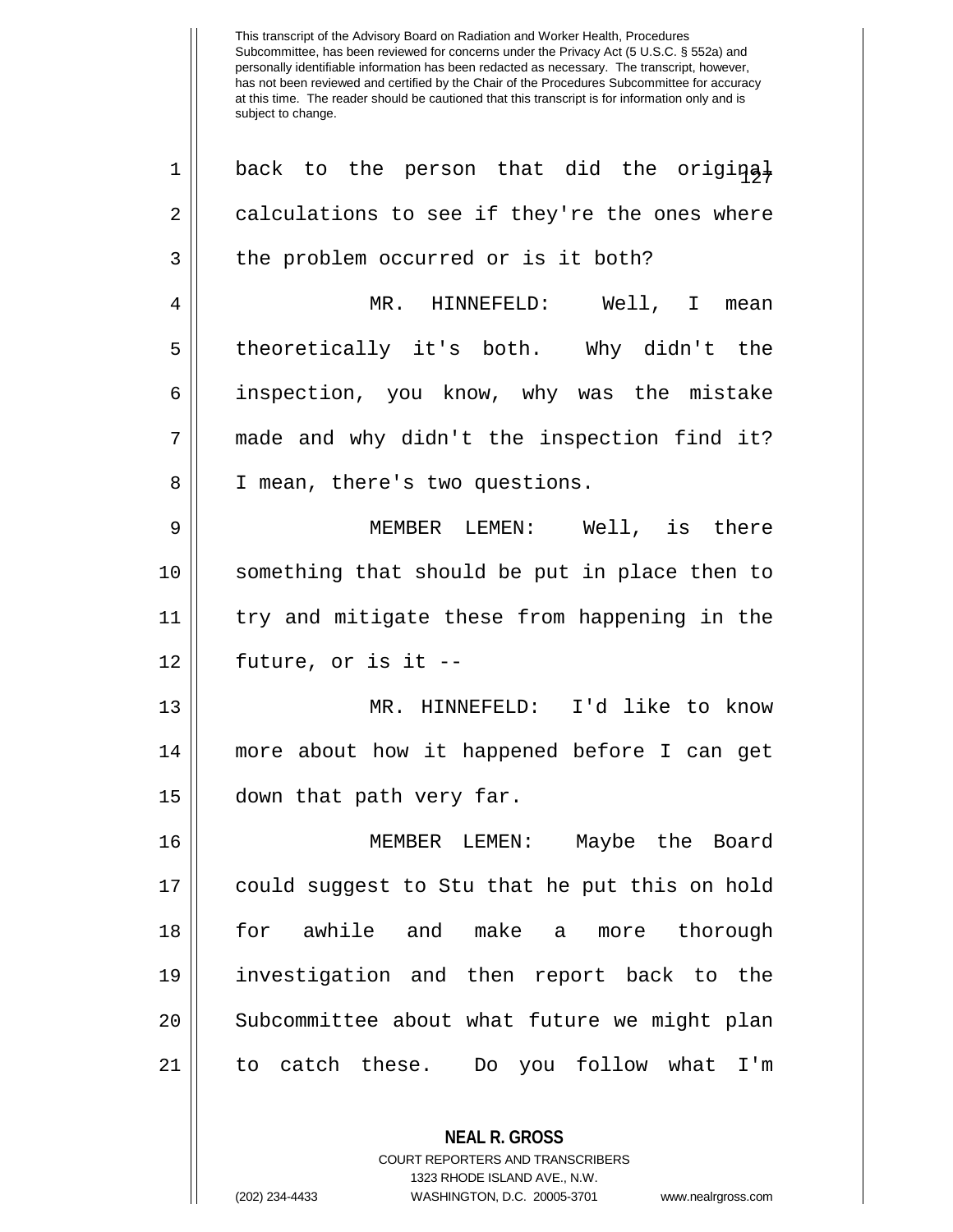Subcommittee, has been reviewed for concerns under the Privacy Act (5 U.S.C. § 552a) and personally identifiable information has been redacted as necessary. The transcript, however, has not been reviewed and certified by the Chair of the Procedures Subcommittee for accuracy at this time. The reader should be cautioned that this transcript is for information only and is subject to change. **NEAL R. GROSS**  $\begin{array}{c|c} 1 & \text{saying?} \end{array}$  128 2 MR. KATZ: Dick, this is Ted. 3 Let me just explain a little because you 4 don't sit on the Dose Reconstruction Review 5 || Subcommittee. But these sort of incidents,  $6 \parallel$  they come up all the time. 7 || T mean, so this is really not, 8 you couldn't really classify it as a rare  $9 \parallel$  event. I mean, clearly I think there's no 10 reason to believe that -- most dose 11 reconstructions, you know, have one flaw or 12 another, I don't mean that in what I'm 13 || saying. I'm just saying the Dose 14 Reconstruction Subcommittee has come across 15 || lots of QA issues. 16 And when these arise in that 17 form, you know, what NIOSH folks do is go 18 back and look and see, is there a systematic 19 issue here or is this just, you know, one of 20 || these one-off where, and there have been 21 plenty where both the dose reconstructor and

> COURT REPORTERS AND TRANSCRIBERS 1323 RHODE ISLAND AVE., N.W.

This transcript of the Advisory Board on Radiation and Worker Health, Procedures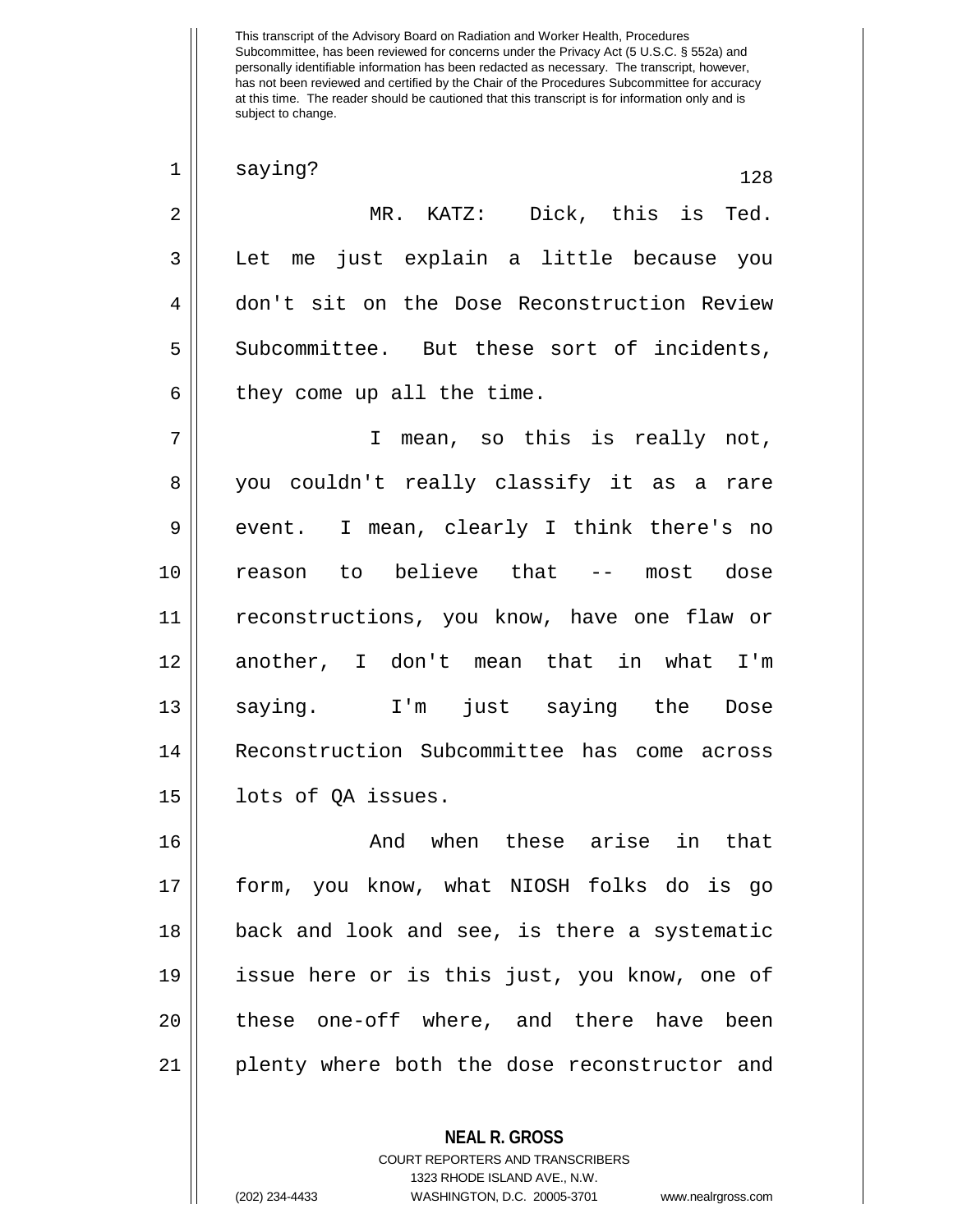| $\mathbf 1$    | the peer reviewer and maybe even another pegg |
|----------------|-----------------------------------------------|
| $\overline{2}$ | reviewer that, you know, if there was a peer  |
| $\mathbf{3}$   | reviewer at ORAU there's also, in effect,     |
| 4              | peer review that happens by NIOSH DCAS before |
| 5              | the dose reconstruction goes out. You know,   |
| 6              | they may all miss it.                         |
| 7              | And in some cases, I mean, I                  |
| 8              | don't know whether the explanation for cases  |
| 9              | like this is just that there's so many        |
| 10             | details in dose reconstruction that, you      |
| 11             | know, there are some things that are just     |
| 12             | going to slip through, I don't know.          |
| 13             | But anyway there's always that                |
| 14             | effort made to look and see if there's a      |
| 15             | systematic issue, or if this is just one of   |
| 16             | those where you say, you know, somehow        |
| 17             | everybody managed to miss it, this detail.    |
|                |                                               |
| 18             | So I would assume that NIOSH will             |
| 19             | take every case that comes to them like this, |
| 20             | whether it<br>comes through the<br>Dose       |
| 21             | Reconstruction Subcommittee which is the way  |

**NEAL R. GROSS** COURT REPORTERS AND TRANSCRIBERS 1323 RHODE ISLAND AVE., N.W.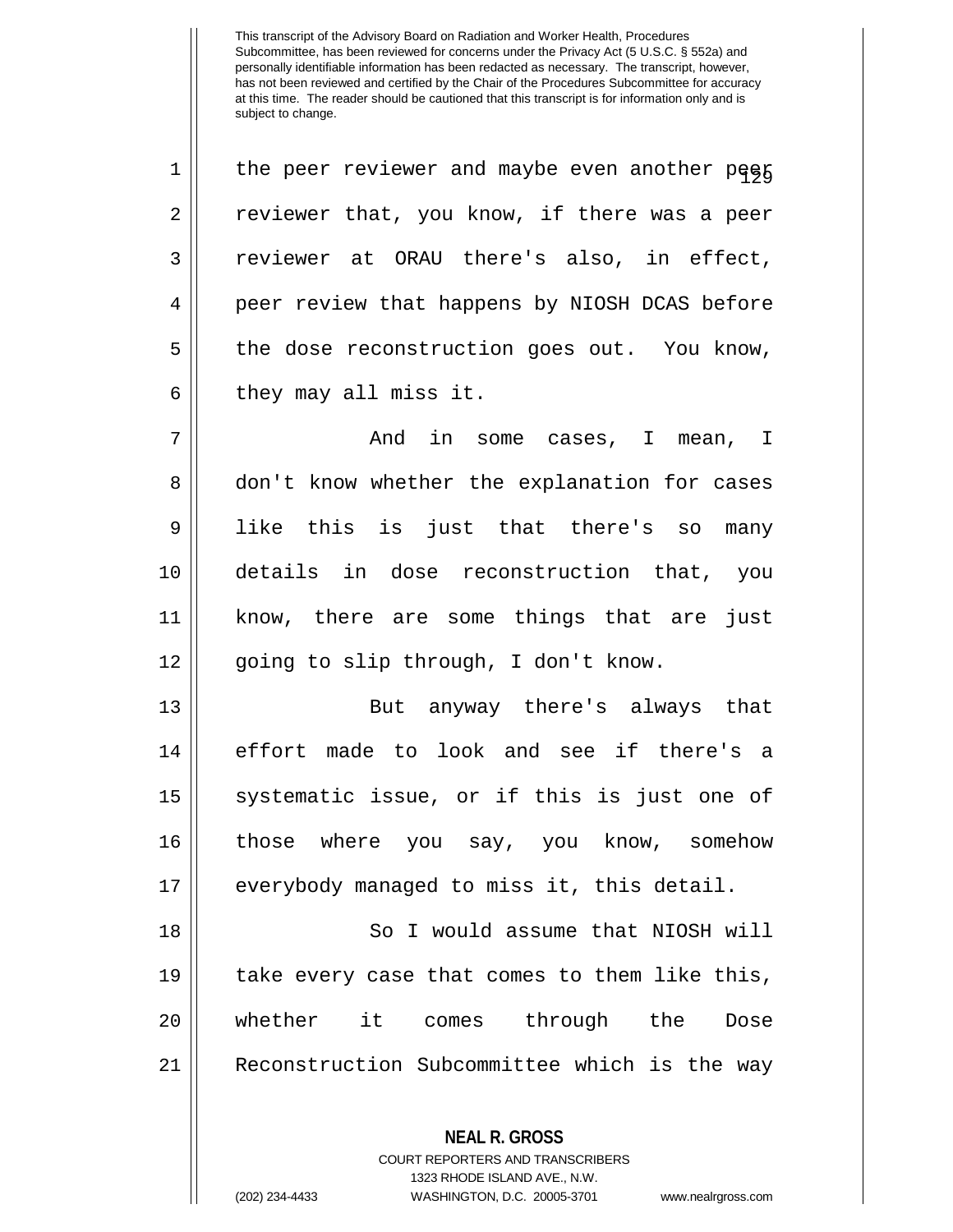$\begin{array}{ccc} 1 & \mathrm{it} & \mathrm{usually} & \mathrm{comes} & \mathrm{since} & \mathrm{they}^\prime\mathrm{re} & \mathrm{real}\frac{1}{13}\frac{1}{9} \end{array}$  $2 \parallel$  auditing for this sort of thing, or through a 3 PR review here but, you know, and follow up  $4 \parallel$  on it, because it's a little red flag that 5 | something slipped. 6 MEMBER LEMEN: I guess my concern 7 is that since it came to a PER Review 8 Committee to us, do we have an obligation to  $9 \parallel$  flag this and follow through on it or --10 MR. KATZ: Well, I guess what I'm 11 saying is, I mean, Paul, I think, asked that 12 there be some sort of response at the next 13 meeting, or I think Wanda said -- 14 || MEMBER LEMEN: That's fine. 15 MR. KATZ: -- just to see what 16 was learned about this. That's what happens 17 at the Dose Reconstruction Subcommittee, you 18 || know, you find these QA issues, and then when 19 they can figure it out they say, well, here's 20 what happened and we don't know why, or 21 here's what happened and we can fix in the

> **NEAL R. GROSS** COURT REPORTERS AND TRANSCRIBERS

> > 1323 RHODE ISLAND AVE., N.W.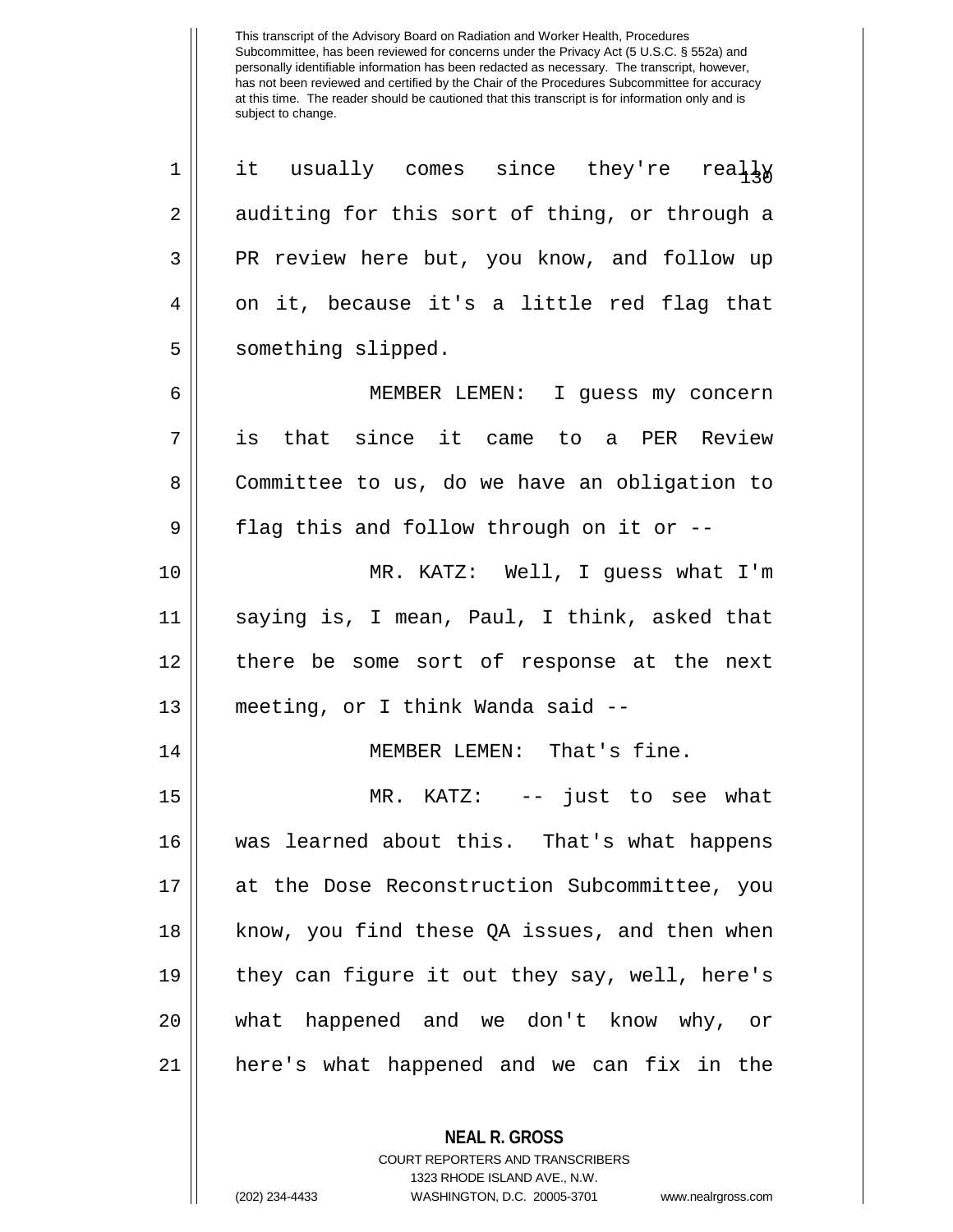Subcommittee, has been reviewed for concerns under the Privacy Act (5 U.S.C. § 552a) and personally identifiable information has been redacted as necessary. The transcript, however, has not been reviewed and certified by the Chair of the Procedures Subcommittee for accuracy at this time. The reader should be cautioned that this transcript is for information only and is subject to change. **NEAL R. GROSS** COURT REPORTERS AND TRANSCRIBERS 1323 RHODE ISLAND AVE., N.W.  $1 \parallel$  workbook or what have you.  $131$ 2 So I mean, I think the same kind  $3 \parallel$  of follow-up is appropriate here because, 4 || like I said, it occurs frequently at the Dose 5 | Reconstruction Subcommittee already. 6 MEMBER LEMEN: Ted, if I 7 understand what you just said, the Dose 8 | Reconstruction Subcommittee really has the 9 primary responsibility for finding out these 10 | things. 11 MR. KATZ: Yes. 12 MEMBER LEMEN: And this just 13 happened to occur to our Subcommittee because 14 we picked it as one to review and we don't 15 have, therefore, a responsibility to worry 16 about all the rest of the ones except the 17 ones that we pick to review. Is that what 18 you're saying? 19 MR. KATZ: Yes. So I'm saying, 20 you know, Stu can report back at the next 21 meeting. Because normally we have someone on

This transcript of the Advisory Board on Radiation and Worker Health, Procedures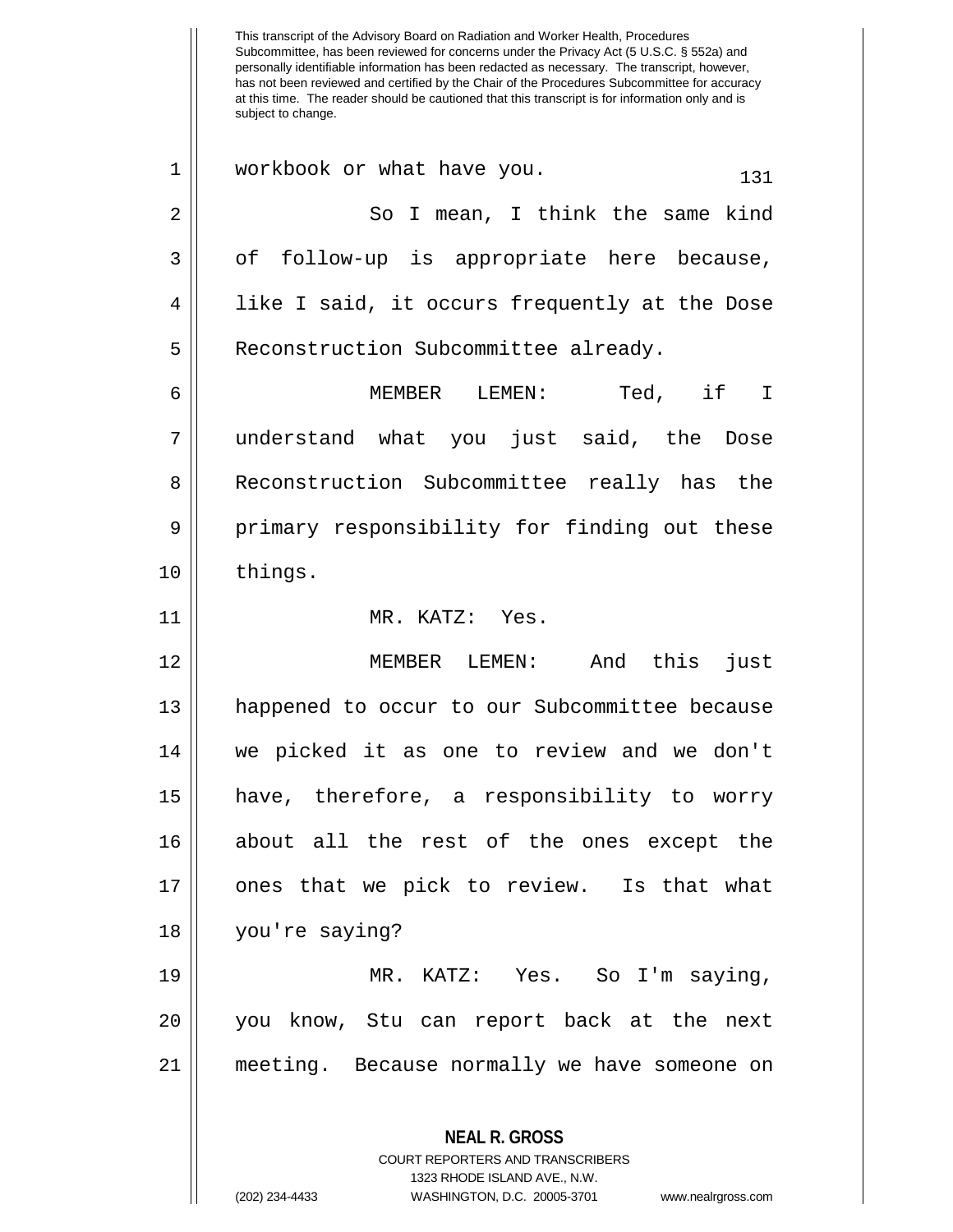**NEAL R. GROSS** COURT REPORTERS AND TRANSCRIBERS 1 || who's sort of intimately involved in these  $\beta R$  $2 \parallel$  cases and he will have already reviewed that. 3 || But in this case, you know, with 4 || this Subcommittee we don't have that person  $5 \parallel$  on, but they can follow up on that and just 6 report back to you at the next meeting, you 7 || know, here's what we found. This is what 8 || happened with this case. 9 || MEMBER LEMEN: That sounds good, 10 but let me ask you one last question. How 11 much of a problem would this be to the 12 individual that's trying to get compensated? 13 In other words, this type of mistake or 14 whatever you want to call it, how much is 15 that going to affect a person getting 16 compensated? A big deal or a little deal or 17 it's not going to affect them at all, or 18 what? 19 MR. KATZ: I mean, in this case 20 it didn't impact the PoC beyond 50 percent so 21 it didn't change the outcome, right?

1323 RHODE ISLAND AVE., N.W.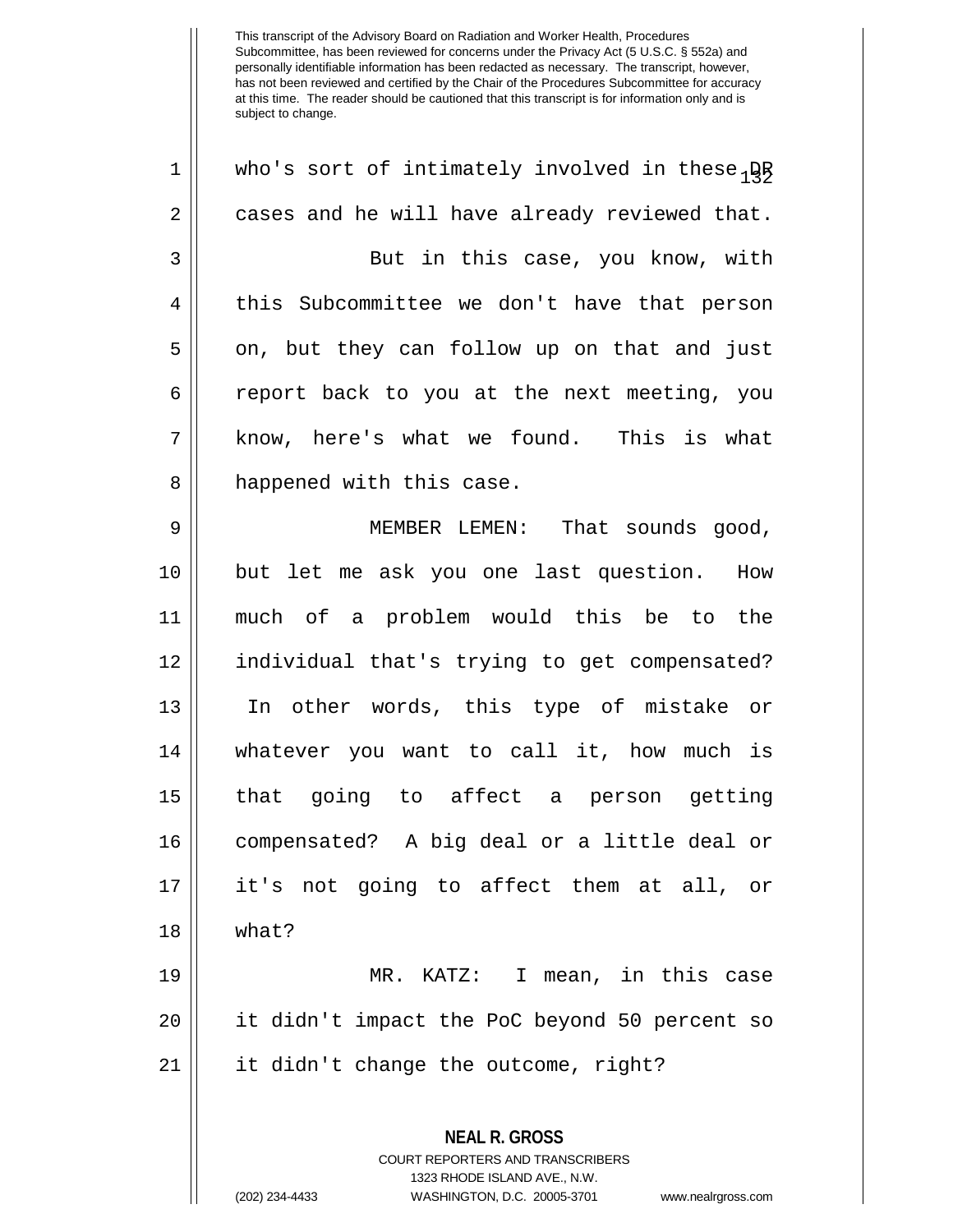| 1  | CHAIR MUNN:<br>It didn't eyen                                                                                                                                          |
|----|------------------------------------------------------------------------------------------------------------------------------------------------------------------------|
| 2  | affect the PoC one quarter of one percent.                                                                                                                             |
| 3  | MR. KATZ: Right.                                                                                                                                                       |
| 4  | MR. HINNEFELD: The problem with                                                                                                                                        |
| 5  | answering that question, Dick, is that when                                                                                                                            |
| 6  | you say what is this type of mistake, what do                                                                                                                          |
| 7  | we mean by this type? What type is it?                                                                                                                                 |
| 8  | MEMBER LEMEN: Well, I don't                                                                                                                                            |
| 9  | know. That's why I'm asking you.                                                                                                                                       |
| 10 | MR. HINNEFELD: You know, one way                                                                                                                                       |
| 11 | to categorize this mistake was that it was                                                                                                                             |
| 12 | one component of the dose for a limited                                                                                                                                |
| 13 | period of time, for a very short period of                                                                                                                             |
| 14 | time, and an adjustment was not made to that                                                                                                                           |
| 15 | dose.                                                                                                                                                                  |
| 16 | If that's the type of mistake                                                                                                                                          |
| 17 | you're talking about, I think there's a                                                                                                                                |
| 18 | little opportunity for a claim<br>to.<br>be                                                                                                                            |
| 19 | affected, a claim outcome to be affected.                                                                                                                              |
| 20 | Okay, that's what<br>MEMBER LEMEN:                                                                                                                                     |
| 21 | I was asking.                                                                                                                                                          |
|    | <b>NEAL R. GROSS</b><br><b>COURT REPORTERS AND TRANSCRIBERS</b><br>1323 RHODE ISLAND AVE., N.W.<br>(202) 234-4433<br>WASHINGTON, D.C. 20005-3701<br>www.nealrgross.com |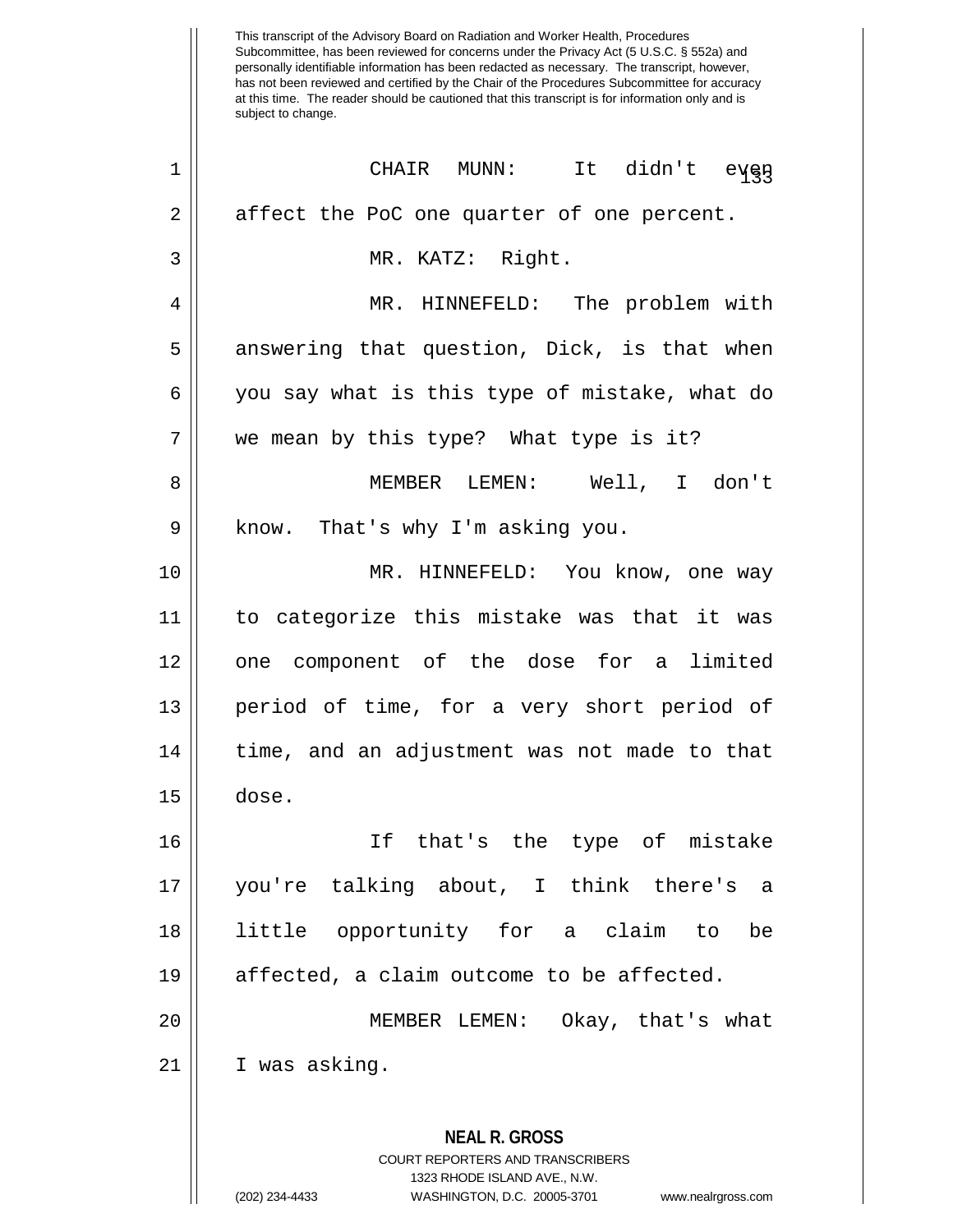This transcript of the Advisory Board on Radiation and Worker Health, Procedures Subcommittee, has been reviewed for concerns under the Privacy Act (5 U.S.C. § 552a) and personally identifiable information has been redacted as necessary. The transcript, however, has not been reviewed and certified by the Chair of the Procedures Subcommittee for accuracy at this time. The reader should be cautioned that this transcript is for information only and is subject to change. **NEAL R. GROSS** COURT REPORTERS AND TRANSCRIBERS 1323 RHODE ISLAND AVE., N.W. 1 || MR. HINNEFELD: Okay. 134 2 || MEMBER LEMEN: Thank you. 3 CHAIR MUNN: And I suggest that 4 || we put this particular finding in progress 5 || and make a notation that NIOSH will follow up  $6 \parallel$  as a quality assurance question and report at 7 | our next meeting. 8 And Steve is typing what I just 9 || said. Does anyone have any changes or 10 || corrections to the statement? 11 MR. MARSCHKE: Is that all you 12 need, Wanda? 13 CHAIR MUNN: That's all I need, 14 || Steve. That should just be quite adequate. 15 NIOSH will follow up on the QA questions and 16 || report at the next meeting. 17 Let's go on to Finding 15. Is 18 that the right number? Did I get that 19 correct? 20 MS. K. BEHLING: This is Kathy 21 Behling. Maybe I can take this, because I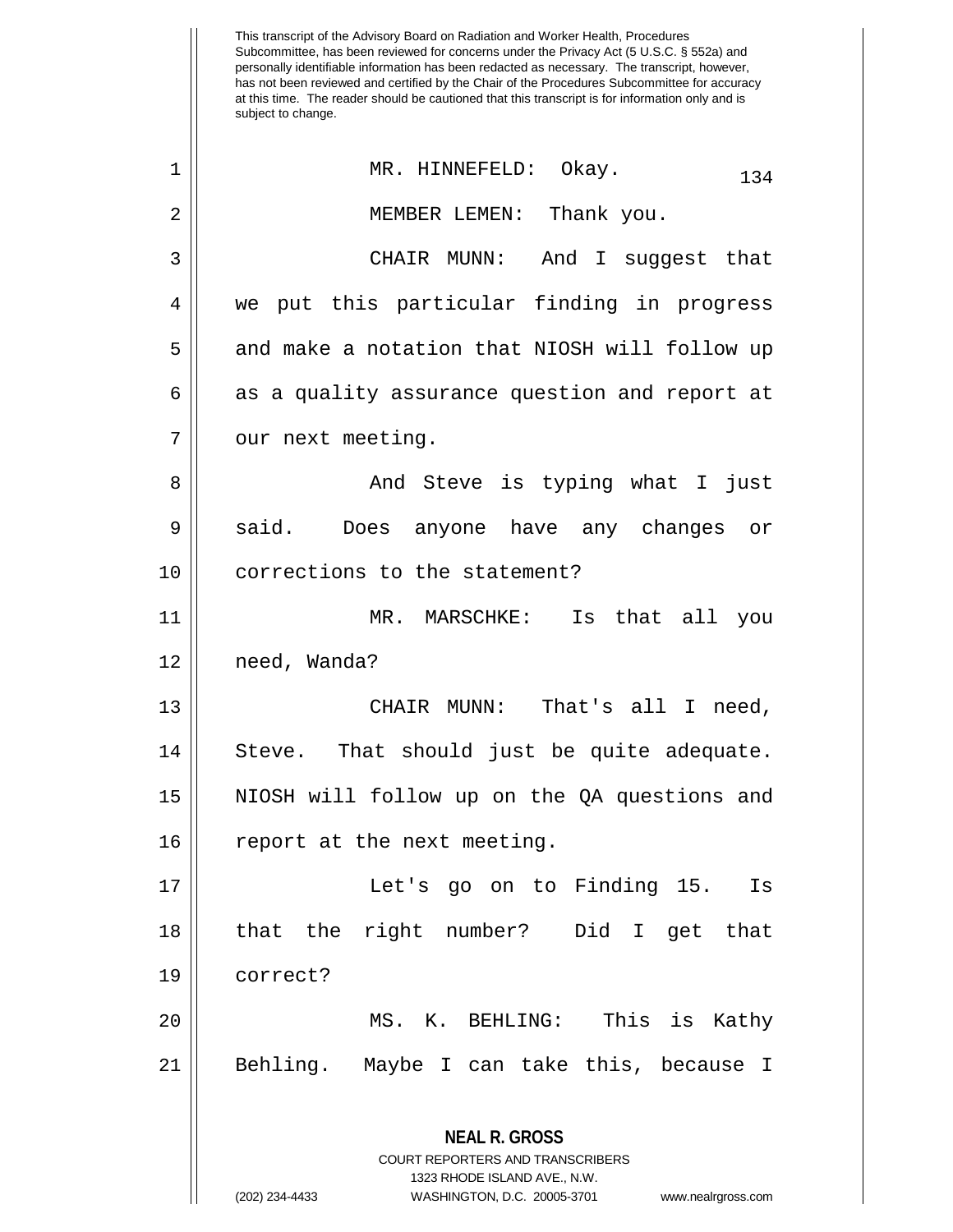This transcript of the Advisory Board on Radiation and Worker Health, Procedures Subcommittee, has been reviewed for concerns under the Privacy Act (5 U.S.C. § 552a) and personally identifiable information has been redacted as necessary. The transcript, however, has not been reviewed and certified by the Chair of the Procedures Subcommittee for accuracy at this time. The reader should be cautioned that this transcript is for information only and is subject to change. **NEAL R. GROSS** COURT REPORTERS AND TRANSCRIBERS 1323 RHODE ISLAND AVE., N.W.  $1 \parallel$  believe this was an SC&A response that was 2 || required. This particular --3 CHAIR MUNN: I can hardly hear 4 || you, Kathy. 5 MS. K. BEHLING: Okay, I'm sorry. 6 Is that better? 7 CHAIR MUNN: Oh, much better. 8 | Thank you. 9 MS. K. BEHLING: Okay. This 10 particular finding had to do with the Y-12 11 TBD and the fact that for film badges prior 12 to 1980 they suggested that there be a 30 13 || percent uncertainty assigned to those badges, 14 and we wanted to ensure that the coworker 15 dose was also having that uncertainty 16 assigned. 17 And initially we thought that it 18 was going to be a situation where the film 19 badge would be multiplied by a factor of 1.3 20 || to account for this uncertainty, but Stu 21 indicated last time that the way they view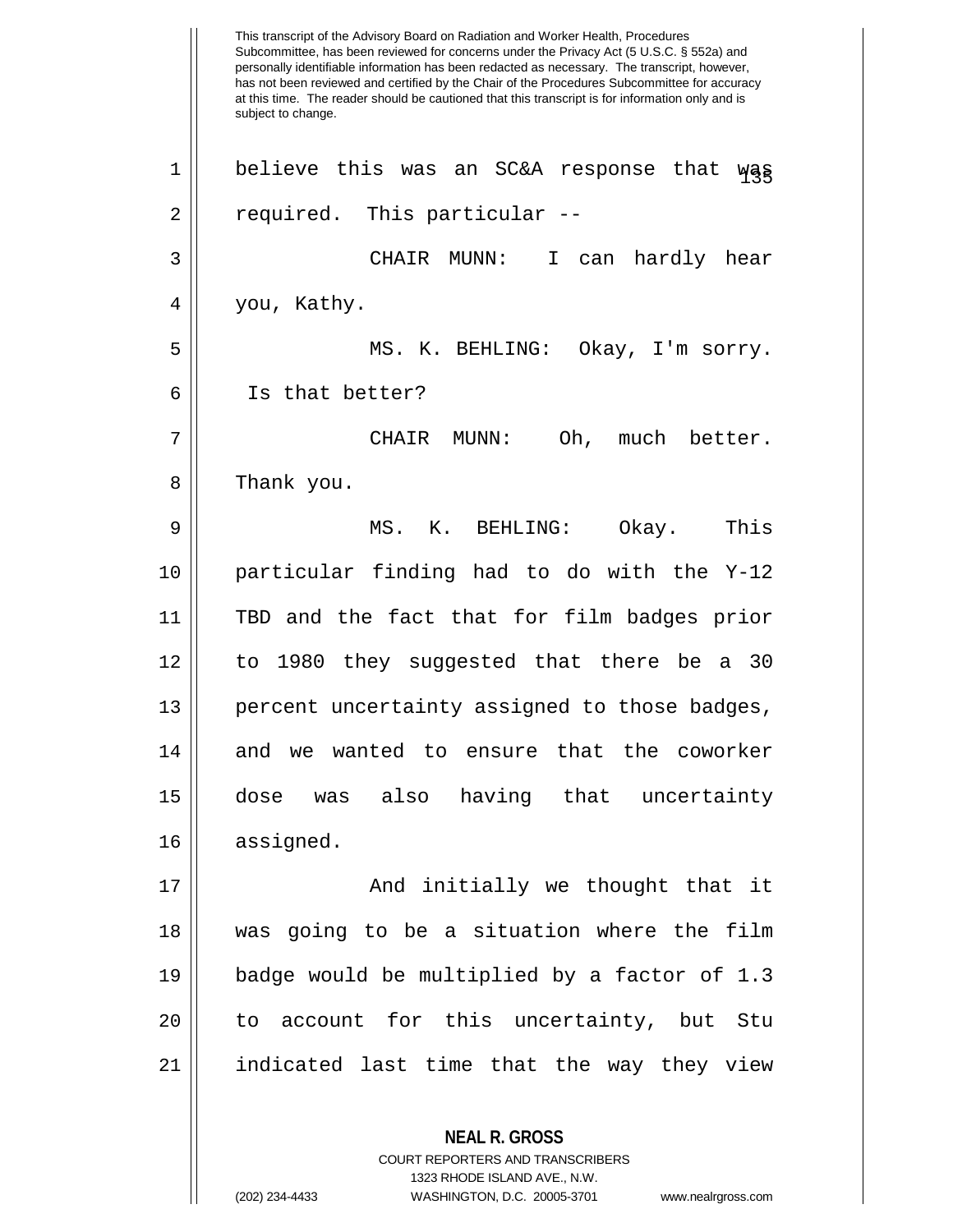This transcript of the Advisory Board on Radiation and Worker Health, Procedures Subcommittee, has been reviewed for concerns under the Privacy Act (5 U.S.C. § 552a) and personally identifiable information has been redacted as necessary. The transcript, however, has not been reviewed and certified by the Chair of the Procedures Subcommittee for accuracy at this time. The reader should be cautioned that this transcript is for information only and is subject to change. **NEAL R. GROSS** COURT REPORTERS AND TRANSCRIBERS 1323 RHODE ISLAND AVE., N.W. 1 || this is that it would be the 30 percent 2 uncertainty is a standard deviation around  $3 \parallel$  the central value. 4 And I asked that it be remained  $5 \parallel$  open just so that I could go back into the Y-6 12 TBD and ensure that there was no specific 7 instructions to the dose reconstructors to  $8 \parallel$  apply a 1.3 correction factor. 9 And I did that and there is no 10 || such instruction to that level. It just 11 simply says that they want to ensure that 12 there's a 30 percent uncertainty associated 13 with those badge ratings. So I'm 14 || recommending that we close that after my 15 | review of the Y-12 TBD. 16 CHAIR MUNN: All right. Any 17 comment one way or the other? If not, Steve, 18 will you close the item and indicate that 19 || SC&A has agreed the finding can be closed? 20 || Any other comments with respect 21 to either this item or others before we go to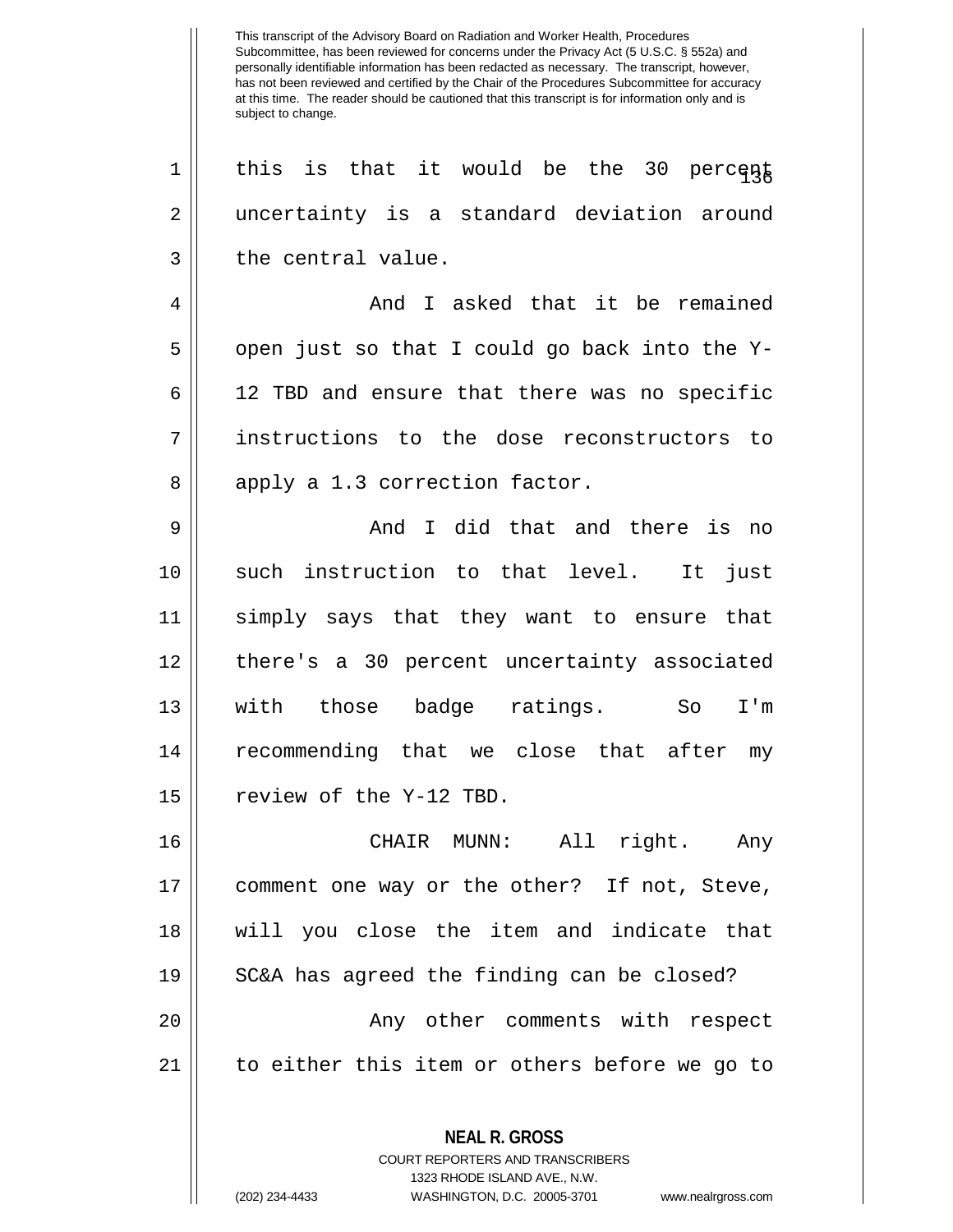This transcript of the Advisory Board on Radiation and Worker Health, Procedures Subcommittee, has been reviewed for concerns under the Privacy Act (5 U.S.C. § 552a) and personally identifiable information has been redacted as necessary. The transcript, however, has not been reviewed and certified by the Chair of the Procedures Subcommittee for accuracy at this time. The reader should be cautioned that this transcript is for information only and is subject to change. **NEAL R. GROSS** COURT REPORTERS AND TRANSCRIBERS 1323 RHODE ISLAND AVE., N.W. (202) 234-4433 WASHINGTON, D.C. 20005-3701 www.nealrgross.com 1 || lunch? If not, can we take, how long are  $_{1}\psi$ 2 | going to need for lunch? 3 MS. K. BEHLING: Excuse me, 4 Wanda. Now I'm having a hard time hearing  $5 \mid$  you. 6 CHAIR MUNN: Oh, I'm not sure 7 || why. Let me try changing phones. Did that 8 help? 9 MR. KATZ: That's much better, 10 Wanda. 11 MEMBER LEMEN: Wanda, you faded  $12 \parallel \quad \text{out.}$ 13 || CHAIR MUNN: I'm sorry. 14 MEMBER LEMEN: You're much better  $15 \parallel \quad now.$ 16 CHAIR MUNN: It's obviously the 17 || phone that I was using. All right, I had 18 || suggested that we close it, SC&A having 19 satisfied themselves that we are okay. And 20 || how long do we need for lunch? 21 MEMBER BEACH: Wanda, this is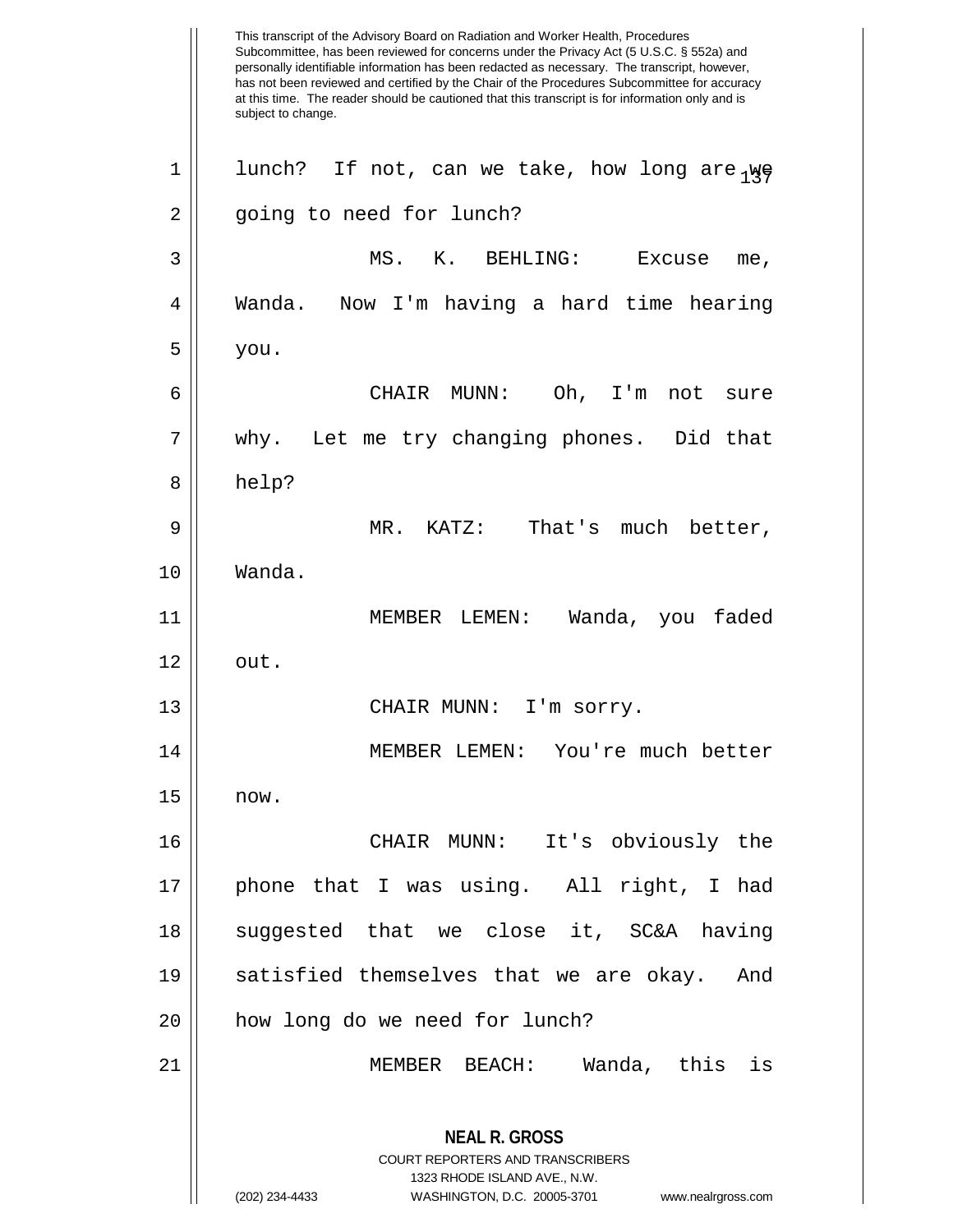This transcript of the Advisory Board on Radiation and Worker Health, Procedures Subcommittee, has been reviewed for concerns under the Privacy Act (5 U.S.C. § 552a) and personally identifiable information has been redacted as necessary. The transcript, however, has not been reviewed and certified by the Chair of the Procedures Subcommittee for accuracy at this time. The reader should be cautioned that this transcript is for information only and is subject to change. **NEAL R. GROSS** COURT REPORTERS AND TRANSCRIBERS 1323 RHODE ISLAND AVE., N.W. (202) 234-4433 WASHINGTON, D.C. 20005-3701 www.nealrgross.com 1 | Josie. Do we have one more open item, Numbeg  $2 \parallel 17$ ? 3 MS. MARION-MOSS: Yes. 4 CHAIR MUNN: I'm relying on Steve  $5 \parallel$  to get me to the right spot. 6 MEMBER BEACH: And back to your 7 || original question, 30 minutes works for me 8 | for lunch. 9 MEMBER ZIEMER: That's all I 10 need. This is Ziemer. 11 CHAIR MUNN: All right, let's  $12$  || take a quick look at  $-$ 13 MEMBER LEMEN: That's fine with 14 me and I'll be in and out a little bit this 15 afternoon, but just carry on. If I don't 16 answer you'll know I'm out. If I do answer -  $17$ 18 CHAIR MUNN: All right, Finding 19 Number 15 is now closed with the notation, 20 "SC&A reviewed the TBD, was satisfied with  $21$  || the approach and" -- Steve got ahead of me.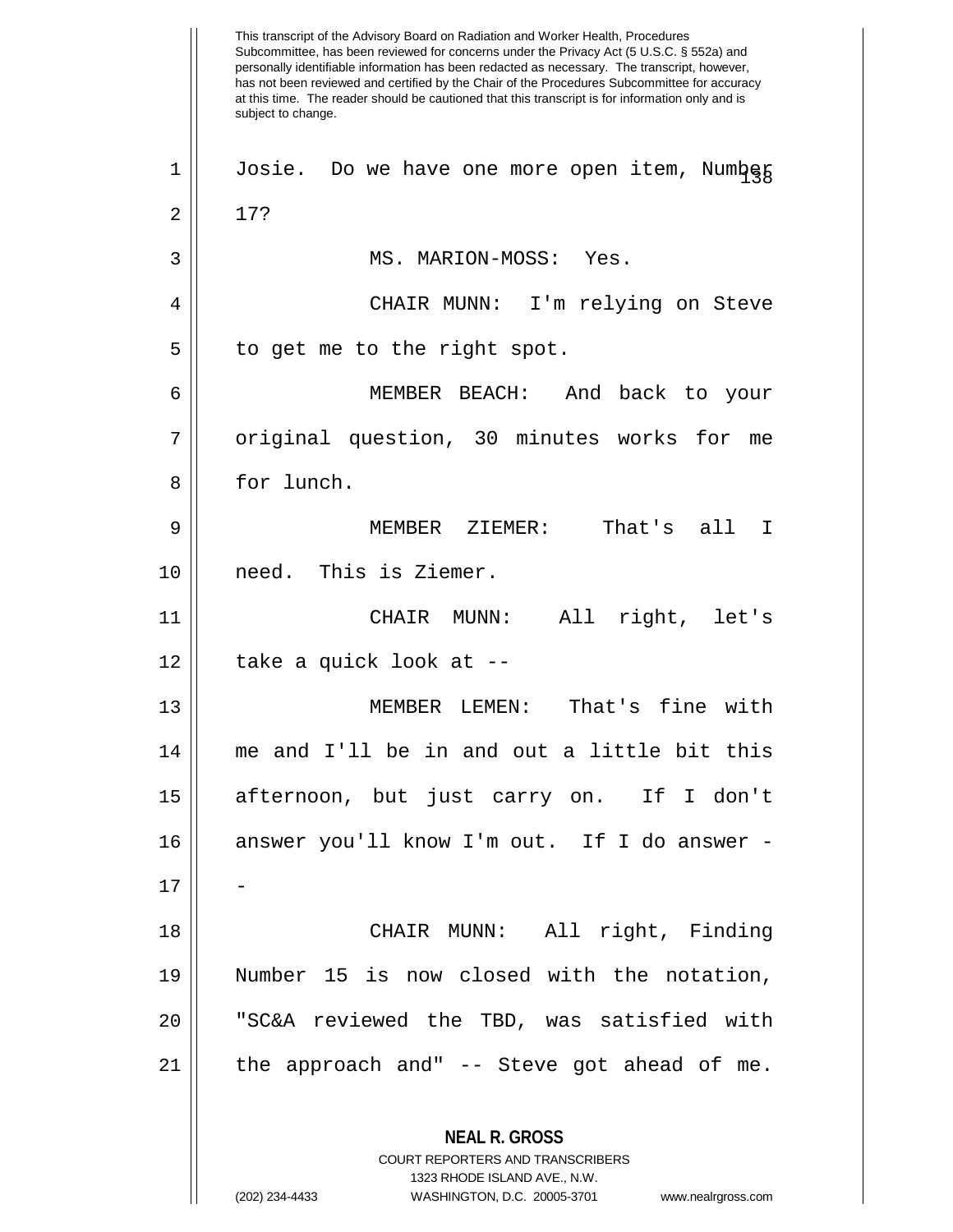$1 \parallel$  He's already gone. It's closed. It<sub>'s</sub>  $2 \parallel$  adequate. It's fine. We are now at Finding 3 Number 17.

4 MR. HINNEFELD: Okay, this is Stu  $5 \parallel$  one more time. The finding is that there's 6 || no construction worker correction applied to 7 the unmonitored CTW dose. NIOSH did not take 8 || into account the recommendation of ORAU OTIB-9 || 52, and the DR was revised and unmonitored 10 internal dose was assigned without any 11 modification intake rates to account for the 12 || EE being a construction worker.

13 This particular case, the 14 || employment in this case was in 1944, and the 15 intakes in 1944 on this site are based on 16 || Battelle TBD-6000 rather than of the bioassay 17 coworker data.

18 || And that 1.4 factor was developed for times when you have a coworker model based on all monitored workers and then you're going to apply that to construction

> COURT REPORTERS AND TRANSCRIBERS 1323 RHODE ISLAND AVE., N.W. (202) 234-4433 WASHINGTON, D.C. 20005-3701 www.nealrgross.com

**NEAL R. GROSS**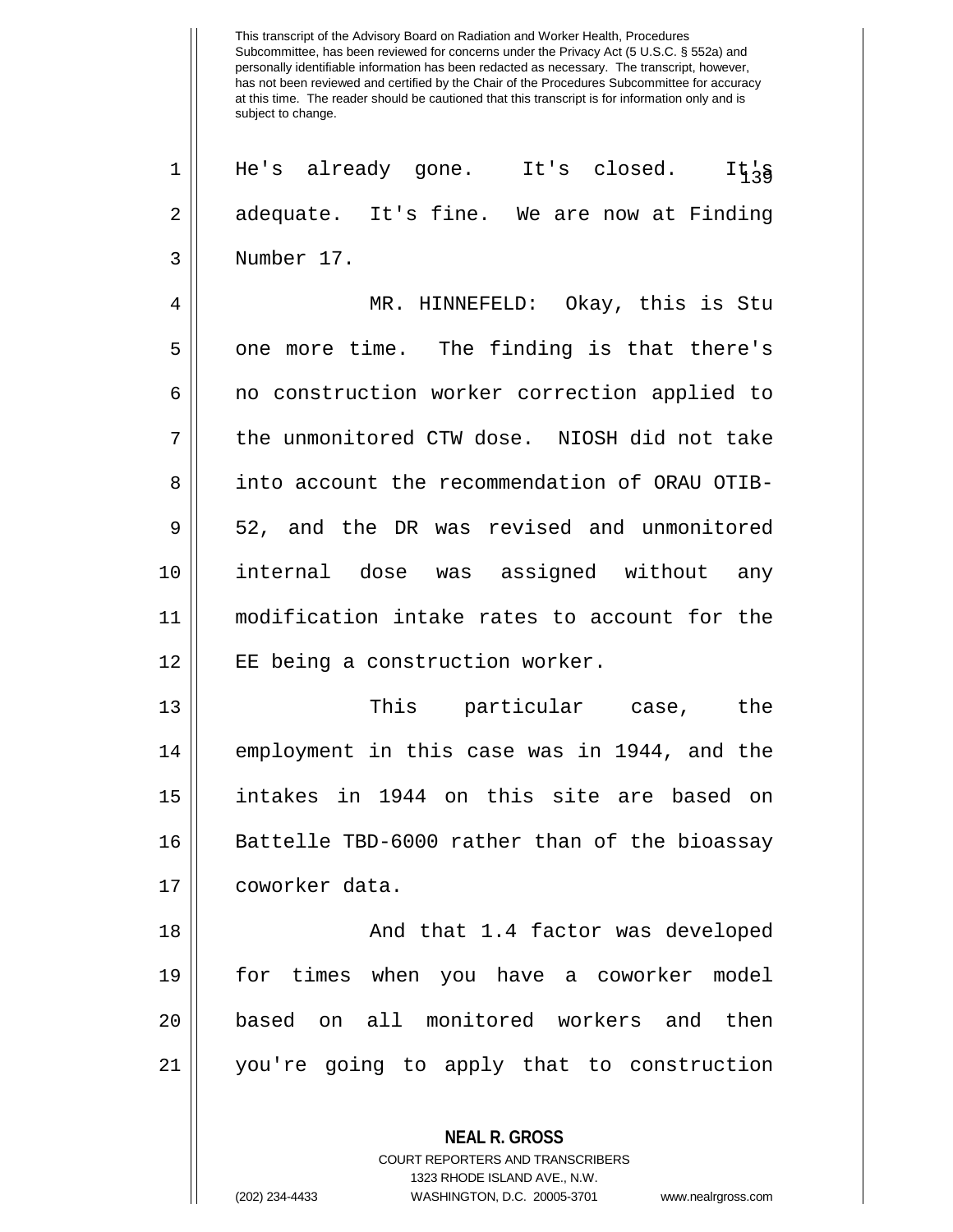**NEAL R. GROSS** COURT REPORTERS AND TRANSCRIBERS 1323 RHODE ISLAND AVE., N.W.  $1 \parallel$  workers, so it was not intended to apply that  $2 \parallel$  1.4 to a situation where the intake is  $3 \parallel$  calculated in a different fashion. 4 Now in our response there are a 5 | number of other things we mention here about, 6 || you know, the air data probably being higher 7 during an operation that generates the 8 airborne, so that's kind of what most of our 9 response is. But the key part of the 10 response is that OTIB-52, the adjustment of 11 OTIB-52 is to apply to a coworker based on a 12 bioassay approach, and 1944 intakes were not 13 || based on that approach. 14 MEMBER LEMEN: So can you explain 15 to me, Stu, real quickly what that actually 16 means? 17 MR. HINNEFELD: Well, I can try. 18 || This person worked at Hanford in 1944 and 19 apparently was a construction worker. We 20 have, OTIB-52 is a technique we have adopted 21 for adjusting construction worker internal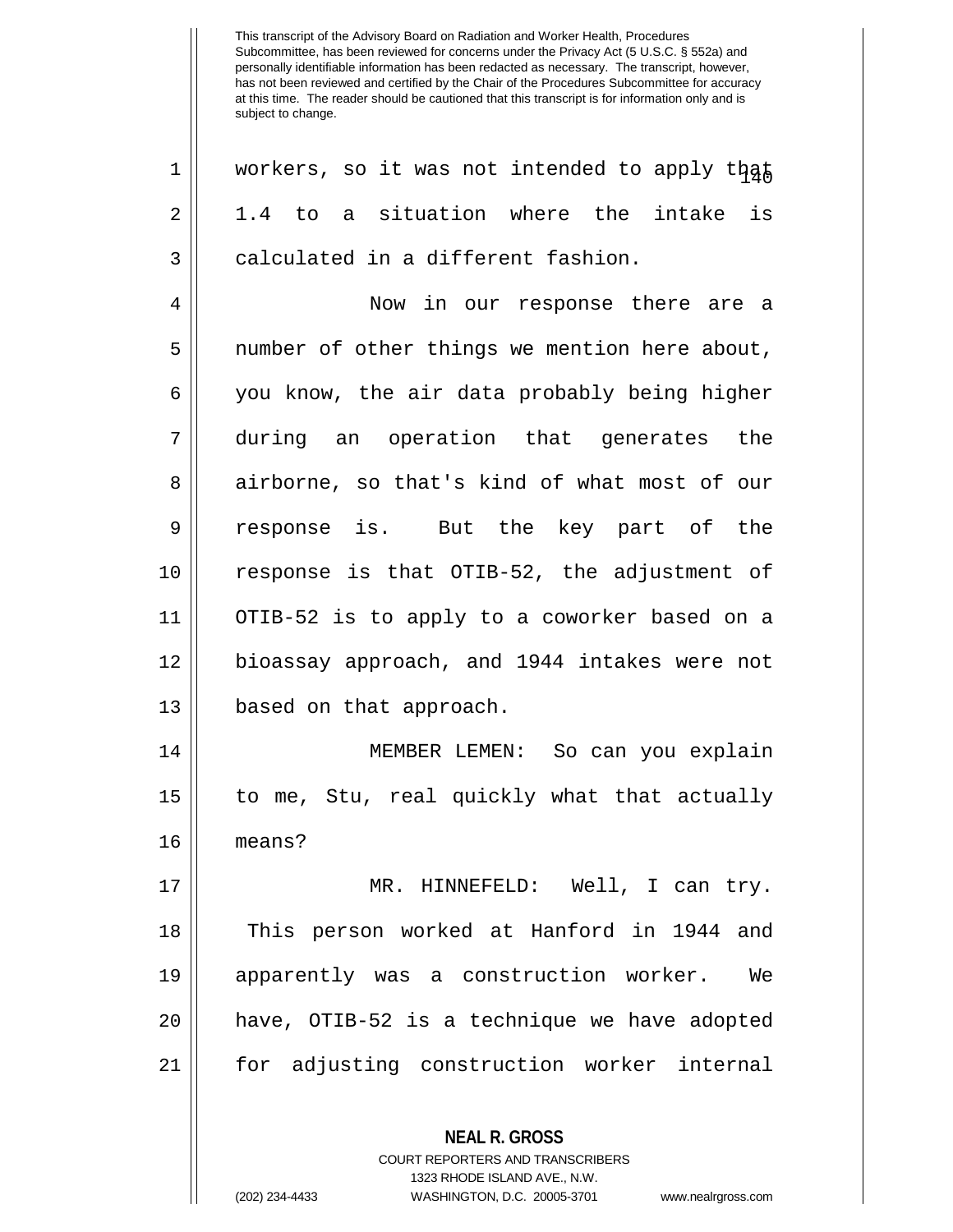This transcript of the Advisory Board on Radiation and Worker Health, Procedures Subcommittee, has been reviewed for concerns under the Privacy Act (5 U.S.C. § 552a) and personally identifiable information has been redacted as necessary. The transcript, however, has not been reviewed and certified by the Chair of the Procedures Subcommittee for accuracy at this time. The reader should be cautioned that this transcript is for information only and is subject to change. 1 exposures upward. 141 2 MEMBER LEMEN: Right. 3 MR. HINNEFELD: If your coworker 4 model is based on all workers, all monitored 5 workers or in-house workers, then we've 6 agreed the construction workers' intakes 7 based on that bioassay data should be 8 adjusted higher. And that was based on 9 comparisons of bioassay data, you know, the 10 bioassay data of construction workers where 11 it's available compared to the bioassay data 12 || for the in-house workers. 13 So that's where that 1.4 14 multiplier came from, and it was intended to 15 be applied in that circumstance where you 16 have a coworker model based on urine data. 17 And in this case, in Hanford in 18 1944, first of all, Hanford in 1944 is in the 19 SEC so this must be a non-SEC cancer or less 20 || than 250 days of employment. 21 And so for 1944, for intakes in

> **NEAL R. GROSS** COURT REPORTERS AND TRANSCRIBERS 1323 RHODE ISLAND AVE., N.W. (202) 234-4433 WASHINGTON, D.C. 20005-3701 www.nealrgross.com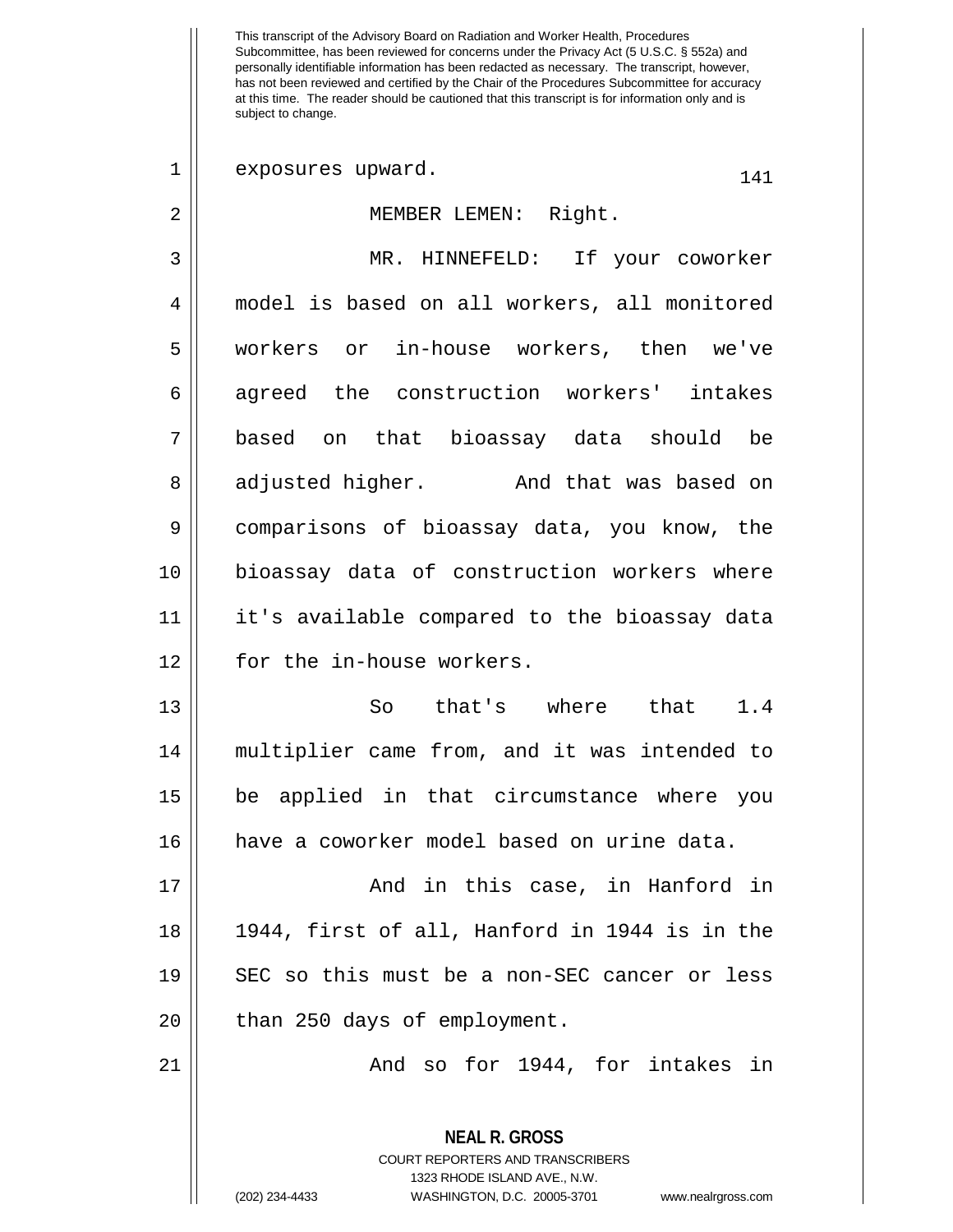**NEAL R. GROSS** COURT REPORTERS AND TRANSCRIBERS 1323 RHODE ISLAND AVE., N.W. (202) 234-4433 WASHINGTON, D.C. 20005-3701 www.nealrgross.com  $1 \parallel 1944$  at Hanford we use, would be a surrogate 2 data approach. It would be data from other 3 facilities where the air sampling, air data 4 was measured at these other facilities, and 5 || those facilities were doing the same types of  $6 \parallel$  work that Hanford was doing in 1944 at this 7 particular time. 8 || So that was the basis of the 9 || intake and that's why, since it was not based 10 || on a urine bioassay coworker set, the 1.4 11 wasn't applied. 12 || MEMBER LEMEN: Okay, thank you. 13 CHAIR MUNN: All right, and did 14 we have a response? Did SC&A have an 15 || opportunity to look at that? 16 MS. K. BEHLING: This is Kathy. 17 No, I didn't look at NIOSH's response and so 18 I really can't comment until I look at this a 19 little closer. 20 MR. HINNEFELD: You know, as I 21 read the response that we have in there it's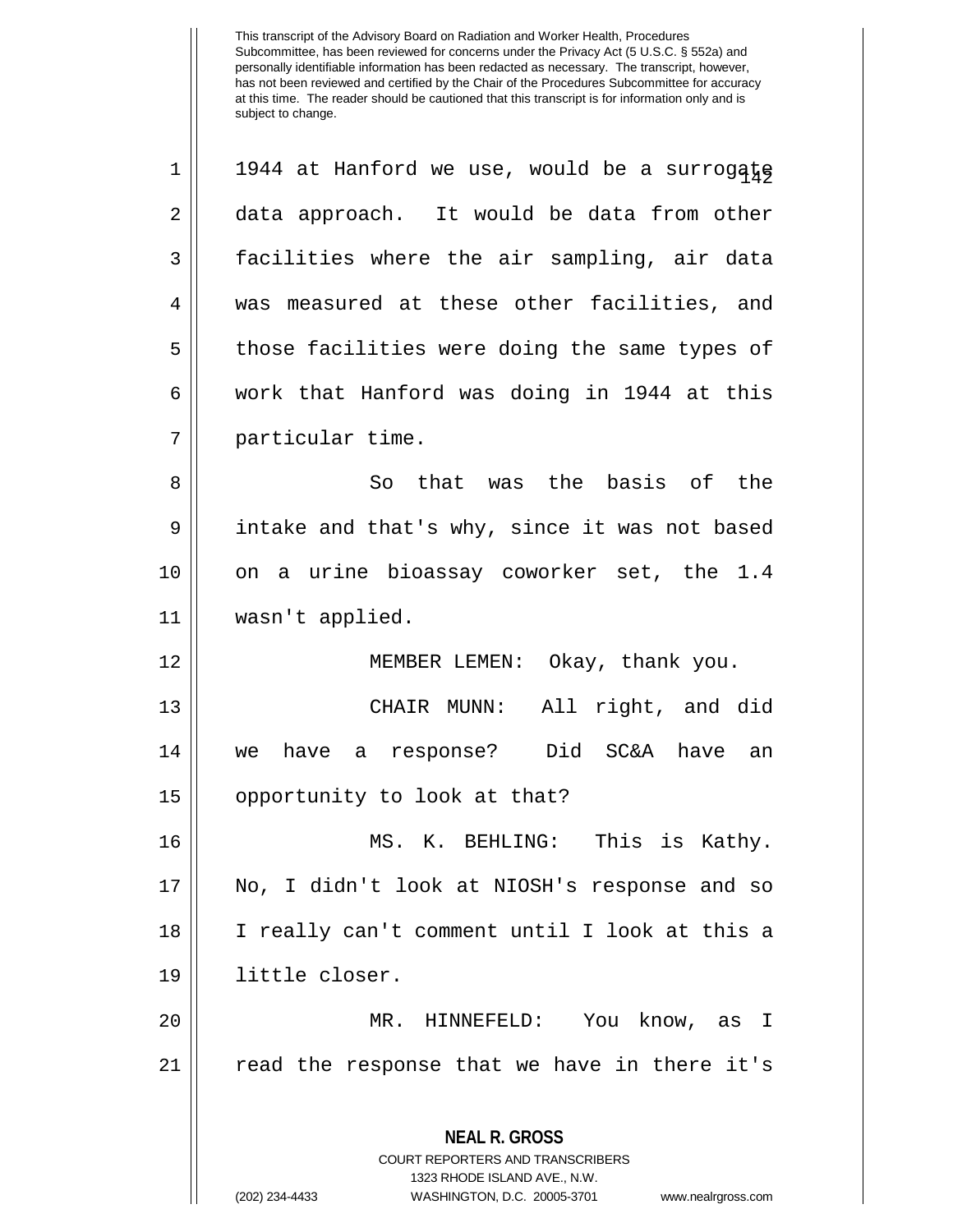1 || not quite as, it doesn't quite say what  $_4\frac{1}{4}$  $2 \parallel$  thought we were going to say. So I think 3 maybe we should have an action to put another 4 response in here and then we'll let Kathy  $5 \parallel$  look at that one.

6 DR. MAURO: This is John Mauro. 7 I'll just let you know that I'm intimately 8 || familiar with TBD-6000, the dataset that 9 || builds the matrix that's being used as a 10 || surrogate for metal handling facilities, and 11 I could speak to confirm what Stu just said. 12 That is, the context is

 completely different between the issues that are raised on a coworker model and the application of OTIB-52 and the 1.4 multiplier 16 || for external or any other multiplier.

 TBD-6000 we looked at very, very carefully and it's basically internal exposure. It's default air sampling data 20 || that are being arrayed based on lots of experience in the early years, and we could

> **NEAL R. GROSS** COURT REPORTERS AND TRANSCRIBERS 1323 RHODE ISLAND AVE., N.W. (202) 234-4433 WASHINGTON, D.C. 20005-3701 www.nealrgross.com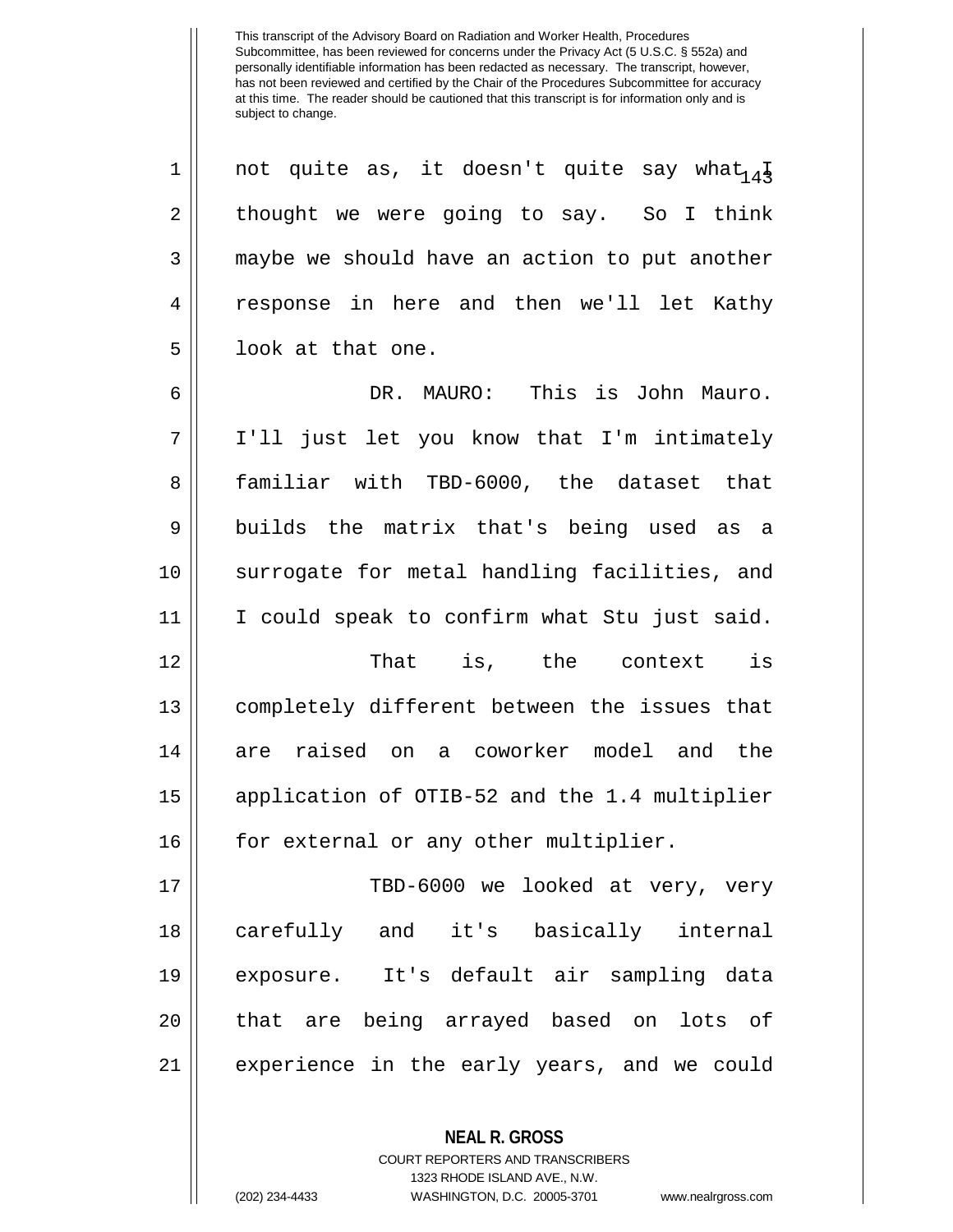1 || say with conviction that they are bounding

2 3 And the distinction between 4 worker and coworker model, I can't see it 5 || applying to that circumstance. We've never 6 done it before. We've reviewed many, many 7 cases where there are workers who were 8 exposed in the early years to metalworking 9 activities where there was airborne uranium 10 dust loadings, and every case we found that 11 that dust loading, based on a lot of data 12 || that was collected by the Health and Safety 13 Laboratory back in those days, bounds the 14 airborne dust loading that these workers 15 | could have experienced.

16 I agree with Stu that the concept 17 || of adjustments because of construction versus 18 || non-construction just does not apply to this 19 || kind of situation.

20 CHAIR MUNN: Do I hear properly 21 that NIOSH would like to reword their

> **NEAL R. GROSS** COURT REPORTERS AND TRANSCRIBERS 1323 RHODE ISLAND AVE., N.W. (202) 234-4433 WASHINGTON, D.C. 20005-3701 www.nealrgross.com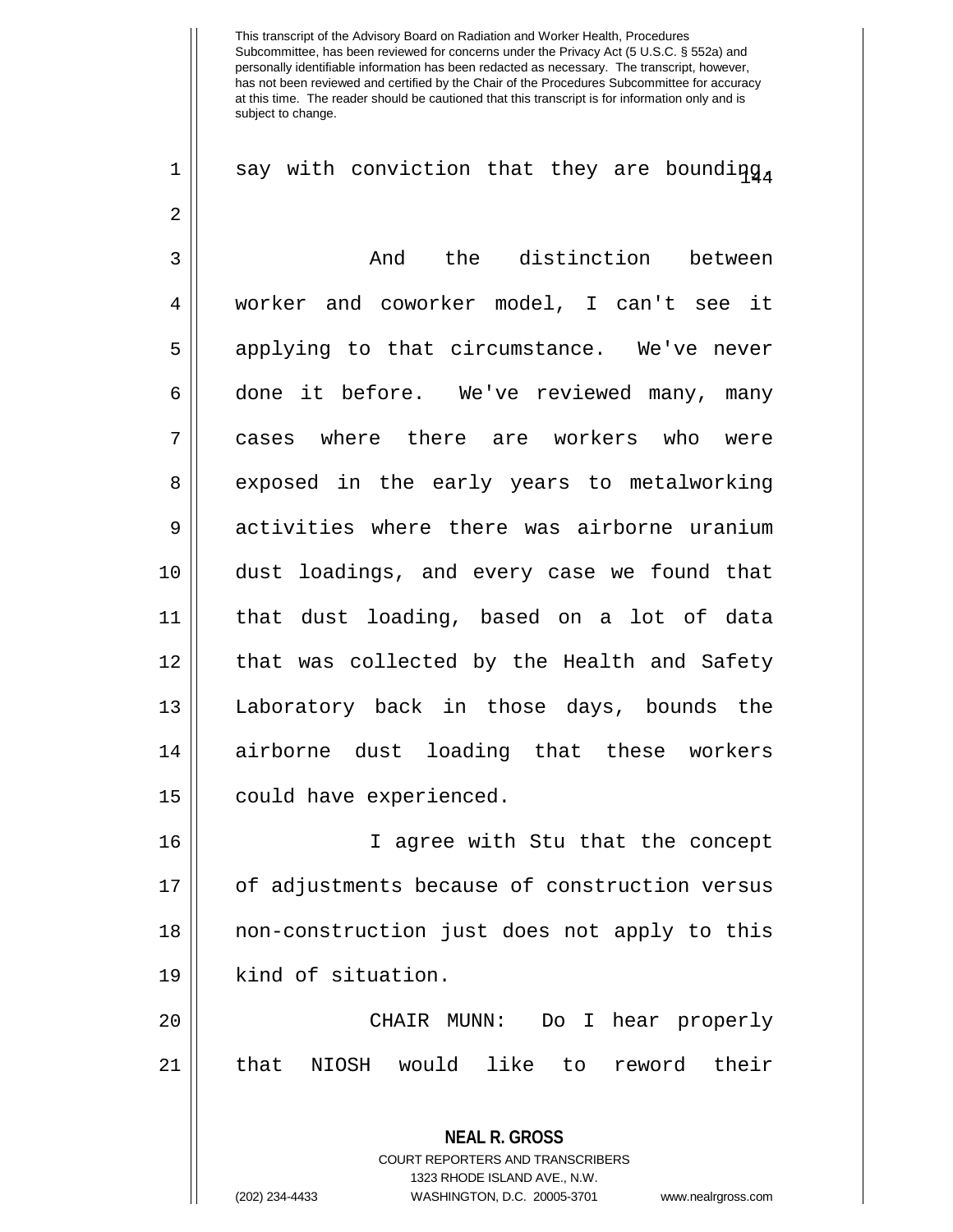This transcript of the Advisory Board on Radiation and Worker Health, Procedures Subcommittee, has been reviewed for concerns under the Privacy Act (5 U.S.C. § 552a) and personally identifiable information has been redacted as necessary. The transcript, however, has not been reviewed and certified by the Chair of the Procedures Subcommittee for accuracy at this time. The reader should be cautioned that this transcript is for information only and is subject to change. **NEAL R. GROSS** COURT REPORTERS AND TRANSCRIBERS 1323 RHODE ISLAND AVE., N.W. (202) 234-4433 WASHINGTON, D.C. 20005-3701 www.nealrgross.com 1 || statements? 145 2 MR. HINNEFELD: Well, I offered  $3 \parallel$  to reword it. It would be fine if you just 4 closed it, but I offered to reword our 5 || statement to put another response in that's 6 | worded somewhat differently. 7 CHAIR MUNN: What's the feeling 8 | of the Subcommittee? 9 MEMBER LEMEN: Why don't you just 10 | close it. 11 MS. K. BEHLING: One other 12 comment I just wanted to make, Wanda. Excuse 13 me, this is Kathy. The correction factor for 14 || the internal for Hanford is 2 times not 1.4. 15 || But just for the record that internal is 2 16 not 1.4. 17 || MR. HINNEFELD: Okay. 18 CHAIR MUNN: Josie? 19 MEMBER ZIEMER: This is Ziemer. 20 I don't think NIOSH needs to reword it unless 21 SC&A believes there needs to be more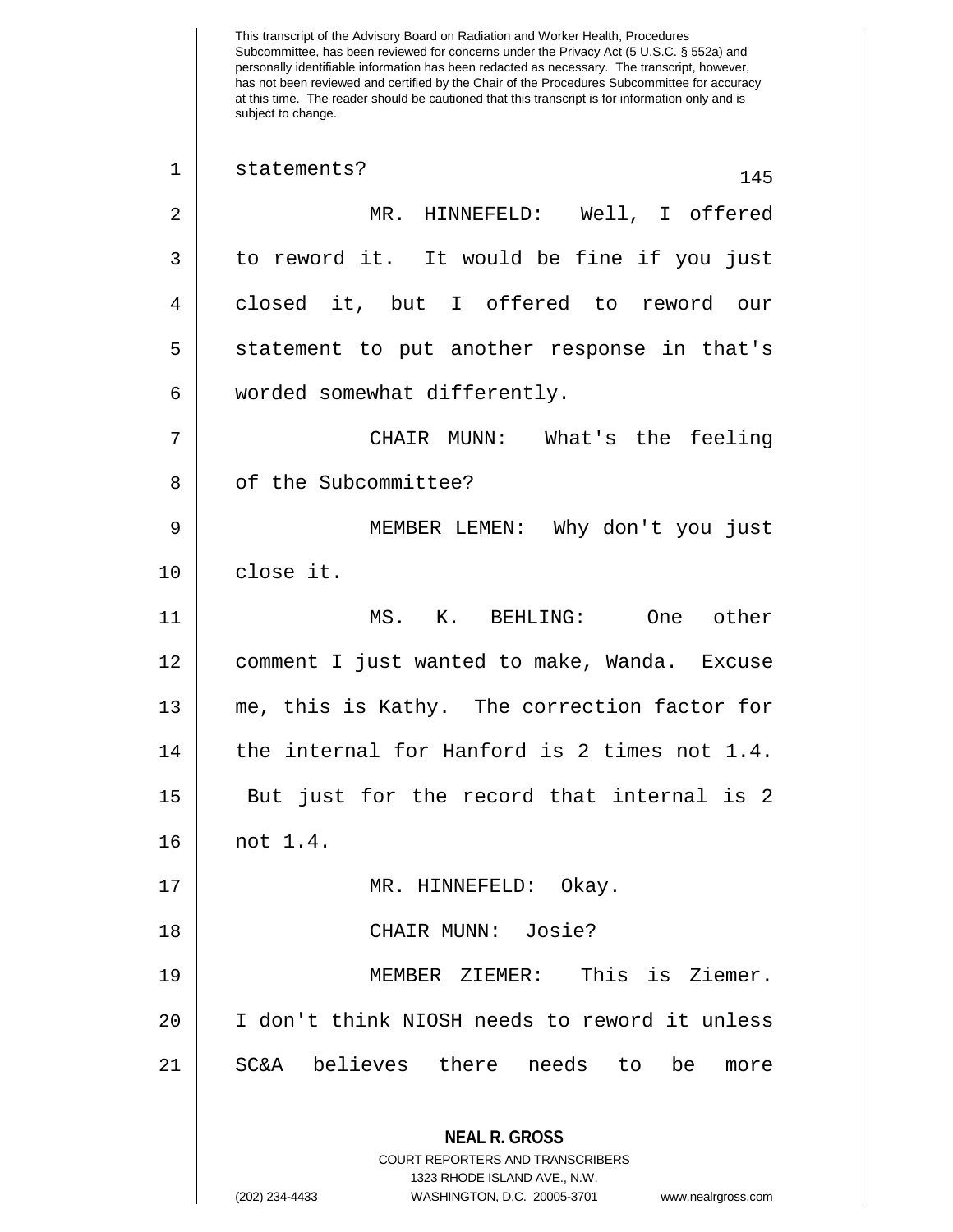This transcript of the Advisory Board on Radiation and Worker Health, Procedures Subcommittee, has been reviewed for concerns under the Privacy Act (5 U.S.C. § 552a) and personally identifiable information has been redacted as necessary. The transcript, however, has not been reviewed and certified by the Chair of the Procedures Subcommittee for accuracy at this time. The reader should be cautioned that this transcript is for information only and is subject to change. **NEAL R. GROSS** COURT REPORTERS AND TRANSCRIBERS 1323 RHODE ISLAND AVE., N.W. (202) 234-4433 WASHINGTON, D.C. 20005-3701 www.nealrgross.com 1 || clarification. But if SC&A believes that  $t\frac{1}{4}$ 2 | NIOSH position is clear and concurs with it  $3 \parallel$  then we can close it. 4 CHAIR MUNN: Kathy, are you 5 || satisfied with the response that NIOSH has 6 | currently? 7 MS. K. BEHLING: Well, I have to 8 || be honest. I didn't take enough time to look 9 | over that response. Perhaps I could do that 10 during the break and then I could get back to 11 you after lunch. 12 CHAIR MUNN: That would certainly 13 be satisfactory for me. I don't think anyone 14 would mind that. Let's leave that as-is for 15 || a half hour while we go to lunch, and we will 16 pick it up exactly there before we go into 17 the item that was transferred over most 18 recently from the Dose Reconstruction 19 Committee regarding the geometry issues from 20 dose reconstruction. 21 || Tight, without objection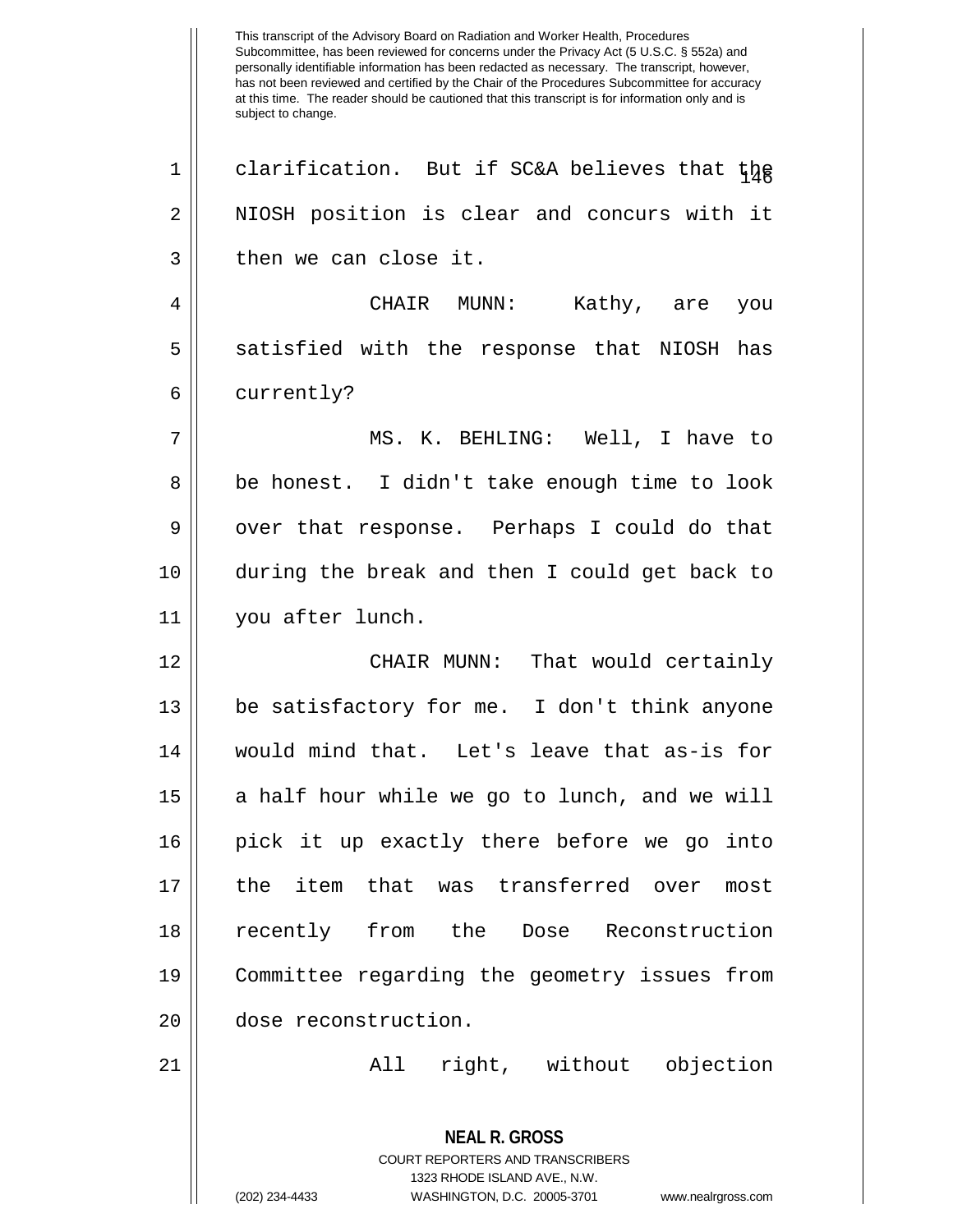|             | This transcript of the Advisory Board on Radiation and Worker Health, Procedures<br>Subcommittee, has been reviewed for concerns under the Privacy Act (5 U.S.C. § 552a) and<br>personally identifiable information has been redacted as necessary. The transcript, however,<br>has not been reviewed and certified by the Chair of the Procedures Subcommittee for accuracy<br>at this time. The reader should be cautioned that this transcript is for information only and is<br>subject to change. |
|-------------|--------------------------------------------------------------------------------------------------------------------------------------------------------------------------------------------------------------------------------------------------------------------------------------------------------------------------------------------------------------------------------------------------------------------------------------------------------------------------------------------------------|
| $\mathbf 1$ | let's take 30 minutes for lunch. We'll 1ge                                                                                                                                                                                                                                                                                                                                                                                                                                                             |
| 2           | back at what, five minutes to the hour?<br>Is                                                                                                                                                                                                                                                                                                                                                                                                                                                          |
| 3           | that satisfactory?                                                                                                                                                                                                                                                                                                                                                                                                                                                                                     |
| 4           | MEMBER ZIEMER: That sounds good.                                                                                                                                                                                                                                                                                                                                                                                                                                                                       |
| 5           | CHAIR MUNN: Very good. We'll                                                                                                                                                                                                                                                                                                                                                                                                                                                                           |
| 6           | see you then.                                                                                                                                                                                                                                                                                                                                                                                                                                                                                          |
| 7           | (Whereupon, the above-entitled                                                                                                                                                                                                                                                                                                                                                                                                                                                                         |
| 8           | matter went off the record at 1:21 p.m., and                                                                                                                                                                                                                                                                                                                                                                                                                                                           |
| 9           | resumed at $1:59$ p.m.)                                                                                                                                                                                                                                                                                                                                                                                                                                                                                |
| 10          |                                                                                                                                                                                                                                                                                                                                                                                                                                                                                                        |
| 11          |                                                                                                                                                                                                                                                                                                                                                                                                                                                                                                        |
| 12          |                                                                                                                                                                                                                                                                                                                                                                                                                                                                                                        |
| 13          |                                                                                                                                                                                                                                                                                                                                                                                                                                                                                                        |
| 14          |                                                                                                                                                                                                                                                                                                                                                                                                                                                                                                        |
| 15          |                                                                                                                                                                                                                                                                                                                                                                                                                                                                                                        |
| 16          |                                                                                                                                                                                                                                                                                                                                                                                                                                                                                                        |
| 17          |                                                                                                                                                                                                                                                                                                                                                                                                                                                                                                        |
| 18          |                                                                                                                                                                                                                                                                                                                                                                                                                                                                                                        |
| 19          |                                                                                                                                                                                                                                                                                                                                                                                                                                                                                                        |
| 20          |                                                                                                                                                                                                                                                                                                                                                                                                                                                                                                        |
| 21          |                                                                                                                                                                                                                                                                                                                                                                                                                                                                                                        |
|             |                                                                                                                                                                                                                                                                                                                                                                                                                                                                                                        |
|             | <b>NEAL R. GROSS</b><br>COURT REPORTERS AND TRANSCRIBERS<br>1323 RHODE ISLAND AVE., N.W.                                                                                                                                                                                                                                                                                                                                                                                                               |
|             | (202) 234-4433<br>WASHINGTON, D.C. 20005-3701<br>www.nealrgross.com                                                                                                                                                                                                                                                                                                                                                                                                                                    |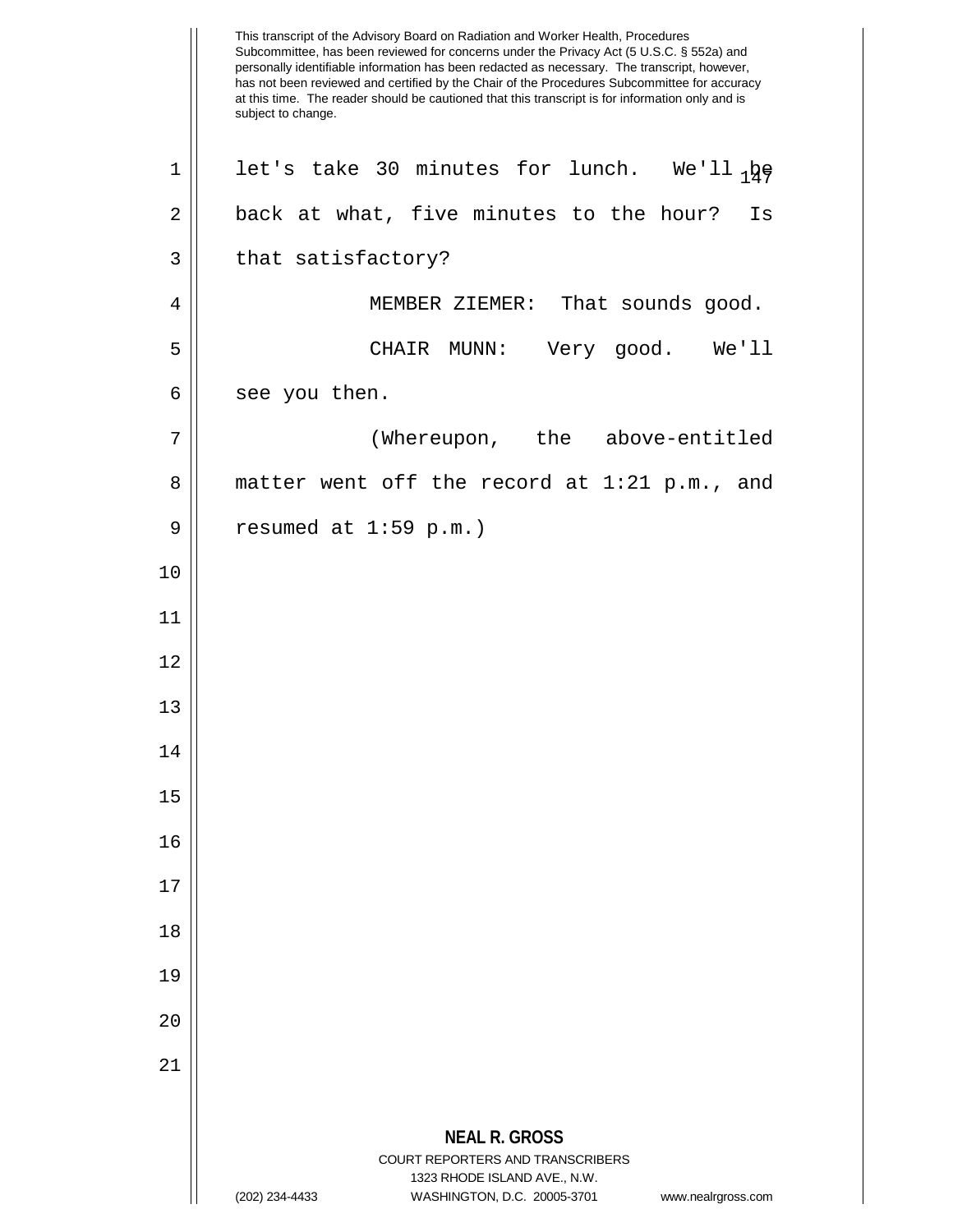This transcript of the Advisory Board on Radiation and Worker Health, Procedures Subcommittee, has been reviewed for concerns under the Privacy Act (5 U.S.C. § 552a) and personally identifiable information has been redacted as necessary. The transcript, however, has not been reviewed and certified by the Chair of the Procedures Subcommittee for accuracy at this time. The reader should be cautioned that this transcript is for information only and is subject to change. **NEAL R. GROSS** COURT REPORTERS AND TRANSCRIBERS 1323 RHODE ISLAND AVE., N.W. (202) 234-4433 WASHINGTON, D.C. 20005-3701 www.nealrgross.com  $\begin{array}{c|c|c|c|c} 1 & 148 \end{array}$ 2  $3$   $\parallel$   $A-F-T-E-R-N-O-O-N$   $S-E-S-S-I-O-N$ 4 (1:59 p.m.) 5 MR. KATZ: Okay, great. So we 6 have all our Board Members. And, Wanda, we  $7 \parallel$  can carry on. 8 CHAIR MUNN: That's wonderful. 9 || Kathy, are you on line? 10 MS. K. BEHLING: Yes, I am. 11 CHAIR MUNN: Good. Then we're 12 back in session. Kathy, have you had a  $13$  | chance to look at Finding 17? 14 MS. K. BEHLING: Yes, I have. 15 And I read through NIOSH's response. And I 16 believe that it is adequate. And in fact, I 17 did go back to our initial finding. 18 || Think in that finding we 19 also made mention that the dose that was 20 || assigned, based on the Battelle information, 21 was more conservative and with a higher dose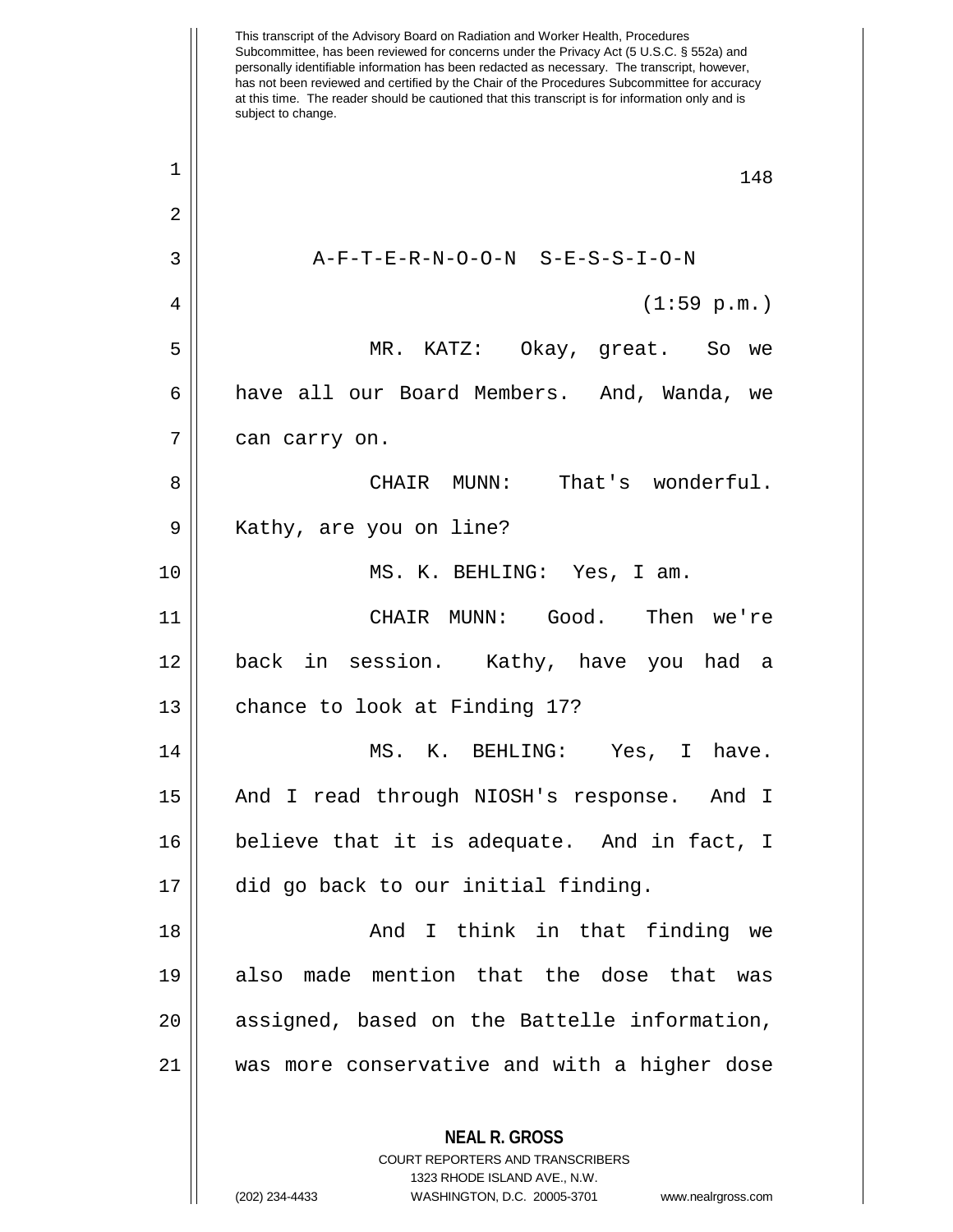This transcript of the Advisory Board on Radiation and Worker Health, Procedures Subcommittee, has been reviewed for concerns under the Privacy Act (5 U.S.C. § 552a) and personally identifiable information has been redacted as necessary. The transcript, however, has not been reviewed and certified by the Chair of the Procedures Subcommittee for accuracy at this time. The reader should be cautioned that this transcript is for information only and is subject to change.  $1 \parallel$  than would have been assigned to the coworker 2 anyway. But yes, that response, from my  $3 \parallel$  perspective, is adequate. 4 CHAIR MUNN: Wonderful. Thank 5 you for taking the time to look it over. And 6 thank you, John, for backing up information 7 || from TBD-6000. And if I hear no objection 8 from anyone else on the Board, then Steve 9 || already has closed in there. 10 And let's just say SC&A accepts, 11 agrees, well accepts the NIOSH statement. 12 || And the Subcommittee has closed the finding. 13  $\parallel$  And that will wrap up PER-14 for us. 14 || And we'll go directly to the item 15 which has been transferred from the Dose 16 Reconstruction Subcommittee, an overarching 17 issue with respect to rotational geometry. 18 For those of you who are not 19 familiar with the original finding, which was 20 || being handled by the Dose Reconstruction 21 Committee, I believe that the facility was

> COURT REPORTERS AND TRANSCRIBERS 1323 RHODE ISLAND AVE., N.W.

**NEAL R. GROSS**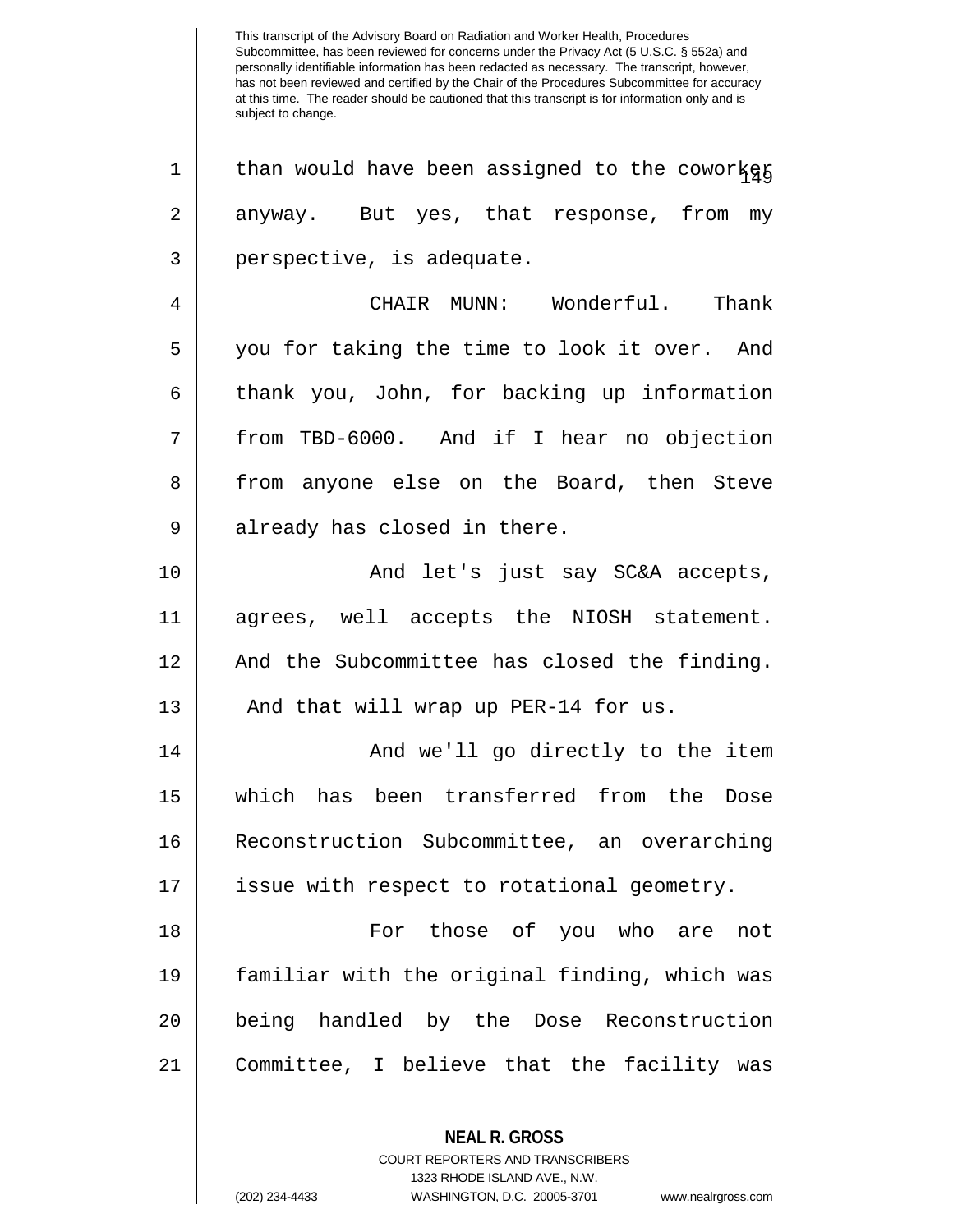| $\mathbf 1$ | Paducah, I think.<br>150                      |
|-------------|-----------------------------------------------|
| 2           | And the original finding read:                |
| 3           | the rotational geometry organ dose conversion |
| 4           | factors are higher than the                   |
| 5           | anterior/posterior geometry for the red bone  |
| 6           | marrow. And additional corrections are        |
| 7           | required when the dosimeter was worn on the   |
| 8           | chest. It is not clear if<br>the              |
| 9           | anterior/posterior rotational or isotropic    |
| 10          | geometry is the most applicable, based on the |
| 11          | employees' duties and work locations.         |
| 12          | However, since the reconstructed dose results |
| 13          | in a compensable decision, it is appropriate  |
| 14          | to apply the dose conversion factor that      |
| 15          | gives a lower dose.                           |
| 16          | For this claim, that is the dose              |
| 17          | conversion factor for anterior/posterior      |
| 18          | exposure. The use of the anterior/posterior   |
| 19          | dose conversion factor may have<br>been       |
| 20          | inadvertent for this claim. And its use as    |
| 21          | an underestimating assumption should have     |
|             |                                               |

**NEAL R. GROSS** COURT REPORTERS AND TRANSCRIBERS 1323 RHODE ISLAND AVE., N.W.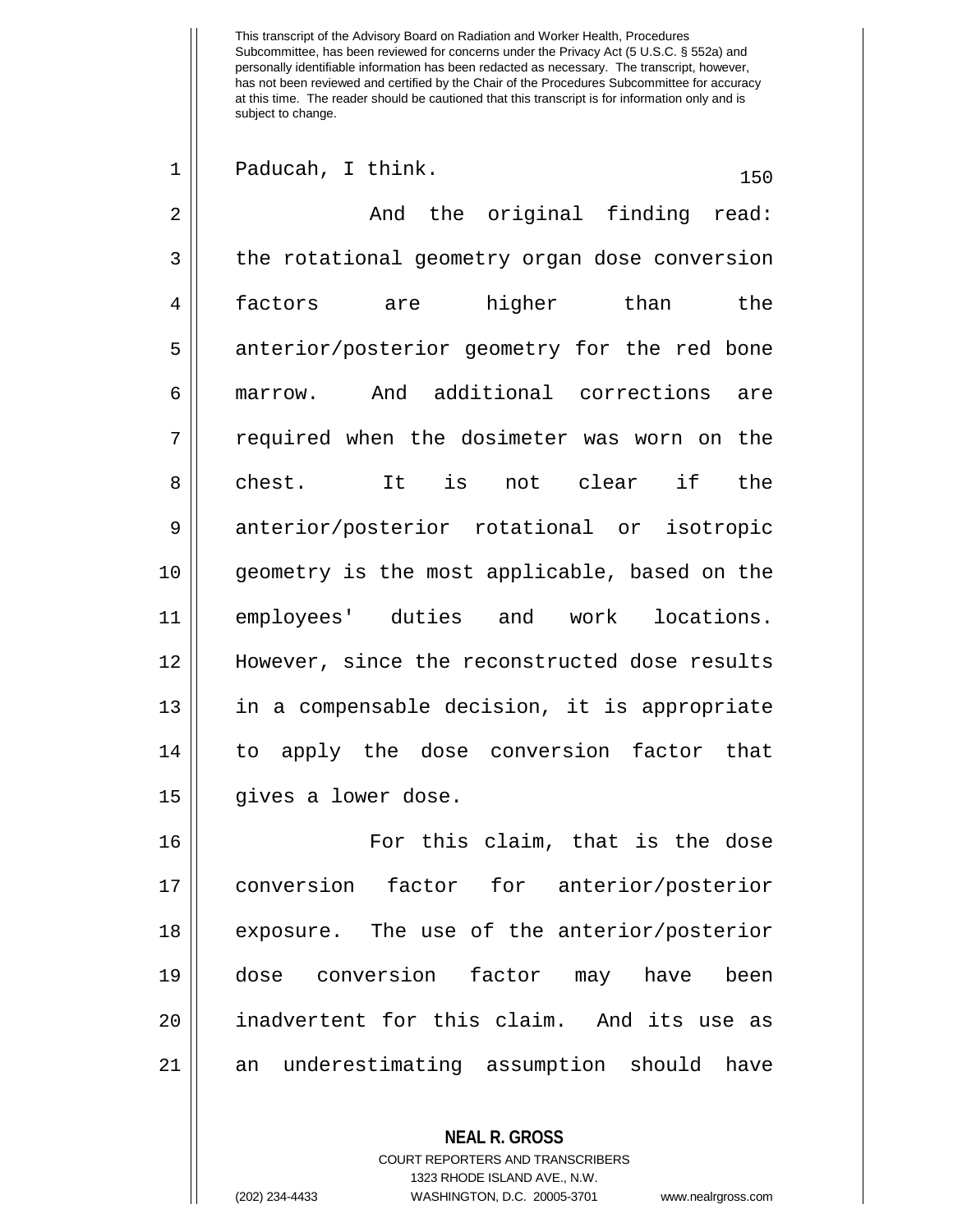**NEAL R. GROSS**  $1 \parallel$  been noted in the report for clarity.  $1 \parallel$ 2 And SC&A said they accepted 3 || NIOSH's response, since the case was 4 | compensated. But the geometry issue was to  $5 \parallel$  be addressed again in other findings. It was 6 considered to be a QA issue, saying NIOSH  $7 \parallel$  should have used a DCF that gives a higher 8 dose, even when underestimating. And refers  $9 \parallel$  to Table  $4.1(A)$  of IG-001 Rev 3 addressing 10 | this issue. 11 || NIOSH will consider whether a PER 12 is needed. And then in March of this year, 13 NIOSH agreed to review the situation and 14 determine if a PER was required. In May, 15 NIOSH to follow-up on whether they're 16 implementing Section 4.4 of IG-001. 17 And in August, NIOSH to follow-up 18 in implementation. Transferred to Procedures 19 Subcommittee to determine if IG-001, Section 20 || 4.4 is correctly worded. So that's what was 21 sent to us by the Dose Reconstruction

> COURT REPORTERS AND TRANSCRIBERS 1323 RHODE ISLAND AVE., N.W.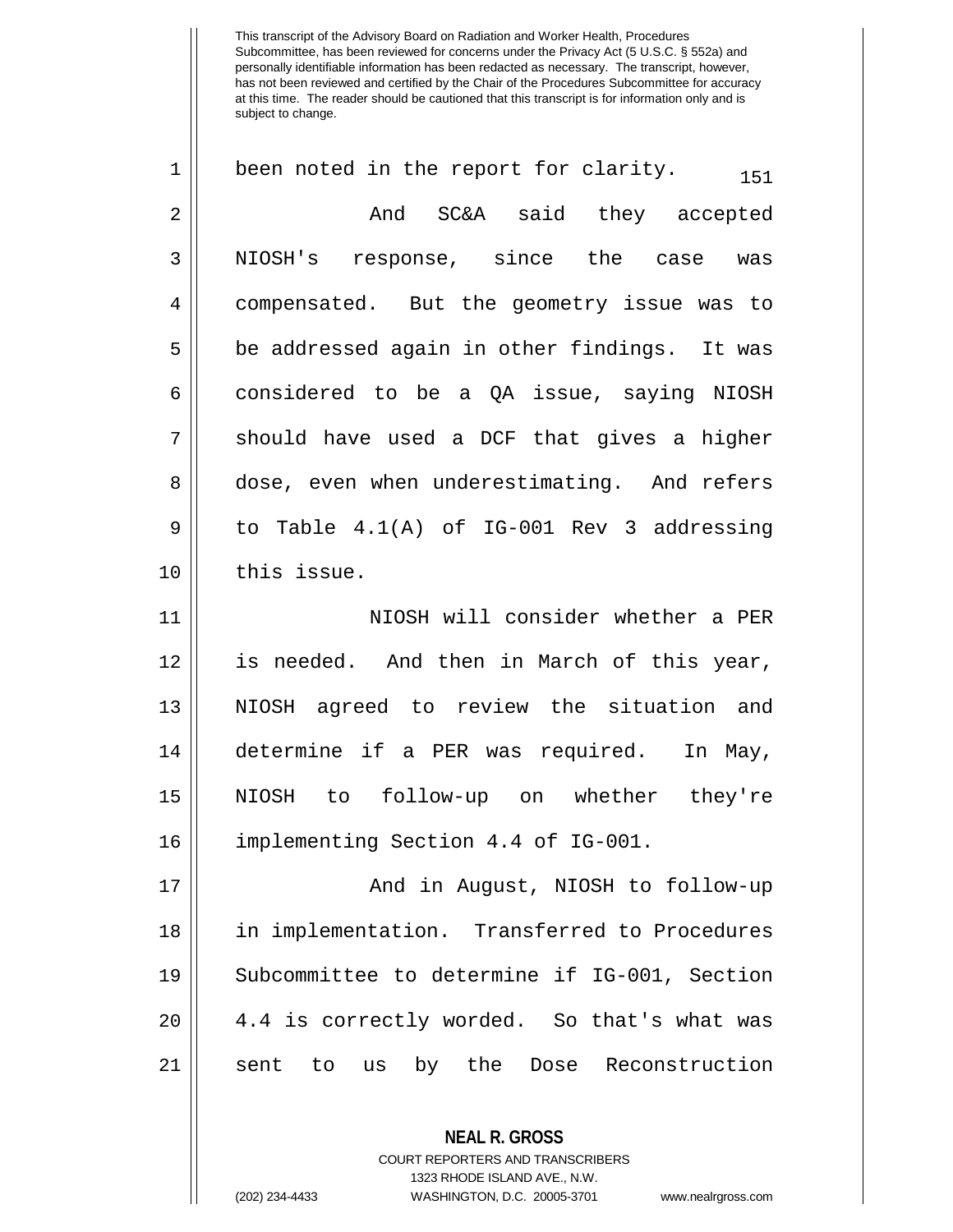This transcript of the Advisory Board on Radiation and Worker Health, Procedures Subcommittee, has been reviewed for concerns under the Privacy Act (5 U.S.C. § 552a) and personally identifiable information has been redacted as necessary. The transcript, however, has not been reviewed and certified by the Chair of the Procedures Subcommittee for accuracy at this time. The reader should be cautioned that this transcript is for information only and is subject to change. **NEAL R. GROSS** COURT REPORTERS AND TRANSCRIBERS 1323 RHODE ISLAND AVE., N.W. 1 Committee. 152 2 And, excuse me. It's my 3 understanding, based on the wording of the 4 most recent comment in the findings section 5 for DR folks, that it's NIOSH's ball to give  $6 \parallel$  us any follow-up that they have so far on IG-7 001, Section 4.4. 8 MR. HINNEFELD: Well, this is  $9 \parallel$  Stu. And I'll give it a shot. 10 CHAIR MUNN: Okay. 11 MR. HINNEFELD: I think we don't 12 have anything new to report today. What 13 we'll need to do is to look at this 14 particular section. My recollection of this 15 is that the current wording of IG-001 in that 16 || section, if I'm not mistaken, is the product 17 | of a review by the Subcommittee. 18 || And I have to go back and refresh 19 my memory exactly in that history. And I 20 haven't managed to do that yet. And then the 21 finding, you know the reason this -- I'm not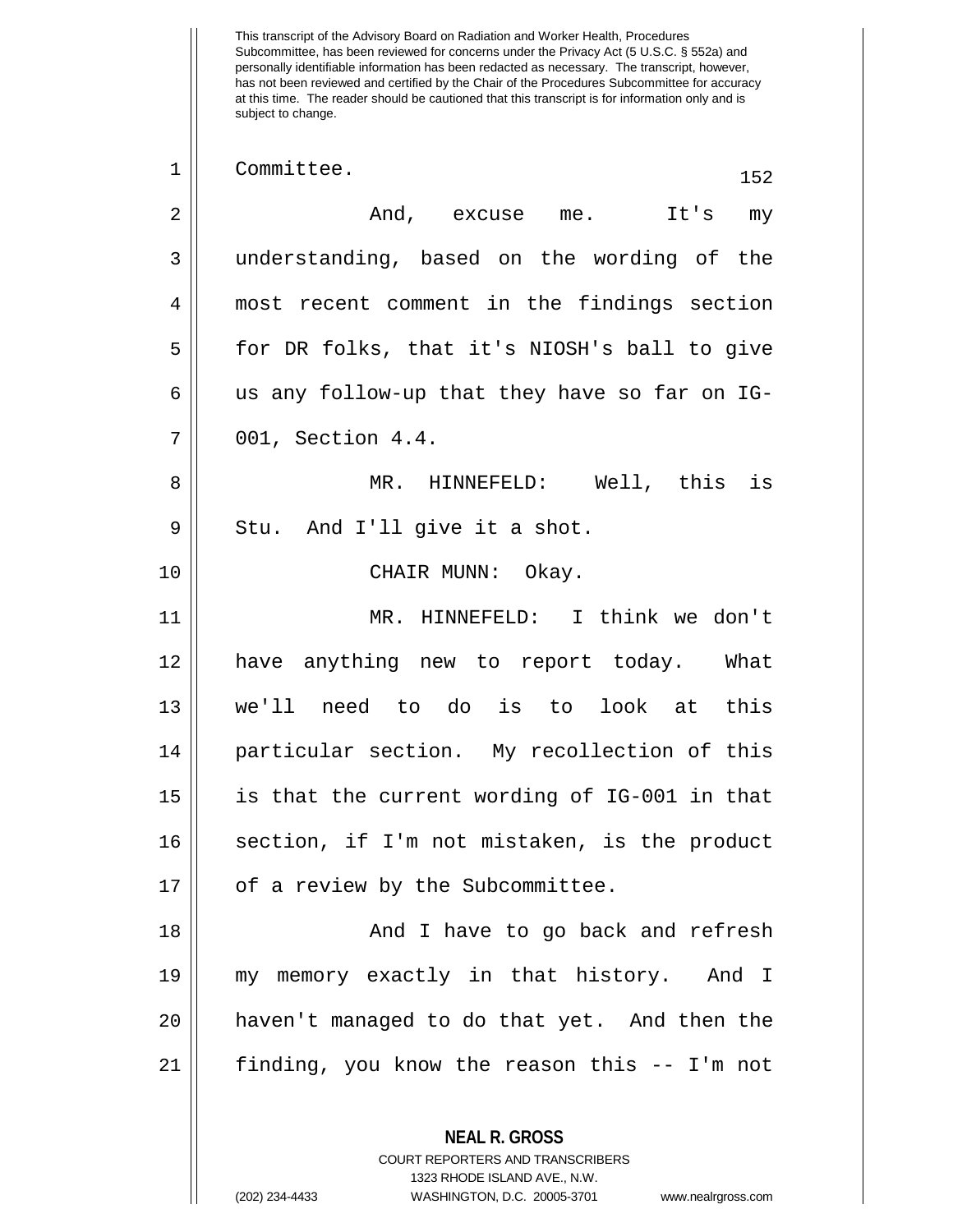**NEAL R. GROSS** COURT REPORTERS AND TRANSCRIBERS 1323 RHODE ISLAND AVE., N.W.  $1 \parallel$  real sure on how they sent up an overarching, 2 || I think it's overarching because of this  $3 \parallel$  broader issue of dose conversion factors that 4 || may have to be addressed at some time. 5 It's going to have to be 6 addressed at some time, because the ICRP has 7 || published a new document that gives all these 8 || new dose conversion factors for external 9 exposures. It's ICRP 16. And they've 10 || essentially redefined the whole process, you 11 know. 12 || I mean, there used to be, there 13 did not use to be gender-specific DCFs. And 14 in ICRP 16, there are. There are different 15 DCFs for men versus women, for a particular 16 || organ. 17 || DR. NETON: Stu, that's 116. 18 MR. HINNEFELD: ICRP 116 also 19 adds a lot of organ DCFs that were not in the 20 previous version, which I think might have 21 been 74. I'd say it would be 74 or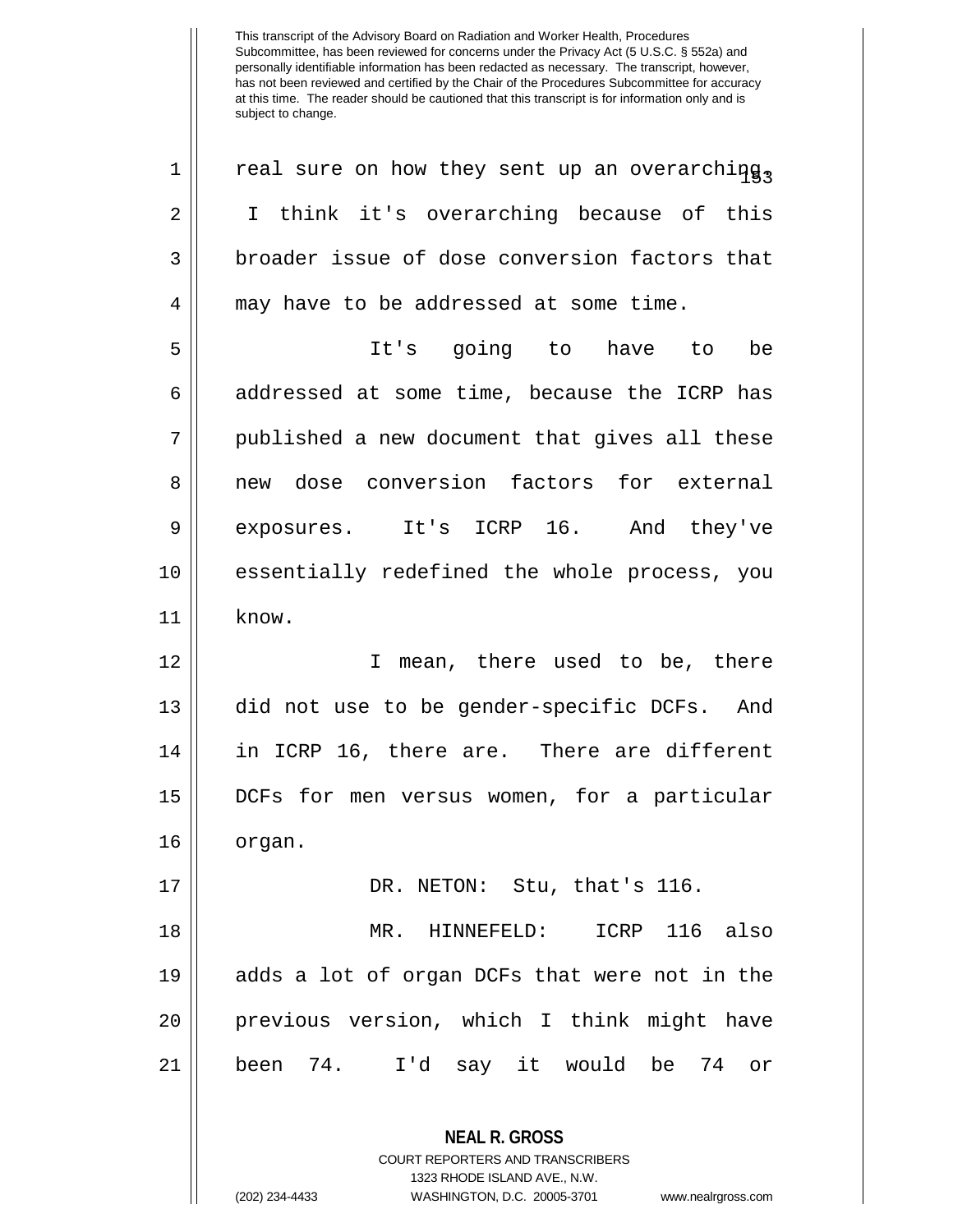$1 \parallel$  something. But anyway, the previous version 2 | had a certain list of organs. 3 And then when we were doing dose 4 | reconstructions from an organ that wasn't on 5 || that list, we would use one of the nearby 6 | organs as its replacement, you know, as a 7 || pretty good indicator. Since it's close, the  $8$  || external dose would be similar. 9 Well now, ICRP 16 has a whole 10 bunch of more, you know, has the organs it 11 used to have, plus a whole bunch more. So 12 there's a whole lot of stuff that could 13 possibly be affected. And we're in the 14 process of trying to sort out how and if to 15 incorporate this new guidance. So that's 16 || kind of the overarching thing. 17 But the specific item I think 18 that we can deal with, which is IG-001, I 19 just need some more time to go back to and 20 || see why IG-001 reads the way it does now for

21 these, there's like four target organs in

**NEAL R. GROSS**

COURT REPORTERS AND TRANSCRIBERS 1323 RHODE ISLAND AVE., N.W. (202) 234-4433 WASHINGTON, D.C. 20005-3701 www.nealrgross.com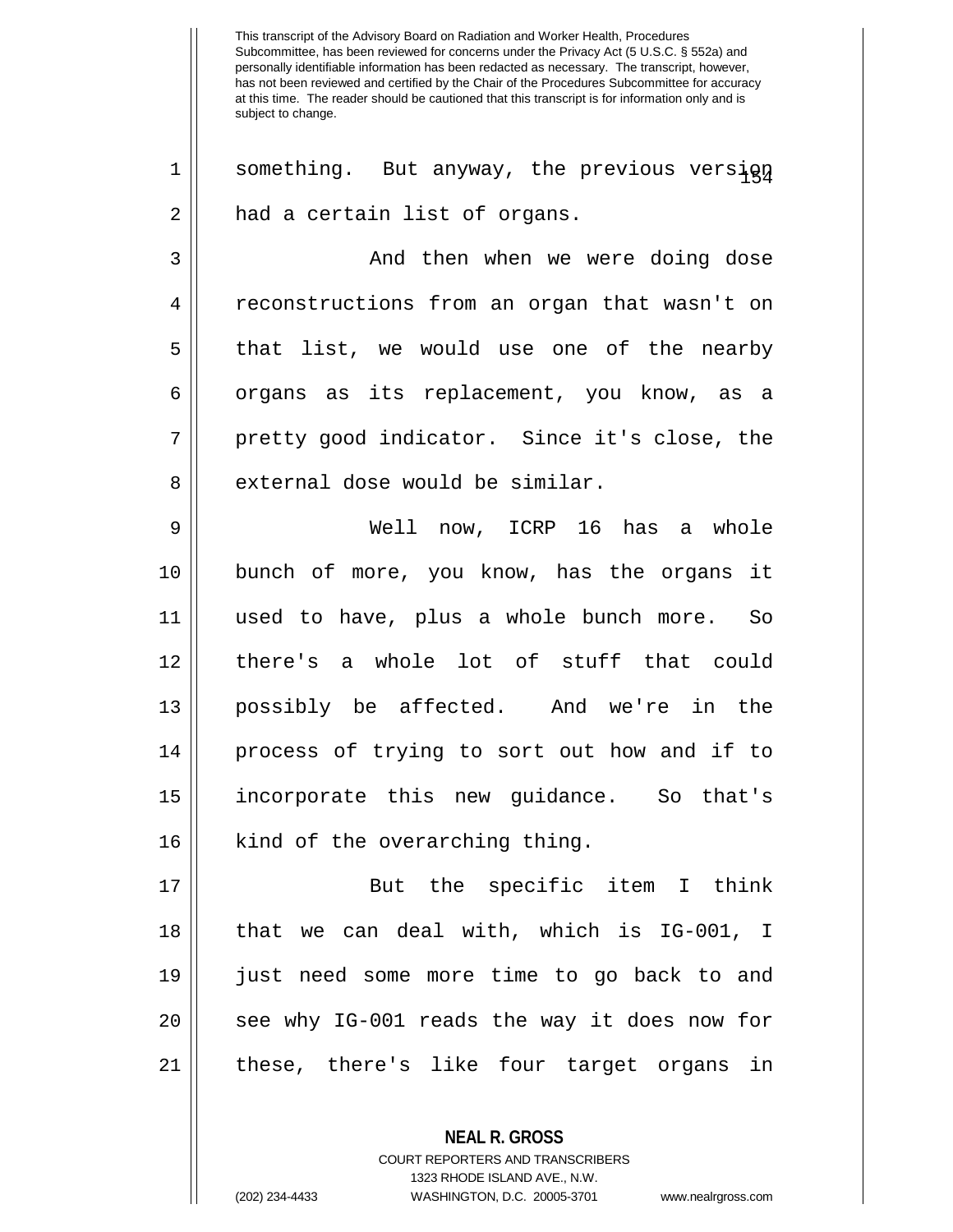| $\mathbf 1$    | terms of the, sort of the default geometry <sub>155</sub> |
|----------------|-----------------------------------------------------------|
| $\overline{2}$ | And the way the finding was                               |
| 3              | written up, and dose reconstruction, the way              |
| 4              | I read it, was that, you know, IG-001 says                |
| 5              | that for these four target organs, red bone               |
| 6              | marrow being one of them, IG-001 says you                 |
| 7              | should default to, I think it's rotational.               |
| 8              | Because that gives you a higher DCF than A-P,             |
| $\mathsf 9$    | which is what -- A-P gives you the highest                |
| 10             | dose in almost, in most circumstances. And                |
| 11             | IG-001 says if, you know, for red bone                    |
| 12             | marrow, a target organ, you use rotational as             |
| 13             | the default. And Doug Farver, the reviewer,               |
| 14             | has commented that, look I've seen this a few             |
| 15             | times now where that rotational is not used.              |
| 16             | And the dose reconstructor doesn't explain                |
| 17             | why they departed from the default guidance               |
| 18             | in IG-001. So that was the nature of the                  |
| 19             | finding.                                                  |
| 20             | I think the key element we<br>So                          |
| 21             | need to get back to is, you know, should we               |
|                | <b>NEAL R. GROSS</b>                                      |

COURT REPORTERS AND TRANSCRIBERS 1323 RHODE ISLAND AVE., N.W.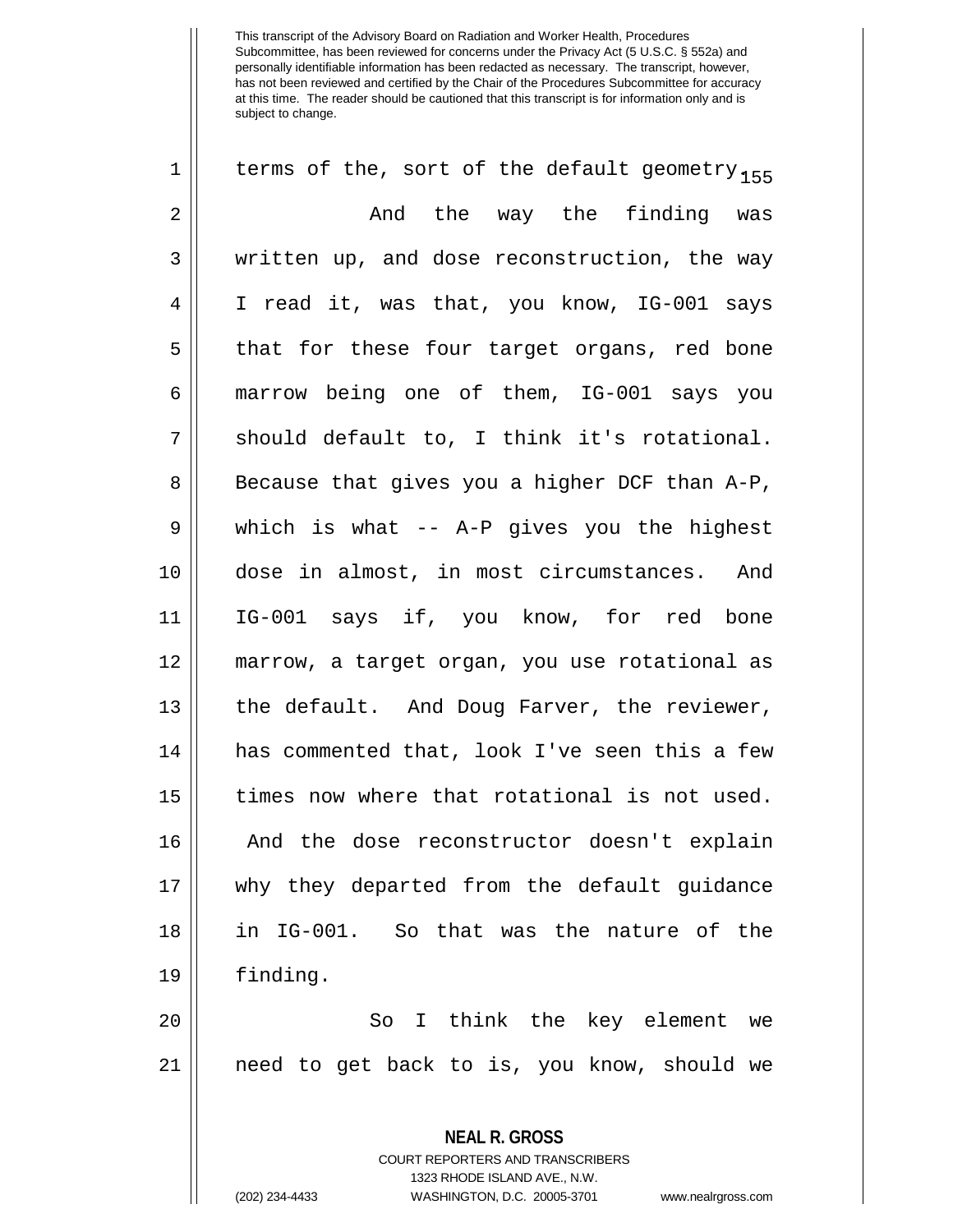**NEAL R. GROSS** COURT REPORTERS AND TRANSCRIBERS  $1 \parallel$  in fact have been doing, using rotational 2 geometry for those four target organs, you 3 || know? And should we do it, should that be  $4 \parallel$  our default? Or was there some -- or is that 5 || not necessarily the case? 6 Because intuitively, when you 7 think of someone's work, in most work 8 || situations the predominant exposure geometry  $9 \parallel$  is A-P, meaning the guy, the person is facing  $10$  | the material they're working with. 11 || So it's just, you know, something 12 we haven't gone back and figured out exactly 13 how IG-001 got to read the way it does read 14 now. And that's the first thing I think we  $15$  have to do. 16 CHAIR MUNN: All right. Do we 17 have any concept of time, with respect to 18 || when we can expect that to happen? 19 MR. HINNEFELD: Well, not really. 20 || These tasks compete with every other task 21 for the time of our contractor and us. And

1323 RHODE ISLAND AVE., N.W.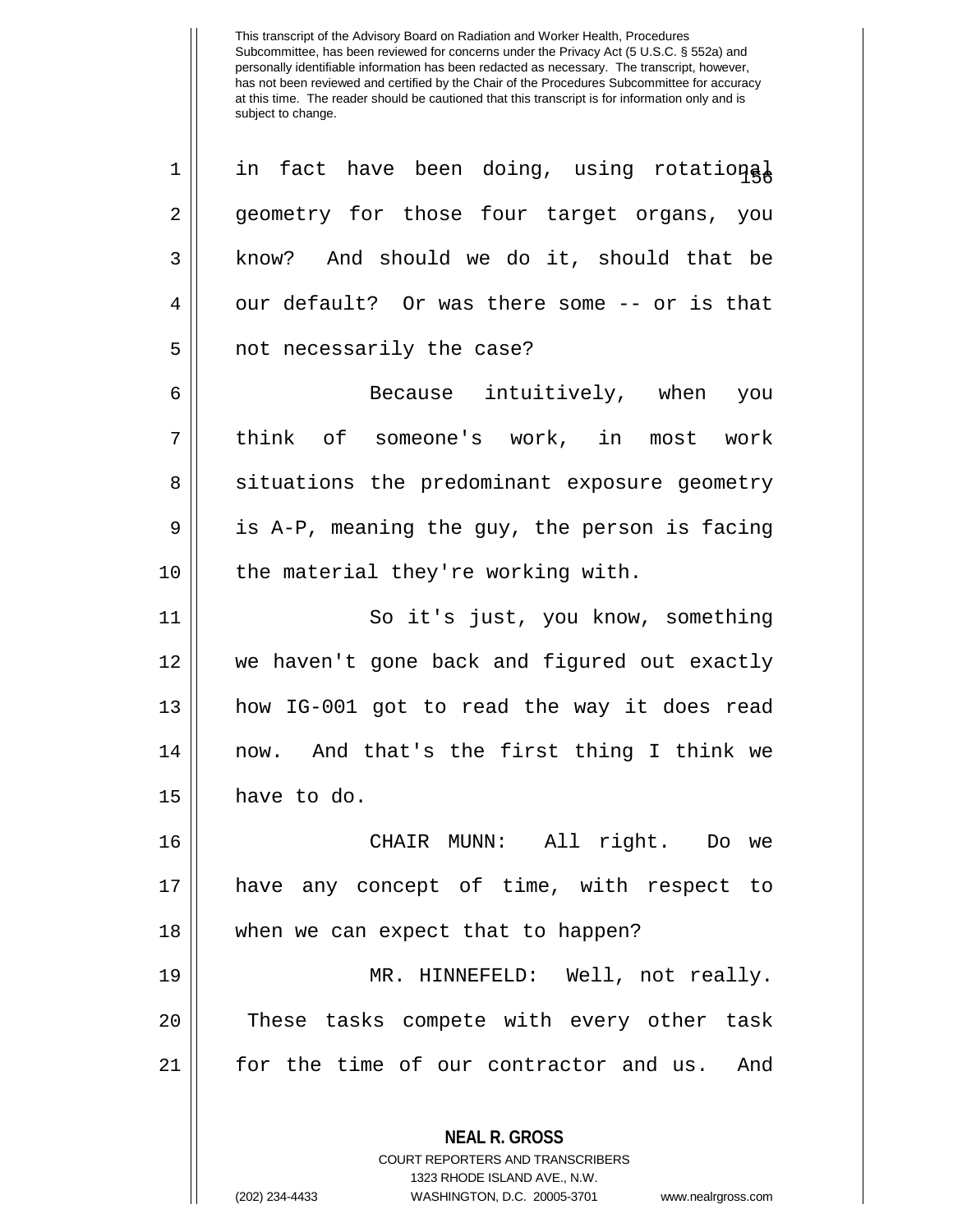Subcommittee, has been reviewed for concerns under the Privacy Act (5 U.S.C. § 552a) and personally identifiable information has been redacted as necessary. The transcript, however, has not been reviewed and certified by the Chair of the Procedures Subcommittee for accuracy at this time. The reader should be cautioned that this transcript is for information only and is subject to change. **NEAL R. GROSS**  $1||$  so, I don't know that it would be a terribly 2 | long process to figure out how we got to the 3 wording we have. 4 Resolving the question of 5 || whether, does IG-001 really read correctly 6 the way we have it now? Resolving that 7 question might take a little more, might take 8 || longer. 9 CHAIR MUNN: Well, and it looks 10 || as though we probably are going to need to do 11 that, especially with respect to the new 12 ICRP, and how that affects everything that  $13$  | this kind of basic document covers. 14 The other thing that I did not 15 || check our BRS to see is whether we've made 16 any effort at all to include this rotational 17 geometry issue. And I didn't check to see if 18 we've included that in our overarching issues 19 already. I guess I can go to Page 7, and 20 || take a look there to see. Oh, maybe it's 21 Page 8.

This transcript of the Advisory Board on Radiation and Worker Health, Procedures

COURT REPORTERS AND TRANSCRIBERS 1323 RHODE ISLAND AVE., N.W. (202) 234-4433 WASHINGTON, D.C. 20005-3701 www.nealrgross.com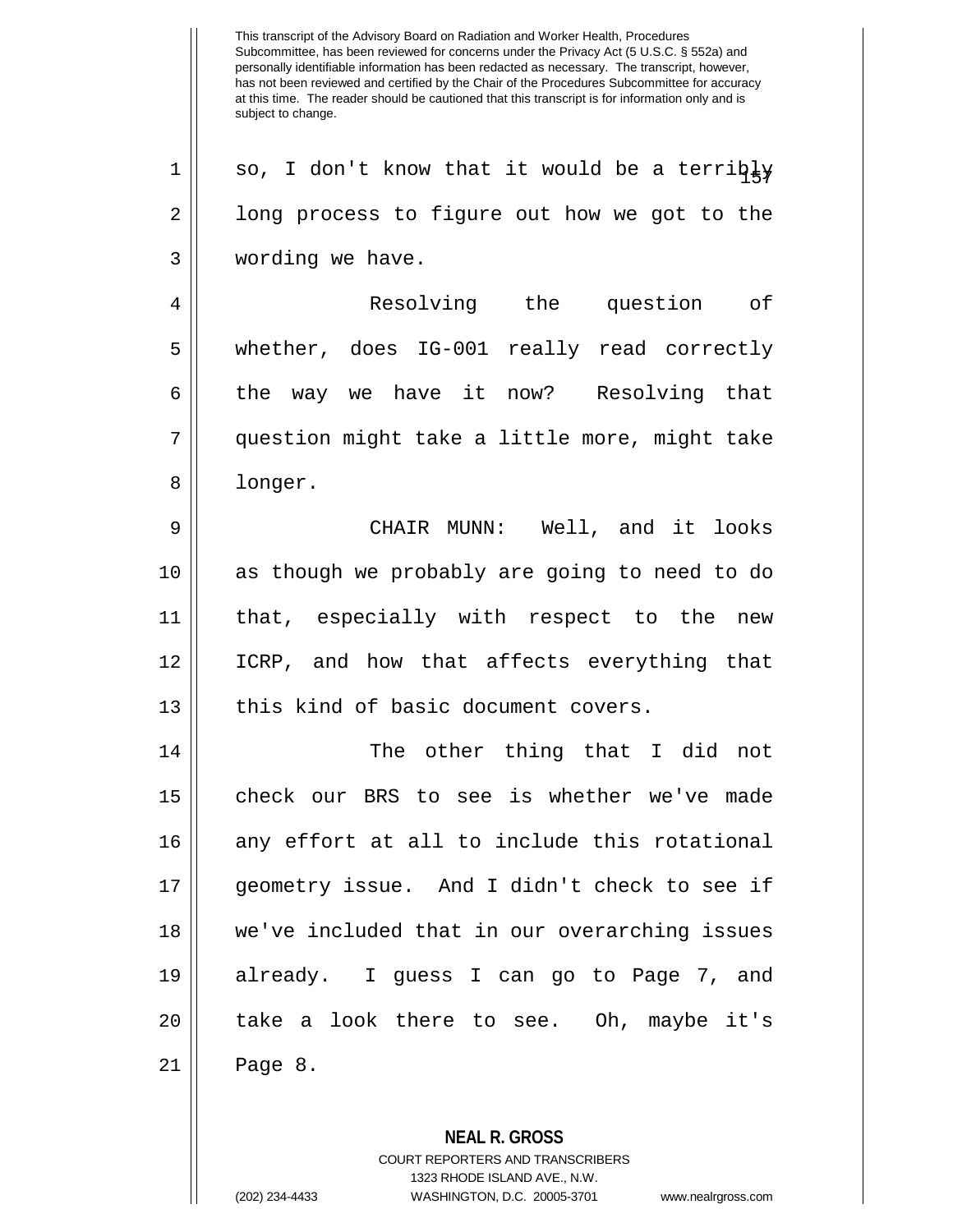<sup>158</sup> <sup>1</sup> MS. K. BEHLING: And, Wanda and  $2 \parallel$  Stu, perhaps I can add a little bit to this. 3 I believe what has been happening with this 4 || IG, there was a table put in there. It was  $5 \parallel$  Table  $4.1A$ .

 And as Stu indicated, there are four: the bone, esophagus, lung, and I don't 8 || know what the fourth one was, that it indicates in there that it is more kind of favorable to use either the rotational or the isotropic and apply a conversion factor to 12 | those values from the Appendix in IG-001.

13 || Think what has happened is, 14 | often the Implementation Guide is more of an 15 over -- it's not a guide, I don't think, that 16 || the dose reconstructors go to each and every 17 time they do a dose reconstruction. They 18 || perhaps would look for this kind of quidance 19 in like a PROC-6, the external dose 20 || procedure.

21 And the fact that this got put

**NEAL R. GROSS** COURT REPORTERS AND TRANSCRIBERS 1323 RHODE ISLAND AVE., N.W. (202) 234-4433 WASHINGTON, D.C. 20005-3701 www.nealrgross.com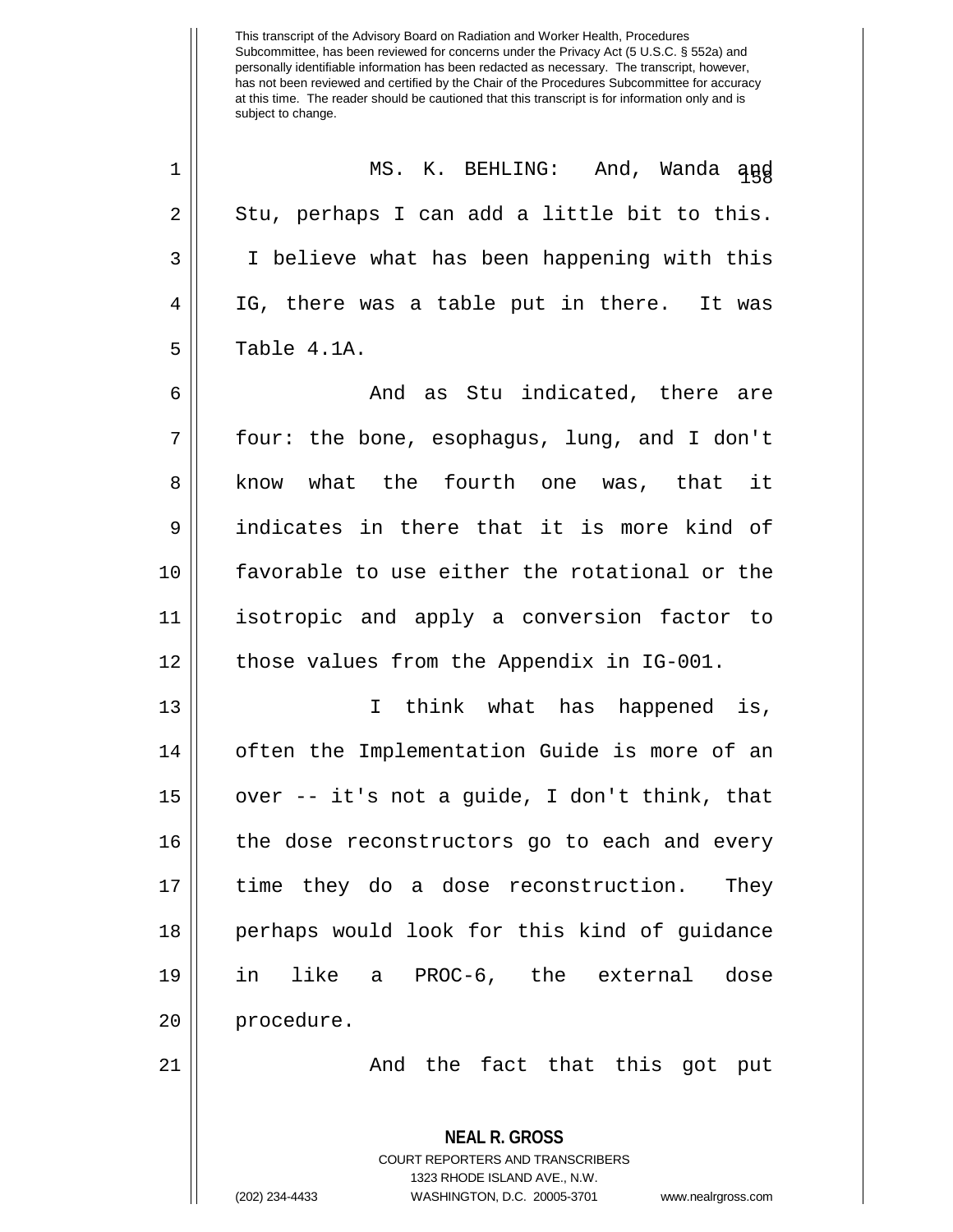| 1              | into the Implementation Guide, so often 1WG   |
|----------------|-----------------------------------------------|
| $\overline{2}$ | will see on a dose reconstruction for these   |
| 3              | types of cancers, this correction factor for  |
| 4              | the rotational and isotropic, and a           |
| 5              | comparison between that and the A-P, isn't    |
| 6              | being applied. And so whether this is         |
| 7              | correct or not, or they're going to change    |
| 8              | this.                                         |
| 9              | But what the primary reason that              |
| 10             | we wanted to look -- we see it so often, we   |
| 11             | didn't want this, if it's going to turn into  |
| 12             | a PER, to wait until perhaps, who knows,      |
| 13             | years down the road, or a year or so down the |
| 14             | road, before they make other changes to       |
| 15             | Appendix A. We wanted to call this out        |
| 16             | separate. I don't know if that provides any   |
| 17             | assistance at all.                            |
| 18             | CHAIR MUNN: Yes, it does.                     |
| 19             | That's helpful, Kathy. All right. At least    |
| 20             | for us. Or I hope, for NIOSH as well.<br>It   |
| 21             | seems to me that until NIOSH has<br>an        |
|                | <b>NEAL R. GROSS</b>                          |

COURT REPORTERS AND TRANSCRIBERS 1323 RHODE ISLAND AVE., N.W.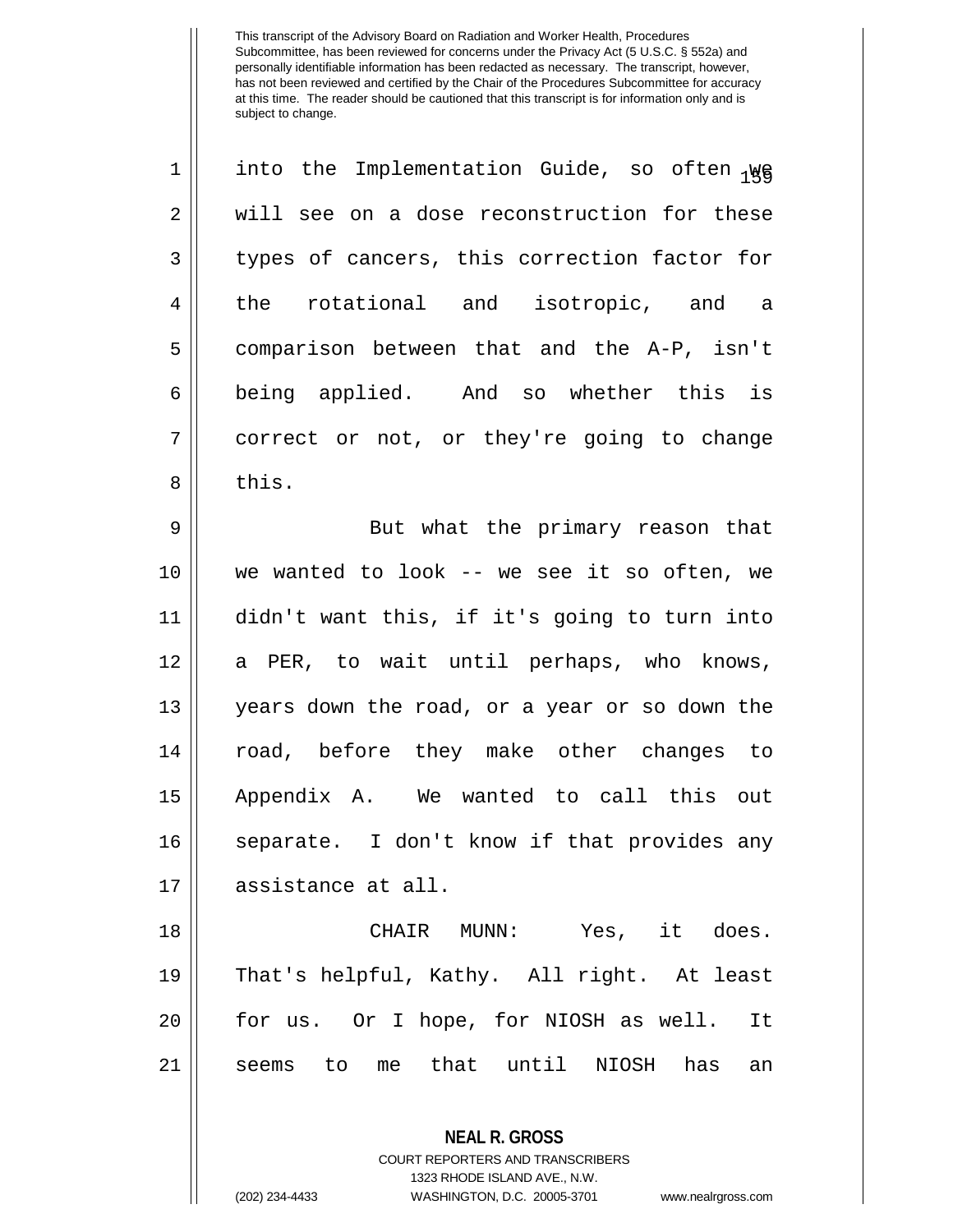1 || opportunity to take a look at, to report  $\frac{1}{160}$  $2 \parallel$  us what their position is with respect to the  $3 \parallel$  existing tables and the impact that a new 4 ICRP might have on any of this, we're kind of 5 || spinning our wheels.

6 Does anyone else have any feeling 7 || one way or the other? Shall we simply put 8 || this in process and await a report from 9 NIOSH?

 DR. H. BEHLING: Wanda, this is Hans. I was just going to ask Stu on the issue of this ICRP 116, that I have to question again whether or not those doses will be similar to the ones that were originally used to create the DCFs in the Implementation Guide?

17 || The South Chat was the issue I raised 18 earlier on that. It was one of my first 19 reviews, Implementation Guide 1. And I 20 || addressed the issue of DCFs, and I found them 21 to be in error. And one of the reasons being

**NEAL R. GROSS**

COURT REPORTERS AND TRANSCRIBERS 1323 RHODE ISLAND AVE., N.W. (202) 234-4433 WASHINGTON, D.C. 20005-3701 www.nealrgross.com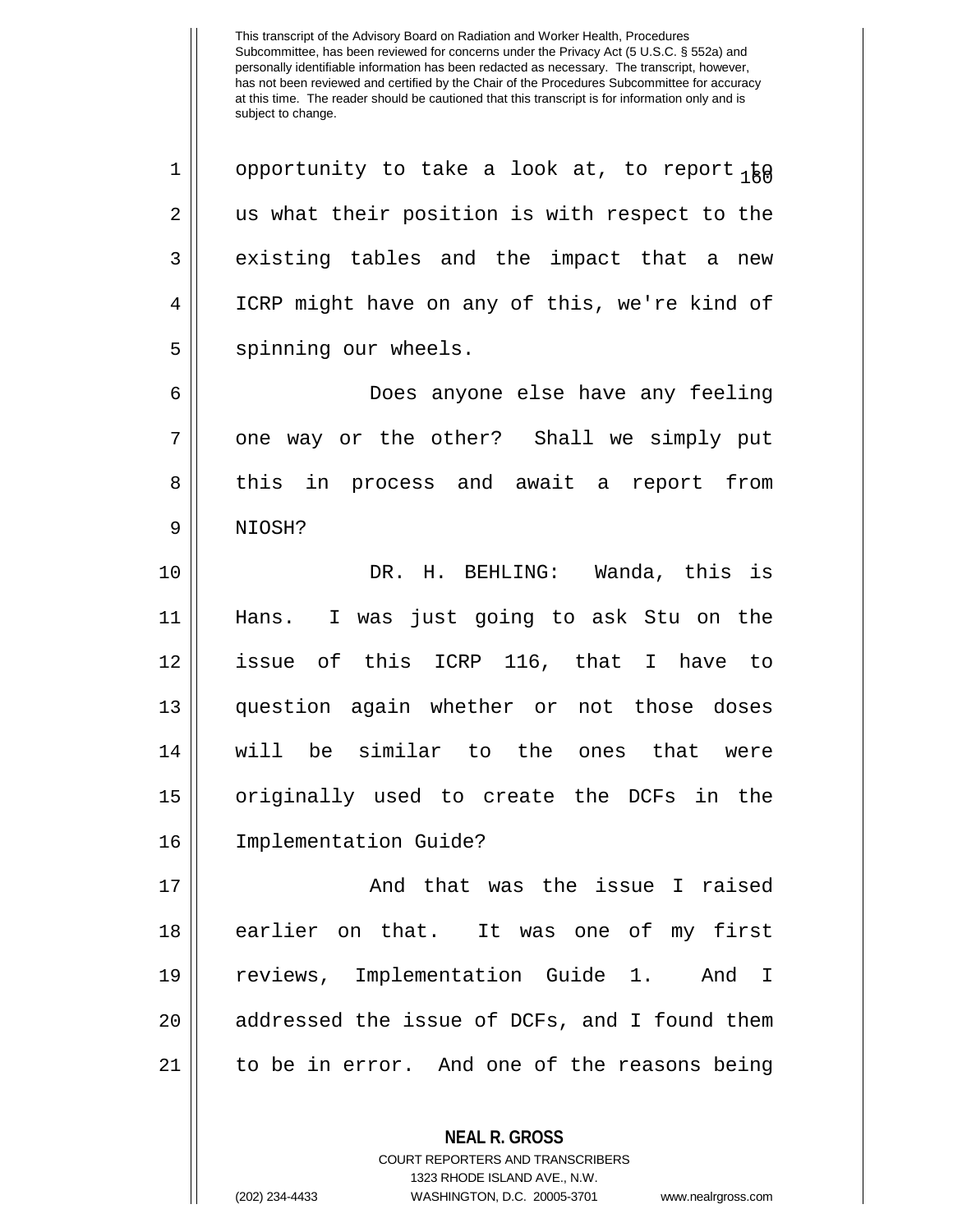**NEAL R. GROSS** 1 || is that those tables, we usually refer to  $a \overline{a}$ 2 | free air dose rate, or dose measurement.  $3 \parallel$  and what we have to do, however, 4 || is to convert a dosimeter reading, whether 5 it's a film or TLD worn on the chest, to a  $6 \parallel$  conversion that involves, whether it's an A-P 7 || or isotropic elsewhere, dose value to a given 8 || organ. And this is where the problems came  $9 \parallel \quad in.$ 10 And when I remembered, when I 11 talked about it, the most blatant error was 12 the PA geometry. Because you're basically 13 measuring a dose on a film or TLD that's worn  $14$  on the chest on the A-P, on the anterior 15 || side. And therefore, dose values for, 16 especially for 30 to 250 keV, no actually 17 below 30 keV, were off by a factor of 1,000. 18 || And this is why I'm just going to 19 throw up a warning flag in saying the ICRP 20 116 tables may very well have the same flaw 21 in the sense where they do not consider the

> COURT REPORTERS AND TRANSCRIBERS 1323 RHODE ISLAND AVE., N.W.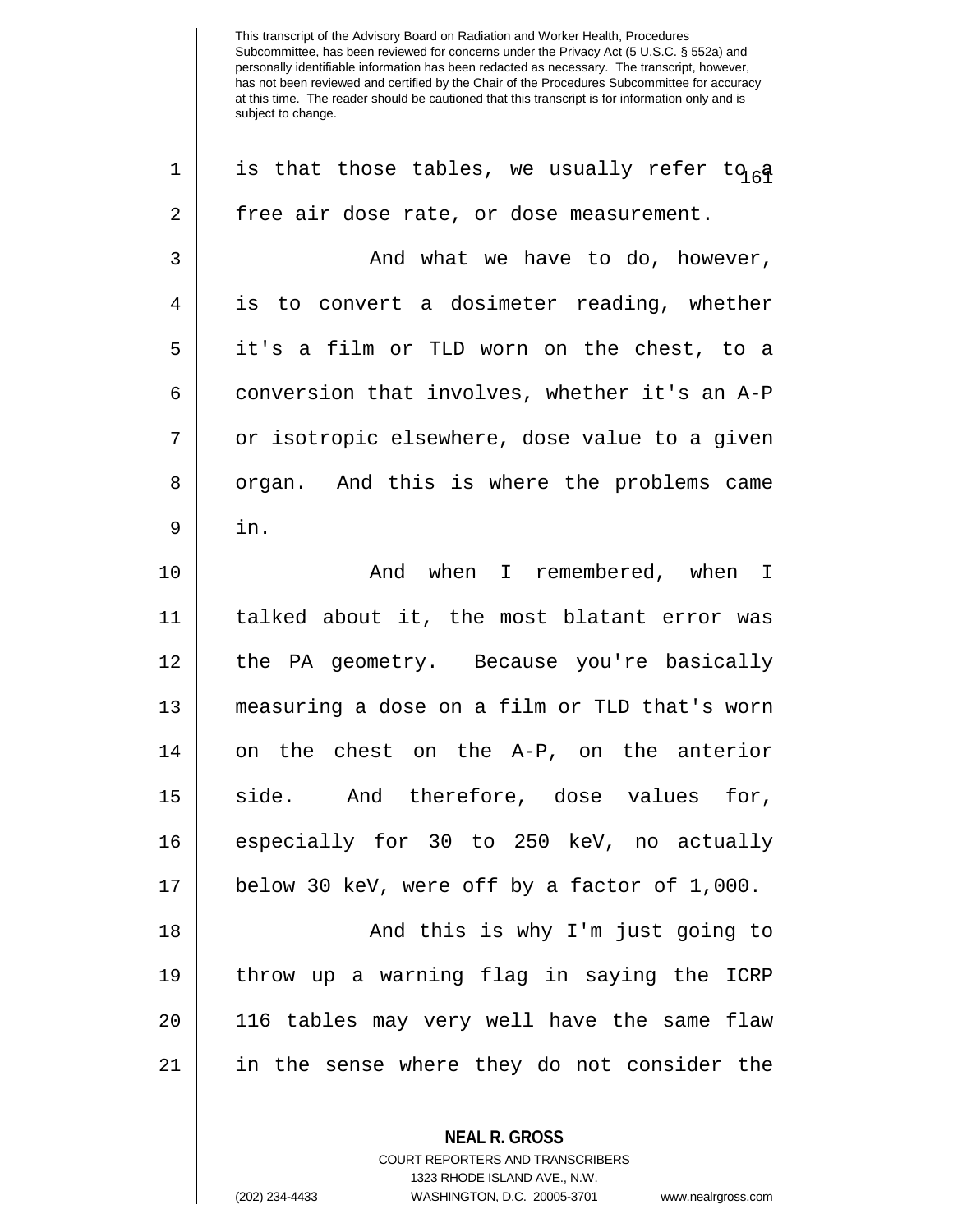This transcript of the Advisory Board on Radiation and Worker Health, Procedures Subcommittee, has been reviewed for concerns under the Privacy Act (5 U.S.C. § 552a) and personally identifiable information has been redacted as necessary. The transcript, however, has not been reviewed and certified by the Chair of the Procedures Subcommittee for accuracy at this time. The reader should be cautioned that this transcript is for information only and is subject to change. **NEAL R. GROSS** COURT REPORTERS AND TRANSCRIBERS 1323 RHODE ISLAND AVE., N.W.  $1 \parallel$  fact that we're trying to convert a measured 2 dosimeter dose worn on the chest to a 3 different geometry or skin on the back, that  $4 \parallel$  will have very little to do with a free air 5 measurement. 6 MR. HINNEFELD: Okay. I remember 7 || the discussions, yes. I don't remember where 8 || we got with them. 9 DR. H. BEHLING: Well, I think  $10$  | what we did  $-$ 11 MR. HINNEFELD: I think we mainly 12 just said we=re going to use A-Ps that  $13$  | avoided the  $-$ 14 DR. H. BEHLING: Yes, we used A-15 || P. Because that's the only legitimate value. 16 Because that's where the TLD or film 17 dosimeter is worn. And you have to make use  $18$  || of what the empirical data suggests. 19 Now you could possibly modify  $20$  || that, if you assume that the geometry is at 21 || say is PA, and you're wearing your film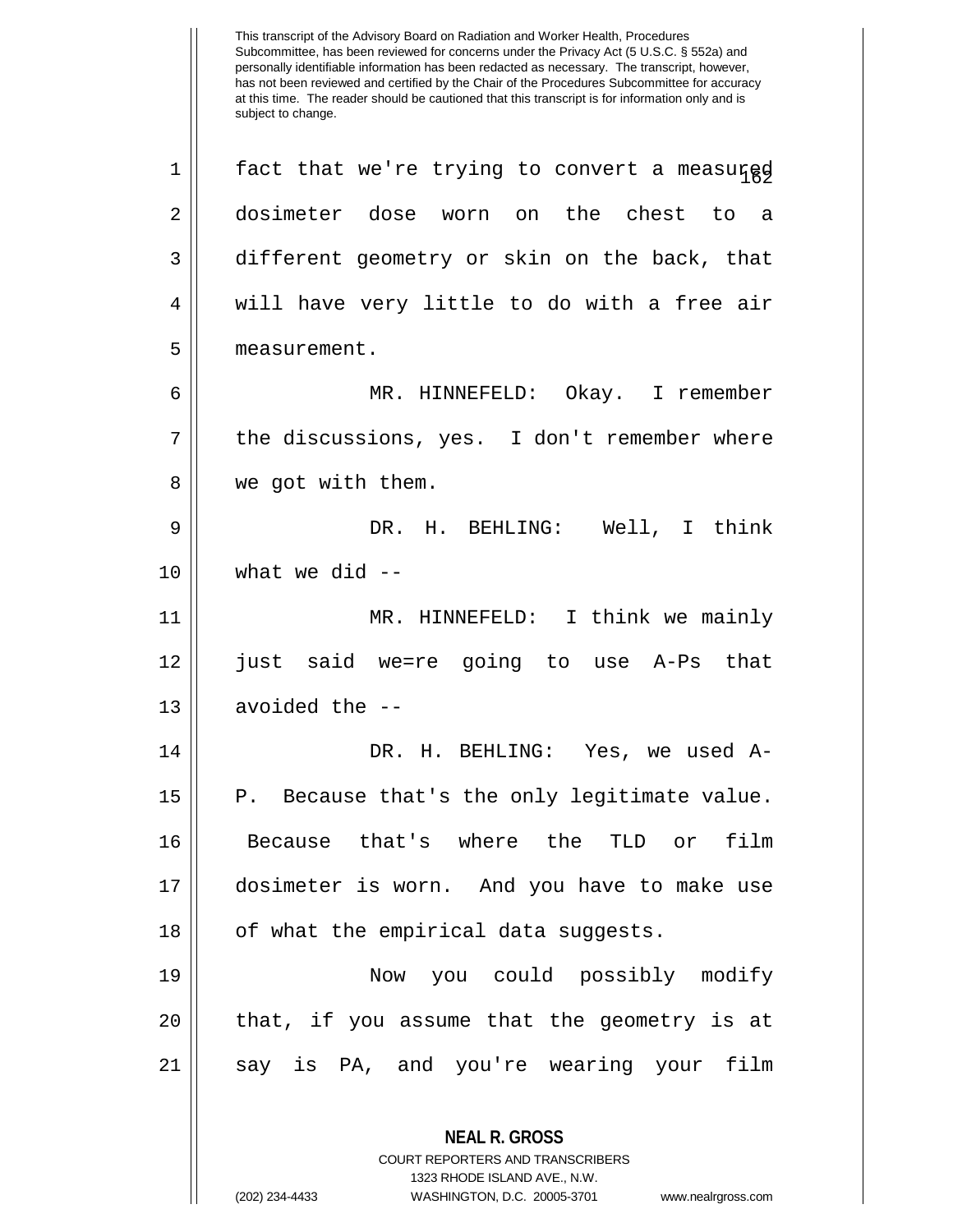1 || dosimeter on the chest. You have to realize, 2 you're seeing an attenuated dose as a result. 3 | And you could possibly modify. But the only 4 || thing I wanted to state here is that let's  $5 \parallel$  not make the mistake being made in the first  $6 \parallel$  place.

7 || MR. HINNEFELD: Right. Right.

8 CHAIR MUNN: All right. That 9 || should be helpful. Any other comments to be 10 made? I have a process question for us, 11 since we do not appear to have this included 12 || in our current list of overarching issues.

 We have only eight, and geometry is not one of them. Should this be incorporated into our database as Overarching Issue 9? Or is this to be continued to be addressed as new activity under IG-001?

 MEMBER ZIEMER: Wanda, this is Ziemer. I'm not sure of the answer to that part. But I did have an information question here. Was there a particular finding in IG-

**NEAL R. GROSS**

COURT REPORTERS AND TRANSCRIBERS 1323 RHODE ISLAND AVE., N.W. (202) 234-4433 WASHINGTON, D.C. 20005-3701 www.nealrgross.com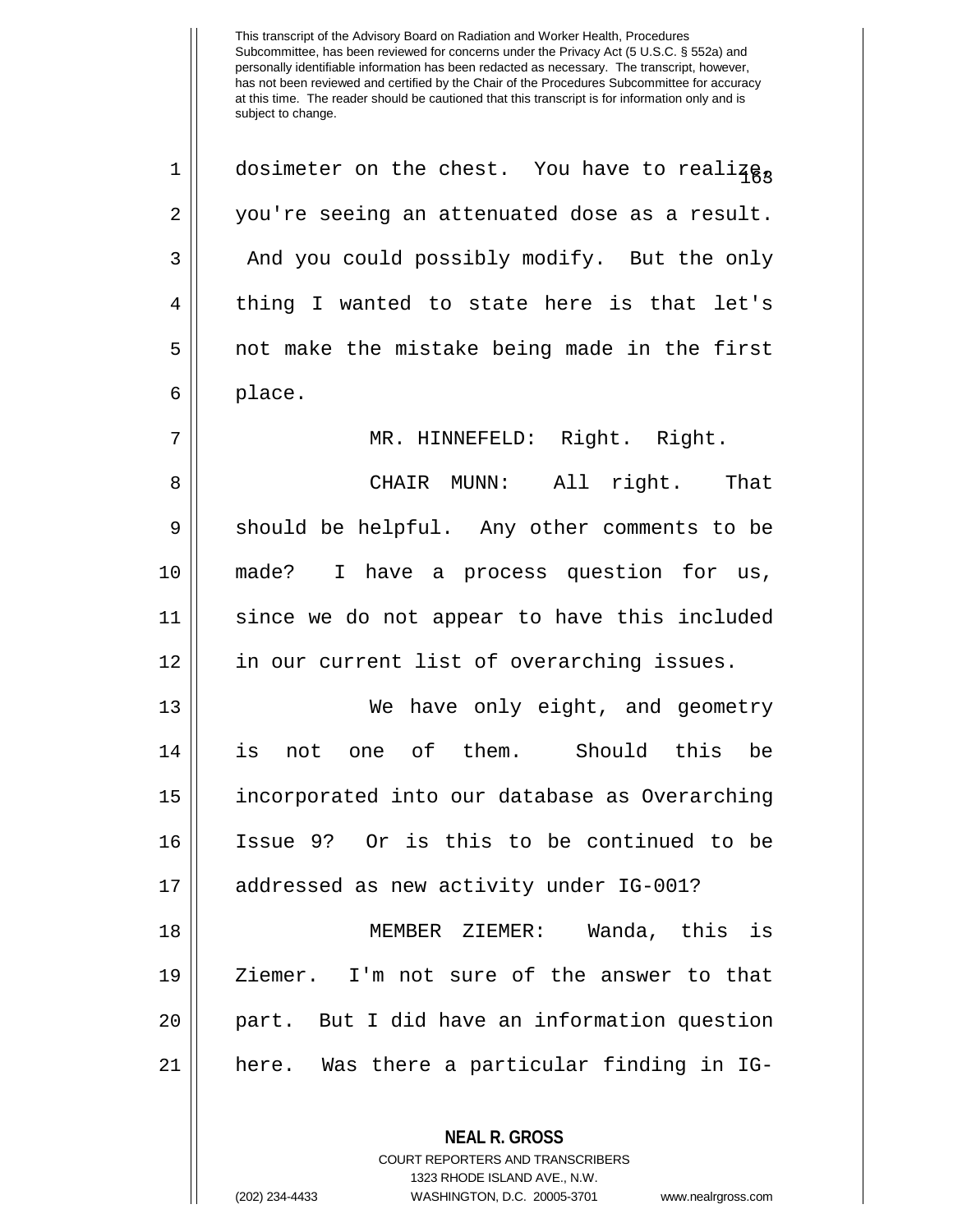This transcript of the Advisory Board on Radiation and Worker Health, Procedures Subcommittee, has been reviewed for concerns under the Privacy Act (5 U.S.C. § 552a) and personally identifiable information has been redacted as necessary. The transcript, however, has not been reviewed and certified by the Chair of the Procedures Subcommittee for accuracy at this time. The reader should be cautioned that this transcript is for information only and is subject to change. **NEAL R. GROSS** COURT REPORTERS AND TRANSCRIBERS 1323 RHODE ISLAND AVE., N.W. (202) 234-4433 WASHINGTON, D.C. 20005-3701 www.nealrgross.com 1 || 001 that this focused on? I'm sitting here 2 | looking at IG-001 on the Board's system and 3 | it looked like everything was closed. 4 CHAIR MUNN: Yes, it was. All of 5 || our issues were closed. This one has been 6 | transferred in from the Dose Reconstruction -7 | | | 8 MEMBER ZIEMER: Oh, oh, that's 9 || right. Okay. Transferred from Dose 10 | Reconstruction. 11 CHAIR MUNN: Right. 12 MEMBER ZIEMER: So Class 1 13 doesn't show up in our matrix yet? 14 || CHAIR MUNN: No, it doesn't. 15 MEMBER ZIEMER: Okay. 16 CHAIR MUNN: That's why I read 17 || the entire finding. 18 MEMBER ZIEMER: Got you. 19 CHAIR MUNN: That was Dose 20 Reconstruction=s Finding 195.1. And as I 21 || said, I believe that it was from Paducah, if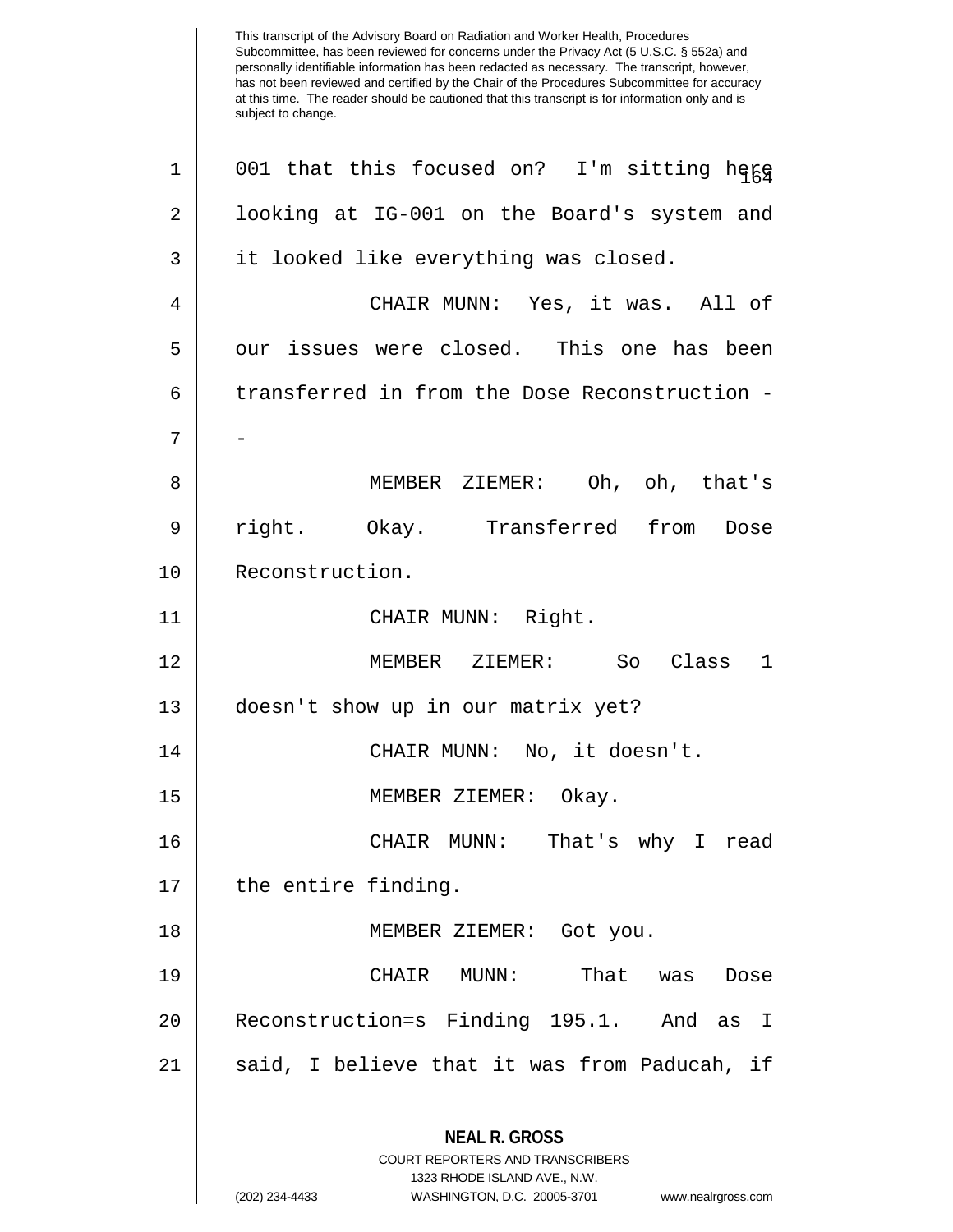This transcript of the Advisory Board on Radiation and Worker Health, Procedures Subcommittee, has been reviewed for concerns under the Privacy Act (5 U.S.C. § 552a) and personally identifiable information has been redacted as necessary. The transcript, however, has not been reviewed and certified by the Chair of the Procedures Subcommittee for accuracy at this time. The reader should be cautioned that this transcript is for information only and is subject to change. **NEAL R. GROSS** COURT REPORTERS AND TRANSCRIBERS 1323 RHODE ISLAND AVE., N.W. (202) 234-4433 WASHINGTON, D.C. 20005-3701 www.nealrgross.com 1 || I remember correctly. But it was interpreted 2 there in that Subcommittee as being an  $3 \parallel$  overarching issue. One that was not involved 4 || with only badge size. 5 MEMBER ZIEMER: Right, right. 6 | Thank you. 7 CHAIR MUNN: So hence, my 8 question whether we should begin tracking 9 || this as an overarching issue? Or whether we 10 should incorporate it as a transferred 11 finding into IG-001. 12 MR. MARSCHKE: Well, Wanda, this 13 is Steve. I mean, even though it touches on 14 other sites, IG-001 is not a site-specific 15 document. I mean -- 16 CHAIR MUNN: No, it isn't. 17 MR. MARSCHKE: So if you put it 18 in IG-001, I think it would, you know, it 19 would affect -- I would think that that would  $20$   $\parallel$  suffice. 21 CHAIR MUNN: You can certainly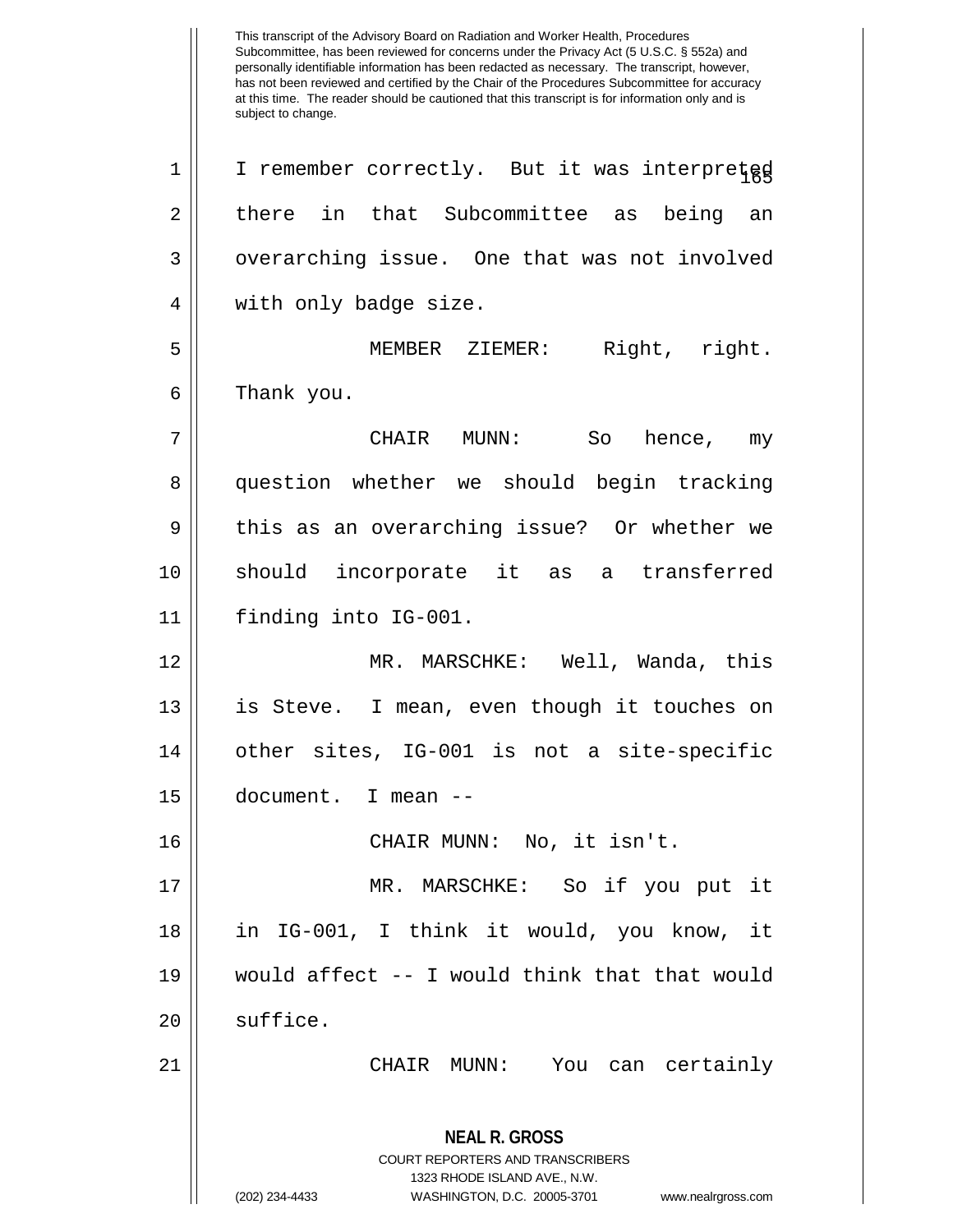| $\mathbf 1$ | interpret that as being -- because of its                                                                                                                              |
|-------------|------------------------------------------------------------------------------------------------------------------------------------------------------------------------|
| 2           | complex-wide applicability, one can see that                                                                                                                           |
| 3           | as an overarching type of document.                                                                                                                                    |
| 4           | MR. MARSCHKE: Exactly.                                                                                                                                                 |
| 5           | CHAIR MUNN: I don't have any                                                                                                                                           |
| 6           | objection to that. It seems logical to me.                                                                                                                             |
| 7           | Is that all right with everyone else?                                                                                                                                  |
| 8           | MEMBER ZIEMER: Fine with me.                                                                                                                                           |
| 9           | CHAIR MUNN: Let me pull up IG-                                                                                                                                         |
| 10          | 001, and see how many findings we had. Shall                                                                                                                           |
| 11          | we incorporate, should this then be                                                                                                                                    |
| 12          | incorporated as a transferred finding with a                                                                                                                           |
| 13          | new number? That seems the logical thing to                                                                                                                            |
| 14          | me. If someone else thinks the process is                                                                                                                              |
| 15          | better served some other way, let us know.                                                                                                                             |
| 16          | MEMBER LEMEN: I'm okay with it,                                                                                                                                        |
| 17          | Wanda.                                                                                                                                                                 |
| 18          | CHAIR MUNN: All right. What's                                                                                                                                          |
| 19          | the final finding number that we have on our                                                                                                                           |
| 20          | closed findings, Steve?                                                                                                                                                |
| 21          | Last<br>number<br>MR.<br>MARSCHKE:                                                                                                                                     |
|             | <b>NEAL R. GROSS</b><br><b>COURT REPORTERS AND TRANSCRIBERS</b><br>1323 RHODE ISLAND AVE., N.W.<br>(202) 234-4433<br>WASHINGTON, D.C. 20005-3701<br>www.nealrgross.com |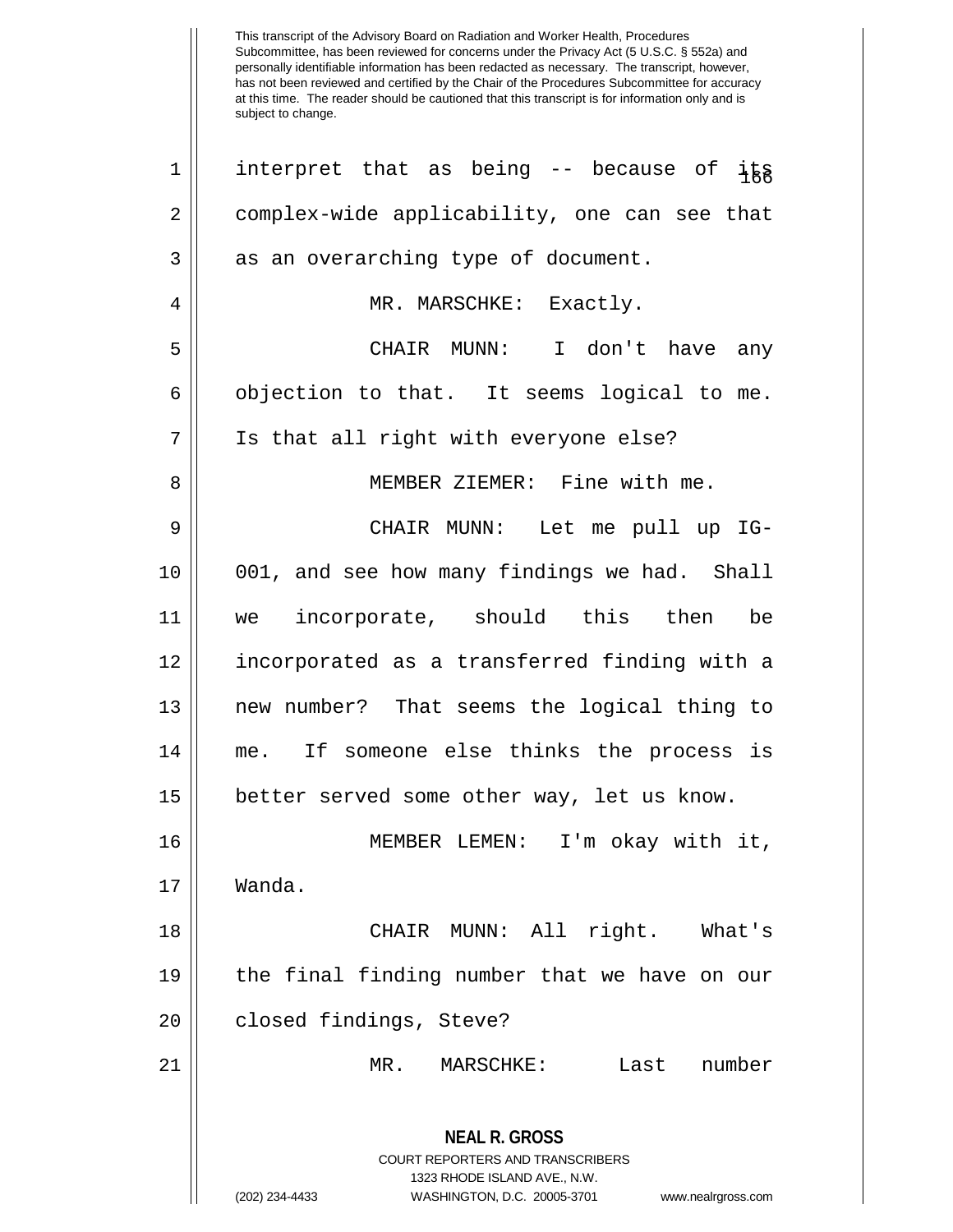This transcript of the Advisory Board on Radiation and Worker Health, Procedures Subcommittee, has been reviewed for concerns under the Privacy Act (5 U.S.C. § 552a) and personally identifiable information has been redacted as necessary. The transcript, however, has not been reviewed and certified by the Chair of the Procedures Subcommittee for accuracy at this time. The reader should be cautioned that this transcript is for information only and is subject to change. **NEAL R. GROSS** COURT REPORTERS AND TRANSCRIBERS 1323 RHODE ISLAND AVE., N.W.  $1 \parallel$  appears to be 24.  $167$ 2 CHAIR MUNN: Twenty-four. Then  $3 \parallel$  this will need to be transferred, number 25. 4 || And I think the appropriate thing to do, 5 because of the amount of wording that's  $6 \parallel$  necessary, is to transfer the finding as it 7 was worded originally. 8 And that was probably best served  $9 \parallel$  by -- why don't I just send that to you after 10 we're finished here? And we can incorporate 11 this new finding, 25, following the meeting -  $12.$ 13 || MR. MARSCHKE: Will do. 14 || CHAIR MUNN: -- with the original 15 words from the Dose Reconstruction Committee, 16 if that's all right with everyone. 17 MEMBER ZIEMER: I think it's all 18 right. It's not going to match up with the 19 original findings, the original review 20 documents, since it=s transferred in. 21 || CHAIR MUNN: No.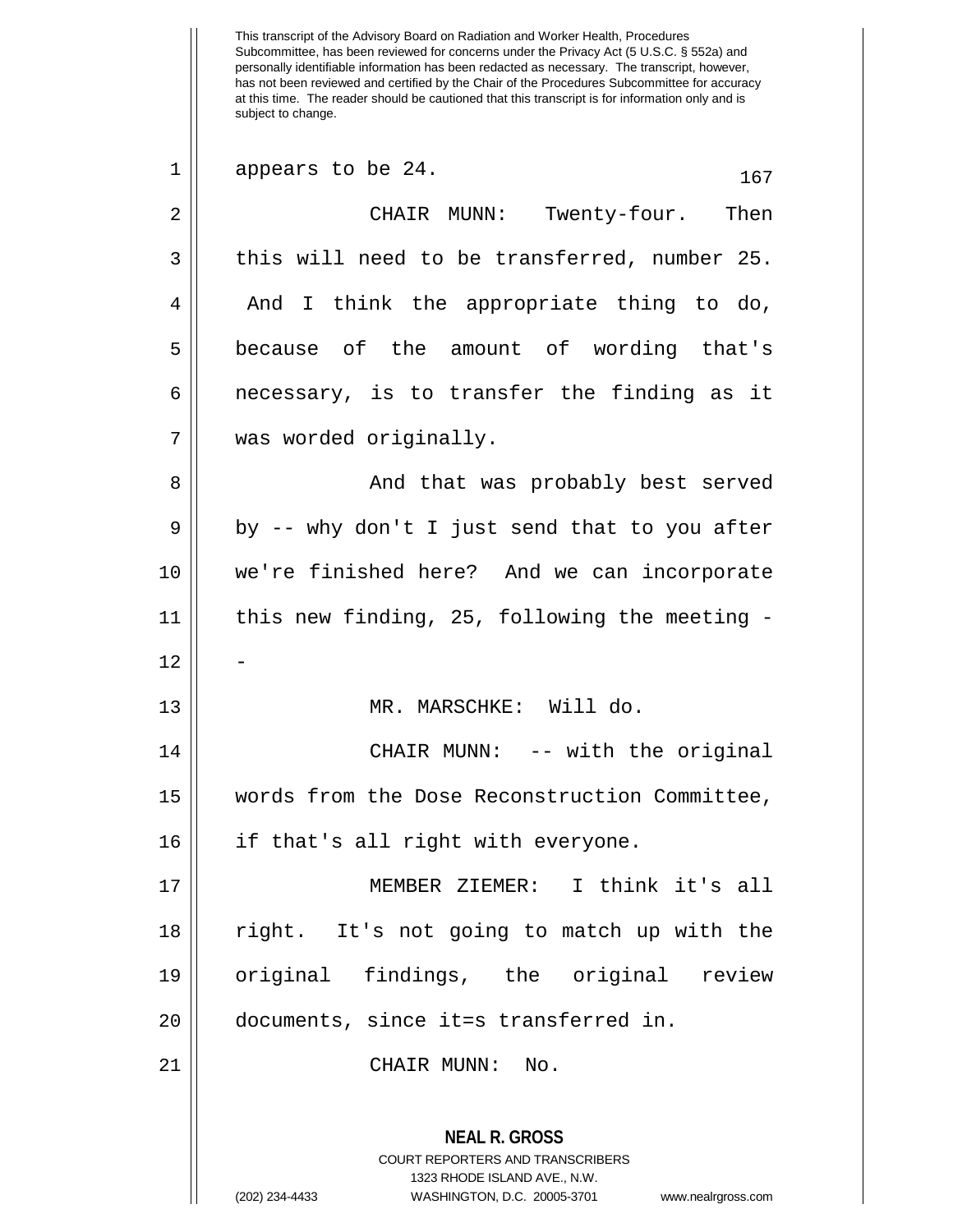This transcript of the Advisory Board on Radiation and Worker Health, Procedures Subcommittee, has been reviewed for concerns under the Privacy Act (5 U.S.C. § 552a) and personally identifiable information has been redacted as necessary. The transcript, however, has not been reviewed and certified by the Chair of the Procedures Subcommittee for accuracy at this time. The reader should be cautioned that this transcript is for information only and is subject to change. **NEAL R. GROSS** COURT REPORTERS AND TRANSCRIBERS 1 || MEMBER ZIEMER: Is there some way  $2 \parallel$  to also indicate that, I mean, the 25 won't  $3 \parallel$  correspond to anything. 4 CHAIR MUNN: No, it won't. 5 MEMBER ZIEMER: Because the 23, 6 is it 23? Yes, 25. 7 || CHAIR MUNN: It's 25. 8 MEMBER ZIEMER: That doesn't 9 correspond to anything. So is there anything 10 in the database that -- I don't know what 11 those noises are. Are you getting noises and 12 beeps? 13 MR. MARSCHKE: Yes. 14 MEMBER ZIEMER: Well, anyway. Is 15 there some way to identify this that it has 16 been transferred in, and therefore doesn't 17 correspond with the original question used? 18 MR. MARSCHKE: Well, Paul, when 19 you see, or if you look at Finding 24 it has, 20 you know, the finding number, an SC&A page 21 number, and so on and so forth. That little

1323 RHODE ISLAND AVE., N.W.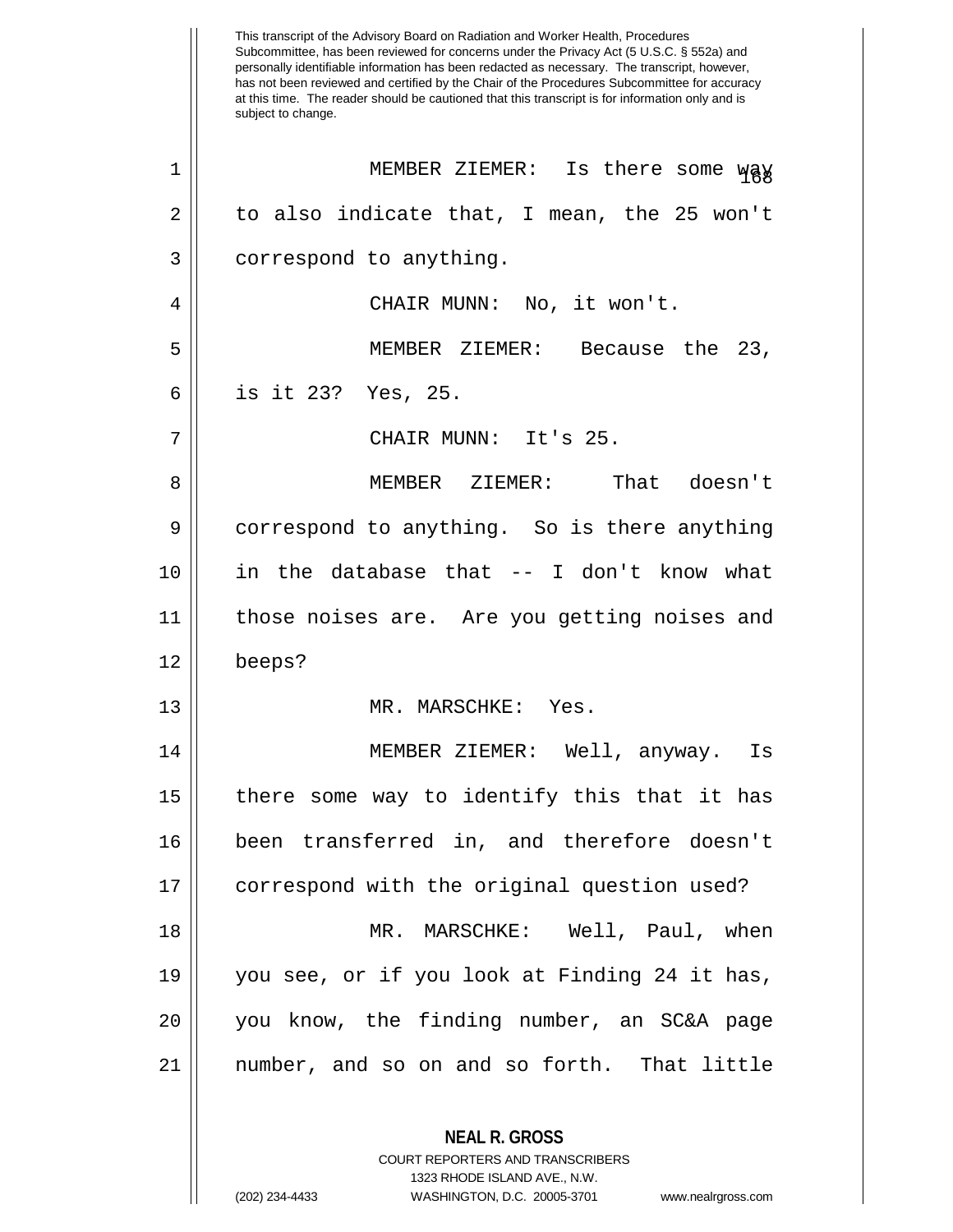This transcript of the Advisory Board on Radiation and Worker Health, Procedures Subcommittee, has been reviewed for concerns under the Privacy Act (5 U.S.C. § 552a) and personally identifiable information has been redacted as necessary. The transcript, however, has not been reviewed and certified by the Chair of the Procedures Subcommittee for accuracy at this time. The reader should be cautioned that this transcript is for information only and is subject to change. **NEAL R. GROSS** COURT REPORTERS AND TRANSCRIBERS 1323 RHODE ISLAND AVE., N.W. (202) 234-4433 WASHINGTON, D.C. 20005-3701 www.nealrgross.com  $1\parallel$  heading up there, that's editable for eagh 2 || finding. And we can put in there that this 3 was transferred -- 4 MEMBER ZIEMER: To the 24 or 25 5 | dash transferred, or something --6 MR. MARSCHKE: Yes, 25-1, 7 || transferred from the DR group, or something 8 || like that, yes. 9 || MEMBER ZIEMER: Yes, good. 10 MR. MARSCHKE: And maybe, I don't 11 know, when we put in, who puts in? I'm not 12 || sure when we enter the finding, you know, we 13  $\parallel$  can maybe enter -- instead of having it as an 14 SC&A person, maybe we'll have it entered 15 under Wanda's name, or something like that, 16 to kind of indicate that it's not an SC&A-17 generated finding. 18 MR. KATZ: Well, it is SC&A-19 || qenerated. 20 || MR. MARSCHKE: It is, okay. 21 MR. KATZ: It's the Dose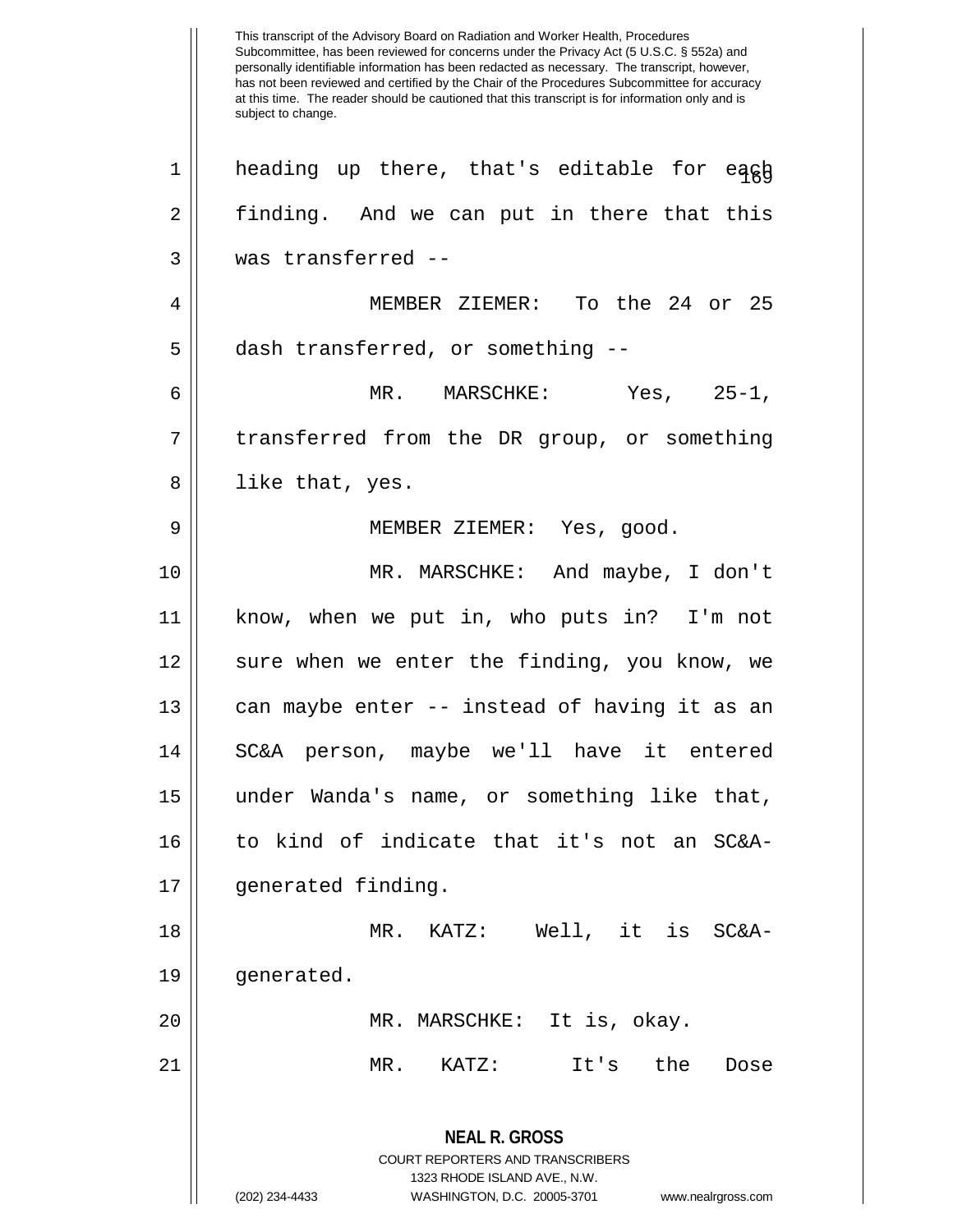This transcript of the Advisory Board on Radiation and Worker Health, Procedures Subcommittee, has been reviewed for concerns under the Privacy Act (5 U.S.C. § 552a) and personally identifiable information has been redacted as necessary. The transcript, however, has not been reviewed and certified by the Chair of the Procedures Subcommittee for accuracy at this time. The reader should be cautioned that this transcript is for information only and is subject to change. **NEAL R. GROSS** COURT REPORTERS AND TRANSCRIBERS 1 || Reconstruction Review. 170 2 MR. MARSCHKE: That's true.  $3 \parallel$  That's true. 4 CHAIR MUNN: Yes, just done from  $5 \parallel$  that Committee, yes. 6 MR. KATZ: I mean, you can put 7 || Doug Farver's name on it if you want. 8 MR. MARSCHKE: Okay. Good. 9 CHAIR MUNN: All right. I will 10 send you that finding in its complete 11 language, so that you can incorporate it into 12 || -- I'll send it to both you and Lori. And 13 whoever is the appropriate person to enter  $14 \parallel$  it, can do that. 15 And we will anticipate that it 16 will remain an open item until we have some 17 information from NIOSH to begin the process. 18 We'll carry it that way, if that's amenable 19 with everyone. Any problem with that? If 20 not, then let's go on to PER-20. And, Kathy, 21 I believe that's yours.

1323 RHODE ISLAND AVE., N.W.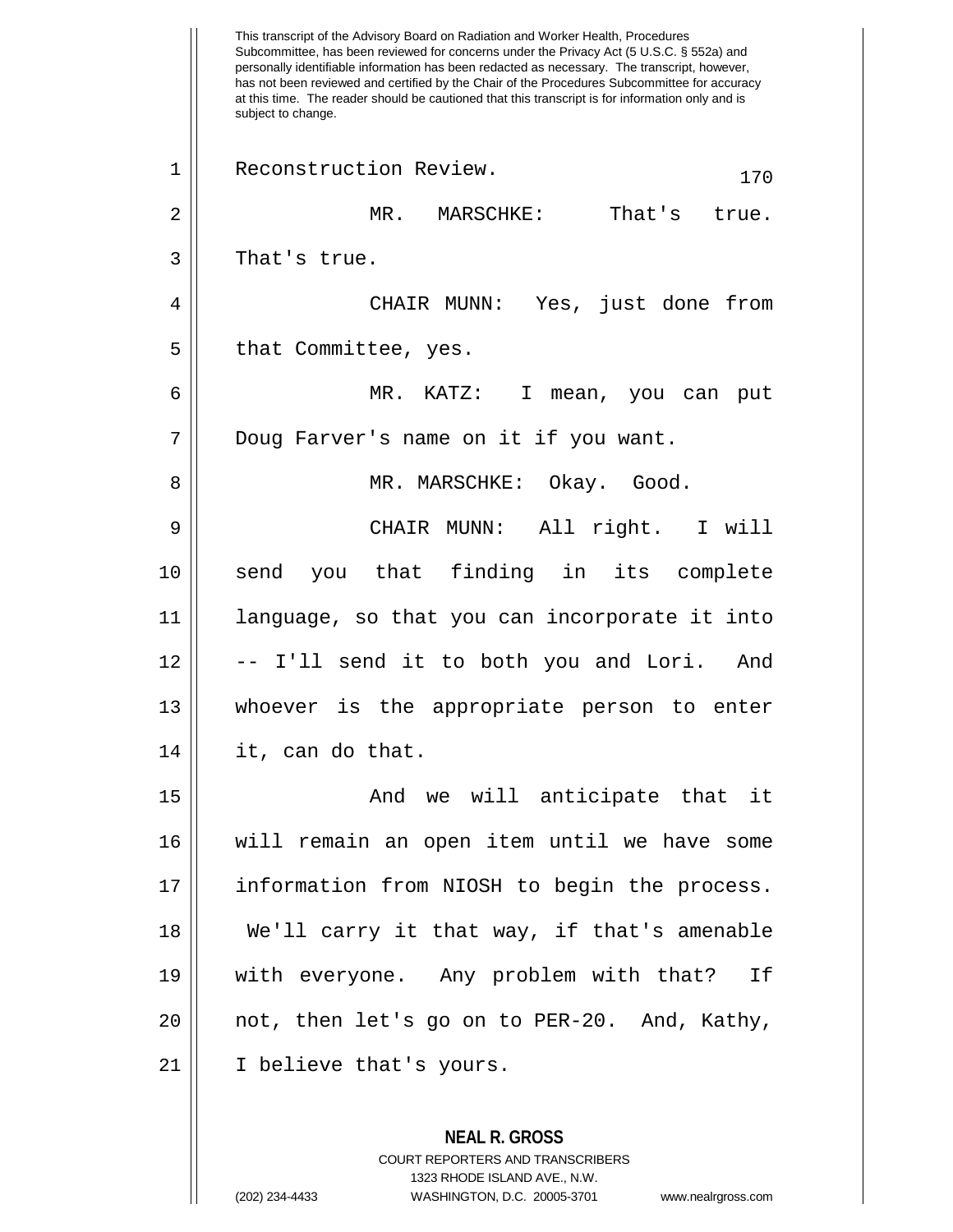| $\mathbf 1$ | MS. K. BEHLING: Yes, that's mine,            |
|-------------|----------------------------------------------|
| 2           | PER-20 is, and this is the Subtask 4 portion |
| 3           | of PER-20. And PER-20 was due to Blockson    |
| 4           | TBD revisions. The full report went out on   |
| 5           | October 15th. You should have received that  |
| 6           | on October 15th of this year. And I also     |
| 7           | sent out a presentation --                   |
| 8           | CHAIR MUNN: I was going to say,              |
| 9           | we do have a presentation that I believe we  |
| 10          | can follow.                                  |
| 11          | MS. K. BEHLING: Yes. And that                |
| 12          | came out on Monday. And I'll try to be       |
| 13          | brief. But if there's questions along the    |
| 14          | way, just stop me. First of all, PER-20, as  |
| 15          | I indicated was from Blockson Chemical. And  |
| 16          | it was due to numerous revisions to the TBD. |
| 17          | Those revisions affected both                |
| 18          | internal and external dose pathways. And it  |
| 19          | increased dose in both dose pathways. The    |
| 20          | magnitude of the changes initially, there    |
| 21          | were 91 claims that, they looked at all of   |
|             |                                              |

**NEAL R. GROSS** COURT REPORTERS AND TRANSCRIBERS 1323 RHODE ISLAND AVE., N.W.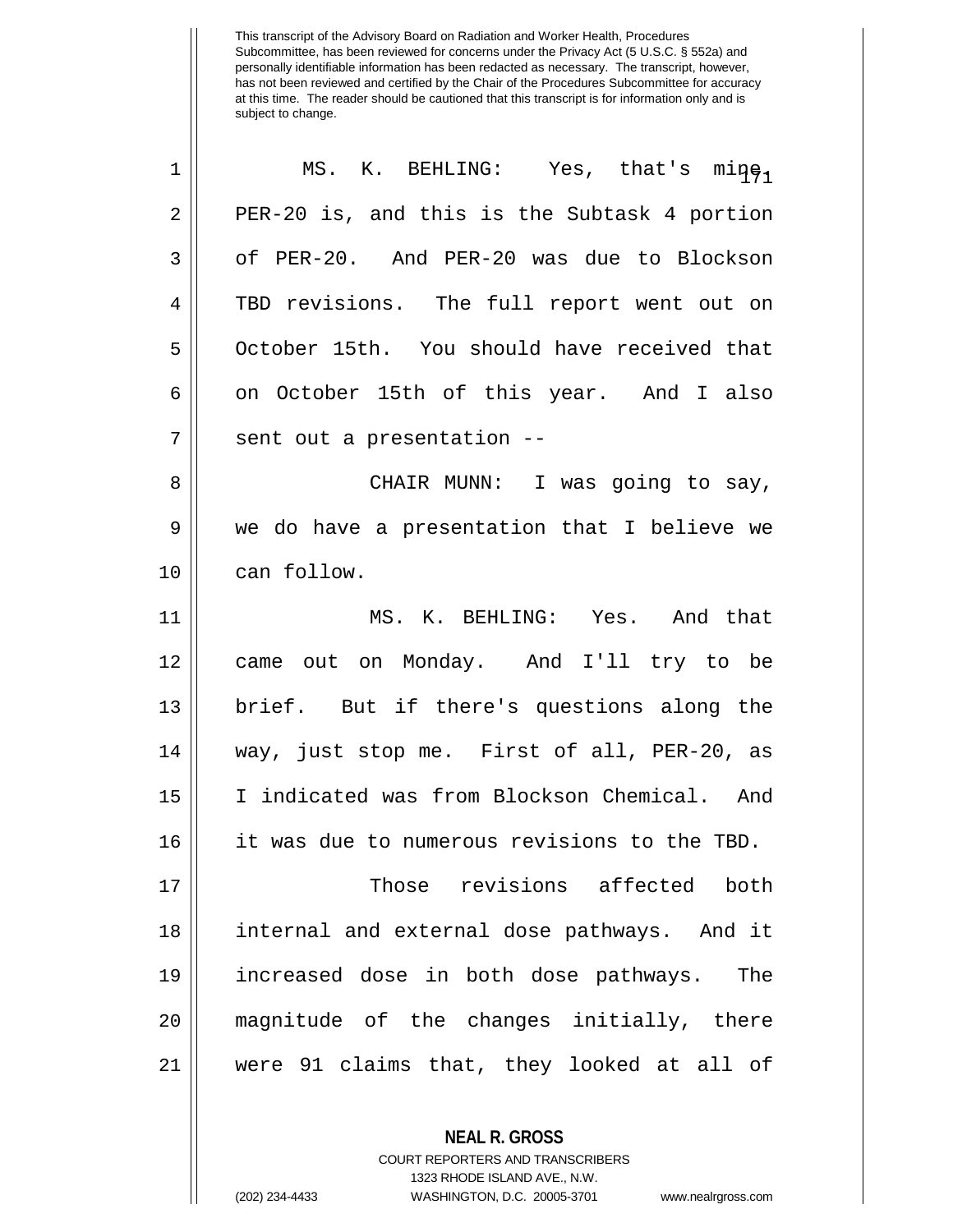1 || the claims that were less than 50 percent.  $172$ 2 And of those, 32 were actually 3 compensated. And so there were 59 remaining, 4 from which the Subcommittee selected two  $5 \parallel$  cases, that is part of the Subtask 4.

6 Now if we go on to the next 7 || slide, the complexity associated with this 8 TBD is the fact that there were so many 9 || changes, and it changed hands. Initially, 10 the TBD was put out by ORAU. It was ORAU-11 TKBS-0002. And that was in October of 2003. 12 || There was a revision in 2004. And that 13 || revision changed the AEC contract period from  $14$   $\parallel$  starting in 1952 to starting in 1951.

 Thereafter, in September of 2006, this Technical Basis Document became the authority of OCAS, now DCAS. And so we now have an OCAS-TKBS Rev 1. In June of 2007 it was another revision. And that revision had 20 || to do with these internal and external dose modeling parameters, methodology. That's

> **NEAL R. GROSS** COURT REPORTERS AND TRANSCRIBERS 1323 RHODE ISLAND AVE., N.W. (202) 234-4433 WASHINGTON, D.C. 20005-3701 www.nealrgross.com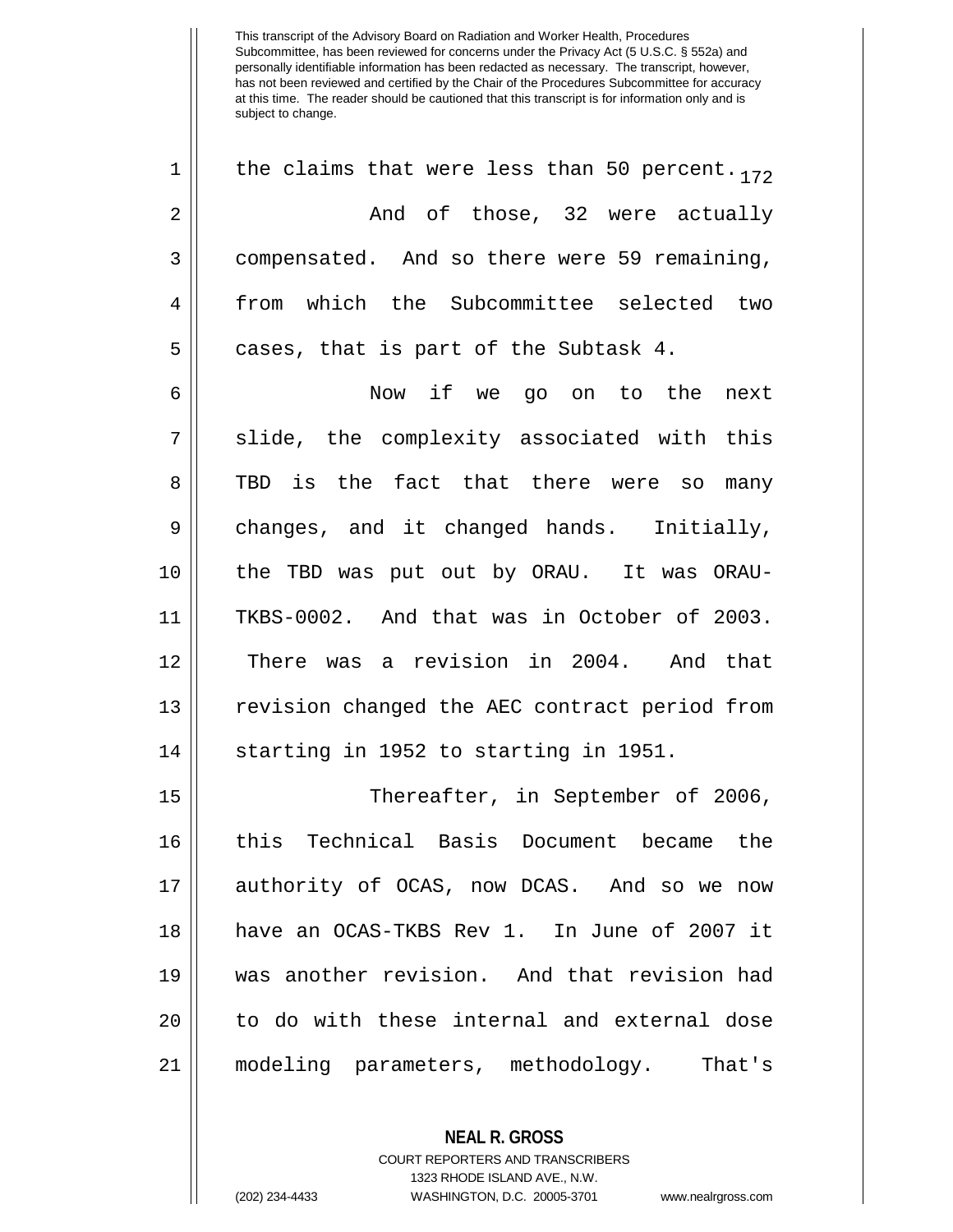This transcript of the Advisory Board on Radiation and Worker Health, Procedures Subcommittee, has been reviewed for concerns under the Privacy Act (5 U.S.C. § 552a) and personally identifiable information has been redacted as necessary. The transcript, however, has not been reviewed and certified by the Chair of the Procedures Subcommittee for accuracy at this time. The reader should be cautioned that this transcript is for information only and is subject to change. **NEAL R. GROSS** COURT REPORTERS AND TRANSCRIBERS 1 || what initiated PER-20.  $173$ 2 | Now, in November of 2007, there 3 was another change. Shortly after this Rev 4 || 1, there was a Rev 2 change that required the 5 | dose reconstructors to consider both Type-M  $6 \parallel$  and Type-S thorium in Building 55 and a few 7 | other changes. 8 And to the best of my 9 || understanding, and certainly for the two dose 10 reconstructions that I looked at, they were 11 not completed until the Rev 2 was out. And 12 || so, as we always state that NIOSH uses the 13 most current documentation. So even though 14  $\vert$  PER-20 states that it addresses up to Rev 1, 15 Rev 2 came out. And I believe that all of 16 the reworked cases were done under Rev 2. 17 SC&A submitted our initial 18 || Subtask 1 through 3 report associated with 19 the Blockson TBD in March of 2009. We had 20 || three findings that were subsequently 21 resolved at the Procedures Subcommittee. And

1323 RHODE ISLAND AVE., N.W.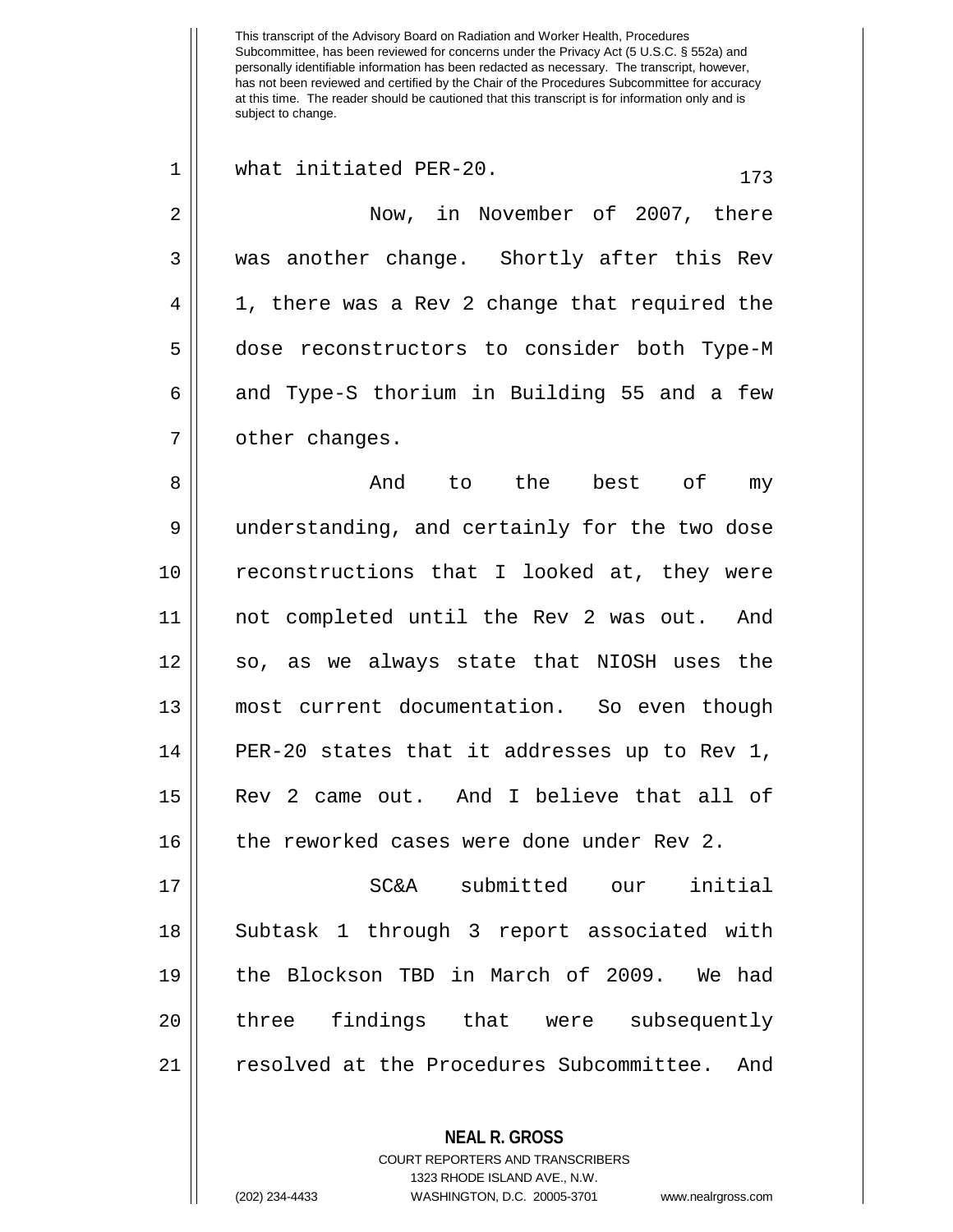$1 \parallel$  I'll continue on here, just because, to point  $2 \parallel$  out a few things.

3 Again then, in December of 2010 4 there was another Rev 3 to this TBD that had 5 || to do with the SEC determination. There was  $6 \parallel$  a change in AWE coverage periods. There were 7 some radon issues that were affected, and 8 doses associated with the residual 9 contamination period. Also, some of the 10 model=s external doses actually went down in 11 | this revision.

 And this particular revision, Rev 13 || 03, also requires a PER. That PER was issued in April of 2012, that is PER-36. And that has not been assigned to SC&A yet. So that will not be part of what you're going to be hearing today. But there is another PER out || there, just for your information.

19  $\parallel$  So, as I said, you, the 20 | Subcommittee selected two re-worked cases. 21 || And that's the subject of this report. Now,

> **NEAL R. GROSS** COURT REPORTERS AND TRANSCRIBERS 1323 RHODE ISLAND AVE., N.W. (202) 234-4433 WASHINGTON, D.C. 20005-3701 www.nealrgross.com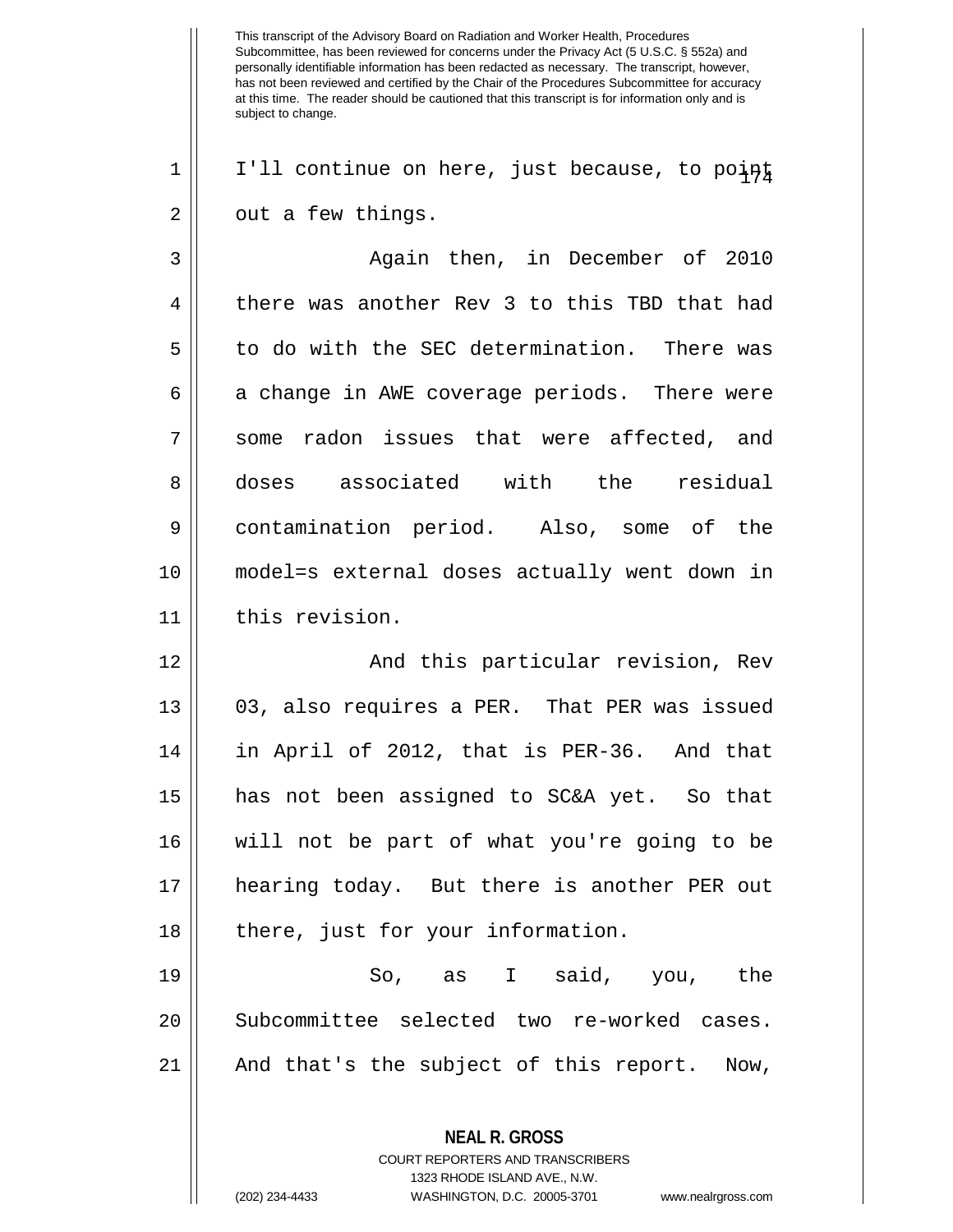| 1  | the first, if we move on, the first re-worked |
|----|-----------------------------------------------|
| 2  | is an individual that worked<br>from<br>case  |
| 3  | [identifying information redacted] of '47     |
| 4  | through [identifying information redacted] of |
| 5  | '71. He was a maintenance worker. And he      |
| 6  | was not monitored for internal or external    |
| 7  | radiation. He was diagnosed with a bladder    |
| 8  | cancer in January of 1960.                    |
| 9  | Now the dose for this particular              |
| 10 | case was assigned for just the operational,   |
| 11 | for a portion of the operational period, from |
| 12 | -- and as you'll see in the table below, the  |
| 13 | initial dose reconstruction was done for '52  |
| 14 | through January of 1960, which was the date   |
| 15 | of the cancer diagnosis.                      |
| 16 | There was a re-work of that dose              |
| 17 | reconstruction due to the added year of       |
| 18 | operational period, which was from<br>1951    |
| 19 | through 1960. As you'll see in the table      |
| 20 | below, that's the DR Rev 1, done in August of |
| 21 | 2004. And then, due to the PER being issued,  |
|    |                                               |

**NEAL R. GROSS** COURT REPORTERS AND TRANSCRIBERS 1323 RHODE ISLAND AVE., N.W.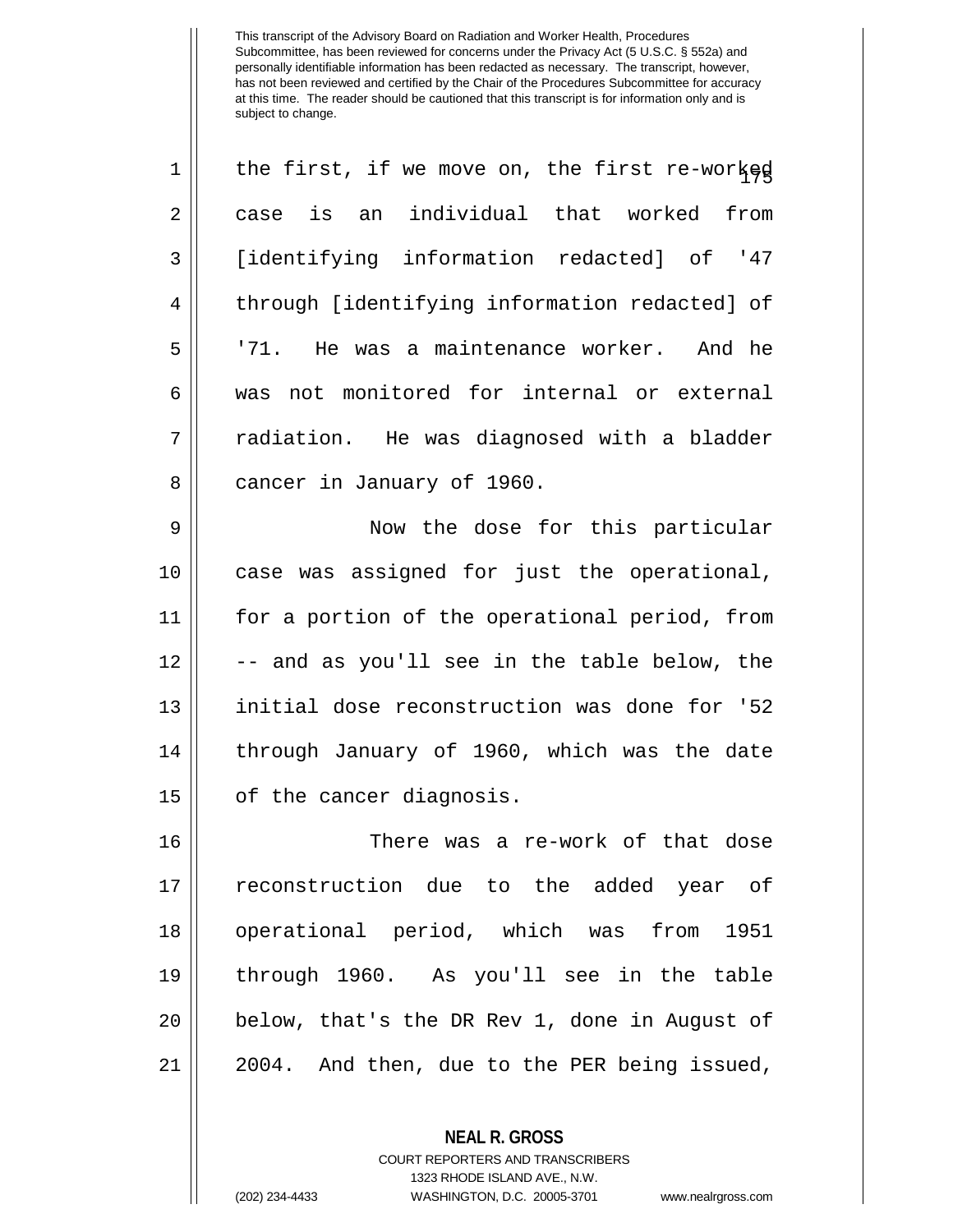This transcript of the Advisory Board on Radiation and Worker Health, Procedures Subcommittee, has been reviewed for concerns under the Privacy Act (5 U.S.C. § 552a) and personally identifiable information has been redacted as necessary. The transcript, however, has not been reviewed and certified by the Chair of the Procedures Subcommittee for accuracy at this time. The reader should be cautioned that this transcript is for information only and is subject to change. **NEAL R. GROSS**  $1$ | PER-20, this dose reconstruction was redone 2 | again in October of 2008. 3 And you can see, I'll go through, 4 you can see in the table, there were some  $5 \parallel$  significant changes to internal and external 6 doses, which I'll explain in a little more 7 detail as we go through this case. 8 For the next slide I will just go 9 | through, this individual wasn't monitored. 10 And so there was modeled photon doses that 11 were assigned. And I looked at the original 12 in Rev 1. I compared those two, and then 13 || compared that to Rev 2. 14 || So what you're seeing in this 15 || slide is my assessment of the original and 16 Rev 1, are the re-worked one of this first 17 dose reconstruction. In both cases, the 18 individual was assumed to be chronically 19 exposed to the natural uranium in the 20 yellowcake. He was given annual doses from 21 exposure to drums in the yellowcake, that

> COURT REPORTERS AND TRANSCRIBERS 1323 RHODE ISLAND AVE., N.W. (202) 234-4433 WASHINGTON, D.C. 20005-3701 www.nealrgross.com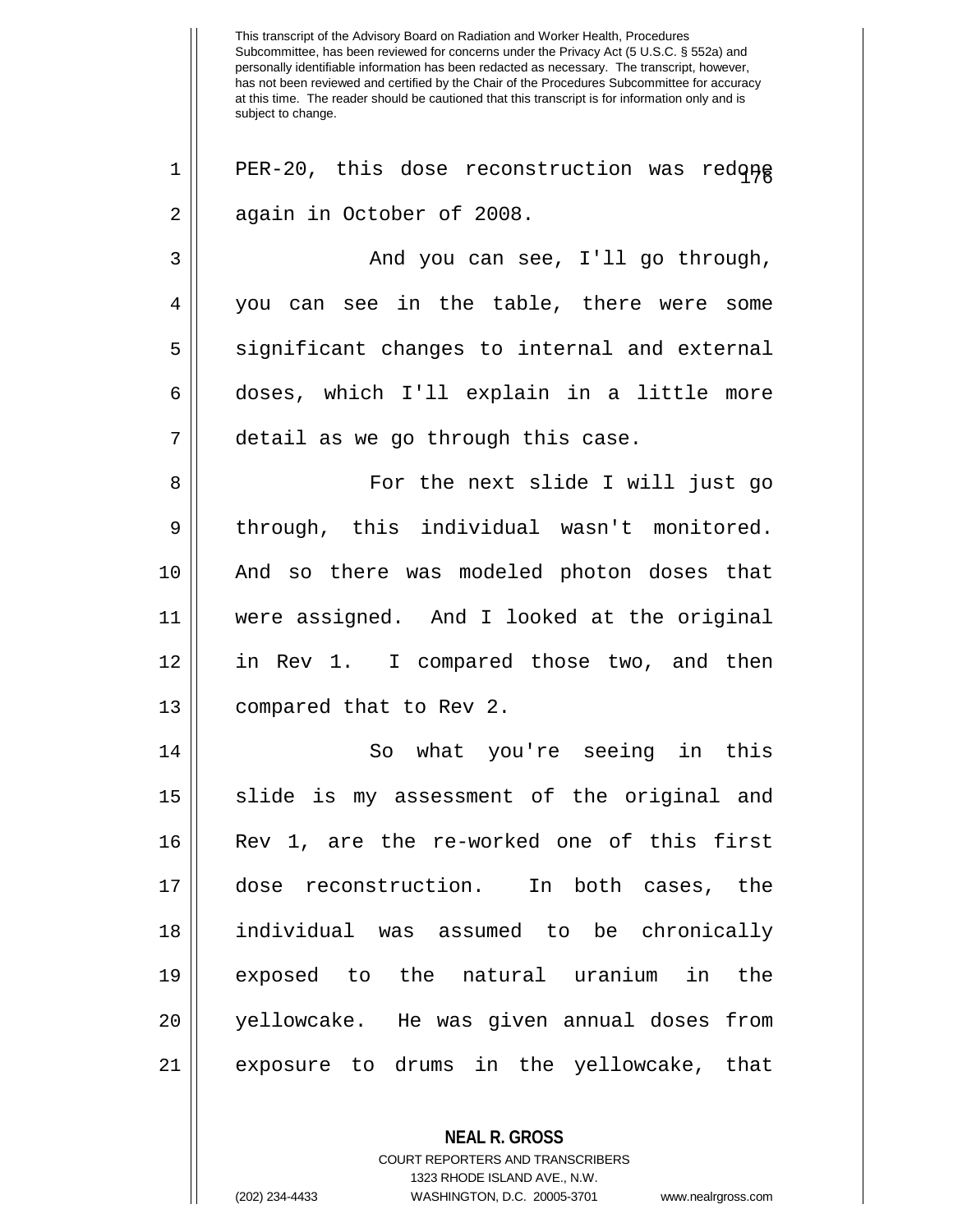| $\mathbf 1$  | were calculated based on Table 8 of the twg   |
|--------------|-----------------------------------------------|
| 2            | revs of the Blockson TBD at the time.         |
| $\mathbf{3}$ | Those doses were entered into                 |
| 4            | IREP, and they were divided equally between   |
| 5            | the energy ranges of 30 to 250 and greater    |
| $\epsilon$   | than 250, entered as a geometric mean of a    |
| 7            | log-normal distribution of 2.7. They also     |
| 8            | calculated annual photon doses from exposures |
| 9            | to contaminated surfaces. And that's based    |
| 10           | on Table 6 of the TBD.                        |
| 11           | These doses again were entered                |
| 12           | into IREP, equally divided between the two    |
| 13           | energy ranges, and entered as a log-normal    |
| 14           | distribution, with a GSD of 4. The resulting  |
| 15           | doses -- and as you can see, it was just one, |
| 16           | the second dose reconstruction was adding one |
| 17           | year. So the doses are close.                 |
| 18           | And the photon dose for the first             |
| 19           | was .918 rem, and for the second,             |
| 20           | reconstruction was 1.10 rem. Now, when we     |
| 21           | compare that to what was done in Rev 2 of the |
|              | <b>NEAL R. GROSS</b>                          |

COURT REPORTERS AND TRANSCRIBERS 1323 RHODE ISLAND AVE., N.W.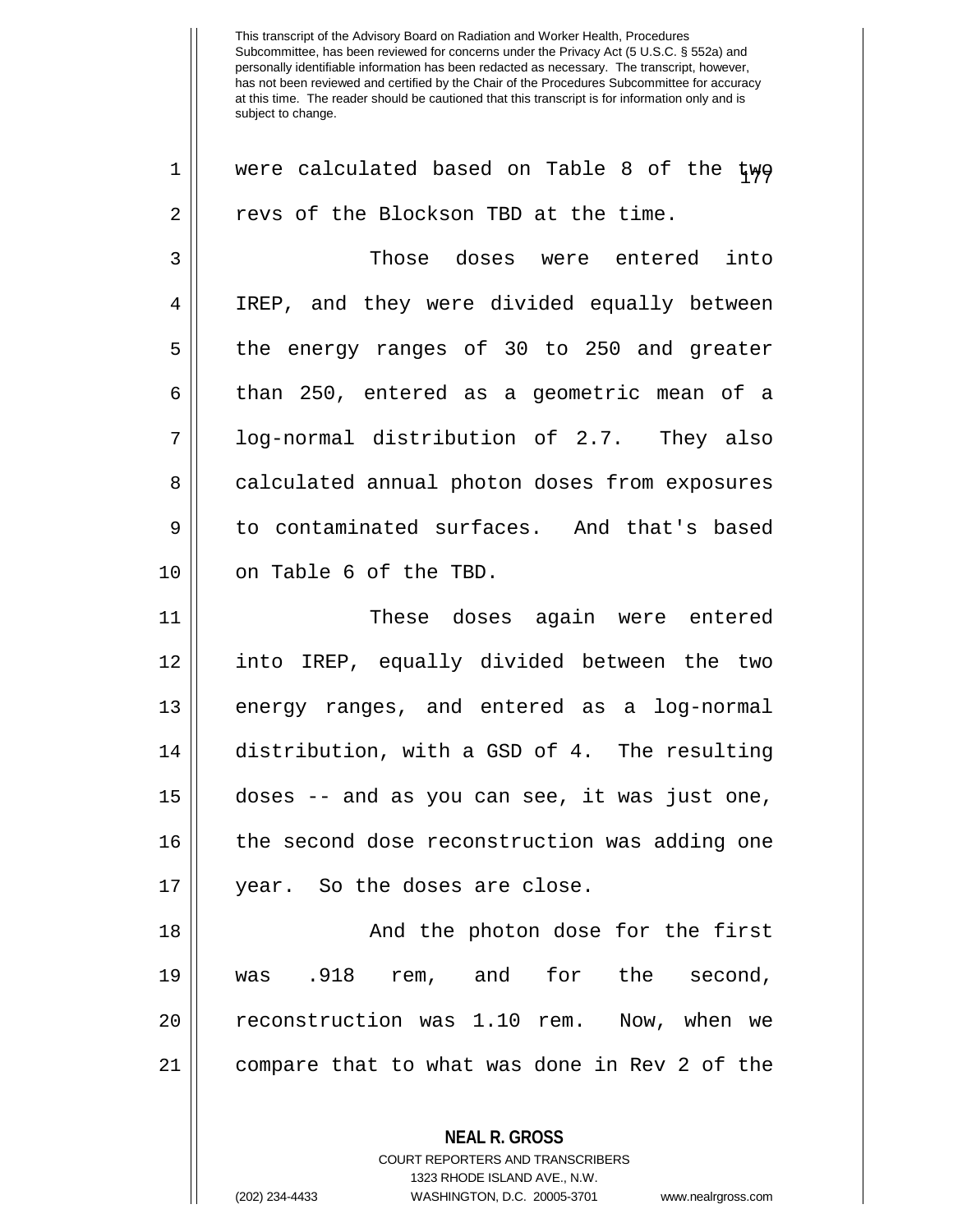| $\mathbf 1$    | dose reconstruction, or Rev 2 of the TBD <sub>a</sub> |
|----------------|-------------------------------------------------------|
| 2              | here again, they, NIOSH made the same                 |
| $\mathbf{3}$   | assumptions that the EE was chronically               |
| $\overline{4}$ | exposed to the drums of yellowcake. They              |
| 5              | assigned an annual dose that was, again,              |
| 6              | based on Table 8. But this table was                  |
| 7              | completely revised in this revision to the            |
| 8              | TBD.                                                  |
| 9              | The<br>TBD recommends for photon                      |

10 || exposures in this Rev to apply that dose, ten 11 percent for the range of 30 to 250, and 90 12 percent for greater than 250, entered as a 13 geometric mean of a log-normal distribution 14 | cf GSD of 2.7.

 Now, the doses from contaminated 16 || surfaces are not included in the operational period, based on guidance in the TBD, because | they felt that the doses assigned to standing near the drum bounded any doses that would be || added from the contaminated surfaces.

21 Now, that's not the case for the

**NEAL R. GROSS** COURT REPORTERS AND TRANSCRIBERS 1323 RHODE ISLAND AVE., N.W. (202) 234-4433 WASHINGTON, D.C. 20005-3701 www.nealrgross.com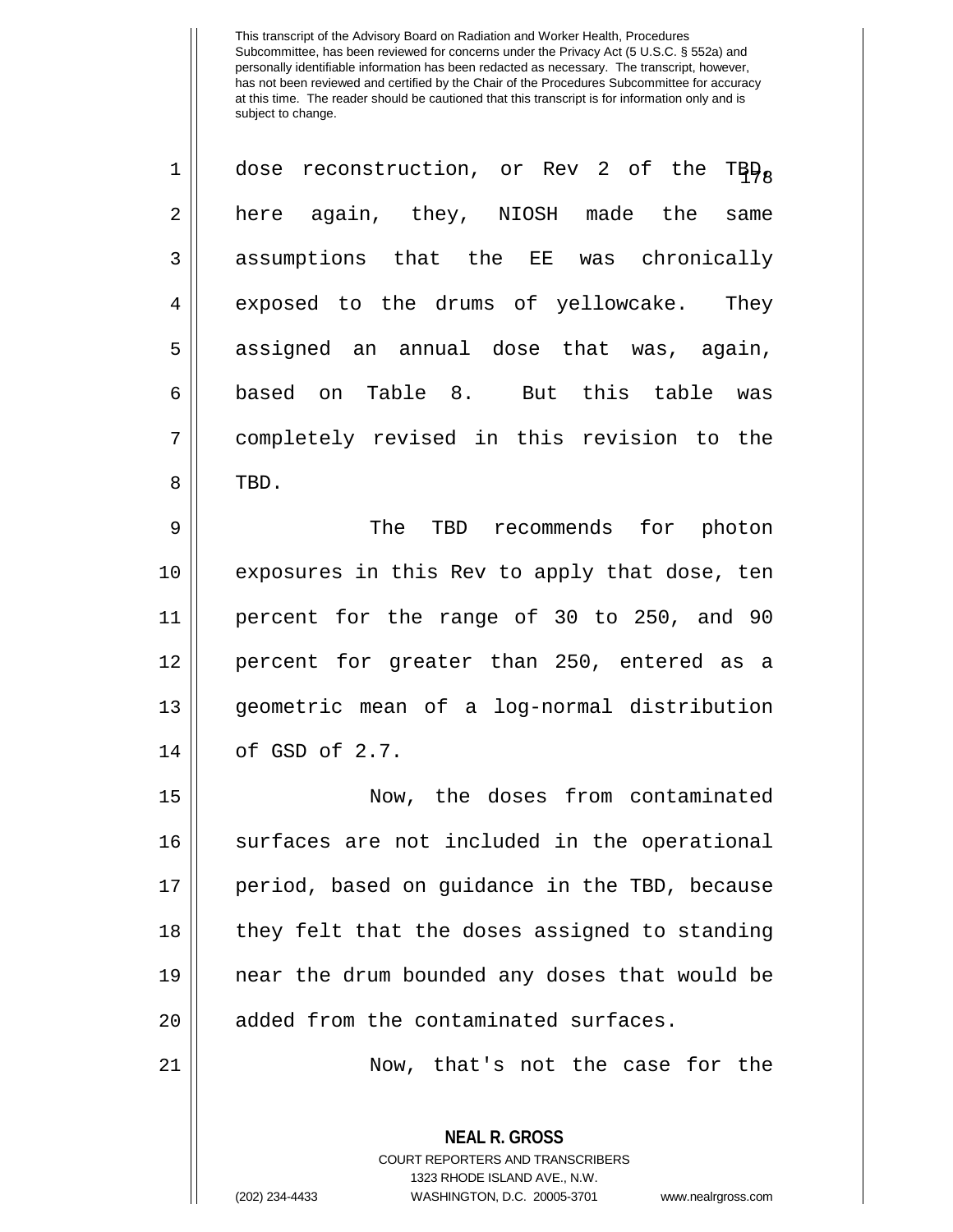**NEAL R. GROSS** COURT REPORTERS AND TRANSCRIBERS  $1 \parallel$  residual period. And we'll see that in the  $2 \parallel$  next case that I looked at. And then this 3 dose resulted in a significant increase from 4 || one rem to over 28 rem. 5 The primary reason for this  $6 \parallel$  change, and a significant change in the 7 || external dose, was because NIOSH, in their 8 || revision, they added numerous radionuclides 9 || that were considered when you were standing 10 || close to the drum of yellowcake, inclusive of 11 thorium-232 and its progeny. 12 And this expanded list of 13 || radionuclides increased the dose rate at 30 14 | centimeters from the drum of yellowcake, by a 15 factor of about 6.6. So that's what 16 accounted for this increase in external 17 doses. 18 If we go on to the medical doses, 19 I looked at both the original and the re-20 worked, the Rev 1 of the dose reconstruction 21 || report. They both considered annual

1323 RHODE ISLAND AVE., N.W.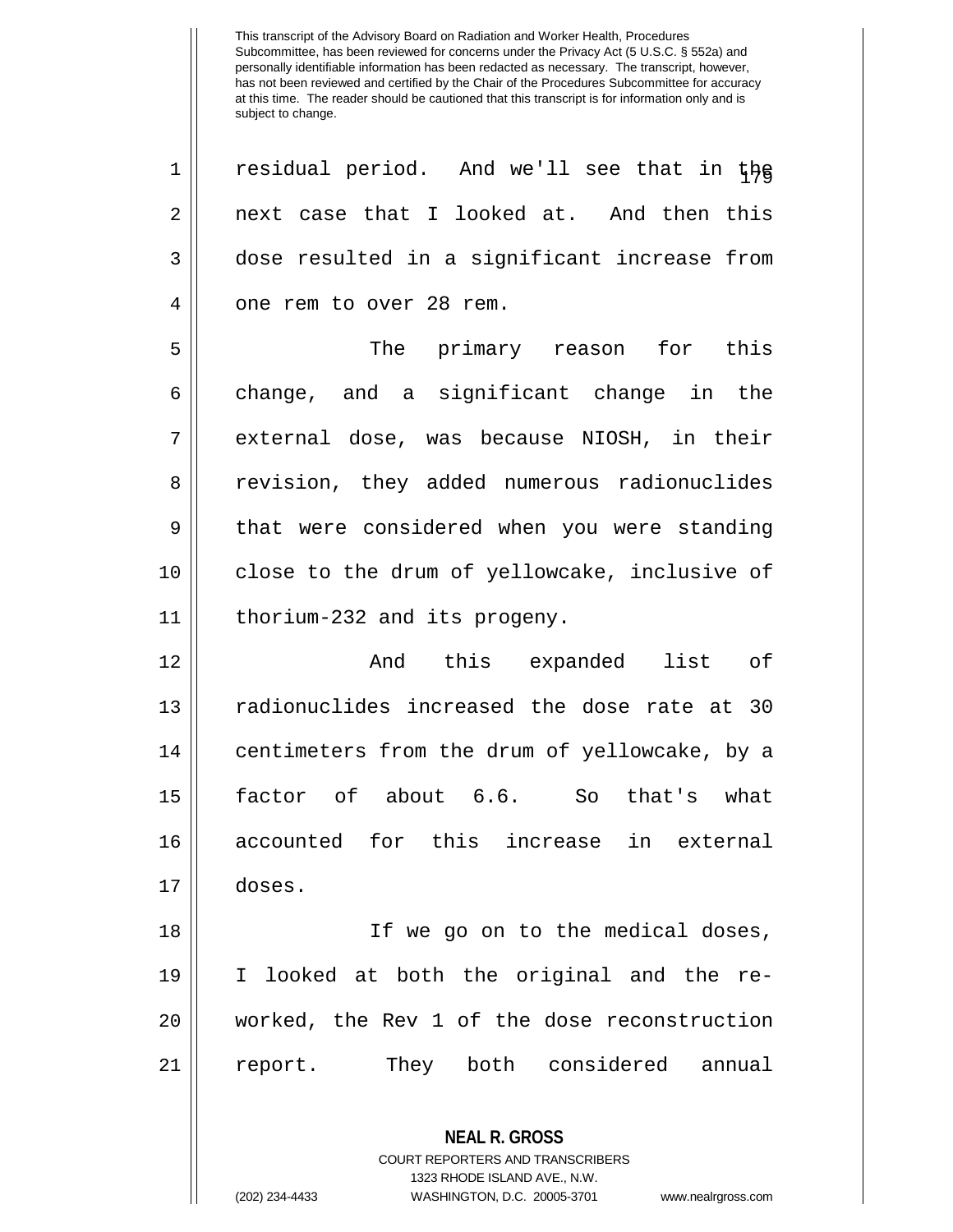**NEAL R. GROSS** 1 | diagnostic X-rays for the operational period. 2 Those doses were pulled out of Table 9 from  $3 \parallel$  the Blockson TBD. That was appropriate,  $4 \parallel$  applicable for that point in time. 5 The only thing I will make 6 mention of, for whatever reasons, the second 7 dose reconstruction that should have followed 8 the medical dose quidance that had been 9 || revised in the revised TBD, would have been a 10 little bit lower than the actual doses they 11 used. 12 || For some reason they went back to 13 the original TBD and pulled the medical 14 doses. So the doses were -- but it would 15 have been reduced. So it was a claimant-16 favorable issue in the second revision. And, 17 as you can see, the dose was 666 millirem 18 || versus 740 millirem for the added year. 19 In Rev 2, that was prompted by 20 || PER-20, now the medical doses are pulled out 21 of Table 10. If they resulted in 250

> COURT REPORTERS AND TRANSCRIBERS 1323 RHODE ISLAND AVE., N.W.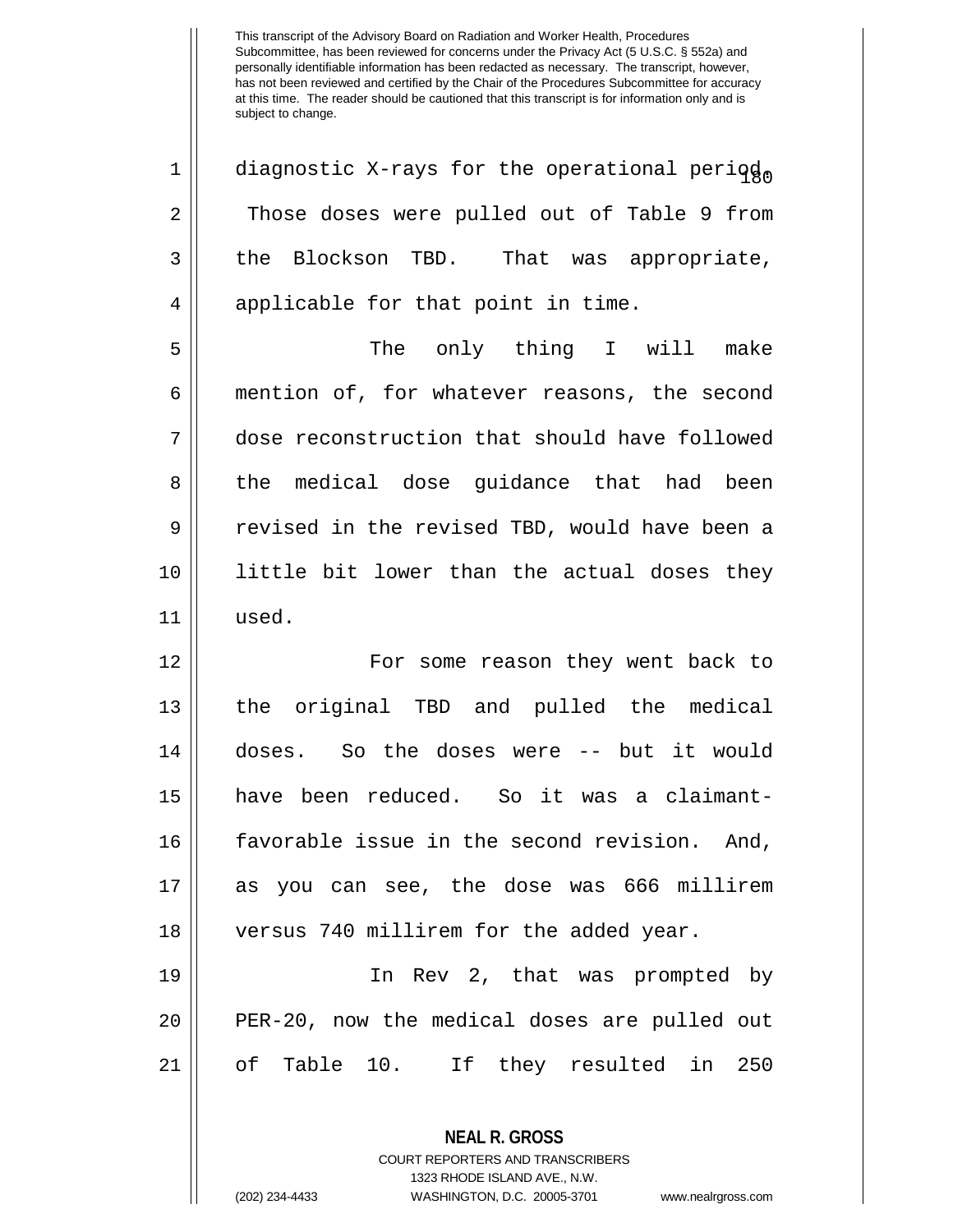**NEAL R. GROSS** 1 || millirem, those were entered into the IREP  $_1$ as  $2 \parallel 30$  to 250 keV, with a 30 percent standard 3 deviation. And that's consistent with the 4 guidance in the revised TBD. And we had no 5 | findings with the occupational medical dose. 6 If we move on to internal dose, 7 again they assumed that the EE chronically 8 | inhaled a source of uranium during extraction 9 || operations. They assumed a Type-M 10 solubility. And they used a chronic natural 11 uranium intake rate of 24 picocuries per day. 12 This was entered into IMBA. And 13 the resultant doses were three and four 14 millirem. We verified all that information. 15 It's consistent with what's in the TBD. And 16 || we were able to reproduce those doses. 17 Now, in Rev 2, they, NIOSH, made 18 || the same assumptions. They assumed that he 19 is a production worker. And that the 20 internal doses were based on the 95th 21 percentile of the inhalation rate of 82

> COURT REPORTERS AND TRANSCRIBERS 1323 RHODE ISLAND AVE., N.W.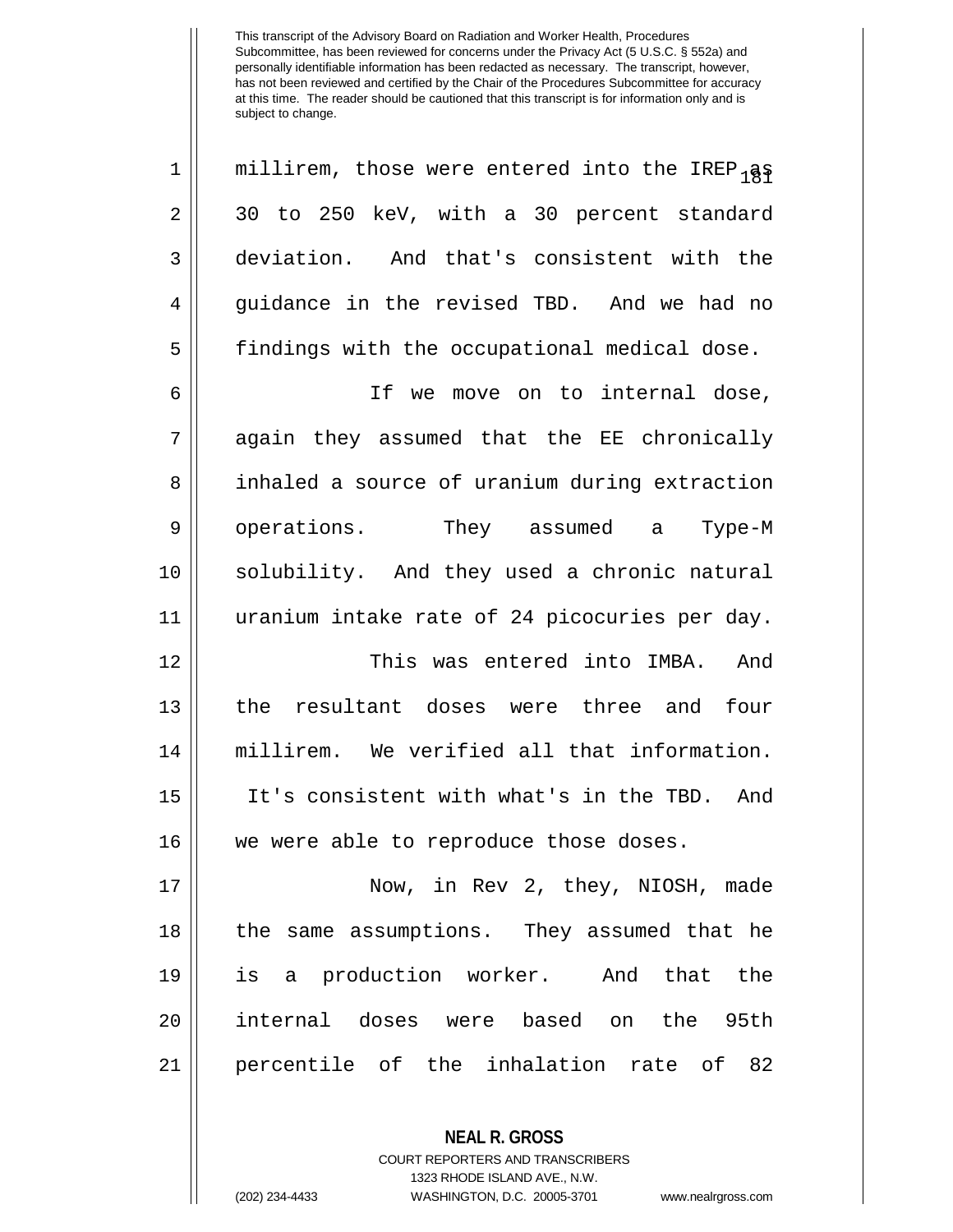1 || picocuries per day of total uranium.  $182$ 2 Now this change, again, the Rev 2  $3 \parallel$  change increased the intake from 24 to 82 4 picocuries per day for production workers, 5 due to, again, considering additional 6 radionuclides such as thorium-230, radium- $7 \parallel 226$ , lead-210, and so on. So the dose, they 8 also considered a radon dose in this 9 || particular case.

10 || And they have a tool, a workbook, called Blockson Building 55 Inhalation Tool. 12 || And based on using that tool, the dose went up to 381 millirem. And we had no findings || with the internal dose assigned. So really, for the first case that we looked at, we had no findings associated with all of the 17 || exposure pathways.

 And if I didn't state it up front, and I hope it was obvious, because 20 there were changes to both internal and external, we had to look at the entire dose

> COURT REPORTERS AND TRANSCRIBERS 1323 RHODE ISLAND AVE., N.W. (202) 234-4433 WASHINGTON, D.C. 20005-3701 www.nealrgross.com

**NEAL R. GROSS**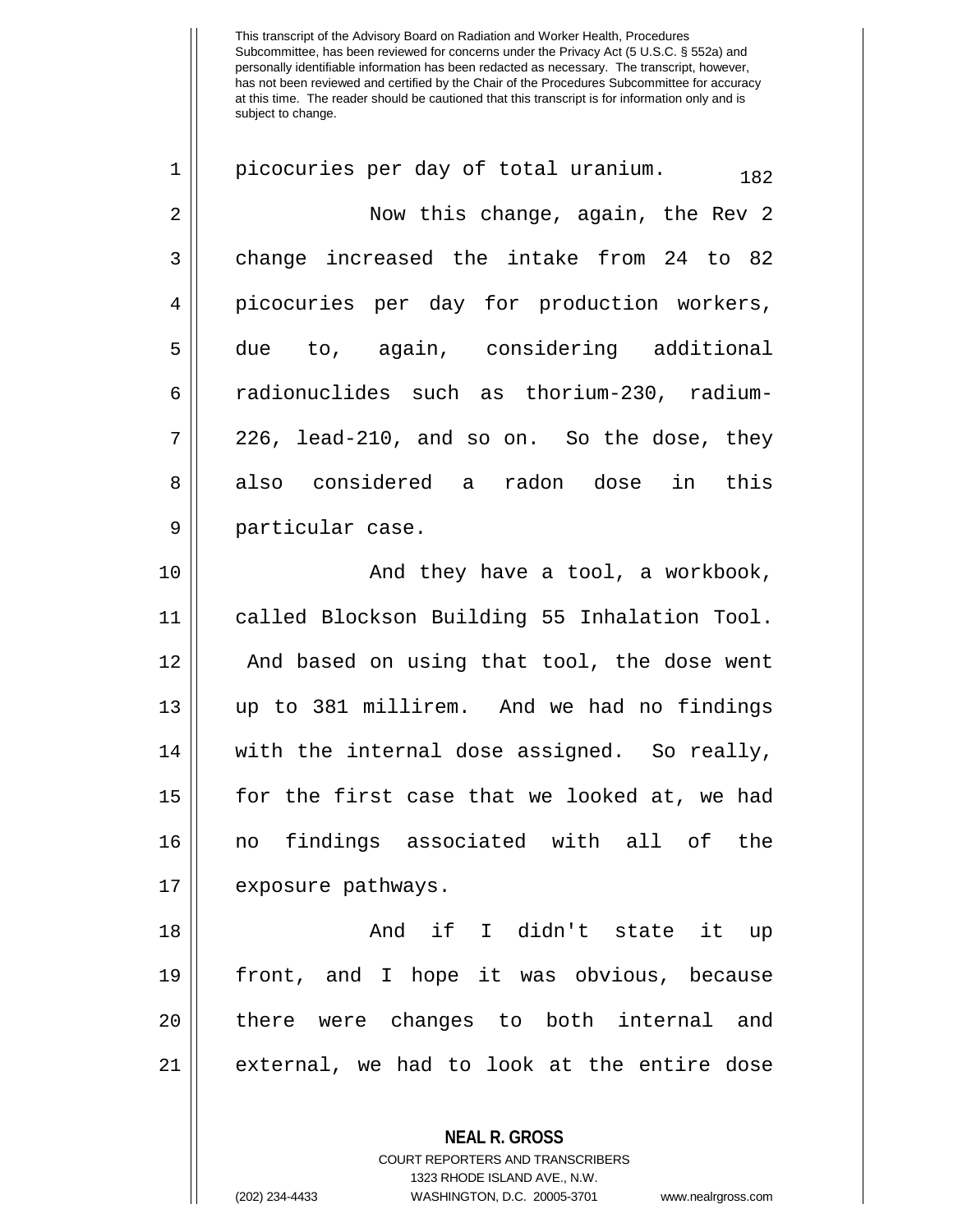1 || reconstruction for these. It wasn't <sub>18</sub>3 2 | focused review like we normally do.

3 If we go on to the audit of the  $4 \parallel$  second reworked case that you all selected, 5 || this is a Blockson employee that worked from 6 [identifying information redacted] of '59 7 || through [identifying information redacted] of 8 || 1971. He was a purchasing agent. Again, he 9 was not monitored. And he was diagnosed with 10 || a stomach cancer in June of 1969. So he was 11 included in the entire operational period.

12 || The Controller and up until the date of his 13 || cancer diagnosis in '69, from '62 to '69, he 14 would be included in the residual period. 15 And the table below shows the comparison of 16 doses between the original dose 17 reconstruction and then the revised dose 18 | reconstruction, due to PER-20.

19 || Now for the modeled photon doses, 20 || again, NIOSH assumed that the chronic 21 || exposure to the drums of yellowcake. And

> **NEAL R. GROSS** COURT REPORTERS AND TRANSCRIBERS 1323 RHODE ISLAND AVE., N.W. (202) 234-4433 WASHINGTON, D.C. 20005-3701 www.nealrgross.com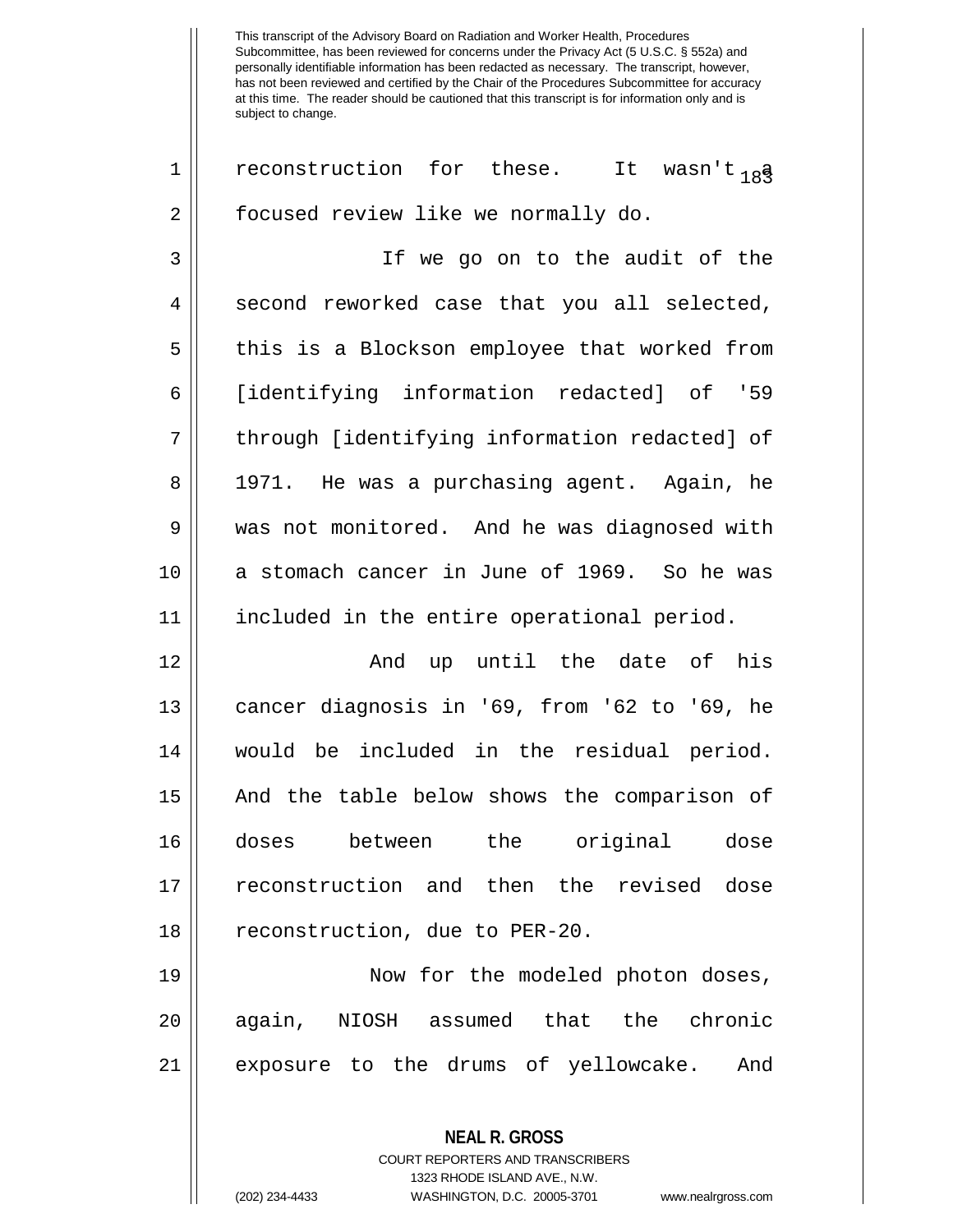1 || that information was taken, the doses wegg 2 calculated based on Table 8 of the Blockson 3 TBD. And for the operational period, as I  $4 \parallel$  said, from '59 to March of '62. And this was 5 || in the original dose reconstruction. 6 They were again, as in the 7 || previous one, equally divided between the two 8 || photon energy ranges. And entered as a 9 geometric mean of a log-normal distribution. 10 Exposure to contaminated surfaces was 11 considered, as in Table 6. And again, 12 || equally divided and entered into the IREP --13 equally divided between, 50/50, 30 to 250 14 || keV, and 50 percent greater than 250 keV. 15 Lastly, because the person did 16 work also, or was employed through the 17 residual exposure period, he was assigned 18 || annual doses up to the date of diagnosis, 19 which was based on Table 10 of the TBD that 20 was applicable at the time of the original 21 dose reconstruction.

> **NEAL R. GROSS** COURT REPORTERS AND TRANSCRIBERS 1323 RHODE ISLAND AVE., N.W. (202) 234-4433 WASHINGTON, D.C. 20005-3701 www.nealrgross.com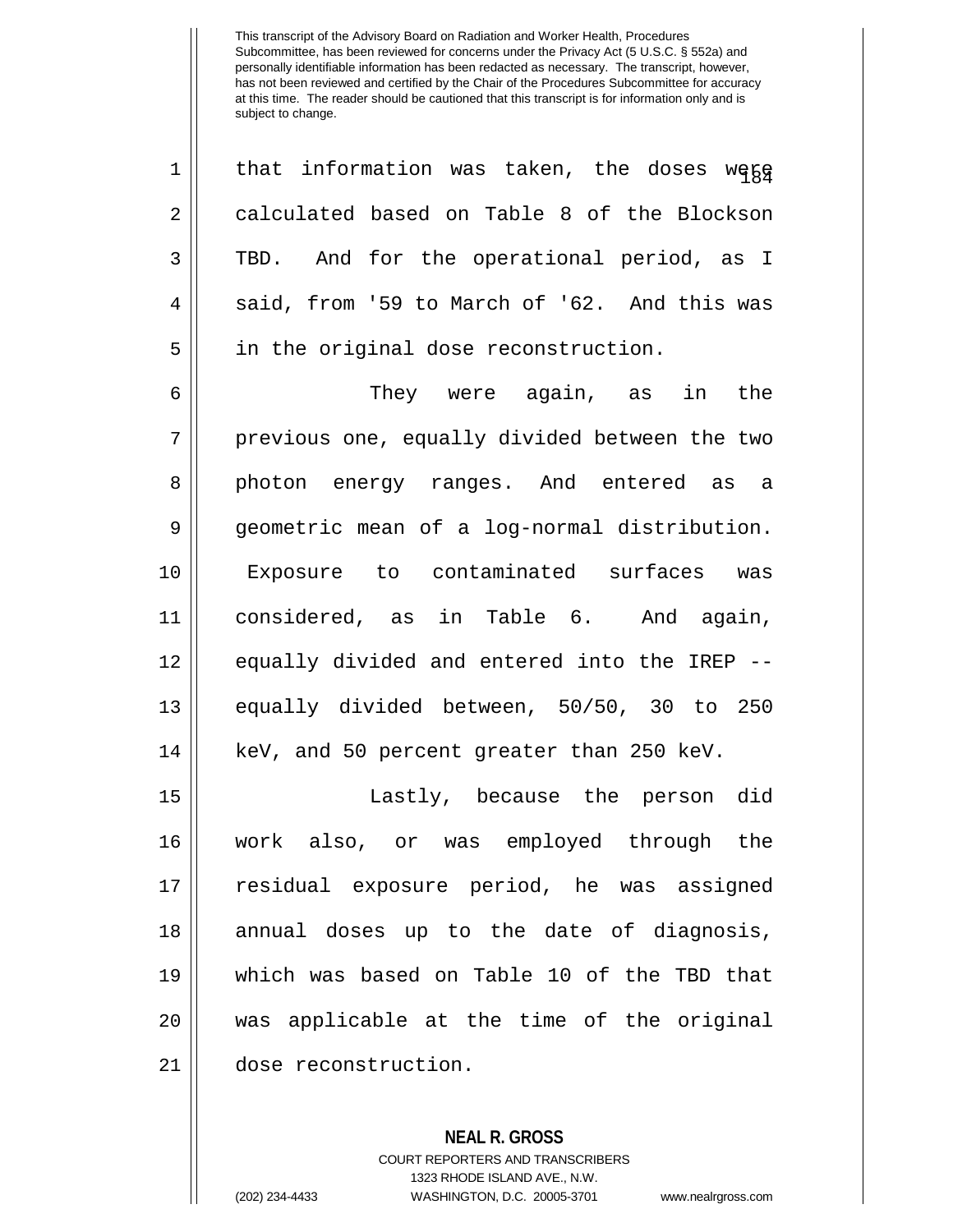| 1  | And these doses were entergd                             |
|----|----------------------------------------------------------|
| 2  | appropriately into IREP. And the combined                |
| 3  | dose from operations, contaminated surfaces              |
| 4  | and the residual period was 679 millirem.                |
| 5  | Now, when we looked at the                               |
| 6  | revised dose reconstruction, again they made             |
| 7  | the same assumptions, chronically exposed                |
| 8  | throughout the operational period. But, as I             |
| 9  | mentioned before, the photon doses increased             |
| 10 | dramatically.                                            |
| 11 | And the distribution of the                              |
| 12 | energy ranges was ten percent for 30 to 250,             |
| 13 | 90 percent for greater than 250, entered as a            |
| 14 | geometric mean of a log-normal distribution.             |
| 15 | And that was done appropriately.                         |
| 16 | Here they also assigned<br>a                             |
| 17 | residual exposure period, from April '62                 |
| 18 | through June of '69. And that came from                  |
| 19 | Table 11 of the TBD. And as I mentioned                  |
| 20 | earlier, the external exposure to                        |
| 21 | contaminated surfaces is considered during               |
|    |                                                          |
|    | <b>NEAL R. GROSS</b><br>COURT REPORTERS AND TRANSCRIBERS |

1323 RHODE ISLAND AVE., N.W.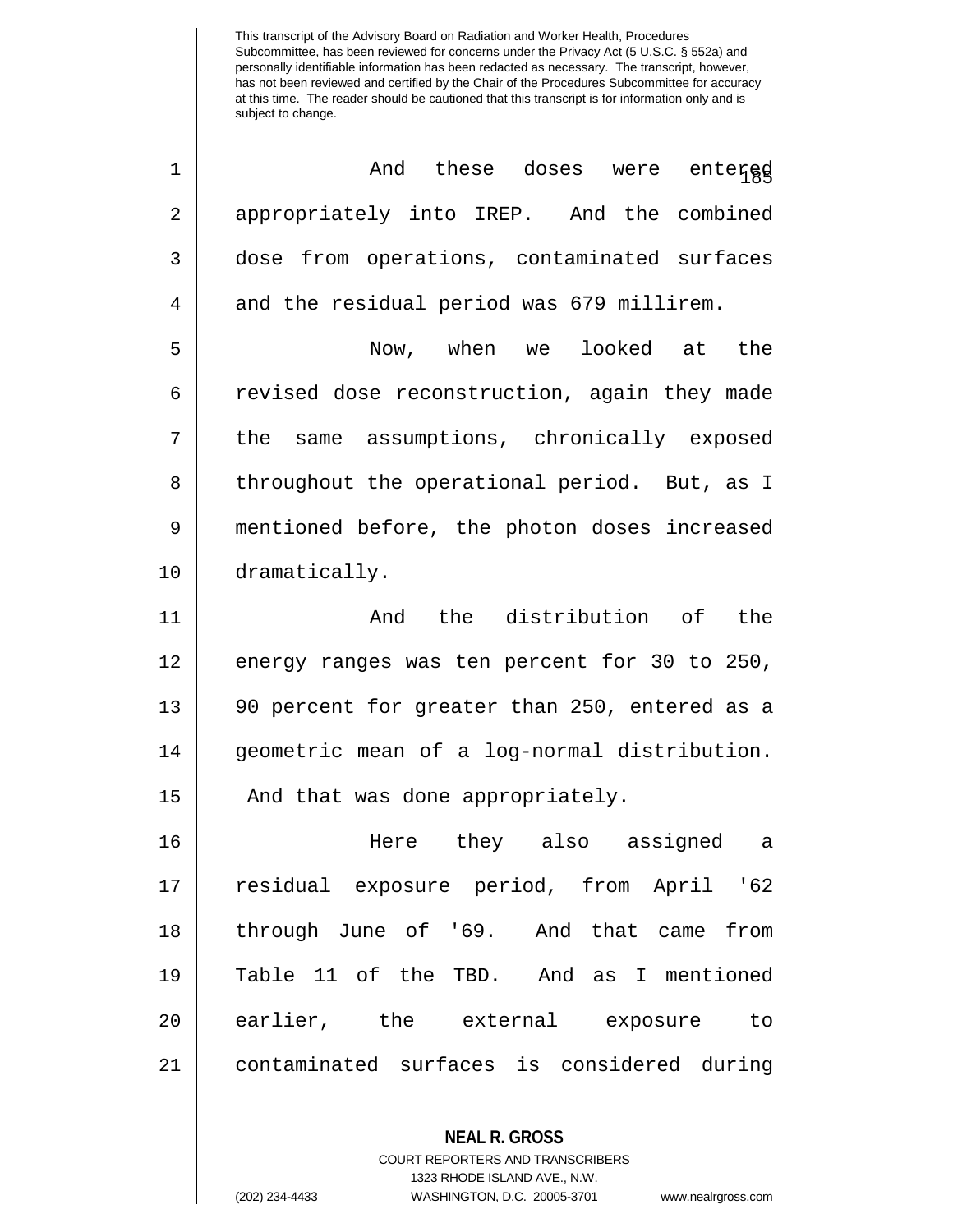This transcript of the Advisory Board on Radiation and Worker Health, Procedures Subcommittee, has been reviewed for concerns under the Privacy Act (5 U.S.C. § 552a) and personally identifiable information has been redacted as necessary. The transcript, however, has not been reviewed and certified by the Chair of the Procedures Subcommittee for accuracy at this time. The reader should be cautioned that this transcript is for information only and is subject to change.  $\begin{array}{ccc} 1 & \text{the} & \text{residual} & \text{period.} & \text{And} & \text{that} & \text{WBS} \end{array}$ 2 calculated, and entered appropriately into  $3$  | TREP. 4 And this resulted in a total  $5 \parallel$  stomach dose of 11.983 rem. And we had no 6 findings associated with NIOSH's approach to 7 || calculating the photon dose. 8 || Medical dose, similar to previous 9 case, no findings. They used appropriate 10 tables. They assumed an annual X-ray dose 11 during the occupational period. And the same 12 doses resulted. And we have no findings with 13 medical dose. 14 Now, the internal dose, here's 15 where we do have a few findings. And let me 16 just explain it. In the original, they 17 calculated the internal dose assuming that 18 || the source was inhaled during operations. 19 Again, as with the previous case, it was 20 || assumed Type-M solubility and used the 24 21 picocuries per day intake rate in IMBA. And

> COURT REPORTERS AND TRANSCRIBERS 1323 RHODE ISLAND AVE., N.W. (202) 234-4433 WASHINGTON, D.C. 20005-3701 www.nealrgross.com

**NEAL R. GROSS**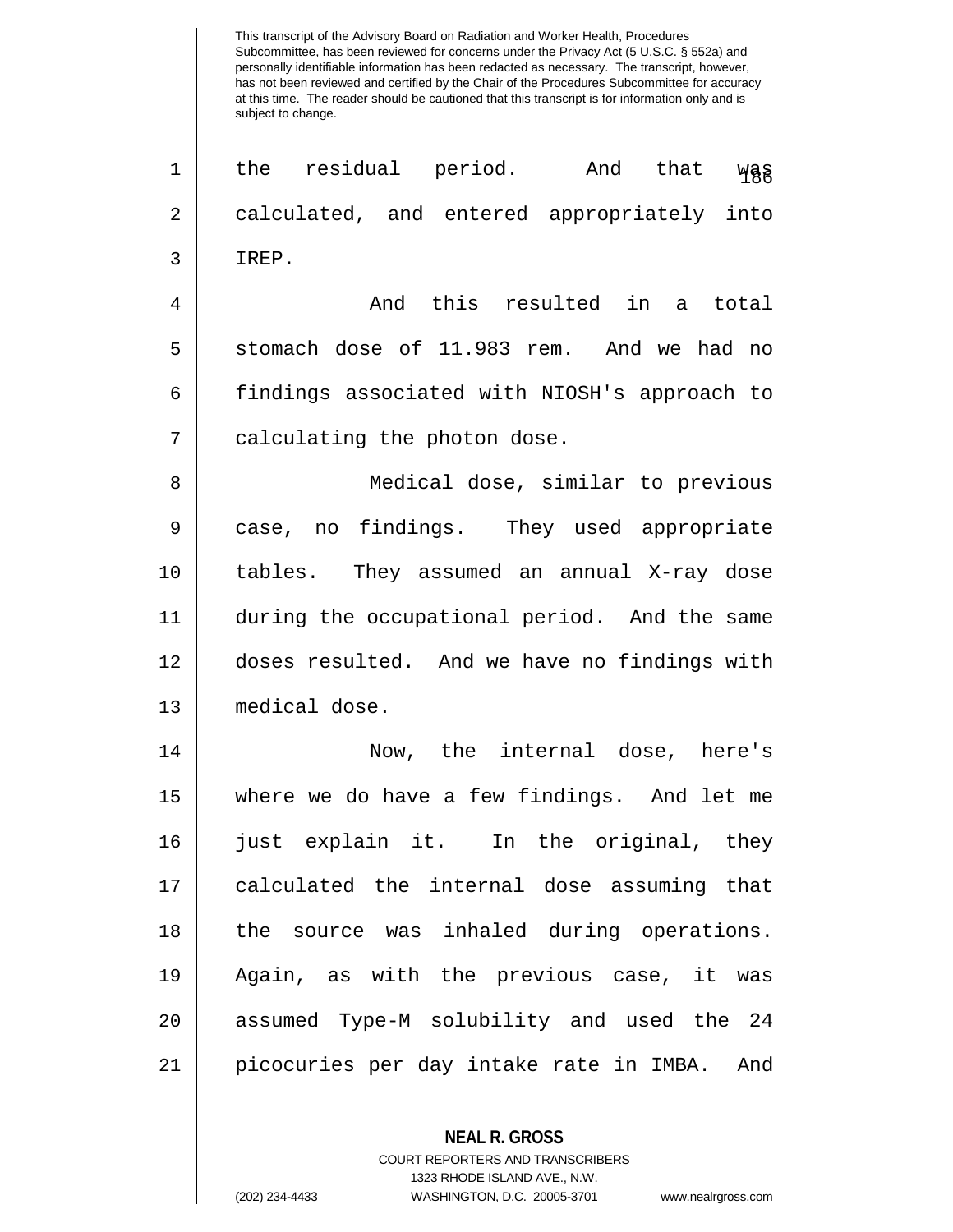$1 \parallel$  the dose was 2 millirems.  $187$ 2 || In the revised, they assumed  $3 \parallel$  again a chronic inhalation for operations and 4 residual period. They used the Blockson 5 || Building 55 inhalation tool, and calculated a  $6 \parallel$  dose of 27 millirem, based on the fact that  $7 \parallel$  he was, assuming he was a production worker. 8 Now, the three findings that we 9 had, you'll see on the next slide. And 10 again, when we started these findings, this 11 is Finding 4, because in the review of 12 || Subtasks 1 through 4 we had three findings. 13 || So the first finding under Subtask 4 is 14 Finding 4. 15 || And the guidance associated with 16 || the OCAS TBD Rev 2 indicates that all cancers 17 of the gastrointestinal tract should be 18 || calculated based on the ingestion pathway, 19 and not the inhalation pathway. So that 20 became our first finding. Rather than 21 || calculating the stomach dose, they should

> **NEAL R. GROSS** COURT REPORTERS AND TRANSCRIBERS 1323 RHODE ISLAND AVE., N.W. (202) 234-4433 WASHINGTON, D.C. 20005-3701 www.nealrgross.com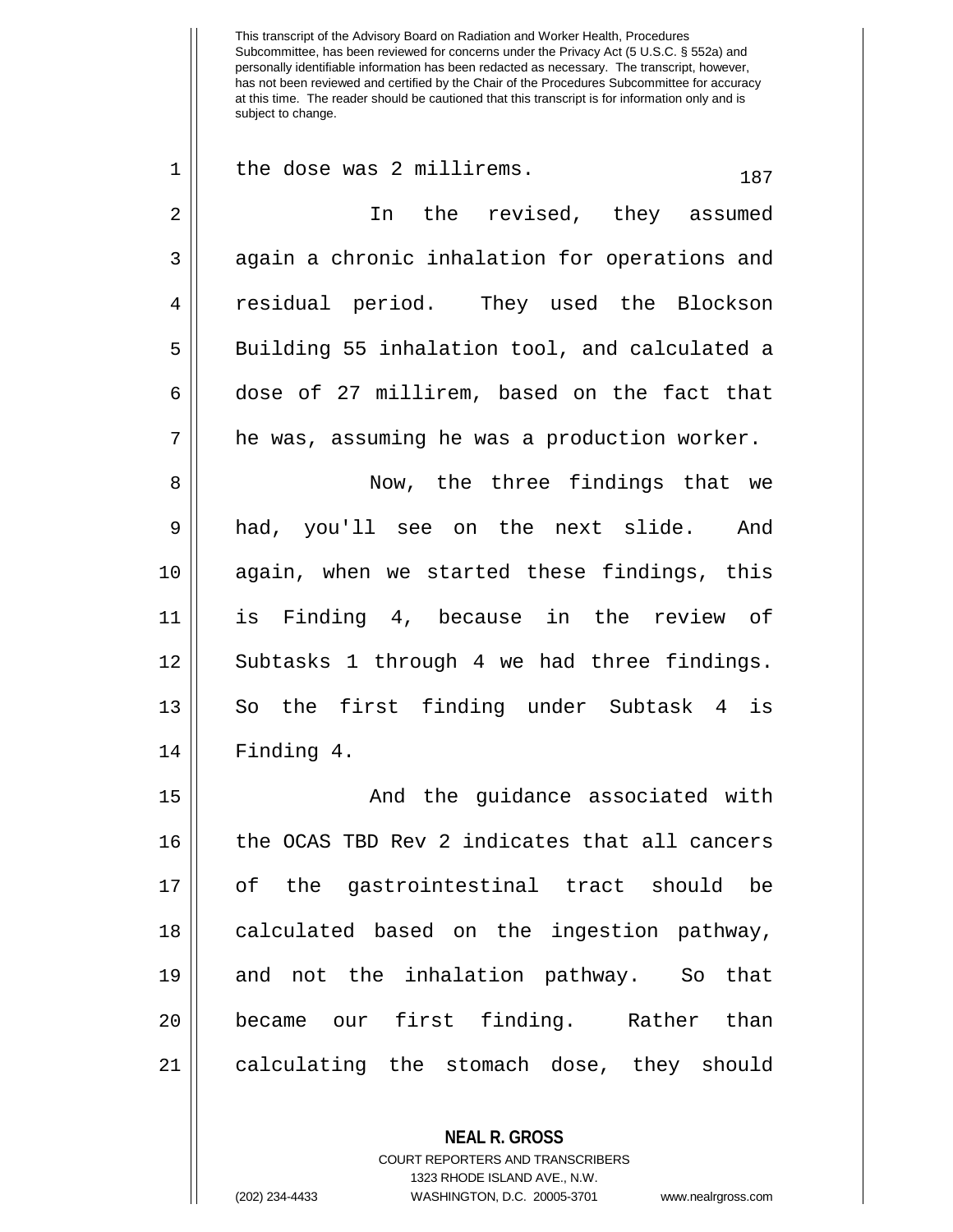$1 \parallel$  have used ingestion.  $188$ 2 || Second finding -- everyone there?  $3 \parallel$  Okay, I'm sorry. Second finding was that, 4 | Finding Number 5, even though we believe that  $5 \parallel$  they should have used the ingestion pathway,  $6 \parallel$  we decided to just go in and just verify that 7 we could recalculate or match their 8 **inhalation** values that were calculated for  $9 \parallel$  this stomach cancer. 10 || The Movies When we went into the tool, 11 we realized that that 27 millirem was only 12 based on three radionuclides, rather than the 13 12 radionuclides that are identified in 14 Tables 4A and 12A of the revised TBD. And so 15 that is what generated our Finding 5, that we 16 weren't quite sure why the inhalation tool -- 17 and we were questioning if there was a 18 || problem with the inhalation tool. 19 And so we took this a little bit 20 further in Finding 6. And because we were 21 concerned about perhaps some systemic

> COURT REPORTERS AND TRANSCRIBERS 1323 RHODE ISLAND AVE., N.W. (202) 234-4433 WASHINGTON, D.C. 20005-3701 www.nealrgross.com

**NEAL R. GROSS**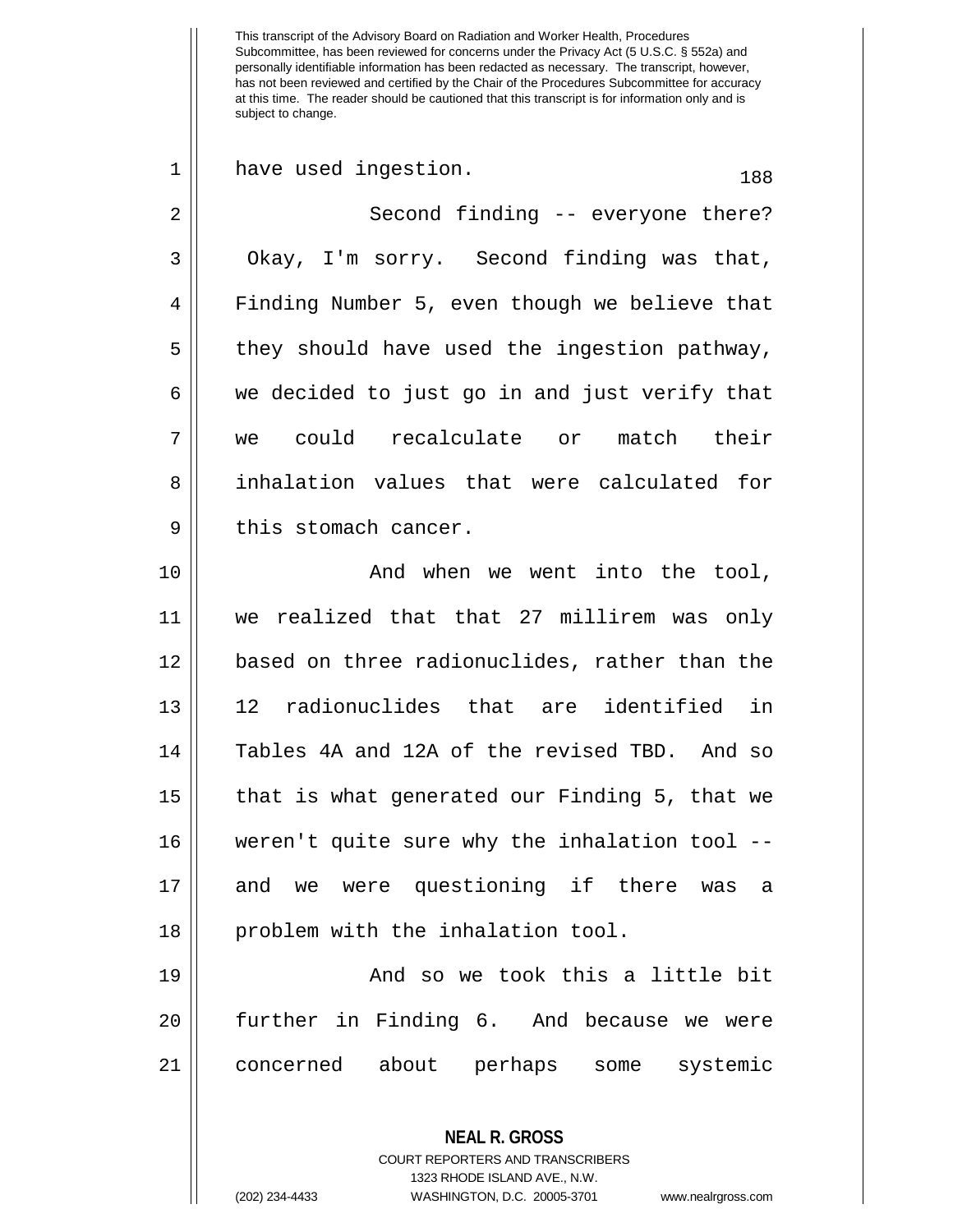1 || problems or some systemic issues in this 2 inhalation tool, we started to look a little 3 ll closer.

4 Now, we realized that there were 5 || no DCF values put into the tool for eight of  $6 \parallel$  the radionuclides that are listed in the TBD. 7 || And it did occur to us that perhaps those 8 DCFs were omitted intentionally. So it would 9 perhaps drive a dose reconstructor into using 10 || the ingestion tool, which would make sense.

11 || But when we looked at all of the cancer types that could be affected, all of the GI, we realized that there were DCFs || entered for the lower large intestine. So it didn't quite make sense, our logic, to try to justify why those DCFs were not there didn't make sense.

18 || So again, this Finding 6 is just 19 questioning, is there some systemic error in 20 || the inhalation tool. And again, these GI 21 tract cancers should not be used in the

> **NEAL R. GROSS** COURT REPORTERS AND TRANSCRIBERS

> > 1323 RHODE ISLAND AVE., N.W.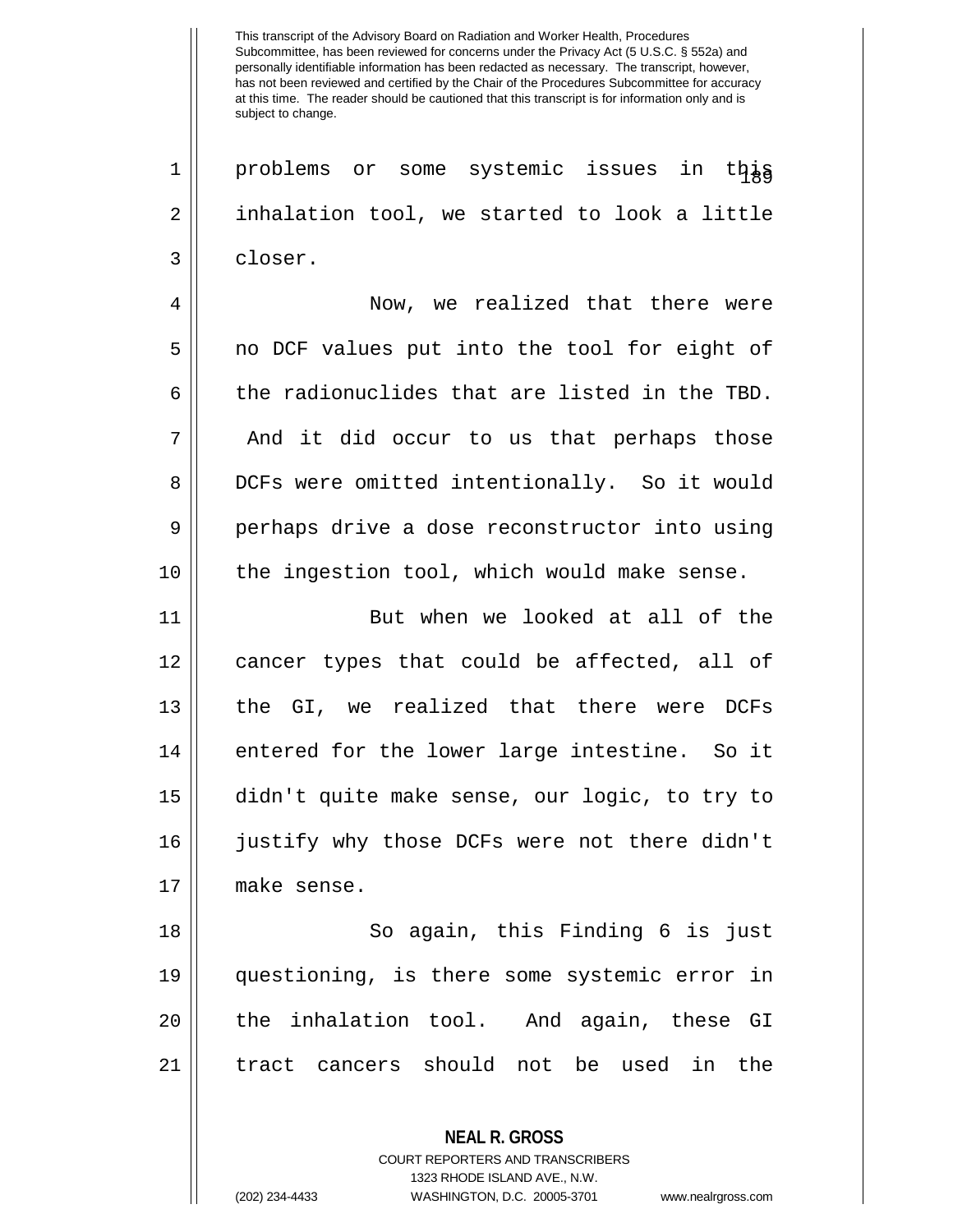$1$  | inhalation tool at all. It should be used 2 | for the ingestion tool.

3 || The only final thing I will say 4 is, because of this, I did go into NOCTS and 5 || pull, just randomly pull a few Blockson cases 6 || that had these GI tract cancers. And in most  $7 \parallel$  of the other cases that I saw they did use, 8 there is a Blockson Building 55 ingestion 9 || tool that's been developed. And it was used 10 in most of the other cases that I looked at.

 So I don't know. I don't know 12 || that it's, you know, that there was a 13 || systemic problem that they didn't use that | tool. But I wanted to also verify that there was an ingestion tool that's been developed. And there has been. That's it in a nutshell. I don't know if you have any 18 | questions.

19 CHAIR MUNN: Thank you, Kathy. 20 || There's just so much that could be said about 21 that. But I think I probably will pass. Do

> **NEAL R. GROSS** COURT REPORTERS AND TRANSCRIBERS 1323 RHODE ISLAND AVE., N.W.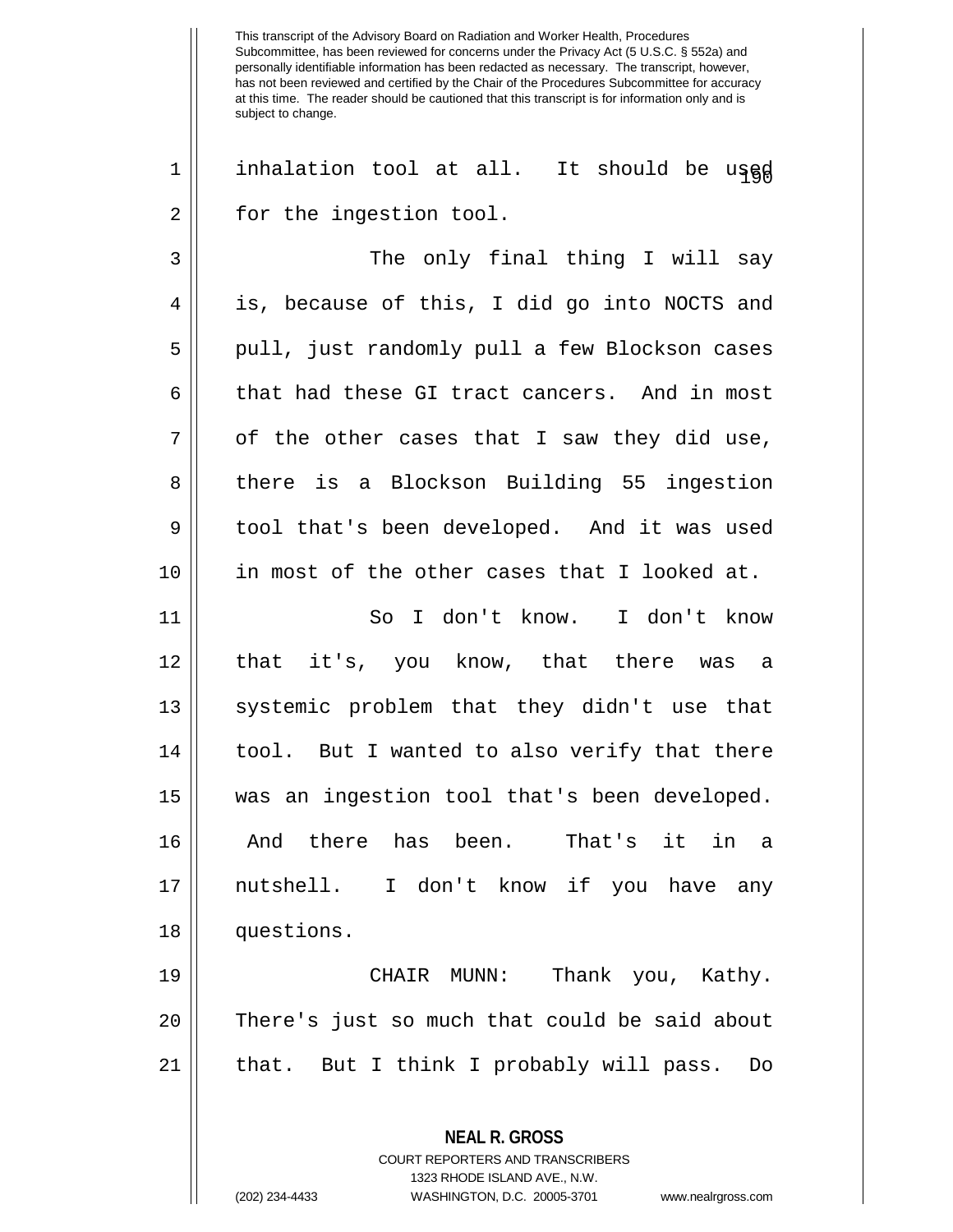1 || we have comments from NIOSH with respect to a 2 | couple of the questions that were posed here? 3 || Any comment about the tools? 4 MR. HINNEFELD: Yes, this is Stu. 5 We have done some research on this. And 6 these findings aren't in BRS yet so our 7 || responses aren't there either. 8 || But we, in response to this 9 | finding, talking about Finding 4 now, which 10 would be the one about not using the 11 ingestion pathway. Based on this finding we 12 looked back at all the cases that had GI 13 || tract cancers that, you know, that we 14 || reworked for Blockson and found that there 15 were six of them that had not been done 16 || correctly, that had not used the ingestion. 17 || Four of those, including the one 18 || that was evaluated for the PER review, were 19 compensated via the SEC, because the SEC was 20 || added later. Two that were not, I guess they 21 had too short an employment period during the

> **NEAL R. GROSS** COURT REPORTERS AND TRANSCRIBERS

> > 1323 RHODE ISLAND AVE., N.W.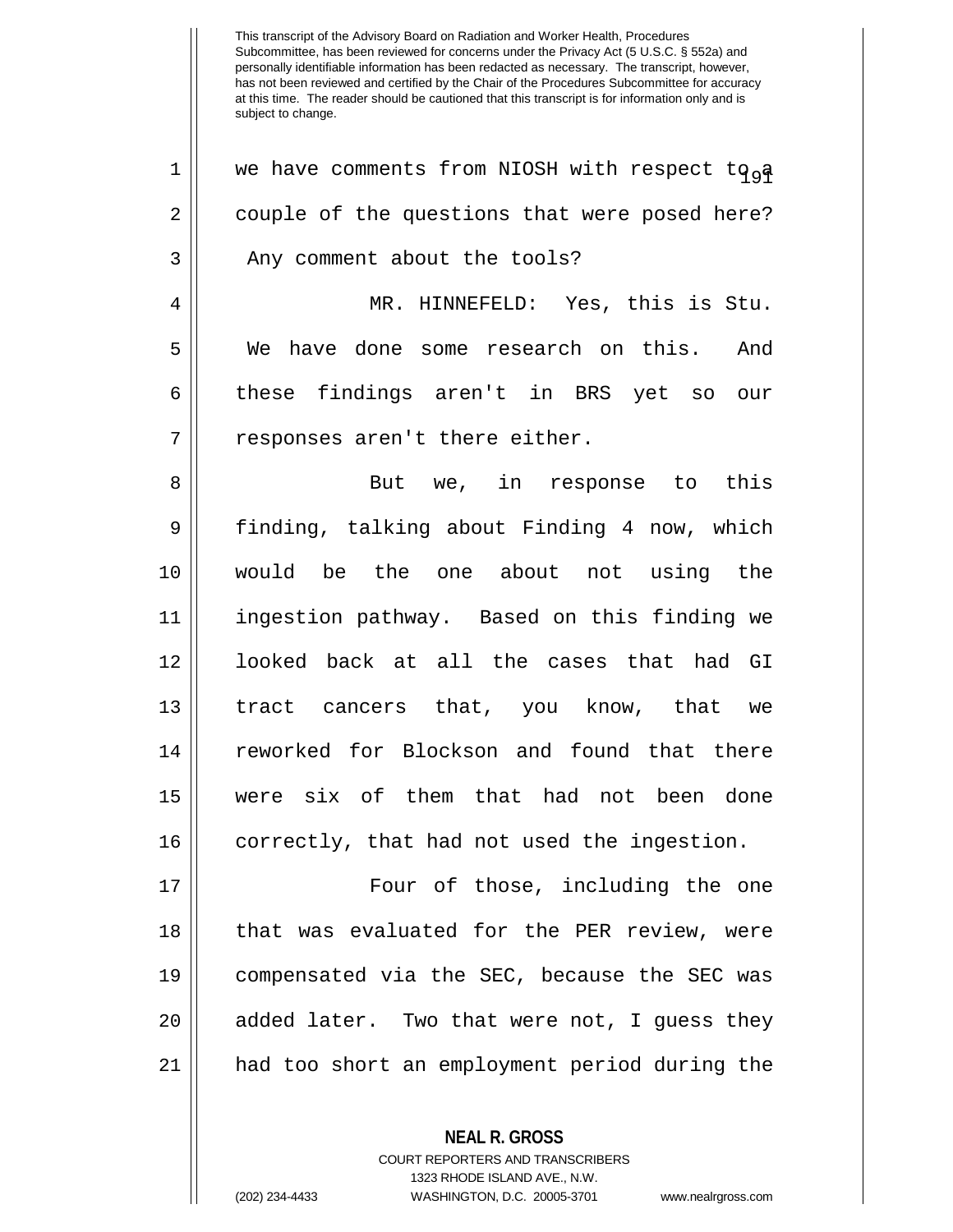1 || covered period. And both of their PoCs wegg 2 || less than one percent. So when we redid  $3 \parallel$  those it didn't change the outcome of those 4 l two cases. 5 So in this case we did go back  $6 \parallel$  and look at all the cases that might have had  $7 \parallel$  a similar error, and found that there's no 8 | consequence from those errors. 9 || Let's see, yes, the other finding 10 about looking at the Building 55 tool, and 11 whether it correctly calculated doses to the 12 Stomach. The inhalation tool that was 13 included in the dose reconstruction file, and 14 it was used in this case, really wasn't 15 supposed to be used for stomach cancers. 16 It's part of the same mistake that occurred 17 in the first one. 18 This was not the tool to use for 19 the stomach cancer or GI tract cancer claim. 20 || So it was a kind of an interim version that 21 was in place for a while to do inhalation.

> **NEAL R. GROSS** COURT REPORTERS AND TRANSCRIBERS

> > 1323 RHODE ISLAND AVE., N.W.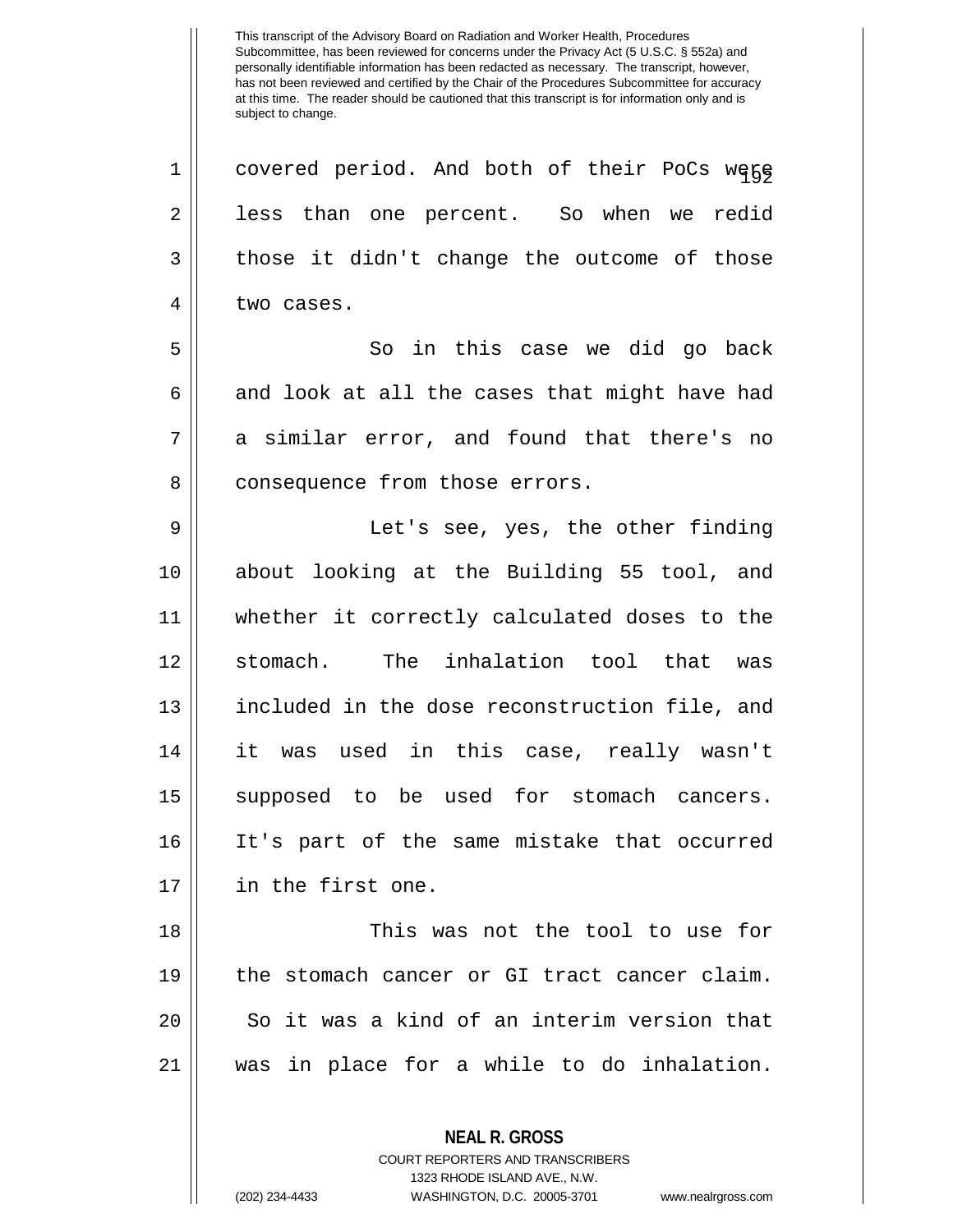This transcript of the Advisory Board on Radiation and Worker Health, Procedures Subcommittee, has been reviewed for concerns under the Privacy Act (5 U.S.C. § 552a) and personally identifiable information has been redacted as necessary. The transcript, however, has not been reviewed and certified by the Chair of the Procedures Subcommittee for accuracy at this time. The reader should be cautioned that this transcript is for information only and is subject to change. **NEAL R. GROSS** COURT REPORTERS AND TRANSCRIBERS 1323 RHODE ISLAND AVE., N.W. (202) 234-4433 WASHINGTON, D.C. 20005-3701 www.nealrgross.com 1 || And it's no longer in use when we do Blockson  $2 \parallel$  cases. And then, let's see --3 CHAIR MUNN: It's sometimes easy  $4 \parallel$  to forget that this is all natural uranium, 5 very small. 6 MR. HINNEFELD: Yes, these things 7 were done like five years ago, these dose 8 || reconstructions. 9 CHAIR MUNN: And it was a wet 10 process. It was, these are, we're talking 11 about very, very small items here, extremely  $12$   $\parallel$  small. 13 MR. HINNEFELD: On the sixth one, 14 || you know, the one the tool is missing, one of  $15$  | the items on that is that the tool is missing 16 thorium-231. We looked at the dose from 17 thorium-231, and it was considered 18 | insignificant. 19 || So that's why it's, you know, 20 || even though it may be listed in the TBD, it's 21 not included in the tool, because the dose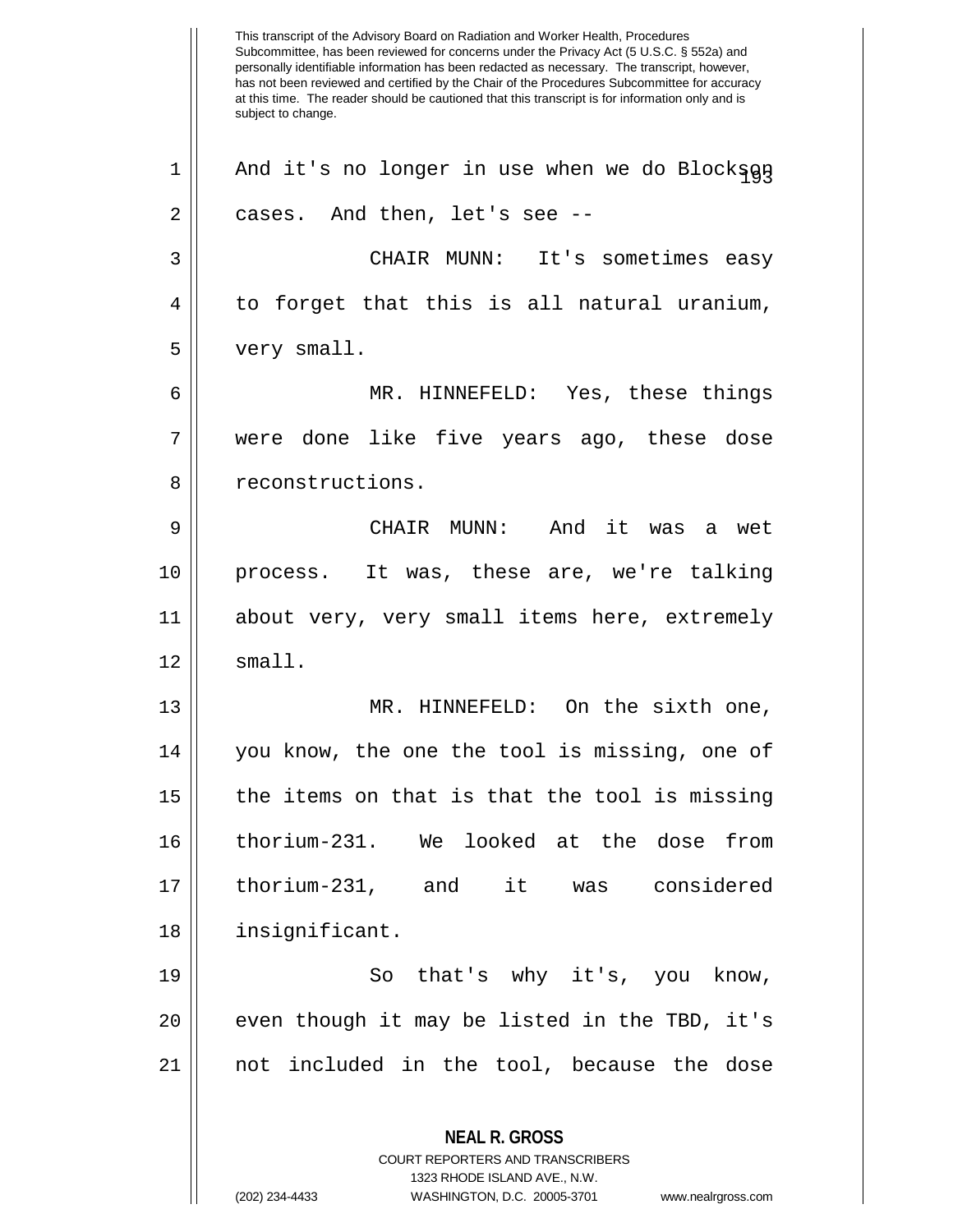**NEAL R. GROSS** 1 || for it isn't significant. Okay, yes,  $t\frac{1}{6}$ 2 || tool that was reviewed by SC&A that was  $3 \parallel$  available in the claim file, like I said, was  $4 \parallel$  an interim version. And it essentially wasn't complete. Not all the organs had been 6 || built into it yet. And so, we have a newer version 8 || now that has, you know, that we're using if 9 We get any more claims now, that addresses all the issues. But anyway, we do have information for the findings that we can put || in the BRS after these findings are there. MS. K. BEHLING: Excuse me, Stu. I think you maybe just answered my question when you were talking about Finding 5. I wasn't sure if you were insinuating that you no longer use a tool, any inhalation tool. But you're saying there is an updated Building 55 Inhalation Tool? Because I could || not find that. I did search for that. MR. HINNEFELD: I probably can't

> COURT REPORTERS AND TRANSCRIBERS 1323 RHODE ISLAND AVE., N.W.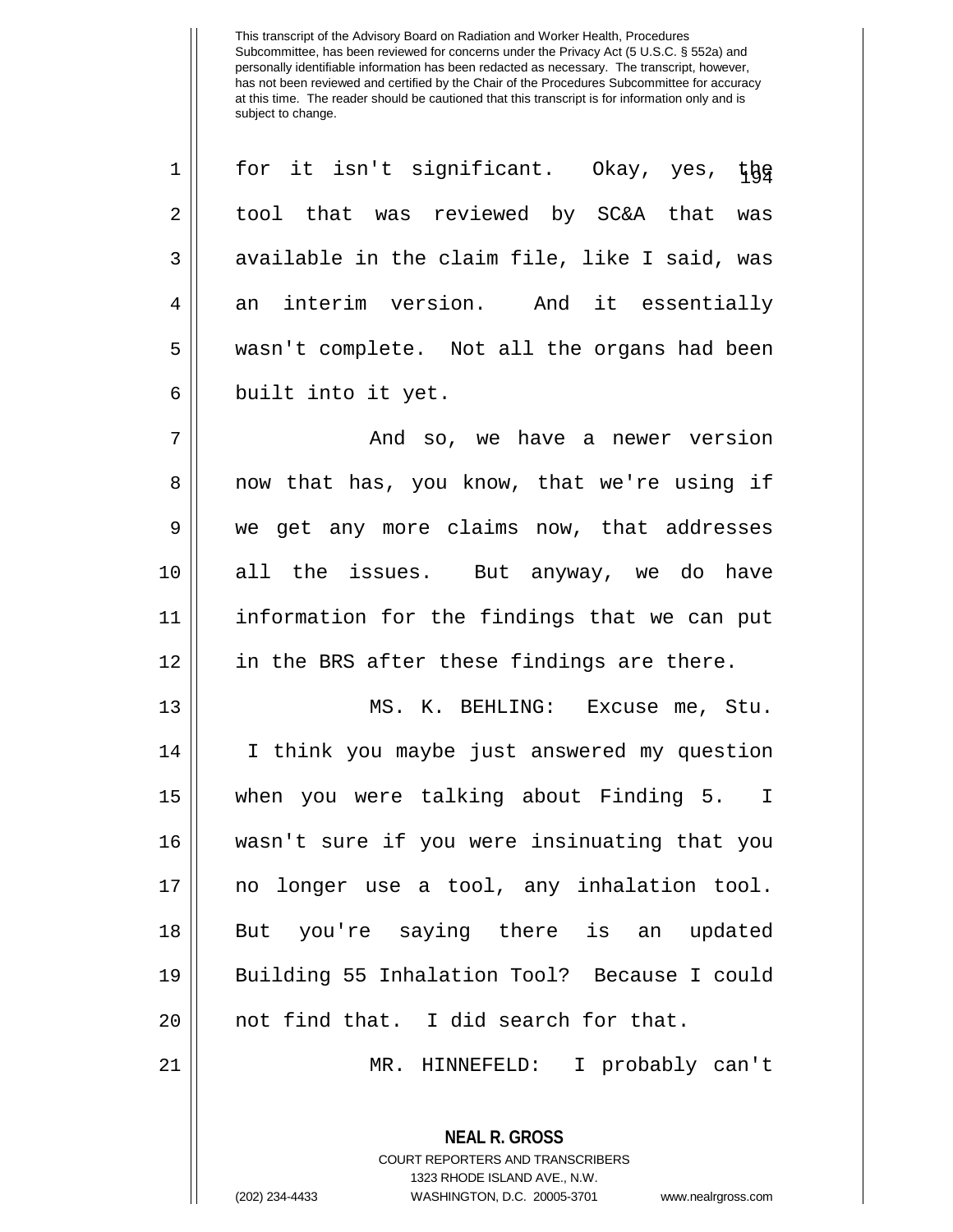This transcript of the Advisory Board on Radiation and Worker Health, Procedures Subcommittee, has been reviewed for concerns under the Privacy Act (5 U.S.C. § 552a) and personally identifiable information has been redacted as necessary. The transcript, however, has not been reviewed and certified by the Chair of the Procedures Subcommittee for accuracy at this time. The reader should be cautioned that this transcript is for information only and is subject to change. **NEAL R. GROSS** COURT REPORTERS AND TRANSCRIBERS 1323 RHODE ISLAND AVE., N.W. (202) 234-4433 WASHINGTON, D.C. 20005-3701 www.nealrgross.com 1 || find it either, Kathy. But I'm sure somebody  $2 \parallel$  can. 3 MS. K. BEHLING: Okay. 4 MR. HINNEFELD: So I can, I'll 5 have to see. If you would like I'll see 6 || where it is and let you know. 7 MS. K. BEHLING: Okay, that would 8 || be great. Thank you. 9 CHAIR MUNN: So it would be 10 helpful if you could provide responses for 11 || that in the BRS. 12 MR. HINNEFELD: Yes, the findings  $13$  || aren't in the BRS yet. 14 CHAIR MUNN: Yes. 15 MR. HINNEFELD: When the findings 16 || are in, then we'll put our responses in. 17 CHAIR MUNN: Yes, that's good. 18 || That would be helpful. Any other comments 19 with respect to PER-20? 20 DR. MAURO: This is John. I have 21 a process question, which I'm sure I asked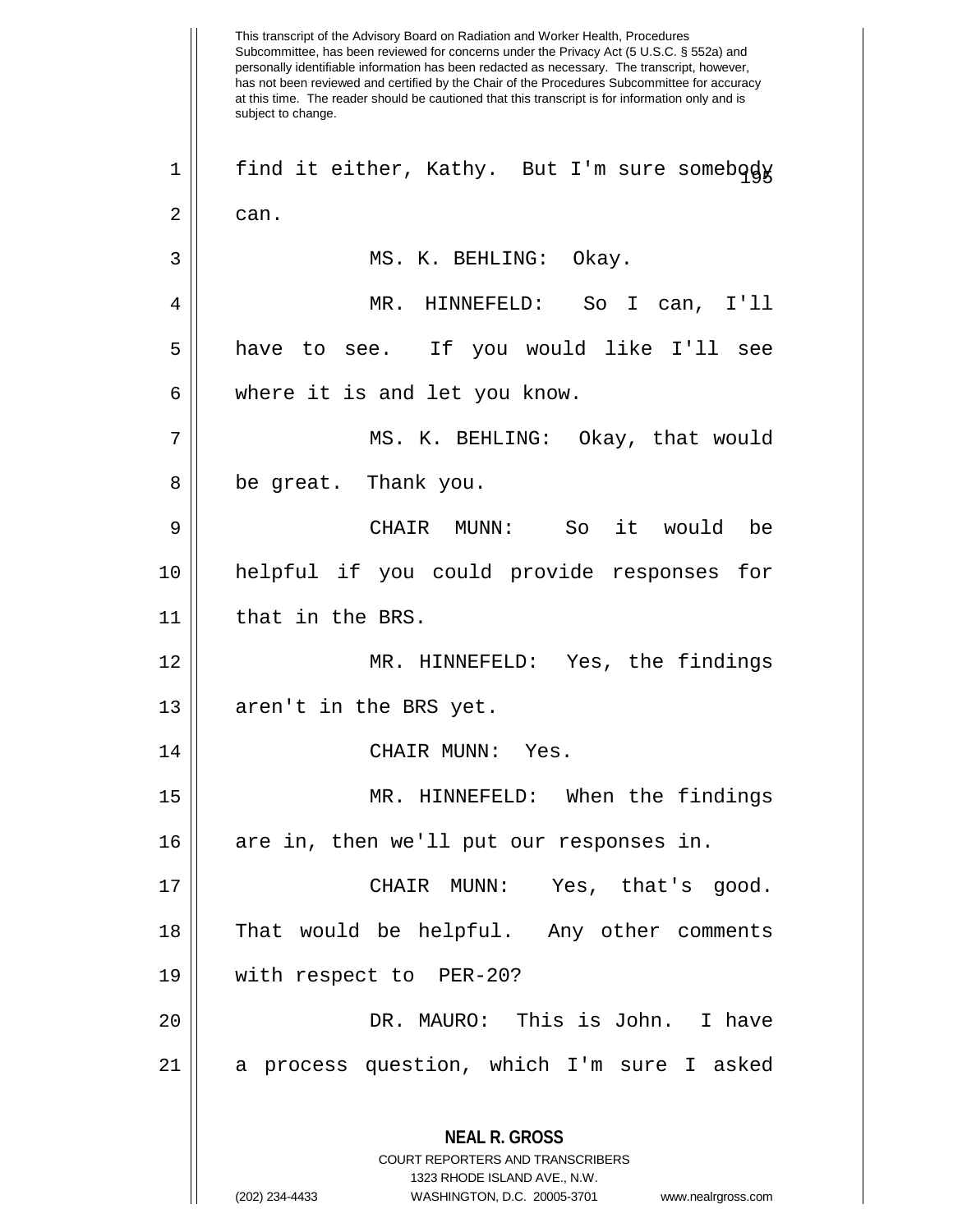| $\mathbf 1$    | before. But I forgot the answer. When 198     |
|----------------|-----------------------------------------------|
| $\overline{2}$ | find, in this case, a case where there might  |
| 3              | have been an error made. And NIOSH follows    |
| $\overline{4}$ | up and looks at it and, you know, determines  |
| 5              | that yes, there was an error, redoes the      |
| 6              | calculation and says, okay, you know, we      |
| 7              | understand, and there is a change in the      |
| 8              | dose.                                         |
| 9              | Now, does that eventually make it             |
| 10             | into the official record for this worker?     |
| 11             | Even though it doesn't change the             |
| 12             | compensation decision. But somehow is the     |
| 13             | record cleaned up? That is, the official      |
| 14             | dose reconstruction? Or is this something     |
| 15             | that, just by way of what we've just done,    |
| 16             | closes the loop on this?                      |
| 17             | MR. HINNEFELD: Well, I guess in               |
| 18             | my view, it would close the loop. And I       |
| 19             | recall the specific one that was reviewed     |
| 20             | here has been paid through the SEC. And so    |
| 21             | the whole dose reconstruction effort on it is |
|                | <b>NEAL R. GROSS</b>                          |

COURT REPORTERS AND TRANSCRIBERS 1323 RHODE ISLAND AVE., N.W.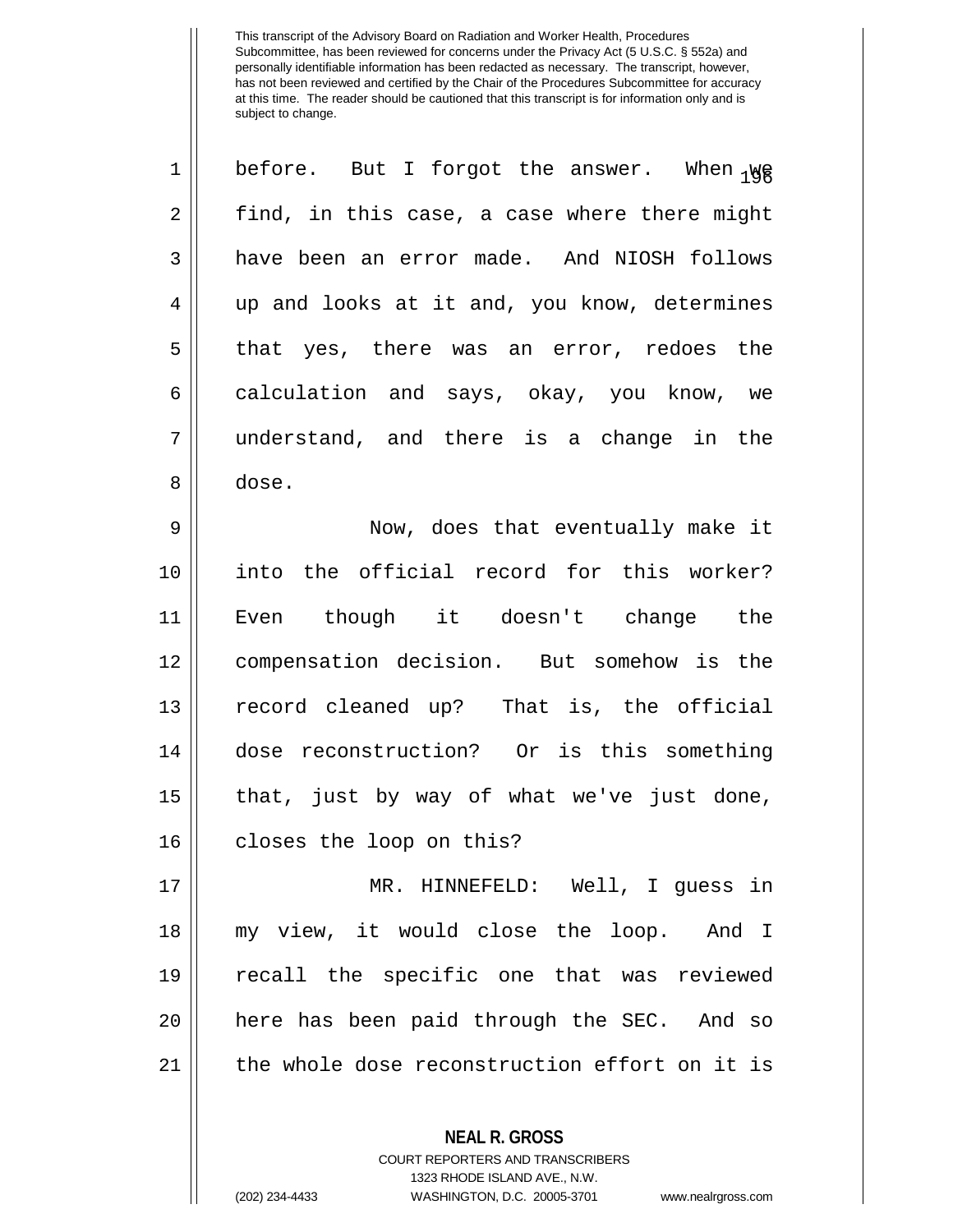| $\mathbf 1$    | kind of moot at this point.<br>197                                                                                                                                     |
|----------------|------------------------------------------------------------------------------------------------------------------------------------------------------------------------|
| $\overline{2}$ | DR. MAURO: Okay. No, I only ask                                                                                                                                        |
| 3              | by way of process. So NIOSH's sense is that                                                                                                                            |
| $\overline{4}$ | since everything has been concluded                                                                                                                                    |
| 5              | appropriately with respect to this claim,                                                                                                                              |
| 6              | there is no need to go back and, let's say,                                                                                                                            |
| 7              | fix up the administrative file, where there                                                                                                                            |
| 8              | obviously is a DR report in there. It does                                                                                                                             |
| 9              | contain an error. Maybe not significant, but                                                                                                                           |
| 10             | there is no reason, or no sense that there's                                                                                                                           |
| 11             | a need to clean that record up.                                                                                                                                        |
| 12             | MR. HINNEFELD: Yes. We've                                                                                                                                              |
| 13             | typically not done that.                                                                                                                                               |
| 14             | DR. MAURO: Okay. That's all I                                                                                                                                          |
| 15             | asked.                                                                                                                                                                 |
| 16             | DR. H. BEHLING: John, this is                                                                                                                                          |
| 17             | Hans. I would question whether or not it is                                                                                                                            |
| 18             | a moot issue. Because what happens if there                                                                                                                            |
| 19             | were another PER that subsequently further                                                                                                                             |
| 20             | erases that person's exposure?                                                                                                                                         |
| 21             | And<br>now you may not have<br>any                                                                                                                                     |
|                | <b>NEAL R. GROSS</b><br><b>COURT REPORTERS AND TRANSCRIBERS</b><br>1323 RHODE ISLAND AVE., N.W.<br>(202) 234-4433<br>WASHINGTON, D.C. 20005-3701<br>www.nealrgross.com |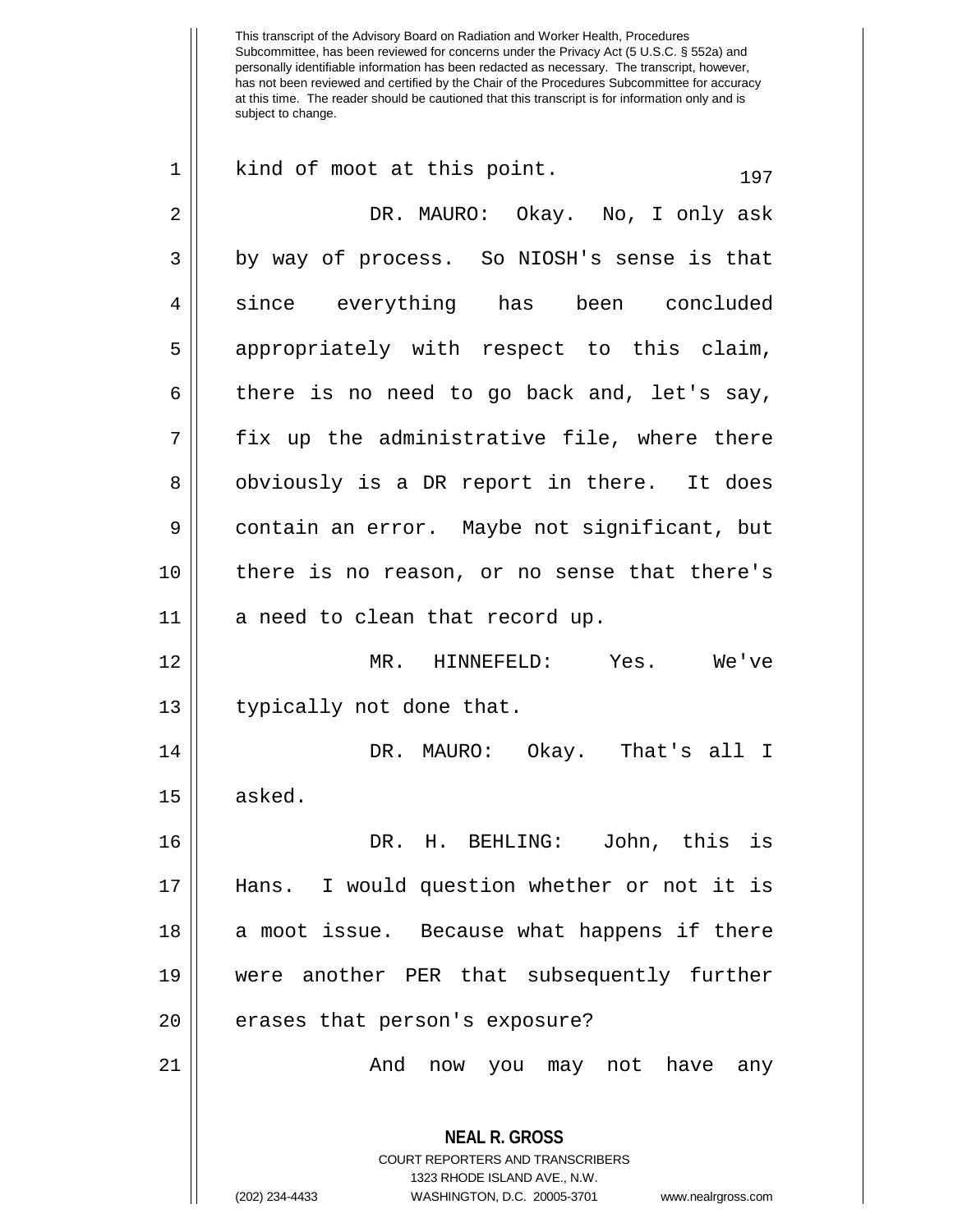| $\mathbf 1$ | recall as to the fact that a previous audit                                                                                                                            |
|-------------|------------------------------------------------------------------------------------------------------------------------------------------------------------------------|
| $\mathbf 2$ | of that particular dose reconstruction has                                                                                                                             |
| 3           | raised the issue. So that he may not benefit                                                                                                                           |
| 4           | from multiple revisions to his dose                                                                                                                                    |
| 5           | reconstruction if this simply gets dropped.                                                                                                                            |
| 6           | Because at the moment it doesn't                                                                                                                                       |
| 7           | change his status with regard to                                                                                                                                       |
| 8           | compensation. But who's to say that a future                                                                                                                           |
| 9           | revision, that may involve another PER, could                                                                                                                          |
| 10          | potentially add an additional dose that                                                                                                                                |
| 11          | could, in tandem with the original one,                                                                                                                                |
| 12          | provide a conversion of income, of not                                                                                                                                 |
| 13          | compensated to compensated?                                                                                                                                            |
| 14          | MR. HINNEFELD: Well, each time a                                                                                                                                       |
| 15          | case is reworked for a PER, it's done with                                                                                                                             |
| 16          | all the current directions for how to do that                                                                                                                          |
| 17          | dose reconstruction. So the changes that had                                                                                                                           |
| 18          | given rise to the pervious PER rework would                                                                                                                            |
| 19          | be in the current guidance, assuming, you                                                                                                                              |
| 20          | $know --$                                                                                                                                                              |
| 21          | And then you have a new change to                                                                                                                                      |
|             | <b>NEAL R. GROSS</b><br><b>COURT REPORTERS AND TRANSCRIBERS</b><br>1323 RHODE ISLAND AVE., N.W.<br>(202) 234-4433<br>WASHINGTON, D.C. 20005-3701<br>www.nealrgross.com |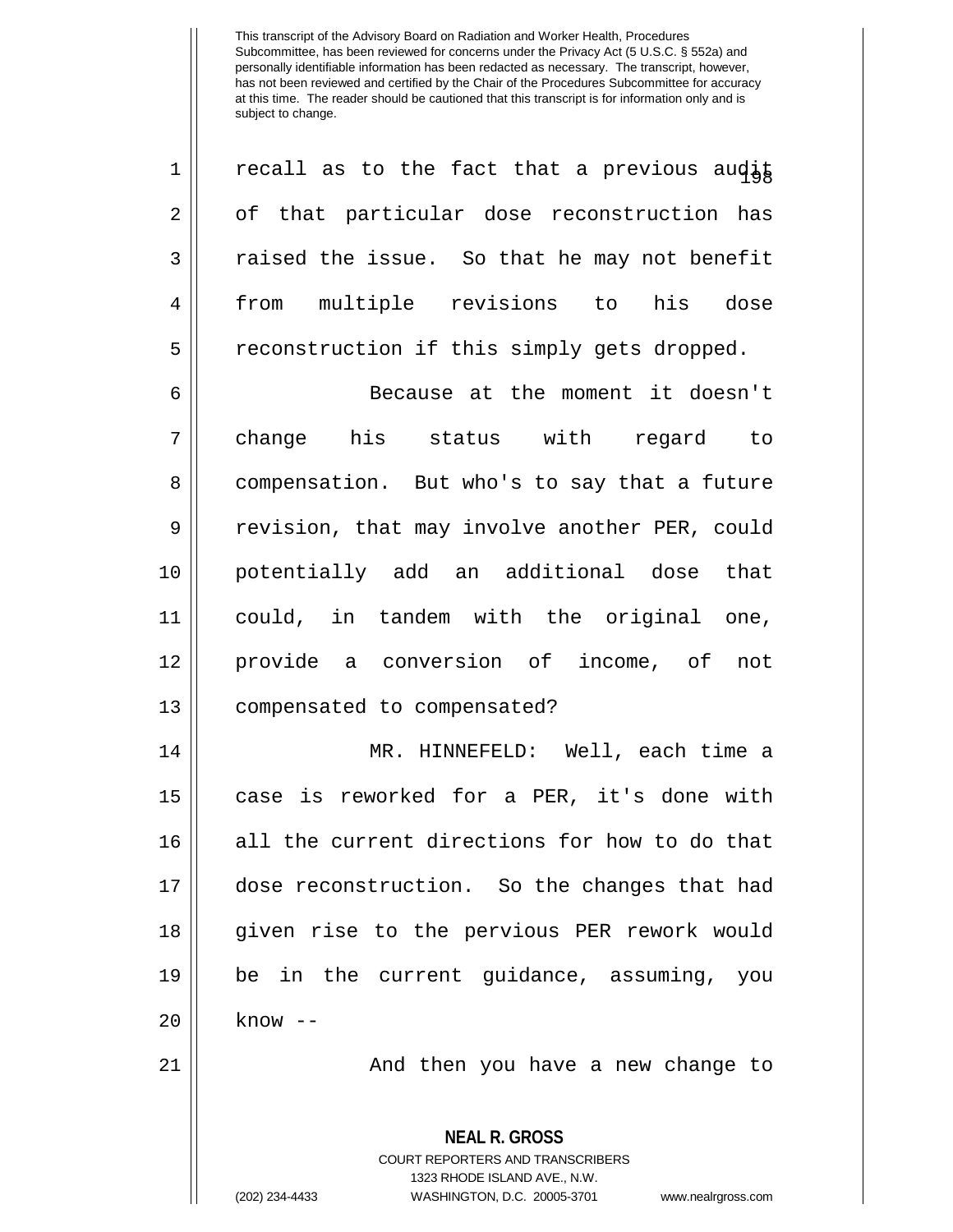$1 \parallel$  that guidance and you do another PER. So the  $2 \parallel$  technical quidance for how to do the PER is  $3 \parallel$  up to date, would include both changes, the 4 || one that caused the first PER and the one 5 | that caused the second PER. 6 And every time we get a case for  $7 \parallel$  a PER, we do it in accordance with all the 8 || most recent guidance we have. So it would be 9 | caught that way. 10 DR. H. BEHLING: Well in this 11 case -- 12 MR. HINNEFELD: Not ever knowing 13 whether he had a previous one or not. It 14 wouldn't be important. 15 DR. H. BEHLING: But, Stu, in 16 || this case, this has already been subject to a 17 PER which found an error. And that error 18 will probably be dropped, according to what 19 you just said, because it doesn't change 20 || anything. And so if there is a subsequent 21 PER, I think this particular change in this

> **NEAL R. GROSS** COURT REPORTERS AND TRANSCRIBERS 1323 RHODE ISLAND AVE., N.W.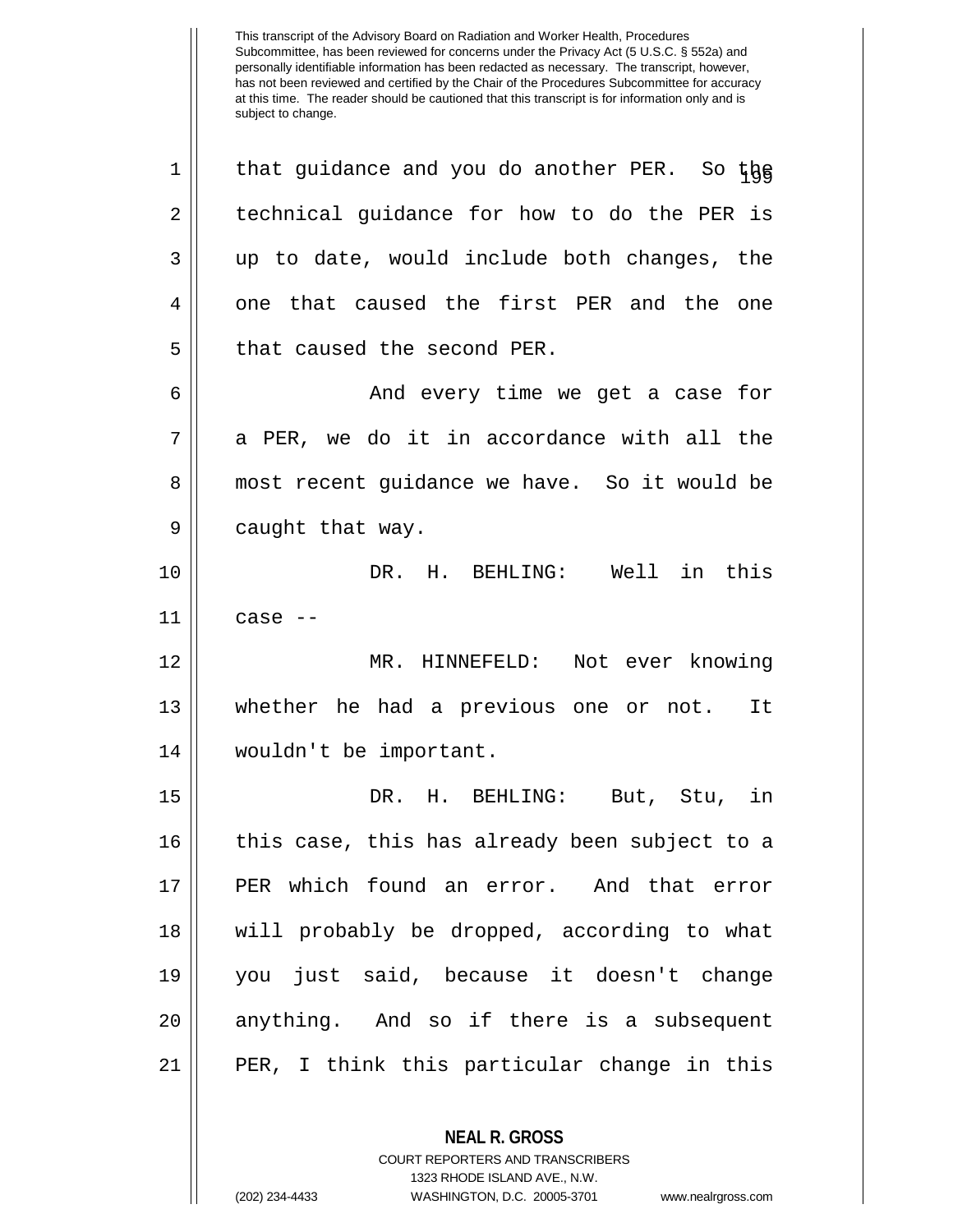**NEAL R. GROSS** COURT REPORTERS AND TRANSCRIBERS 1323 RHODE ISLAND AVE., N.W. 1 || person's dose reconstruction will be lost.  $_{200}$ 2 | MR. HINNEFELD: Well actually,  $3 \parallel$  the guidance that says that the way, that  $4 \parallel$  there was a mistake in this one, will still  $5 \parallel$  be the guidance the next time. So what we  $6 \parallel$  were saying is that we would have to make the 7 || same mistake in the face of the guidance, you 8 || know, counter to the existing quidance, 9 I twice. 10 || MS. K. BEHLING: Well, maybe --11 MR. HINNEFELD: The guidance is 12 || entirely up to date on the technical document 13 that tells you how to do the dose 14 | reconstruction. So the fact that a mistake 15 || was made the first time, why should, you know 16 17 MS. K. BEHLING: Well -- 18 MR. HINNEFELD: That indicated a 19 mistake should be made the second, would be 20 || made the second time as well. 21 MS. K. BEHLING: Okay. Maybe I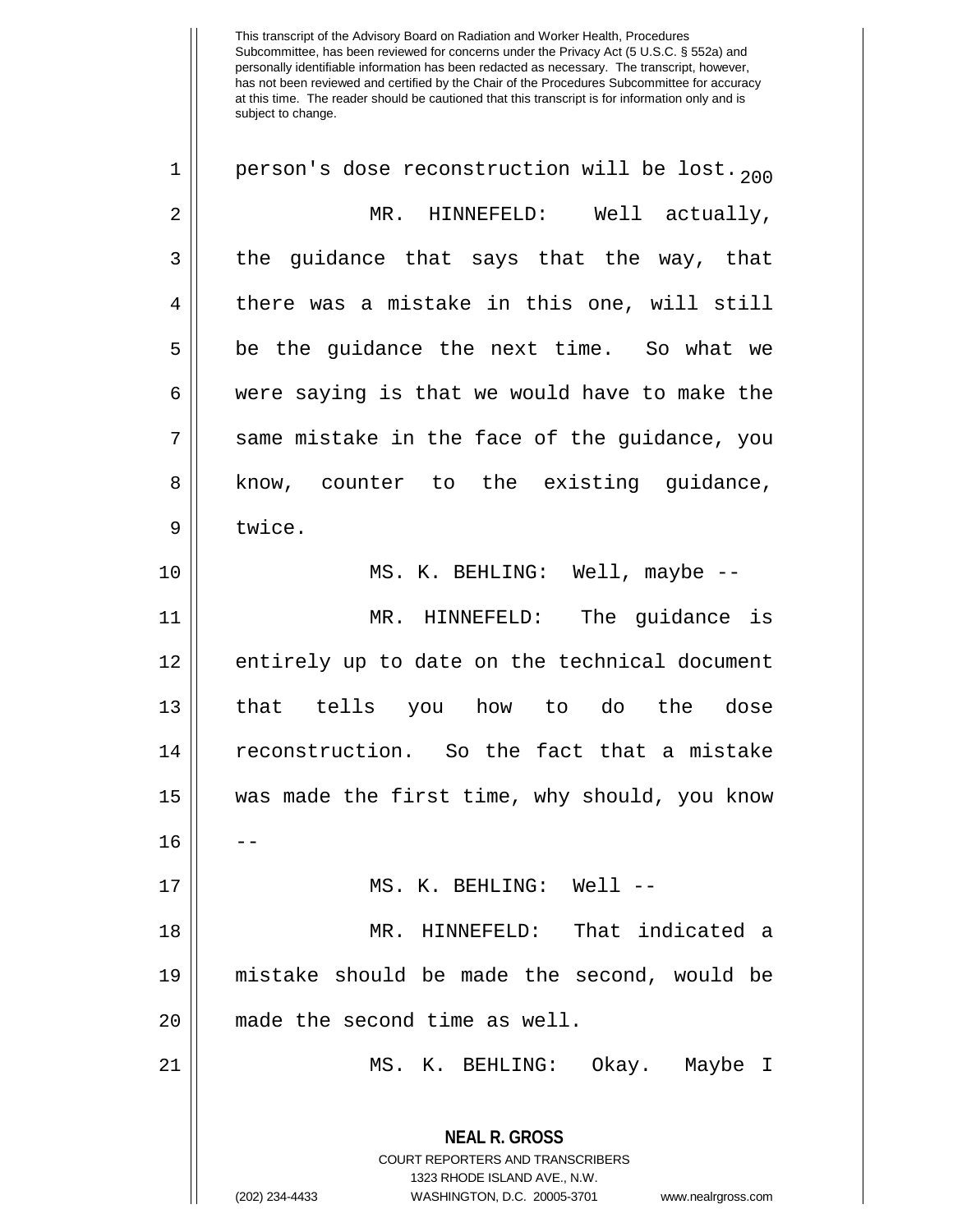**NEAL R. GROSS** COURT REPORTERS AND TRANSCRIBERS 1323 RHODE ISLAND AVE., N.W. 1 || can make a comment here. Because, Stu, when 2 || you did make mention that you had looked at 3 this report, and then you went back, and you 4 did see six other cases. 5 One of the things that I did note 6 || when I was going through the guidance is, and  $7 \parallel$  in Table 4B, which is the ingestion rate for  $8 \parallel$  Building 55, this guidance is in a footnote,  $9 \parallel$  okay. And so, if there is also guidance in 10 Section 3.2.2, but I know from a dose 11 reconstructor's point of view, they'll likely  $12 \parallel$  go to a table. 13 And this is just a footnote in 14 || that table. So I can understand why you 15 found other cases like this. I don't know. 16 Maybe the guidance isn't as -- the 17 information is there, but maybe it's not as 18 || clear as it could be. 19 The other thing that I might 20 mention, because I know it's a lot of work to 21 go through and make changes to these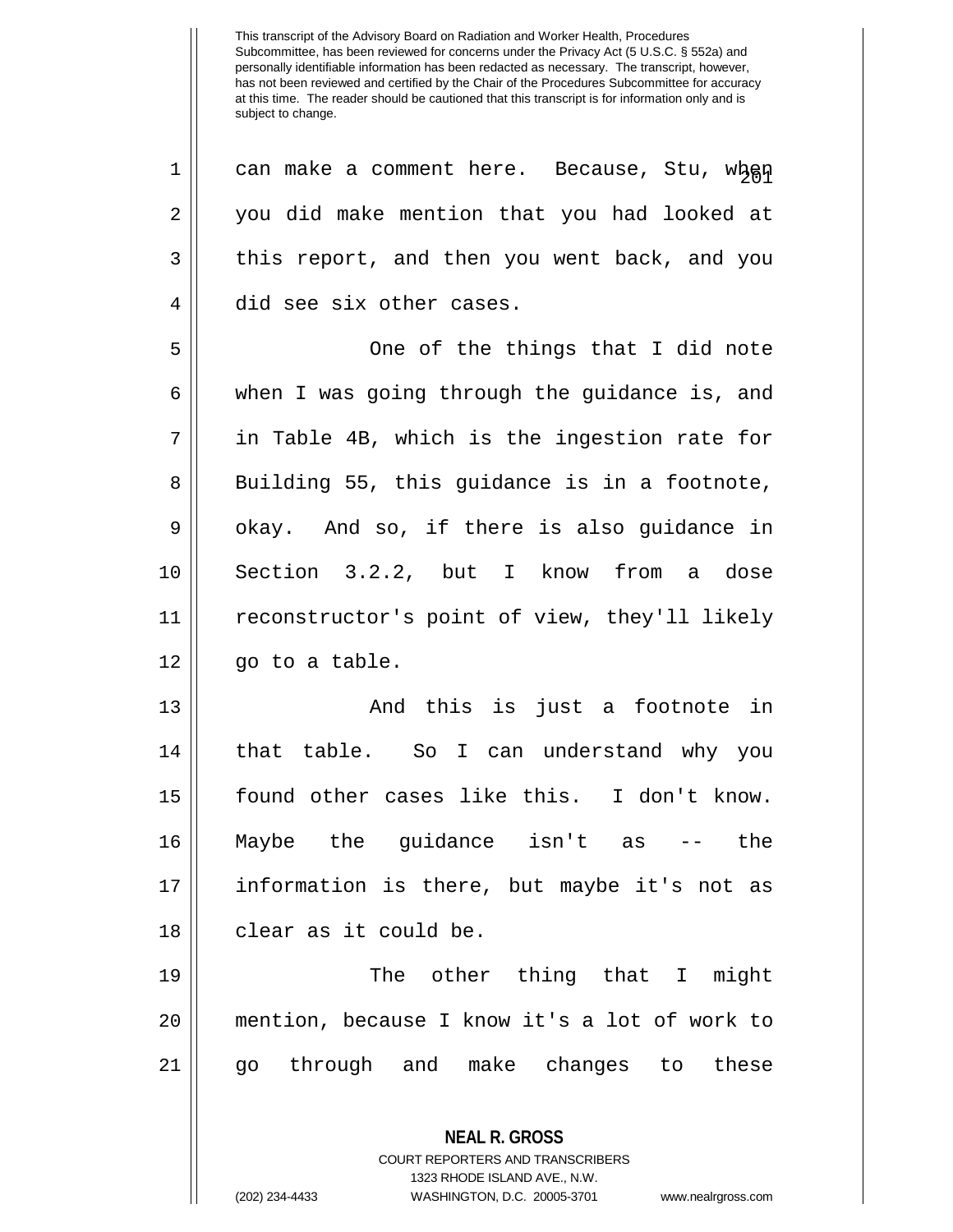1 || Technical Basis Documents again. But <sub>2</sub>Wg 2 talked about this at the Dose Reconstruction 3 | Subcommittee.

4 A lot of times I believe it's 5 important to go back to specific dose 6 caconstructors and say, you realize that this 7 mistake was made. And sometimes just a 8 | reminder to that dose reconstructor.

 And then perhaps putting together, like we talked about at the Dose Reconstruction meeting, at the end of so many meetings you put together lessons learned. 13 || And sort of pass those around to all those 14 || reconstructors, to say, this, this, and this was caught at the Dose Reconstruction meetings, or through a PER review.

 Just as a reminder, this is only || a footnote. So be sure that you realize that the IG cancers need to be done with ingestion. I don't know, just to keep that 21 || clean.

> **NEAL R. GROSS** COURT REPORTERS AND TRANSCRIBERS 1323 RHODE ISLAND AVE., N.W. (202) 234-4433 WASHINGTON, D.C. 20005-3701 www.nealrgross.com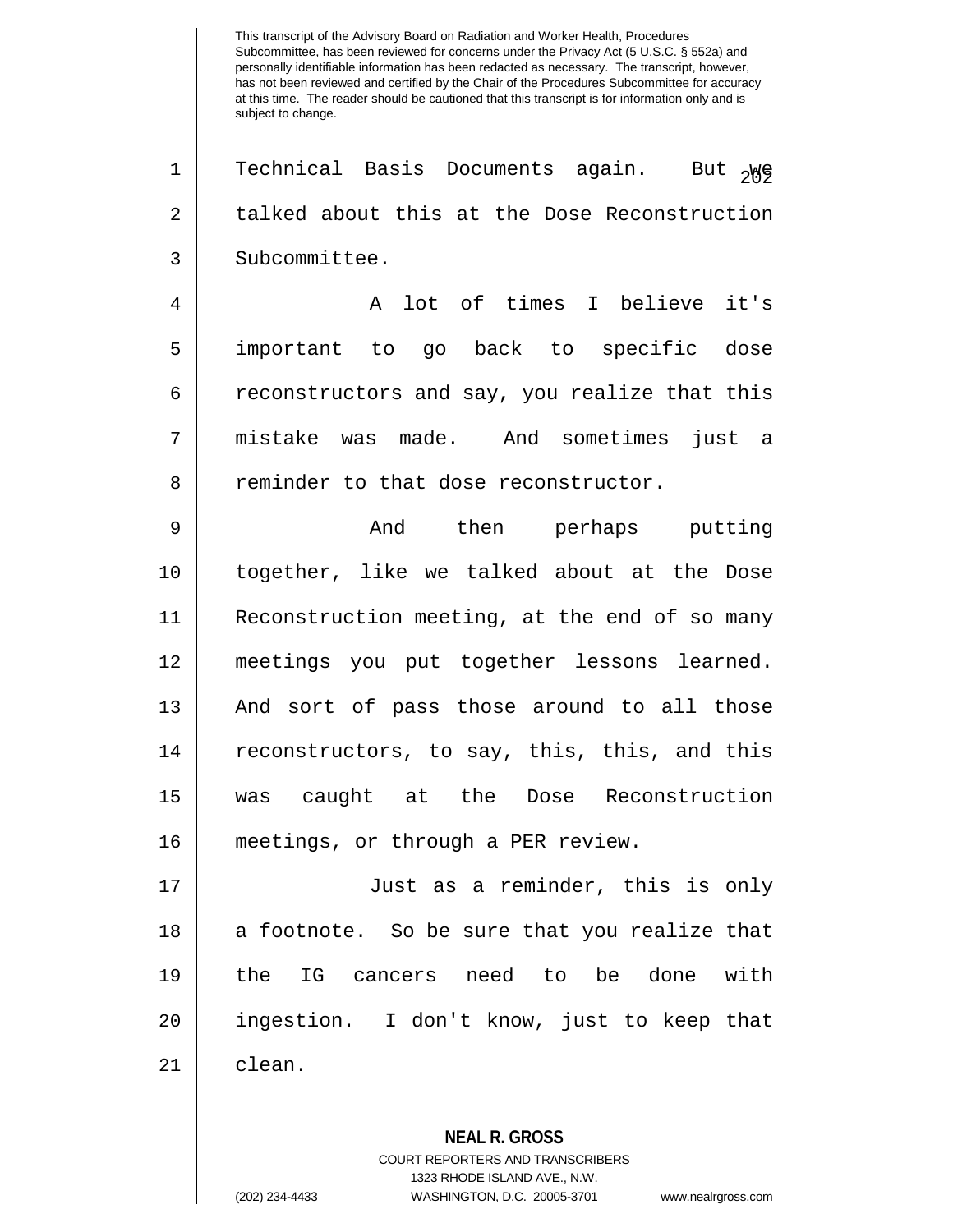| 1              | MR. HINNEFELD: Well, I won                                                                                                                                             |
|----------------|------------------------------------------------------------------------------------------------------------------------------------------------------------------------|
| 2              | argue with the wisdom of the suggestion. I'm                                                                                                                           |
| 3              | just weighing the -- in this specific case,                                                                                                                            |
| $\overline{4}$ | you know, Blockson is, you know, from our                                                                                                                              |
| 5              | view it's essentially none. It's an SEC. We                                                                                                                            |
| 6              | get maybe a few cases, I don't know if we're                                                                                                                           |
| 7              | getting any more cases from Blockson or not,                                                                                                                           |
| 8              | to be honest.                                                                                                                                                          |
| 9              | MS. K. BEHLING: No. And I                                                                                                                                              |
| 10             | agree. I understand. That's why I wasn't                                                                                                                               |
| 11             | really trying to suggest making a change to                                                                                                                            |
| 12             | the TBD again.                                                                                                                                                         |
| 13             | MR. HINNEFELD: The other                                                                                                                                               |
| 14             | complicating factor is, this was reworked. I                                                                                                                           |
| 15             | mean the reworked DR here was done like five                                                                                                                           |
| 16             | years ago. And I think I looked and saw who                                                                                                                            |
| 17             | did this. And he's not in the program                                                                                                                                  |
| 18             | anymore, the DR who did it. The DR just                                                                                                                                |
| 19             | isn't on the program anymore.                                                                                                                                          |
| 20             | mean, when you're this<br>far<br>I.                                                                                                                                    |
| 21             | downstream you're kind of limited in terms of                                                                                                                          |
|                | <b>NEAL R. GROSS</b><br><b>COURT REPORTERS AND TRANSCRIBERS</b><br>1323 RHODE ISLAND AVE., N.W.<br>(202) 234-4433<br>WASHINGTON, D.C. 20005-3701<br>www.nealrgross.com |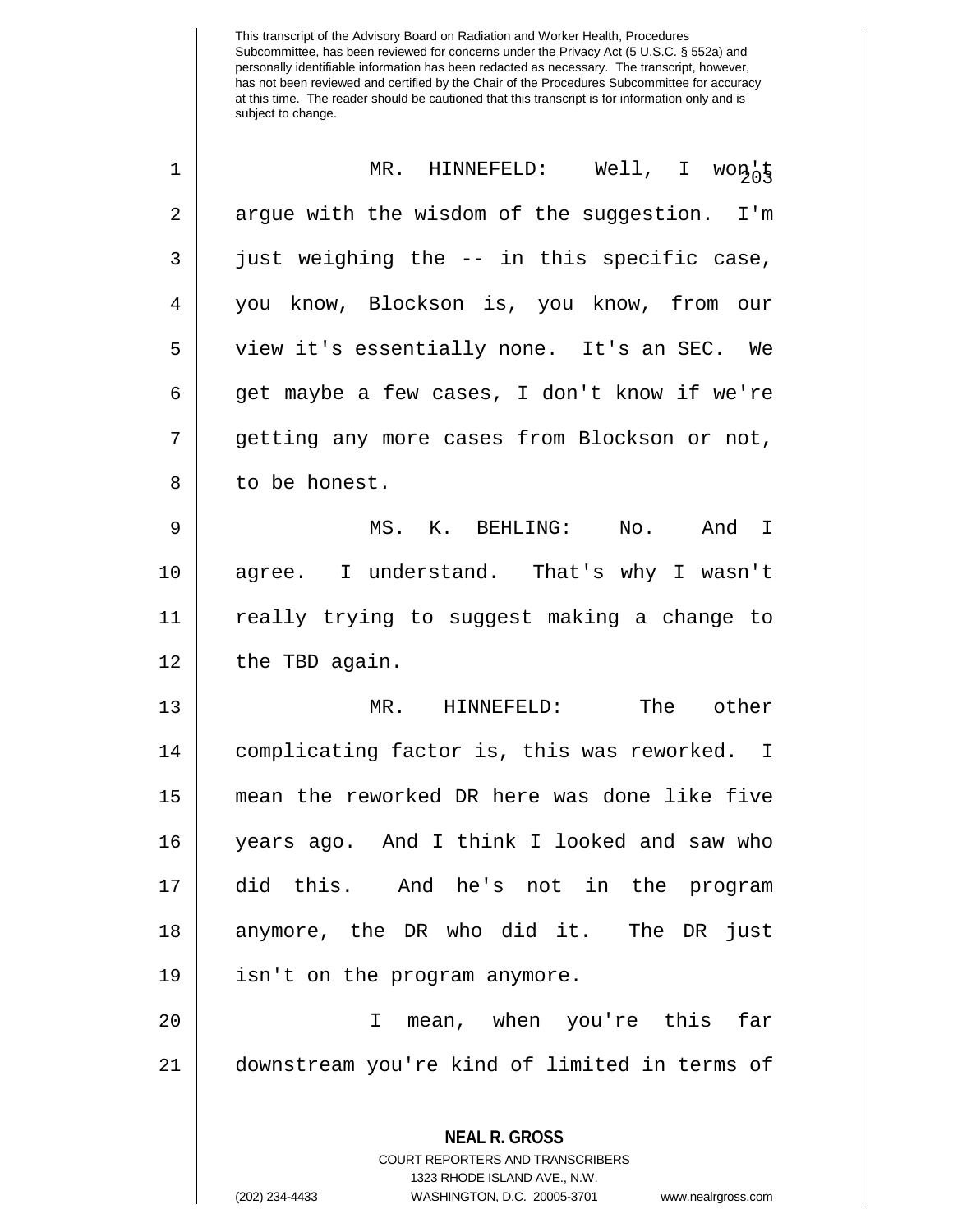| $\mathbf 1$ | not only the investigation, but someting      |
|-------------|-----------------------------------------------|
| $\mathbf 2$ | even, you throw up your hands and say, well   |
| 3           | what do I do about this one?                  |
| 4           | MS. K. BEHLING: And I think it                |
| 5           | was appropriate, obviously, that you went     |
| 6           | back and looked at all the cases where this   |
| 7           | could have been impacted by this particular   |
| 8           | finding.                                      |
| 9           | CHAIR MUNN: The primary concern               |
| 10          | in all of these cases, and the reason we go   |
| 11          | through most of these things, is a concern as |
| 12          | to whether or not the claimant is going to be |
| 13          | compensated. That's the bottom line for       |
| 14          | everybody, including the claimants.           |
| 15          | And this, the claimant that we've             |
| 16          | seen here is, given the circumstances that    |
| 17          | existed at Blockson, which, as I pointed out  |
| 18          | earlier, these are all, these are not highly  |
| 19          | exposed individuals. This was all natural     |
| 20          | uranium. And it was a wet process. And it     |
| 21          | is far back in the history.                   |

**NEAL R. GROSS** COURT REPORTERS AND TRANSCRIBERS 1323 RHODE ISLAND AVE., N.W. (202) 234-4433 WASHINGTON, D.C. 20005-3701 www.nealrgross.com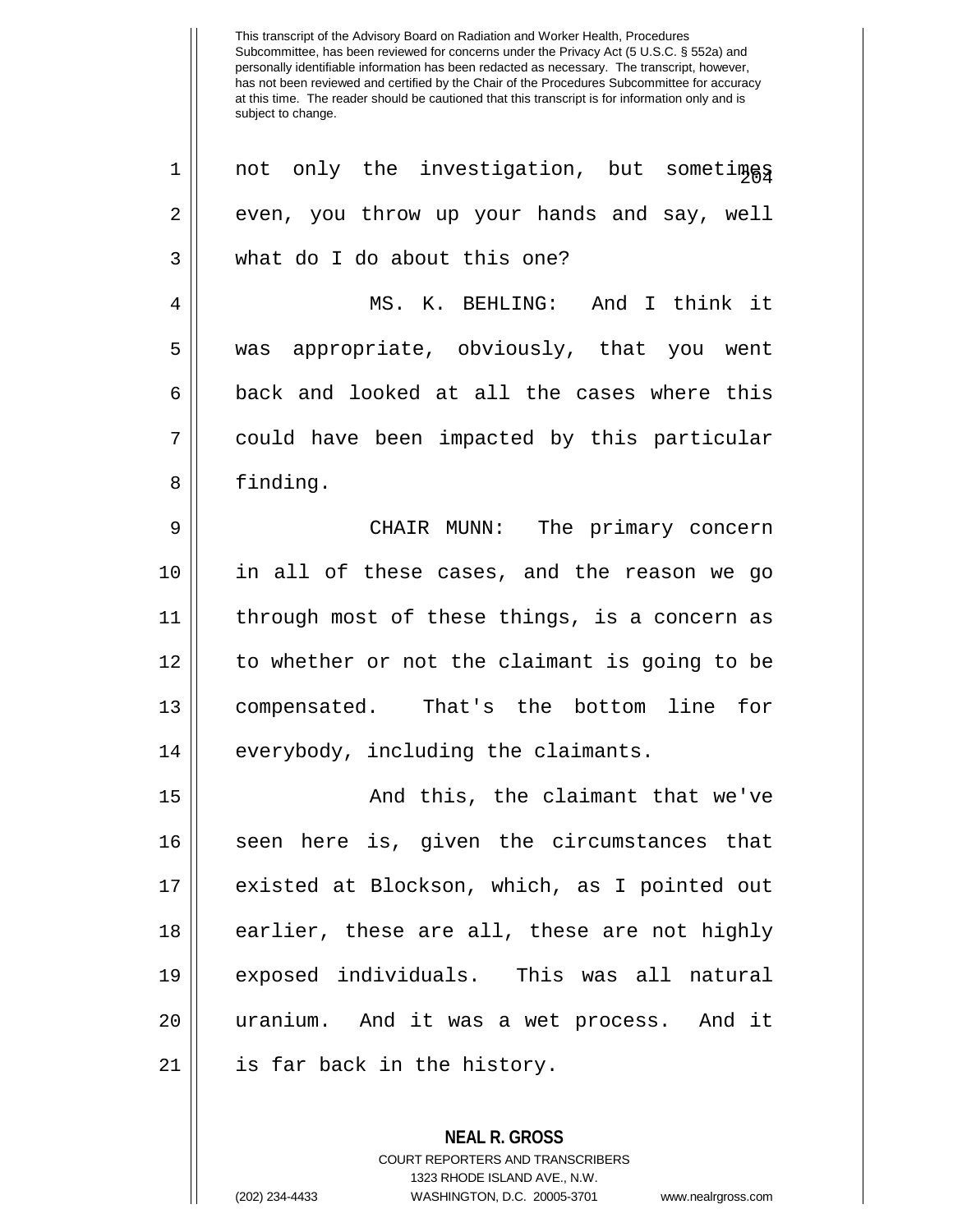| $\mathbf 1$ | probability of<br>The<br><b>s</b> 이때          |
|-------------|-----------------------------------------------|
| 2           | individual failing to be compensated for any  |
| 3           | kind of injury seems to be small, if<br>not   |
| 4           | impossible. This is certainly from an         |
| 5           | objective perspective I think, would seem to  |
| 6           | been well covered.<br>the<br>And<br>have      |
| 7           | responsibilities toward the claimants         |
| 8           | certainly have been kept foremost in people's |
| 9           | minds.                                        |

 I think it's unlikely that expending a great deal of effort on these 12 | extremely low-probability exposures for these obscure portions of the total dose, may not 14 | be productive for any of us. And certainly would not be productive for the client.

 I don't think anyone is making any effort to circumvent any fairness to 18 || them. Just a process question here. And if our process is going to be reasonable and fair, in terms of our approach for the claimant, then perhaps we can let this rest.

## **NEAL R. GROSS** COURT REPORTERS AND TRANSCRIBERS 1323 RHODE ISLAND AVE., N.W.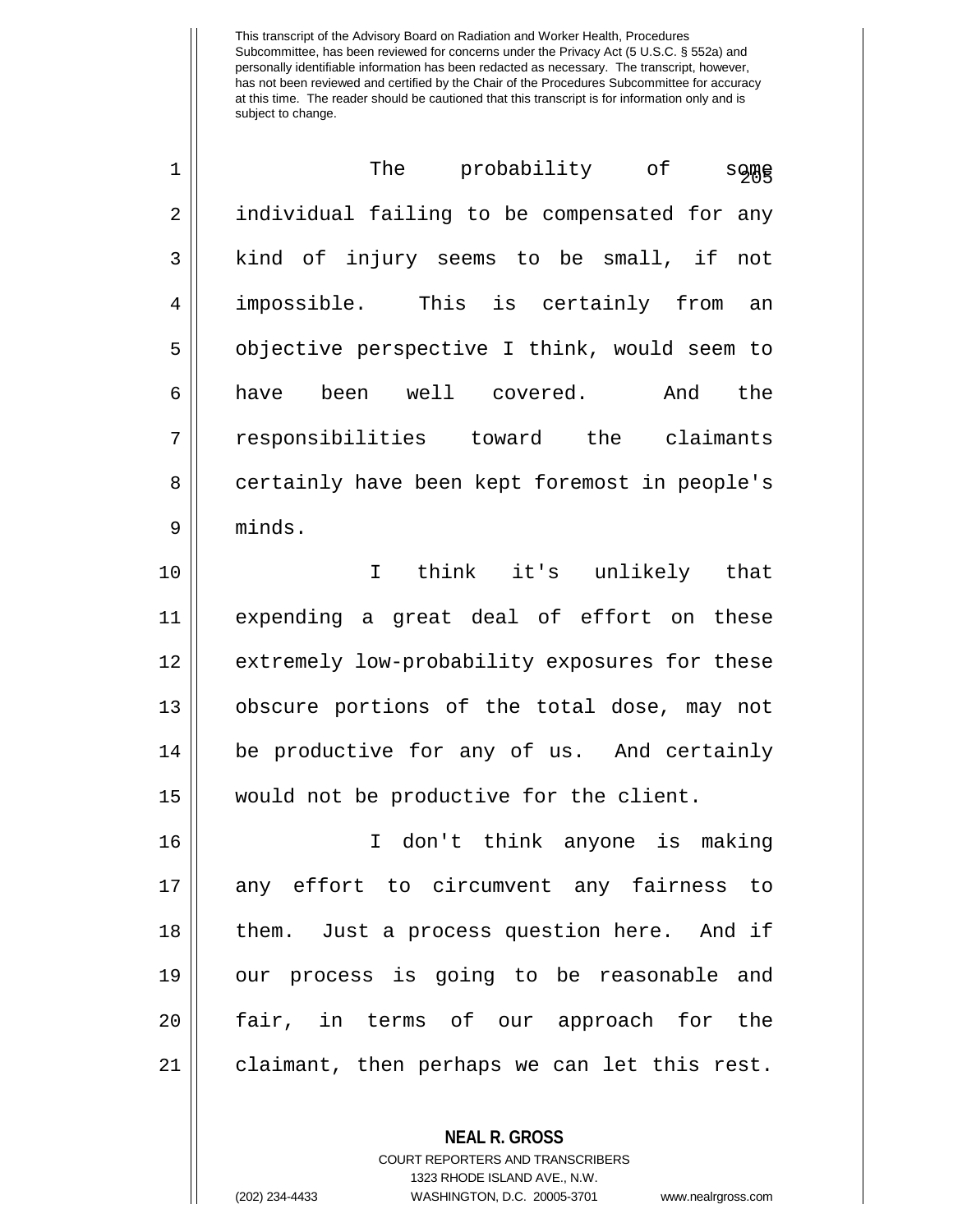This transcript of the Advisory Board on Radiation and Worker Health, Procedures Subcommittee, has been reviewed for concerns under the Privacy Act (5 U.S.C. § 552a) and personally identifiable information has been redacted as necessary. The transcript, however, has not been reviewed and certified by the Chair of the Procedures Subcommittee for accuracy at this time. The reader should be cautioned that this transcript is for information only and is subject to change. **NEAL R. GROSS** COURT REPORTERS AND TRANSCRIBERS 1323 RHODE ISLAND AVE., N.W. (202) 234-4433 WASHINGTON, D.C. 20005-3701 www.nealrgross.com  $206$  1 | Unless there are --2 || MS. K. BEHLING: I agree with 3 you. I agree with you, Wanda. This is 4 | Kathy. 5 CHAIR MUNN: Yes. 6 DR. MAURO: Yes. I'd like to add  $7 ||$  one thing. I think that the answer, the root 8 cause for the problem in this particular case 9 and has been taken care of. And so I think that 10 Hans' concern about it should -- even though 11 in this context it's really not an issue, but 12 || in the broader sense, if we do find a problem 13 with a case that needs to be fixed, and 14 || there's some level of assurance that the root 15 || cause for the problem may be a poor or dated 16 workbook, has been, you know, eliminated. 17 And now the correct workbook is in place. 18 || Then the problem that Hans raised goes away.  $19 \parallel$  That is, if  $-$ 20 || CHAIR MUNN: Right. 21 DR. MAURO: So I think that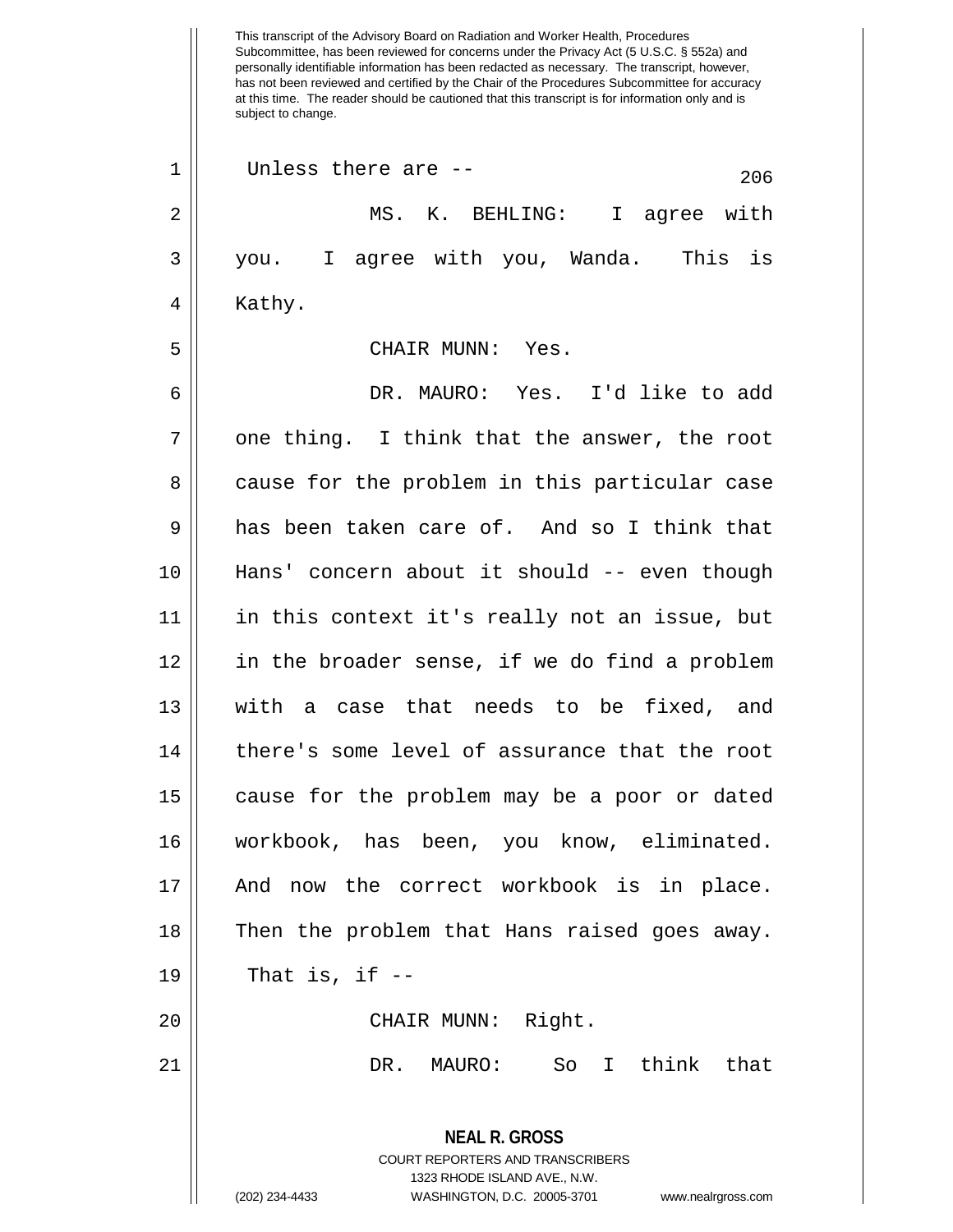**NEAL R. GROSS** COURT REPORTERS AND TRANSCRIBERS 1323 RHODE ISLAND AVE., N.W. (202) 234-4433 WASHINGTON, D.C. 20005-3701 www.nealrgross.com  $1 \parallel$  really is, in my opinion, the thing that 2 | caused the problem in the first place cannot 3 || recur. If they have to revisit a case for 4 whatever reason, that problem workbook, it's 5 || not there no more. It won't be used. 6 And the correct workbook would be 7 used if there was an occasion to revisit any 8 case. So I think that is what really closes  $9 \parallel$  the loop on this thing. 10 CHAIR MUNN: Yes. It's an 11 || internal process question really, not a site-12 || specific or case-specific issue here. 13 DR. MAURO: Yes. 14 CHAIR MUNN: Can we close this, 15 folks? 16 MS. K. BEHLING: I think so. I 17 would suggest closing this. 18 CHAIR MUNN: Let's make a 19 statement that SC&A and NIOSH agree that 20 || these cases have been appropriately reviewed, 21 || and the Subcommittee is closing them.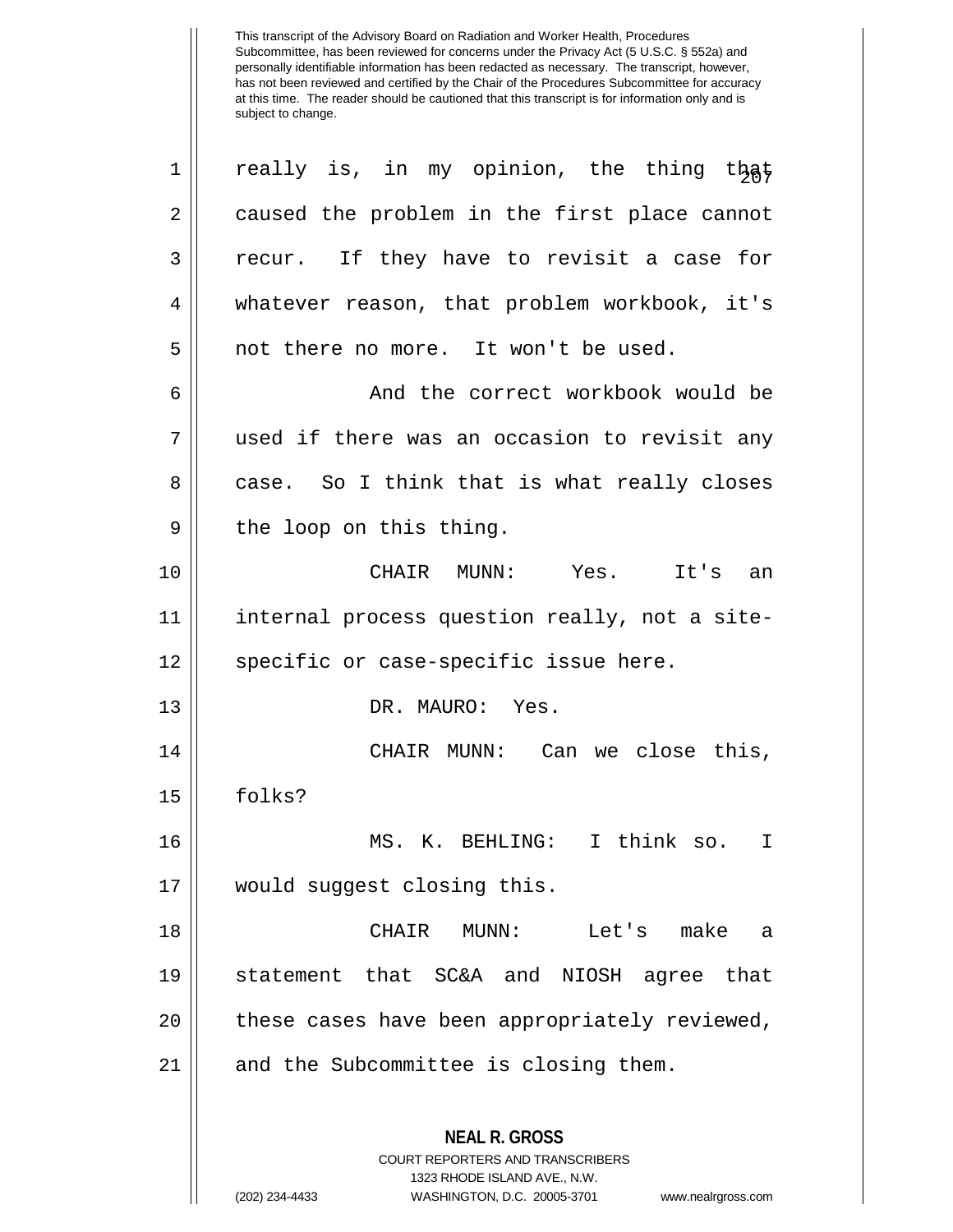This transcript of the Advisory Board on Radiation and Worker Health, Procedures Subcommittee, has been reviewed for concerns under the Privacy Act (5 U.S.C. § 552a) and personally identifiable information has been redacted as necessary. The transcript, however, has not been reviewed and certified by the Chair of the Procedures Subcommittee for accuracy at this time. The reader should be cautioned that this transcript is for information only and is subject to change. **NEAL R. GROSS** COURT REPORTERS AND TRANSCRIBERS 1323 RHODE ISLAND AVE., N.W. (202) 234-4433 WASHINGTON, D.C. 20005-3701 www.nealrgross.com 1 || MR. MARSCHKE: Which finding  $\frac{266}{366}$ 2 you closing, Wanda? 3 CHAIR MUNN: We're closing, we've 4 || been talking about these last three. 5 MR. MARSCHKE: Closing all three 6 || of them?  $7 \parallel$  CHAIR MUNN: Findings 4, 5 and 6. 8 || Well, I'm open to suggestions. 9 MS. K. BEHLING: Well, I think we 10 were just talking specifically about Finding 11 4. Findings 5 and 6, I would really like to 12 | look at the most current inhalation tool. 13 CHAIR MUNN: Let's close Finding  $14 \parallel 4$ , based on what we just said, and leave 5 15 and 6 still under advisement. SC&A's going 16 to take further look, is going to again, 17 || review the current tools. 18 MR. MARSCHKE: I can't close them 19 in the BRS because they're not in the BRS. 20 || CHAIR MUNN: Right. 21 MR. MARSCHKE: So I'll have to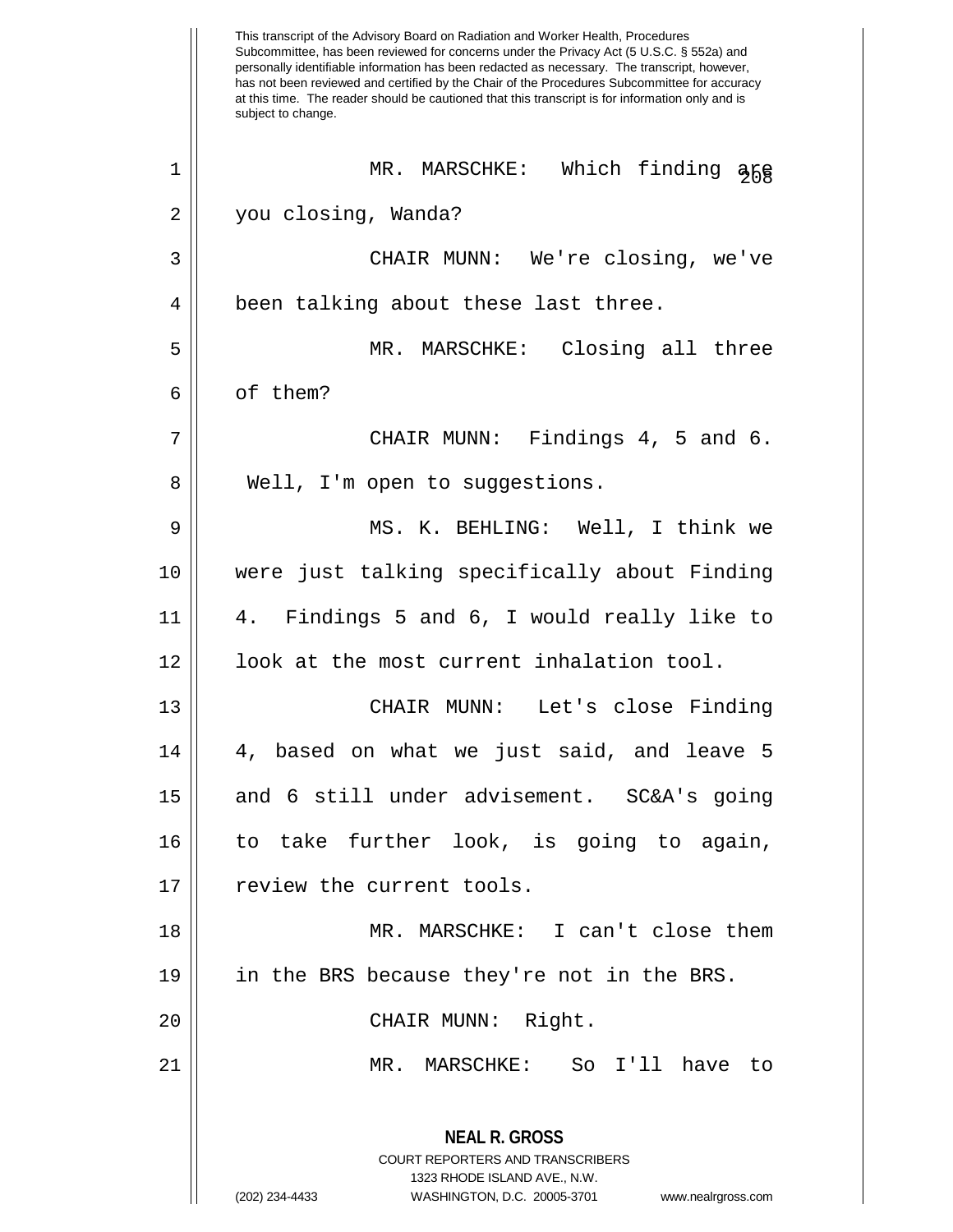This transcript of the Advisory Board on Radiation and Worker Health, Procedures Subcommittee, has been reviewed for concerns under the Privacy Act (5 U.S.C. § 552a) and personally identifiable information has been redacted as necessary. The transcript, however, has not been reviewed and certified by the Chair of the Procedures Subcommittee for accuracy at this time. The reader should be cautioned that this transcript is for information only and is subject to change. **NEAL R. GROSS** COURT REPORTERS AND TRANSCRIBERS 1323 RHODE ISLAND AVE., N.W. (202) 234-4433 WASHINGTON, D.C. 20005-3701 www.nealrgross.com 1 || enter them in the BRS and then close them.  $200$ 2 CHAIR MUNN: We'll do that as  $3 \parallel$  time permits. We don't have to do it live, I 4 don't think, Steve. You know what we're 5 doing, right? 6 MR. MARSCHKE: Yes. 7 CHAIR MUNN: Okay, good. 8 MS. MARION-MOSS: This is Lori.  $9 \parallel$  Steve, once those findings are in, could you 10 let me know? 11 MR. MARSCHKE: Yes. 12 CHAIR MUNN: Okay. He'll enter 13 || them. And we'll close 4. Very good. Thank 14 || you. We'll move on to PER-11. SC&A? 15 MS. GOGLIOTTI: Okay, that would 16 be me. 17 CHAIR MUNN: Okay. 18 MS. GOGLIOTTI: PER-11 19 essentially deals with the K-25 TBD. And 20 || there were several revisions to the coworker 21 model. And then OTIB-52 was issued. And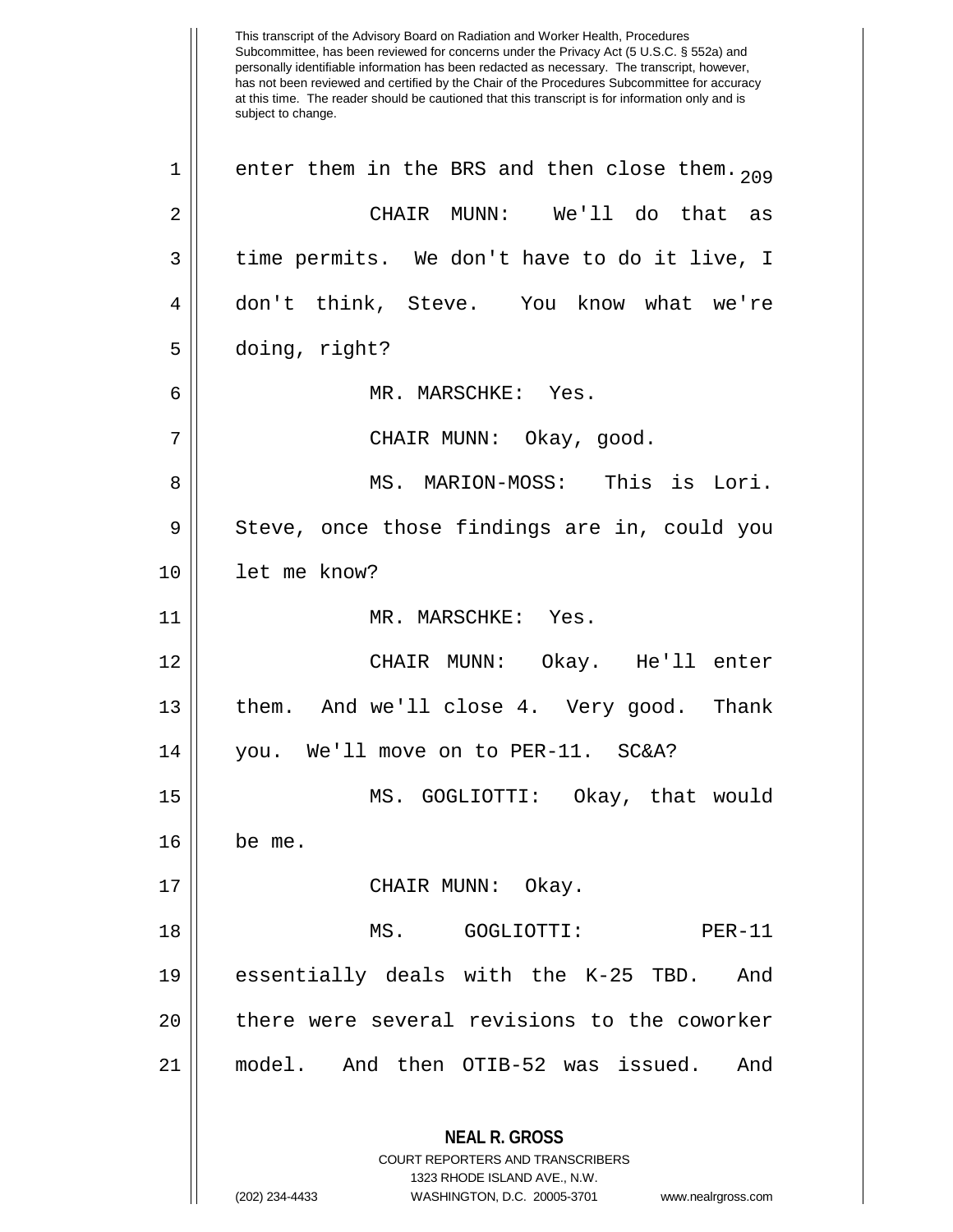This transcript of the Advisory Board on Radiation and Worker Health, Procedures Subcommittee, has been reviewed for concerns under the Privacy Act (5 U.S.C. § 552a) and personally identifiable information has been redacted as necessary. The transcript, however, has not been reviewed and certified by the Chair of the Procedures Subcommittee for accuracy at this time. The reader should be cautioned that this transcript is for information only and is subject to change. **NEAL R. GROSS** COURT REPORTERS AND TRANSCRIBERS  $\begin{array}{ccc} 1 & \text{that} & \text{prompted} & \text{PER-11}, & \text{which} & \text{deals} & \text{with} \end{array}$ 2 || updates to the coworker models that --3 MR. KATZ: I'm sorry, but who's 4 || speaking? 5 MS. GOGLIOTTI: This is Rose 6 | Gogliotti, sorry. 7 MR. KATZ: Oh, Rose, okay. I was  $8 \parallel$  a little concerned. I thought it might be 9 || you. But I wasn't sure the court reporter 10 would have you, even a guess. Thanks. 11 MS. GOGLIOTTI: Okay. On our 12 || first finding we were a little bit concerned. 13 || The criteria used to grab claims in the 14 potentially affected cases specifically 15 excluded cases that were done prior to the 16 issuance of the initial coworker model in 17 November of 2004. 18 And we were wondering what 19 happened to unmonitored cases in that 20 || instance. And NIOSH responded, and they 21 looked into it by doing a screening of the

1323 RHODE ISLAND AVE., N.W.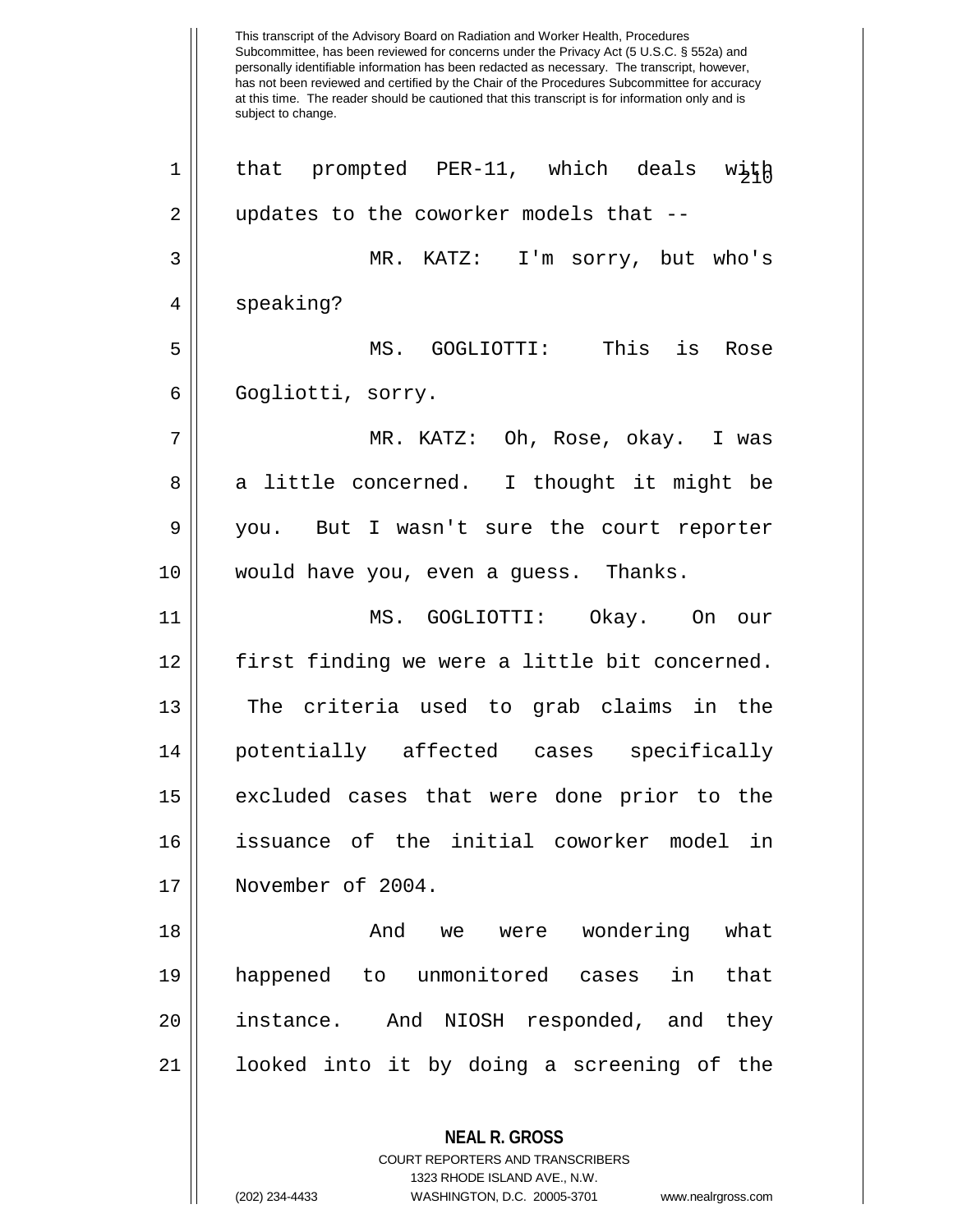| $\mathbf 1$ | cases prior to that.<br>211                   |
|-------------|-----------------------------------------------|
| 2           | And they pulled approximately ten             |
| 3           | percent of the claims. And they found that    |
| 4           | five had unmonitored doses assigned at that   |
| 5           | time. And all five of those essentially used  |
| 6           | very overestimating techniques to<br>find     |
| 7           | coworker dose, when there was no coworker     |
| 8           | dose available, or model available at the     |
| 9           | time.                                         |
| 10          | And we looked at what NIOSH did.              |
| 11          | And we agree that even though there was no    |
| 12          | formal coworker model, and inconsistent       |
| 13          | approaches were applied, they all resulted in |
| 14          | unmonitored doses, a find that were much      |
| 15          | larger, or much larger overestimates than the |
| 16          | current models would require. And so we       |
| 17          | suggest closing that finding.                 |
| 18          | CHAIR MUNN: I'm sorry, Rose. I                |
| 19          | was shopping around in the BRS to try to get  |
| 20          | at the screen that I wanted to see. And was   |
| 21          | that Finding 1?                               |
|             |                                               |
|             | <b>NEAL R. GROSS</b>                          |

COURT REPORTERS AND TRANSCRIBERS 1323 RHODE ISLAND AVE., N.W.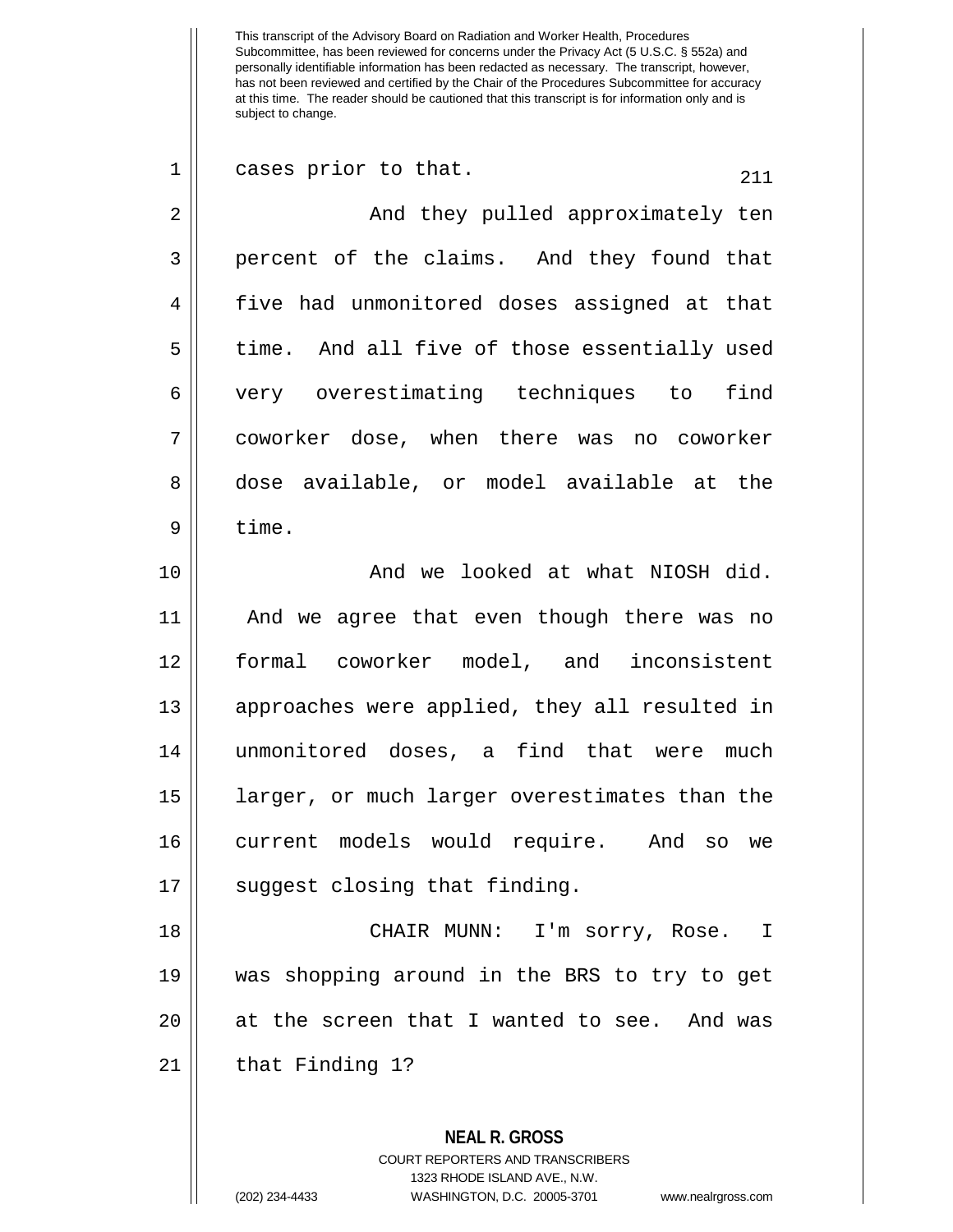| 1              | MS. GOGLIOTTI: That's Finding $\frac{1}{212}$                                                                                                                          |
|----------------|------------------------------------------------------------------------------------------------------------------------------------------------------------------------|
| $\overline{2}$ | CHAIR MUNN: Do we have, I guess                                                                                                                                        |
| 3              | we don't have -- I can't seem to expand it                                                                                                                             |
| 4              | properly. Trying to cope here, and I'm not                                                                                                                             |
| 5              | coping. All right. Thank you for getting it                                                                                                                            |
| 6              | up, Steve. I wasn't having any luck on my                                                                                                                              |
| 7              | other screen.                                                                                                                                                          |
| 8              | Does anyone have any comment with                                                                                                                                      |
| 9              | respect to the SC&A response? Can we agree                                                                                                                             |
| 10             | the Subcommittee accepts the SC&A comment and                                                                                                                          |
| 11             | closes the item?                                                                                                                                                       |
| 12             | MEMBER ZIEMER: Close.                                                                                                                                                  |
| 13             | CHAIR MUNN: Josie?                                                                                                                                                     |
| 14             | MEMBER BEACH: Yes, I agree with                                                                                                                                        |
| 15             | that also, Wanda.                                                                                                                                                      |
| 16             | CHAIR MUNN: Dr. Lemen.                                                                                                                                                 |
| 17             | MEMBER LEMEN: Yes, I agree.                                                                                                                                            |
| 18             | CHAIR MUNN:<br>Very good. Let's                                                                                                                                        |
| 19             | call it closed.                                                                                                                                                        |
| 20             | MS. GOGLIOTTI: Okay. And on to                                                                                                                                         |
| 21             | Finding 2 then.                                                                                                                                                        |
|                | <b>NEAL R. GROSS</b><br><b>COURT REPORTERS AND TRANSCRIBERS</b><br>1323 RHODE ISLAND AVE., N.W.<br>WASHINGTON, D.C. 20005-3701<br>(202) 234-4433<br>www.nealrgross.com |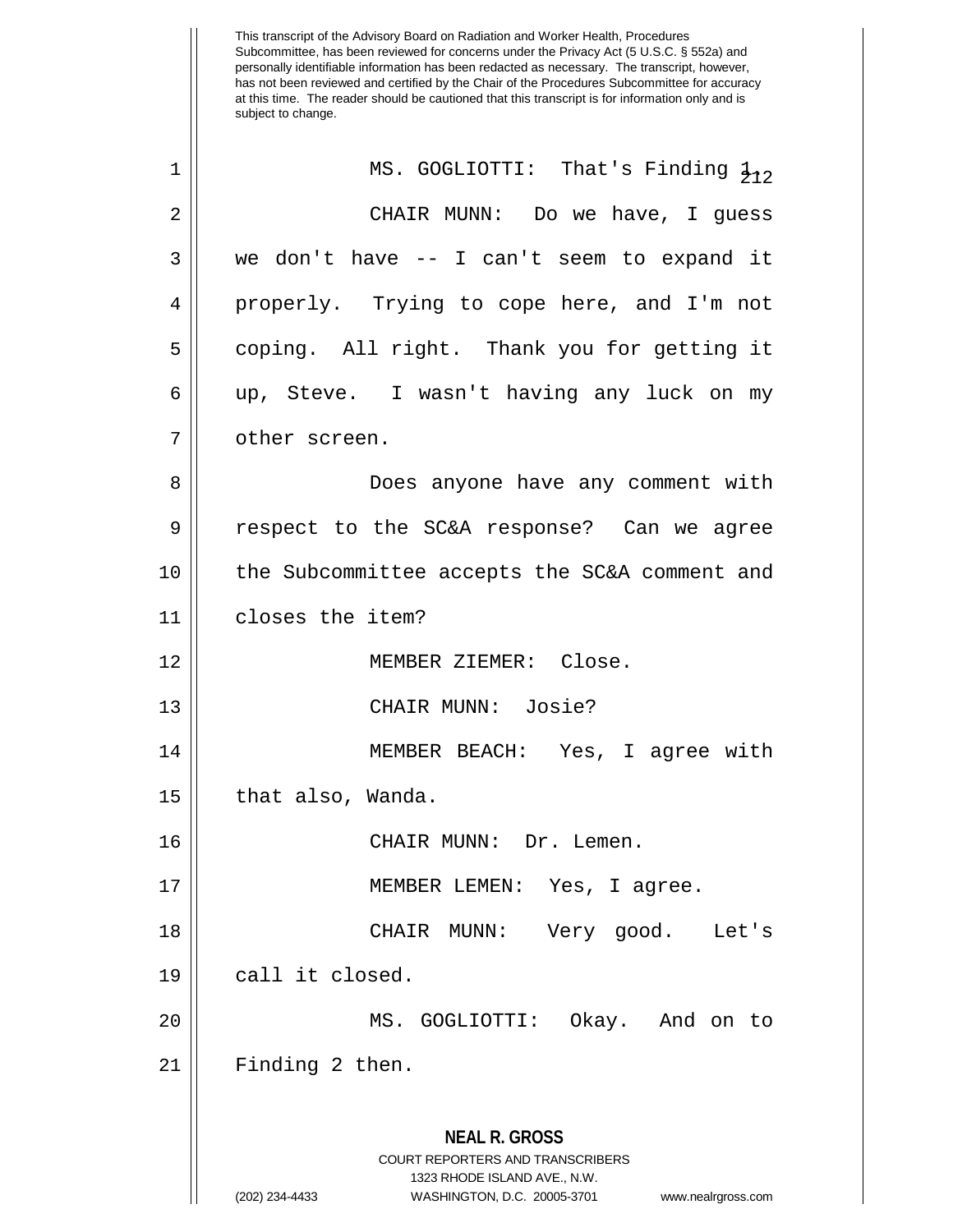| $\mathbf 1$ | CHAIR MUNN: Hold on just <sub>21</sub> 3                 |
|-------------|----------------------------------------------------------|
| 2           | second while Steve gets us closed properly.              |
| 3           | Richard, for your benefit this statement                 |
| 4           | says, the Subcommittee agrees with NIOSH and             |
| 5           | SC&A, and has closed the finding. Now we're              |
| 6           | on to Item 2, I believe, Rose.                           |
| 7           | MS. GOGLIOTTI: Okay, Finding 2,                          |
| 8           | we identified a problem with the end date of             |
| 9           | the first selection criteria. They chose May             |
| 10          | 21st, 2005, which is actually ten days before            |
| 11          | the issuance of the coworker model in                    |
| 12          | question.                                                |
| 13          | And we acknowledge it was                                |
| 14          | probably an administrative oversight. But we             |
| 15          | wanted to make sure that no cases were missed            |
| 16          | in that ten-day window that should have been             |
| 17          | captured by the selection criteria.                      |
| 18          | And NIOSH looked into it. And                            |
| 19          | there was a case right before, on the exact              |
| 20          | date of. And both of them had incorporated               |
| 21          | PER-11 findings. So it appears that no cases             |
|             | <b>NEAL R. GROSS</b><br>COURT REPORTERS AND TRANSCRIBERS |

1323 RHODE ISLAND AVE., N.W.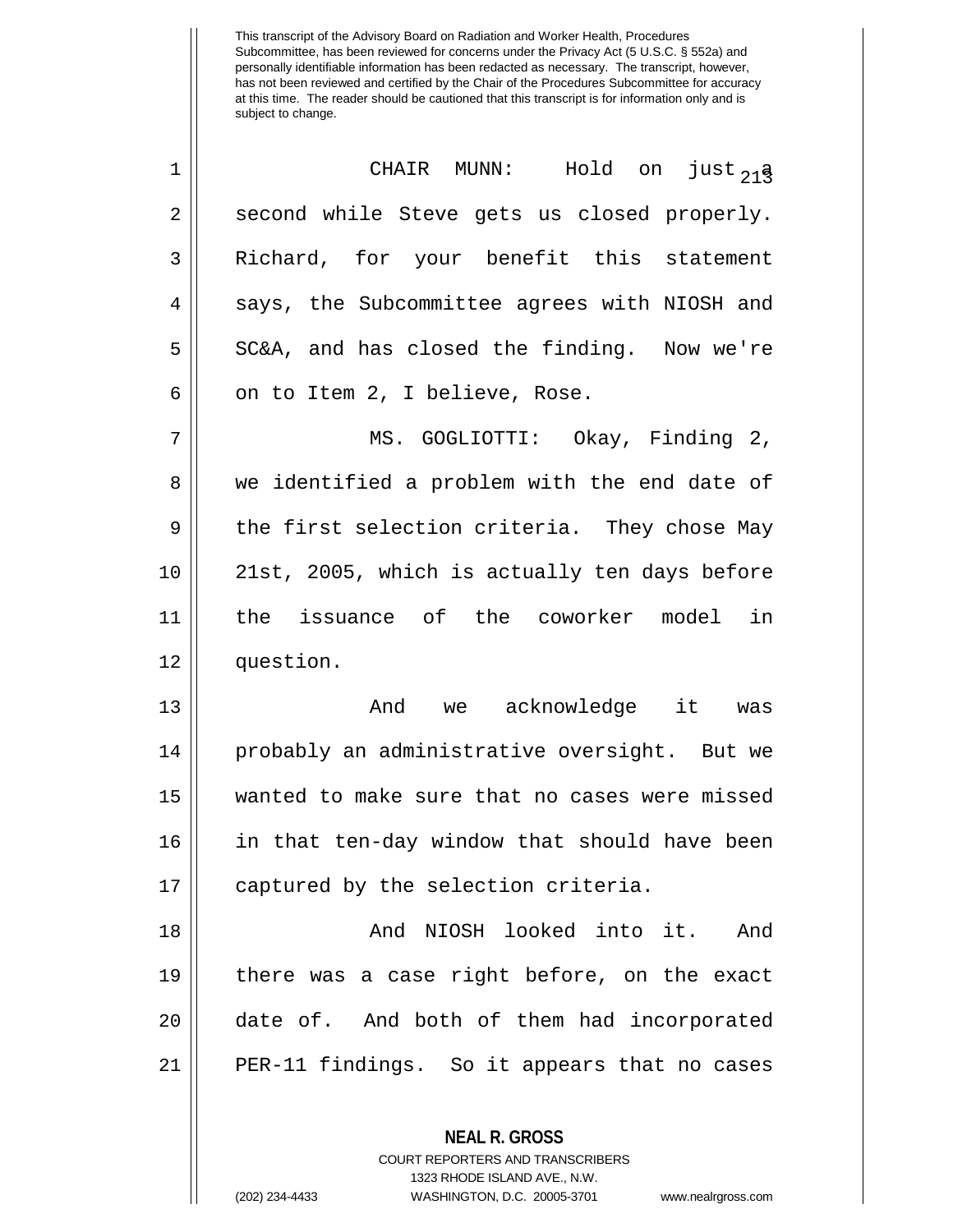This transcript of the Advisory Board on Radiation and Worker Health, Procedures Subcommittee, has been reviewed for concerns under the Privacy Act (5 U.S.C. § 552a) and personally identifiable information has been redacted as necessary. The transcript, however, has not been reviewed and certified by the Chair of the Procedures Subcommittee for accuracy at this time. The reader should be cautioned that this transcript is for information only and is subject to change. **NEAL R. GROSS** COURT REPORTERS AND TRANSCRIBERS 1323 RHODE ISLAND AVE., N.W. (202) 234-4433 WASHINGTON, D.C. 20005-3701 www.nealrgross.com  $1 \parallel$  were inadvertently missed.  $214$ 2 || But we would still like, or we 3 would appreciate clarification regarding 4 which date NIOSH considers the DR completion 5 date. Because there's many dates associated 6 || with the end of each case. 7 CHAIR MUNN: Has NIOSH had an 8 | opportunity to see this response before now? 9 MR. HINNEFELD: I would just 10 || offer that we would consider the DR 11 completion date probably the date that the 12 dose reconstructor did it. So the first, 13 there's the date of the dose reconstructor,  $14$  and the later date of the peer reviewer, and 15 a later date of the HP review. I would go 16 with the earliest. 17 MS. GOGLIOTTI: The earliest 18 date? 19 || MR. HINNEFELD: Yes. 20 || MS. GOGLIOTTI: Okay. Wonderful. 21 || And we're find with what they did here. And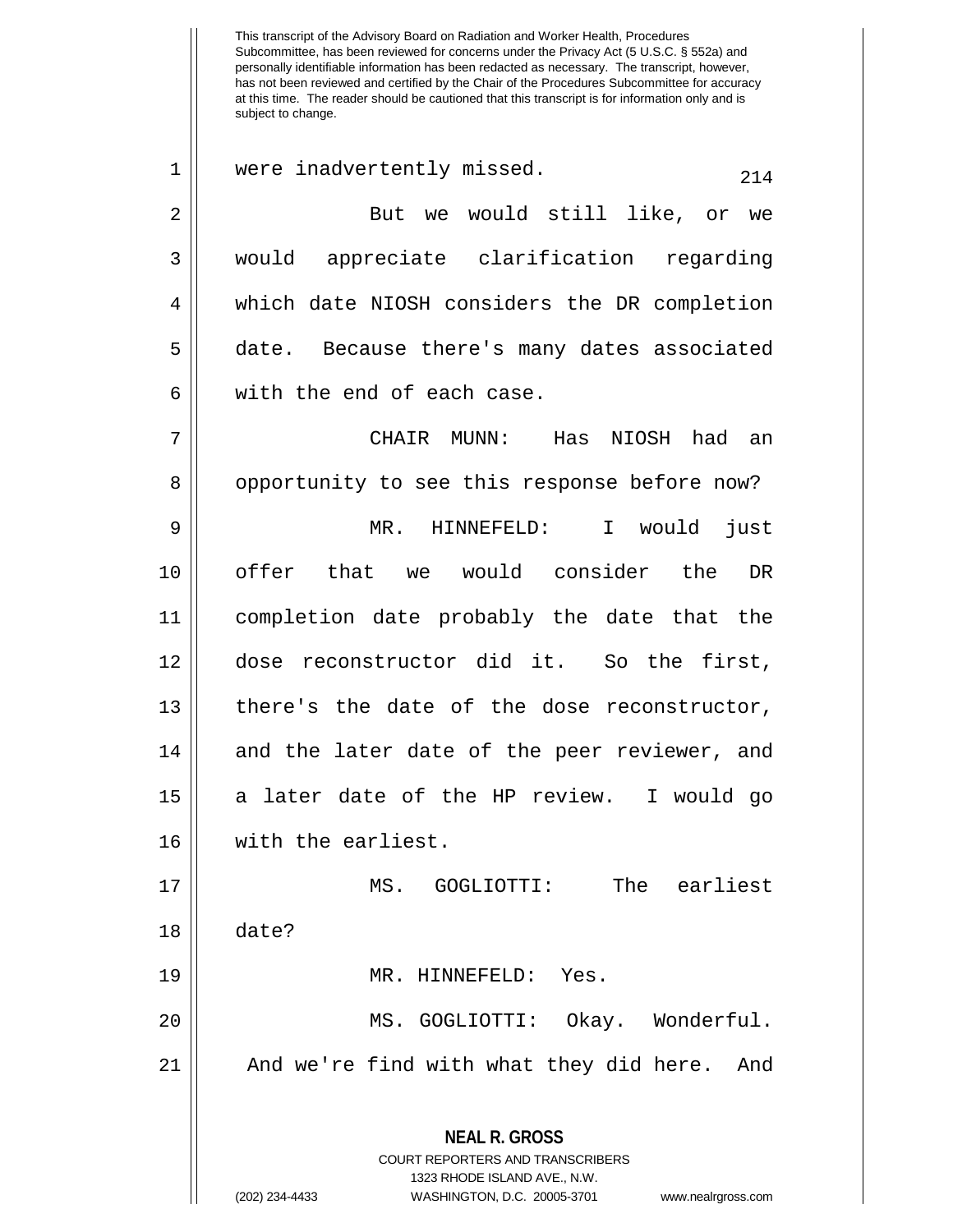This transcript of the Advisory Board on Radiation and Worker Health, Procedures Subcommittee, has been reviewed for concerns under the Privacy Act (5 U.S.C. § 552a) and personally identifiable information has been redacted as necessary. The transcript, however, has not been reviewed and certified by the Chair of the Procedures Subcommittee for accuracy at this time. The reader should be cautioned that this transcript is for information only and is subject to change. **NEAL R. GROSS** COURT REPORTERS AND TRANSCRIBERS 1323 RHODE ISLAND AVE., N.W. (202) 234-4433 WASHINGTON, D.C. 20005-3701 www.nealrgross.com  $1 \parallel$  we suggest closing the finding.  $215$ 2 CHAIR MUNN: Any comment from 3 | Subcommittee Members? 4 MEMBER BEACH: Not from me, 5 Wanda. 6 MEMBER ZIEMER: I have nothing. 7 MEMBER LEMEN: No. 8 CHAIR MUNN: All right. Let's 9 make a notation that NIOSH responded to the 10 final question. NIOSH's response to the 11 final question was accepted by SC&A. 12 MEMBER LEMEN: Am I still 13 connected? 14 CHAIR MUNN: Yes, you are. We're 15 typing. 16 MEMBER LEMEN: All right. 17 CHAIR MUNN: We're typing, 18 Richard. It's the joy of having instant 19 closure for these things, makes it difficult 20 || for somebody who can't see the screen, since 21 we're not face to face anymore.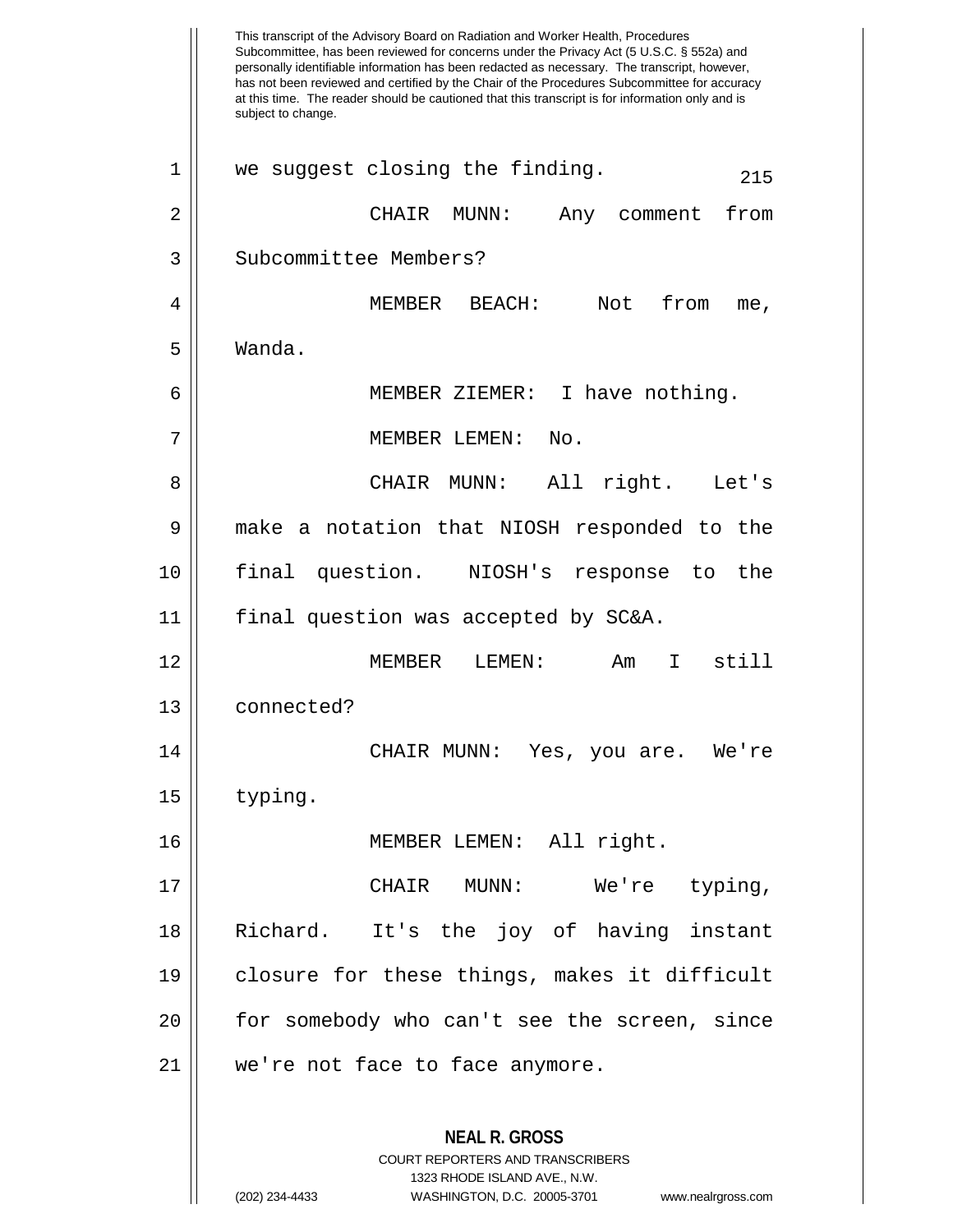1 || MEMBER LEMEN: But I can see each  $2 \parallel$  of your smiling faces in my mind.

3 CHAIR MUNN: Yes. So that's 4 good. Because otherwise you'll probably 5 || never see them again. NIOSH indicated that 6 || the completion date is the date the DR 7 finishes the reconstruction. The 8 | Subcommittee agrees with NIOSH and SC&A, and 9 || has closed the finding. Now we have Finding  $10 \parallel 3$ .

 MS. GOGLIOTTI: Okay. Finding 3, we asked for clarification on what criteria NIOSH used to identify a construction trade worker claim. And we speculated that they used the PER-14 model, which we have previously reviewed, to identify the claims. But there was no information given in the 18 PER.

19 And NIOSH responded that their 20 || claims are evaluated by an HP, based on the 21 attributes of the claim. And there is no

> **NEAL R. GROSS** COURT REPORTERS AND TRANSCRIBERS 1323 RHODE ISLAND AVE., N.W. (202) 234-4433 WASHINGTON, D.C. 20005-3701 www.nealrgross.com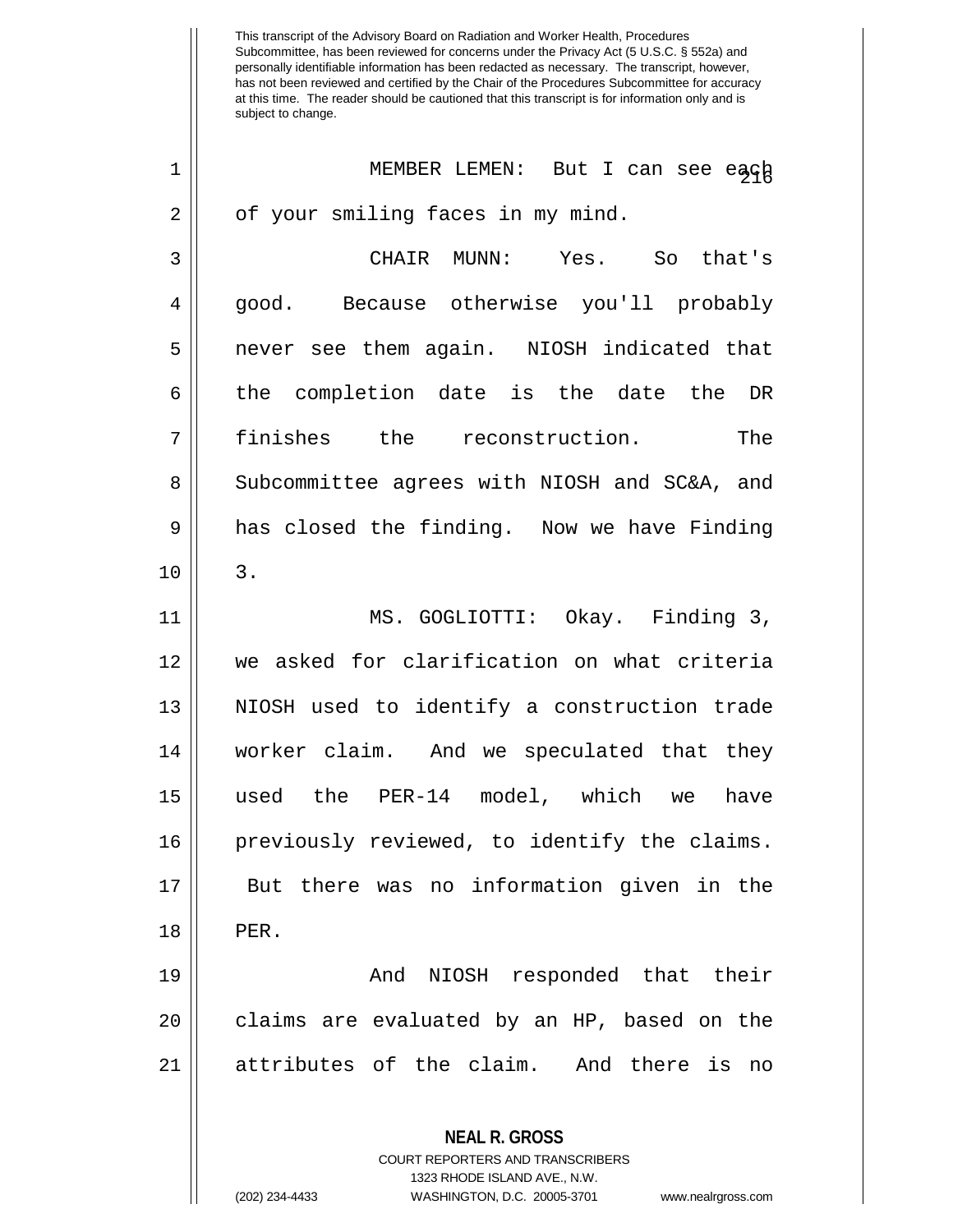**NEAL R. GROSS** COURT REPORTERS AND TRANSCRIBERS 1323 RHODE ISLAND AVE., N.W.  $1 \parallel$  formal criteria used. And we believe that 2 it's critical to process each claim  $3 \parallel$  correctly, to properly identify that a claim 4 | is a construction trade worker claim. 5 And CTW is a very subjective 6 || term. And we're concerned that without 7 || criteria established, identical claims could 8 || be processed differently, as a construction 9 worker and as a non-construction worker that 10 || were done by different reviewers. 11 And we believe a criteria such as 12 the one used in PER-14 is the only way to 13 || ensure that claims are identified and handled 14 | consistently. And we actually came across a 15 case in Finding 5 that we believe was missed 16 because construction trade workers, there is 17 no criteria to define them. 18 CHAIR MUNN: Let's skip down to 19 Finding 5 and deal with these together, at 20 || least for the moment. Improper application -21 -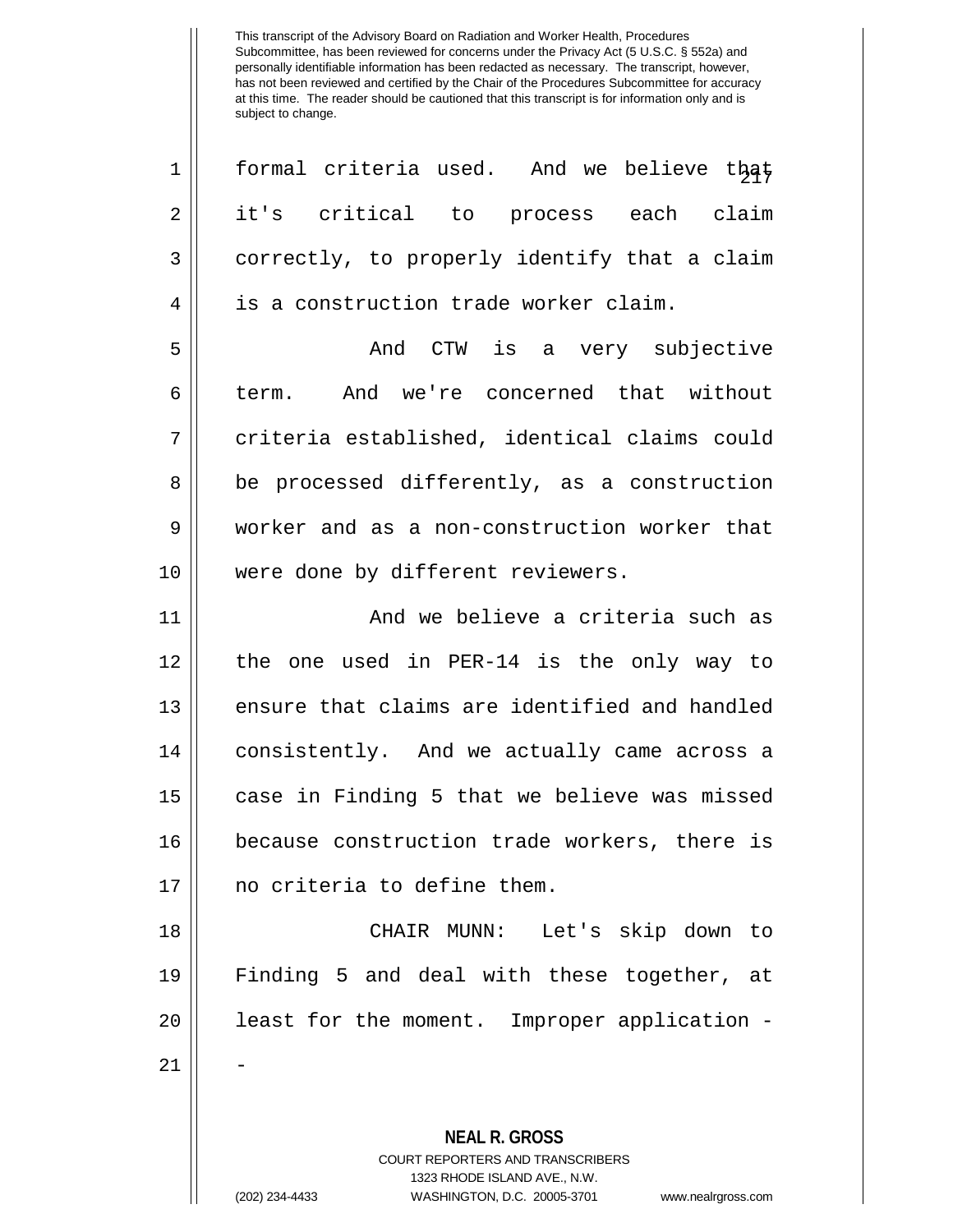| $\mathbf 1$ | MS. GOGLIOTTI: So, our Finding <sub>1</sub> § |
|-------------|-----------------------------------------------|
| 2           | we did some screenings, essentially, to see   |
| 3           | what claims were -- when we looked at the     |
| 4           | cases, it didn't appear that enough           |
| 5           | construction trade worker claims were         |
| 6           | reworked based on how many claims we're used  |
| 7           | to seeing that were unmonitored.              |
| 8           | So we did a screening of roughly              |
| 9           | ten percent. And four of our claims came up   |
| 10          | meeting one of the two criteria that would    |
| 11          | require a rework. And so we identified        |
| 12          | those. And NIOSH came back to us and said     |
| 13          | that essentially none of the four would       |
| 14          | result in a PoC of greater than 50 percent.   |
| 15          | So they were not revised, or not requested    |
| 16          | for a return.                                 |
| 17          | CHAIR MUNN: Okay.                             |
| 18          | MS. GOGLIOTTI: But we feel that               |
| 19          | if there were other criteria used to identify |
| 20          | a case, they should have been stipulated      |
| 21          | specifically in PER-11. And we went back and  |
|             | <b>NEAL R. GROSS</b>                          |

COURT REPORTERS AND TRANSCRIBERS 1323 RHODE ISLAND AVE., N.W.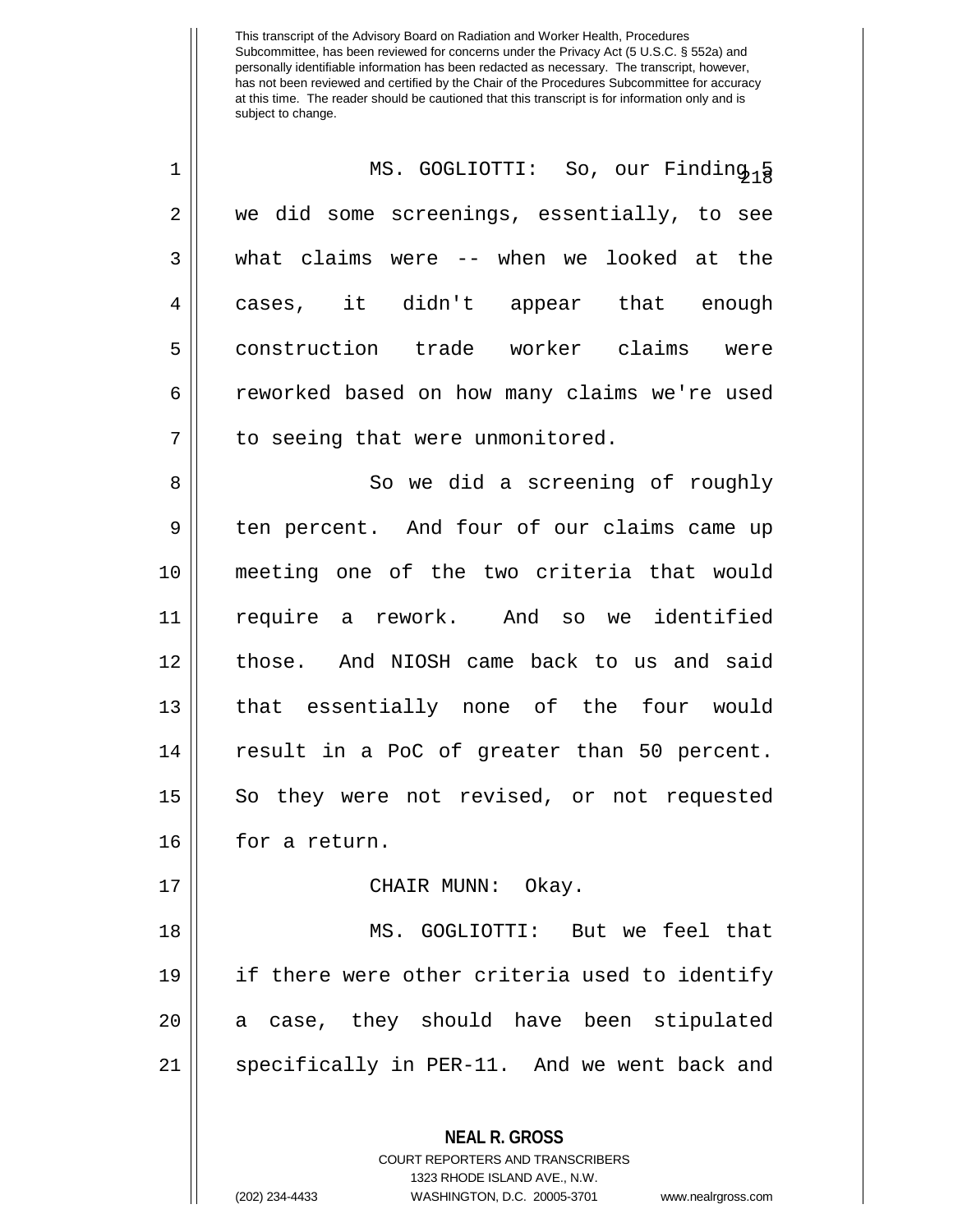**NEAL R. GROSS** COURT REPORTERS AND TRANSCRIBERS  $1 \parallel$  looked. And we agreed that three of the four  $2 \parallel$  cases had very little chance of a significant 3 | impact based on the employment time period of 4 | the cases. 5 However, one of the cases had a 6 high PoC, and the EE was employed as a welder 7 for over 20 years. And we felt that this  $8 \parallel$  case could have significantly been impacted. 9 However, in the PER ICE letter 10 there was an indication that the EE didn't 11 qualify as a construction trade worker. And 12 we believe that the presence of this case is 13 || an indication that criteria were needed, and 14 | cases could have been missed. 15 CHAIR MUNN: Okay. That's a 16 tough request. Has NIOSH had an opportunity 17 || to see this statement previously? 18 MR. HINNEFELD: This is Stu. 19 It's in BRS. And so I guess we had a chance 20 || to see it. I personally have not looked at  $21 \parallel$  it a lot.

1323 RHODE ISLAND AVE., N.W.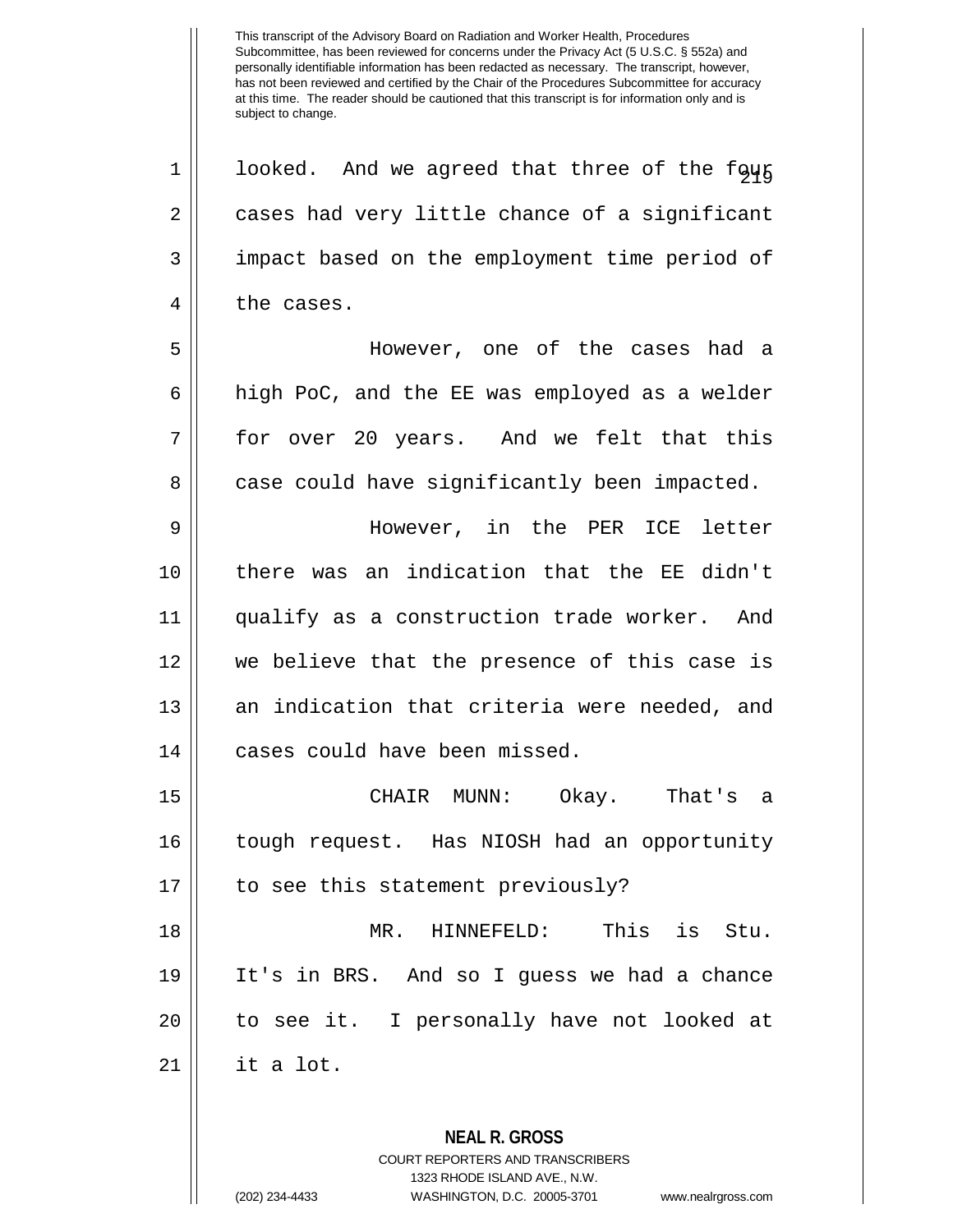This transcript of the Advisory Board on Radiation and Worker Health, Procedures Subcommittee, has been reviewed for concerns under the Privacy Act (5 U.S.C. § 552a) and personally identifiable information has been redacted as necessary. The transcript, however, has not been reviewed and certified by the Chair of the Procedures Subcommittee for accuracy at this time. The reader should be cautioned that this transcript is for information only and is subject to change. **NEAL R. GROSS** COURT REPORTERS AND TRANSCRIBERS 1323 RHODE ISLAND AVE., N.W. (202) 234-4433 WASHINGTON, D.C. 20005-3701 www.nealrgross.com <sup>220</sup> <sup>1</sup> MS. MARION-MOSS: No, we haven't 2 || looked at this one, really, any of our 3 | responses as of yet. 4 CHAIR MUNN: All right. 5 MR. HINNEFELD: Yes, we just, we 6 haven't really looked at them yet. So I 7 don't know. This is, seems to me the most 8 effective way to find out if a person was a 9 | construction worker or not, was to look in 10 the claim file and see who he listed as 11 employer. 12 || But I don't know what was done. 13 When we say, well, we used judgment to do  $14$  || that, that always bothers me a little bit.  $15$  So we'll have to find out more about it. 16 CHAIR MUNN: It sounds as though 17 || 3 and 5 need to be looked at, thought about,  $18$  || and responded to, right? 19 MR. HINNEFELD: Yes. We haven't 20 || really addressed these responses yet. 21 CHAIR MUNN: Okay. Let's keep 3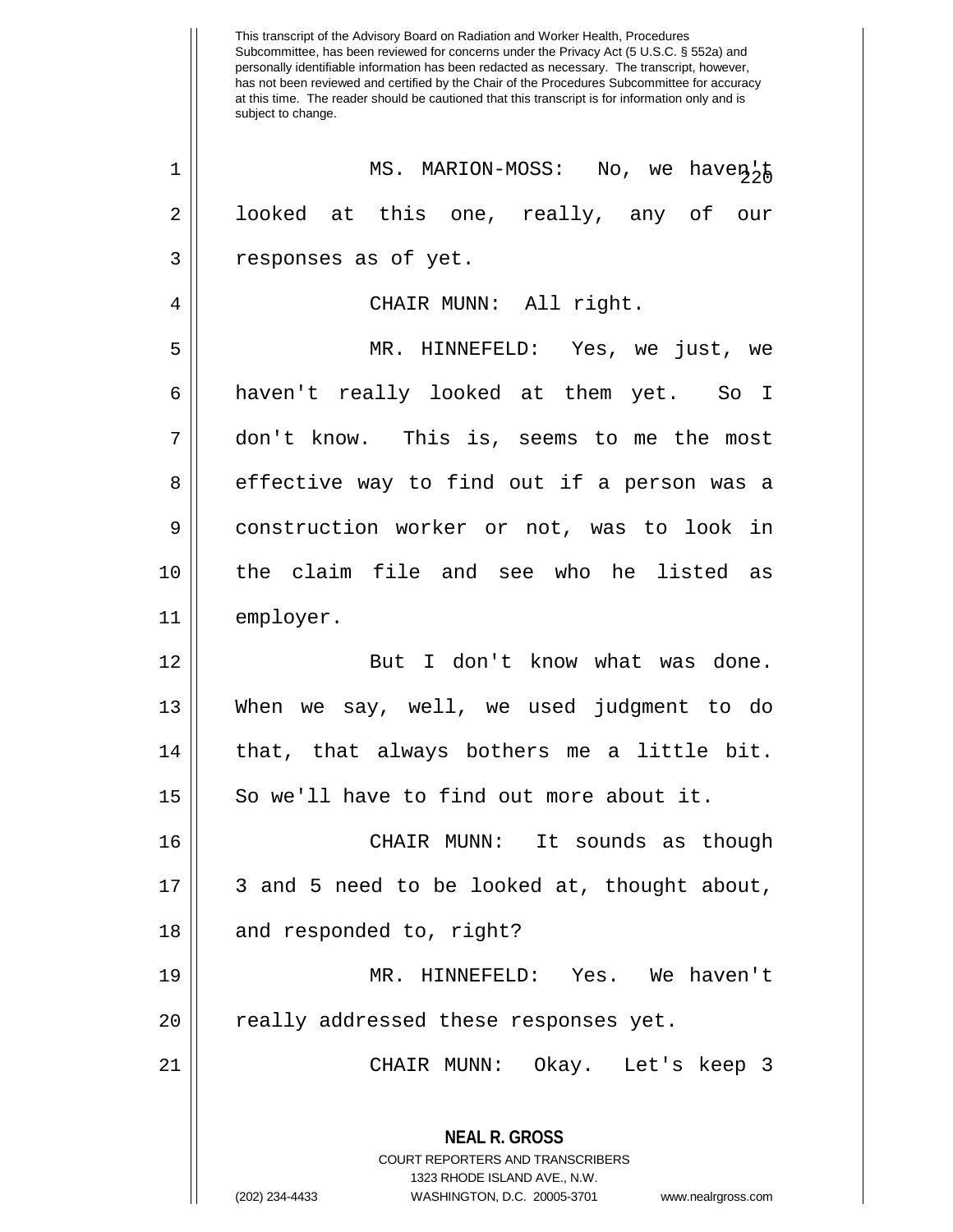This transcript of the Advisory Board on Radiation and Worker Health, Procedures Subcommittee, has been reviewed for concerns under the Privacy Act (5 U.S.C. § 552a) and personally identifiable information has been redacted as necessary. The transcript, however, has not been reviewed and certified by the Chair of the Procedures Subcommittee for accuracy at this time. The reader should be cautioned that this transcript is for information only and is subject to change. **NEAL R. GROSS** COURT REPORTERS AND TRANSCRIBERS 1323 RHODE ISLAND AVE., N.W. (202) 234-4433 WASHINGTON, D.C. 20005-3701 www.nealrgross.com 1 || and 5 in process. Responses due from NIOS $\mu_{21}$ 2 MR. HINNEFELD: Well, no wonder  $3 \parallel$  they're not familiar, they're dated November  $4 \parallel 4 \text{th}$ . 5 MS. GOGLIOTTI: Yes, it was just 6 Monday. 7 || CHAIR MUNN: Right. 8 MR. HINNEFELD: That's why I'm 9 || not familiar them. Okay. 10 CHAIR MUNN: Right. I can see 11 that. And reasonably so. All right. Where  $12$  | are we on  $-$ 13 MS. MARION-MOSS: I'd like to 14 have Rose, if possible, to provide claim 15 numbers that you looked at. 16 MS. GOGLIOTTI: You were already 17 provided them when you looked at them in the 18 || responses. But we can send that again, if 19 you like. 20 || MS. MARION-MOSS: Thanks. 21 MS. GOGLIOTTI: In the actual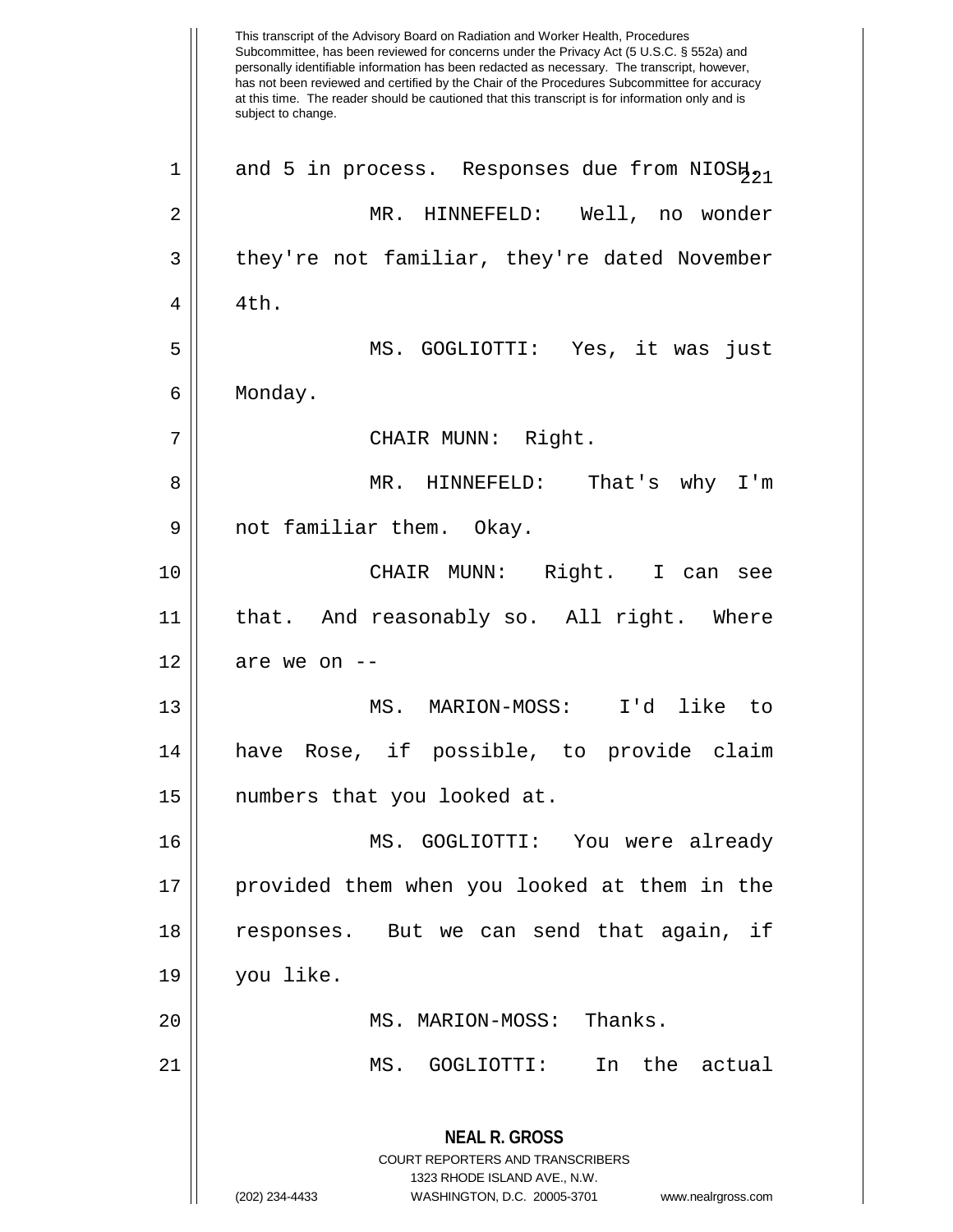This transcript of the Advisory Board on Radiation and Worker Health, Procedures Subcommittee, has been reviewed for concerns under the Privacy Act (5 U.S.C. § 552a) and personally identifiable information has been redacted as necessary. The transcript, however, has not been reviewed and certified by the Chair of the Procedures Subcommittee for accuracy at this time. The reader should be cautioned that this transcript is for information only and is subject to change. **NEAL R. GROSS** COURT REPORTERS AND TRANSCRIBERS 1323 RHODE ISLAND AVE., N.W. (202) 234-4433 WASHINGTON, D.C. 20005-3701 www.nealrgross.com 1 || response, the one that I'm talking about,  $\frac{1}{2}$ 2 was identified as well. 3 MS. MARION-MOSS: Thank you. 4 CHAIR MUNN: Thank you, Steve. 5 MR. MARSCHKE: Is that okay, 6 Wanda? 7 CHAIR MUNN: Yes, that will be 8 | fine. 9 MR. MARSCHKE: I'll do the same  $10$  | thing for 5? 11 CHAIR MUNN: Yes, ditto 5. And 12 || call them in progress. Thank you, Steve. In 13 both cases, as we said, NIOSH will provide a 14 || reply to the latest SC&A Board Report Summary  $15 \parallel$  entry. And now we go to --16 MS. GOGLIOTTI: Finding 4 is the 17 last one. 18 || CHAIR MUNN: -- Item 4. 19 MS. GOGLIOTTI: And Finding 4 is 20 || actually identical to PER-14, Finding 8, 21 which I know was talked about at length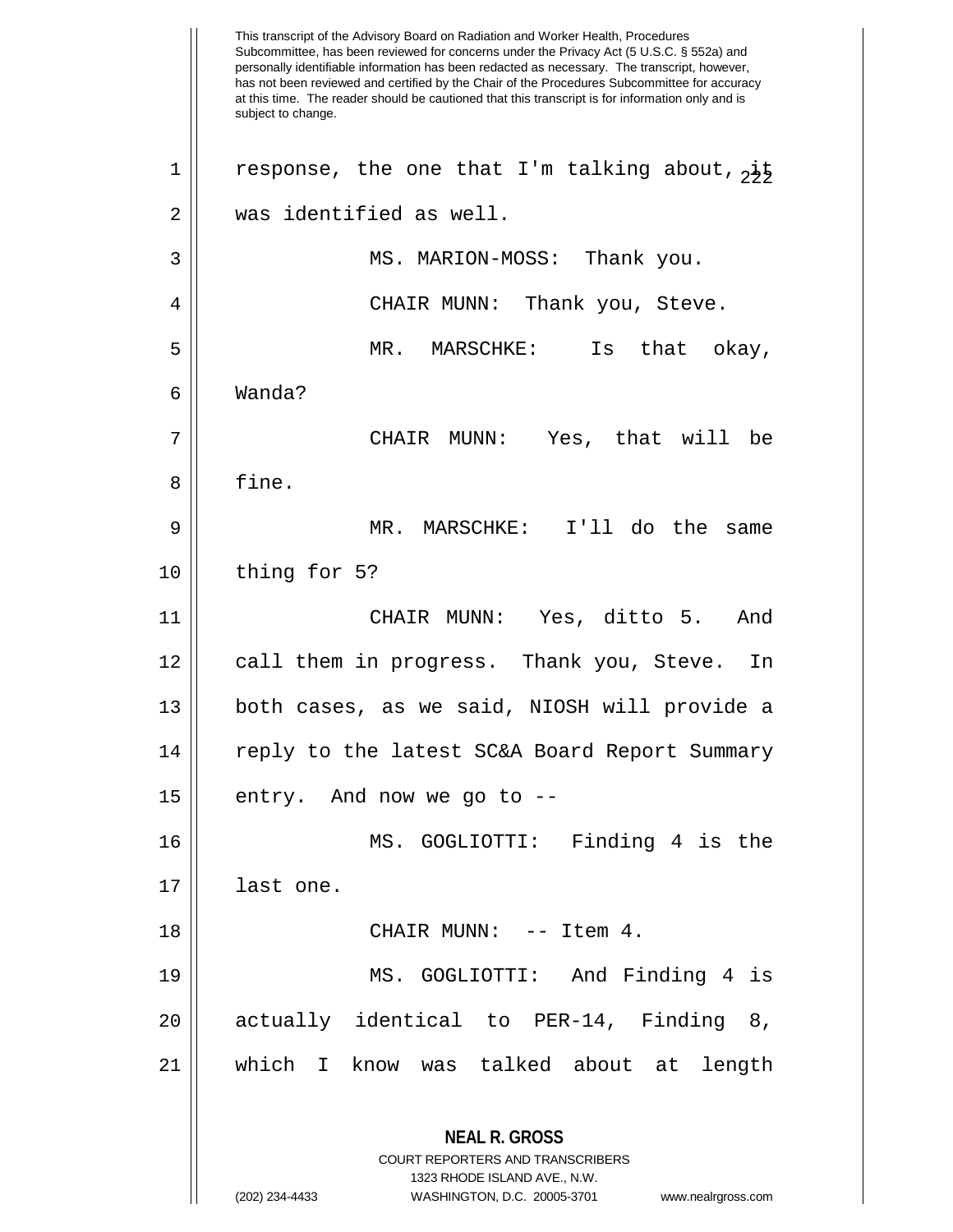This transcript of the Advisory Board on Radiation and Worker Health, Procedures Subcommittee, has been reviewed for concerns under the Privacy Act (5 U.S.C. § 552a) and personally identifiable information has been redacted as necessary. The transcript, however, has not been reviewed and certified by the Chair of the Procedures Subcommittee for accuracy at this time. The reader should be cautioned that this transcript is for information only and is subject to change. **NEAL R. GROSS** COURT REPORTERS AND TRANSCRIBERS 1323 RHODE ISLAND AVE., N.W. (202) 234-4433 WASHINGTON, D.C. 20005-3701 www.nealrgross.com  $22 |$  earlier in the day, which has to do with  $n \geq 1$  $2 \parallel$  all the cases that NIOSH requested were 3 || returned and reworked. 4 CHAIR MUNN: Ah, yes. So we were  $5 \parallel$  able  $-$ 6 MS. GOGLIOTTI: I think that -- 7 CHAIR MUNN: -- to close that one 8 || out. We can close this one. 9 MS. GOGLIOTTI: I agree. 10 CHAIR MUNN: Very good. Does 11 anyone on the Subcommittee not accept the 12 | recommendation to close? Hearing no --13 MEMBER ZIEMER: Yes, I agree. 14 CHAIR MUNN: Agreed. Josie? 15 MEMBER LEMEN: I accept the 16 | recommendation to close. 17 MEMBER BEACH: I do too, Wanda. 18 CHAIR MUNN: Good. 19 MEMBER LEMEN: You have a 20 | foursome, Wanda. 21 CHAIR MUNN: That's delightful.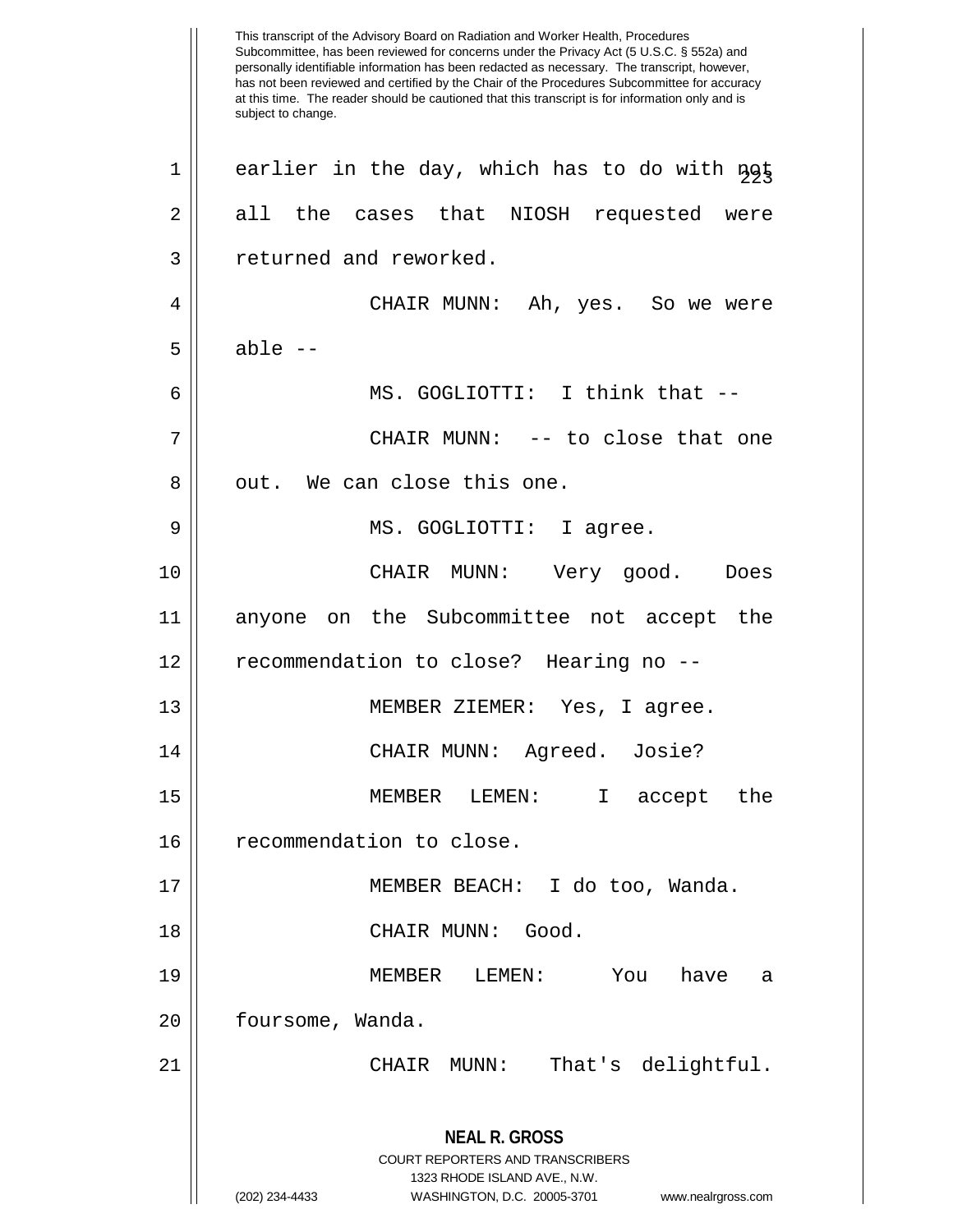This transcript of the Advisory Board on Radiation and Worker Health, Procedures Subcommittee, has been reviewed for concerns under the Privacy Act (5 U.S.C. § 552a) and personally identifiable information has been redacted as necessary. The transcript, however, has not been reviewed and certified by the Chair of the Procedures Subcommittee for accuracy at this time. The reader should be cautioned that this transcript is for information only and is subject to change. **NEAL R. GROSS** COURT REPORTERS AND TRANSCRIBERS 1323 RHODE ISLAND AVE., N.W. (202) 234-4433 WASHINGTON, D.C. 20005-3701 www.nealrgross.com  $\begin{array}{c|c|c|c|c} 1 & \text{We like that.} \end{array}$ 2 MEMBER LEMEN: If we were playing  $3 \parallel$  golf, it would be good. 4 CHAIR MUNN: That is the way we 5 || like to see them happen. The screen says the 6 || Subcommittee agrees with SC&A's 7 || recommendation and has closed this finding. 8 | It's now closed. Did we have a Finding 6? 9 MS. GOGLIOTTI: No, that was all 10 | of them. 11 CHAIR MUNN: Very good. Anything 12 || else with respect to this PER? Thank you, 13 Rose. We'll expect responses from NIOSH on 14 Findings 3 and 5. Let's move on to RPRT-15 0053, the status. NIOSH, has that been 16 discussed in the Work Group? Do we have any 17 feedback from that? 18 MR. HINNEFELD: Yes. Jim, are 19 you on? 20 DR. NETON: Yes, I am. 21 MR. HINNEFELD: Do you want to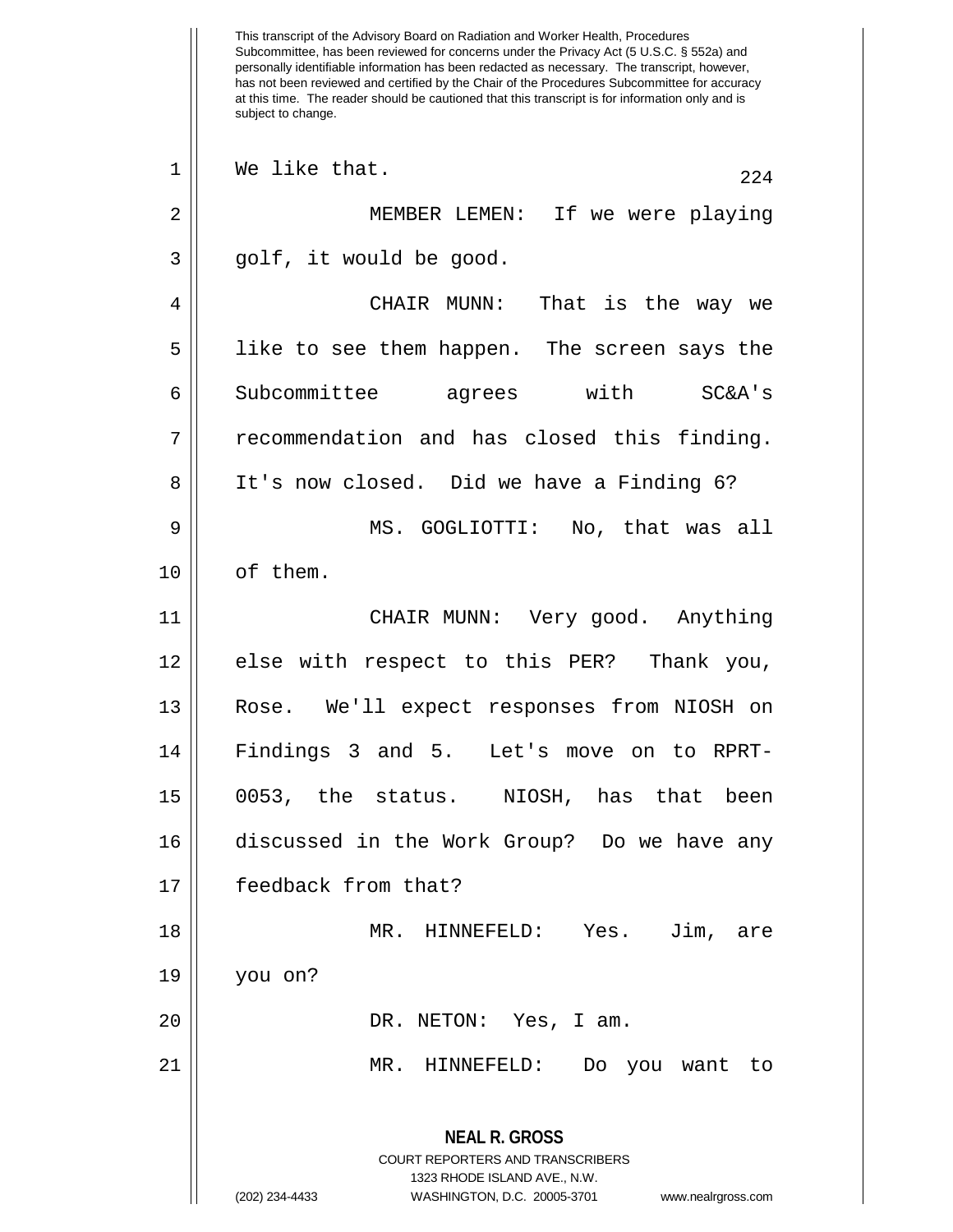| 1              | give 53? I know there's, you know, we <sub>2</sub> yg           |
|----------------|-----------------------------------------------------------------|
| $\overline{2}$ | talked about it. It's actually the SEC                          |
| 3              | Issues Work Group, not the --                                   |
| 4              | DR. NETON: Yes, right. That was                                 |
| 5              | transferred over to the SEC Issues Work                         |
| 6              | Group. And I think we reported on that                          |
| 7              | meeting at the Advisory Board. We are                           |
| 8              | working on the practical significance issue.                    |
| 9              | And we started that. We hope to have that                       |
| 10             | finished by --                                                  |
| 11             | That's actually, for those who                                  |
| 12             | don't remember, that's adding an additional                     |
| 13             | 100 millirem to the cases that were between                     |
| 14             | 45 and 50 percent, in our NOCTS files, in                       |
| 15             | determining, you know, what happens to those                    |
| 16             | cases. We hope to have that done just before                    |
| 17             | Thanksgiving.                                                   |
| 18             | And then the second part of that                                |
| 19             | was for us to develop an Implementation Guide                   |
| 20             | for how, or put some parameters on how to                       |
| 21             | deal with coworker models in general, and                       |
|                | <b>NEAL R. GROSS</b><br><b>COURT REPORTERS AND TRANSCRIBERS</b> |

1323 RHODE ISLAND AVE., N.W.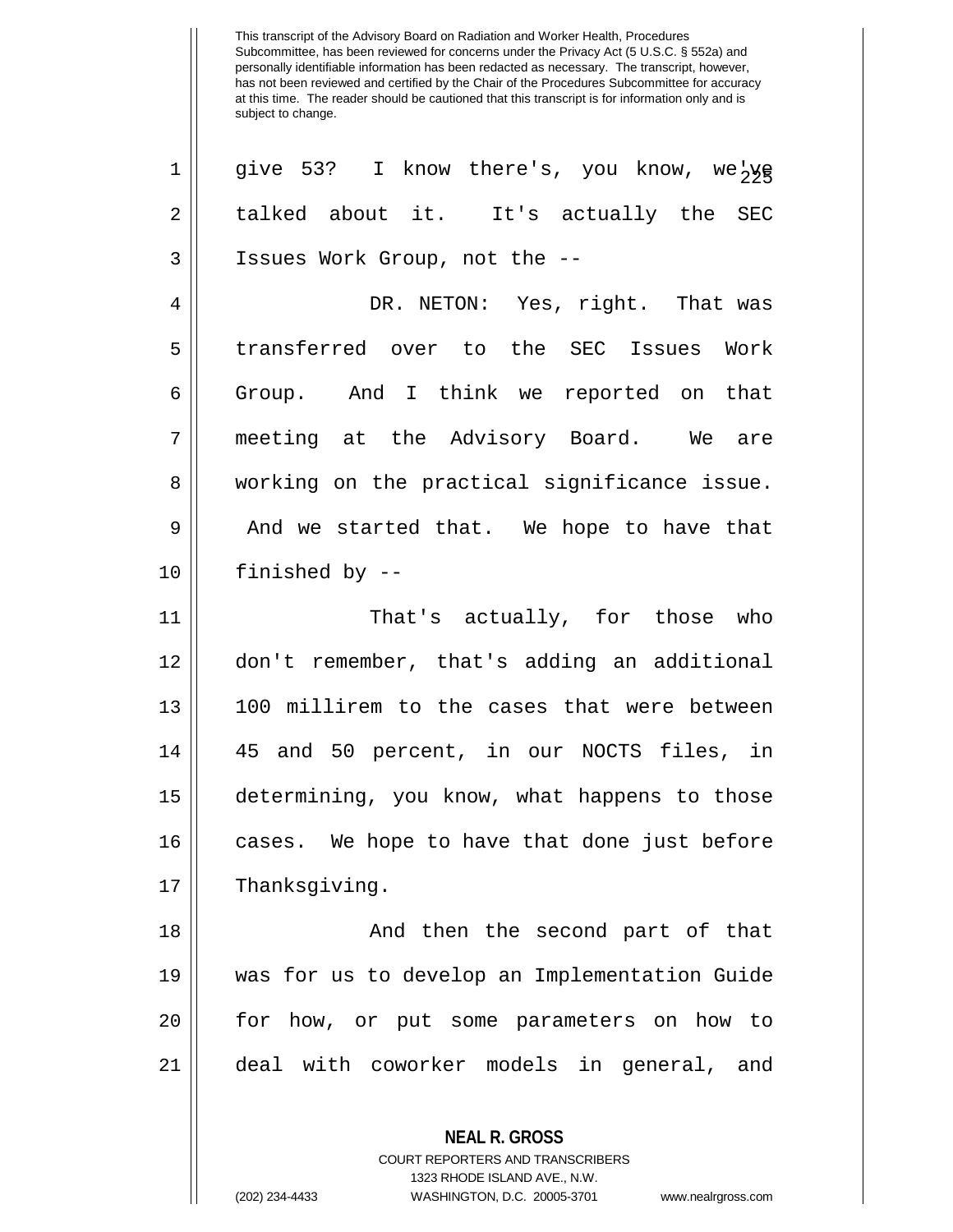1 || validation of the data, that sort of thing  $2 \parallel$  And we're working on that. Probably sometime 3 || in December is when we're expecting that to 4 be finished.

5 There was a third part of that, 6 || which I think  $SC&A$  was tasked with doing, 7 which was to sort of re-look at their 8 || position on OPOS, given the discussions that 9 we've had in the last meeting or so. And  $10$  | that's the status of where that is right now. 11 MR. STIVER: Yes, this is John 12 || Stiver. We are working on the compilation of 13 || all of our findings related to OPOS. And 14 | just some discussions of where we stand on it 15 || and, you know, what issues we think still may 16 need to be addressed.

 And we actually had a couple of pretty intensive internal discussions about this so far. So we should have something 20 || pulled together, probably by the end of the month, would be my guess.

> **NEAL R. GROSS** COURT REPORTERS AND TRANSCRIBERS 1323 RHODE ISLAND AVE., N.W. (202) 234-4433 WASHINGTON, D.C. 20005-3701 www.nealrgross.com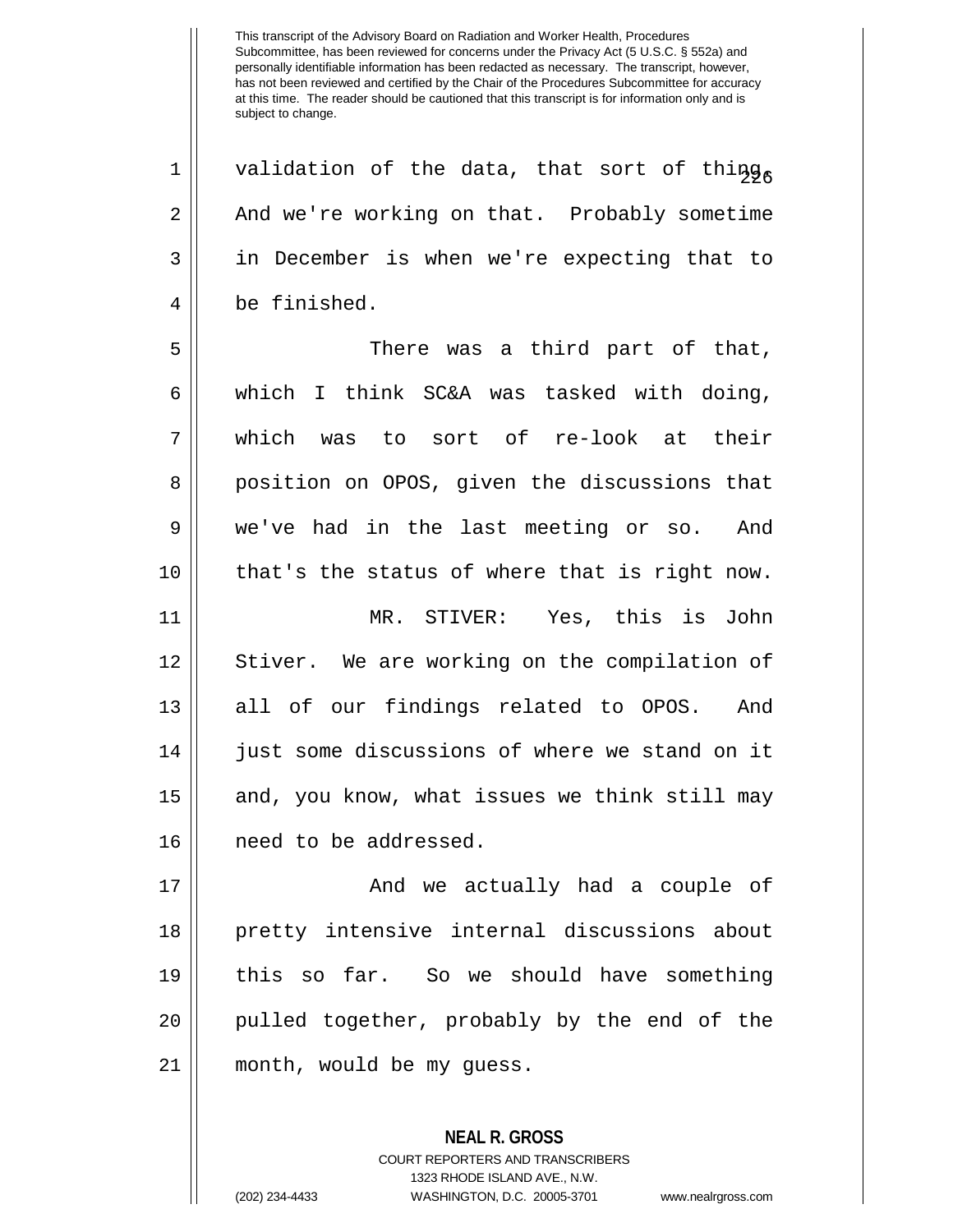This transcript of the Advisory Board on Radiation and Worker Health, Procedures Subcommittee, has been reviewed for concerns under the Privacy Act (5 U.S.C. § 552a) and personally identifiable information has been redacted as necessary. The transcript, however, has not been reviewed and certified by the Chair of the Procedures Subcommittee for accuracy at this time. The reader should be cautioned that this transcript is for information only and is subject to change. **NEAL R. GROSS** COURT REPORTERS AND TRANSCRIBERS 1323 RHODE ISLAND AVE., N.W. (202) 234-4433 WASHINGTON, D.C. 20005-3701 www.nealrgross.com <sup>227</sup> <sup>1</sup> CHAIR MUNN: So I believe I'm 2 | hearing that we'll have feedback from both 3 || NIOSH and SC&A at our next meeting? Is that 4 correct? 5 MR. STIVER: That shouldn't be a 6 problem. 7 CHAIR MUNN: Okay. That's good. 8 || And, Jim, yes, we're right? 9 DR. NETON: Yes, you'll have 10 || something. I don't know whether it will be - $11$   $\vert$  - yes, we'll have some report. 12 CHAIR MUNN: Okay. Very good. 13 That's find. We're scheduled for a ten-14 minute break. Shall we take it? 15 MEMBER BEACH: Yes. 16 CHAIR MUNN: I would recommend 17 || that we do. Ten minutes, ten minutes only. 18 Let's get back as quickly as we can. 19 Appreciate it. I'll see you in ten minutes.  $20$  | Bye, bye. 21 (Whereupon, the meeting in the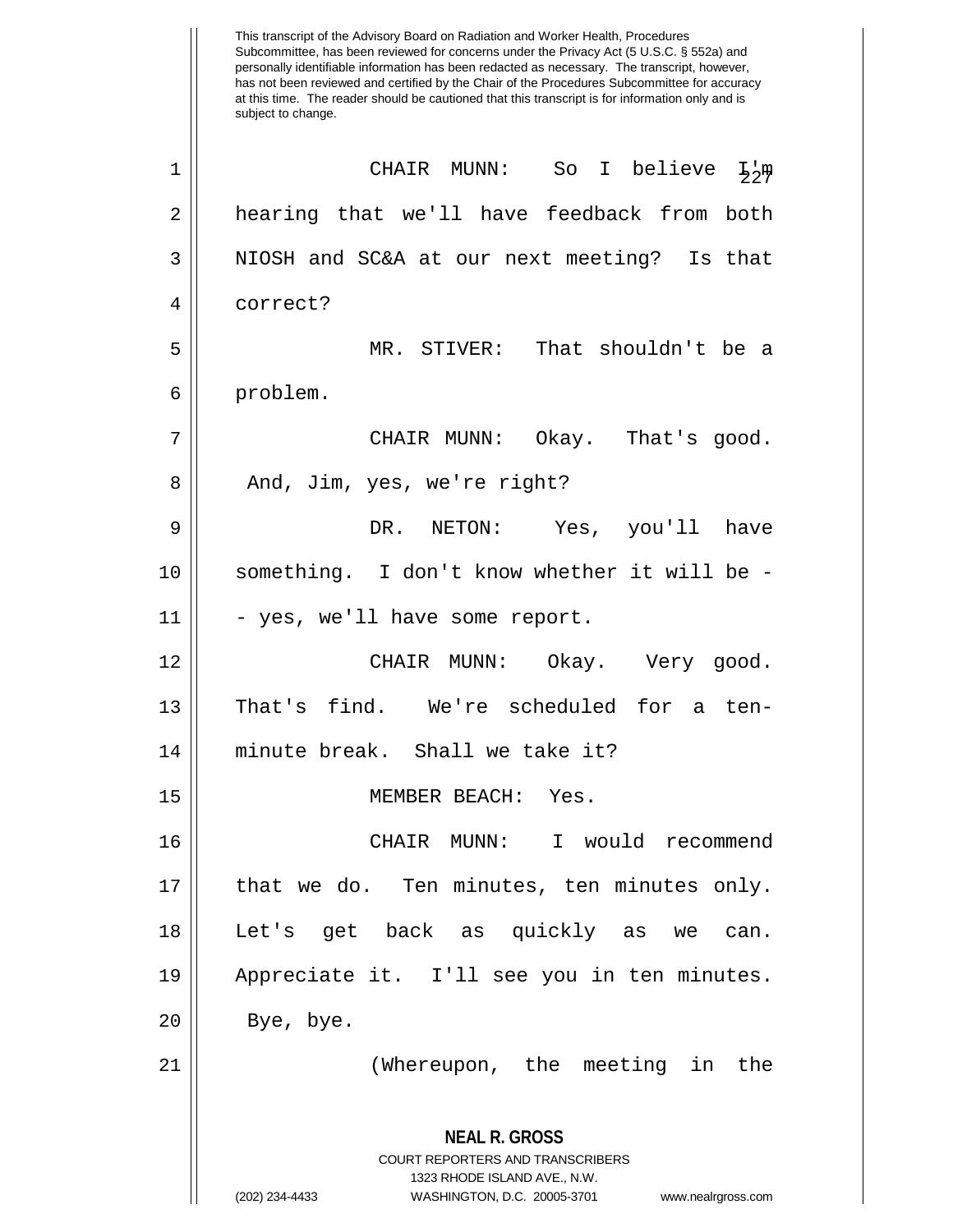This transcript of the Advisory Board on Radiation and Worker Health, Procedures Subcommittee, has been reviewed for concerns under the Privacy Act (5 U.S.C. § 552a) and personally identifiable information has been redacted as necessary. The transcript, however, has not been reviewed and certified by the Chair of the Procedures Subcommittee for accuracy at this time. The reader should be cautioned that this transcript is for information only and is subject to change. **NEAL R. GROSS** COURT REPORTERS AND TRANSCRIBERS 1323 RHODE ISLAND AVE., N.W. (202) 234-4433 WASHINGTON, D.C. 20005-3701 www.nealrgross.com 1 || above-entitled matter went off the record  $\partial \phi$  $2 \parallel 3:23 \text{ p.m.}$ , and resumed at  $3:34 \text{ p.m.}$ 3 CHAIR MUNN: All right. Let's go 4 ahead with the slides. Hopefully Paul will 5 | let us know when he's joined us. 6 DR. BUCHANAN: Okay, this is Ron 7 || Buchanan with SC&A. 8 CHAIR MUNN: Good, Ron, thank  $9 \parallel$  you. 10 DR. BUCHANAN: Okay. Now, I have 11 the slides up. But I don't have a way to 12 flip them. John, or somebody there, are you  $13 \parallel$  going to change them for me? 14 CHAIR MUNN: Yes, I think Steve 15 will do it for us. 16 DR. BUCHANAN: Okay, Steve, okay. 17 || First one, we're starting off with PER-25 18 and -33. This is a Subtask 1 through 3 of 19 the PERs for SC&A. Evaluation of the 20 || Huntington Pilot Plant TBD revisions. 21 We submitted a report on the 18th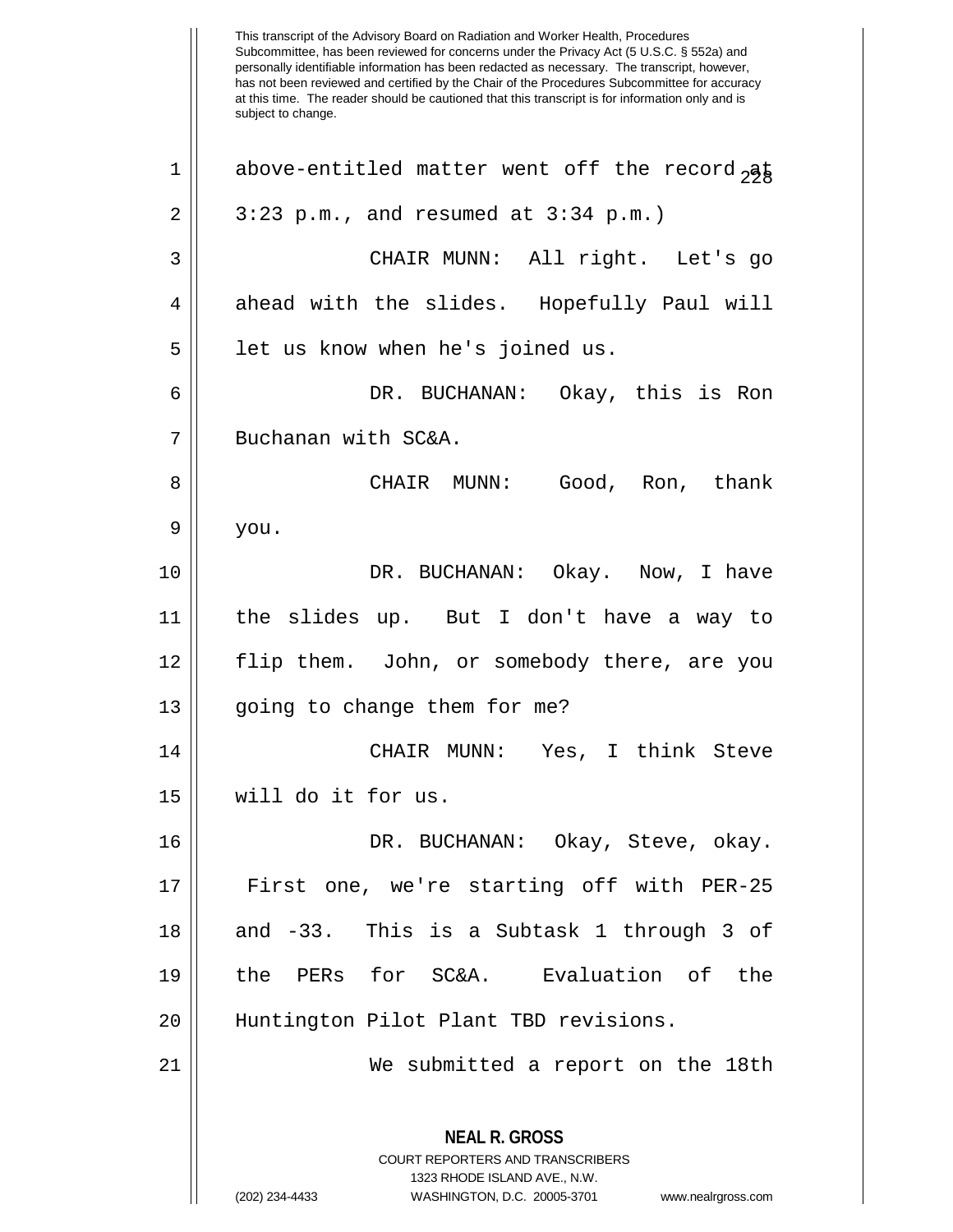$22 |$  of July of this year for this. And so we'll  $2 \parallel$  go to the next slide now. We got the PER 3 Summaries. PER-25 was issued in 2007 as a 4 || result of electron dose being added to the 5 || TBD in 2004.

6 This is one of those reserve 7 || sections where they added some information in  $8 \parallel$  that I had asked a question about earlier. 9 PER-33 was issued in 2011 because of several 10 revisions in the TBD that occurred in 2008.

 Next slide is a summary of the TBD for Huntington Pilot Plant. And as you 13 || can see, there's been three versions out: '03, '04 and '08. And so we'll look at PER- 25, and then we'll look at PER-33. PER-25, now, NIOSH's issue with that was that when the new one came out in '04 it included the || electron dose, which could increase the dose 19 | for some claims.

20 || So the next slide shows that they 21 looked through the database, and they found

> **NEAL R. GROSS** COURT REPORTERS AND TRANSCRIBERS 1323 RHODE ISLAND AVE., N.W.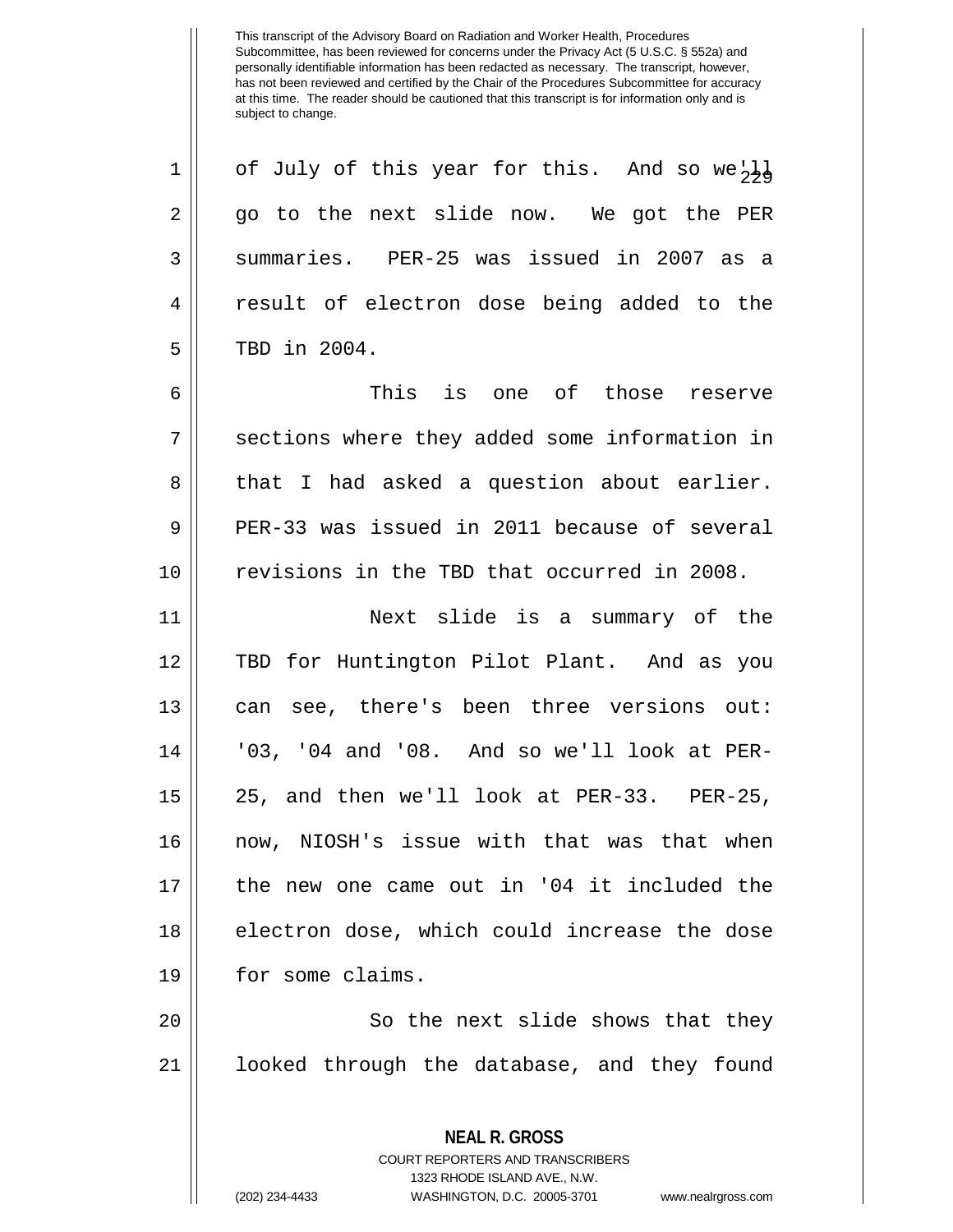| one claim that had a PoC less than $2\frac{5}{3}\theta$ |
|---------------------------------------------------------|
| percent. And that would be impacted by this             |
| PER. So their corrective action program was             |
| to look at those claims, which in this case             |
| was one, and do a new dose estimate.                    |
| And so now we look at PER-33.                           |
| The issue there was that they found that the            |
| 2008 revision changed some internal doses               |
| that might increase the dose. And that was              |
| that the estimated doses for the internal               |
| increased from '56 to '63. And also for the             |
| year '78 and for the year '79.                          |
| And another change was that the                         |
| estimate went up by about a factor of ten,              |
| from 3.8 to 44 picocuries per day for                   |
| inhalation for operators. And that the                  |
| distribution went from a log-normal to a                |
| single bounding value, which could increase             |
| the dose. And so NIOSH's corrective action              |
| plan -- you want to go back one. Okay, next             |
|                                                         |
|                                                         |

**NEAL R. GROSS**

COURT REPORTERS AND TRANSCRIBERS 1323 RHODE ISLAND AVE., N.W. (202) 234-4433 WASHINGTON, D.C. 20005-3701 www.nealrgross.com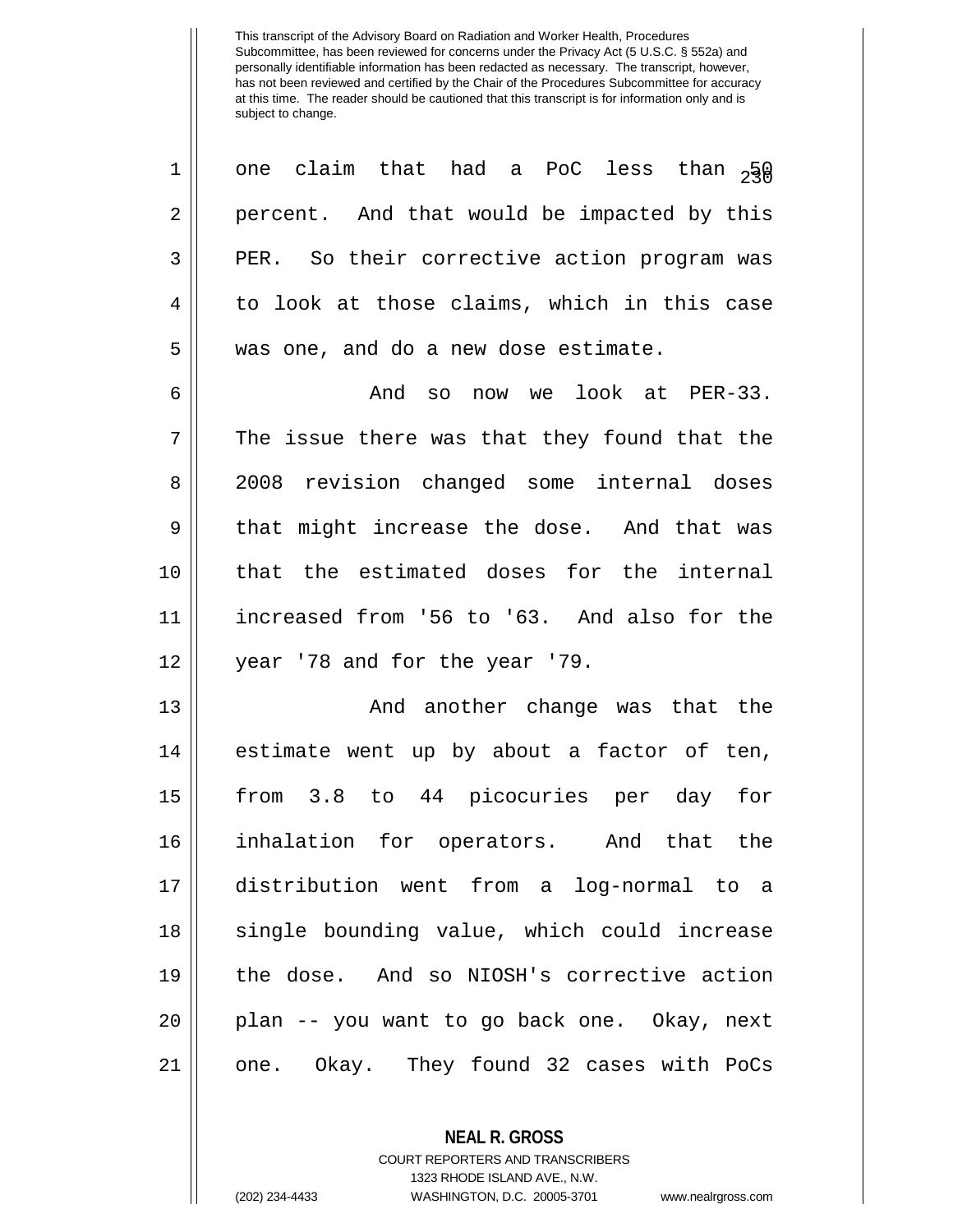$23$ 1 | less than 50 percent issued prior to the 2008 2 TBD revision. The corrective action plan was  $3 \parallel$  to re-evaluate those 32 claims with the 4 current DR method, and calculate a new dose 5 | and a new PoC.

 Okay. So we evaluated their issues and their correction action in these 8 two, PER-25 and -33. And the way we did 9 || this, we performed a paragraph-by-paragraph comparison of the document of each revision compared to the last one -- Revision 1 to 0, | and then 2 to 1 -- to see what changes might 13 || have changed, increased the assigned dose.

 From this evaluation we identified several items that had that potential. And this was the electron skin dose, which we previously addressed. Occupational medical dose was changed in several instances. The shallow dose to the hands and forearm, and the period of internal 21 | intake and internal intake values.

> **NEAL R. GROSS** COURT REPORTERS AND TRANSCRIBERS 1323 RHODE ISLAND AVE., N.W. (202) 234-4433 WASHINGTON, D.C. 20005-3701 www.nealrgross.com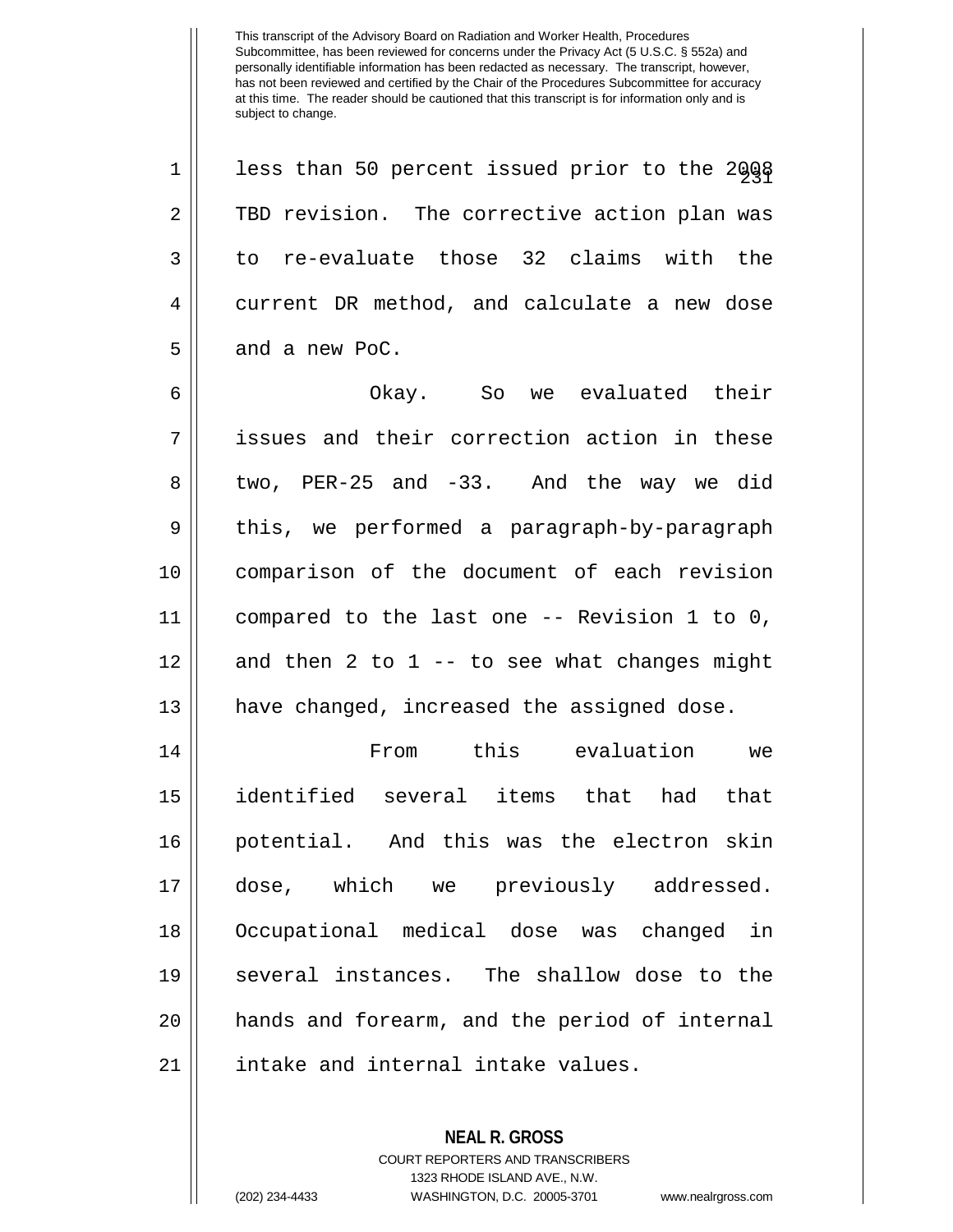| $\mathbf 1$ | Now we'll address each item. The              |
|-------------|-----------------------------------------------|
| 2           | electron skin dose, this was brought up in    |
| 3           | PER-25 and was the reason for that issue of   |
| 4           | that PER. And so we evaluated PER-25 and      |
| 5           | found that it sufficiently addressed the      |
| 6           | issue. And we had no findings for this PER.   |
| 7           | Now, the PER-33, when we did                  |
| 8           | these revisions, TBD revisions, reviewed      |
| 9           | them, we found that there was cases where     |
| 10          | there might be an increase in dose because    |
| 11          | they went to using OTIB-6, as opposed to the  |
| 12          | table listed in the TBD. And they were very   |
| 13          | similar for most years, most organs, except a |
| 14          | few years for the skin, stomach and thymus.   |
| 15          | And so, now, if the new DR was                |
| 16          | performed as recommended in PER-33, these     |
| 17          | items would be addressed. Same with shallow   |
| 18          | dose, there was an addition of one rem to the |
| 19          | hands and forearms for certain operators and  |
| 20          | maintenance personnel. And where before the   |
| 21          | maximum was .85, again, if this was, in these |

**NEAL R. GROSS**

COURT REPORTERS AND TRANSCRIBERS 1323 RHODE ISLAND AVE., N.W. (202) 234-4433 WASHINGTON, D.C. 20005-3701 www.nealrgross.com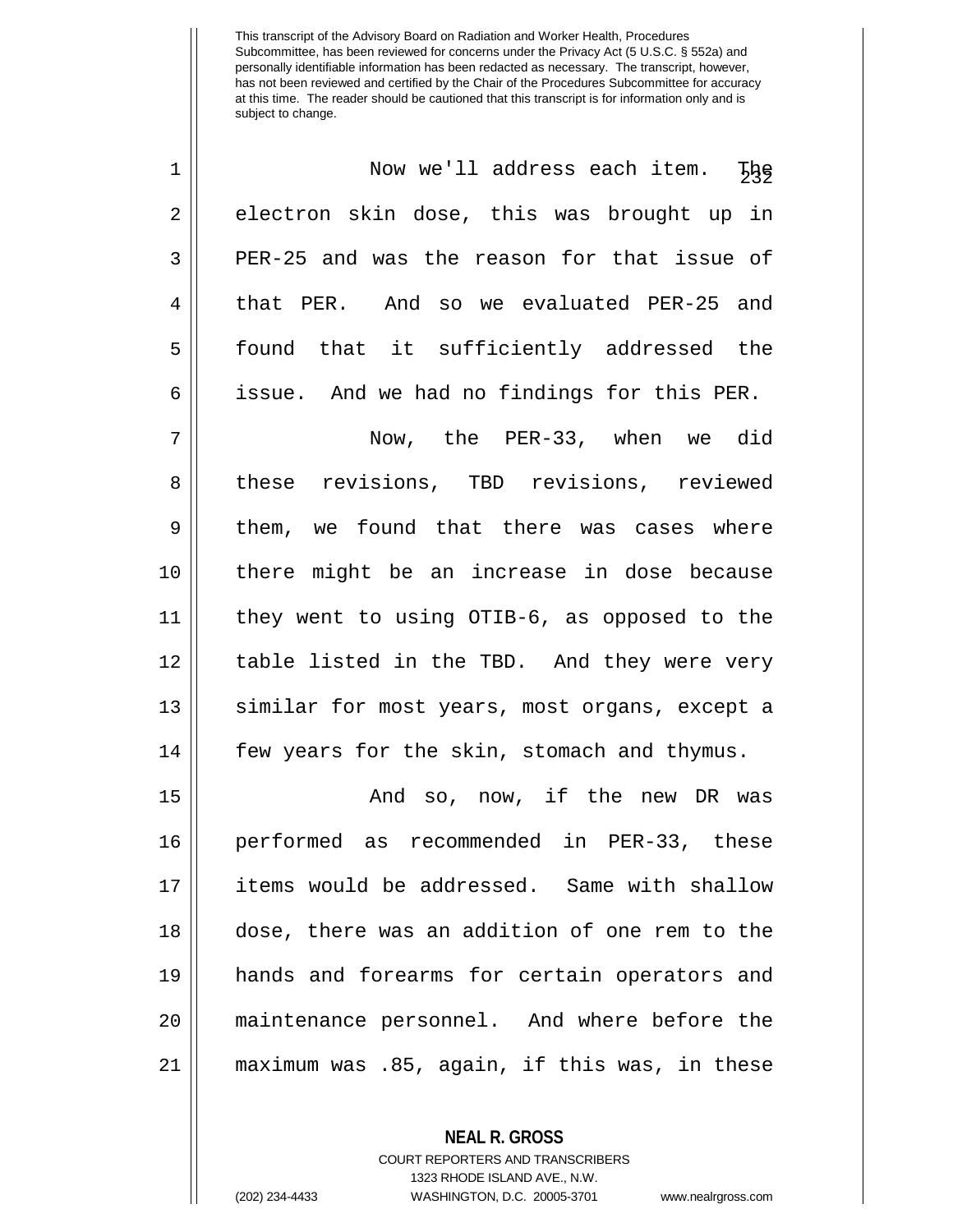$1 \parallel$  cases, reworked using the new TBD, then this 2 would be addressed.

3 Period of intakes, this is one 4 Teason the PER was issued. And the period of 5 | intakes expanded. And, again, a new expanded 6 || period was used. According to the PER and  $7 \parallel$  the revised TBD these would be addressed. 8 Same way with the intake values that would be 9 || used during this period. The increase would 10 be incorporated in the new DR. So these 11 would be addressed.

12 So, our Subtasks 1 and 2, we 13 || evaluated TBD changes and concur with NIOSH's 14 action plan. We found that PER-25 and -33 15 || sufficiently addressed the changes and the 16 | recommended corrective action.

17 || So, Subtask 3 was the number of 18 || claims. We used the NOCTS database to verify 19 that only one claim was impacted by PER-25, 20 || and a new DR had been performed for this 21 claim. We have not done Task 4 yet to

> COURT REPORTERS AND TRANSCRIBERS 1323 RHODE ISLAND AVE., N.W.

**NEAL R. GROSS**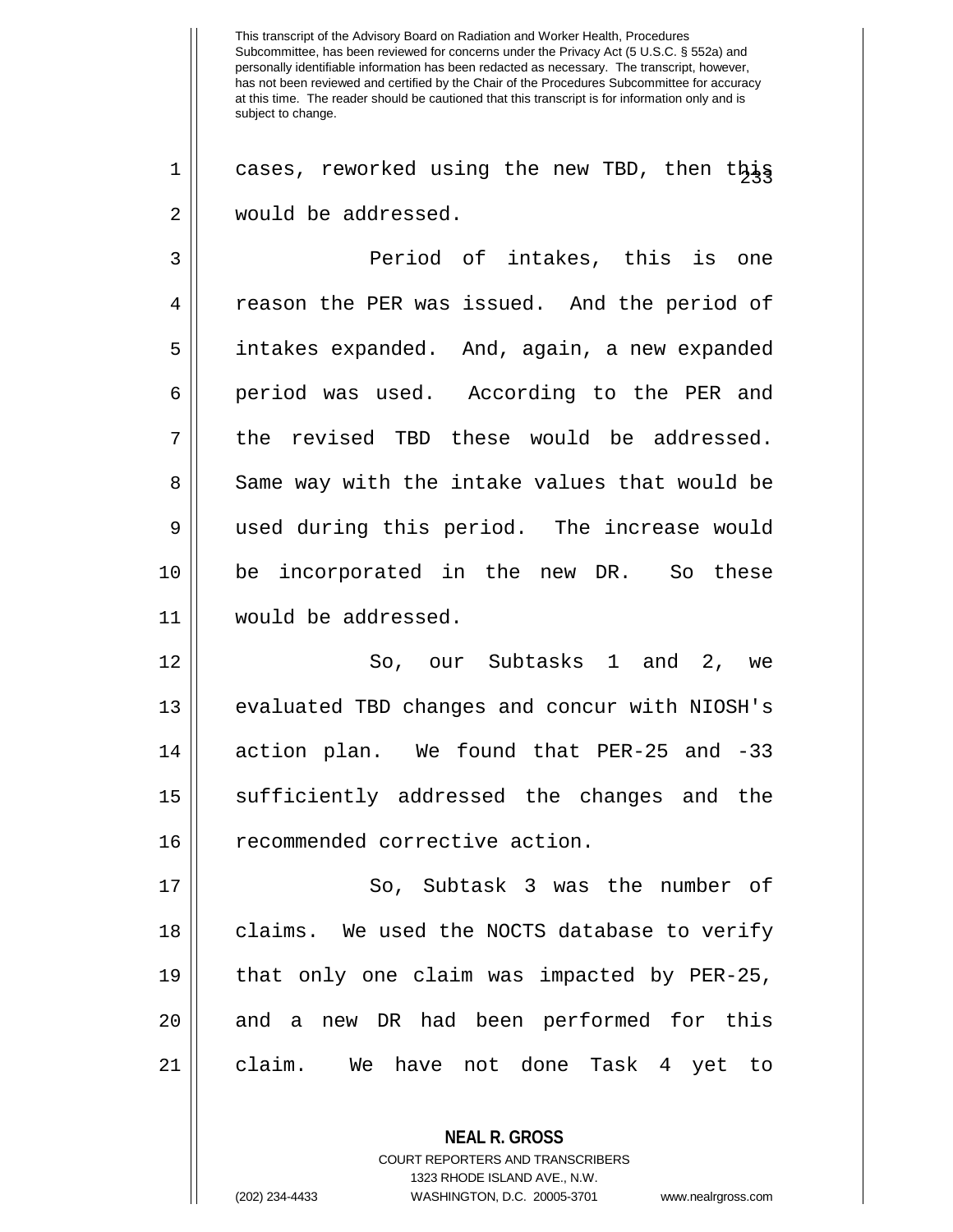This transcript of the Advisory Board on Radiation and Worker Health, Procedures Subcommittee, has been reviewed for concerns under the Privacy Act (5 U.S.C. § 552a) and personally identifiable information has been redacted as necessary. The transcript, however, has not been reviewed and certified by the Chair of the Procedures Subcommittee for accuracy at this time. The reader should be cautioned that this transcript is for information only and is subject to change.  $\begin{array}{c|c|c|c|c} 1 & \text{evaluate that.} \end{array}$  234 2 Now, next slide. All right. No, 3 go back two slides. Okay. Yes, okay. So 4 | that was a new DR had been performed, and we 5 would have to evaluate that. Now, next  $6 \parallel$  slide. Okay. For PER-33, Subtask 3, we used

7 d the NOCTS database and determined that indeed 8 || there were 32 claims impacted by PER-33. And  $9 \parallel$  our recommendations I'll give in a minute.

10 And so for Subtask 4, which we 11 haven't performed yet, the selection of the 12 Drs to audit for PER-25, there was only one 13 | case that we recommend that we evaluate that 14 || to see that that was correctly reworked.  $15 \parallel$  Okay.

 Now, Subtask 4, a selection of DR for PER-33. This slide is outdated. We had 18 || some discussion on how to select this, cases for this PER-33. And I have sent out to the Committee, yesterday late, a revised list. And looking over there, there's four items.

**NEAL R. GROSS**

COURT REPORTERS AND TRANSCRIBERS 1323 RHODE ISLAND AVE., N.W.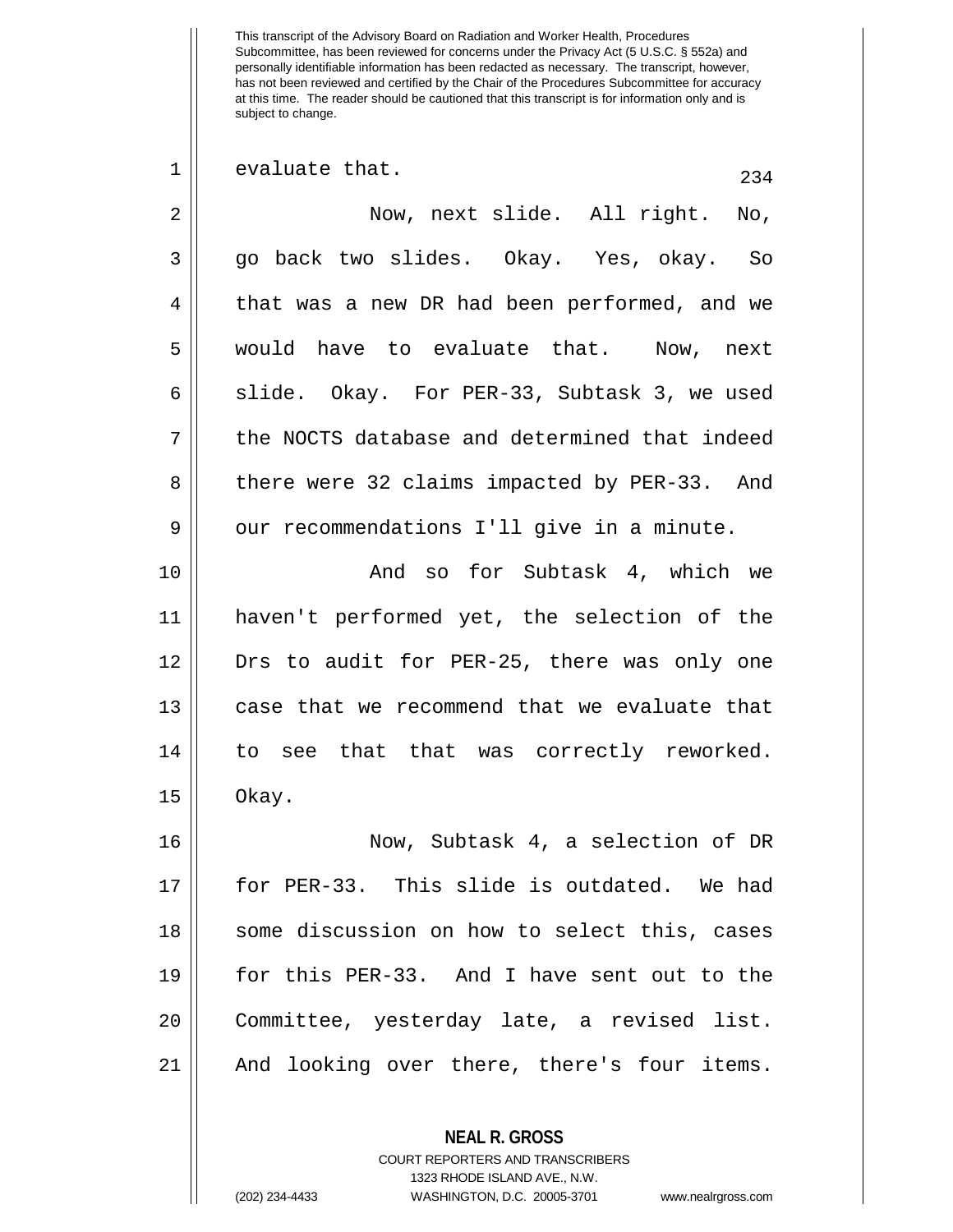**NEAL R. GROSS** COURT REPORTERS AND TRANSCRIBERS 1323 RHODE ISLAND AVE., N.W. (202) 234-4433 WASHINGTON, D.C. 20005-3701 www.nealrgross.com 1 || But they could all be covered by looking  $\frac{1}{2}$  $2 \parallel$  two cases. And I'll read that from the 3 proper slide. Disregard this slide that you  $4 \parallel$  see on the screen now. And you have that in  $5 \parallel$  an email, I think. 6 Selection for PER-33 would be a 7 case that includes internal dose assignment 8 near 1956 through '63, and/or 1978 and/or 9 1979. These are during the periods of 10 increase. 11 || And then a case that -- secondly, 12 a case that would include shallow dose 13 || assignment to the hands and forearms during 14 those same periods. That=s when the 15 additional dose was recommended. Those two 16 || cases would include all of the changes that 17 we thought that could have a potential for an 18 increase in assigned dose. 19 So that is my evaluation. Any 20 discussion? 21 CHAIR MUNN: Any comments? Any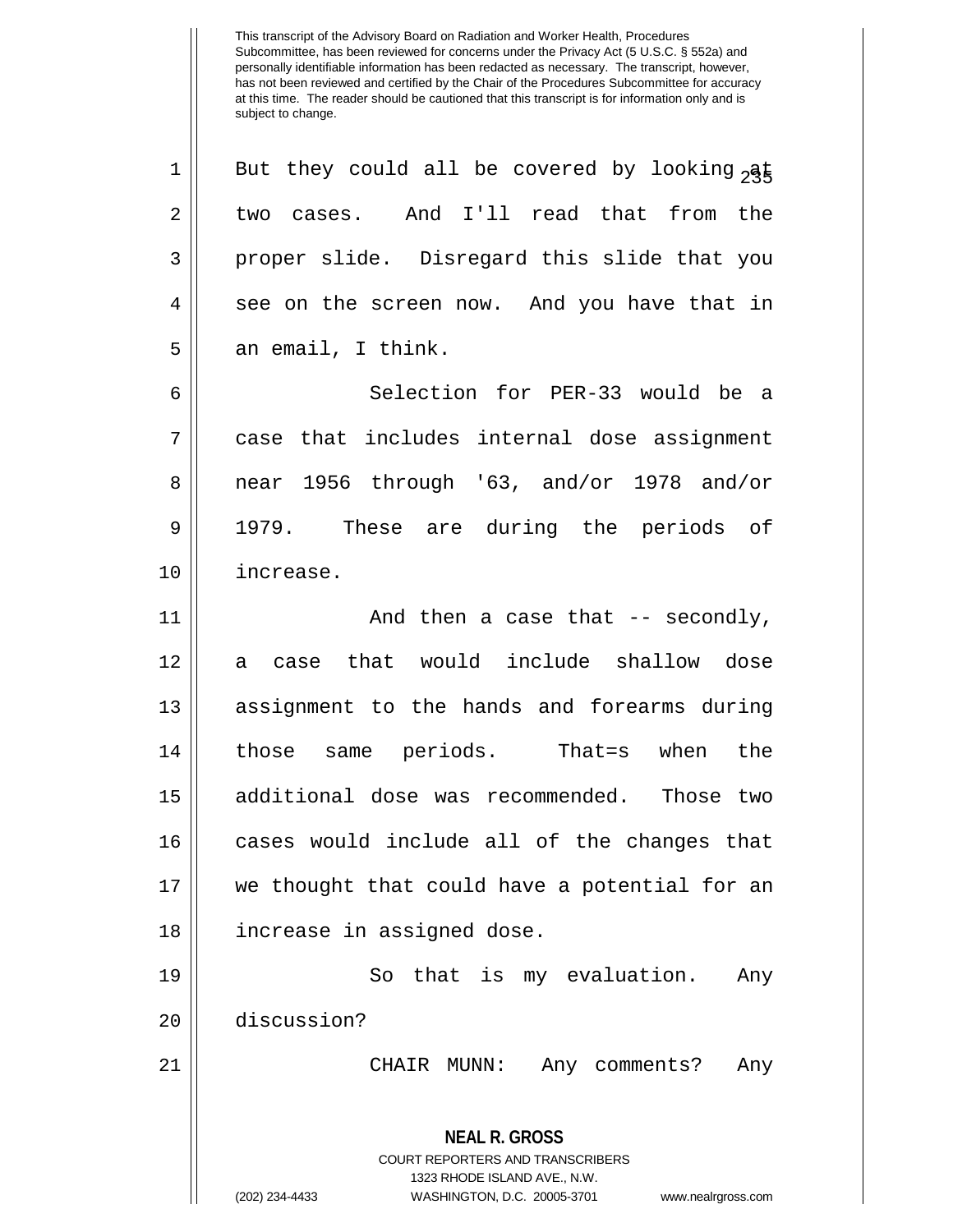**NEAL R. GROSS** COURT REPORTERS AND TRANSCRIBERS 1 || questions? I trust NIOSH has had  $_{2}$ an 2 | opportunity to review these recommendations,  $3 \parallel$  we have had those quite a while, and had an 4 || opportunity to sort of evaluate whether or 5 not they're going to be feasible for your 6 use. 7 MR. HINNEFELD: Well, I mean, so 8 far there's nothing for us to respond to, 9 || right? So far the idea is to select a couple  $10$  || of cases for  $-$ 11 || CHAIR MUNN: Exactly. 12 MR. HINNEFELD: Now, I was just 13 curious. Ron, did you feel like you have  $14$  enough access to the cases to do the searches 15 to select these things? Or did you want us 16 to -- or did you say you found a couple of 17 cases that you thought would cover all four 18 | criteria for PER-30? 19 DR. BUCHANAN: I've narrowed it 20 down to about five cases. But I understood 21 || that I was only to give you the criteria, and

1323 RHODE ISLAND AVE., N.W.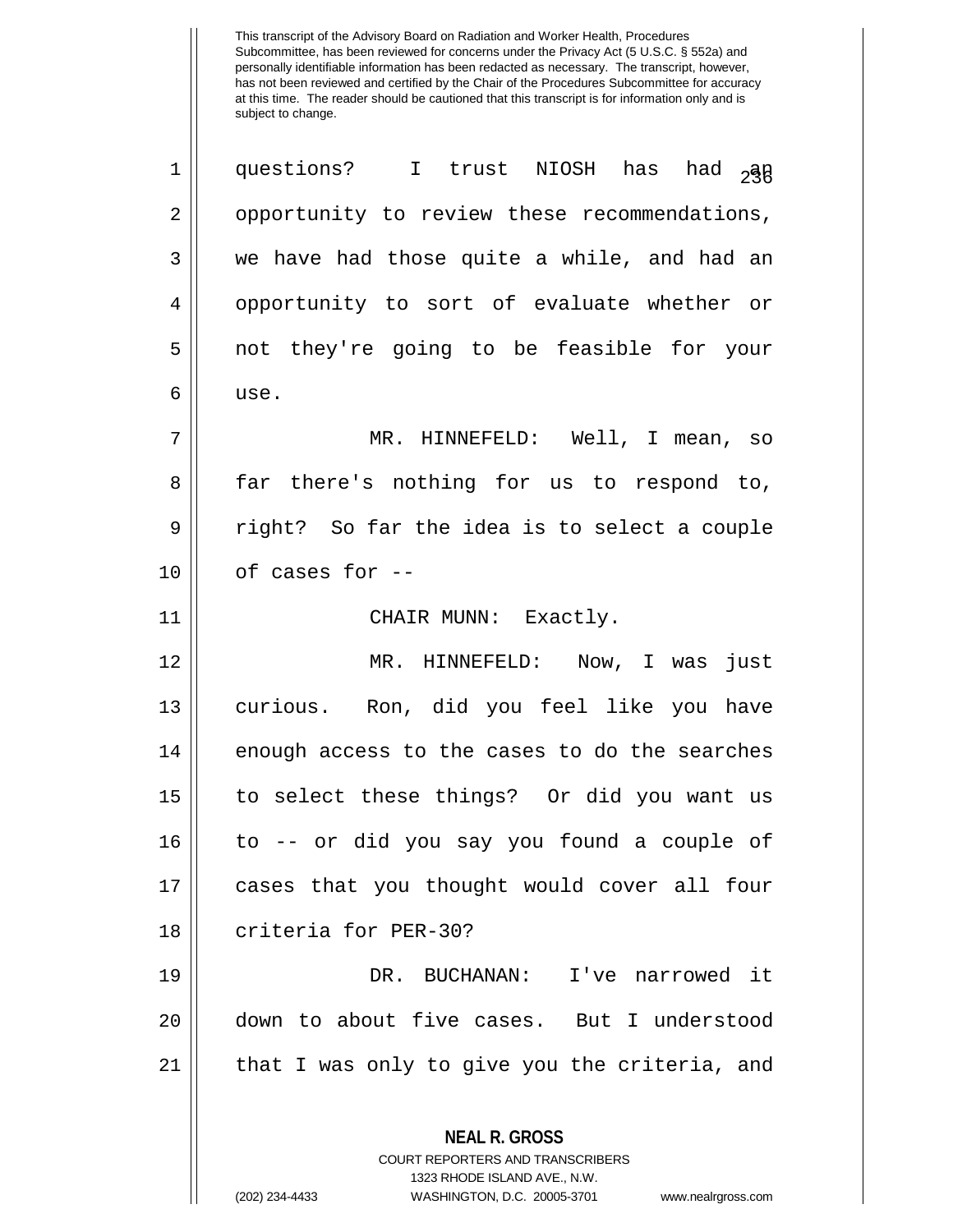Subcommittee, has been reviewed for concerns under the Privacy Act (5 U.S.C. § 552a) and personally identifiable information has been redacted as necessary. The transcript, however, has not been reviewed and certified by the Chair of the Procedures Subcommittee for accuracy at this time. The reader should be cautioned that this transcript is for information only and is subject to change. **NEAL R. GROSS** COURT REPORTERS AND TRANSCRIBERS 1323 RHODE ISLAND AVE., N.W. 1 || you'd do the selection of the cases. Now,  $2\frac{1}{2}$ 2 | have not pinpointed it to two. I've narrowed  $3 \parallel$  the list down, you know, and  $-$ 4 MR. HINNEFELD: And you said 5 | you've narrowed it down to about five? 6 DR. BUCHANAN: Yeah. 7 MR. HINNEFELD: Okay. Yeah, we 8 can make the selections if that's what you 9 want. 10 MR. KATZ: Yes, Stu, I mean, 11 || that's the way we've done them most recently. 12 We originally, as you might recall, sent 13 this down to the Dose Reconstruction 14 || Subcommittee to do the selections. But there 15 really is no point in that, as long as the 16 || criteria are clear. If you would just pull  $17$  || them, then that would be great. 18 MR. HINNEFELD: Okay. We'll pull 19 -- we just need to cover the four criteria in  $20 \parallel 30$ . So that could be four cases, or it could 21 | be one or two cases.

This transcript of the Advisory Board on Radiation and Worker Health, Procedures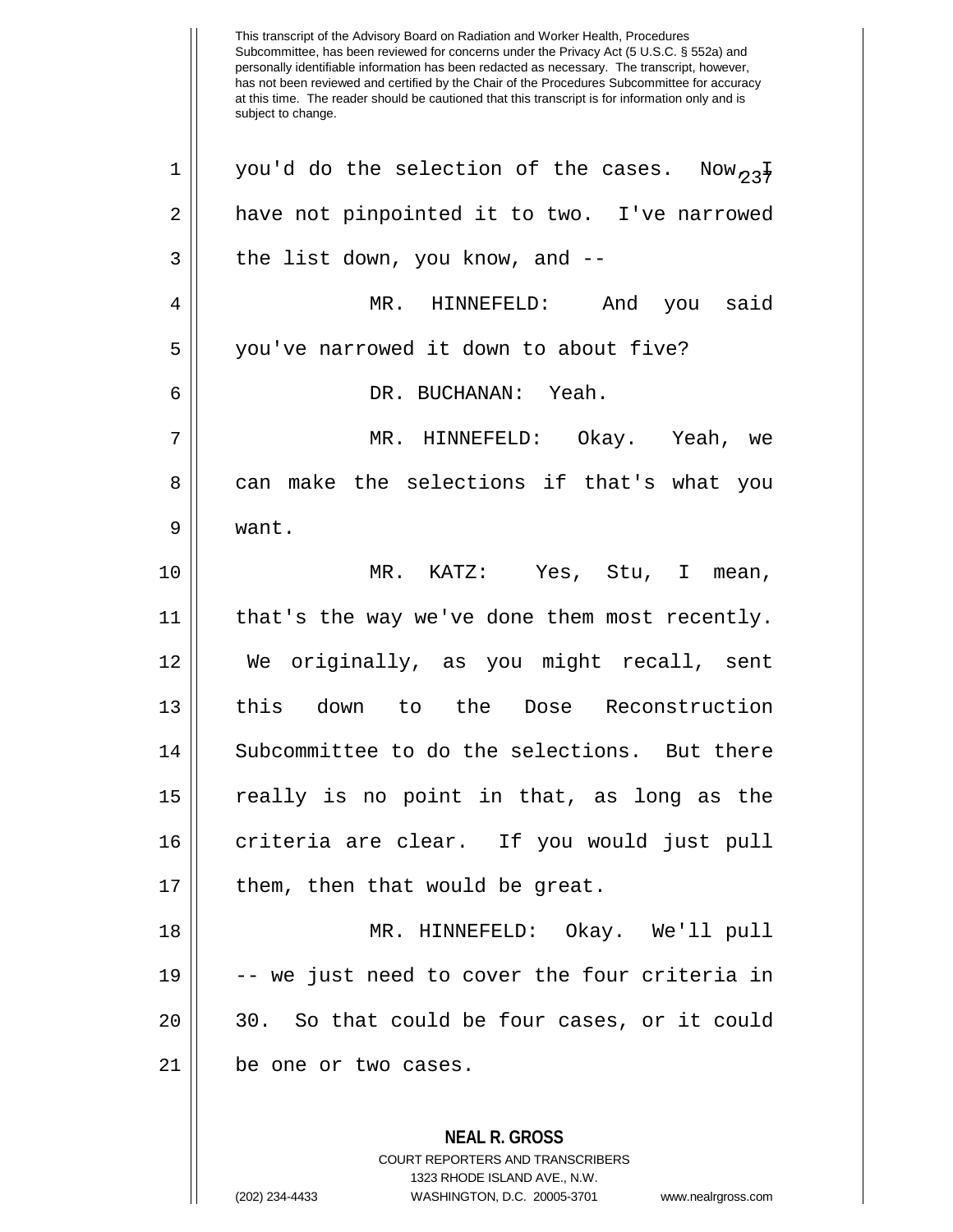This transcript of the Advisory Board on Radiation and Worker Health, Procedures Subcommittee, has been reviewed for concerns under the Privacy Act (5 U.S.C. § 552a) and personally identifiable information has been redacted as necessary. The transcript, however, has not been reviewed and certified by the Chair of the Procedures Subcommittee for accuracy at this time. The reader should be cautioned that this transcript is for information only and is subject to change. **NEAL R. GROSS** COURT REPORTERS AND TRANSCRIBERS 1323 RHODE ISLAND AVE., N.W. (202) 234-4433 WASHINGTON, D.C. 20005-3701 www.nealrgross.com  $\begin{array}{c|cccc}\n1 & \text{MR. KATZ:} & \text{Exactly.} \\
\end{array}$ 2 MR. HINNEFELD: That would cover 3 all four criteria. 4 || MR. KATZ: Exactly. 5 MR. HINNEFELD: There's only one 6 case for PER-25. So that will be easy to 7 | select. 8 MR. KATZ: Yes. 9 CHAIR MUNN: So we'll have at 10 || least two of the five, right? 11 MR. KATZ: Right. Or not of 12 those five, whatever. Oh, yeah, there is 13 || only five. Then, yes. But I thought five 14 was a sample. 15 || The But, anyway, and if you could 16 just, when you make those selections, notify 17 || SC&A, and just copy the Work Group so it 18 || knows that that's gone forward, that would be  $19 \parallel$  great. 20 CHAIR MUNN: Okay. 21 MR. MARSCHKE: Wanda, this is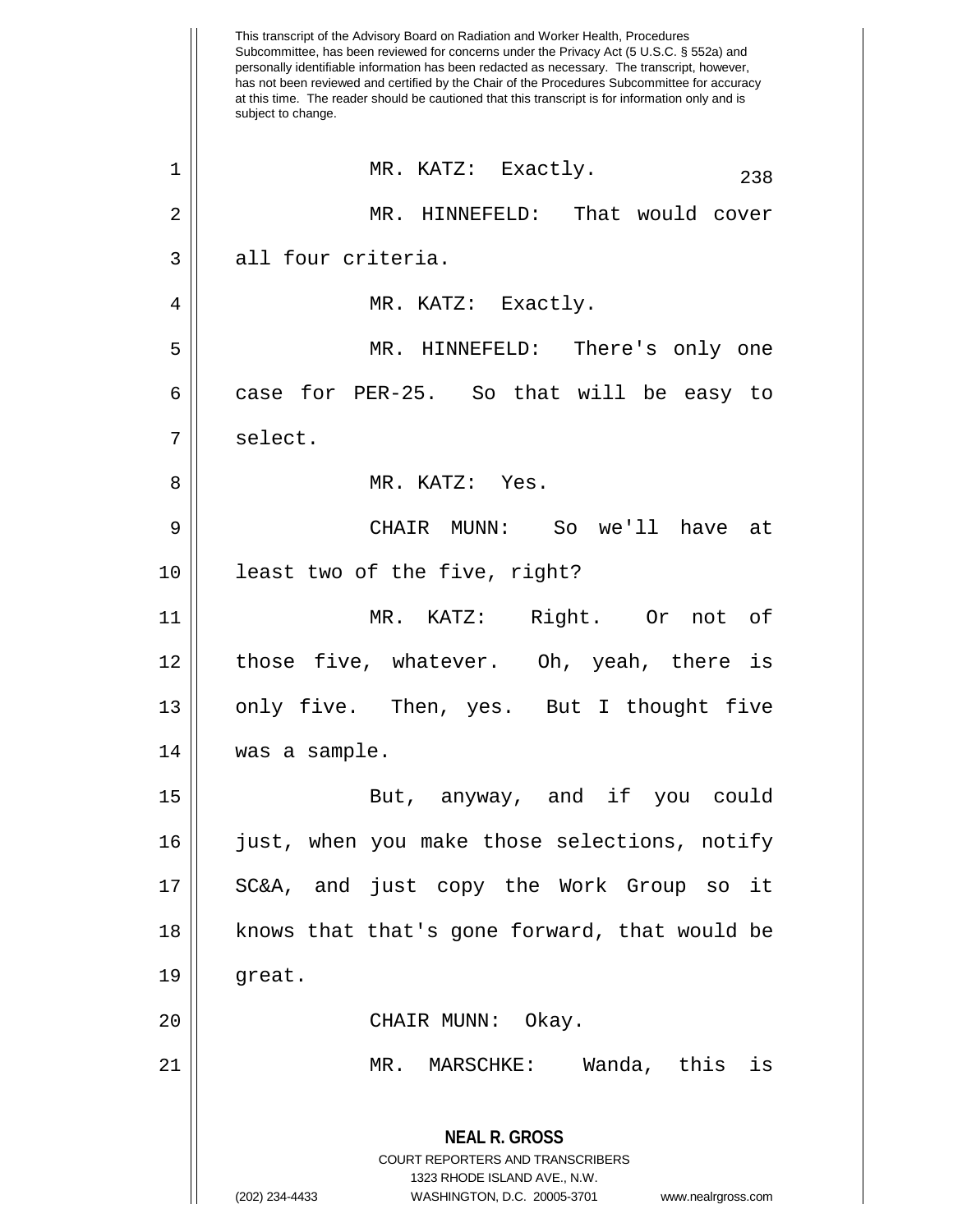This transcript of the Advisory Board on Radiation and Worker Health, Procedures Subcommittee, has been reviewed for concerns under the Privacy Act (5 U.S.C. § 552a) and personally identifiable information has been redacted as necessary. The transcript, however, has not been reviewed and certified by the Chair of the Procedures Subcommittee for accuracy at this time. The reader should be cautioned that this transcript is for information only and is subject to change. **NEAL R. GROSS** COURT REPORTERS AND TRANSCRIBERS 1323 RHODE ISLAND AVE., N.W. (202) 234-4433 WASHINGTON, D.C. 20005-3701 www.nealrgross.com  $\begin{array}{c|c|c|c|c} 1 & \text{Steve.} \end{array}$  239 2 CHAIR MUNN: Yes. 3 MR. MARSCHKE: Listening to Ron's 4 presentation, it appears that SC&A has no 5 findings on at least this first part of  $6 \parallel$  either PER-25 or PER-33. Do we want to enter  $7 ||$  into the BRS, like we sometimes do, a finding 8 | of no findings? 9 CHAIR MUNN: Yes, we do. We want 10 to identify that this has occurred, yes, in 11 both cases. 12 || MR. MARSCHKE: I will do that --13 I can do that offline. 14 CHAIR MUNN: Okay, that's fine. 15 MR. MARSCHKE: If that's okay. 16 CHAIR MUNN: It will be okay. 17 || Steve will enter no findings for both 25 and 18 || 33. All right. Good job. Thank you, Ron. 19 DR. BUCHANAN: Okay. Thank you. 20 CHAIR MUNN: If there are no 21 || further comments with respect to those items,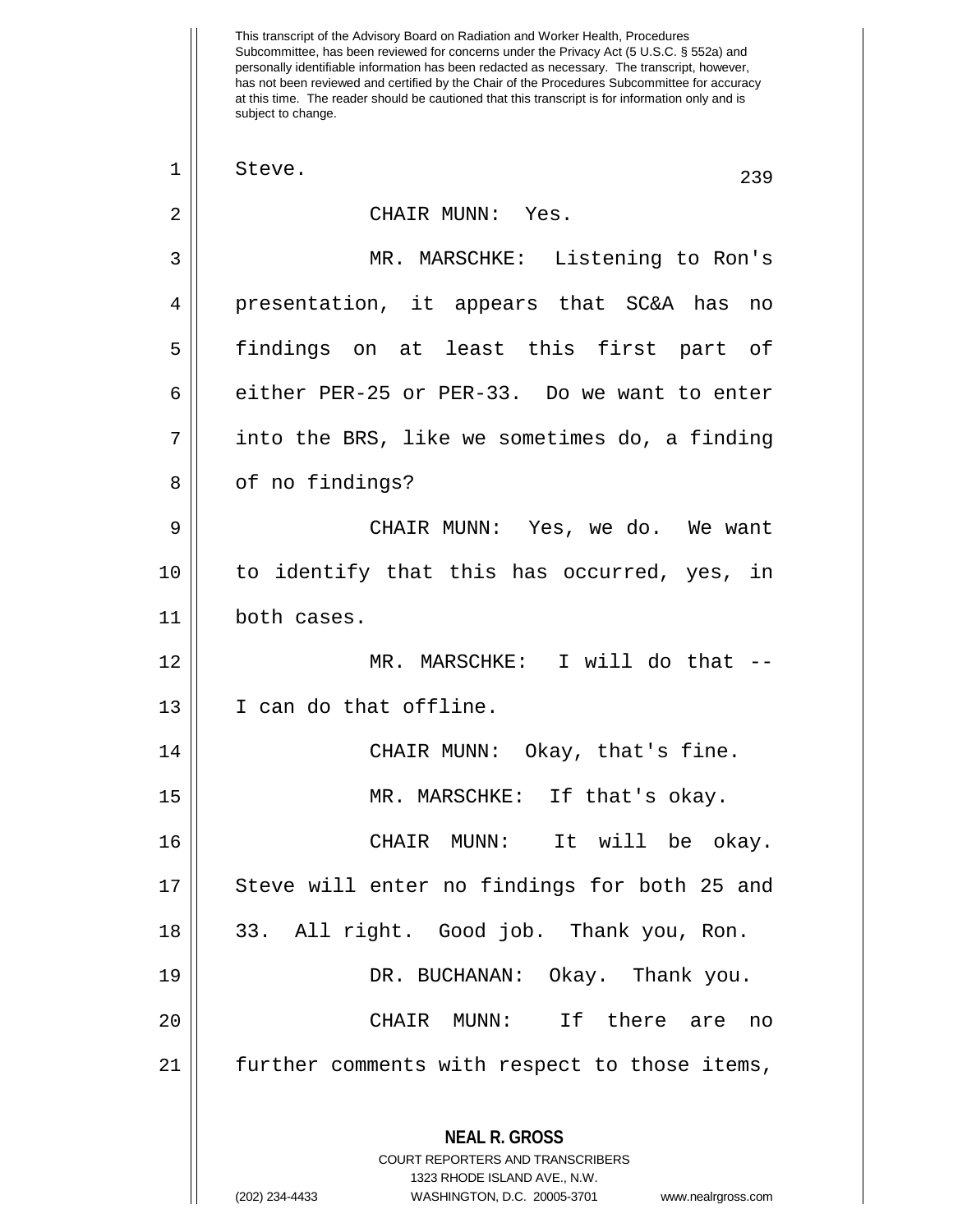| $\mathbf 1$    | we will go on to PER-37, to request whether <sub>40</sub>                                                                                                              |
|----------------|------------------------------------------------------------------------------------------------------------------------------------------------------------------------|
| $\sqrt{2}$     | - what's the status of the resolution with                                                                                                                             |
| 3              | that PER. We sent it to the Work Group. And                                                                                                                            |
| $\overline{4}$ | there was a question about the Ames Work                                                                                                                               |
| 5              | Group, as I recall. SC&A, who's reporting?                                                                                                                             |
| 6              | DR. MAURO: This is John. Are we                                                                                                                                        |
| 7              | talking about PER-38?                                                                                                                                                  |
| 8              | CHAIR MUNN: No, 37.                                                                                                                                                    |
| 9              | MEMBER ZIEMER:<br>Is 37 on the                                                                                                                                         |
| 10             | agenda?                                                                                                                                                                |
| 11             | MR. KATZ: No. This is Ted. So,                                                                                                                                         |
| 12             | PER-37, as you might recall, and I thought I                                                                                                                           |
| 13             | wrote you, Wanda, about this. It is not                                                                                                                                |
| 14             | going forward until the Ames Work Group,                                                                                                                               |
| 15             | which hasn't been constituted, reviews the                                                                                                                             |
| 16             | Site Profile Review.                                                                                                                                                   |
| 17             | CHAIR MUNN: Yeah. The only                                                                                                                                             |
| 18             | thing I wanted to get on the record is that                                                                                                                            |
| 19             | an Ames Work Group is what's holding this up.                                                                                                                          |
| 20             | We don't have an Ames Work Group.                                                                                                                                      |
| 21             | MR. KATZ: Right.                                                                                                                                                       |
|                | <b>NEAL R. GROSS</b><br><b>COURT REPORTERS AND TRANSCRIBERS</b><br>1323 RHODE ISLAND AVE., N.W.<br>(202) 234-4433<br>WASHINGTON, D.C. 20005-3701<br>www.nealrgross.com |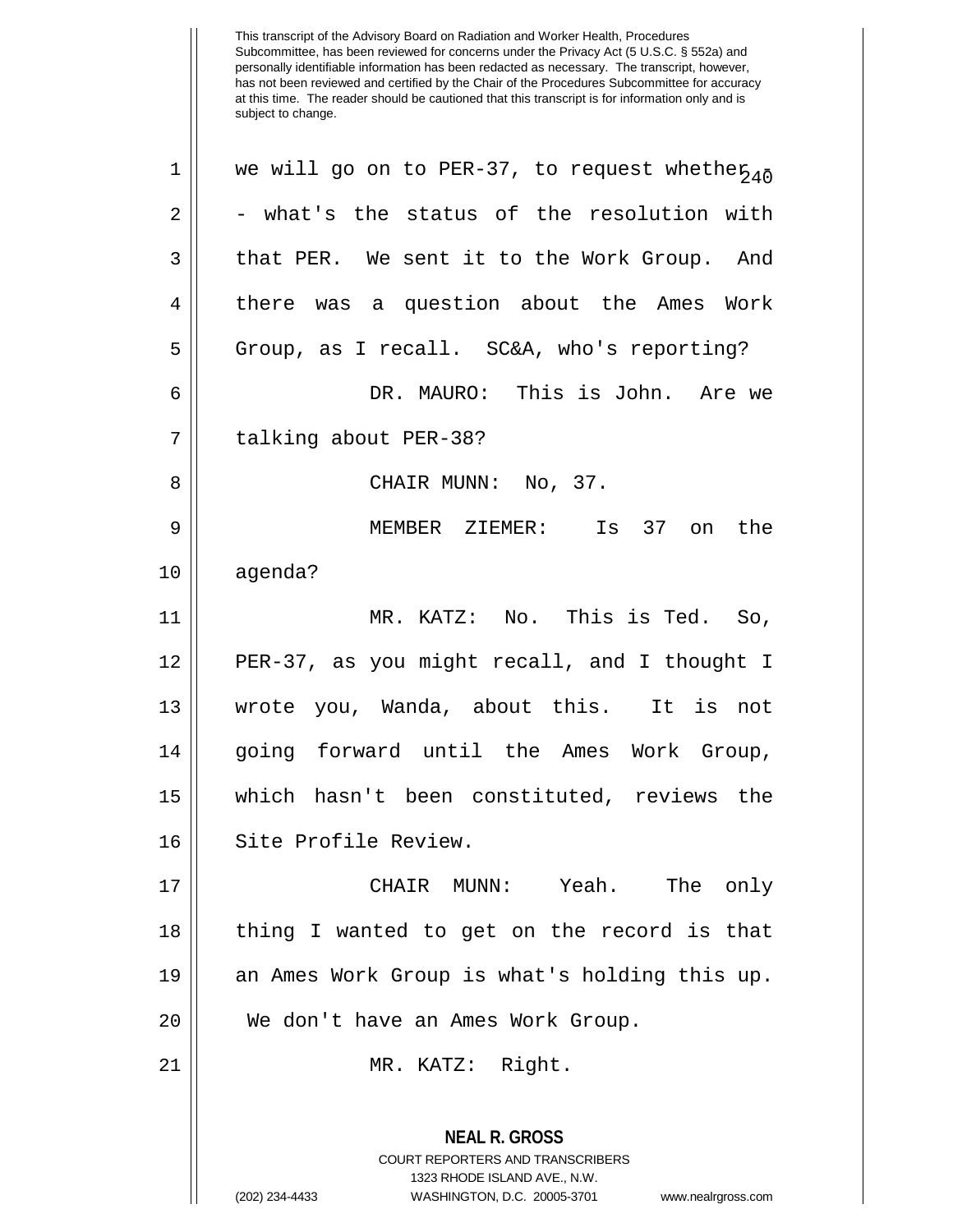This transcript of the Advisory Board on Radiation and Worker Health, Procedures Subcommittee, has been reviewed for concerns under the Privacy Act (5 U.S.C. § 552a) and personally identifiable information has been redacted as necessary. The transcript, however, has not been reviewed and certified by the Chair of the Procedures Subcommittee for accuracy at this time. The reader should be cautioned that this transcript is for information only and is subject to change. **NEAL R. GROSS** COURT REPORTERS AND TRANSCRIBERS 1323 RHODE ISLAND AVE., N.W. (202) 234-4433 WASHINGTON, D.C. 20005-3701 www.nealrgross.com <sup>241</sup> <sup>1</sup> CHAIR MUNN: Right? 2 MR. KATZ: Yes. 3 CHAIR MUNN: Just wanted to get 4 that on the record this time. 5 || MR. KATZ: Okay. 6 CHAIR MUNN: And we will keep  $7 \parallel$  that in abeyance, pending the constitution of 8 an Ames Work Group. That's what I wanted to 9 | have happen. Okay. And now PER-38. 10 DR. MAURO: Okay. This is John 11 Mauro. I'm filling in for Bill Thurber, who 12 is not available. But I think I should be 13 || able to cover some of this, because I did 14 work quite a bit with Bill on Hooker 15 | Electrochemical. 16 PER-38 deals with Hooker 17 || Electrochemical Facility. You should have a 18 || set of slides I'm looking at right now. 19 || Steve, did you load up those slides? 20 || CHAIR MUNN: He has them up. 21 DR. MAURO: Okay, great. So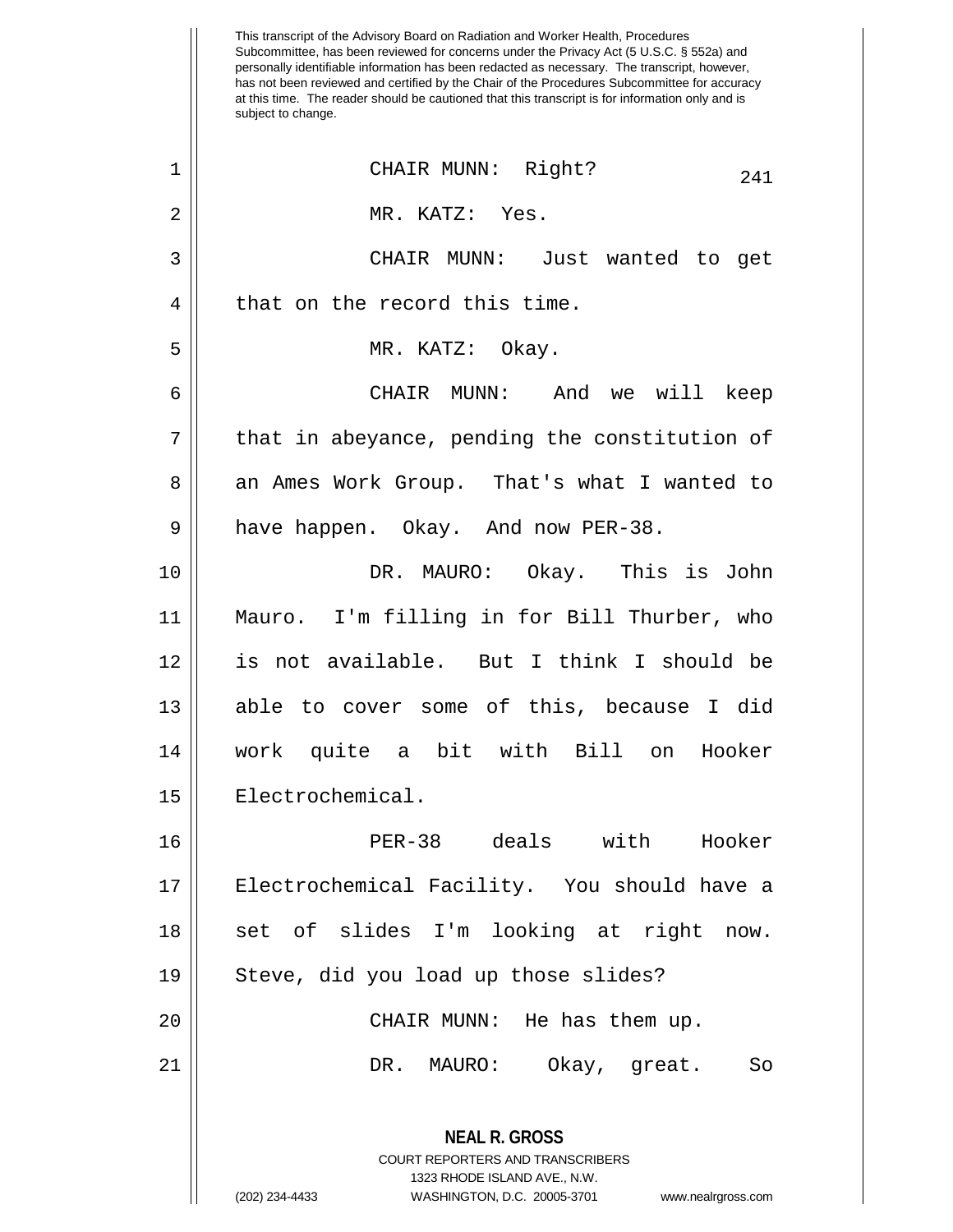| $\mathbf{1}$   | let's go to Slide Number 2. I'm going <sub>249</sub> |
|----------------|------------------------------------------------------|
| $\overline{2}$ | quickly go through the chronology of this            |
| 3              | particular project. Originally, this Site            |
| $\overline{4}$ | Profile, or TBD, was one of those subsets of         |
| 5              | TBD-6001. It was called Appendix AA. It              |
| 6              | goes back to 2007.                                   |

 As we probably all remember, TBD-8 6001 was withdrawn, and the various 9 || appendices were converted into full-blown Technical Basis Documents. So our actual Technical Basis Document for Hooker was issued on April 4th, 2011, which sort of broke itself free from TBD-6001. It was a 14 | standalone.

 What happened subsequently, another version, a revision to that TBD was issued, a Rev 1, in 2011. And as a result of 18 || those two revisions, let's call them the original and this Rev 1, a PER was issued on July 24th, 2012. And then a review of the Technical Basis Document -- SC&A was asked to

**NEAL R. GROSS**

COURT REPORTERS AND TRANSCRIBERS 1323 RHODE ISLAND AVE., N.W. (202) 234-4433 WASHINGTON, D.C. 20005-3701 www.nealrgross.com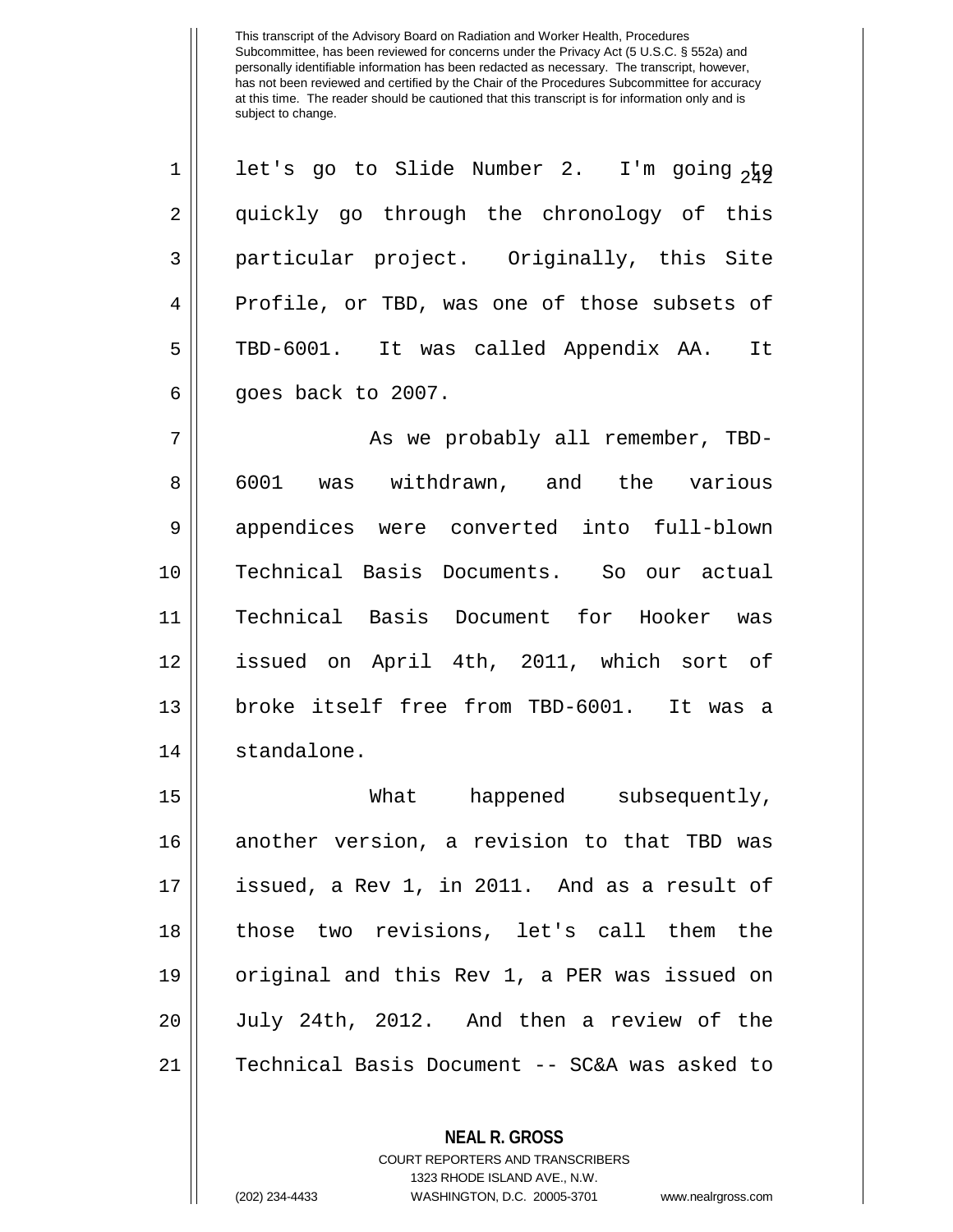$1 \parallel$  actually review that document. And we issued 2 | a report in March 2013.

3 || So what happens is, what we have 4 is a little bit of an overlap situation. 5 Where we actually are right now in the review 6 || process, from a Site Profile review, is that 7 we do have before NIOSH a review of their 8 DCAS-TKBS-0009, which is their latest version 9 || of the Site Profile.

10 || Now, that being said, the PER was 11 issued by NIOSH to revisit the dose 12 || reconstructions, as a result of Rev 1. And 13 we were asked to review, do a PER review. 14 || And that's what I'm reporting on now. I'm 15 reporting on the review that SC&A performed 16 || of Rev 1 of the Site Profile.

 And the next slide, Slide Number 4, basically says that they have 53 claims that meet the screening criteria for review. It turns out that 33 of these claims were 21 || eliminated from consideration, Probability of

COURT REPORTERS AND TRANSCRIBERS

**NEAL R. GROSS**

1323 RHODE ISLAND AVE., N.W.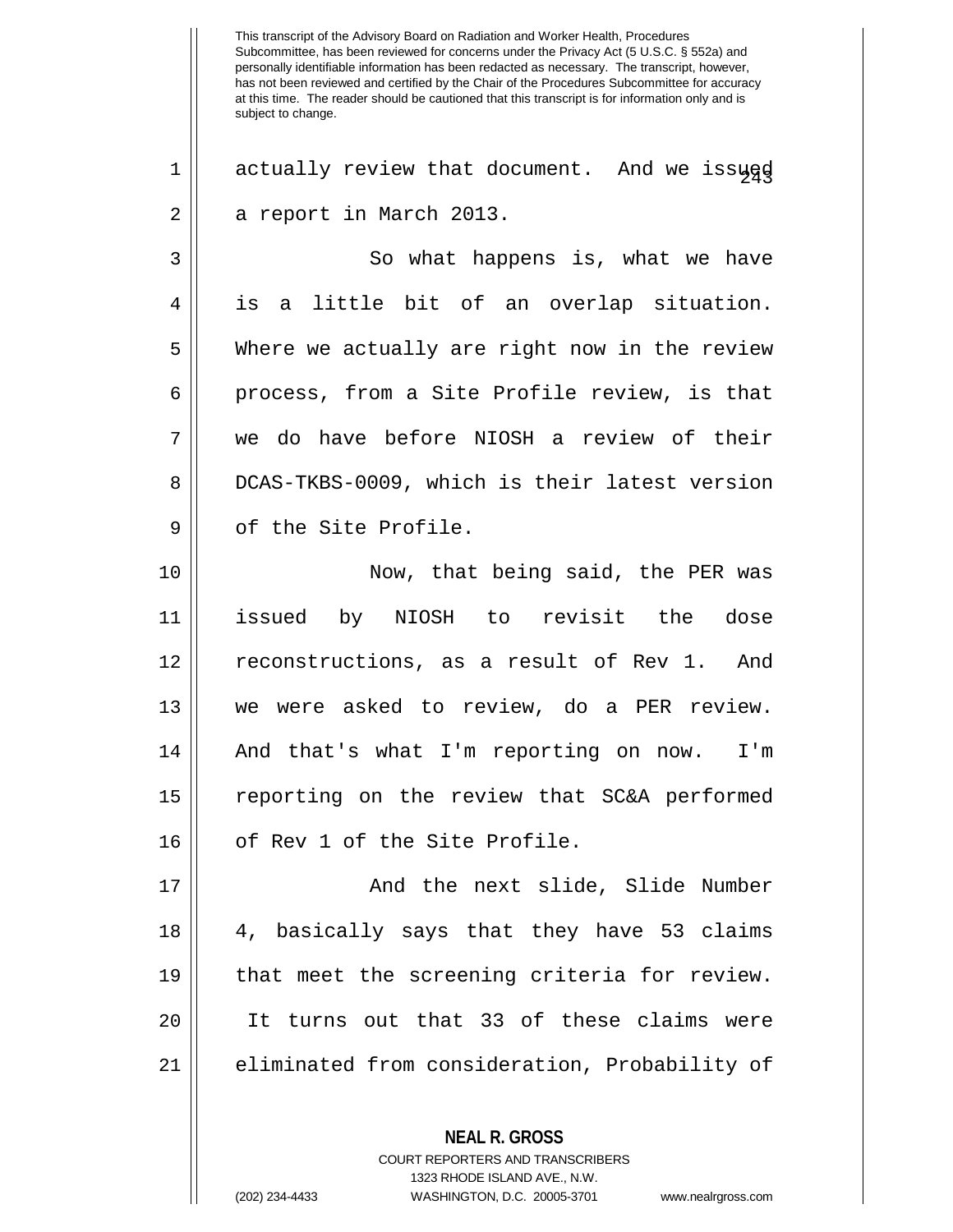| $\mathbf 1$    | Causation recalculated. And as a result, $2\frac{1}{4}$ |
|----------------|---------------------------------------------------------|
| $\overline{2}$ | of those were recalculated.<br>that<br>So               |
| 3              | constitutes the set of cases that were                  |
| $\overline{4}$ | revisited because of the issuance of Revision           |
| 5              | 1. The outcome of all of that was all the               |
| 6              | PoCs that were recalculated were below 50               |
| 7              | percent.                                                |

8 || So, notwithstanding the revisions to the Site Profile or the TBD or the Exposure Matrix, various names given to these types of documents, there was none that were found by NIOSH to be compensable. So we'll move on to Number 5. We're going to go | through this very quickly.

15 SC&A agrees with the screening 16 || criteria. And it also agrees that all of the 17 || revisits, the re-dos, were done in accordance 18 with Revision 1 of the Site Profile. So, 19 || from a PER perspective, everything is fine. 20 We have no findings.

21 But we do have an unusual

**NEAL R. GROSS** COURT REPORTERS AND TRANSCRIBERS 1323 RHODE ISLAND AVE., N.W. (202) 234-4433 WASHINGTON, D.C. 20005-3701 www.nealrgross.com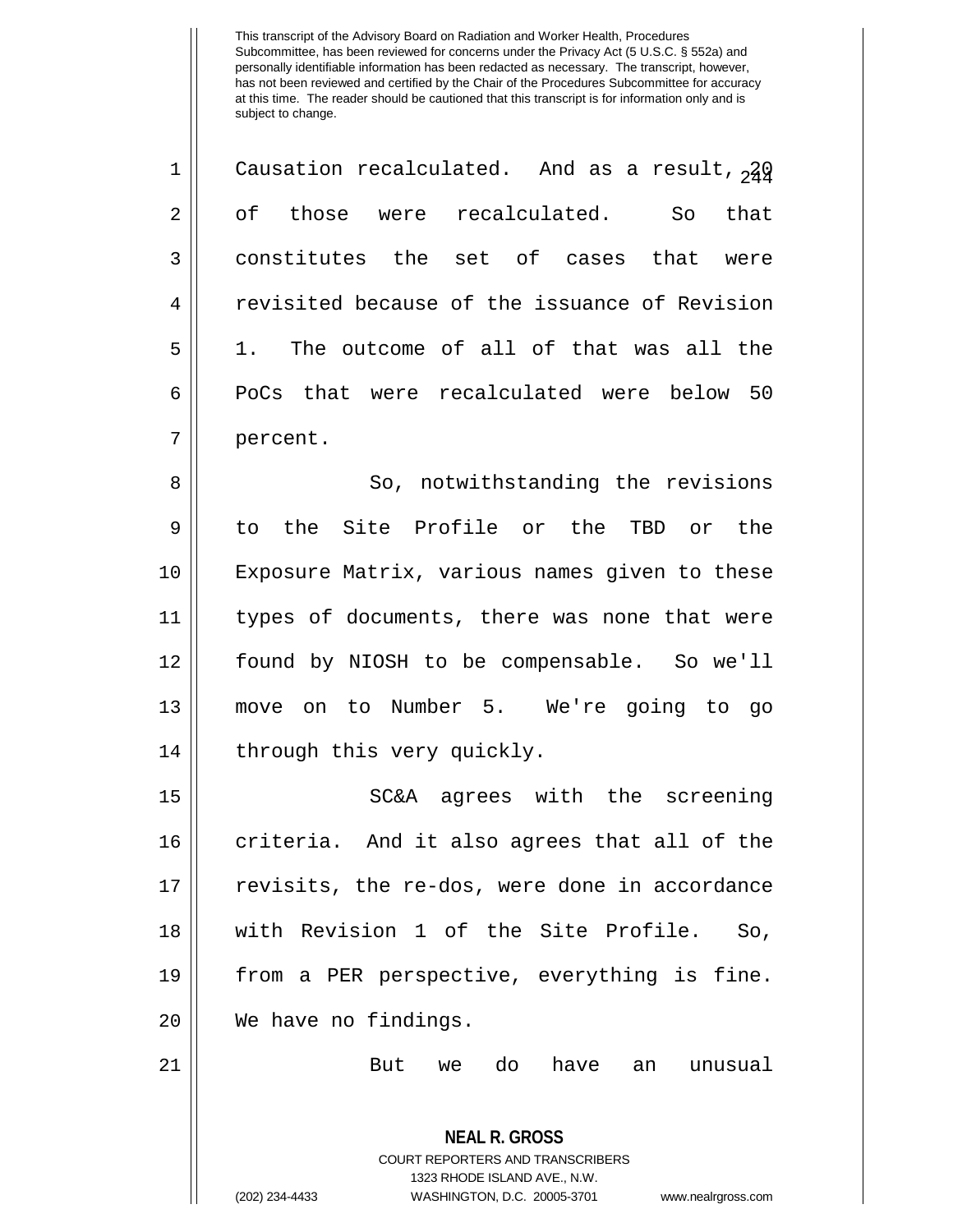| $\mathbf 1$    | circumstance. As I mentioned earlier, we did |
|----------------|----------------------------------------------|
| $\overline{2}$ | review Revision 1 on its own merits. And we  |
| 3              | issued on Revision 1 a report on our review  |
| 4              | of that document dated March 2013. So what   |
| 5              | we have here is a favorable finding, from a  |
| 6              | PER perspective, regarding Revision 1. But   |
| 7              | we also have, at the same time, comments on  |
| 8              | Revision 1. In fact, we have six findings.   |
| 9              | And they were issued for the Board's         |
| 10             | consideration on March 2013. And that's      |
| 11             | before the Board.                            |
|                |                                              |

12 || Now, what our situation, then, we 13 believe, is we're at a point in the process 14 || where we've completed our PER process review 15 in a favorable way for Revision 1. But we 16 also believe that Revision 1 does have some 17 issues, six of them, that need to be put in 18 || the queue for review by, I guess, the AWE 19 Work Group.

20 || The process needs to begin to 21 | resolve the issues that we have raised in our

> **NEAL R. GROSS** COURT REPORTERS AND TRANSCRIBERS 1323 RHODE ISLAND AVE., N.W. (202) 234-4433 WASHINGTON, D.C. 20005-3701 www.nealrgross.com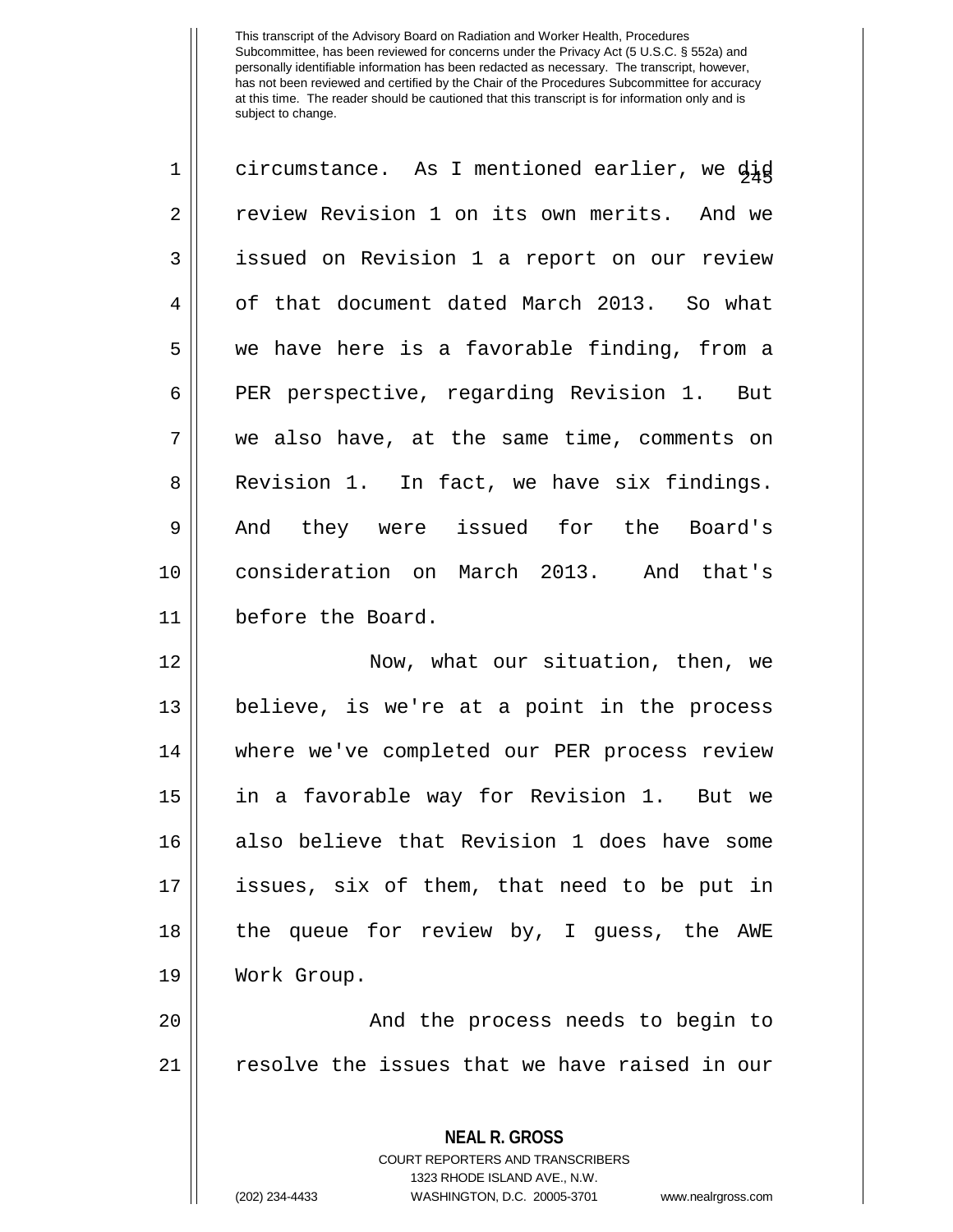| $\mathbf 1$ | review of that Revision 1. And so after                                                         |
|-------------|-------------------------------------------------------------------------------------------------|
| 2           | we've finished that review, it may turn out                                                     |
| 3           | that all issues will be resolved in NIOSH's                                                     |
| 4           | favor, and that will be the end of the story.                                                   |
| 5           | If it turns out there are issues                                                                |
| 6           | whereby the Site Profile needs to be revised,                                                   |
| 7           | well, in theory, that might trigger another                                                     |
| 8           | PER. So, I guess, in a nutshell, that's                                                         |
| 9           | really the story we have. Favorable                                                             |
| 10          | regarding the PER. But it does open a new                                                       |
| 11          | door that would cross us over to, I believe,                                                    |
| 12          | the AWE, Henry Anderson's Work Group, whereby                                                   |
| 13          | this latest version of the Site Profile and                                                     |
| 14          | our findings need to be discussed.                                                              |
| 15          | MR. KATZ: That's correct, John.                                                                 |
| 16          | It does belong with the Uranium Refining AWE                                                    |
| 17          | Work Group. And we put that on their plate.                                                     |
| 18          | And it just takes a meeting for them to                                                         |
| 19          | begin the discussion with NIOSH.                                                                |
| 20          | DR. MAURO: Okay. Well, that was                                                                 |
| 21          | easy enough.                                                                                    |
|             | <b>NEAL R. GROSS</b><br><b>COURT REPORTERS AND TRANSCRIBERS</b><br>1323 RHODE ISLAND AVE., N.W. |
|             | (202) 234-4433<br>WASHINGTON, D.C. 20005-3701<br>www.nealrgross.com                             |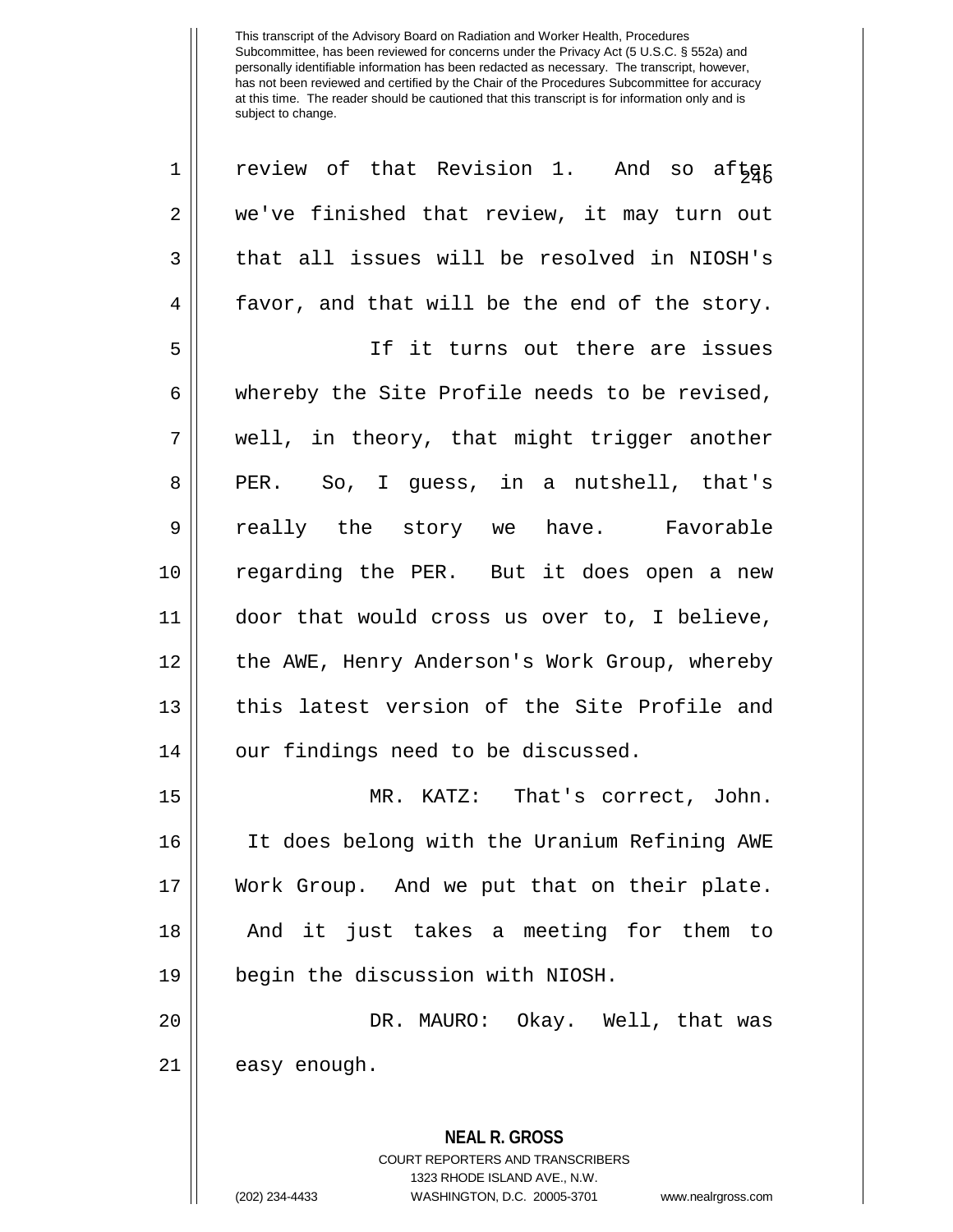| 1              | CHAIR MUNN: Yeah, that's good,                                                                                                                                         |
|----------------|------------------------------------------------------------------------------------------------------------------------------------------------------------------------|
| 2              | My only question is, I haven't checked our                                                                                                                             |
| 3              | database to make sure that we show that                                                                                                                                |
| $\overline{4}$ | transference to the Work Group, and that                                                                                                                               |
| 5              | we're in abeyance. Do we have even the                                                                                                                                 |
| 6              | findings listed yet?                                                                                                                                                   |
| 7              | MR. MARSCHKE: There are<br>no                                                                                                                                          |
| 8              | findings, Wanda.                                                                                                                                                       |
| 9              | DR. MAURO: Yeah, let me help out                                                                                                                                       |
| 10             | here. No findings from the PER perspective.                                                                                                                            |
| 11             | So, really, I guess it's off your table.                                                                                                                               |
| 12             | The findings that we do have are from the                                                                                                                              |
| 13             | Site Profile perspective, which should be --                                                                                                                           |
| 14             | you know, goes over to the AWE Work Group.                                                                                                                             |
| 15             | CHAIR MUNN: Well that is --                                                                                                                                            |
| 16             | (Simultaneous speaking.)                                                                                                                                               |
| 17             | CHAIR MUNN: I'm sorry, Paul, you                                                                                                                                       |
| 18             | were very broken. I didn't hear what you                                                                                                                               |
| 19             | said.                                                                                                                                                                  |
| 20             | MEMBER ZIEMER: Well, I said I                                                                                                                                          |
| 21             | don't think we're transferring anything.                                                                                                                               |
|                | <b>NEAL R. GROSS</b><br><b>COURT REPORTERS AND TRANSCRIBERS</b><br>1323 RHODE ISLAND AVE., N.W.<br>(202) 234-4433<br>WASHINGTON, D.C. 20005-3701<br>www.nealrgross.com |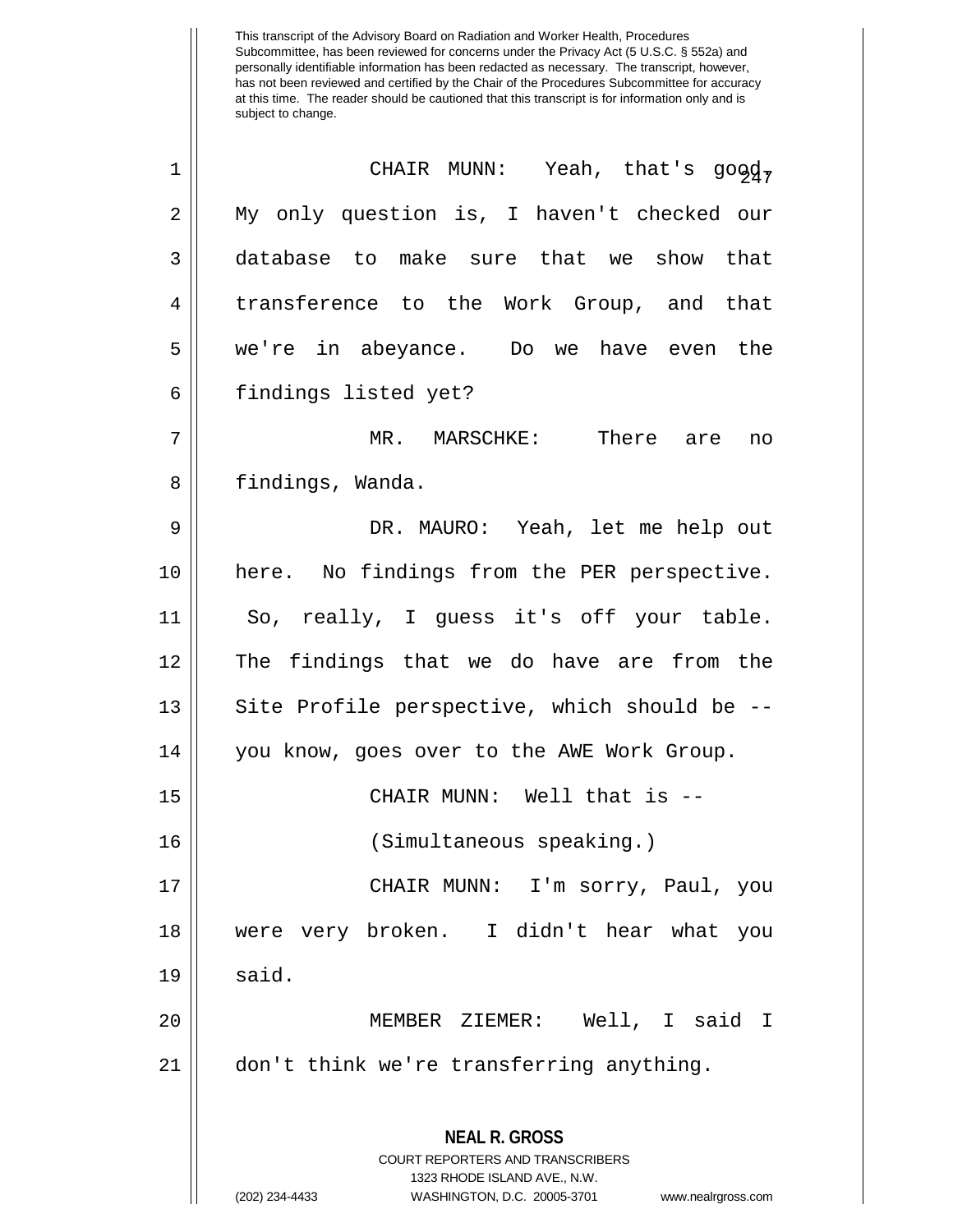| 1              | CHAIR MUNN: No, we're<br>$\frac{1}{2}9\frac{1}{8}$                                                                                                                     |
|----------------|------------------------------------------------------------------------------------------------------------------------------------------------------------------------|
| $\overline{2}$ | transferring anything. The responsibility is                                                                                                                           |
| 3              | going to Hooker. My question is how we need                                                                                                                            |
| 4              | to -- I mean, is going to the Work Group. My                                                                                                                           |
| 5              | question is how we address our BRS entry,                                                                                                                              |
| 6              | what we need to say.                                                                                                                                                   |
| 7              | MR. MARSCHKE: For 38, Wanda, I                                                                                                                                         |
| 8              | would say, basically, as I understand what                                                                                                                             |
| 9              | John said, there's no findings on 38.                                                                                                                                  |
| 10             | DR. MAURO: Right.                                                                                                                                                      |
| 11             | MR. MARSCHKE: So that would be a                                                                                                                                       |
| 12             | finding of no findings. And then there may                                                                                                                             |
| 13             | be a potential for a PER in the future. But                                                                                                                            |
| 14             | that would be another number. And in --                                                                                                                                |
| 15             | CHAIR MUNN: No, that won't,                                                                                                                                            |
| 16             | that's not the $-$ -                                                                                                                                                   |
| 17             | MR. MARSCHKE: That's not going                                                                                                                                         |
| 18             | to effect our finding of no finding on 38?                                                                                                                             |
| 19             | No.<br>CHAIR MUNN:                                                                                                                                                     |
| 20             | DR.<br>MAURO:<br>Exactly. I agree                                                                                                                                      |
| 21             | with that.                                                                                                                                                             |
|                | <b>NEAL R. GROSS</b><br><b>COURT REPORTERS AND TRANSCRIBERS</b><br>1323 RHODE ISLAND AVE., N.W.<br>(202) 234-4433<br>WASHINGTON, D.C. 20005-3701<br>www.nealrgross.com |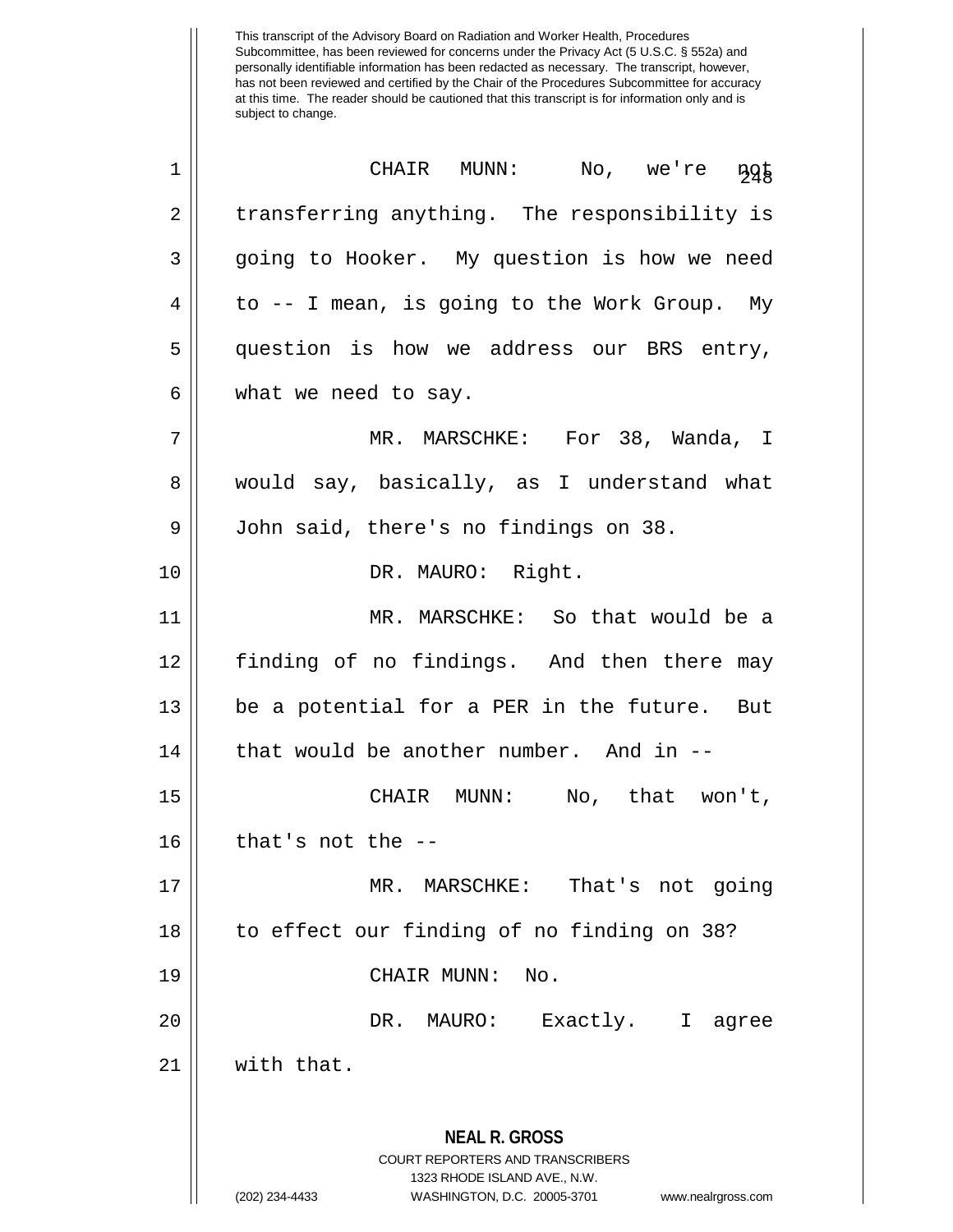| $\mathbf 1$    | CHAIR MUNN: We just want to 945                                                                                                                                        |
|----------------|------------------------------------------------------------------------------------------------------------------------------------------------------------------------|
| $\overline{2}$ | 38 clean for our purposes here on the BRS.                                                                                                                             |
| 3              | DR. MAURO: Finding of no                                                                                                                                               |
| 4              | findings. And I think that concludes it.                                                                                                                               |
| 5              | CHAIR MUNN: Yes, exactly. And I                                                                                                                                        |
| 6              | guess we, where is PER -- I'm trying to                                                                                                                                |
| 7              | search on my other screen for them, for what                                                                                                                           |
| 8              | we have. And I'm not coming up with what I                                                                                                                             |
| 9              | wanted to see. Okay. Can we enter a finding                                                                                                                            |
| 10             | of no findings? We can do that offline too,                                                                                                                            |
| 11             | if you don't mind doing that, Steve?                                                                                                                                   |
| 12             | MR. MARSCHKE: No, I'll get that                                                                                                                                        |
| 13             | right on there after --                                                                                                                                                |
| 14             | CHAIR MUNN: All right. Okay.                                                                                                                                           |
| 15             | Let me know when that happens.                                                                                                                                         |
| 16             | MR. MARSCHKE: Yes.                                                                                                                                                     |
| 17             | CHAIR MUNN: Any other comments                                                                                                                                         |
| 18             | with respect to PER-38? Thank you<br>for                                                                                                                               |
| 19             | presenting, John, we appreciate it. Let's go                                                                                                                           |
| 20             | on to OTIB-54.                                                                                                                                                         |
| 21             | DR. OSTROW: Hi, this is Steve                                                                                                                                          |
|                | <b>NEAL R. GROSS</b><br><b>COURT REPORTERS AND TRANSCRIBERS</b><br>1323 RHODE ISLAND AVE., N.W.<br>(202) 234-4433<br>WASHINGTON, D.C. 20005-3701<br>www.nealrgross.com |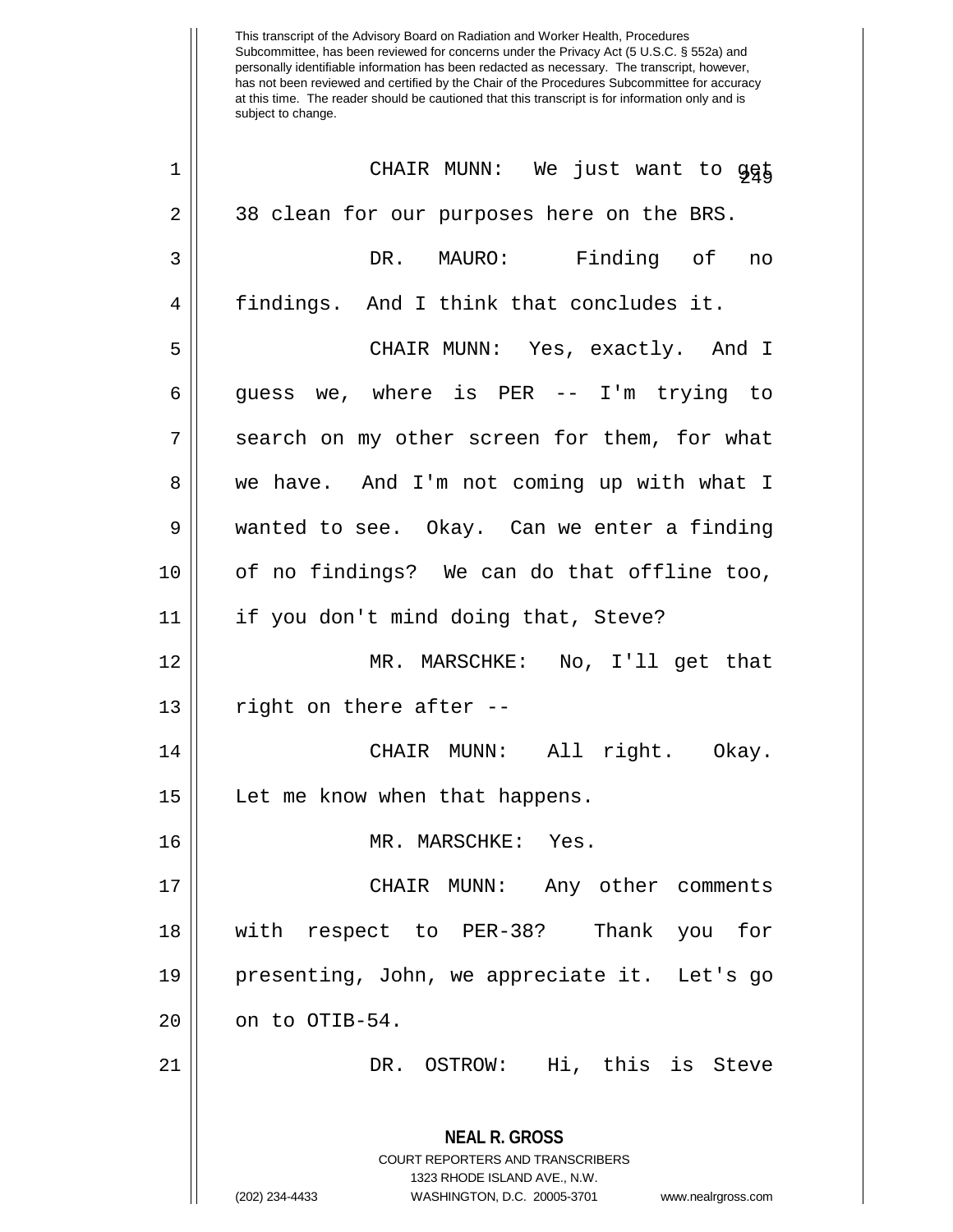This transcript of the Advisory Board on Radiation and Worker Health, Procedures Subcommittee, has been reviewed for concerns under the Privacy Act (5 U.S.C. § 552a) and personally identifiable information has been redacted as necessary. The transcript, however, has not been reviewed and certified by the Chair of the Procedures Subcommittee for accuracy at this time. The reader should be cautioned that this transcript is for information only and is subject to change. **NEAL R. GROSS**  $1 \parallel$  Ostrow. I'll be presenting for SC&A.  $250$ 2 CHAIR MUNN: Good. 3 DR. OSTROW: Okay. Good 4 || afternoon, everyone. 5 CHAIR MUNN: Good afternoon, 6 Steve. 7 DR. OSTROW: Okay. A little 8 | background. OTIB-54 presents a methodology 9 | to assign doses to workers exposed to fission 10 || and activation products where only gross beta 11 or gamma measurements are available. So, in 12 || order to assign a dose, you need to know the 13 || radioactive inventory, the ratio of the 14 different isotopes. And this OTIB provides a 15 methodology to do that. 16 || A little bit of history. Rev 0, 17 first issue of the OTIB, came out in 2007. 18 || SC&A reviewed it in 2008. Subsequently, in 19 June 2013, NIOSH came out with a revised Rev 20 1 of the OTIB. And that was -- we talked 21 about that at the last Subcommittee meeting

> COURT REPORTERS AND TRANSCRIBERS 1323 RHODE ISLAND AVE., N.W.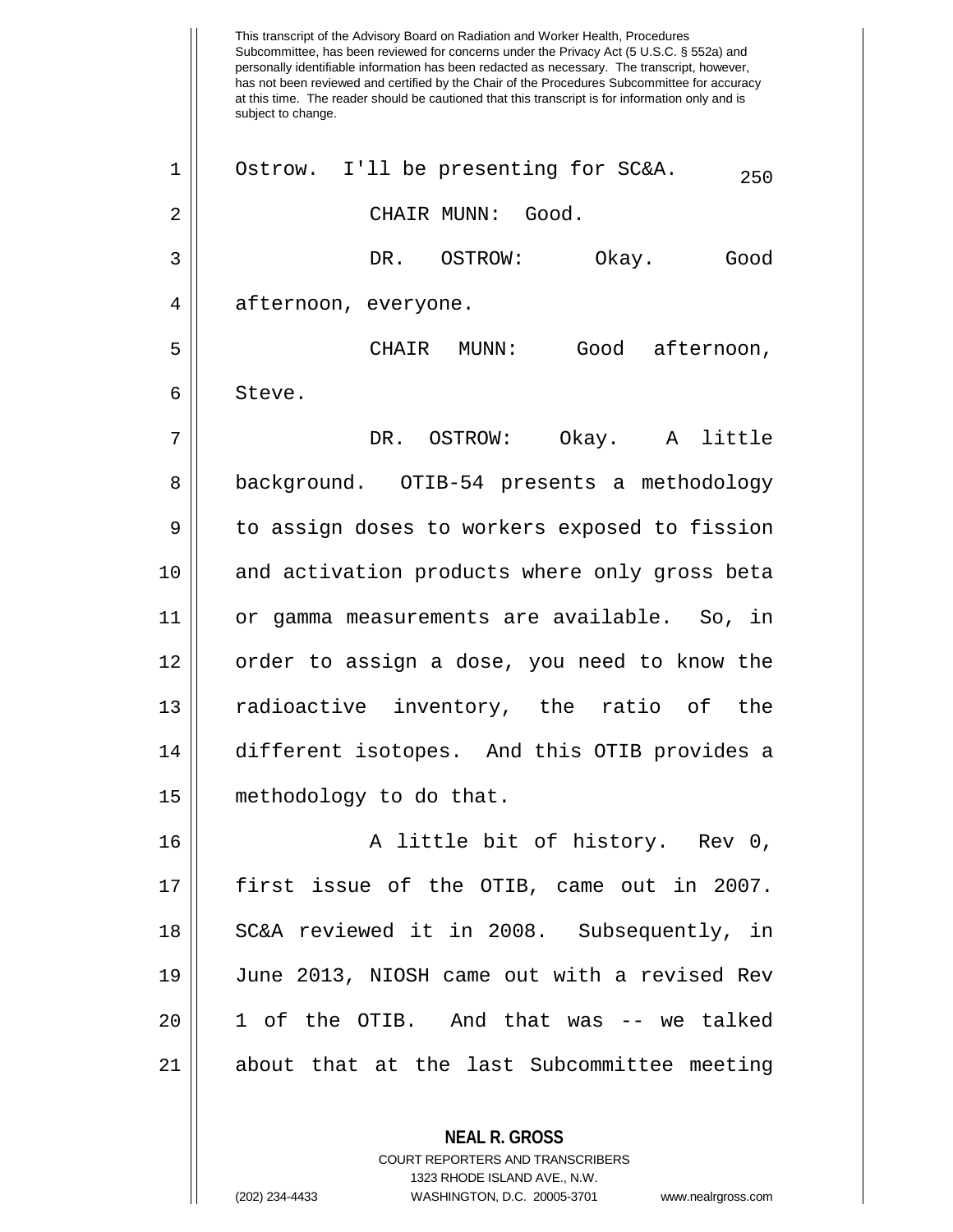This transcript of the Advisory Board on Radiation and Worker Health, Procedures Subcommittee, has been reviewed for concerns under the Privacy Act (5 U.S.C. § 552a) and personally identifiable information has been redacted as necessary. The transcript, however, has not been reviewed and certified by the Chair of the Procedures Subcommittee for accuracy at this time. The reader should be cautioned that this transcript is for information only and is subject to change. **NEAL R. GROSS** COURT REPORTERS AND TRANSCRIBERS 1323 RHODE ISLAND AVE., N.W. (202) 234-4433 WASHINGTON, D.C. 20005-3701 www.nealrgross.com  $1 \parallel$  on July 18th, 2013.  $251$ 2 And we decided that since it was  $3 \parallel$  such a major revision of the OTIB, that the 4 || original comments that we had made on Rev 0 5 were moot now. So we decided to go ahead and  $6 \parallel$  we were authorize to perform a full review of 7 Rev 1. 8 We just have up on the screen 9 || now, this is the draft report that we issued 10 on Monday. I apologize to everyone concerned 11 that it took us a long time to get this out 12 || of our internal review. We would have liked 13 to have gotten this out at least a few days 14 earlier so people would get a chance to 15 digest it. But it didn't happen. 16 CHAIR MUNN: Hope you're okay 17 there, Steve. Is that your sirens in the 18 background? 19 DR. OSTROW: Yeah, there's a 20 firetruck going up Park Avenue in Manhattan. 21 CHAIR MUNN: That's always a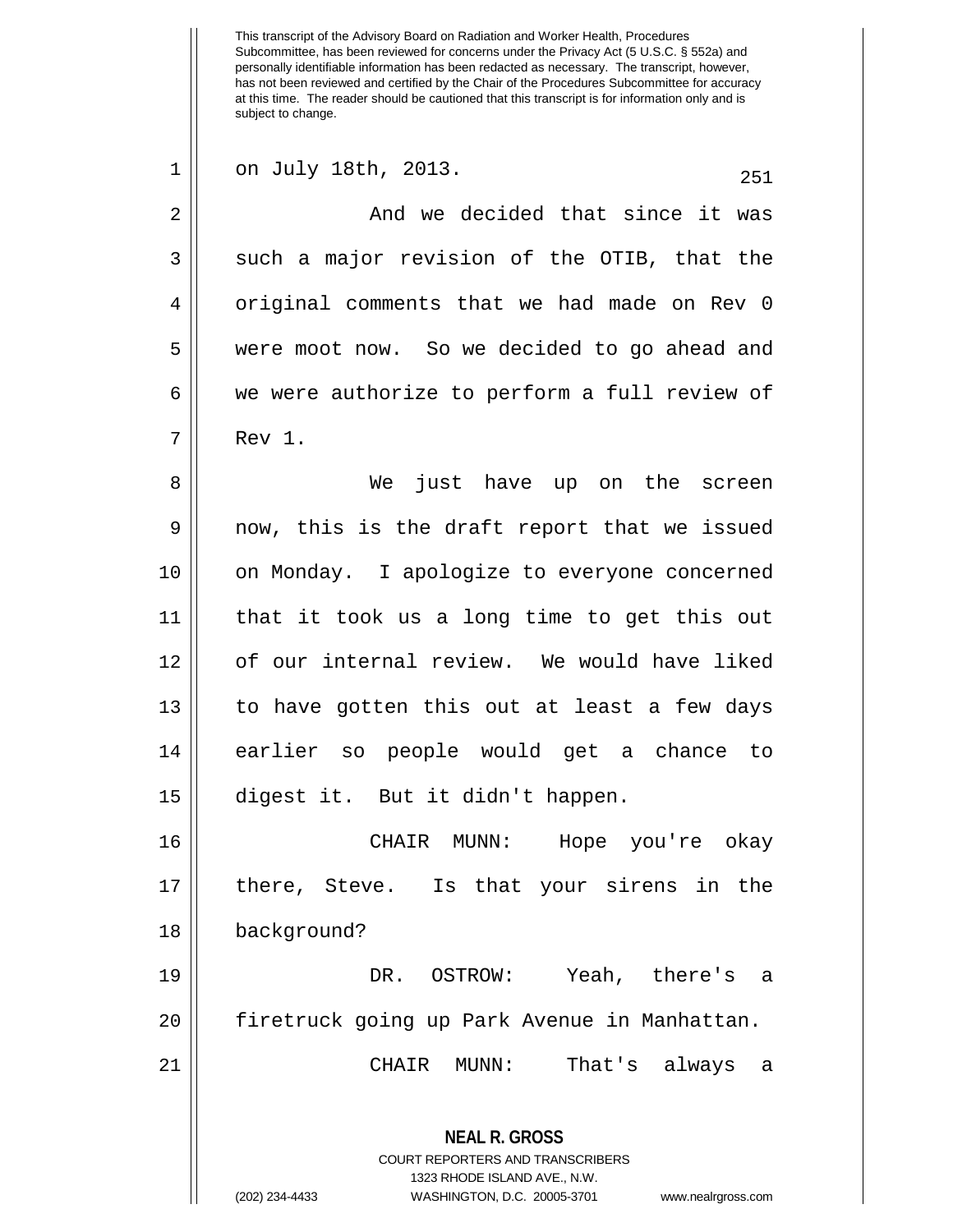This transcript of the Advisory Board on Radiation and Worker Health, Procedures Subcommittee, has been reviewed for concerns under the Privacy Act (5 U.S.C. § 552a) and personally identifiable information has been redacted as necessary. The transcript, however, has not been reviewed and certified by the Chair of the Procedures Subcommittee for accuracy at this time. The reader should be cautioned that this transcript is for information only and is subject to change. **NEAL R. GROSS** COURT REPORTERS AND TRANSCRIBERS 1323 RHODE ISLAND AVE., N.W. (202) 234-4433 WASHINGTON, D.C. 20005-3701 www.nealrgross.com  $\begin{array}{c|c} 1 & \text{concern.} \end{array}$  252 2 DR. OSTROW: As long as it 3 doesn't stop in front of my building, it's  $4 \parallel$  okay. 5 CHAIR MUNN: Yes. That's good. 6 DR. OSTROW: Right. Anyway, the 7 || OTIB is quite complicated. It's one of the 8 more complicated ones we've ever looked at.  $9 \parallel$  A lot of analysis here. And we divided it --10 or it's divided into three parts for 11 convenience. 12 The first part deals with reactor 13 modeling, where NIOSH looked at different 14 || reactor types and did runs with the ORIGEN 15 code to calculate radioactive, radionuclide 16 inventories for a bunch of different reactor  $17 \parallel$  types. 18 The second part of the OTIB is 19 concerned with internal dosimetry. So, given 20 the radioactive radionuclide distributions 21 for different reactors types, and a few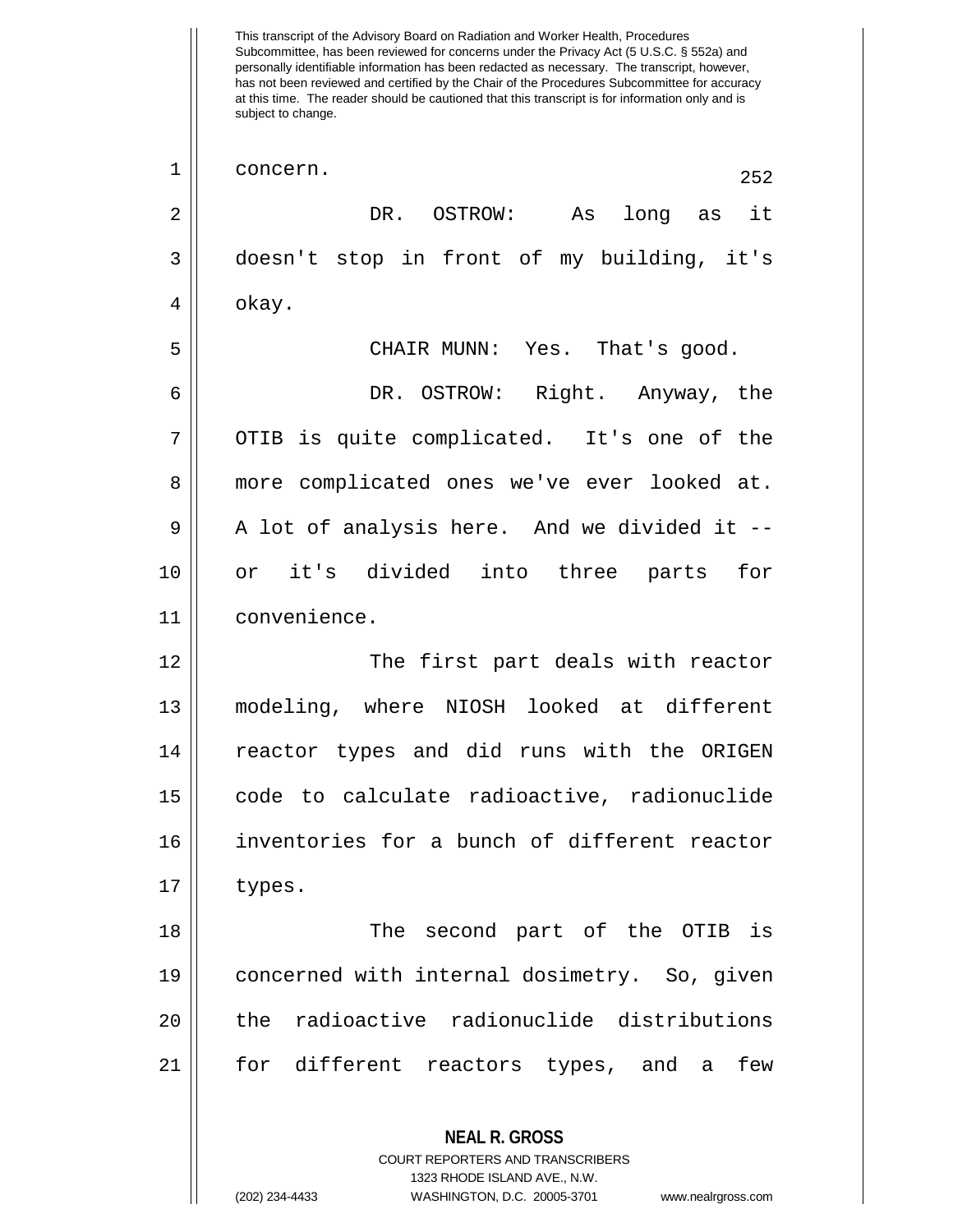$1 \parallel$  different situations, how do you calculate  $2 \parallel$  the internal doses?

3 and the third part of the OTIB 4 gives actual practical guidance, which is 5 || only a couple of pages long, for the dose 6 reconstructor to how to use the OTIB tables  $7 \parallel$  to reconstruct the dose. And very helpfully, 8 || NIOSH provided three sample problems that 9 || people can work through just to try out the 10 || OTIB and make sure they know how to use it. 11 That was a good thing.

12 Our overall assessment of the 13 || OTIB, which appears on Page 22 -- whoever is 14 working the slides, please go to Page 22. 15 || Okay, one back. Okay.

16 CHAIR MUNN: There it is.

 DR. OSTROW: Okay, there we go. Just above Section 1.4, that's our conclusion. We think the guidance that is given by the OTIB is claimant-favorable all together, overall. And except for a few

> **NEAL R. GROSS** COURT REPORTERS AND TRANSCRIBERS 1323 RHODE ISLAND AVE., N.W.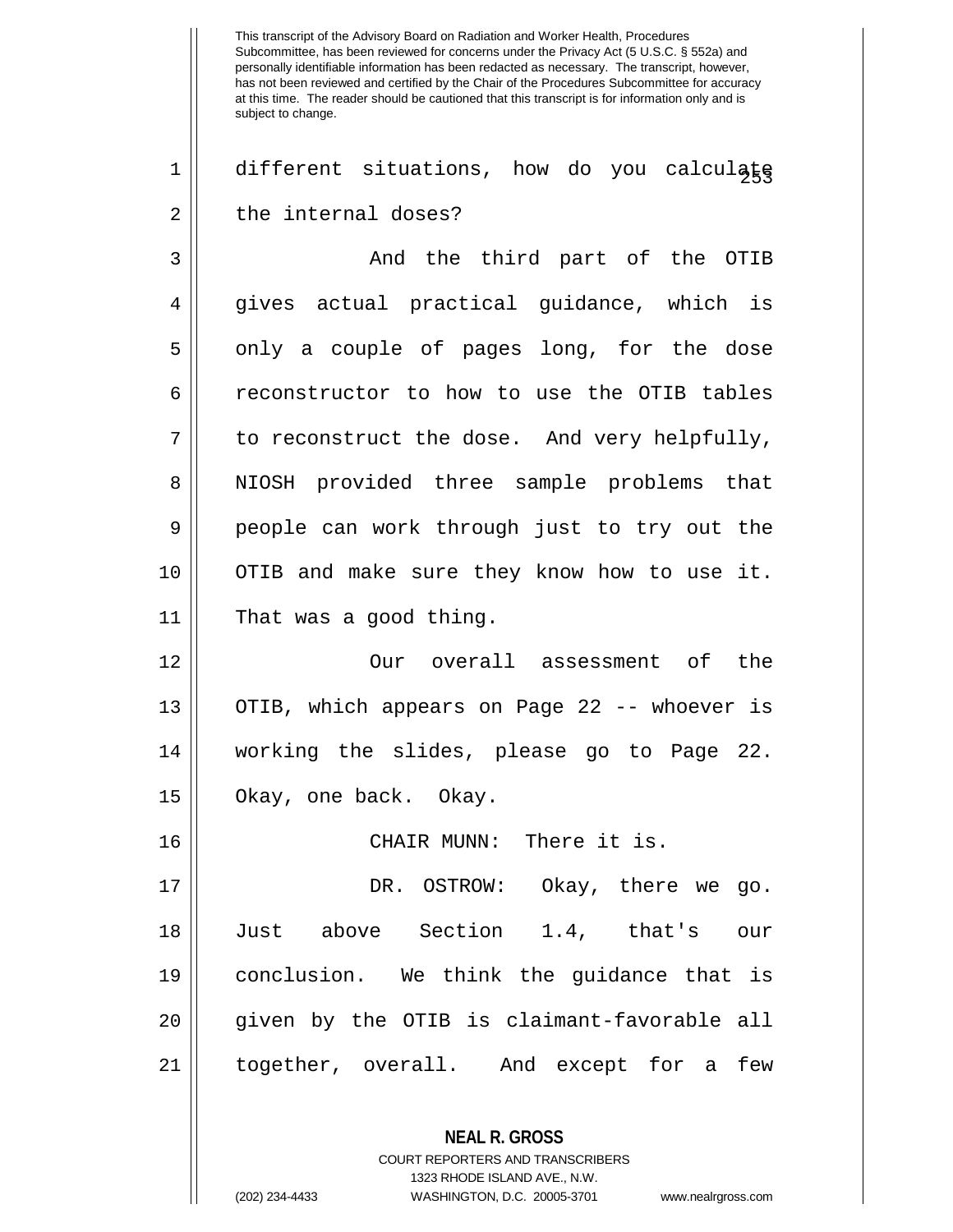$1$  | possible issues, we think the protocol given  $2 \parallel$  is reasonable and claimant-favorable. 3 All in all, we came out with ten 4 findings. Now, whoever is controlling it, go 5 || back up to Page 8. And keep going to Page 8. 6 | And I'm sorry we didn't -- we should have 7 || prepared slides based on this. But we sort  $8 \parallel$  of ran out of time. Okay, there we go. 9 This summarizes Table 2, the 10 || review findings. And we referenced where in 11 || the report that they come from. The findings 12 | | -- like I said, we have ten findings. The 13 first four have to do with reactor modeling. 14 || The next four have to do with the intake 15 fractions. And then there's two other 16 miscellaneous ones at the end. 17 Unfortunately, I don't suppose 18 NIOSH had a chance to really address any of  $19$  | these things, since I just gave it to them. 20 || But if people want, I can run down them 21 quickly and just summarize what our findings

> COURT REPORTERS AND TRANSCRIBERS 1323 RHODE ISLAND AVE., N.W.

**NEAL R. GROSS**

<sup>(202) 234-4433</sup> WASHINGTON, D.C. 20005-3701 www.nealrgross.com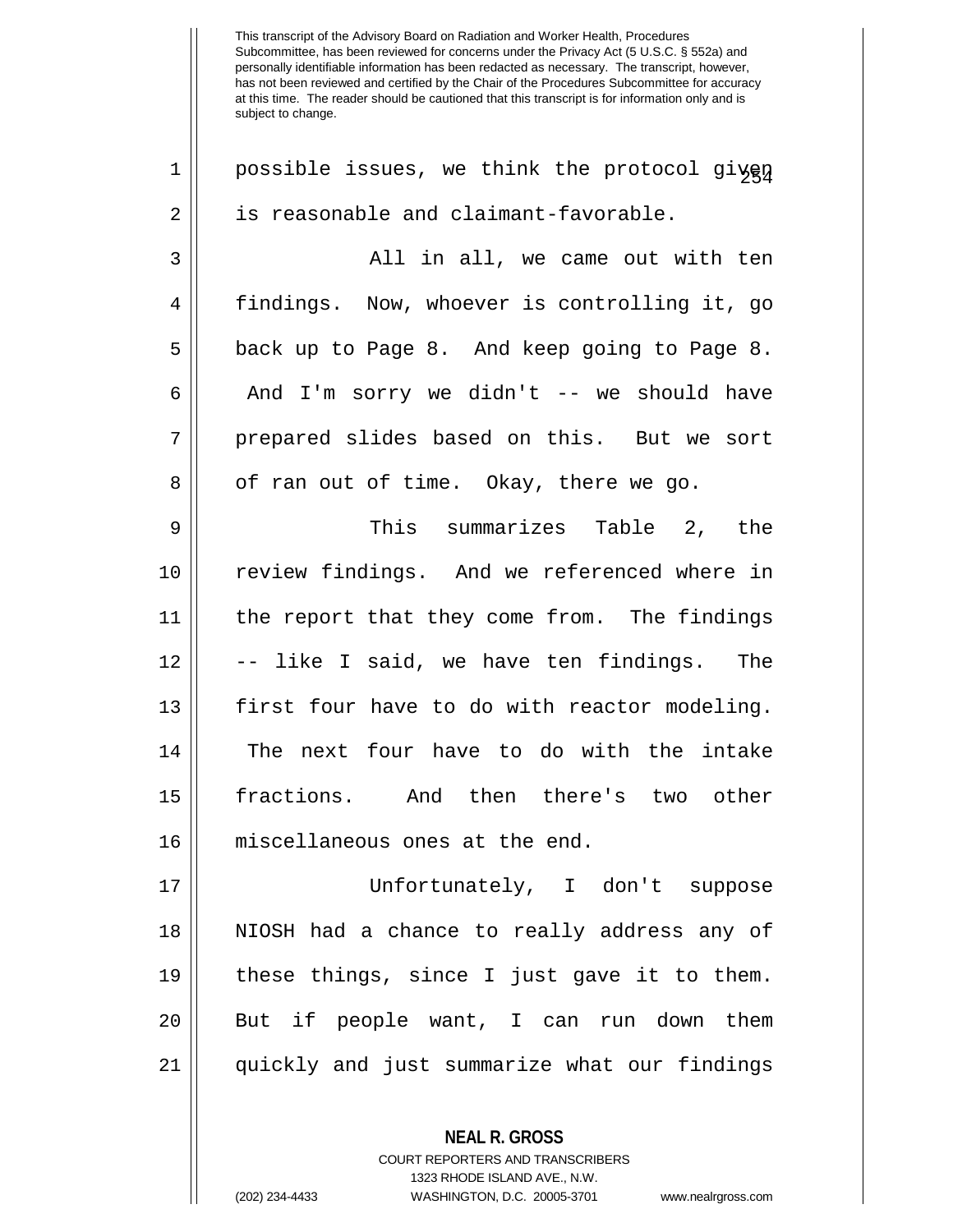This transcript of the Advisory Board on Radiation and Worker Health, Procedures Subcommittee, has been reviewed for concerns under the Privacy Act (5 U.S.C. § 552a) and personally identifiable information has been redacted as necessary. The transcript, however, has not been reviewed and certified by the Chair of the Procedures Subcommittee for accuracy at this time. The reader should be cautioned that this transcript is for information only and is subject to change. **NEAL R. GROSS** COURT REPORTERS AND TRANSCRIBERS 1323 RHODE ISLAND AVE., N.W. (202) 234-4433 WASHINGTON, D.C. 20005-3701 www.nealrgross.com  $\begin{array}{|c|c|c|c|c|}\n1 & \text{are.} & \text{255}\n\end{array}$ 2 CHAIR MUNN: I think that would 3 | be wise, Steve. 4 DR. OSTROW: Okay. 5 CHAIR MUNN: Because I don't  $6 \parallel$  think anyone has had an opportunity to really 7 absorb what's in these findings. 8 DR. OSTROW: No, I wouldn't  $9 \parallel$  expect that. 10 CHAIR MUNN: We're going to have 11 to incorporate them, of course, into the 12 database as well. And so, yes, if you would 13 || just very quickly review what those findings  $14 \parallel \quad$  are. 15 DR. OSTROW: I'll give a quick 16 review. And I think the next step after this 17 is, NIOSH has to take a look at our comments  $18$  || and get back on it. 19 CHAIR MUNN: Yes. 20 DR. OSTROW: I just want to say, 21 most of the comments -- we didn't find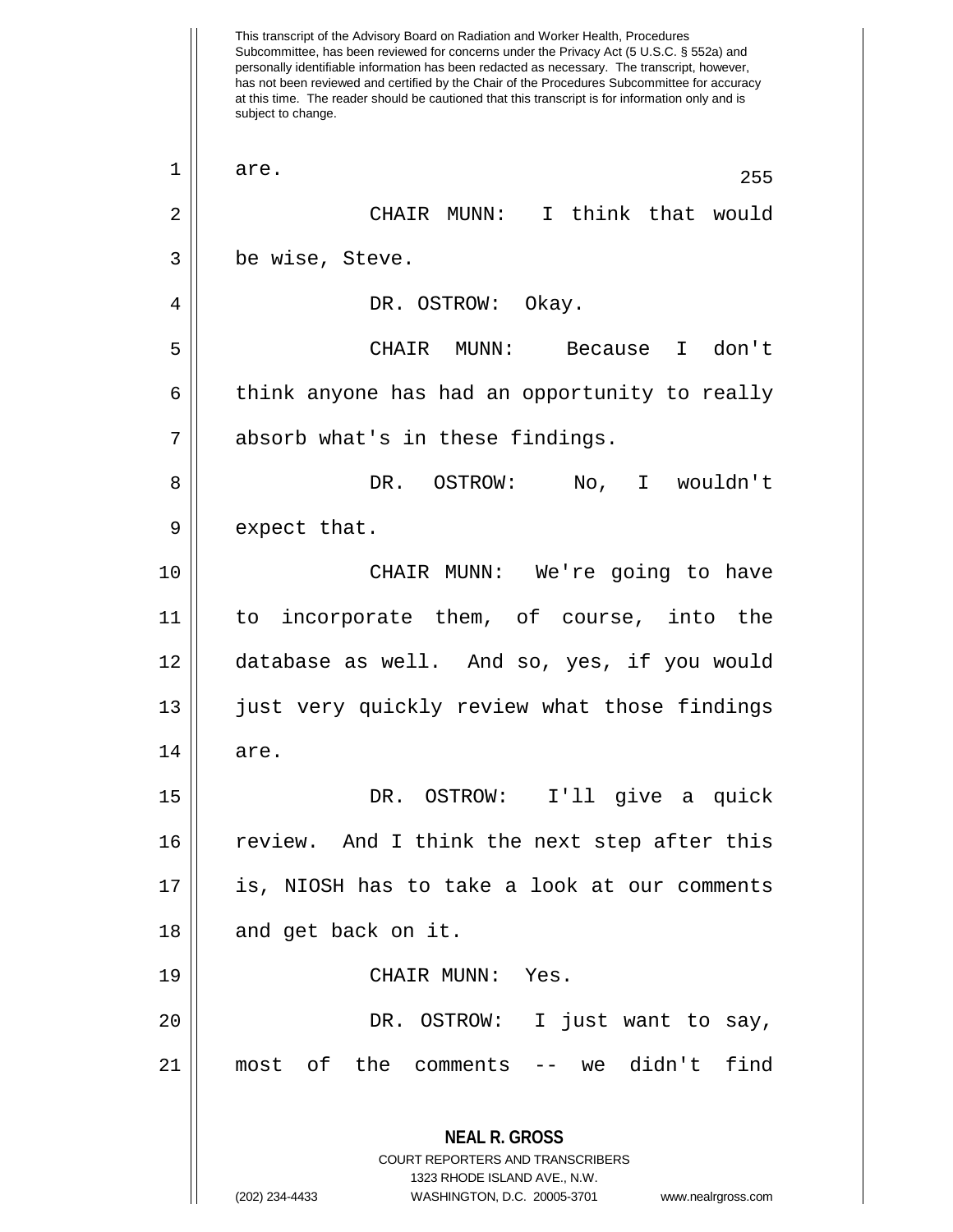| $\mathbf 1$ | anything incorrect in it whatsoever. Most <sub>2g</sub> |
|-------------|---------------------------------------------------------|
| 2           | our comments had to do with a<br>lack of                |
| 3           | explanation.<br>couldn't<br>So<br>always<br>we          |
| 4           | understand or sign off or see the reason                |
| 5           | certain things were done. So it's mainly in             |
| 6           | way of amplification.<br>the<br>Okay.<br>That's         |
| 7           | that.                                                   |

 As I mentioned, NIOSH or ORAU 9 | began by doing ORIGEN2 runs on the reactors. They picked five reactor categories to represent different types of reactors, and 12 || seven representative real reactors to look | at. And there's a list of those.

14 || They used the ORIGEN code, which 15 is an isotope generation and depletion code 16 || that calculates isotopic inventory. And they 17 ran it for all seven reactor cases, and 18 eleven different runs total. And they did it 19 | for different decay times afterwards.

20 || So our finding was -- Finding 1 21 is that we don't have any quarrel with

> **NEAL R. GROSS** COURT REPORTERS AND TRANSCRIBERS 1323 RHODE ISLAND AVE., N.W.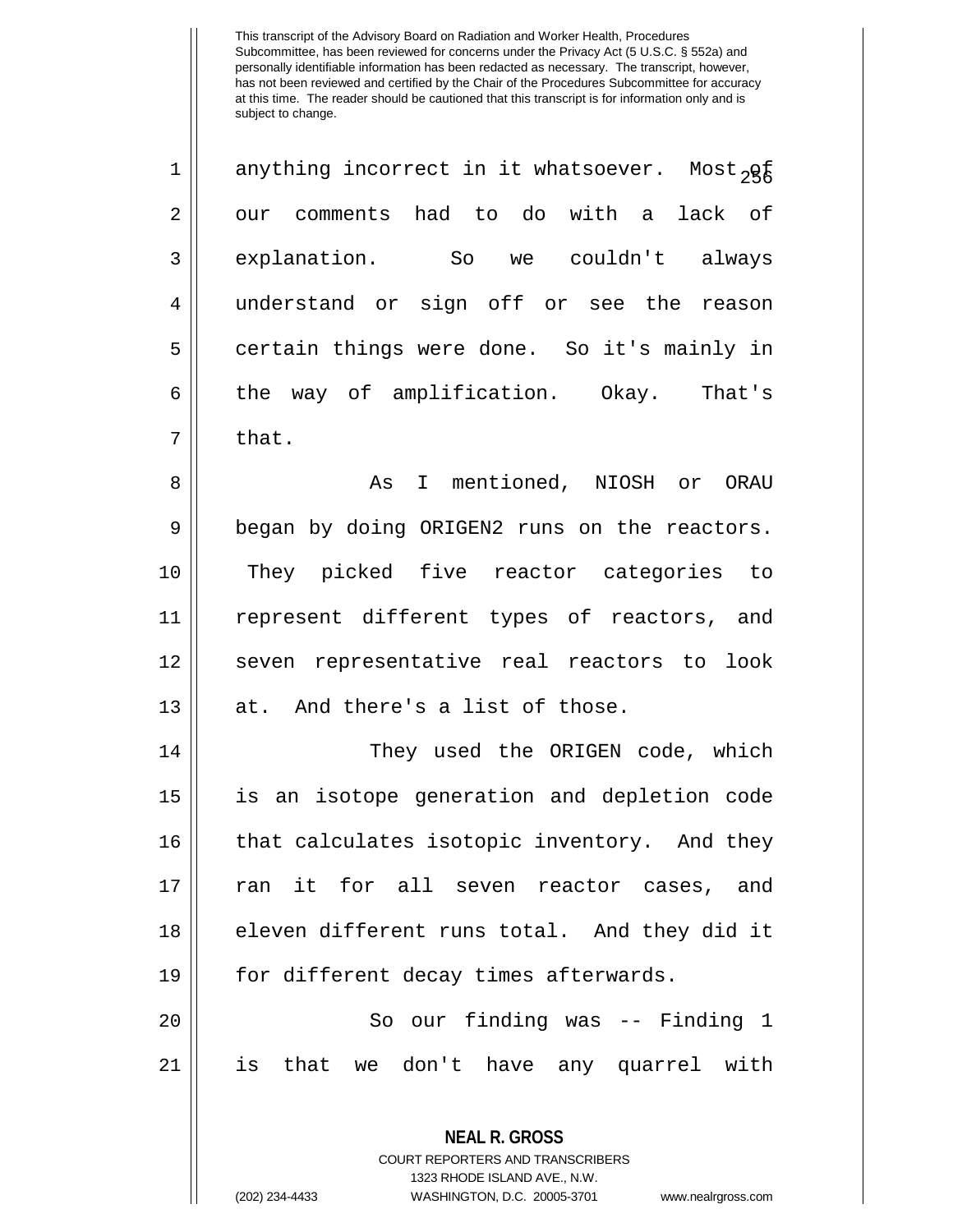| 1  | anything, but we're not able to evaluate the                                                    |
|----|-------------------------------------------------------------------------------------------------|
| 2  | appropriateness of the input parameters that                                                    |
| 3  | NIOSH used for the ORIGEN runs, since they                                                      |
| 4  | don't specify or reference it in the OTIB.                                                      |
| 5  | CHAIR MUNN: Yeah, right. We see                                                                 |
| 6  | that whole first group there is essentially -                                                   |
| 7  |                                                                                                 |
| 8  | DR. OSTROW: That's right.                                                                       |
| 9  | CHAIR MUNN:<br>Need<br>more                                                                     |
| 10 | information. And NIOSH will be able to                                                          |
| 11 | evaluate those and respond to each of the --                                                    |
| 12 | DR. OSTROW: That's 1, 2 and 3                                                                   |
| 13 | Findings are basically on that. Interesting,                                                    |
| 14 | Rev 0 of the OTIB went on and on and on, in                                                     |
| 15 | great length and great detail about all the                                                     |
| 16 | modeling that was done, which may have been a                                                   |
| 17 | little bit overkill.                                                                            |
| 18 | I'm an actual nuclear engineer.                                                                 |
| 19 | So to me it was actually interesting. But                                                       |
| 20 | Rev 0 eliminated most of that. Rev 1                                                            |
| 21 | eliminated most of that material. And it                                                        |
|    | <b>NEAL R. GROSS</b><br><b>COURT REPORTERS AND TRANSCRIBERS</b><br>1323 RHODE ISLAND AVE., N.W. |

 $\prod_{i=1}^{n}$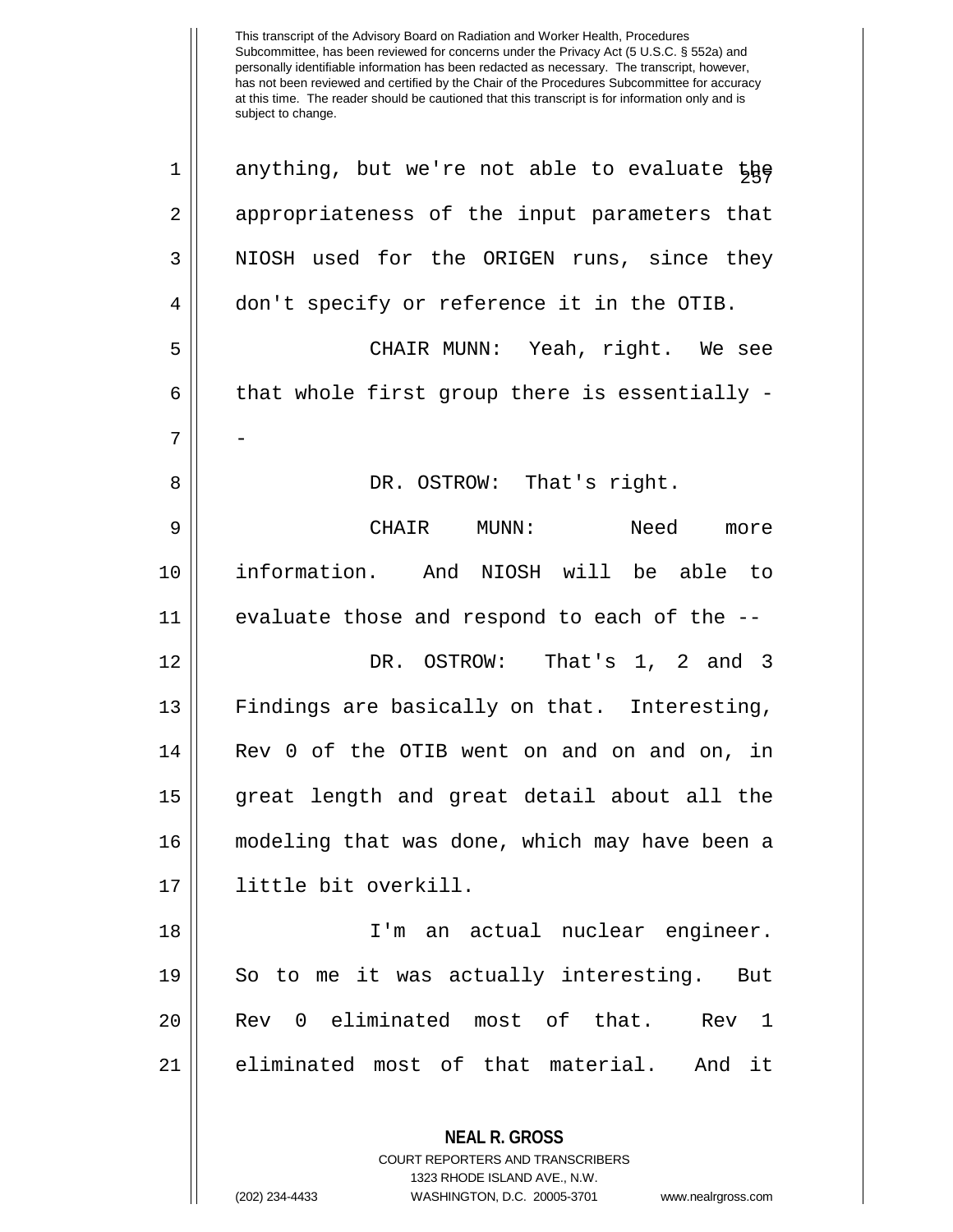**NEAL R. GROSS** COURT REPORTERS AND TRANSCRIBERS 1323 RHODE ISLAND AVE., N.W. (202) 234-4433 WASHINGTON, D.C. 20005-3701 www.nealrgross.com 1 || might be helpful if NIOSH, you know, s 2 | responded with a little bit of information 3 about how they picked the input values for 4 || the ORIGEN runs. 5 CHAIR MUNN: Well, I'm sure  $6 \parallel$  they'll be able to do that without too much  $7 \parallel$  trouble, once they --8 DR. OSTROW: If they ran it they 9 would know how, you know, where they got the 10 values from. Number 4, Finding 4, is also 11 || related for the trigger reactor cases. 12 There's actually two trigger cases, one with 13 || stainless steel-clad, and one with aluminum- $14$  | clad fuel. 15 And when NIOSH did its down-16 || select from the original number of cases, 17 down to the final four, they didn't say 18 whether they used the stainless steel or the 19 aluminum trigger. 20 CHAIR MUNN: Yes. 21 DR. OSTROW: That's a minor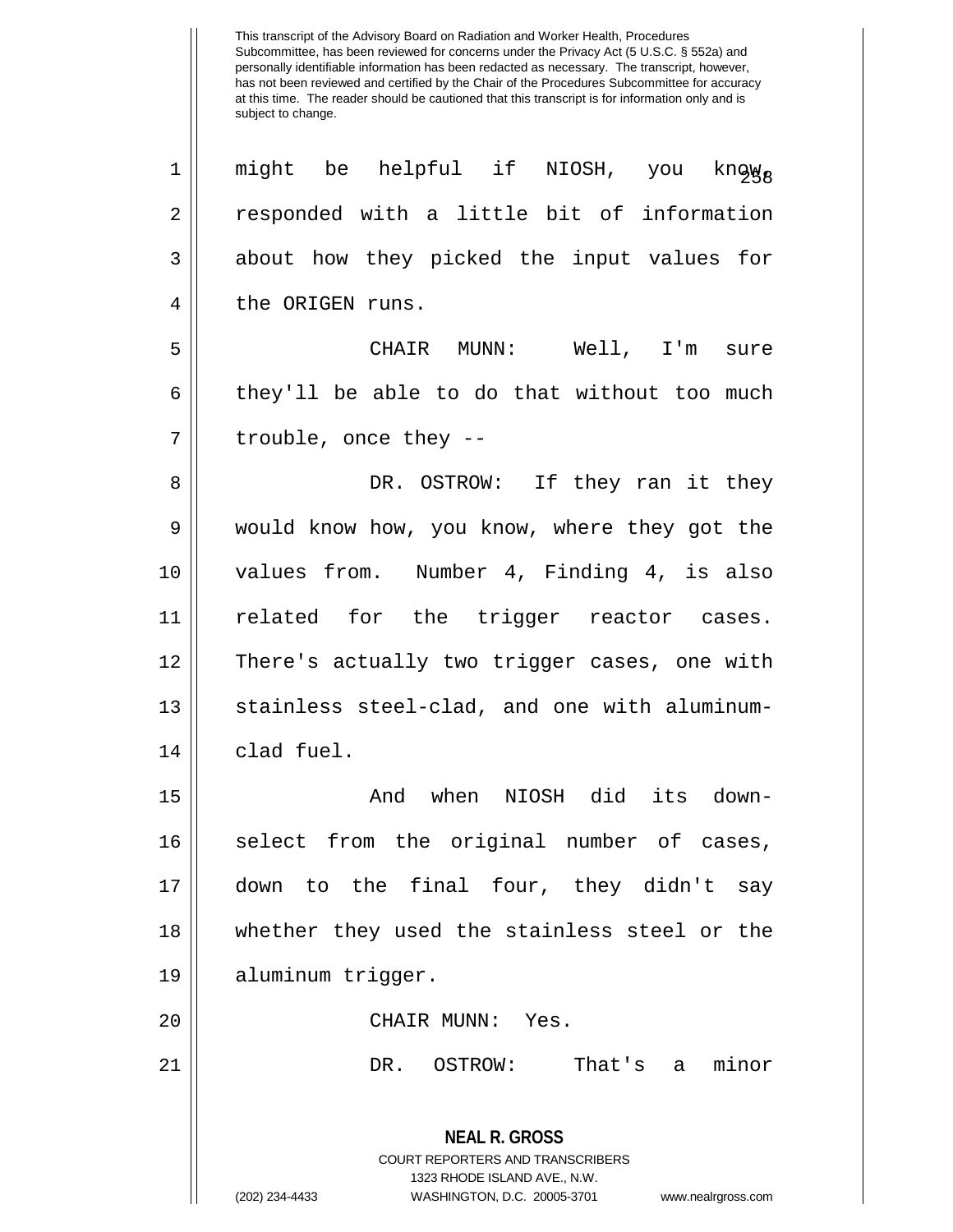| $\mathbf 1$    | thing.<br>259                                |
|----------------|----------------------------------------------|
| $\overline{2}$ | CHAIR MUNN: Yeah, easy. Okay.                |
| 3              | DR. OSTROW: Beginning with                   |
| $\overline{4}$ | Number 5 through 8, those are the internal   |
| 5              | dosimetry ones. And this had a large         |
| 6              | contribution by Joyce Lipsztein. She's the   |
| 7              | expert on internal dosimetry. I did the      |
| 8              | reactor part. And she had a bunch of         |
| 9              | findings on this.                            |
| 10             | Well, one finding, Number 5, I               |
| 11             | think John Mauro also provided this one. I   |
| 12             | don't know if it's a nitpick or not a        |
| 13             | nitpick. But the OTIB starts out with the    |
| 14             | isotopic inventory in spent fuel, reactor    |
| 15             | fuel.                                        |
| 16             | However, depending on what a                 |
| 17             | worker is doing, very often he's not exposed |
| 18             | to the reactor fuel inventory. But he's      |
| 19             | exposed instead to the gas gap activity.     |
| 20             | That means what's actually escaped from the  |
| 21             | fuel and gets into the air.                  |
|                | <b>NEAL R. GROSS</b>                         |

COURT REPORTERS AND TRANSCRIBERS 1323 RHODE ISLAND AVE., N.W.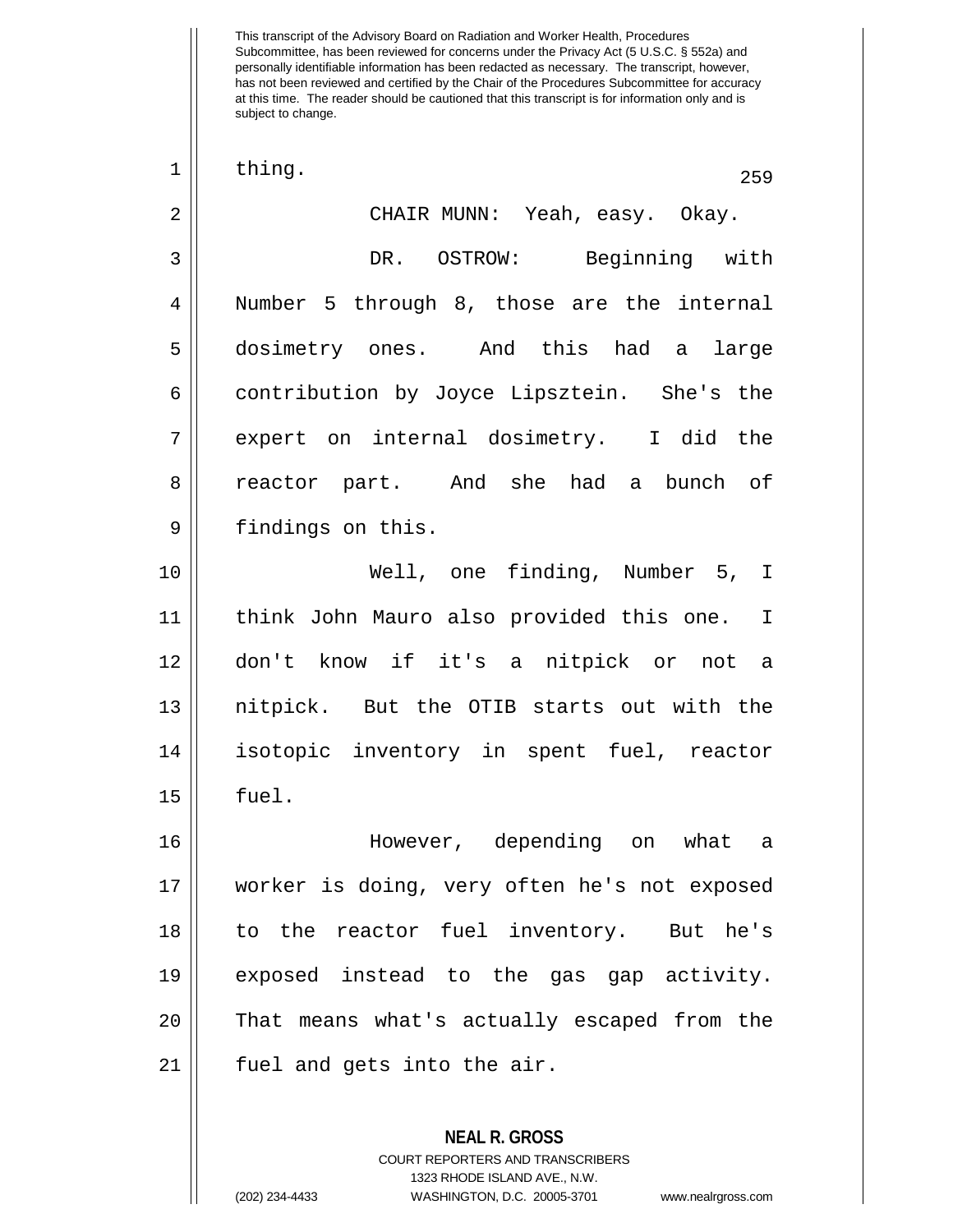| 1              | And we're not sure, in<br>some                                                                  |
|----------------|-------------------------------------------------------------------------------------------------|
| $\overline{2}$ | cases, that using the reactor fuel inventory                                                    |
| 3              | may not be the appropriate thing to do.                                                         |
| 4              | Maybe you have to use the gas gap. And this                                                     |
| 5              | should be discussed a little bit.                                                               |
| 6              | John, do you have anything to say                                                               |
| 7              | about this? I think this was your finding.                                                      |
| 8              | DR. MAURO: Yes, I found this to                                                                 |
| 9              | be something that needs to be explored.                                                         |
| 10             | Visualize a person working, you have a guy                                                      |
| 11             | that's working in a facility that's either                                                      |
| 12             | working with a reactor, or working with fuel                                                    |
| 13             | from a reactor.                                                                                 |
| 14             | And you have bioassay data that                                                                 |
| 15             | says, here's his gross beta or gross gamma                                                      |
| 16             | activity in urine. And you want to say,                                                         |
| 17             | okay, what percent of the activity is cesium,                                                   |
| 18             | strontium, and all the other fission<br>and                                                     |
| 19             | activation products that might be<br>оf                                                         |
| 20             | interest?                                                                                       |
| 21             | It's important to point out, by                                                                 |
|                | <b>NEAL R. GROSS</b><br><b>COURT REPORTERS AND TRANSCRIBERS</b><br>1323 RHODE ISLAND AVE., N.W. |
|                | (202) 234-4433<br>WASHINGTON, D.C. 20005-3701<br>www.nealrgross.com                             |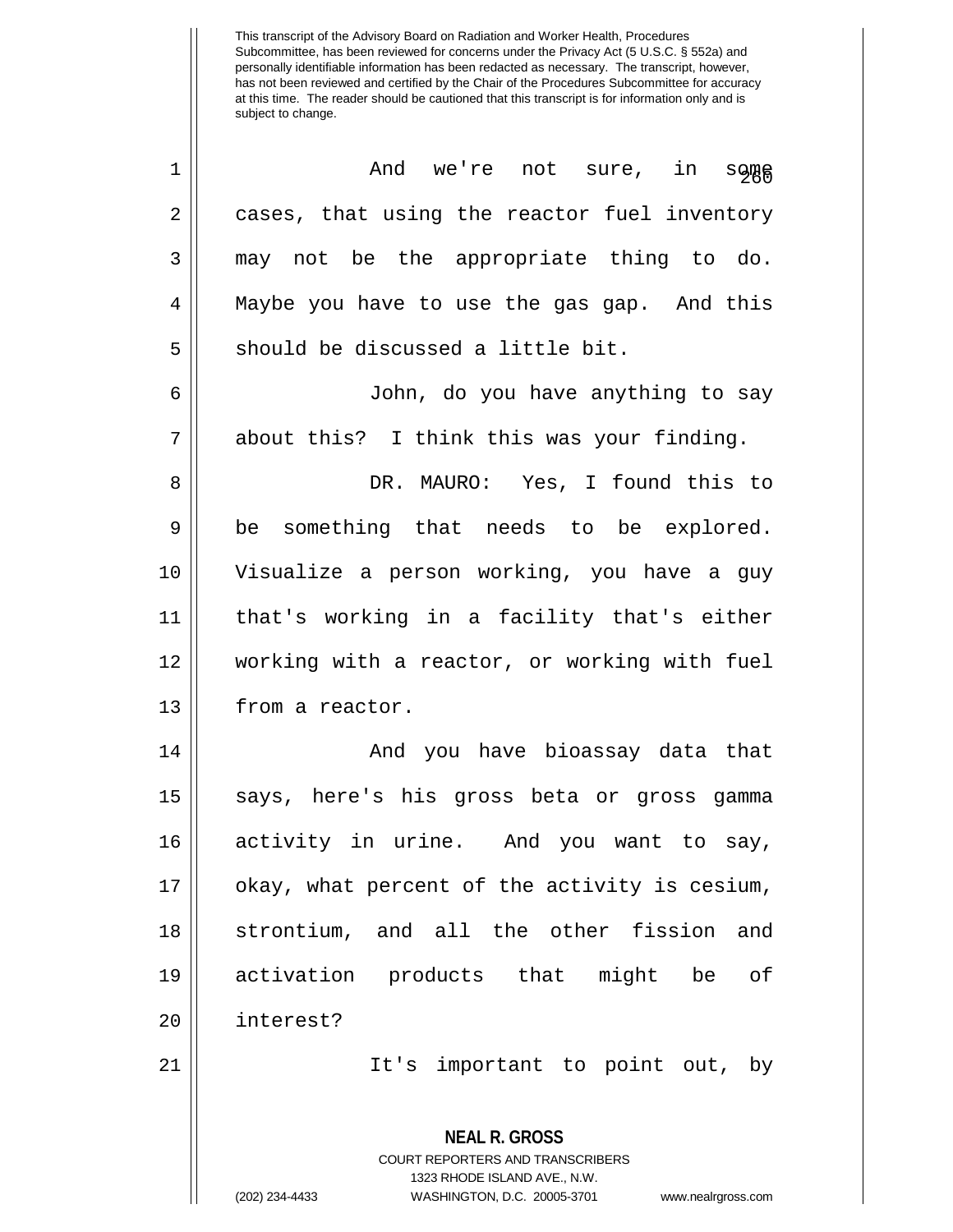| $\mathbf 1$    | the way, the scope of this OTIB is limited <sub>2</sub> ko |
|----------------|------------------------------------------------------------|
| $\overline{2}$ | reactors and places that might be handling                 |
| $\overline{3}$ | fuel, and not places where you're dealing                  |
| $\overline{4}$ | with separated material, you know, where a                 |
| 5              | person has chemically separated out strontium              |
| 6              | or cesium, and doing that special work.                    |

 This is really basically a 8 || reactor situation. Or, I believe, a place where you're handling fuel. So your real 10 || starting point is, okay, well, what's the mix of radionuclides that's in fuel? And the | rock that they built their house on here is, what is the inventory, the relative, the isotopic inventory in fuel?

 And, as Steve pointed out, there's, you know, there's a lot of difference. The inventory can change quite a 18 || bit depending on the type of fuel, depending on the age of the fuel. These are the two big drivers that determine the mix of 21 | radioisotopes.

> **NEAL R. GROSS** COURT REPORTERS AND TRANSCRIBERS 1323 RHODE ISLAND AVE., N.W. (202) 234-4433 WASHINGTON, D.C. 20005-3701 www.nealrgross.com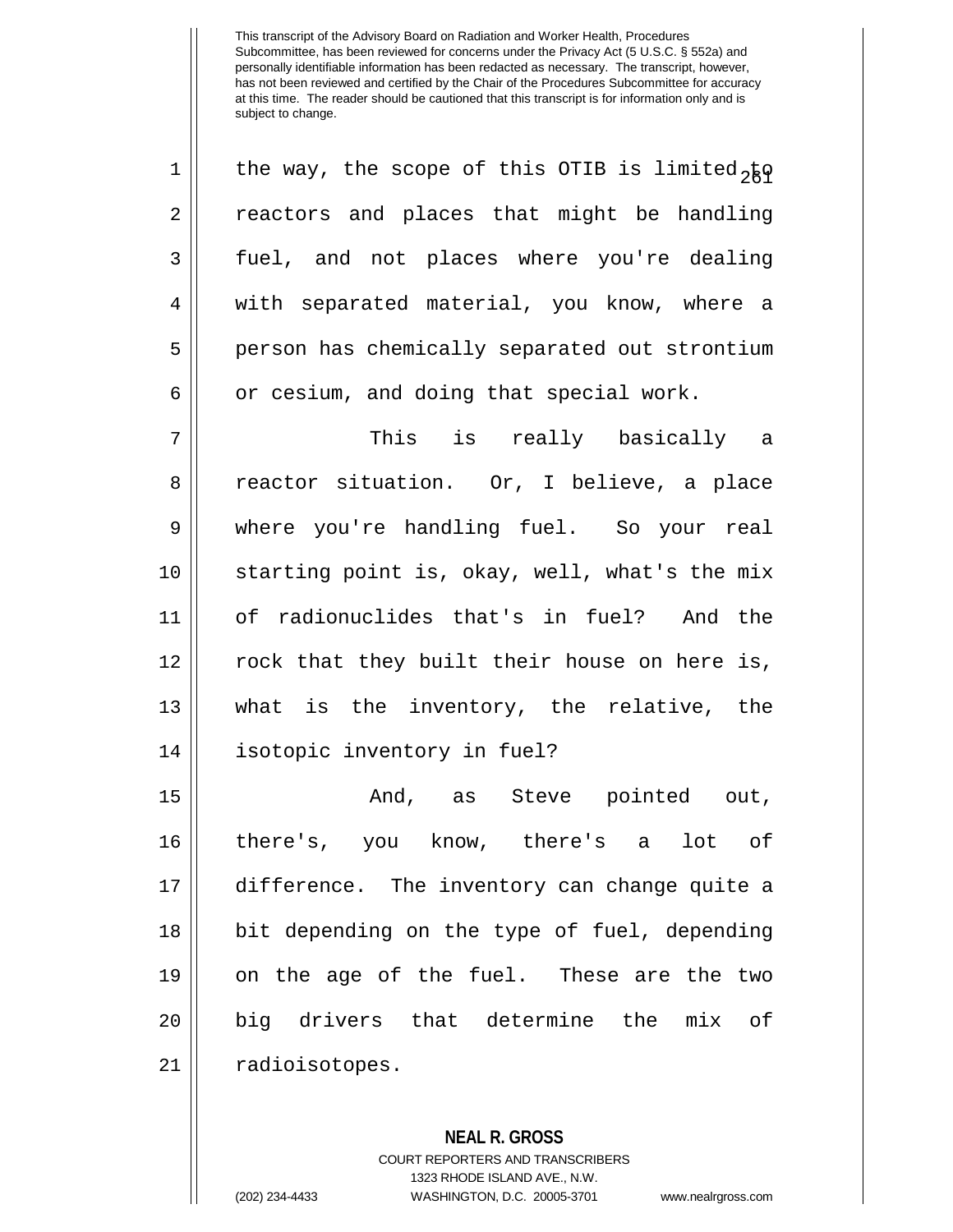| $\mathbf 1$    | Now, I've done a lot of work $2\frac{1}{2}$  |
|----------------|----------------------------------------------|
| $\overline{a}$ | deriving the doses to workers who work at    |
| $\mathbf{3}$   | reactors. Some people work in the rad waste  |
| $\overline{4}$ | building, some people work in various        |
| 5              | maintenance activities. Some people handle   |
| 6              | the spent resins. There's a lot of different |
| 7              | things in a reactor operation.               |
| 8              | And I say, well, you know, my                |
| $\overline{9}$ | experience is that it's the mix of           |
| 10             | radionuclides that's in the gas gap. This is |
| 11             | a gas base inside the fuel. Not the fuel     |
| 1 O            | that hut in the sea care and that maless     |

 itself, but in the gas gap. And that makes it very different in the gas gap. And, also, 14 || in the primary coolant, which leaks, and it | contributes to the airborne activity.

 There's also work where you're working with spent resin from various waste water treatment systems that have their own mix. So my question is really, you sort of 20 || step back and say, given that the context within which a worker at a reactor might be

> **NEAL R. GROSS** COURT REPORTERS AND TRANSCRIBERS 1323 RHODE ISLAND AVE., N.W. (202) 234-4433 WASHINGTON, D.C. 20005-3701 www.nealrgross.com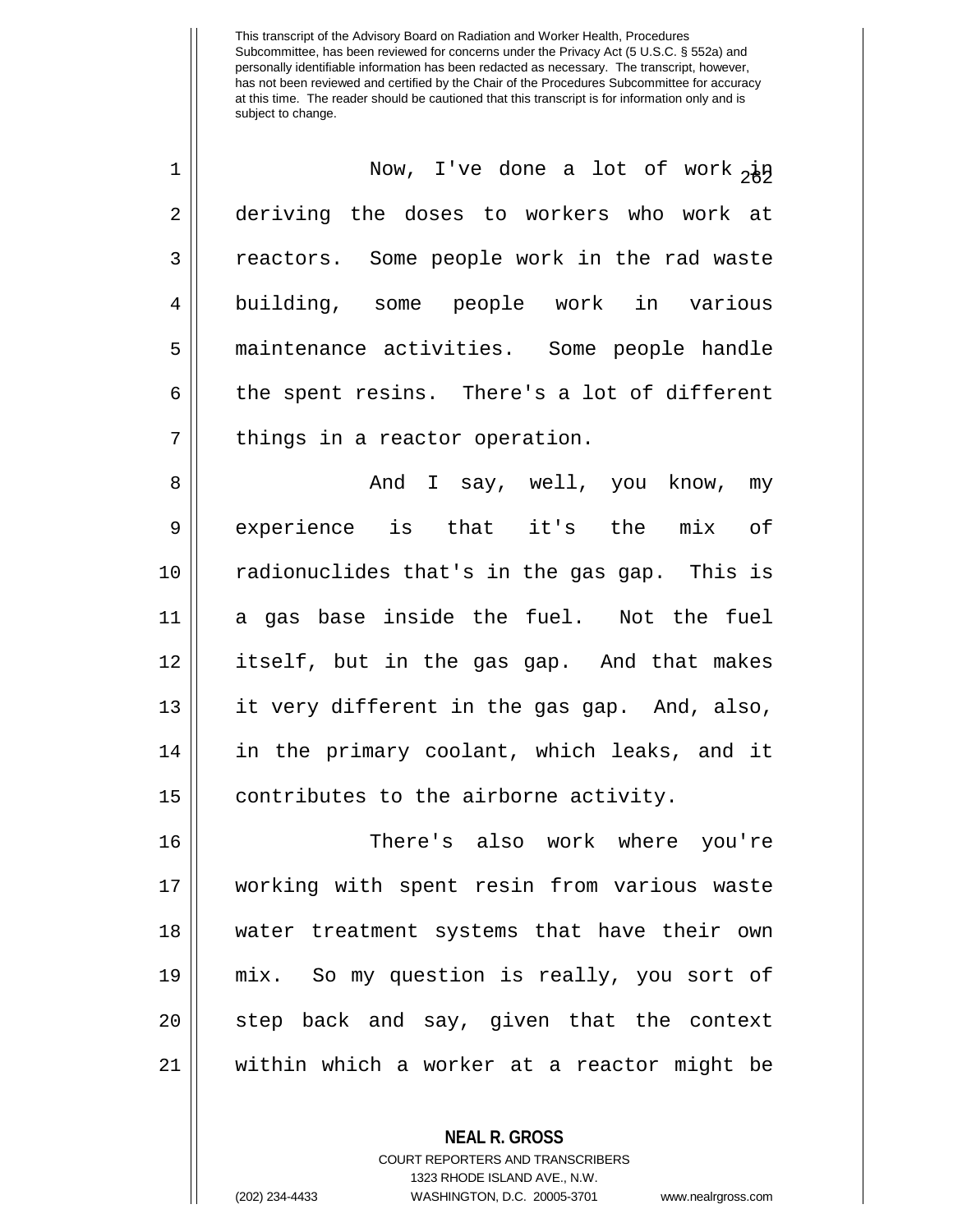1 || involved in, the kinds of things he's doing,  $2 \parallel$  and the kind of -- you know, could very well  $3 \parallel$  affect the mix that he's dealing with. 4 Now, what NIOSH did in order to  $5 \parallel$  try to deal with that, is to say, well  $6 \parallel$  listen, we're going to start with the fuel. 7 || And then we're going to assume that the mix 8 that could become airborne -- so like the 9 first step. Say, okay, we got to go from 10 what's in the fuel to what's airborne, 11 because that's the stuff that is going to be 12 || inhaled and find its way into urine. 13 || And they used a very conventional 14 || standard that goes way back in time, which 15 assumes 100 percent of the noble gasses, 50 16 percent of the iodines, and one percent of  $17 \parallel$  the particulates is the release fraction. 18 This is the fraction of the 19 inventory that's in the fuel, that becomes 20 airborne. It's a very crude way of trying to 21 || say, what's going to end up airborne? And

> COURT REPORTERS AND TRANSCRIBERS 1323 RHODE ISLAND AVE., N.W. (202) 234-4433 WASHINGTON, D.C. 20005-3701 www.nealrgross.com

**NEAL R. GROSS**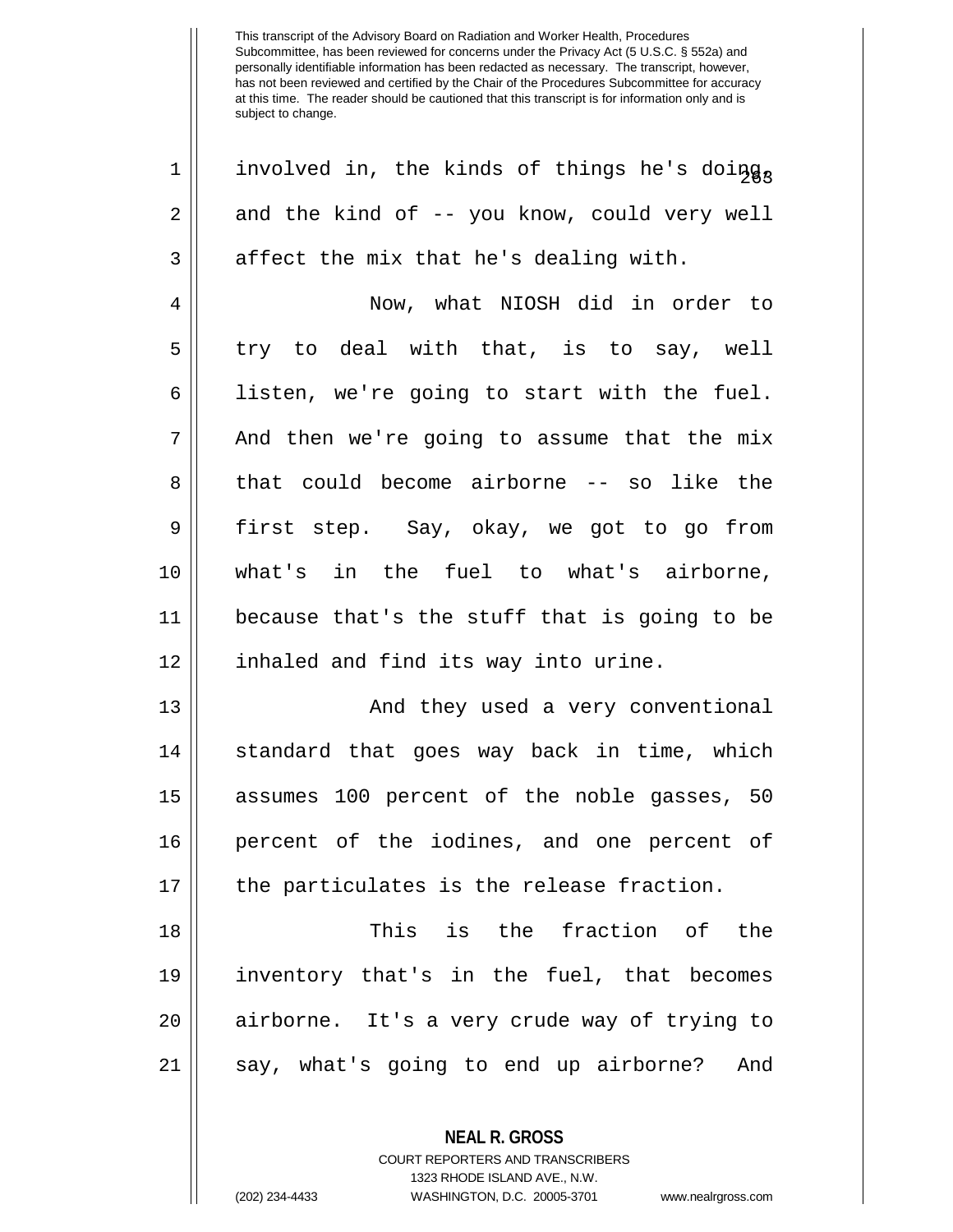This transcript of the Advisory Board on Radiation and Worker Health, Procedures Subcommittee, has been reviewed for concerns under the Privacy Act (5 U.S.C. § 552a) and personally identifiable information has been redacted as necessary. The transcript, however, has not been reviewed and certified by the Chair of the Procedures Subcommittee for accuracy at this time. The reader should be cautioned that this transcript is for information only and is subject to change. **NEAL R. GROSS** COURT REPORTERS AND TRANSCRIBERS 1323 RHODE ISLAND AVE., N.W. 1 || that's your starting point for the mix  ${}_{2}Q_{\frac{1}{2}}$ 2 || radionuclides that might be airborne to which  $3 \parallel$  a worker might be exposed. 4 CHAIR MUNN: Well, that's pretty 5 broad. 6 DR. MAURO: It's pretty broad. 7 It's very crude and very broad. And it might 8 work. It might work. But it may turn out,  $9 \parallel$  it may not work -- I'm not sure. 10 CHAIR MUNN: Well, I'm sure NIOSH 11 will be able to take a look at the finding. 12 || There it is, and  $13$  | that's  $-$ 14 CHAIR MUNN: And give you a good 15 feeling for -- 16 DR. MAURO: Exactly. And that's  $17 \parallel$  really the only thing I had to offer, whether 18 || or not it was too much of a leap of faith to 19 make that jump. Or whether there should be a 20 || little bit more granularity in thinking about 21 what might be airborne in a reactor.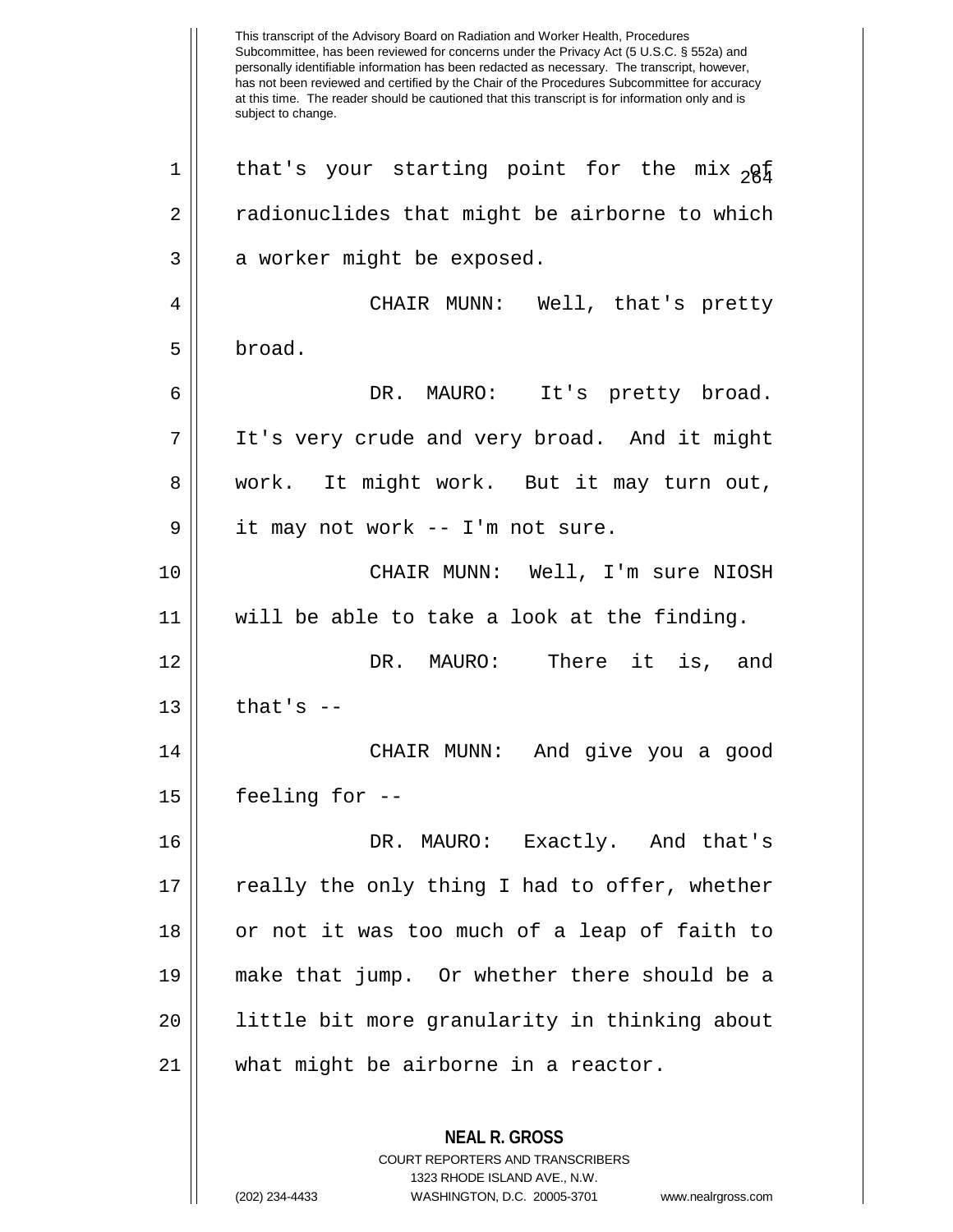| $\mathbf 1$ | DR. H. BEHLING: John, I want <sub>2</sub> kg                    |
|-------------|-----------------------------------------------------------------|
| $\sqrt{2}$  | really comment on this. I think your step                       |
| 3           | was a step in the right direction. But it's                     |
| 4           | not even a complete one. What you find in                       |
| 5           | the air gap in a fuel pellet, it's only the                     |
| 6           | beginning. You have multiple barriers to                        |
| 7           | breach beyond that: the cladding, the water,                    |
| 8           | the reactor vessel, and then numerous others.                   |
| $\mathsf 9$ | And the bottom line really here                                 |
| 10          | is it seems like what you just explained                        |
| 11          | about the release fractions, that's really a                    |
| 12          | crude, crude model. And it was never                            |
| 13          | intended to be used for anything other than                     |
| 14          | accident scenarios.                                             |
| 15          | DR. MAURO: Yeah, that's how I                                   |
| 16          | used it.                                                        |
| 17          | DR. H. BEHLING: And what really                                 |
| 18          | needs to be looked at, and this is really                       |
| 19          | where the rubber meets the road, is the air.                    |
| 20          | In the end, a person who is a reactor                           |
| 21          | operator, who goes into containment, he is                      |
|             | <b>NEAL R. GROSS</b><br><b>COURT REPORTERS AND TRANSCRIBERS</b> |

1323 RHODE ISLAND AVE., N.W.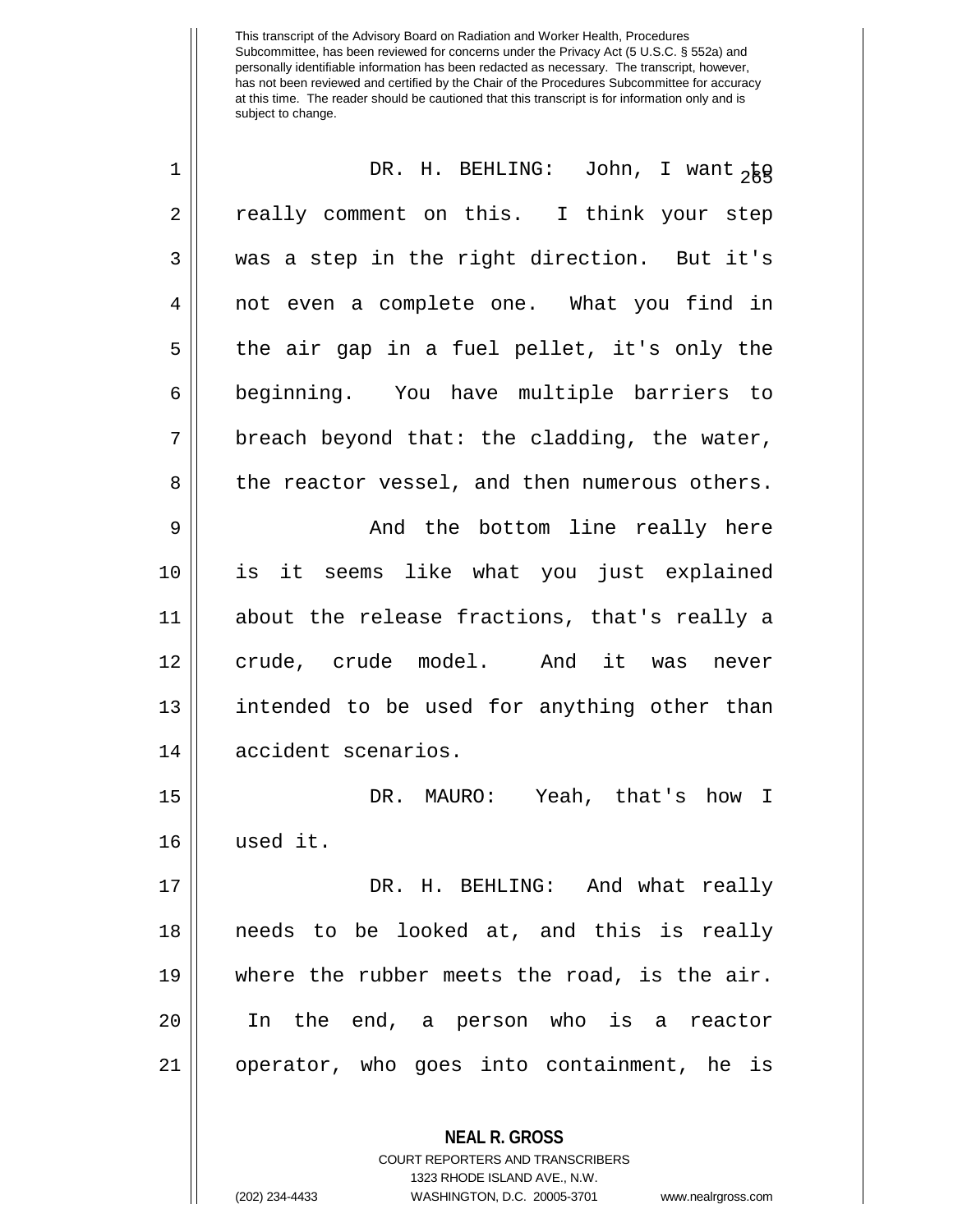| $\mathbf 1$ | subject to an air concentration<br>28€                   |
|-------------|----------------------------------------------------------|
| 2           | radionuclides that have weathered<br>the                 |
| 3           | screening process of escaping from the fuel              |
| 4           | matrix, of escaping into the headspace of the            |
| 5           | fuel pellet, of being released from                      |
| 6           | microfissures in the fuel cladding.                      |
| 7           | Then it has to get through the                           |
| 8           | water, the primary coolant. And from there               |
| 9           | it may even have to enter the secondary side             |
| 10          | of a PWR. And then it has to release in the              |
| 11          | air. So, in the end, the true value of doing             |
| 12          | all this really rests with the ability to                |
| 13          | monitor the air.                                         |
| 14          | If you have an air sample that is                        |
| 15          | monitored for a gross alpha/gross beta, and              |
| 16          | then identifies the radionuclides, you have              |
| 17          | all the answers without going through a lot              |
| 18          | of these modeling parameters that are, at                |
| 19          | best, guesses. And crude guesses at that.                |
| 20          | DR. MAURO: Oh, I agree. If you                           |
| 21          | have air sampling data for a given reactor,              |
|             | <b>NEAL R. GROSS</b><br>COURT REPORTERS AND TRANSCRIBERS |

1323 RHODE ISLAND AVE., N.W.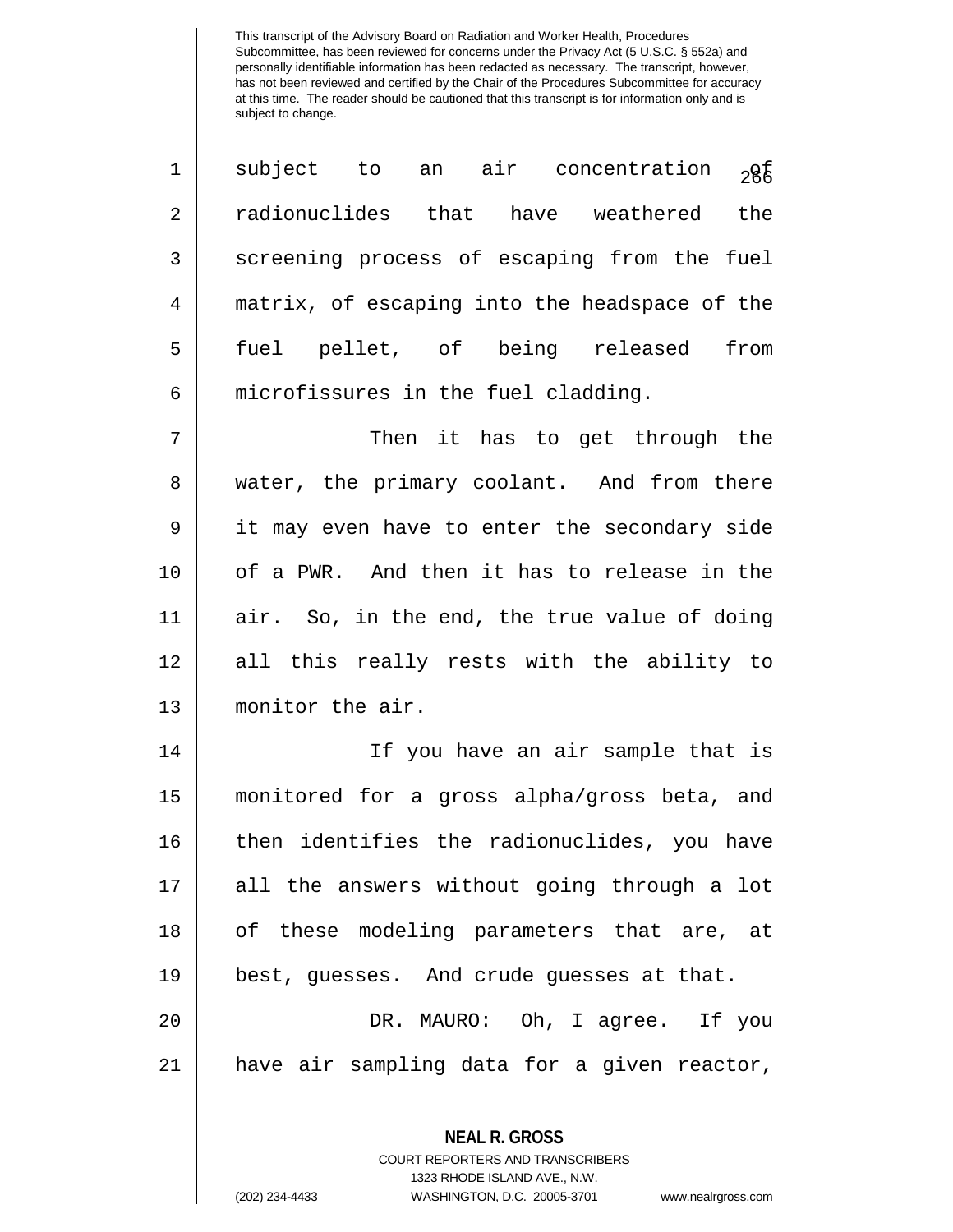This transcript of the Advisory Board on Radiation and Worker Health, Procedures Subcommittee, has been reviewed for concerns under the Privacy Act (5 U.S.C. § 552a) and personally identifiable information has been redacted as necessary. The transcript, however, has not been reviewed and certified by the Chair of the Procedures Subcommittee for accuracy at this time. The reader should be cautioned that this transcript is for information only and is subject to change. **NEAL R. GROSS** COURT REPORTERS AND TRANSCRIBERS 1323 RHODE ISLAND AVE., N.W. 1 || you go straight to that. I didn't even  $257$ 2 NIOSH -- 3 DR. H. BEHLING: And I can't see 4 why you wouldn't have that. I mean, that is 5 || the most common practice in a power reactor  $6 \parallel$  or a research reactor is to constantly 7 monitor the air. 8 CHAIR MUNN: Of course, of 9 | course. 10 DR. H. BEHLING: In which case, 11 you have that data available. 12 CHAIR MUNN: You're talking about 13 CAMs everywhere when you're talking about 14 | reactor facilities. 15 DR. H. BEHLING: Yes. 16 CHAIR MUNN: And NIOSH will be 17 able to, I'm sure, respond to the issue. 18 It's just that we need to give them a chance 19 to respond to it. And it's pretty clear, I 20 || think, from the finding itself, what we're 21 || asking of them.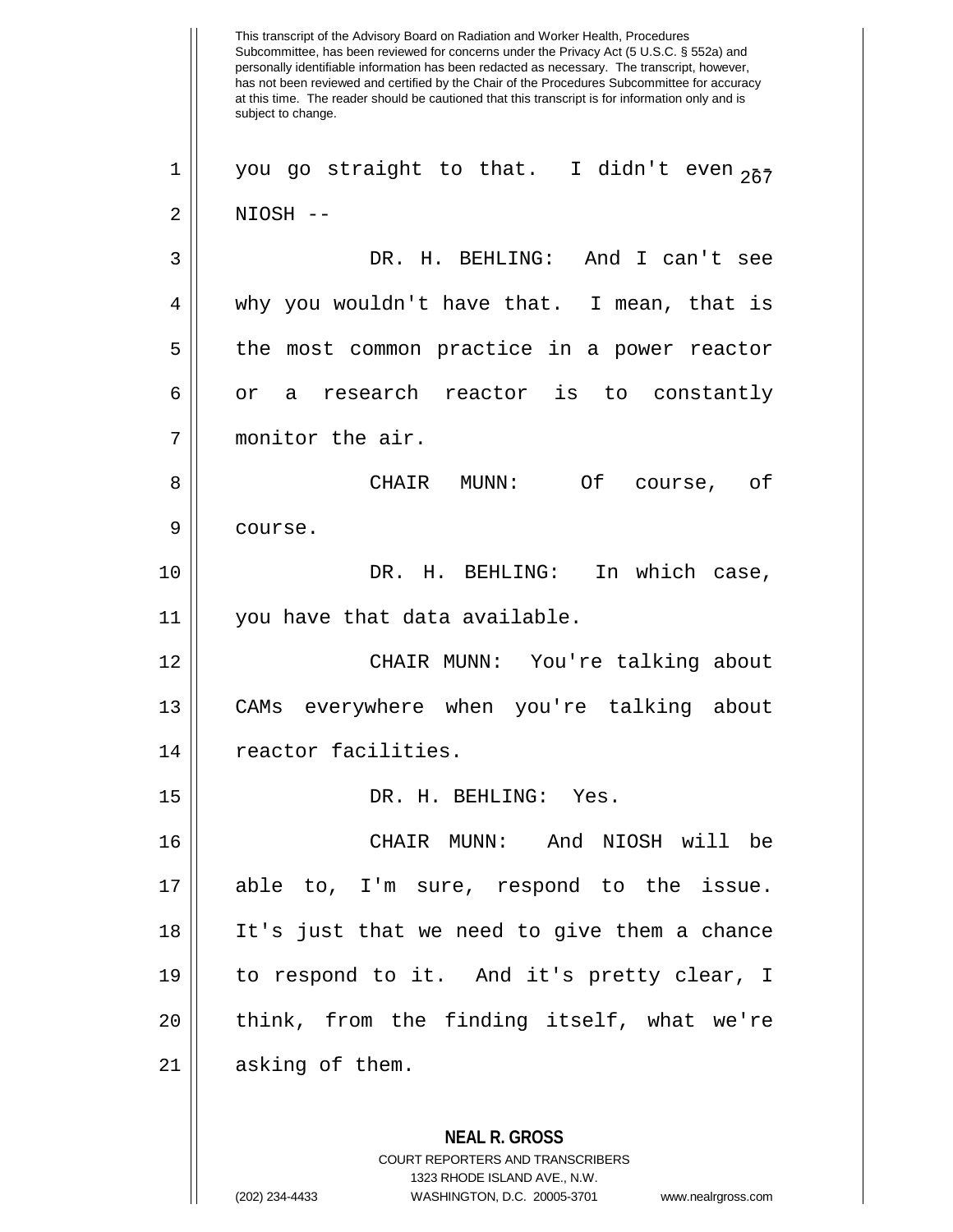| $\mathbf 1$    | Let's just go on and try to get <sub>26</sub> g |
|----------------|-------------------------------------------------|
| $\overline{2}$ | feel for what these ten findings cover, so      |
| 3              | that we can do a few more things before we      |
| 4              | have to -- before everybody gives up and        |
| 5              | leaves. Thank you.                              |
| 6              | Steve Ostrow, you were going to                 |
| 7              | give us a quick -- that you said that you       |
| 8              | viewed these as three different categories.     |
| 9              | And we've covered the first two, I think.       |
| 10             | DR. OSTROW: Right. Well,                        |
| 11             | Finding 6 is also an internal dosimetry one.    |
| 12             | This has to do -- and I'll just summarize it    |
| 13             | quickly. People can read it. But this has       |
| 14             | to do with effective dose conversion factors.   |
| 15             | The OTIB starts out with hundreds               |
| 16             | of radionuclides, many hundreds. I don't        |
| 17             | know the number, but close to 1,000. They do    |
| 18             | first cut and reduce that to 36<br>a l          |
| 19             | radionuclides, by various methods. And then     |
| 20             | they do a second cut and reduce that to a       |
| 21             | final set of 17 radionuclides. That's the       |

**NEAL R. GROSS**

COURT REPORTERS AND TRANSCRIBERS 1323 RHODE ISLAND AVE., N.W. (202) 234-4433 WASHINGTON, D.C. 20005-3701 www.nealrgross.com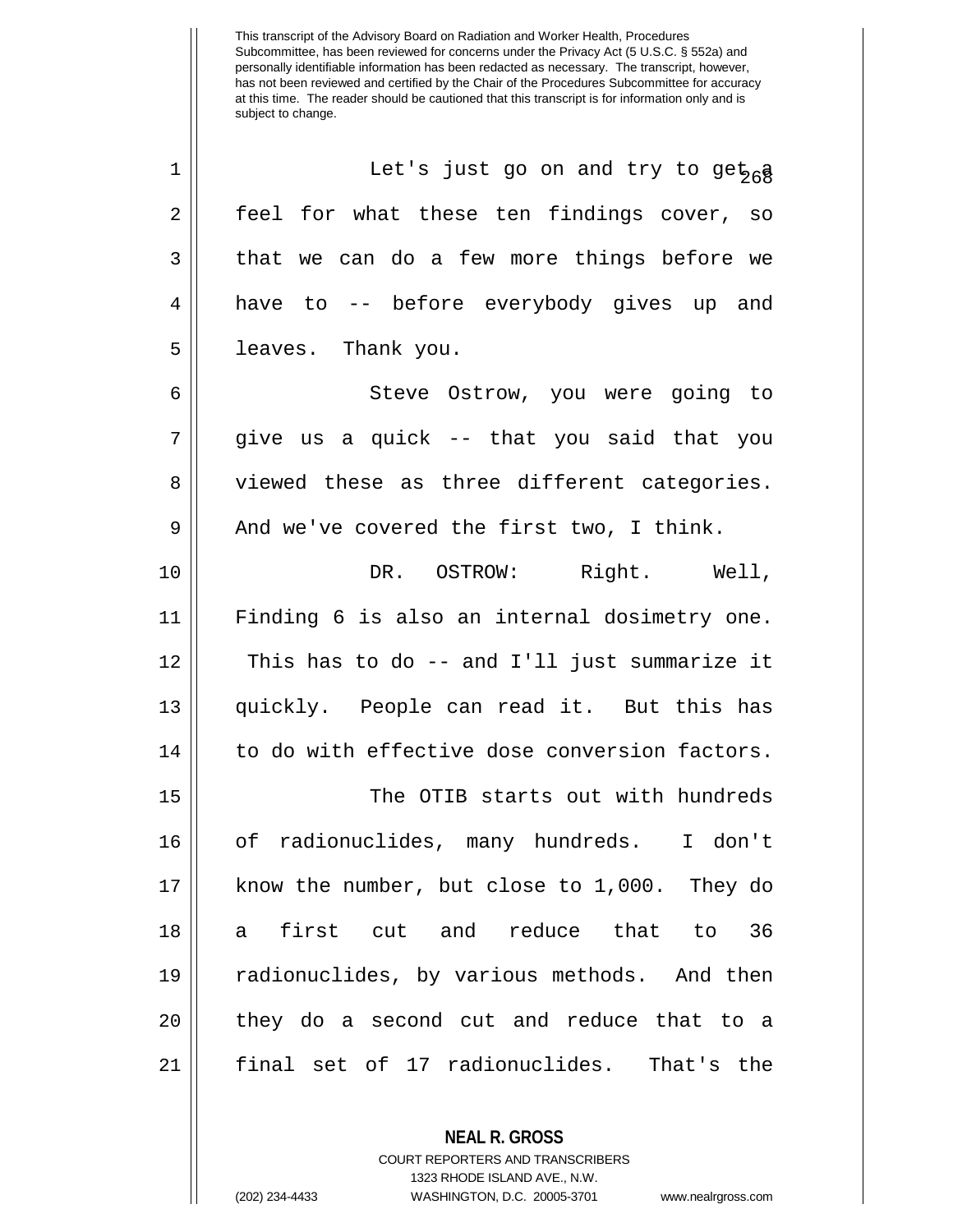| $\mathbf 1$ | basic thing.<br>269                           |
|-------------|-----------------------------------------------|
| 2           | Finding 6 has to do with                      |
| 3           | effective dose conversion factors. And the    |
| 4           | comment is -- these are based on whole body   |
| 5           | doses, since the DCFs relate to effective     |
| 6           | whole body dose. And that's good for          |
| 7           | screening purposes. But it may not, if        |
| 8           | you're going to reconstruct whole body doses. |
| 9           | But it's not necessarily claimant-favorable   |
| 10          | if you're just looking at organ doses.        |
| 11          | And to just give an example, a                |
| 12          | radionuclide that doesn't contribute          |
| 13          | significantly to the whole body dose could    |
| 14          | still be an important contributor to an organ |
| 15          | dose that might be eliminated.                |
| 16          | This<br>whole purpose of<br>reducing          |
| 17          | the number of radionuclides may inadvertently |
| 18          | throw out some radionuclide that happens to   |
| 19          | be particularly important for a particular    |
| 20          | organ, but may not contribute much to a whole |
| 21          | body dose.                                    |
|             |                                               |
|             | <b>NEAL R. GROSS</b>                          |

COURT REPORTERS AND TRANSCRIBERS 1323 RHODE ISLAND AVE., N.W.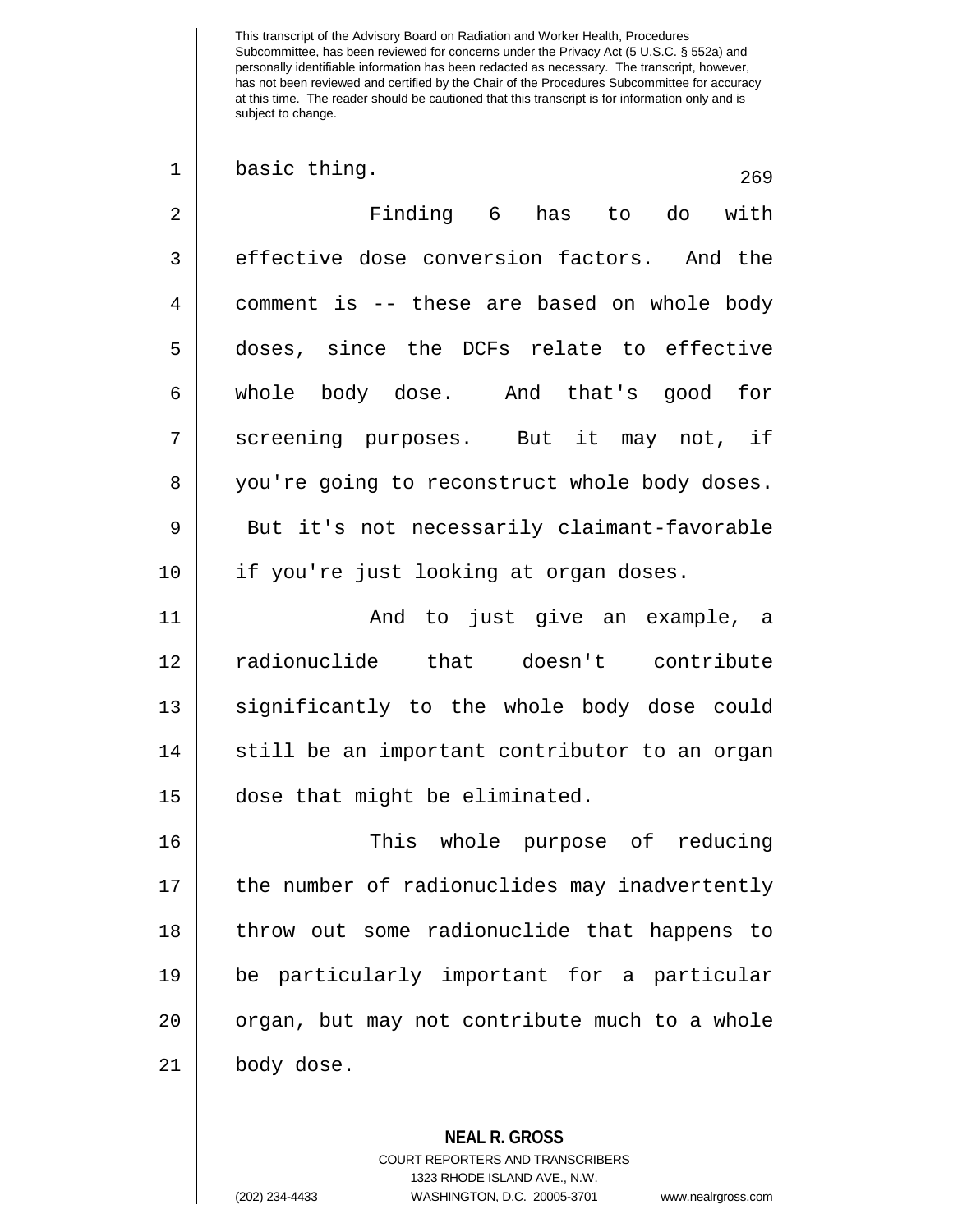<sup>1</sup> CHAIR MUNN: Okay. So we have at 2 || least two with respect to organ doses of 3 concern. And then isotropic assignments in Number 8. DR. OSTROW: Okay, 7 is also with intakes and organ doses. Number 8, the OTIB did recognize that some of the methods that 8 it uses would miss certain radionuclides,  $9 \parallel$  such as radioiodines, to give an example. 10 || And they claim it's not a problem because the seventeen radionuclides that they finally end up with are representative, and 13 || they're the biggest contributors. And this | sort of goes back to what we were discussing || a few minutes ago. This is reasonable, except if a large fraction of the activity is lost during 18 || the analysis of the urine samples, that, you know, some of it disappears, volatilizes, 20 || whatever. And which may end up with an underestimation.

> **NEAL R. GROSS** COURT REPORTERS AND TRANSCRIBERS 1323 RHODE ISLAND AVE., N.W. (202) 234-4433 WASHINGTON, D.C. 20005-3701 www.nealrgross.com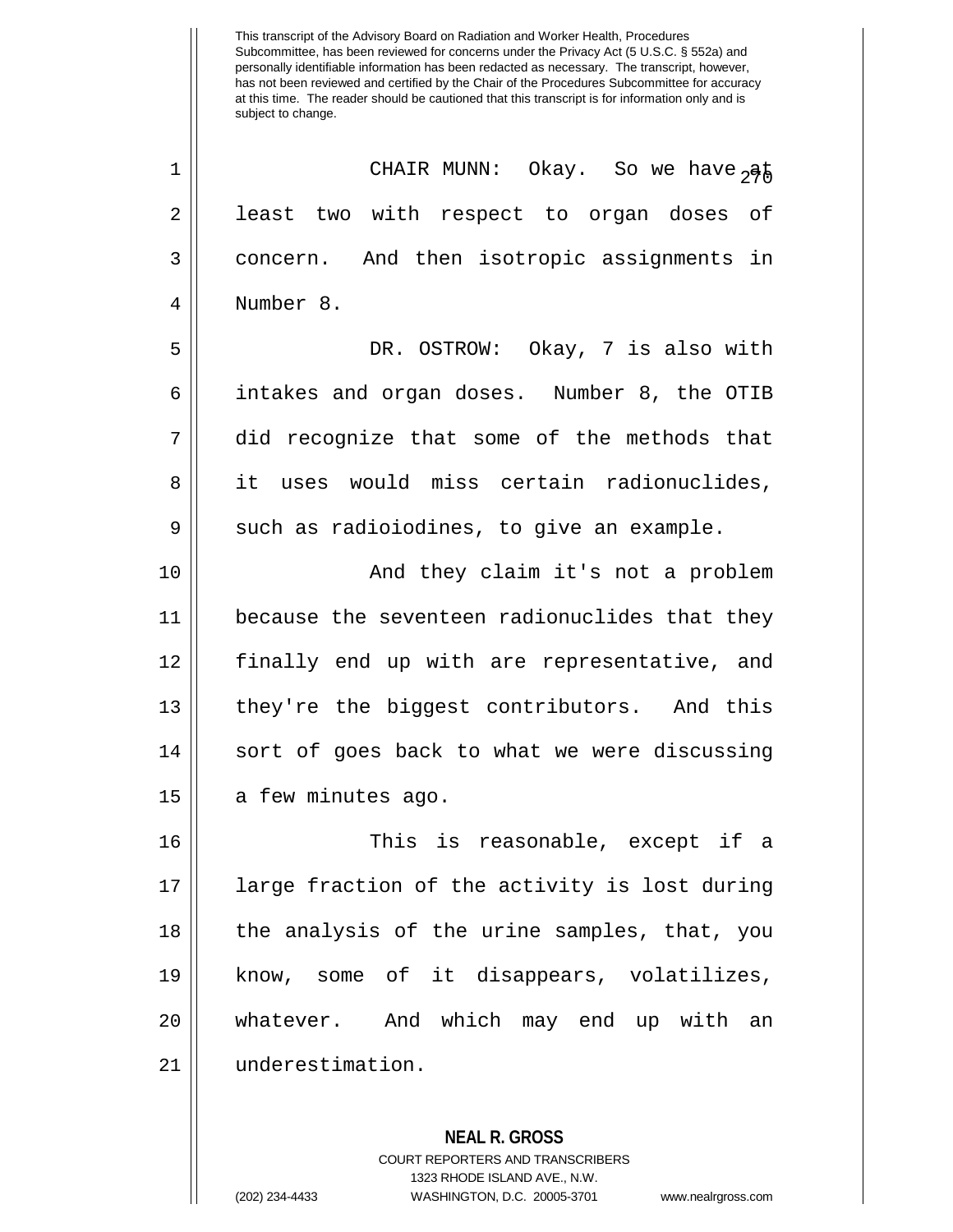| $\mathbf 1$    | The OTIB mentioned that this was                                                                |
|----------------|-------------------------------------------------------------------------------------------------|
| 2              | important at the Savannah River Site.<br>I'm                                                    |
| 3              | not familiar with the SRS particularly. And                                                     |
| $\overline{4}$ | the OTIB notices that a separate protocol was                                                   |
| 5              | used in the SRS Site Profile.                                                                   |
| 6              | And we're saying that we'd like                                                                 |
| 7              | some more discussion of this. How the dose                                                      |
| 8              | reconstructor deals with situations where the                                                   |
| 9              | airborne mix of radionuclides doesn't relate                                                    |
| 10             | really to the mix of radionuclides in the                                                       |
| 11             | fuel.                                                                                           |
| 12             | CHAIR MUNN: Right.                                                                              |
| 13             | DR. OSTROW: So,<br>want<br>we                                                                   |
| 14             | elaboration on that.                                                                            |
| 15             | CHAIR MUNN:<br>Okay.                                                                            |
| 16             | DR. OSTROW: Okay. Getting near                                                                  |
| 17             | the end here. Finding 9. Oh, this is a                                                          |
| 18             | little one. We actually went ahead. There's                                                     |
| 19             | a workbook on the computer system that ORAU                                                     |
| 20             | and NIOSH used to actually work out this                                                        |
| 21             | OTIB. And we worked through one of the                                                          |
|                | <b>NEAL R. GROSS</b><br><b>COURT REPORTERS AND TRANSCRIBERS</b><br>1323 RHODE ISLAND AVE., N.W. |

 $\mathop{\text{||}}$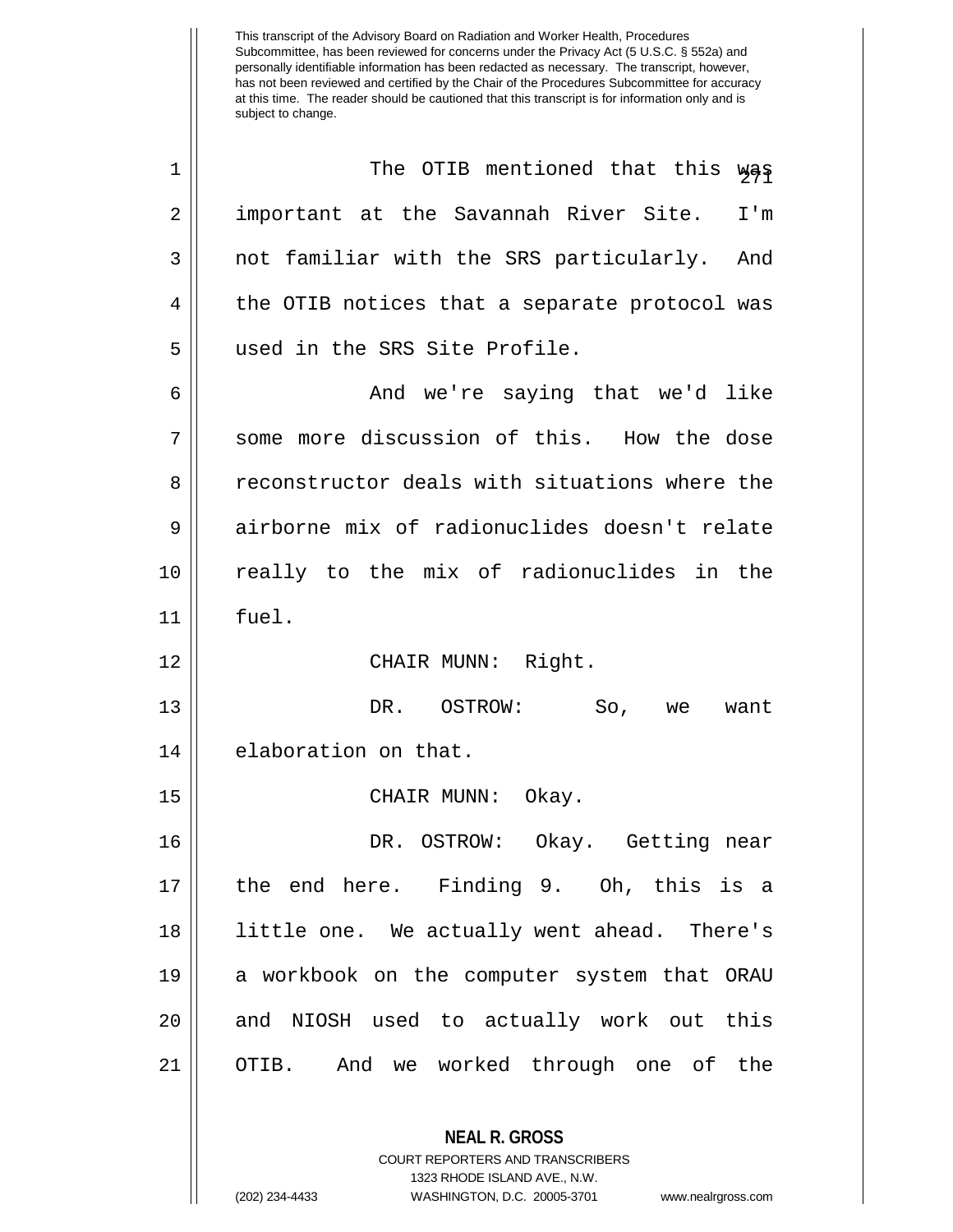| 1  | problems. And given the input, corregt                                                                                                                                 |
|----|------------------------------------------------------------------------------------------------------------------------------------------------------------------------|
| 2  | input, we could get the same output. So we                                                                                                                             |
| 3  | sort of verified, for one case at least, that                                                                                                                          |
| 4  | the workbook works. Except the workbook is                                                                                                                             |
| 5  | really -- is obsolete.                                                                                                                                                 |
| 6  | Because the current workbook was                                                                                                                                       |
| 7  | for Rev 0, and the methodology now is Rev 1.                                                                                                                           |
| 8  | So that's just a note sort of in our                                                                                                                                   |
| 9  | finding, that NIOSH/ORAU has to revise their                                                                                                                           |
| 10 | workbook before any dose reconstructors                                                                                                                                |
| 11 | actually use it.                                                                                                                                                       |
| 12 | CHAIR MUNN: Right.                                                                                                                                                     |
| 13 | DR. OSTROW: And that's a simple                                                                                                                                        |
| 14 | one. Number 10 is long. But it's fairly                                                                                                                                |
| 15 | simple. It's really in two parts. And this                                                                                                                             |
| 16 | is sort of reiterating, and I have it in bold                                                                                                                          |
| 17 | there.                                                                                                                                                                 |
| 18 | In the process of developing the                                                                                                                                       |
| 19 | protocol, indicator radionuclides used<br>to                                                                                                                           |
| 20 | derive intake values of dosimetrically                                                                                                                                 |
| 21 | significant radionuclides. But they don't                                                                                                                              |
|    | <b>NEAL R. GROSS</b><br><b>COURT REPORTERS AND TRANSCRIBERS</b><br>1323 RHODE ISLAND AVE., N.W.<br>(202) 234-4433<br>WASHINGTON, D.C. 20005-3701<br>www.nealrgross.com |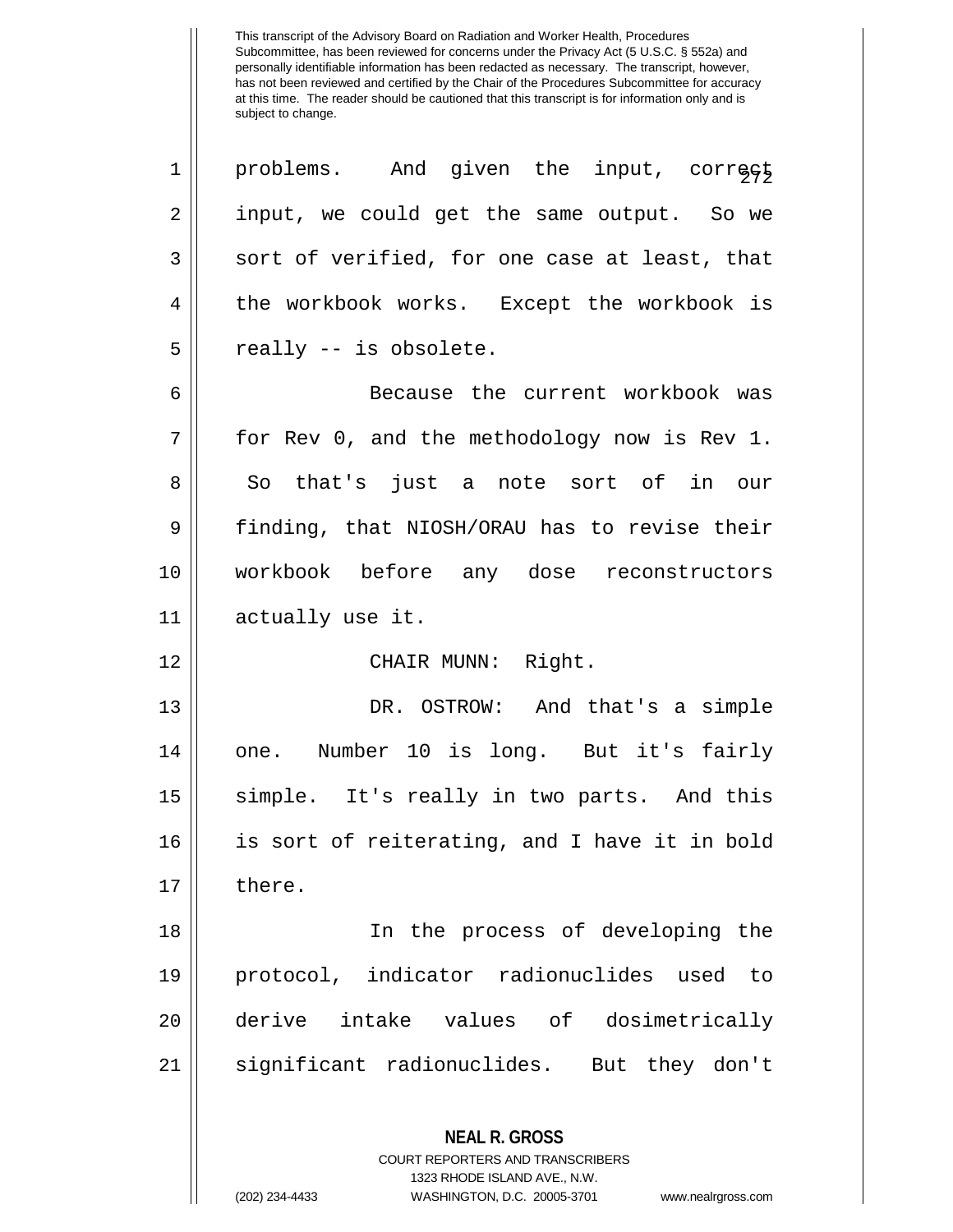$1 \parallel$  necessarily relate to the real intake and  $2 \parallel$  excretion rate for the worker. We don't know  $3 \parallel$  how much conservatism is built into this. 4 This is a little bit of a 5 || philosophical problem that we believe that 6 the doses calculated to the workers are 7 || probably conservative. But how real are 8 they? You know, did they bear any relation 9 || to actual doses that people are getting? And 10 || this requires some discussion. 11 CHAIR MUNN: Yes. And as I said, 12 when we have a NIOSH response to it, that's 13 || the appropriate time for us, I think, to give 14 it considerable attention and discussion  $15$   $\parallel$  time. 16 DR. OSTROW: I think this issue 17 has come up in relation to other things that

 we reviewed over the years also. That the whole thing about, is it good, is it 20 || sufficient that something is really conservative? Does it have to actually

> **NEAL R. GROSS** COURT REPORTERS AND TRANSCRIBERS 1323 RHODE ISLAND AVE., N.W. (202) 234-4433 WASHINGTON, D.C. 20005-3701 www.nealrgross.com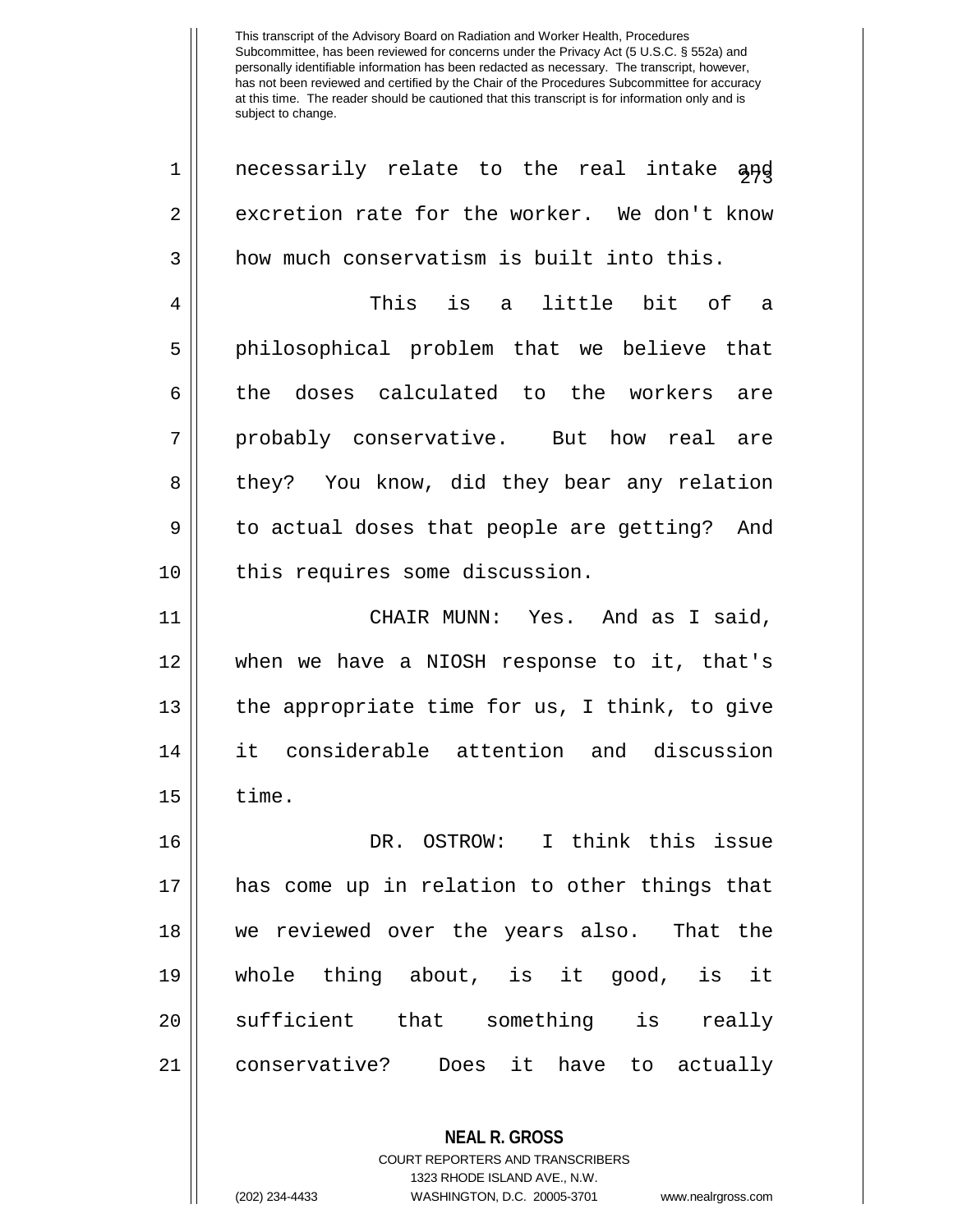This transcript of the Advisory Board on Radiation and Worker Health, Procedures Subcommittee, has been reviewed for concerns under the Privacy Act (5 U.S.C. § 552a) and personally identifiable information has been redacted as necessary. The transcript, however, has not been reviewed and certified by the Chair of the Procedures Subcommittee for accuracy at this time. The reader should be cautioned that this transcript is for information only and is subject to change. **NEAL R. GROSS** COURT REPORTERS AND TRANSCRIBERS 1323 RHODE ISLAND AVE., N.W. 1 | reflect reality, though? I'm not sure where  $2 \parallel$  this falls into. 3 CHAIR MUNN: Yes. We will see 4 what NIOSH has to say when they respond to  $5 \parallel$  each of these findings. We'll get them  $6 \parallel$  posted as they need to be posted. And we'll  $7 \parallel$  expect responses as they come. Hopefully, 8 || some at our next meeting. 9 Anything else we need to cover? 10 Other than I was anxious to see that the 11 || findings were mentioned, and that we get them 12 appropriately recorded in our database. 13 Other than that, we'll just keep them in 14 progress for NIOSH. Any other comments with 15 || respect to OTIB-54 before we move on? 16 MR. MARSCHKE: This is Steve. 17 Again, I'm just scrolling through the BRS 18 here. And I noticed that there were a number 19 of comments on the old Rev 0 of 54 and that 20 || are still identified as being in progress. 21 Now, Steve Ostrow mentioned early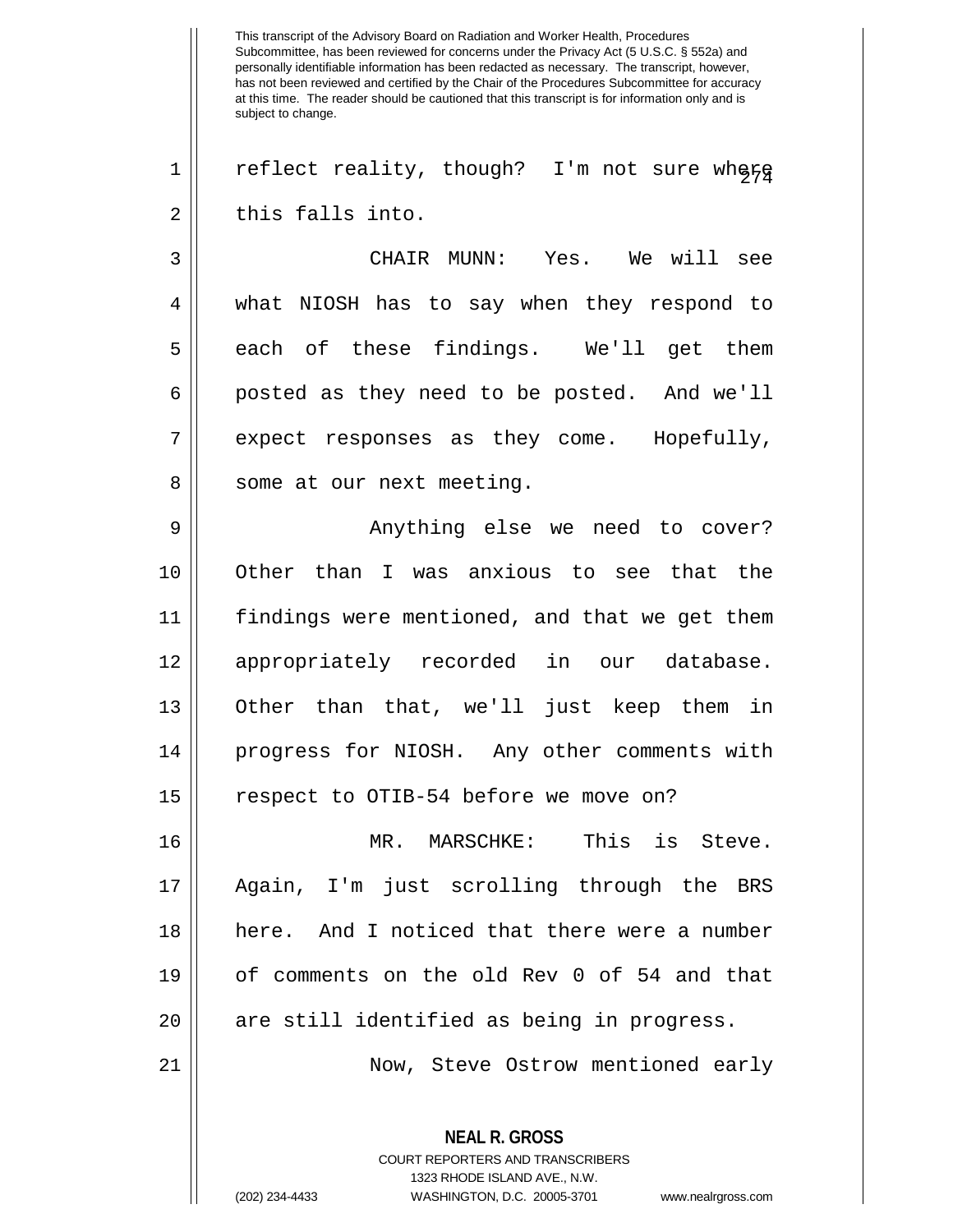| 1              | in his talk that, you know, they were mogts  |
|----------------|----------------------------------------------|
| 2              | And so I guess the question is, should the   |
| 3              | findings that are still in progress, the     |
| $\overline{4}$ | findings on Rev 0 that are still identified  |
| 5              | as being in progress, should they all be     |
| 6              | closed systematically?                       |
| 7              | CHAIR MUNN: I think what we need             |
| 8              | to have, if so, we need to have a            |
| 9              | recommendation from SC&A, a specific         |
| 10             | recommendation for each of those saying as   |
| 11             | much.                                        |
| 12             | And so if we do in fact have                 |
| 13             | those recommendations in writing for each of |
| 14             | the current in-progress notations that we    |
| 15             | have on OTIB-54, Rev 0, then we can, at that |
| 16             | time, take action on them. We have that      |
| 17             | actually in front of us.                     |
| 18             | don't believe we should, at<br>T.            |
| 19             | this time, try to go through and identify    |
| 20             | I don't know whether Steve Ostrow's<br>them. |
| 21             | ready to do that on each of these.           |
|                | <b>NEAL R. GROSS</b>                         |
|                | <b>COURT REPORTERS AND TRANSCRIBERS</b>      |

1323 RHODE ISLAND AVE., N.W.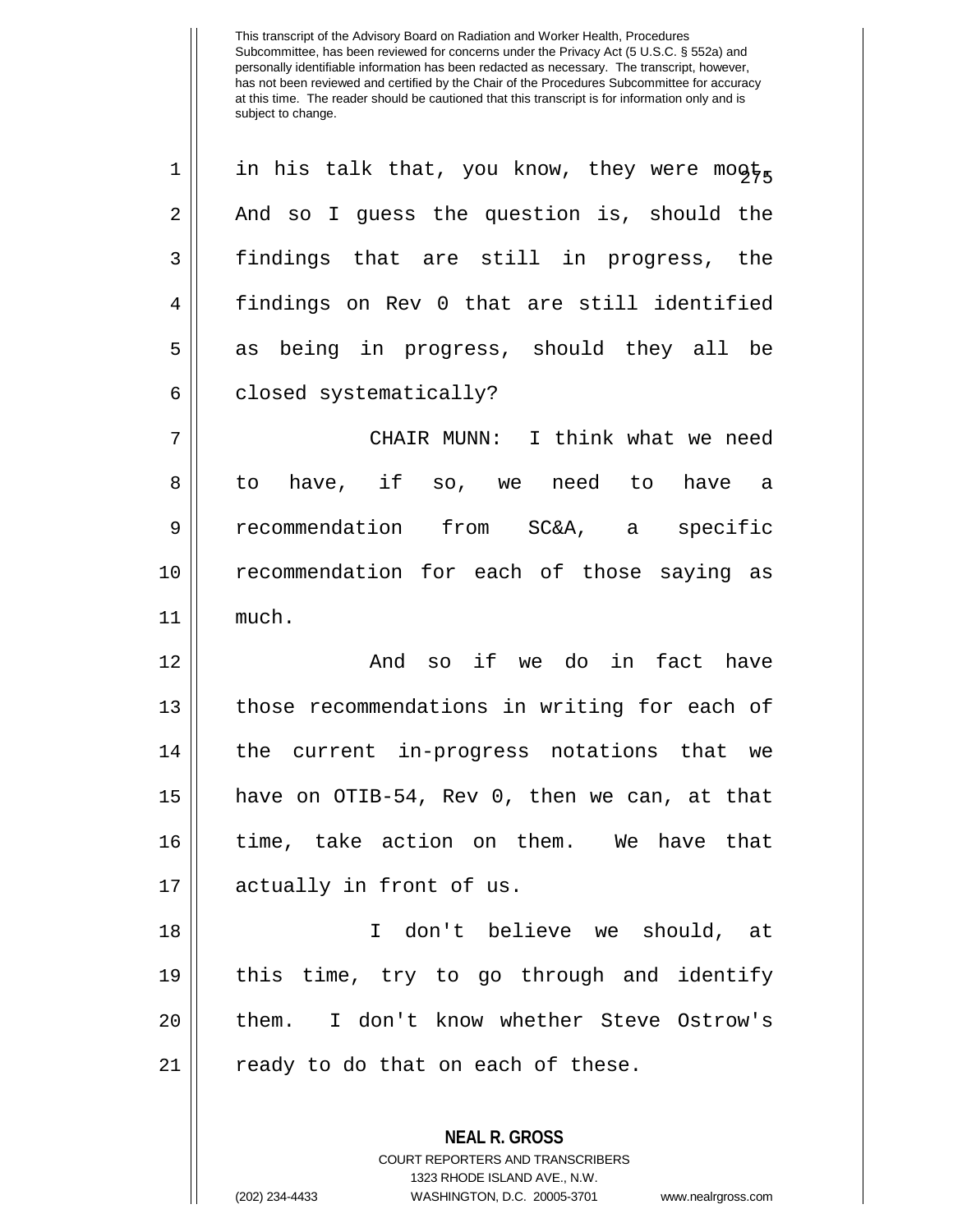| 1          | DR. OSTROW: Well, I am, $but_{27\frac{1}{6}}$                                                                                                                   |
|------------|-----------------------------------------------------------------------------------------------------------------------------------------------------------------|
| $\sqrt{2}$ | didn't do it in writing. But I thought that                                                                                                                     |
| 3          | at our July 18th Subcommittee Meeting, that                                                                                                                     |
| 4          | we had decided that we were going to close                                                                                                                      |
| 5          | all of the Rev 0 comments and start over                                                                                                                        |
| 6          | again. Maybe we never wrote it down                                                                                                                             |
| 7          | formally. But I thought that was part of the                                                                                                                    |
| 8          | discussion we had in July.                                                                                                                                      |
| 9          | CHAIR MUNN: Okay. I'll check                                                                                                                                    |
| 10         | the minutes.                                                                                                                                                    |
| 11         | DR. OSTROW: I mean, if not, we                                                                                                                                  |
| 12         | could easily enough just, you know, send a                                                                                                                      |
| 13         | memo.                                                                                                                                                           |
| 14         | CHAIR MUNN: Okay.                                                                                                                                               |
| 15         | MR. MARSCHKE: Well, no. What we                                                                                                                                 |
| 16         | do, Steve -- I think what I would suggest                                                                                                                       |
| 17         | doing is that we just basically make an                                                                                                                         |
| 18         | annotation in the BRS saying that, with the                                                                                                                     |
| 19         | issuance of Rev 1, this comment is moot and                                                                                                                     |
| 20         | we recommend it be closed.                                                                                                                                      |
| 21         | And then the Subcommittee, you                                                                                                                                  |
|            | <b>NEAL R. GROSS</b><br>COURT REPORTERS AND TRANSCRIBERS<br>1323 RHODE ISLAND AVE., N.W.<br>(202) 234-4433<br>WASHINGTON, D.C. 20005-3701<br>www.nealrgross.com |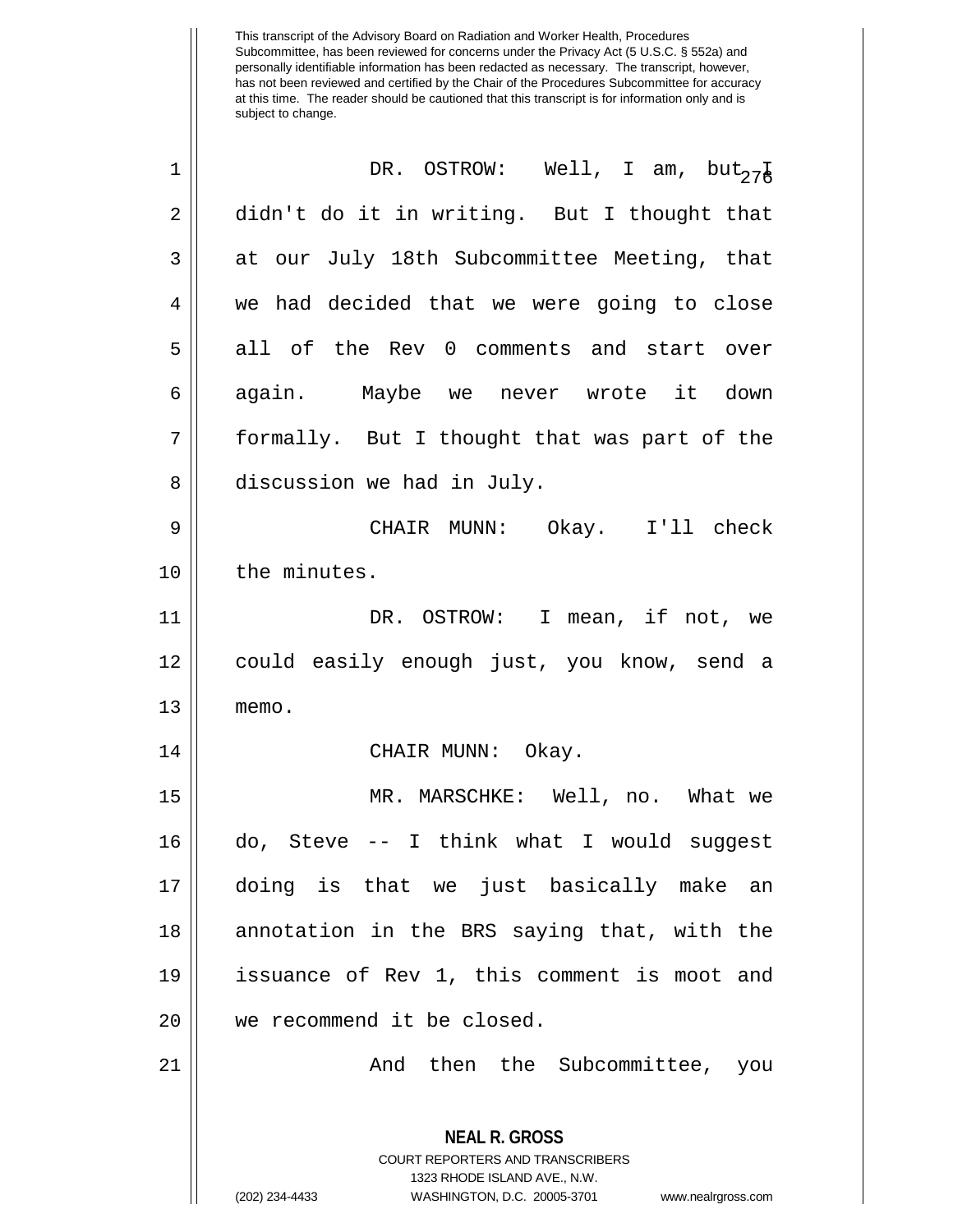This transcript of the Advisory Board on Radiation and Worker Health, Procedures Subcommittee, has been reviewed for concerns under the Privacy Act (5 U.S.C. § 552a) and personally identifiable information has been redacted as necessary. The transcript, however, has not been reviewed and certified by the Chair of the Procedures Subcommittee for accuracy at this time. The reader should be cautioned that this transcript is for information only and is subject to change. **NEAL R. GROSS** COURT REPORTERS AND TRANSCRIBERS 1323 RHODE ISLAND AVE., N.W.  $1 \parallel$  know, the next time we meet we can go through  $2 \parallel$  them and we can close them out rather 3 | quickly. 4 DR. OSTROW: Okay. But how would 5 || you then input the ten new ones we have? 6 MR. MARSCHKE: Put them right on.  $7 ||$  They would start with -- it would start with  $8 \parallel$  -- actually the finding, you should have re-9 numbered them. Your Finding 1 is really 10 Finding 27. 11 || DR. OSTROW: Oh, lord. 12 CHAIR MUNN: Oh, that's all 13 right. We can do that. That's not a 14 problem. We'll just make a notation of what 15 we're doing, and do it. But for the time 16 being, what I would like to have is a written 17 note from SC&A identifying each of the 18  $\parallel$  findings that we are closing, okay? 19 DR. OSTROW: Okay. No problem. 20 CHAIR MUNN: And if we do that, 21 || then I think we can move forward. When we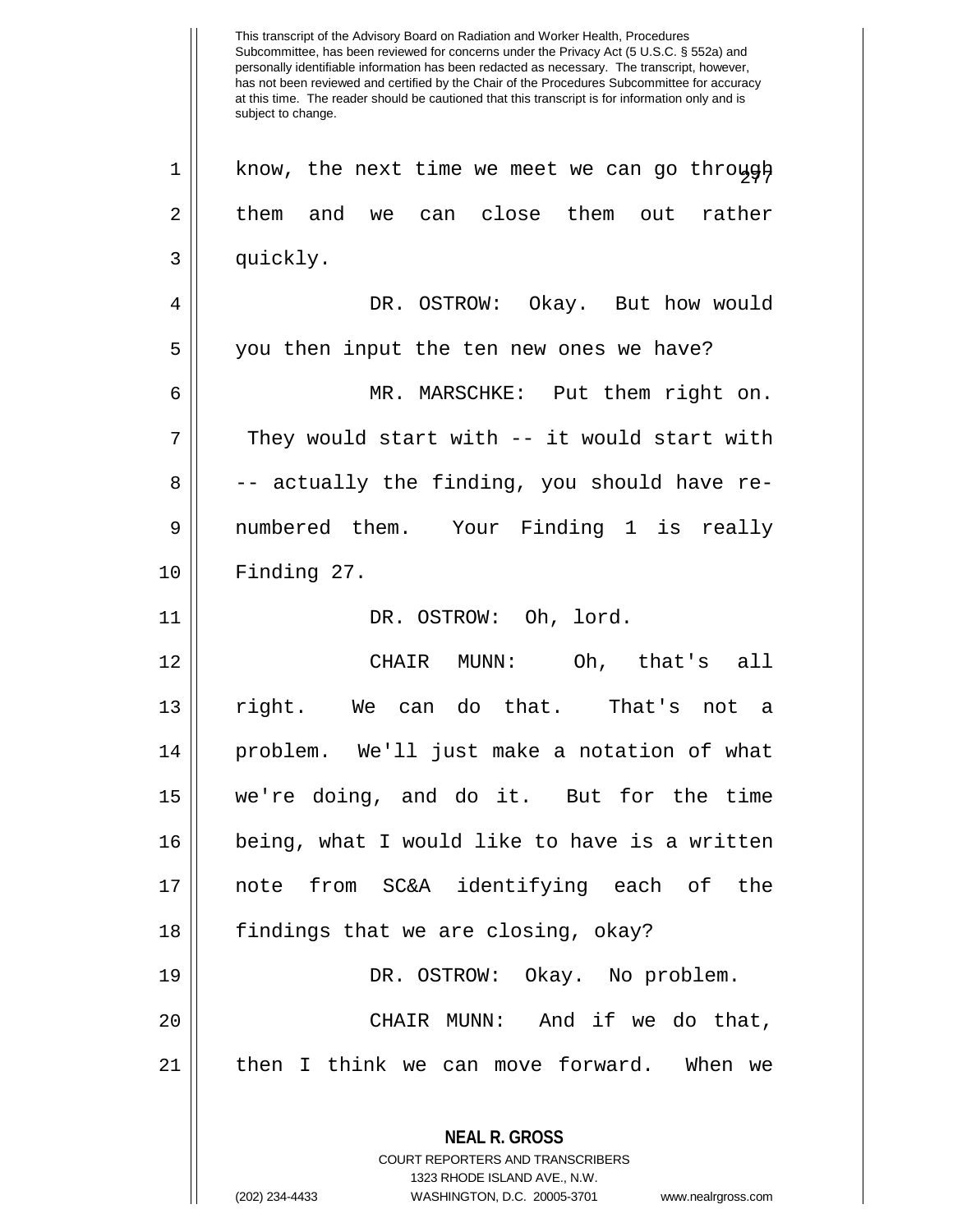This transcript of the Advisory Board on Radiation and Worker Health, Procedures Subcommittee, has been reviewed for concerns under the Privacy Act (5 U.S.C. § 552a) and personally identifiable information has been redacted as necessary. The transcript, however, has not been reviewed and certified by the Chair of the Procedures Subcommittee for accuracy at this time. The reader should be cautioned that this transcript is for information only and is subject to change. **NEAL R. GROSS** COURT REPORTERS AND TRANSCRIBERS 1323 RHODE ISLAND AVE., N.W. (202) 234-4433 WASHINGTON, D.C. 20005-3701 www.nealrgross.com  $1 \parallel$  get that, then we can incorporate it into the 2 | BRS. And we will look forward to NIOSH 3 responses to these ten new ones in the 4 | future. Okay? 5 DR. OSTROW: All right. We'll do  $6 \parallel$  that. 7 CHAIR MUNN: For the moment, 8 we're expecting specific documents from SC&A 9 || closing each of these items that we have 10 || currently on our system. 11 Okay? Very good. Do we need 12 anything else addressing OTIB-54 before we go 13 | to Joyce, whom I'm assuming is on right now. 14 DR. LIPSZTEIN: Hi. May I -- 15 MS. K. BEHLING: Wanda? I'm  $16$  || sorry, Joyce --17 CHAIR MUNN: Yes. 18 MS. K. BEHLING: This is Kathy 19 Behling. Can I very quickly ask a question 20 about going back to PER-38? Unless Joyce is 21 || pressed for time here.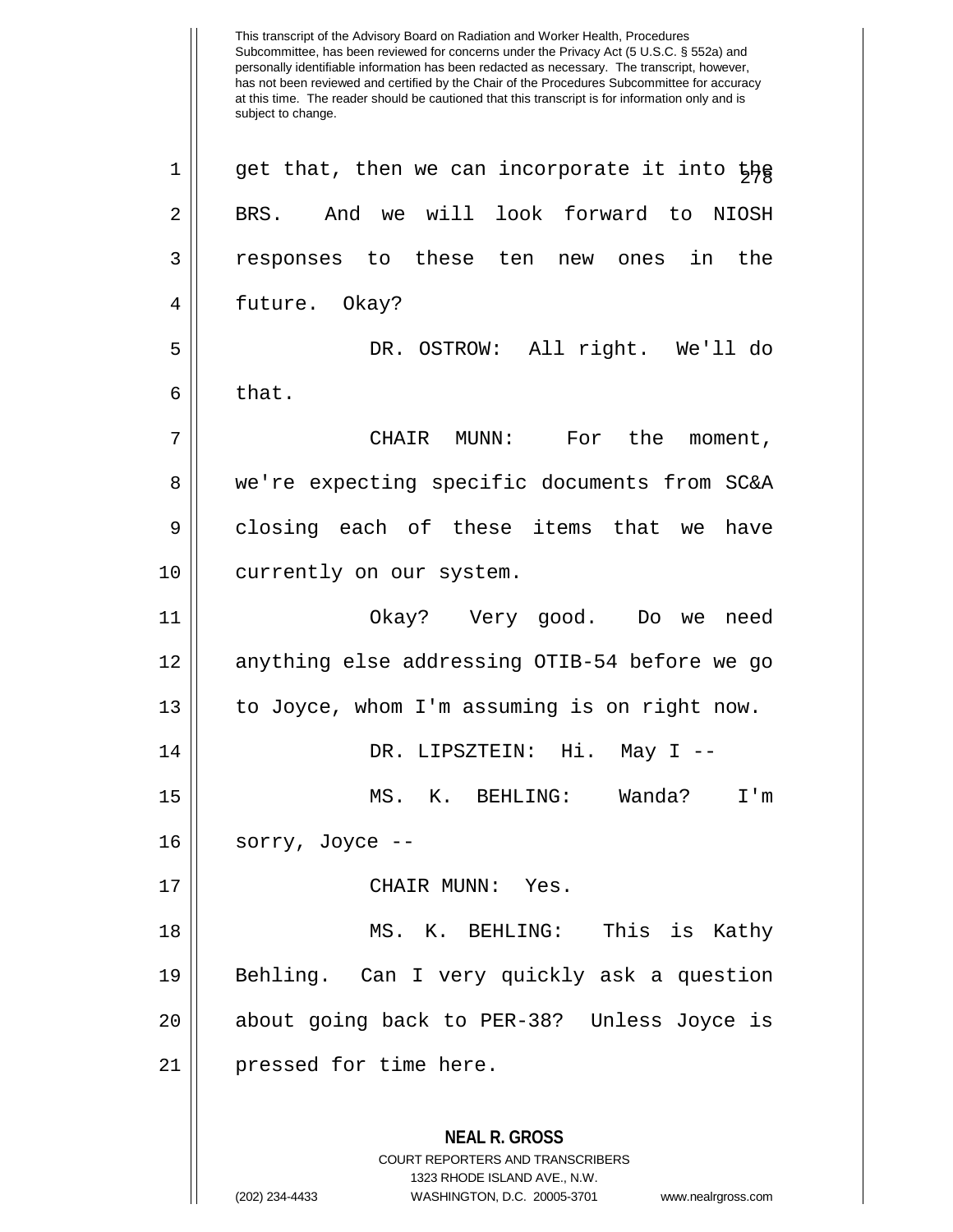| 1              | It sounded like there were 2Hg                                                                  |
|----------------|-------------------------------------------------------------------------------------------------|
| $\overline{2}$ | findings. Are we going to select cases                                                          |
| 3              | associated with PER-38? I mean, we can do                                                       |
| 4              | that later. It's just something I didn't                                                        |
| 5              | want to fall through the cracks under Subtask                                                   |
| 6              | 4 for the Hooker PER.                                                                           |
| 7              | CHAIR MUNN: The only notation                                                                   |
| 8              | made was that NIOSH was going to<br>that I                                                      |
| 9              | select the SRS items. I didn't make any                                                         |
| 10             | notation about the cases from Hooker.                                                           |
| 11             | MS. K. BEHLING: Right. Because                                                                  |
| 12             | I know there were no findings associated with                                                   |
| 13             | Hooker. And I just wanted to be sure we just                                                    |
| 14             | completed the Subtask 4 portion of that.                                                        |
| 15             | CHAIR MUNN: Yes. As well you                                                                    |
| 16             | should. Yes. Now, what do we need to do,                                                        |
| 17             | Kathy?                                                                                          |
| 18             | MS. K. BEHLING: I think there                                                                   |
| 19             | were -- John Mauro, correct me if I'm wrong.                                                    |
| 20             | But were there 30-some cases that were still                                                    |
| 21             | reevaluated? And we need --                                                                     |
|                | <b>NEAL R. GROSS</b><br><b>COURT REPORTERS AND TRANSCRIBERS</b><br>1323 RHODE ISLAND AVE., N.W. |

 $\mathop{||}$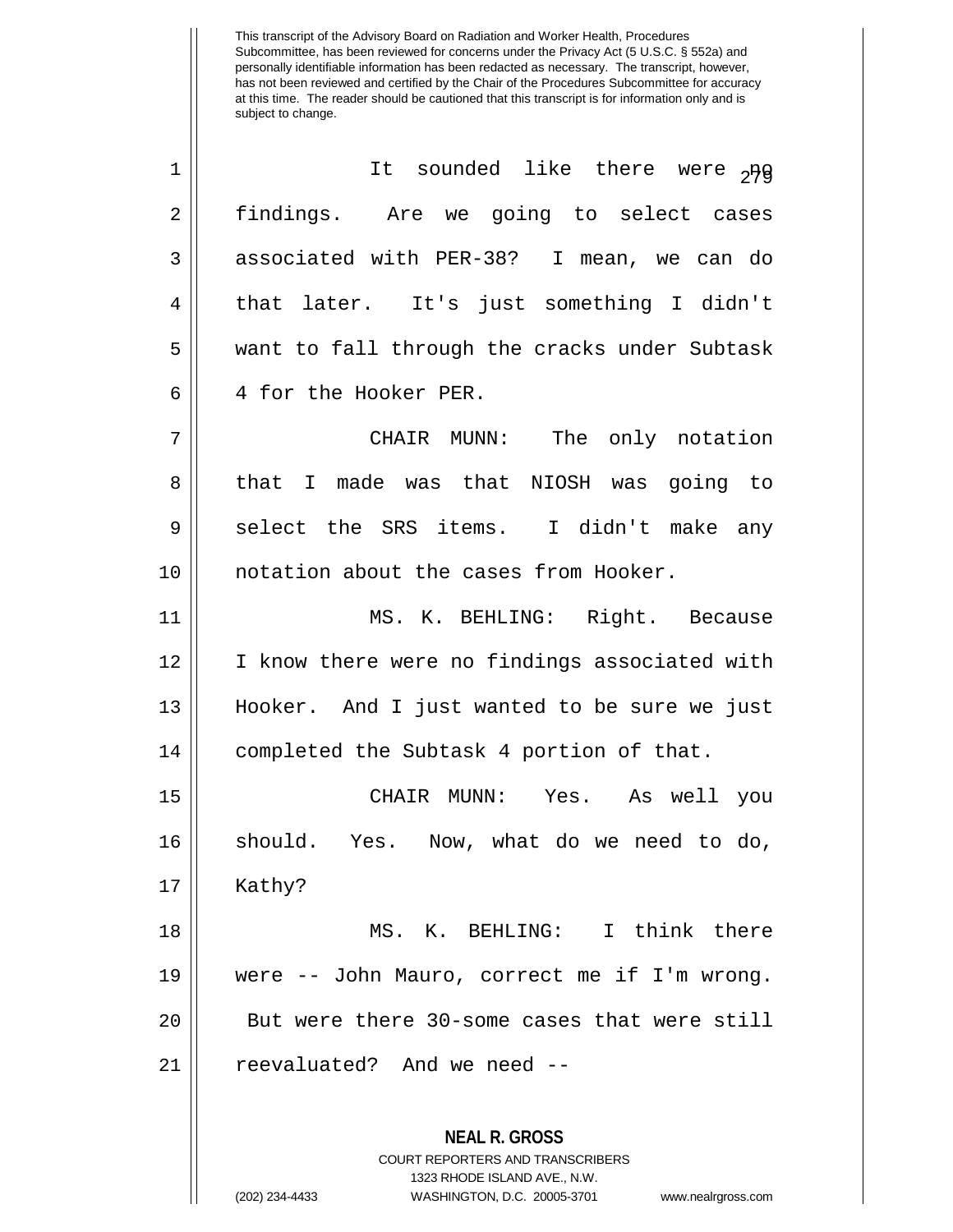This transcript of the Advisory Board on Radiation and Worker Health, Procedures Subcommittee, has been reviewed for concerns under the Privacy Act (5 U.S.C. § 552a) and personally identifiable information has been redacted as necessary. The transcript, however, has not been reviewed and certified by the Chair of the Procedures Subcommittee for accuracy at this time. The reader should be cautioned that this transcript is for information only and is subject to change.  $\begin{array}{ccc} \texttt{1} & \texttt{OR.} & \texttt{MAURO:} & \texttt{Yes, the numbgg} \end{array}$  $2 \parallel$  Yeah, it's in one of the slides. I'd have to  $3 \parallel$  open it up again. 4 MS. K. BEHLING: I think what we 5 || need to do is present some criteria to the  $6 \parallel$  Subcommittee and to NIOSH, as to, you know, 7 what criteria we want them to use to maybe 8 || select a few cases for that PER. 9 CHAIR MUNN: Yes. 10 || **DR. MAURO:** But, remember, our 11 finding was -- let me -- hold on, hold on. I 12 think Bill looked at all of the fifty, or 13 whatever there were. In other words, I wish 14 || I had better information for you. 15 But I think Bill concluded that 16 everything was done correctly. And almost 17 like -- perhaps he jumped ship on this one 18 || and quickly looked at them. It may have been 19 of such a nature, the nature of the work was  $20$  || such that it didn't take much -- I can't  $21$  || speak to that.

> **NEAL R. GROSS** COURT REPORTERS AND TRANSCRIBERS 1323 RHODE ISLAND AVE., N.W. (202) 234-4433 WASHINGTON, D.C. 20005-3701 www.nealrgross.com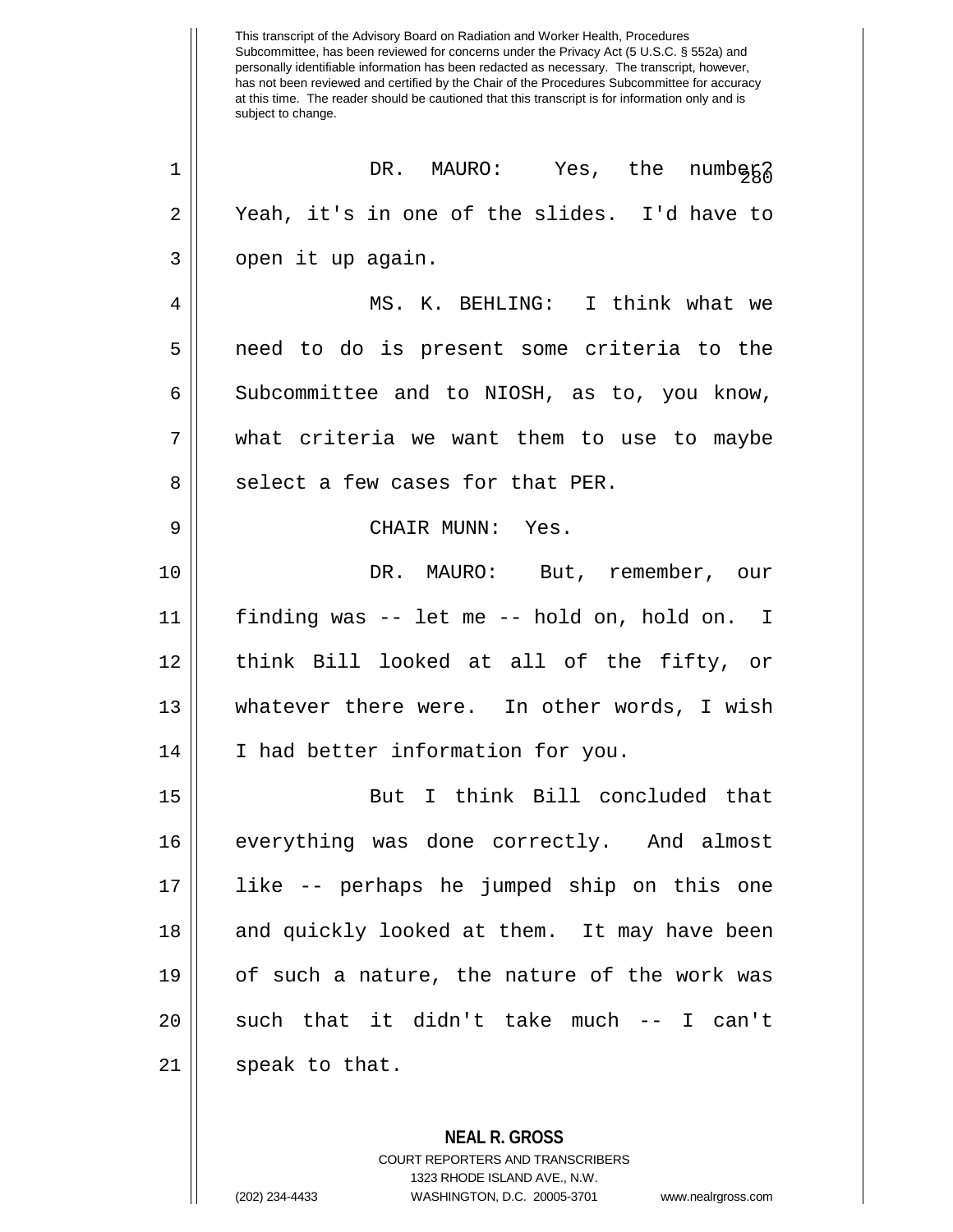This transcript of the Advisory Board on Radiation and Worker Health, Procedures Subcommittee, has been reviewed for concerns under the Privacy Act (5 U.S.C. § 552a) and personally identifiable information has been redacted as necessary. The transcript, however, has not been reviewed and certified by the Chair of the Procedures Subcommittee for accuracy at this time. The reader should be cautioned that this transcript is for information only and is subject to change. 1 || Maybe the right thing to do would  $2 \parallel$  be to check with Bill. In other words, does  $3 \parallel$  Bill feel that, in order to close out Rev 1 4 PER, is it necessary for us to go ahead and 5 || pick some cases? 6 Or is he comfortable that he's

7 || looked at enough of them in the process of 8 doing what he did, that he feels that, you 9 || know, there's no need to go through that  $10$  | step? This is a bit unusual, I have to say. 11 MS. K. BEHLING: Oh, okay. And I

12 apologize.

13 DR. MAURO: No. And you might be 14 right. I'm glad you brought it up, because 15 I'm not sure.

16 MR. STIVER: John, this is 17 something that kind of fell through the crack 18 || in getting these presentations together. 19 But, yes, we'll definitely need to get with 20 Bill.

21 || DR. MAURO: Yes.

**NEAL R. GROSS** COURT REPORTERS AND TRANSCRIBERS 1323 RHODE ISLAND AVE., N.W. (202) 234-4433 WASHINGTON, D.C. 20005-3701 www.nealrgross.com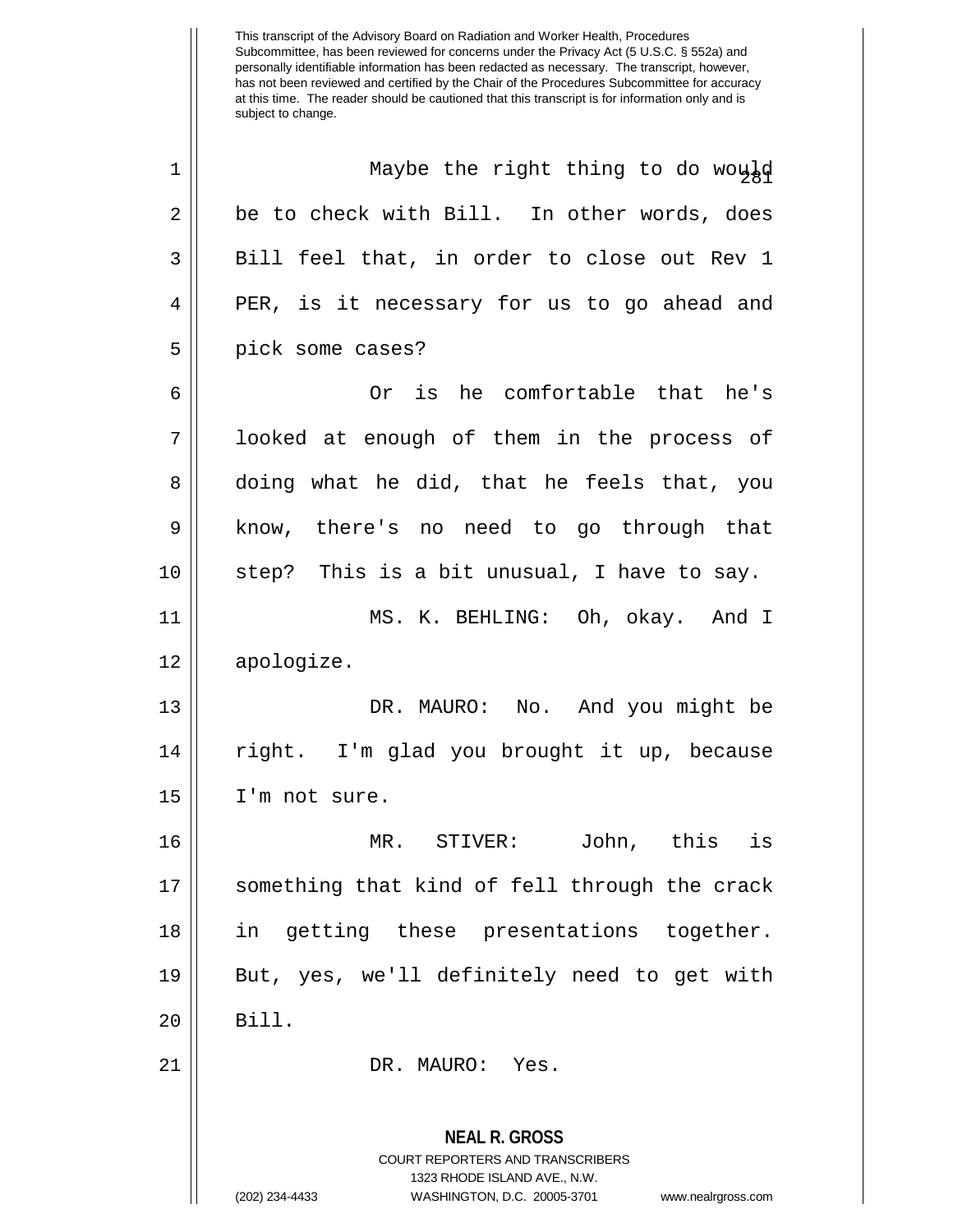Subcommittee, has been reviewed for concerns under the Privacy Act (5 U.S.C. § 552a) and personally identifiable information has been redacted as necessary. The transcript, however, has not been reviewed and certified by the Chair of the Procedures Subcommittee for accuracy at this time. The reader should be cautioned that this transcript is for information only and is subject to change. **NEAL R. GROSS** COURT REPORTERS AND TRANSCRIBERS 1323 RHODE ISLAND AVE., N.W. <sup>282</sup> <sup>1</sup> MR. STIVER: And see whether or  $2 \parallel$  not that he feels that this is really 3 | necessary. 4 CHAIR MUNN: The indication was 5 we only had one claim that would be 6 || applicable to PER-25. 7 MS. K. BEHLING: But I thought  $8 \parallel$  for 38 there might be some  $-$ 9 DR. MAURO: There might be. But 10 I'd like to talk to Bill about it first. 11 CHAIR MUNN: Yes. 12 DR. MAURO: In other words, does 13 he feel that, yes, we should go through and 14 pick a few, and check them? Or has he 15 already done that? You know, sometimes these 16 exposures, these aren't like complex sites. 17 We're talking about fairly simple exposure 18 matrices for inhalation of uranium, for 19 example, or external exposure to uranium. 20 He may very well have checked it. 21 || I'm not sure. But it's probably best. Very

This transcript of the Advisory Board on Radiation and Worker Health, Procedures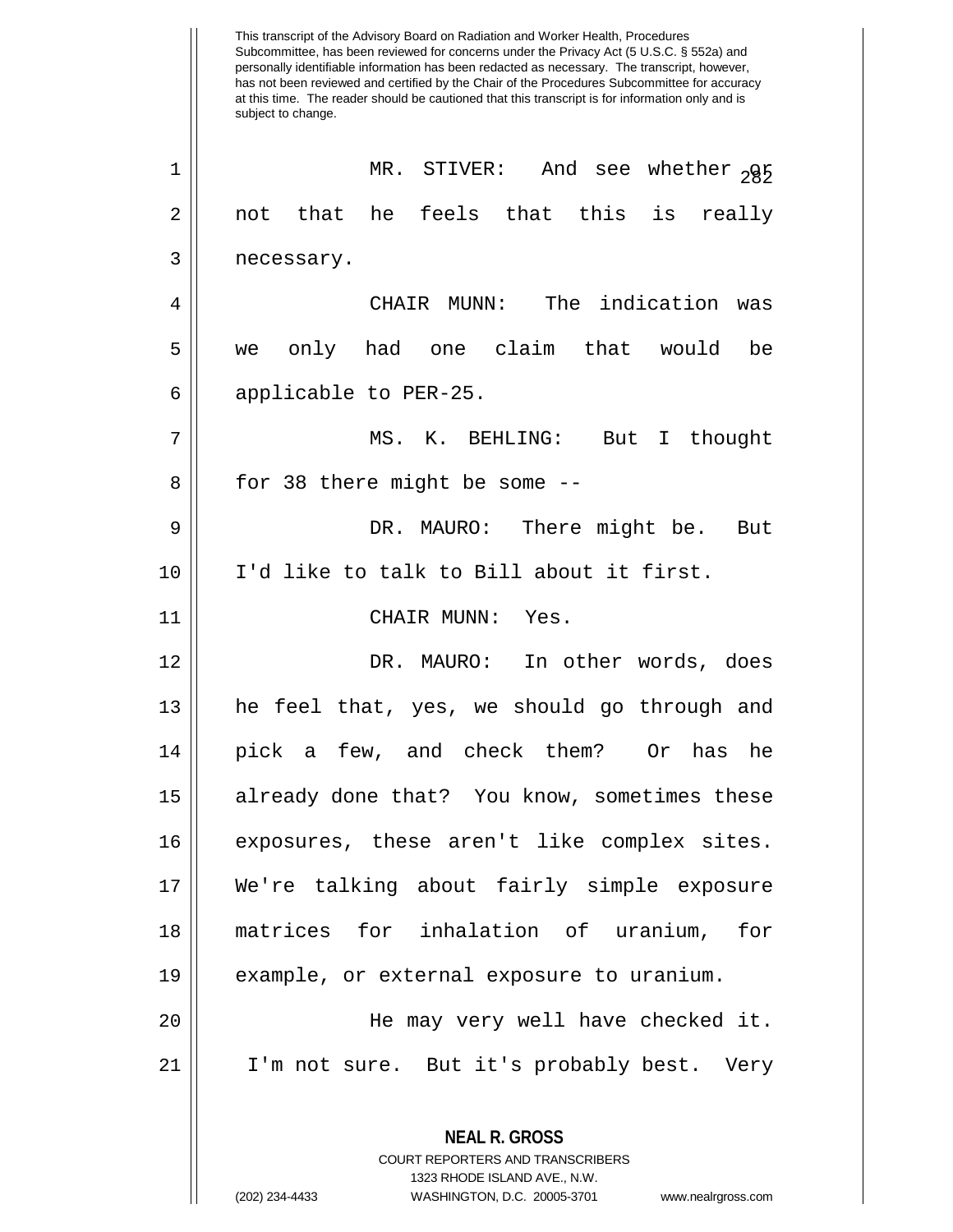| $\mathbf 1$ | quickly. I think Bill will be available                                                                                                                                |
|-------------|------------------------------------------------------------------------------------------------------------------------------------------------------------------------|
| 2           | tomorrow and we could get clarification from                                                                                                                           |
| 3           | him, and get back to you quickly.                                                                                                                                      |
| 4           | CHAIR MUNN: Okay. So what we're                                                                                                                                        |
| 5           | going to hear from you is whether or not we                                                                                                                            |
| 6           | actually need to select cases, or whether --                                                                                                                           |
| 7           | in which case we'll need the criteria.                                                                                                                                 |
| 8           | DR. MAURO: Right.                                                                                                                                                      |
| 9           | CHAIR MUNN: Or whether the                                                                                                                                             |
| 10          | current review has been detailed enough to                                                                                                                             |
| 11          | assure that it isn't necessary, right?                                                                                                                                 |
| 12          | DR. MAURO: Yes.                                                                                                                                                        |
| 13          | CHAIR MUNN: Very good. Then                                                                                                                                            |
| 14          | I'll expect to hear back from you after                                                                                                                                |
| 15          | you've had a chance to check. All right.                                                                                                                               |
| 16          | DR. MAURO: Okay.                                                                                                                                                       |
| 17          | CHAIR MUNN:<br>Now, we were going                                                                                                                                      |
| 18          | to hear Joyce, right?                                                                                                                                                  |
| 19          | DR. LIPSZTEIN:<br>Okay. I was                                                                                                                                          |
| 20          | going to talk about 54 again. I did the part                                                                                                                           |
| 21          | of the internal dosimetry that=s the part                                                                                                                              |
|             | <b>NEAL R. GROSS</b><br><b>COURT REPORTERS AND TRANSCRIBERS</b><br>1323 RHODE ISLAND AVE., N.W.<br>(202) 234-4433<br>WASHINGTON, D.C. 20005-3701<br>www.nealrgross.com |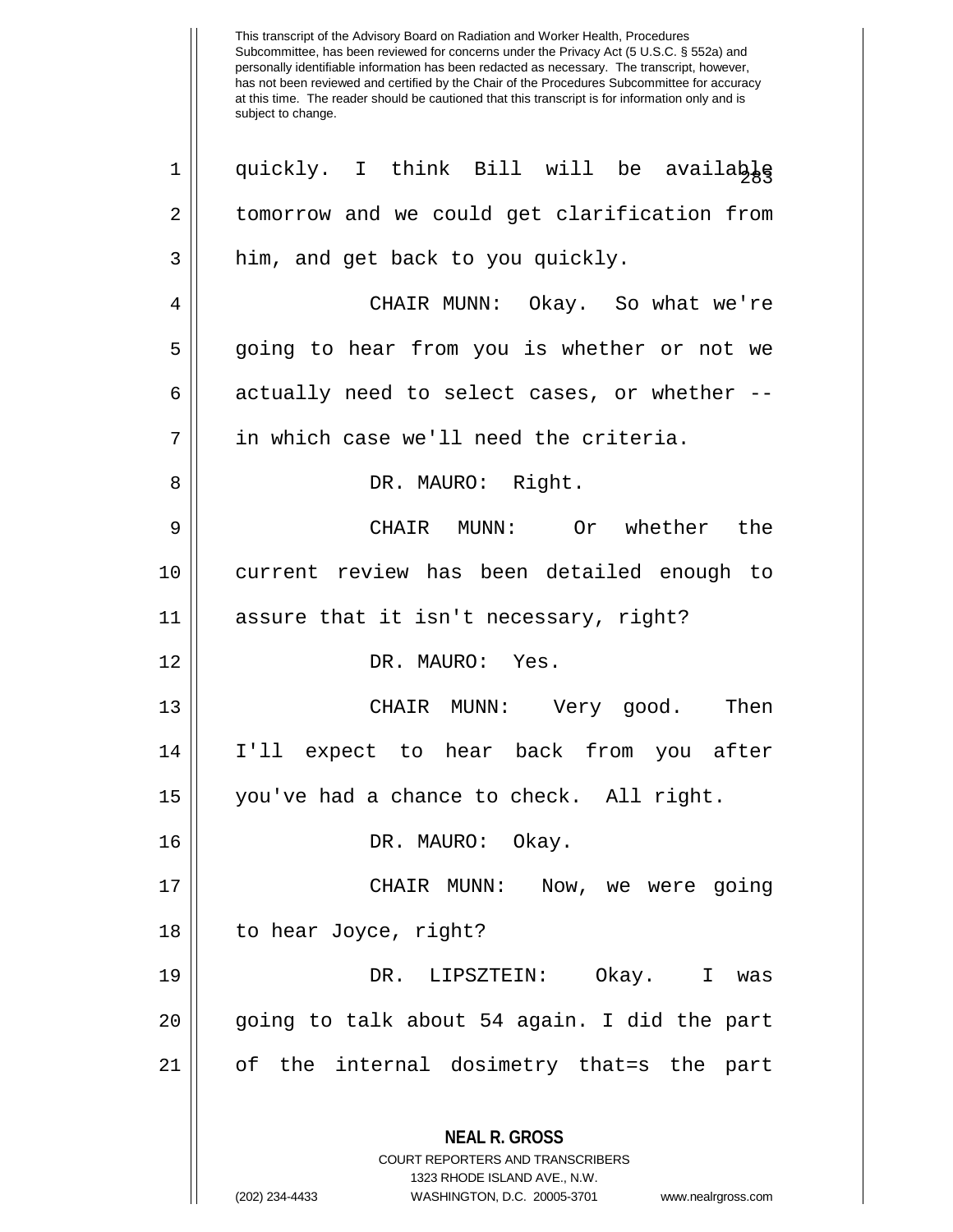**NEAL R. GROSS** COURT REPORTERS AND TRANSCRIBERS 1323 RHODE ISLAND AVE., N.W. (202) 234-4433 WASHINGTON, D.C. 20005-3701 www.nealrgross.com 1 || after you have the list of radionuclides. 2 Then you have the beta and gamma, gross beta  $3 \parallel$  and gross gamma in urine excretion rate. 4 And I think we agree with SC&A. 5 We agree with everything that NIOSH did. We 6 || just need some minor explanations why, when  $7 \parallel$  they calculated the intake, they reduced the 8 || list further from 36 to 17 radionuclides that 9 || Steve already talked about here. 10 || But otherwise, all the complaints 11 that we have is Revision 0, on this part of 12 internal dosimetry, they were covered by 13 || NIOSH. So we're happy with it. 14 CHAIR MUNN: Good. Thank you. 15 DR. LIPSZTEIN: Thank you. 16 CHAIR MUNN: Then, Joyce, were 17 you also going to talk to us a little bit 18 about OTIB-34? 19 DR. LIPSZTEIN: No, 83. I think  $20 \parallel 34$  is Kathy. 21 CHAIR MUNN: Oh, okay. I had had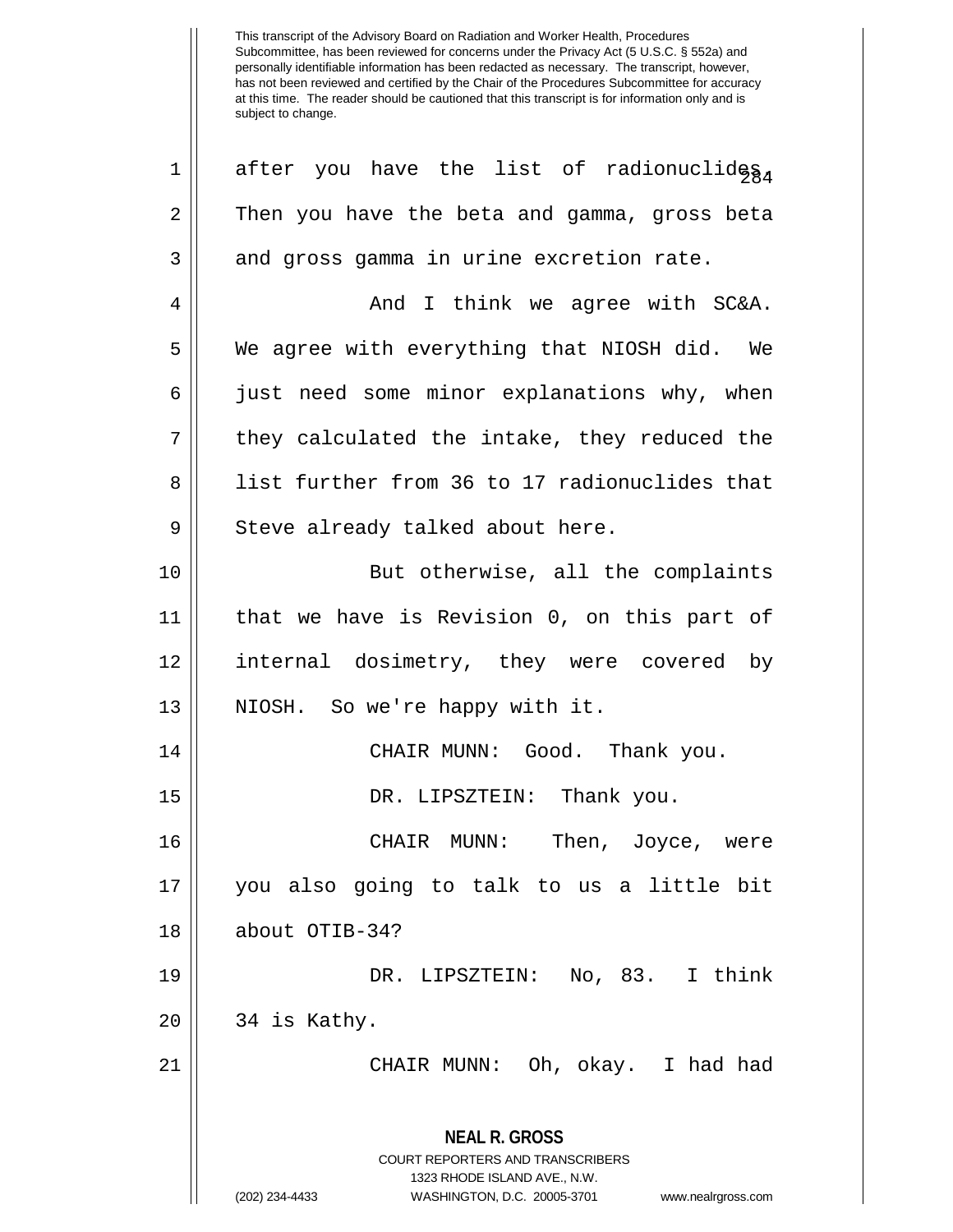| $\mathbf 1$    | a note that you were going to say something  |
|----------------|----------------------------------------------|
| $\overline{2}$ | about $--$ was it 83 or 34? I mean 83 or 38? |
| 3              | DR. LIPSZTEIN: Eighty-three.                 |
| 4              | MR. HINNEFELD: I made a mistake              |
| 5              | in that note to you, Wanda. It should be     |
| $\epsilon$     | Hans who would talk about 34. And Joyce will |
| 7              | talk about 83.                               |
| 8              | CHAIR MUNN: Okay, very good.                 |
| 9              | Then, Joyce, as long as you're on, we're     |
| 10             | expecting a report from you right now after  |
| 11             | 54. So, this is a good time.                 |
| 12             | DR. LIPSZTEIN: Okay. I'm almost              |
| 13             | finished with the review of OTIB-83. In      |
| 14             | reality, OTIB-83 is the same document that   |
| 15             | was given before as a White Paper from NIOSH |
| 16             | but was directed to Special Exposures at     |
| 17             | bound. And now this is a generic document.   |
| 18             | So I'm reviewing it. I'm at the              |
| 19             | end of reviewing it. And I think NIOSH       |
| 20             | should expect in about one week the complete |
| 21             | review of the document. Most of the          |
|                | <b>NEAL R. GROSS</b>                         |

COURT REPORTERS AND TRANSCRIBERS 1323 RHODE ISLAND AVE., N.W.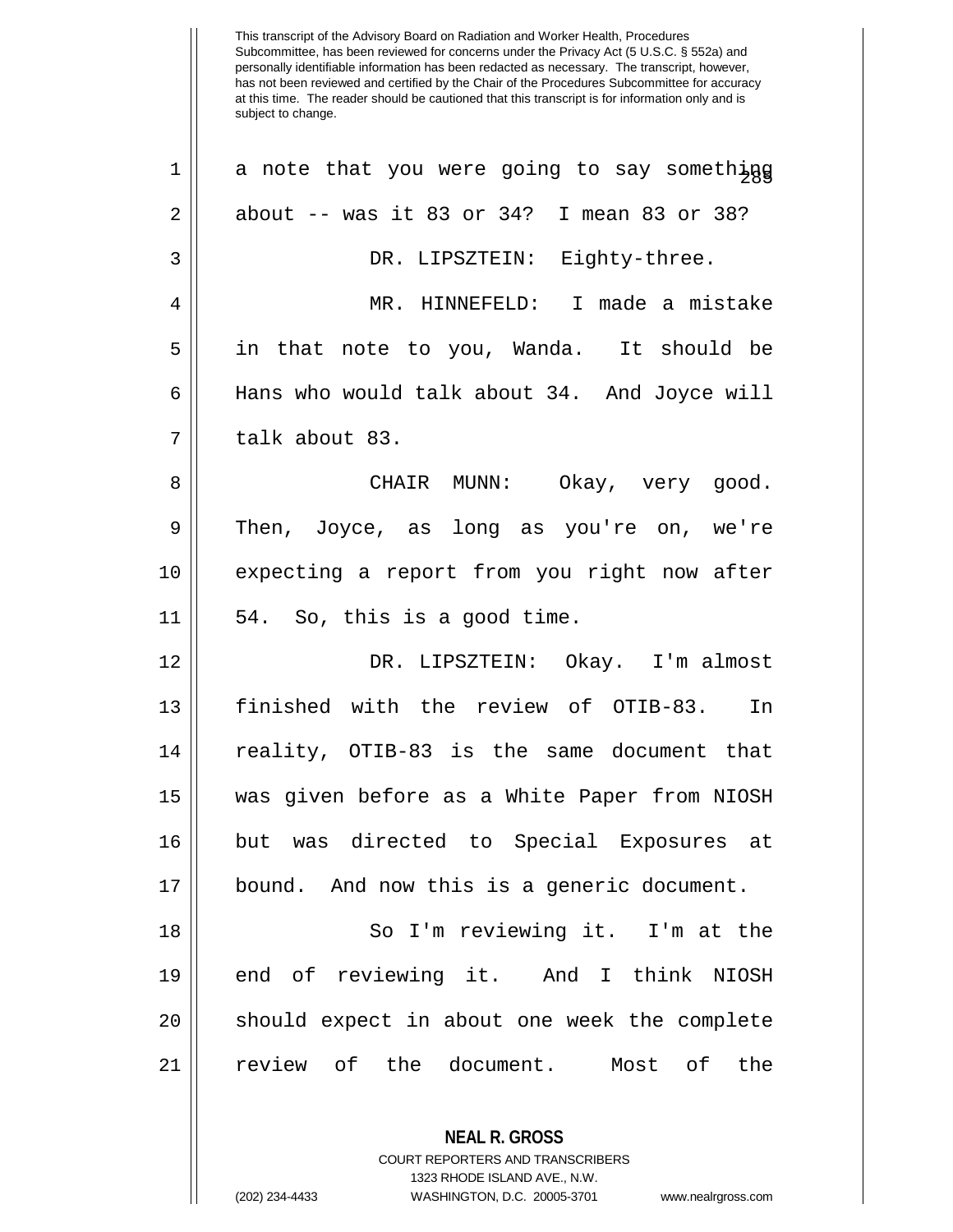1 || technical part that related to Mound  $_{2}$ We  $2 \parallel$  already have discussed a lot.

3 And then there is the 4 || applications for, you know, general  $5 ||$  application, which I -- I'm advancing it, but 6 I really didn't understand well how this is 7 || going to be applied to other installations. 8 || But, anyway, the review is almost at the end 9 and you should expect in about one week, ten 10 || days, the complete review.

11 CHAIR MUNN: Good. Excellent. 12 We'll look forward to that. And you said -- 13 || did I understand correctly, now, that Hans is 14 | going to cover 34?

15 DR. H. BEHLING: Yes, I am.

16 CHAIR MUNN: Okay.

 DR. H. BEHLING: Okay, just a couple of pieces of information as background. The ORAU OTIB-34 is defined by 20 || the title, "Internal Dosimetry Coworker Data for X-10." Now, the original OTIB-34 was

> **NEAL R. GROSS** COURT REPORTERS AND TRANSCRIBERS 1323 RHODE ISLAND AVE., N.W.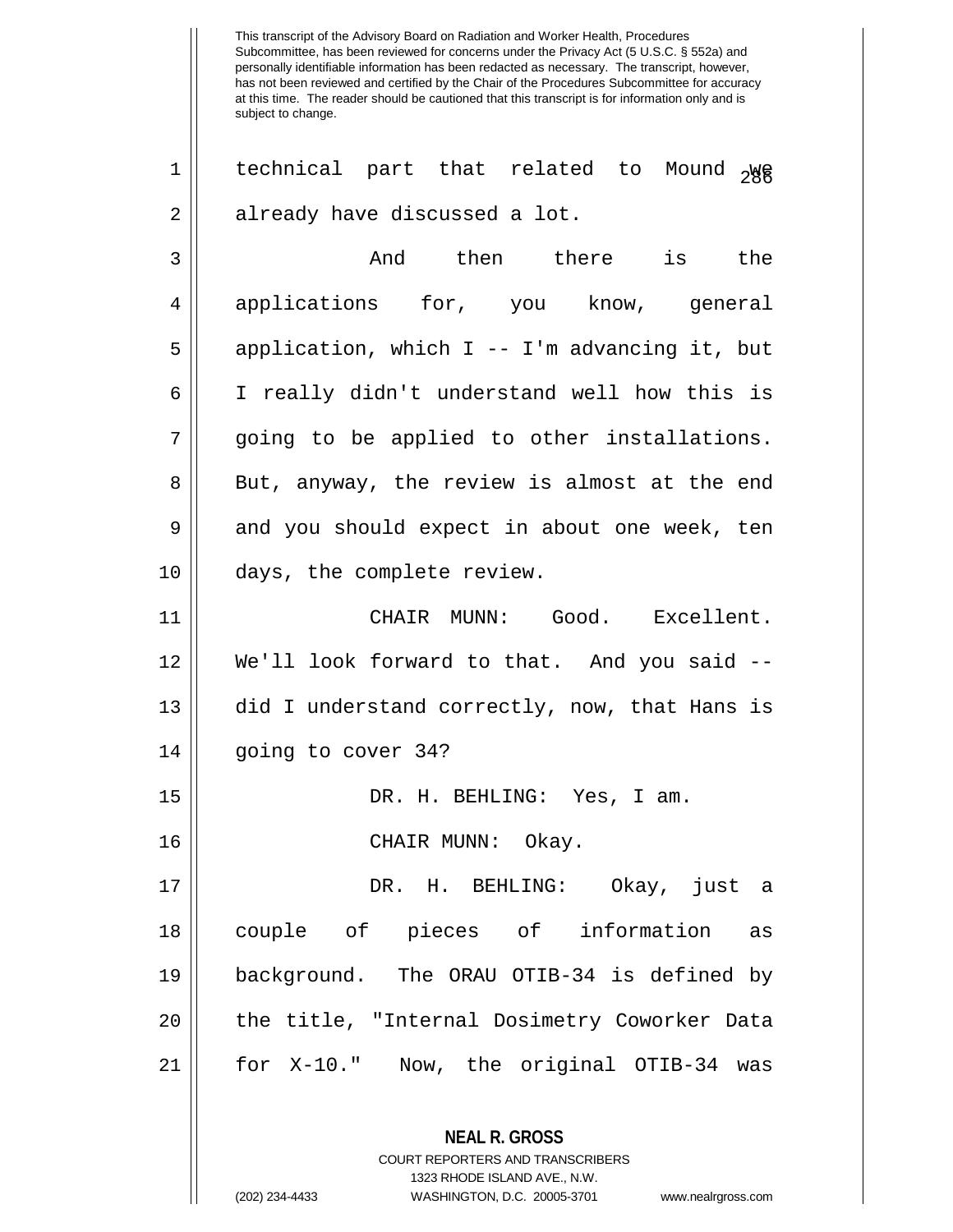1 || issued back in December of 2005. And SG&A 2 || reviewed that particular original Rev 0,  $3 \parallel$  OTIB-34, back in -- let's see here, that was 4 in October of 2007. 5 Since that time the OTIB-34 was 6 || revised. And as a result of that revision we 7 were asked to once again review it. And the 8 changes from between Rev 0 and Rev 1 involved 9 a limited number of changes that, by and 10 large, involve three things. 11 || There was an expansion of Table 12 55, which is plutonium-239 Type-S, that in 13 || Rev 0 only incorporated a single time span 14 || for the entire years of '51 through 1988. 15 As a result, I believe, of our 16 review of that particular Rev 0, we were 17 || critical of the fact that the entire period 18 of '51 through '88 was lumped into a single 19 time period. And as a result of one of the 20 || three changes that occurred in Rev 1 was the 21 expansion of the time span into six different

**NEAL R. GROSS**

COURT REPORTERS AND TRANSCRIBERS 1323 RHODE ISLAND AVE., N.W. (202) 234-4433 WASHINGTON, D.C. 20005-3701 www.nealrgross.com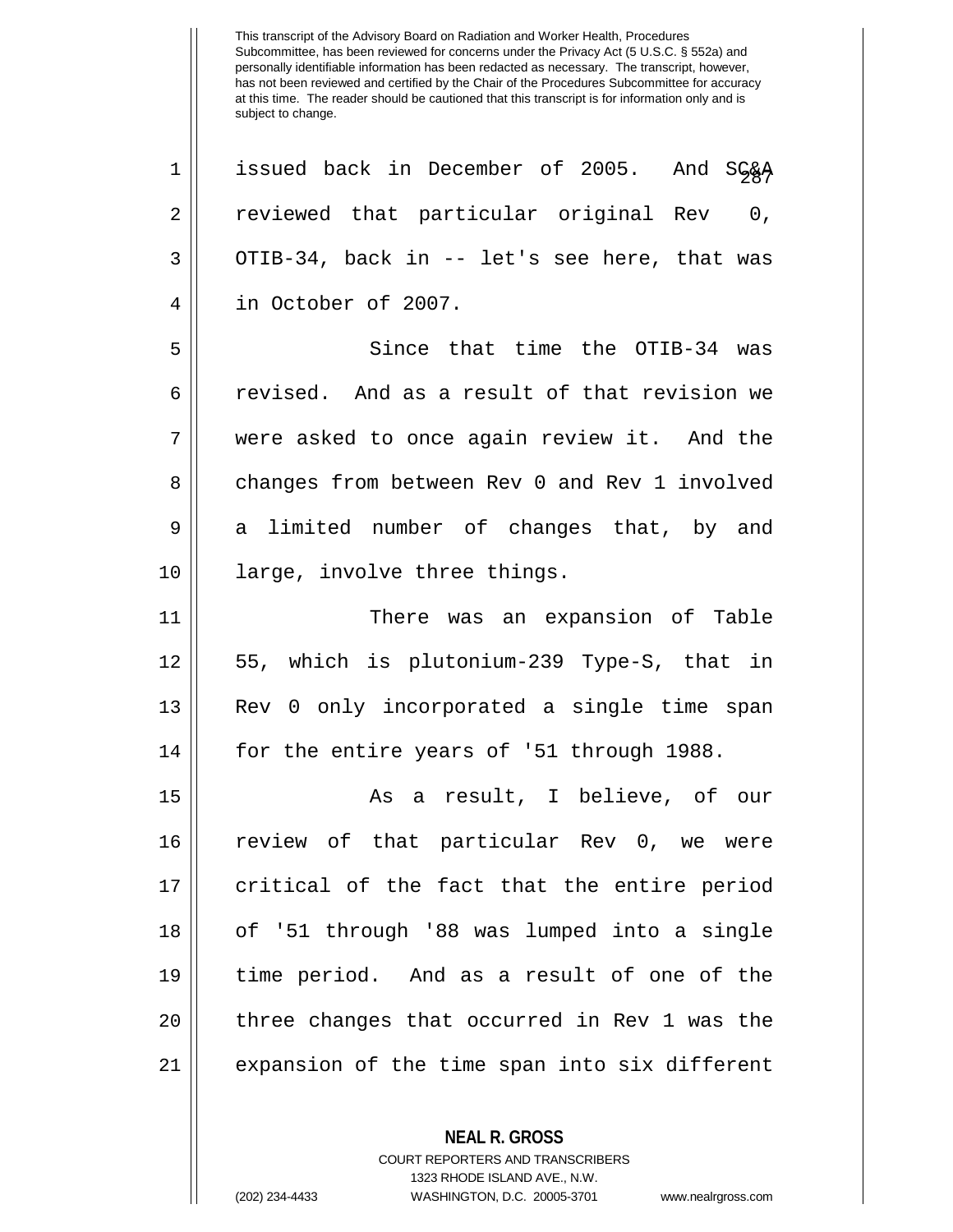1 segments. 288 2 || The second one was the addition  $3 \parallel$  of the 95th percentile intakes for all of the 4 radionuclides, which involves strontium, 5 uranium, plutonium and americium. 6 And then the third one was the 7 amending of the tables in Attachment A to 8 | include information with regard to the number  $9 \parallel$  of samples that were assessed for each of the 10 years between '51 and '88, as well as the 11 number of employees that represents those 12 particular samples. And so those were the 13 || three major changes that were incorporated in 14 Rev 1. 15 And as a result, since this was 16 really a review of a revision, the Board 17 asked us to make this a focused review. So, 18 what you are about to receive, as soon as I'm 19 done with my review, is essentially a focus 20 || review that addresses only those three 21 || amended changes between Rev 0 and Rev 1.

> COURT REPORTERS AND TRANSCRIBERS 1323 RHODE ISLAND AVE., N.W. (202) 234-4433 WASHINGTON, D.C. 20005-3701 www.nealrgross.com

**NEAL R. GROSS**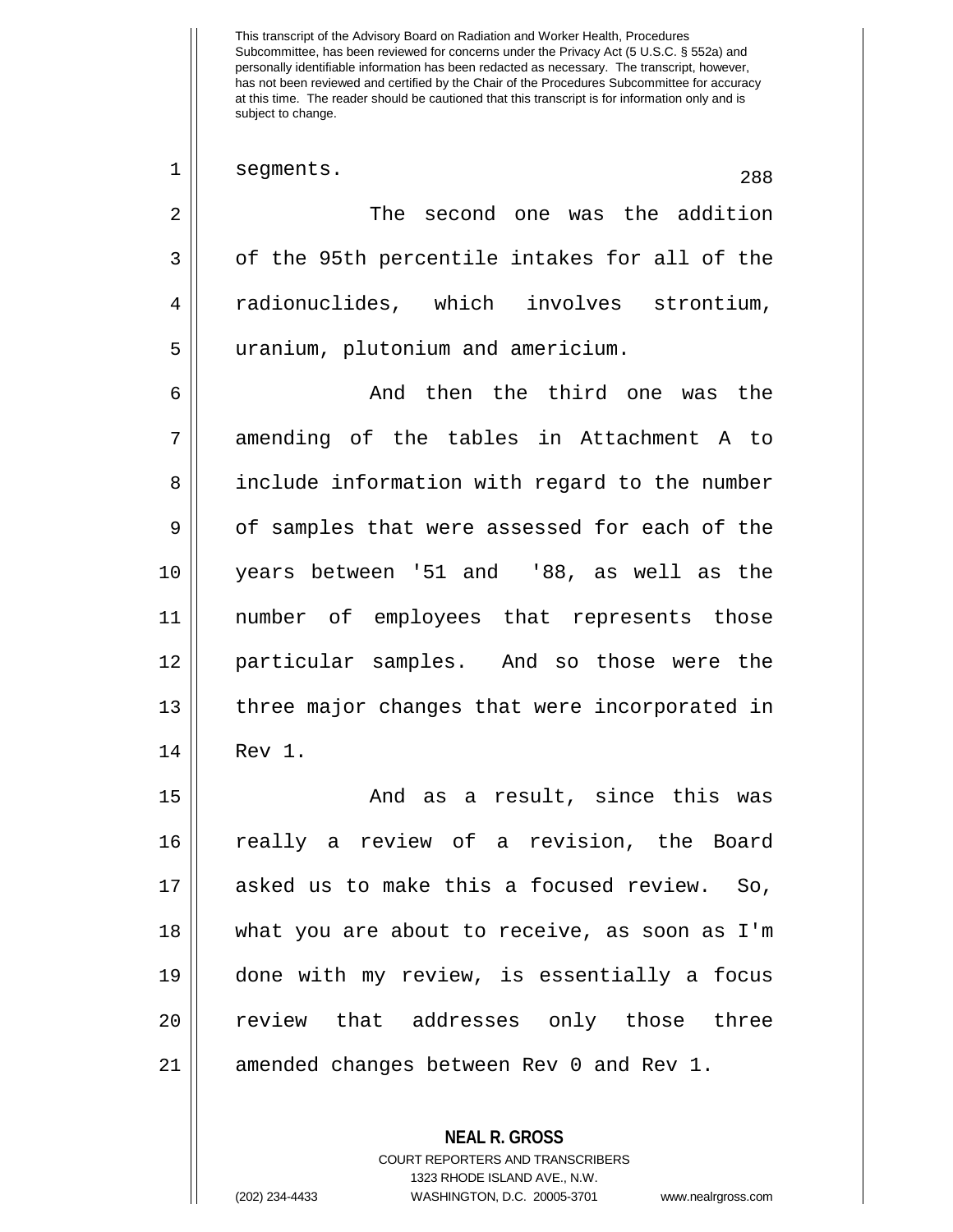| $\mathbf 1$ | And right now I'm pretty mugh                                                                                                                                          |  |  |  |  |  |
|-------------|------------------------------------------------------------------------------------------------------------------------------------------------------------------------|--|--|--|--|--|
| 2           | done. I still have to clean up a few things,                                                                                                                           |  |  |  |  |  |
| 3           | and also then forward it to Stiver, John                                                                                                                               |  |  |  |  |  |
| 4           | Stiver, and John Mauro, and a couple of their                                                                                                                          |  |  |  |  |  |
| 5           | internal reviews. And I suspect the time                                                                                                                               |  |  |  |  |  |
| 6           | frame for getting it out to you is probably                                                                                                                            |  |  |  |  |  |
| 7           | somewhere around ten days to two weeks.                                                                                                                                |  |  |  |  |  |
| 8           | CHAIR MUNN: Excellent. So we                                                                                                                                           |  |  |  |  |  |
| 9           | can look forward to your review of Rev 1?                                                                                                                              |  |  |  |  |  |
| 10          | DR. H. BEHLING: Yes.                                                                                                                                                   |  |  |  |  |  |
| 11          | CHAIR MUNN: Okay. I'm just going                                                                                                                                       |  |  |  |  |  |
| 12          | to say for my own notes, coming soon. We'll                                                                                                                            |  |  |  |  |  |
| 13          | look forward to that and we'll have that                                                                                                                               |  |  |  |  |  |
| 14          | added to our agenda next time, so that we can                                                                                                                          |  |  |  |  |  |
| 15          | cover both 34 and Joyce's work on 83. That                                                                                                                             |  |  |  |  |  |
| 16          | will be good.                                                                                                                                                          |  |  |  |  |  |
| 17          | Any other comments with regard to                                                                                                                                      |  |  |  |  |  |
| 18          | those two before we go to our administrative                                                                                                                           |  |  |  |  |  |
| 19          | details? If not, then, before Josie gets                                                                                                                               |  |  |  |  |  |
| 20          | away -- are you still with us Josie?                                                                                                                                   |  |  |  |  |  |
| 21          | MEMBER BEACH: Yes, I am, for                                                                                                                                           |  |  |  |  |  |
|             | <b>NEAL R. GROSS</b><br><b>COURT REPORTERS AND TRANSCRIBERS</b><br>1323 RHODE ISLAND AVE., N.W.<br>(202) 234-4433<br>WASHINGTON, D.C. 20005-3701<br>www.nealrgross.com |  |  |  |  |  |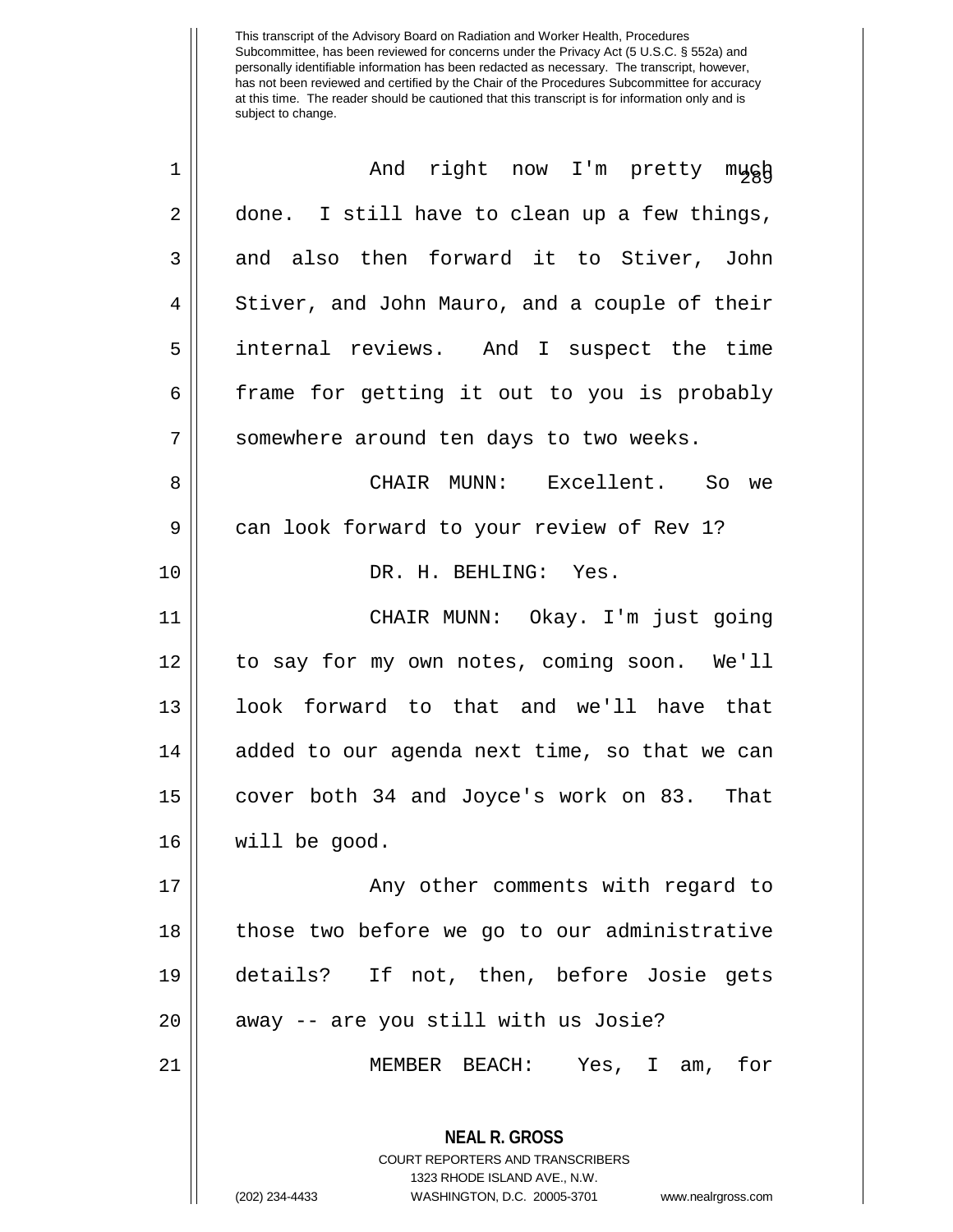This transcript of the Advisory Board on Radiation and Worker Health, Procedures Subcommittee, has been reviewed for concerns under the Privacy Act (5 U.S.C. § 552a) and personally identifiable information has been redacted as necessary. The transcript, however, has not been reviewed and certified by the Chair of the Procedures Subcommittee for accuracy at this time. The reader should be cautioned that this transcript is for information only and is subject to change. **NEAL R. GROSS** COURT REPORTERS AND TRANSCRIBERS 1323 RHODE ISLAND AVE., N.W.  $1 \parallel$  just about another ten minutes, Wanda.  $290$ 2 CHAIR MUNN: Okay, that's why I 3 wanted to make sure before you went 4 Somewhere. Do we have Richard on still? Are 5 you there Dr. Lemen? 6 (No response.) 7 || I had hoped to be able to catch  $8 \parallel$  us all. And before we do any  $-$ -9 MEMBER LEMEN: I am here. 10 || CHAIR MUNN: Good. 11 MEMBER LEMEN: I am here. My  $12$  | mute was on, so --13 CHAIR MUNN: Good. Before we do  $14$  || any of our other administrative things, let's 15 || see if we can find a January date that is 16 toward the end of January that we can, that 17 won't -- no, it's better do it early 18 February, after the Kansas meeting. Early 19 February meeting, where we can pick up where 20 || left off here. Is the first full week in 21 February a good time for us to be looking at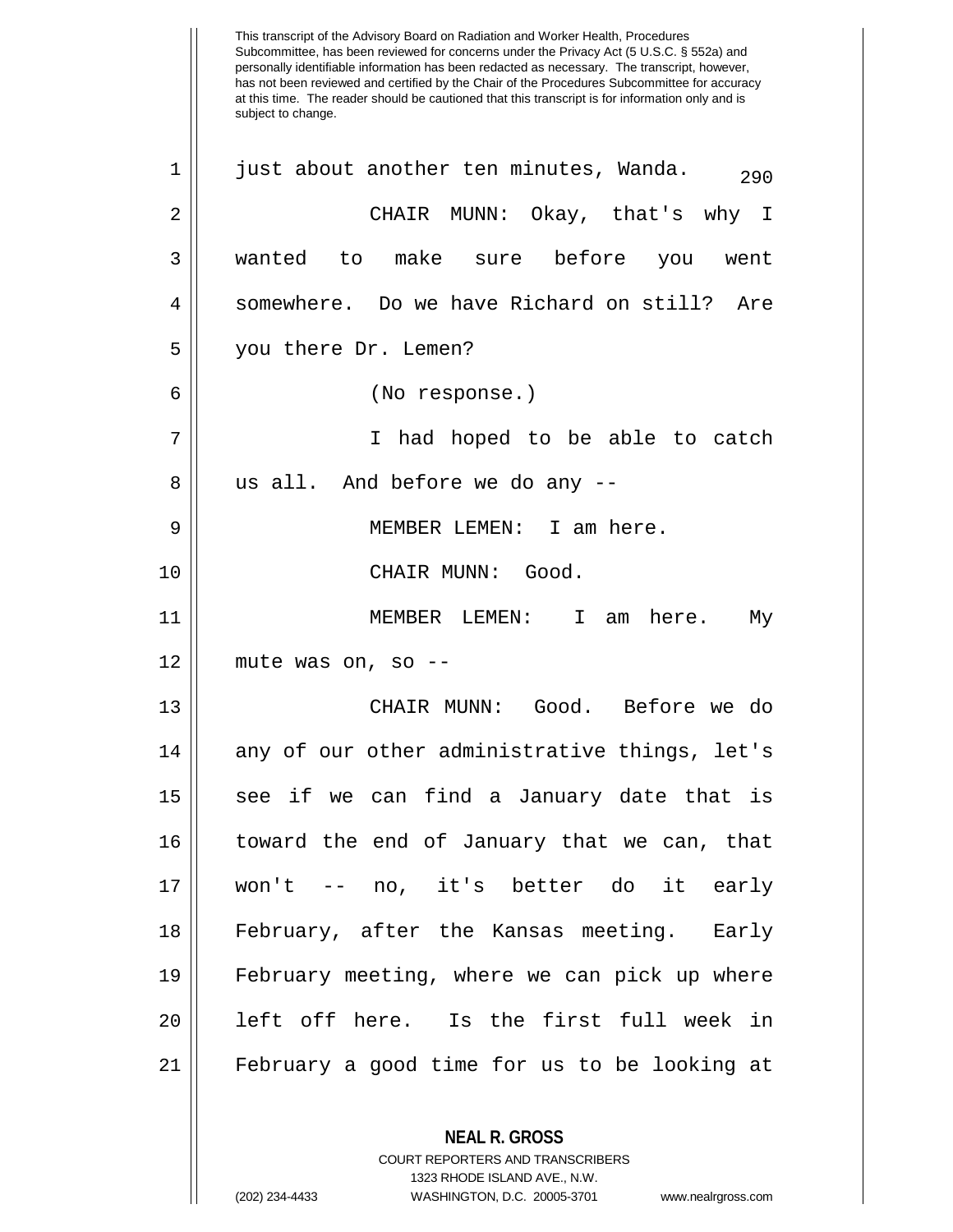This transcript of the Advisory Board on Radiation and Worker Health, Procedures Subcommittee, has been reviewed for concerns under the Privacy Act (5 U.S.C. § 552a) and personally identifiable information has been redacted as necessary. The transcript, however, has not been reviewed and certified by the Chair of the Procedures Subcommittee for accuracy at this time. The reader should be cautioned that this transcript is for information only and is subject to change. **NEAL R. GROSS** COURT REPORTERS AND TRANSCRIBERS 1323 RHODE ISLAND AVE., N.W. (202) 234-4433 WASHINGTON, D.C. 20005-3701 www.nealrgross.com  $291$  a potential call?  $291$ 2 MR. HINNEFELD: Wanda, this is  $3 \parallel$  Stu. I don't know if I matter or not, but 4 I'm on vacation that week. 5 CHAIR MUNN: Okay, how about -- 6 yes, I think you matter, Stu. How about the 7 following week? What about Thursday the 13th 8 | of February? 9 MR. HINNEFELD: I have -- 10 February is a little difficult for me right 11 now because I am on notice that there will be 12 an agency and advocates meeting in Denver in 13 mid to late February, but I don't have a date  $14 \parallel$  yet. 15 CHAIR MUNN: Okay. I hate to do 16 that too early in the week that you just get 17 || back from vacation, in any case. 18 MR. HINNEFELD: I don't know when 19 || I'm going to Denver either. 20 CHAIR MUNN: Yeah. As of right 21 now, 13th of --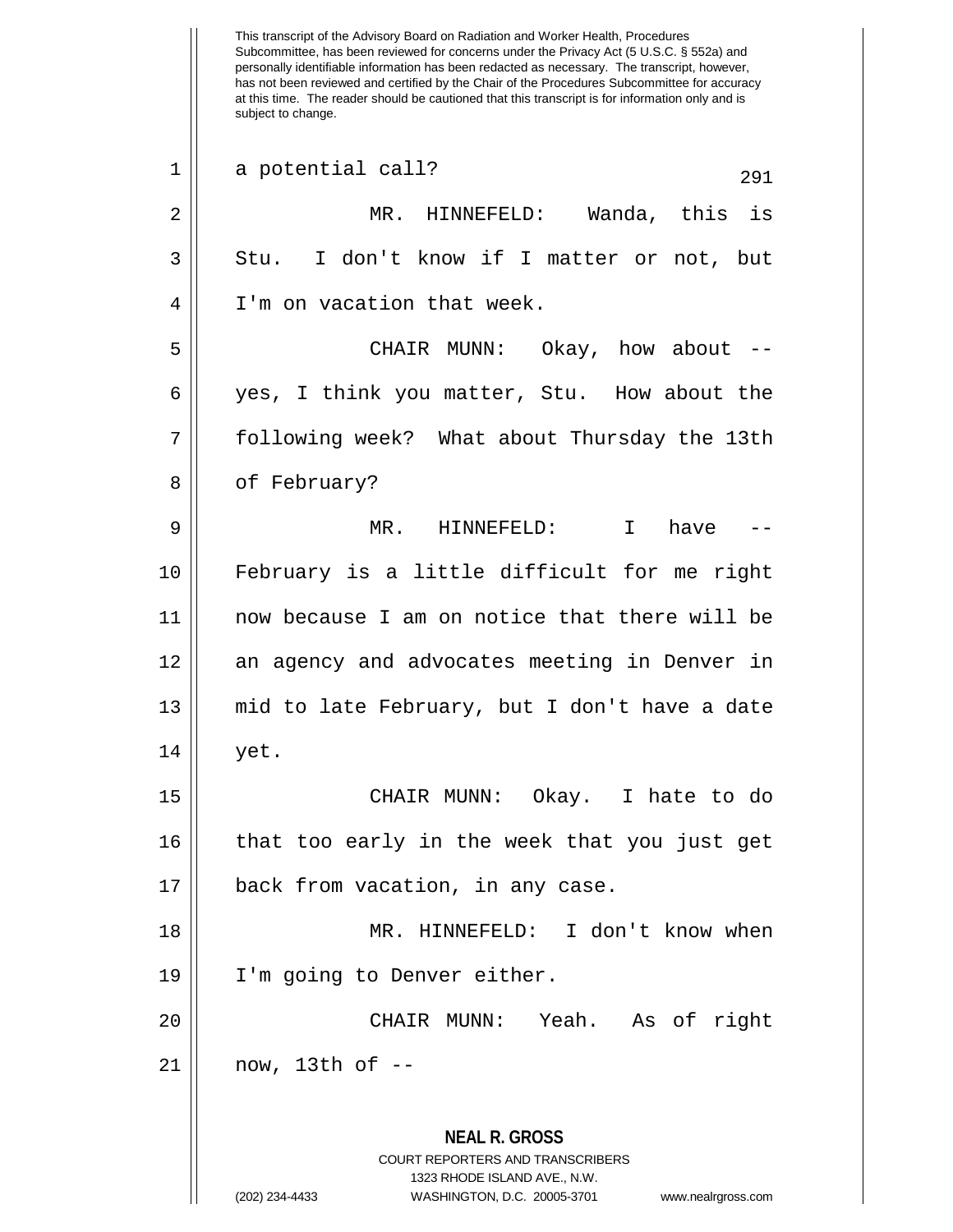This transcript of the Advisory Board on Radiation and Worker Health, Procedures Subcommittee, has been reviewed for concerns under the Privacy Act (5 U.S.C. § 552a) and personally identifiable information has been redacted as necessary. The transcript, however, has not been reviewed and certified by the Chair of the Procedures Subcommittee for accuracy at this time. The reader should be cautioned that this transcript is for information only and is subject to change. **NEAL R. GROSS** COURT REPORTERS AND TRANSCRIBERS 1323 RHODE ISLAND AVE., N.W. (202) 234-4433 WASHINGTON, D.C. 20005-3701 www.nealrgross.com <sup>292</sup> <sup>1</sup> DR. BUCHANAN: Early part of 2 February is best for me, because I'm going to  $3 \parallel$  be in Germany the last part. 4 CHAIR MUNN: Okay, then let's -- 5 does anyone have objection to the 13th? 6 MEMBER BEACH: No. 7 MR. HINNEFELD: I don't have one 8 today. 9 CHAIR MUNN: For the time being, 10 let's identify the 13th as being our good 11 time for our next meeting. 12 MEMBER LEMEN: February 13th,  $13 \parallel$  right? 14 CHAIR MUNN: February 13, a 15 | Thursday. 16 || MEMBER LEMEN: Okay. 17 CHAIR MUNN: And can we start at 18 || this same time, 11 o'clock your time? Okay? 19 MR. KATZ: Yes, that's fine. 20 CHAIR MUNN: I don't hear any 21 objections, so let's say that's when we're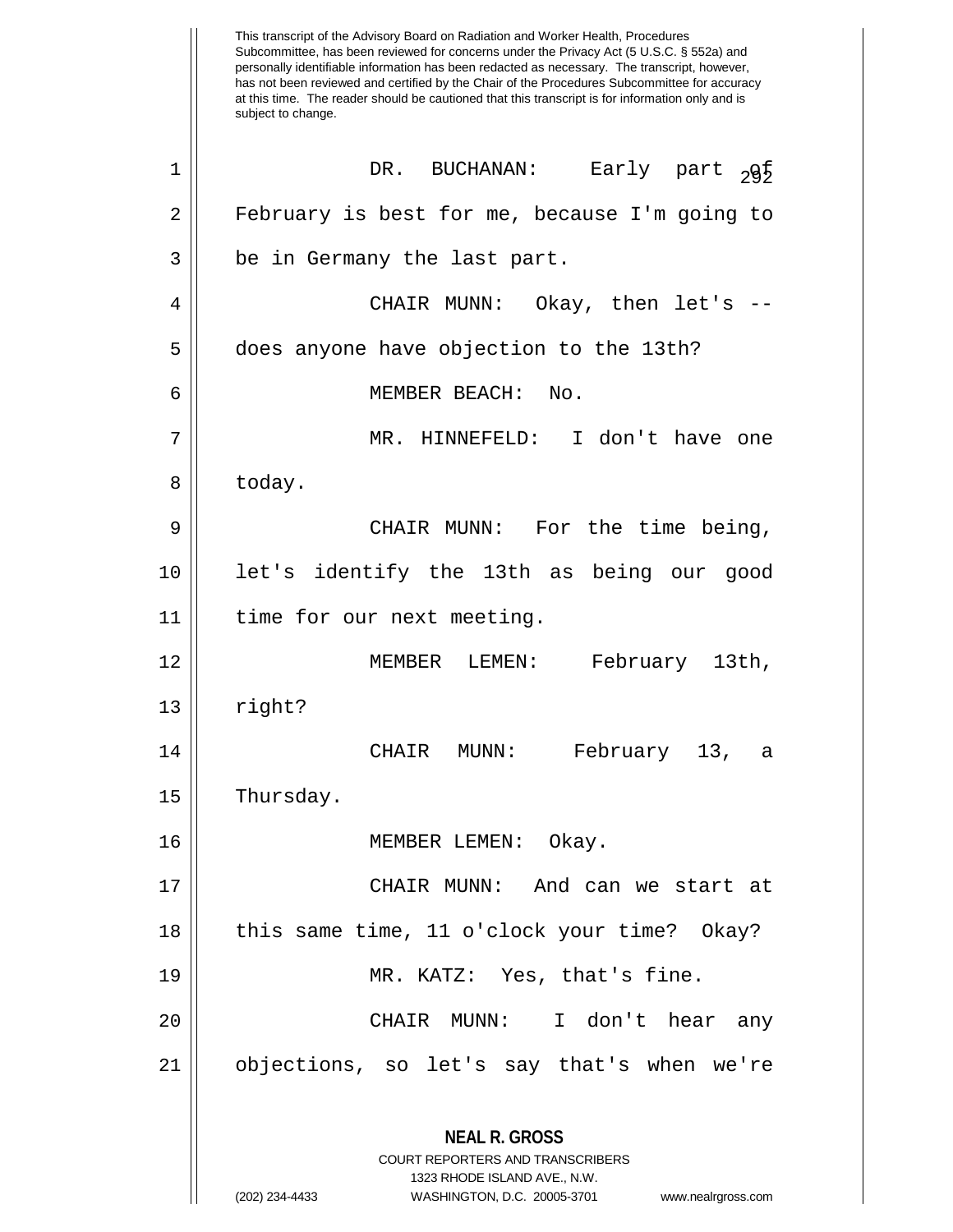$2 \parallel$  going to have our next Procedures Review,  $2 \parallel$  Okay.

3 Now, that done, before everyone 4 || leaves, there are a couple of things. Thanks 5 || to John Stiver and others for getting a  $6 \parallel$  cleaned up PER lists to us so that we can  $7 \parallel$  have a better feel for where we are and what 8 || needs to be done.

9 || It's not clear to me exactly how we need to proceed with respect to not just the presentations of the PERs to the full Board, but the general presentation of material to the full Board. But Ted has told us that it would be wise for us to broaden 15 || our scope of what we were looking at in terms 16 | of presentations to the Board.

17 And I guess what we've been 18 || presenting to them is adequate, but not fully 19 || covering what, apparently, they'd like to see 20 || and hear from us. I'm not sure exactly which 21 of our original potentials are even still

> **NEAL R. GROSS** COURT REPORTERS AND TRANSCRIBERS 1323 RHODE ISLAND AVE., N.W. (202) 234-4433 WASHINGTON, D.C. 20005-3701 www.nealrgross.com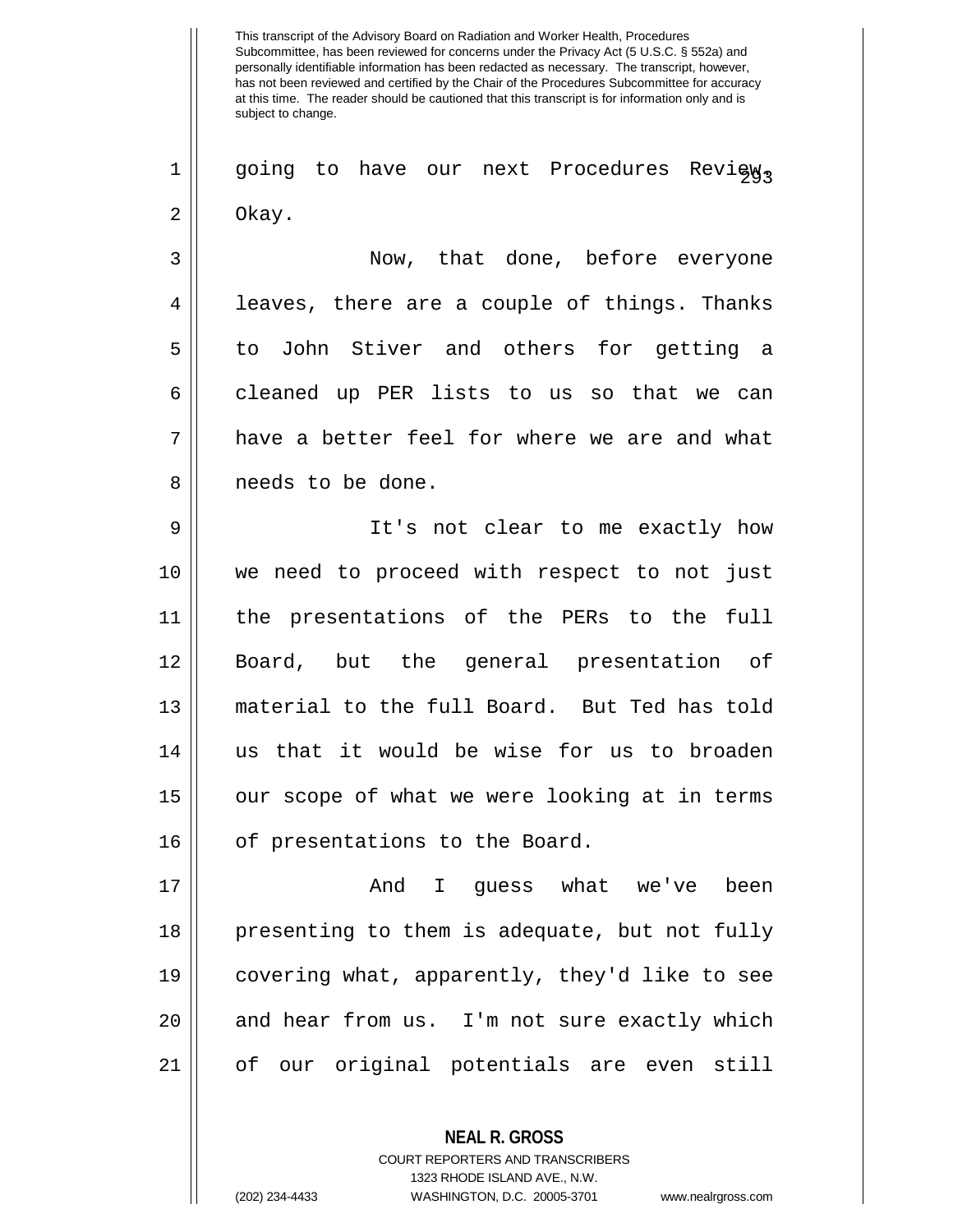**NEAL R. GROSS**  $1 \parallel$  viable, in view of the fact that most of them 2 | have been closed for quite a while now. 3 And we did not have, when we took 4 a look at what the Subcommittee Members 5|| thought were our best choices for 6 || presentation, we had only one vote in each  $7 \parallel$  case for most of the others that we have not 8 yet covered. So, we have not added anything  $9 \parallel$  to that list, including the PERs that we've 10 been working with and others that we may have 11 closed in the interim. It's been more than a 12 || year since we did that. 13 || So, I guess one of the things I'd 14 || like to hear, Ted, do you have any specifics 15 as to the type of presentation that we can 16 look to help meet the desires of the full 17 Board? 18 MR. KATZ: Yes. Thanks, Wanda. 19 I mean, really what I'd talked about is not 20 || broadening the scope, but not what we decided 21 || after the last Board Meeting. And we got a

> COURT REPORTERS AND TRANSCRIBERS 1323 RHODE ISLAND AVE., N.W.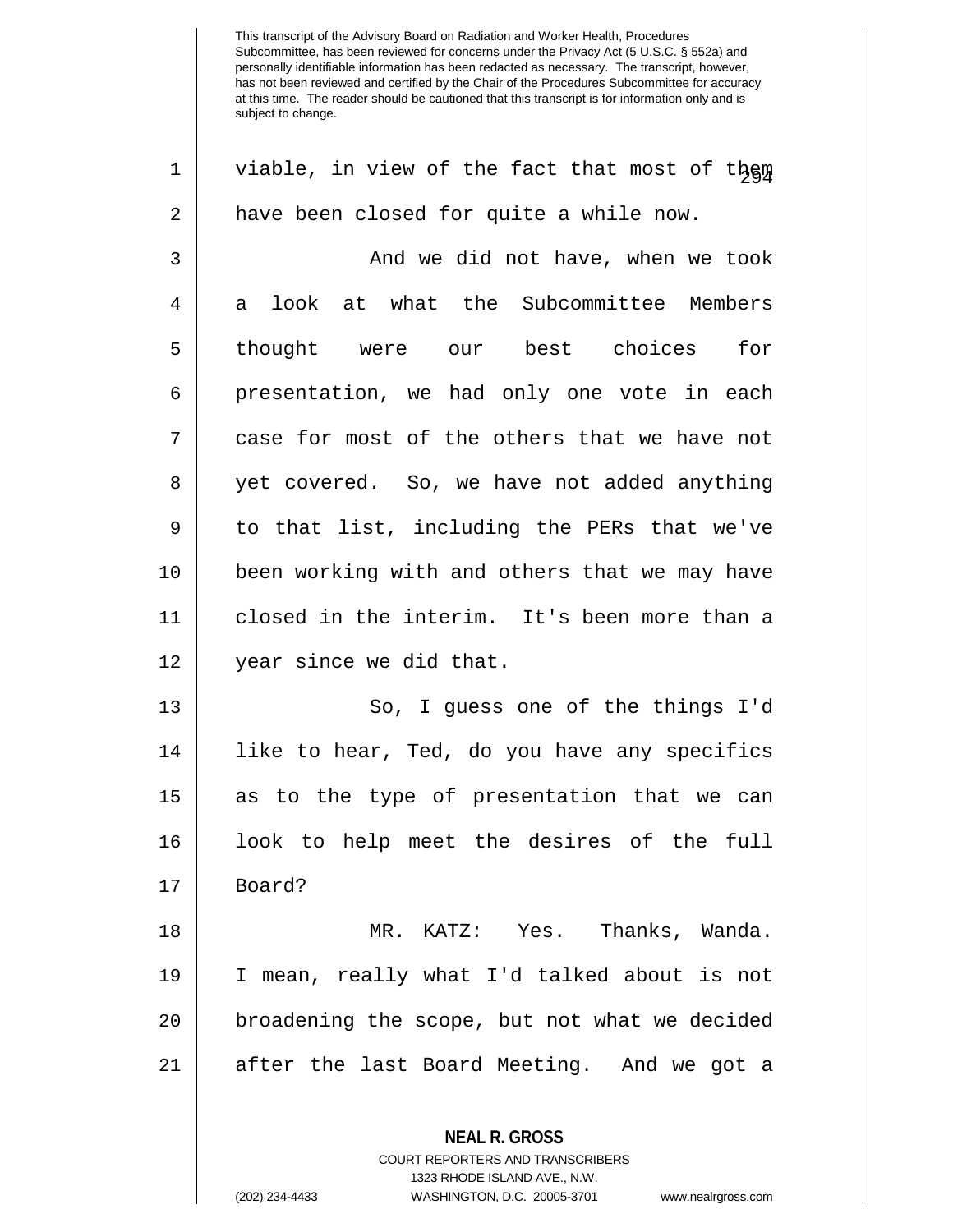| $\mathbf{1}$   | bit of feedback about<br>those<br>good                                                                          |  |  |  |  |  |
|----------------|-----------------------------------------------------------------------------------------------------------------|--|--|--|--|--|
| $\overline{2}$ | presentations from several Board Members, was                                                                   |  |  |  |  |  |
| 3              | not presenting -- and I've discussed<br>just                                                                    |  |  |  |  |  |
| 4              | this with SC&A in a sidebar during that                                                                         |  |  |  |  |  |
| 5              | meeting with John Mauro. But not presenting                                                                     |  |  |  |  |  |
| 6              | Procedure Reviews where the Procedure Review                                                                    |  |  |  |  |  |
| 7              | has no findings, or essentially no findings,                                                                    |  |  |  |  |  |
| 8              | no real great substantive matters that had to                                                                   |  |  |  |  |  |
| 9              | be resolved. Not presenting those in any                                                                        |  |  |  |  |  |
| 10             | detail to the Board, but rather<br>just                                                                         |  |  |  |  |  |
| 11             | summarizing, you know, the group of                                                                             |  |  |  |  |  |
| 12             | procedures for which there were essentially                                                                     |  |  |  |  |  |
| 13             | no findings to be resolved. Summarizing that                                                                    |  |  |  |  |  |
| 14             | have been resolved by the Subcommittee with                                                                     |  |  |  |  |  |
| 15             | no findings.                                                                                                    |  |  |  |  |  |
| 1 <sup>2</sup> | $\mathcal{C}_{\Omega}$ more $\Omega_{\Omega}$ and $\Omega_{\Omega}$ and $\Omega_{\Omega}$ and $\Omega_{\Omega}$ |  |  |  |  |  |

 So more selectively picking procedures for presentation that had real 18 || substance to resolve. That was the only sort of new guidance related to how we select | those procedures that are already, you know, 21 || completed by the Subcommittee and ready for

> **NEAL R. GROSS** COURT REPORTERS AND TRANSCRIBERS 1323 RHODE ISLAND AVE., N.W.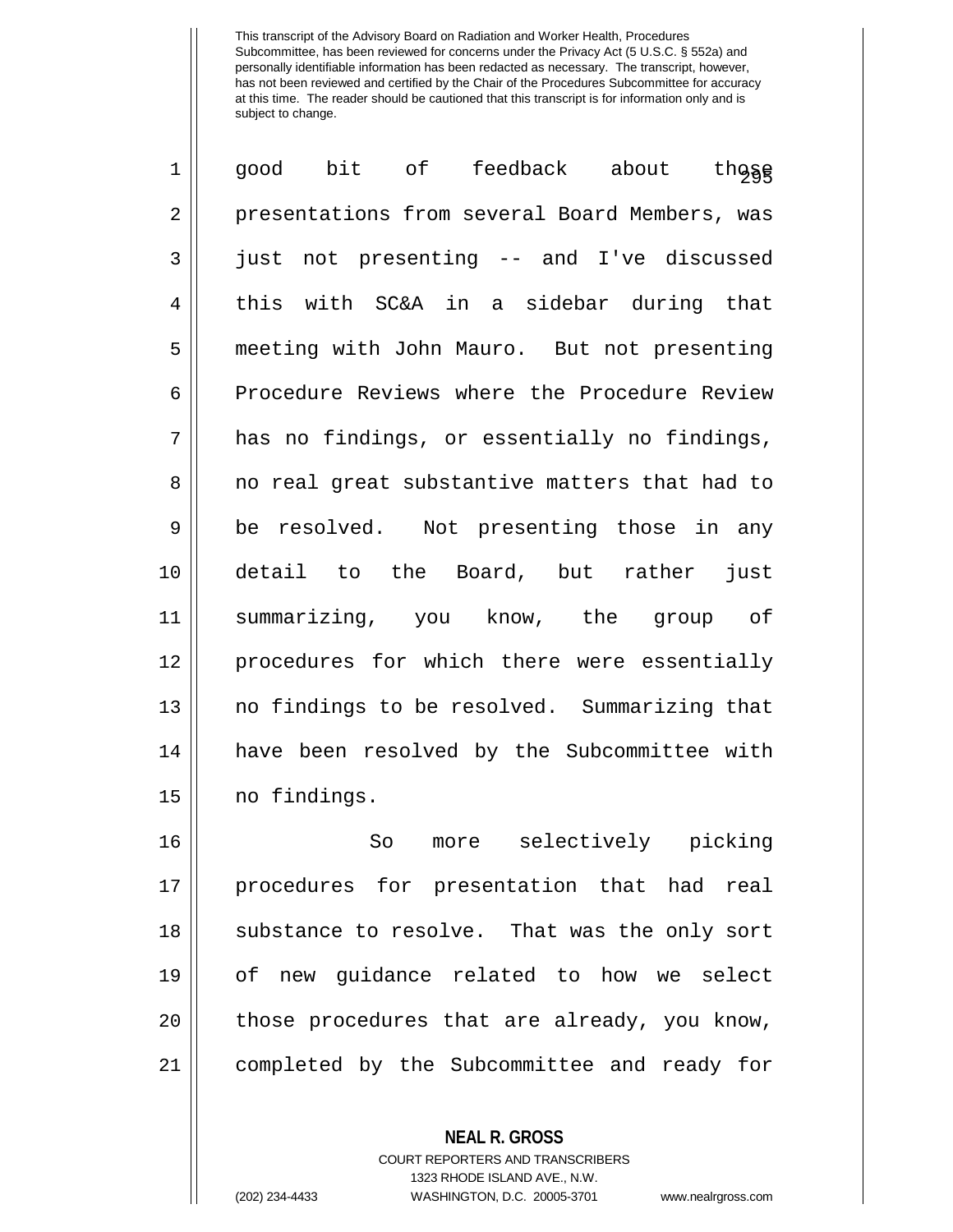**NEAL R. GROSS** COURT REPORTERS AND TRANSCRIBERS 1323 RHODE ISLAND AVE., N.W.  $1 \parallel$  presentation to the full Board.  $296$ 2 || CHAIR MUNN: And it seems to me  $3 \parallel$  the first step in doing that is to get a new 4 || updated list of exactly what those procedures  $5 \parallel$  are, since they've changed radically since we  $6 \parallel$  were looking at them last. Is that going to 7 be possible for us to do, SC&A? 8 MR. STIVER: Yes, I think we can 9 do that. You know, I think some of those we 10 picked because they were -- I know one of 11 them was a PER. And mainly we picked that 12 || one because it was the first one that 13 || actually had been seen through to Subtask 4 14 completion. 15 || CHAIR MUNN: Right. 16 MR. STIVER: Turns out there were 17 | no findings. 18 CHAIR MUNN: Yes. 19 MR. STIVER: But, you know, I  $20$  | certainly, for in the future, we can try to 21 find some that had more substantive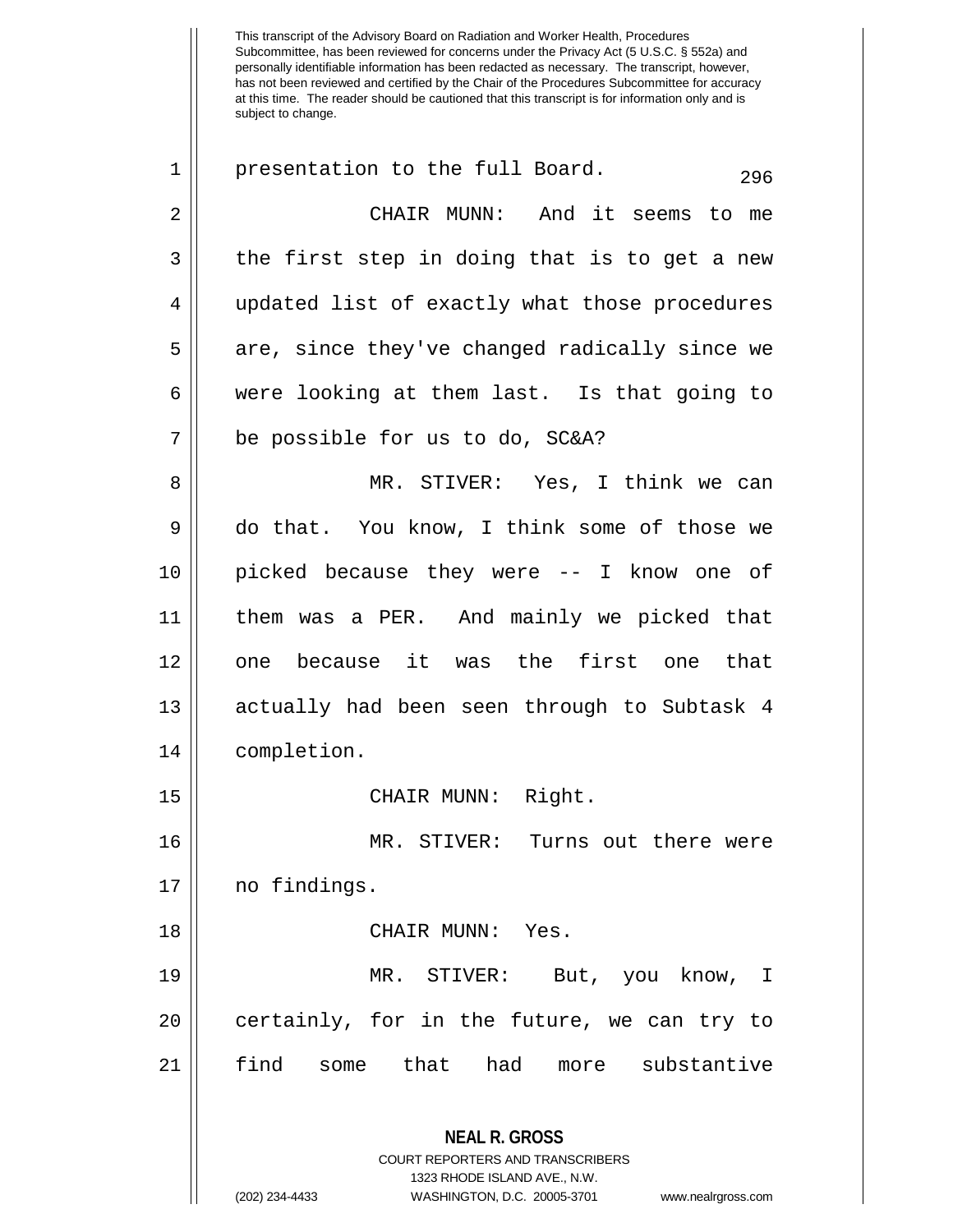Subcommittee, has been reviewed for concerns under the Privacy Act (5 U.S.C. § 552a) and personally identifiable information has been redacted as necessary. The transcript, however, has not been reviewed and certified by the Chair of the Procedures Subcommittee for accuracy at this time. The reader should be cautioned that this transcript is for information only and is subject to change. **NEAL R. GROSS** COURT REPORTERS AND TRANSCRIBERS 1323 RHODE ISLAND AVE., N.W. (202) 234-4433 WASHINGTON, D.C. 20005-3701 www.nealrgross.com  $1 \parallel$  discussions, and give that some --  $297$ 2 CHAIR MUNN: Let's see if we can  $3 \parallel$  generate a list that gives us all of the 4 || potentials, and includes the notation those  $5 \parallel$  that had no findings. 6 MR. STIVER: Yes, we could rate  $7 \parallel$  them by level of complexity or, you know, we 8 can come up with some kind of an index to  $9 \parallel$  that. 10 CHAIR MUNN: Yes, well, I don't 11 know. From my perspective, it isn't 12 complexity so much. It's just that if we 13 have a list of those that we've closed with 14 no findings, then, as Ted had mentioned, we 15 || can lump those together in one presentation. 16 And in the meantime, though, we 17 need the broader scope of all that are 18 || potential, so that we can rate them again in 19 the Subcommittee and see if we can go from  $20 \parallel$  there. 21 || So first up, I think, is the

This transcript of the Advisory Board on Radiation and Worker Health, Procedures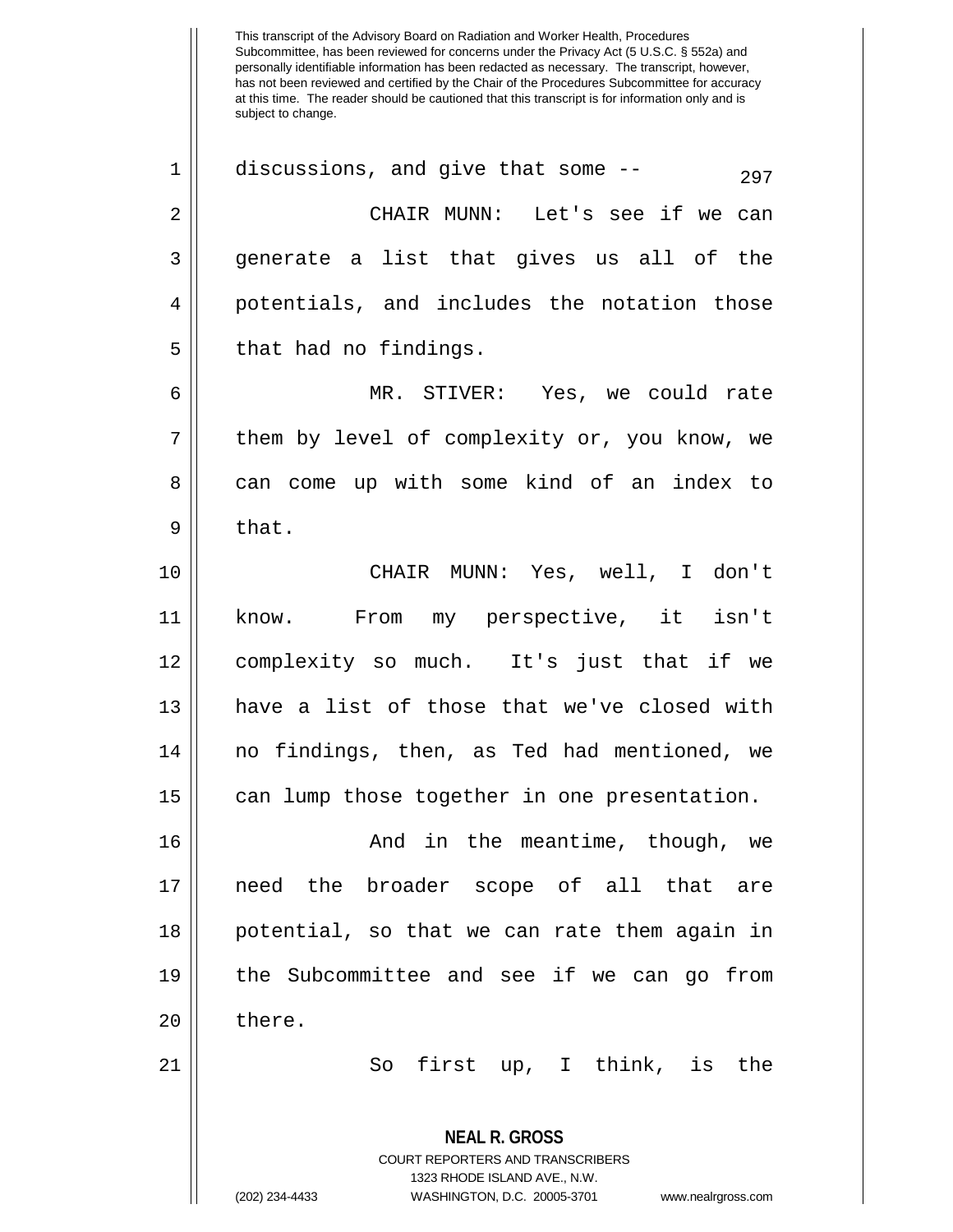This transcript of the Advisory Board on Radiation and Worker Health, Procedures Subcommittee, has been reviewed for concerns under the Privacy Act (5 U.S.C. § 552a) and personally identifiable information has been redacted as necessary. The transcript, however, has not been reviewed and certified by the Chair of the Procedures Subcommittee for accuracy at this time. The reader should be cautioned that this transcript is for information only and is subject to change. **NEAL R. GROSS** COURT REPORTERS AND TRANSCRIBERS 1323 RHODE ISLAND AVE., N.W. (202) 234-4433 WASHINGTON, D.C. 20005-3701 www.nealrgross.com  $1 ||$  list. If we can get that, then we'll work 2 | offline in the Subcommittee to make some 3 | selections. 4 MR. STIVER: Okay. Steve and I  $5 \parallel$  can work on that list and get back with you. 6 CHAIR MUNN: Good. I'd 7 || appreciate that. Thanks much. 8 The upcoming PER status. You 9 || sent us a list of what you're working on. Do  $10$  | you want to --11 MR. STIVER: I'm trying to get 12 || control of the meeting here. 13 CHAIR MUNN: Yes, if you can. 14 MR. STIVER: I can't seem to do  $15 \parallel$  it. 16 CHAIR MUNN: Then let's see what 17 we can do with the PERs. 18 MR. STIVER: Well, I can just 19 kind of give the talk here. Wait, that's 20 || right, I've been given control, great. 21 CHAIR MUNN: Good. It's all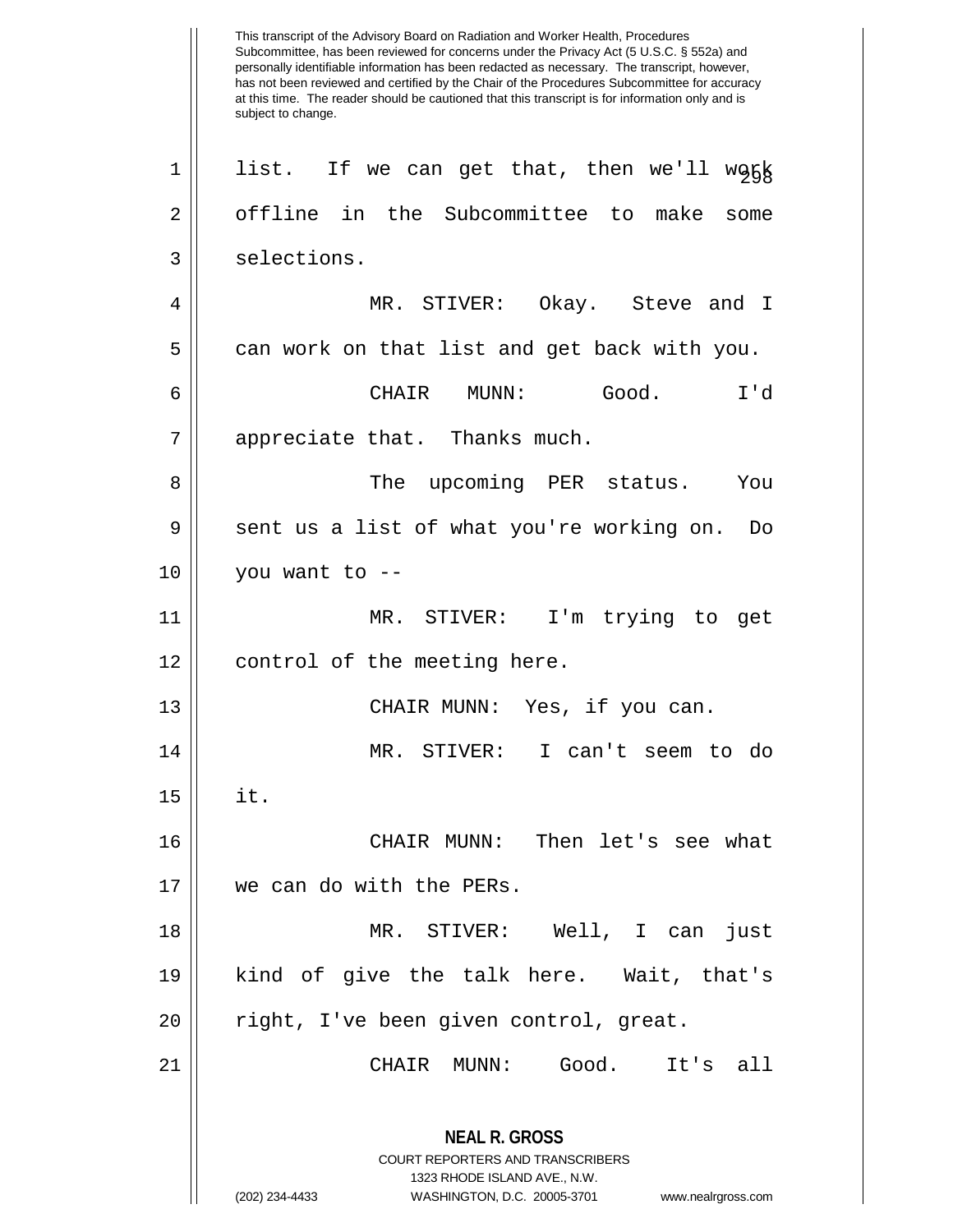This transcript of the Advisory Board on Radiation and Worker Health, Procedures Subcommittee, has been reviewed for concerns under the Privacy Act (5 U.S.C. § 552a) and personally identifiable information has been redacted as necessary. The transcript, however, has not been reviewed and certified by the Chair of the Procedures Subcommittee for accuracy at this time. The reader should be cautioned that this transcript is for information only and is subject to change. **NEAL R. GROSS** COURT REPORTERS AND TRANSCRIBERS 1323 RHODE ISLAND AVE., N.W. (202) 234-4433 WASHINGTON, D.C. 20005-3701 www.nealrgross.com  $\begin{array}{c|c} 1 & \text{yours.} \end{array}$  299 2 MR. STIVER: If I can figure out  $3 \parallel$  how to share this thing. 4 CHAIR MUNN: Well, I'm seeing the 5 || Board list right now. 6 MR. STIVER: I have to realign 7 || this every time I do it. I'm trying to find  $8$  || the sharing button here. 9 CHAIR MUNN: Is it under content 10 up there? 11 MR. STIVER: Well, I'm not even 12 || seeing the option for content. 13 CHAIR MUNN: In the very far left 14 upper corner. 15 MR. STIVER: Yeah, all I've got 16 || is attendees and voice and video. 17 CHAIR MUNN: Oh, you don't have a 18 || content? You must not be logged in as a real 19 person. 20 MR. STIVER: Yeah, I guess I must 21 not be. But in any case, I could talk to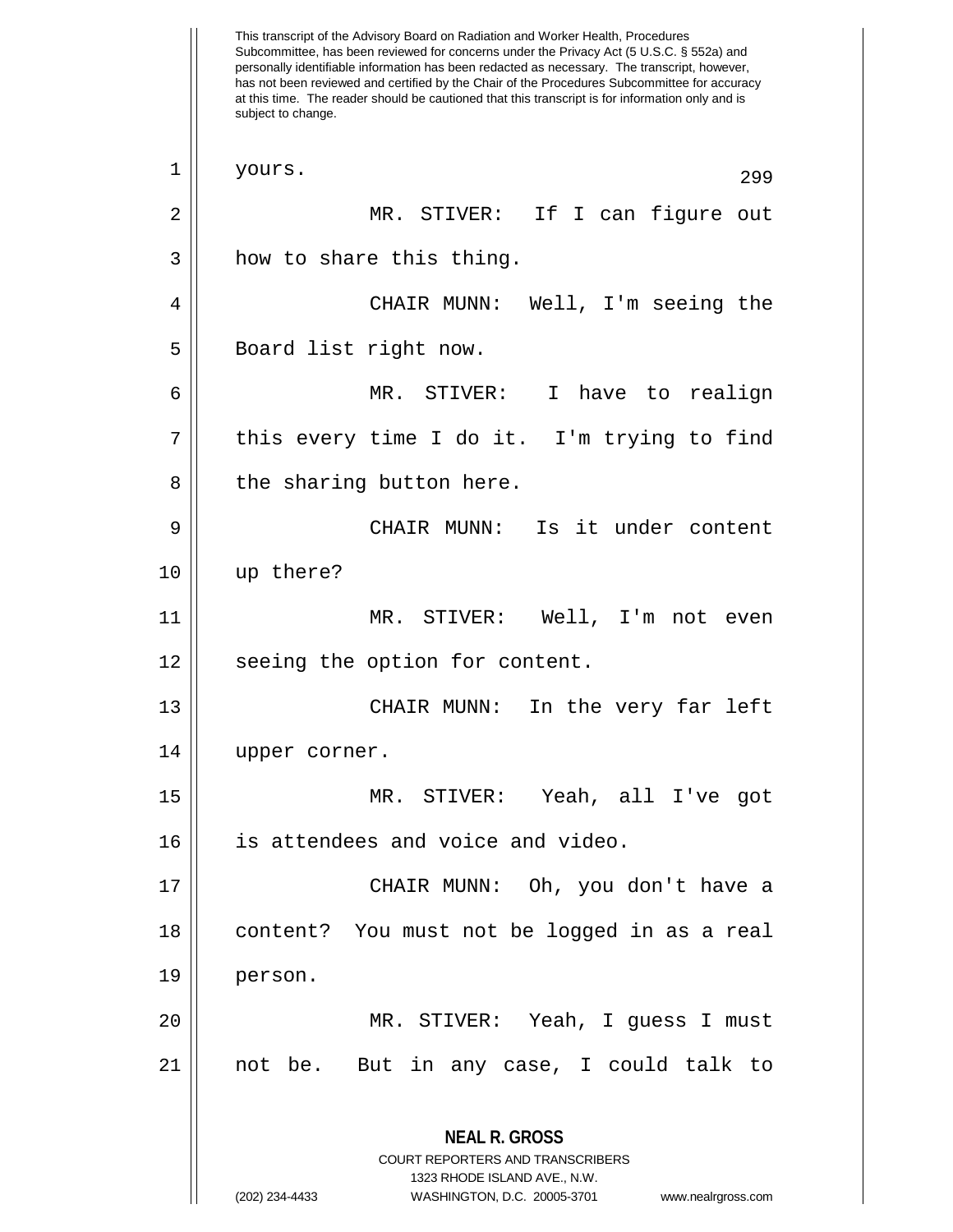| $\mathbf 1$    | this. I sent around a short documento        |  |  |  |  |  |
|----------------|----------------------------------------------|--|--|--|--|--|
| $\overline{2}$ | Basically there were two tables.             |  |  |  |  |  |
| 3              | The first table was two PERs that            |  |  |  |  |  |
| $\overline{4}$ | had not been assigned to SC&A. And the       |  |  |  |  |  |
| 5              | second was related to the PERs had been      |  |  |  |  |  |
| 6              | assigned, but for which Subtask 4 dose       |  |  |  |  |  |
| 7              | reconstructions had not been performed yet.  |  |  |  |  |  |
| 8              | And I believe there were six or              |  |  |  |  |  |
| 9              | seven of the new PERs. And we went through   |  |  |  |  |  |
| 10             | and did kind of a preliminary evaluation --  |  |  |  |  |  |
| 11             | not really an evaluation, just kind of a     |  |  |  |  |  |
| 12             | summary of what each of them are -- and      |  |  |  |  |  |
| 13             | recommended possible prioritization<br>for   |  |  |  |  |  |
| 14             | review.                                      |  |  |  |  |  |
| 15             | On my way into work today I was              |  |  |  |  |  |
| 16             | just was thinking, you know, we had tried to |  |  |  |  |  |
| 17             | run these to ground in the Subcommittee      |  |  |  |  |  |
| 18             | meetings before. And because none of us had  |  |  |  |  |  |
| 19             | really looked at them in enough detail to    |  |  |  |  |  |
| 20             | make judgments as to whether they warranted  |  |  |  |  |  |
| 21             | for reviews, we spent a lot of time going    |  |  |  |  |  |
|                |                                              |  |  |  |  |  |

**NEAL R. GROSS** COURT REPORTERS AND TRANSCRIBERS 1323 RHODE ISLAND AVE., N.W.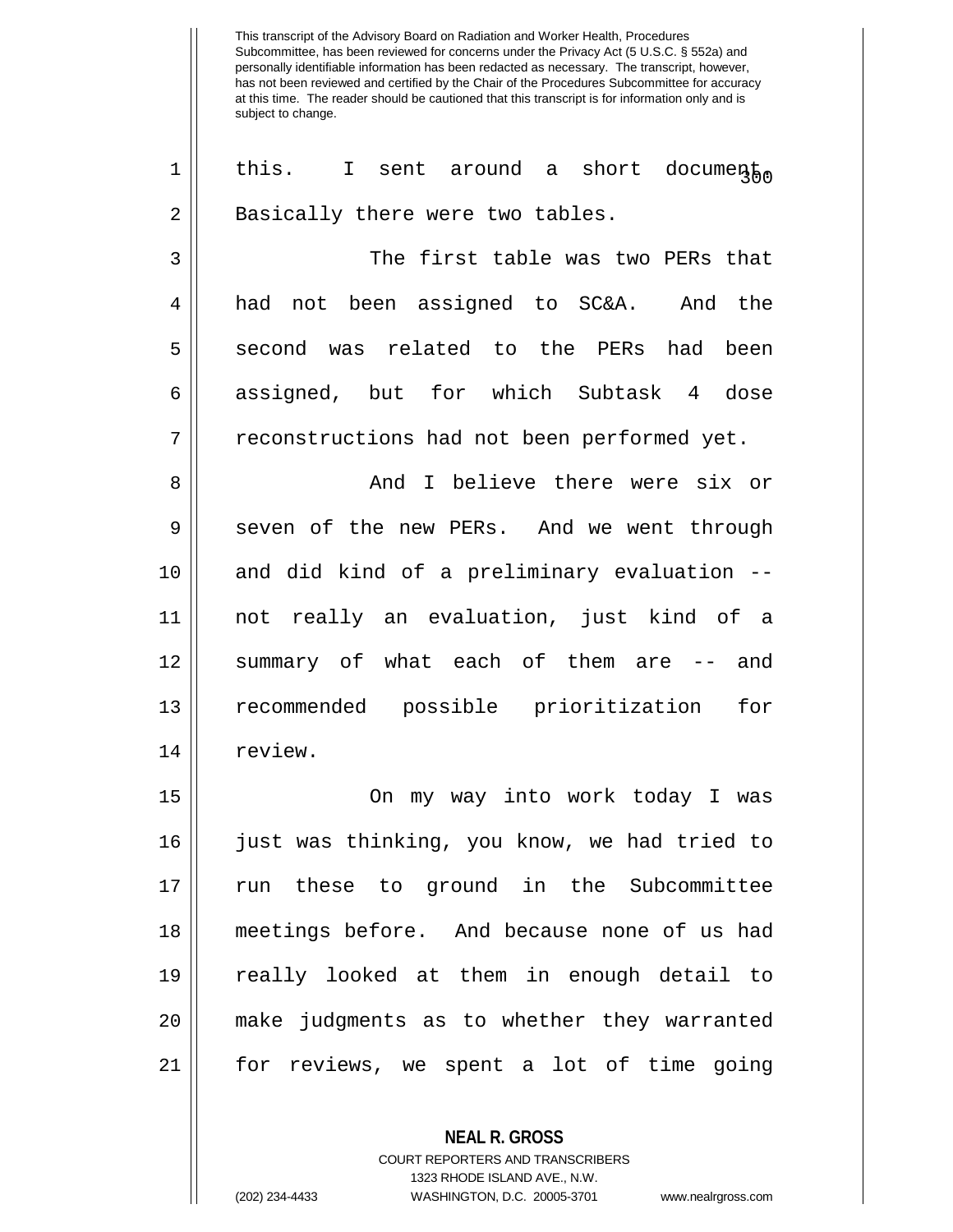This transcript of the Advisory Board on Radiation and Worker Health, Procedures Subcommittee, has been reviewed for concerns under the Privacy Act (5 U.S.C. § 552a) and personally identifiable information has been redacted as necessary. The transcript, however, has not been reviewed and certified by the Chair of the Procedures Subcommittee for accuracy at this time. The reader should be cautioned that this transcript is for information only and is subject to change. **NEAL R. GROSS** COURT REPORTERS AND TRANSCRIBERS 1323 RHODE ISLAND AVE., N.W.  $1 \parallel$  through some that maybe weren't really eyen 2 worth looking at. So I think that maybe the  $3 \parallel$  best approach would be  $-$ 4 CHAIR MUNN: This is a great  $5 \parallel$  list. 6 MR. STIVER: Yeah. Thinking the 7 || same type of approach we did with the OTIBs. 8 and just look at them all, and do kind of a 9 || pre-review. 10 CHAIR MUNN: Yes, I think that's 11 || great, John, thanks. 12 MR. STIVER: And then just go 13 || ahead and decide, you know, is there a one or 14 || two here that really weren't full reviews? 15 And if not, then the others may just be not 16 worth reviewing, or just a really short 17 || summary. So I thought we might to progress  $18$  that way. 19 CHAIR MUNN: I think that would 20 be wise. Good suggestion. And great list. 21 Much appreciated.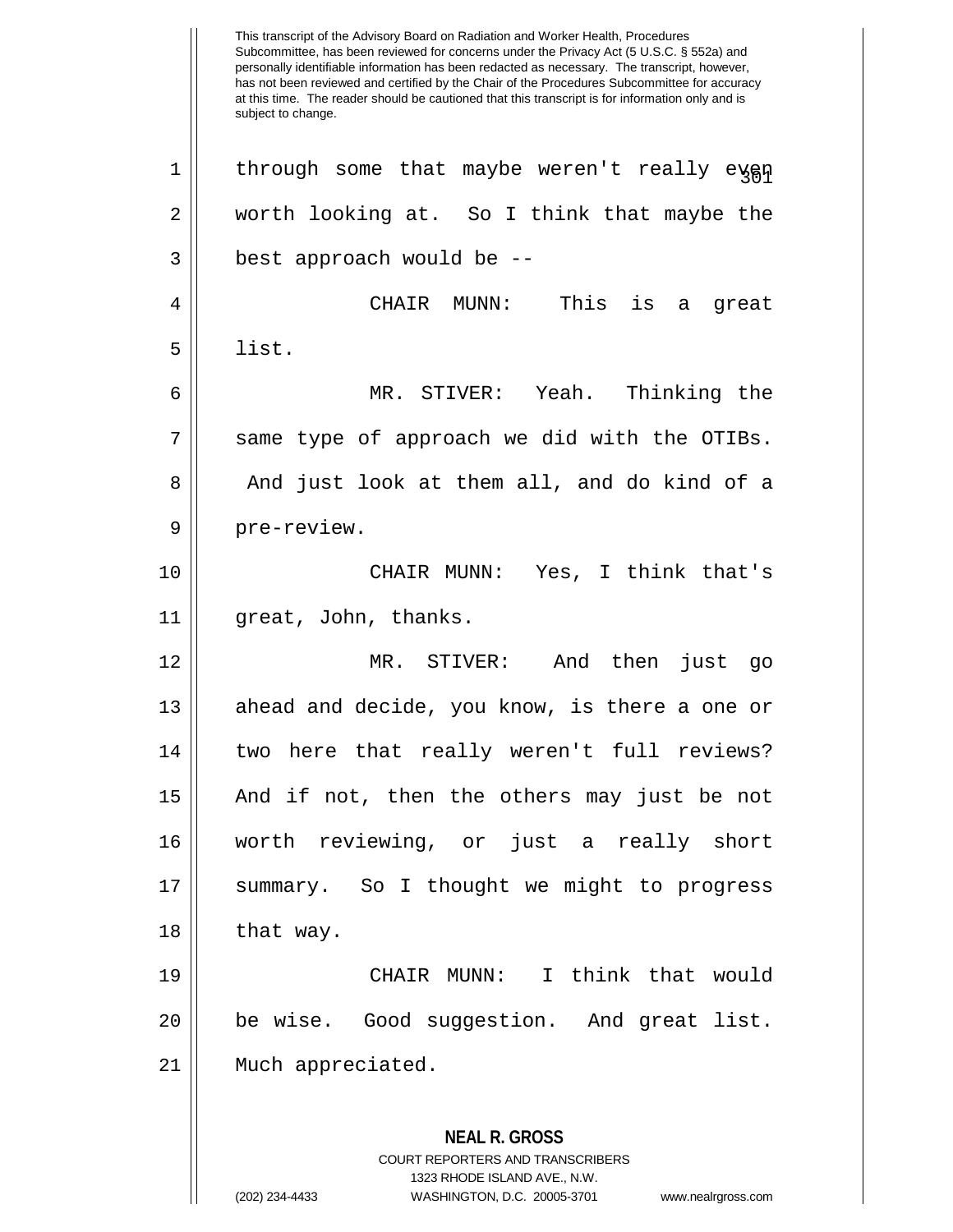| 1  | MR. STIVER: Yes, thank you,                                                                                                                                            |  |  |  |  |  |  |
|----|------------------------------------------------------------------------------------------------------------------------------------------------------------------------|--|--|--|--|--|--|
| 2  | Yeah, before everybody leaves, I'd like to                                                                                                                             |  |  |  |  |  |  |
| 3  | take a look at the Table 2. There were                                                                                                                                 |  |  |  |  |  |  |
| 4  | basically two of the PERs that we thought                                                                                                                              |  |  |  |  |  |  |
| 5  | we'd like to prioritize for Subtask 4 review.                                                                                                                          |  |  |  |  |  |  |
| 6  | And that's PER-9, which is the target organs                                                                                                                           |  |  |  |  |  |  |
| 7  | for lymphoma, and then -18, which is Los                                                                                                                               |  |  |  |  |  |  |
| 8  | Alamos TBD revisions.                                                                                                                                                  |  |  |  |  |  |  |
| 9  | And we felt that those might be a                                                                                                                                      |  |  |  |  |  |  |
| 10 | higher priority because of the complexity of                                                                                                                           |  |  |  |  |  |  |
| 11 | selecting a rework in the claims that were                                                                                                                             |  |  |  |  |  |  |
| 12 | associated with PER-9. And also the number                                                                                                                             |  |  |  |  |  |  |
| 13 | of affected claims associate with PER-18.                                                                                                                              |  |  |  |  |  |  |
| 14 | And since we have Hans online, he                                                                                                                                      |  |  |  |  |  |  |
| 15 | could probably provide the selection criteria                                                                                                                          |  |  |  |  |  |  |
| 16 | now. So we might be able to get Stu and his                                                                                                                            |  |  |  |  |  |  |
| 17 | crew working on picking some cases.                                                                                                                                    |  |  |  |  |  |  |
| 18 | DR. H. BEHLING: You're catching                                                                                                                                        |  |  |  |  |  |  |
| 19 | me off-quard here, John.                                                                                                                                               |  |  |  |  |  |  |
| 20 | MR. STIVER: Oh, did I catch you                                                                                                                                        |  |  |  |  |  |  |
| 21 | off-guard? I'm sorry.                                                                                                                                                  |  |  |  |  |  |  |
|    | <b>NEAL R. GROSS</b><br><b>COURT REPORTERS AND TRANSCRIBERS</b><br>1323 RHODE ISLAND AVE., N.W.<br>(202) 234-4433<br>WASHINGTON, D.C. 20005-3701<br>www.nealrgross.com |  |  |  |  |  |  |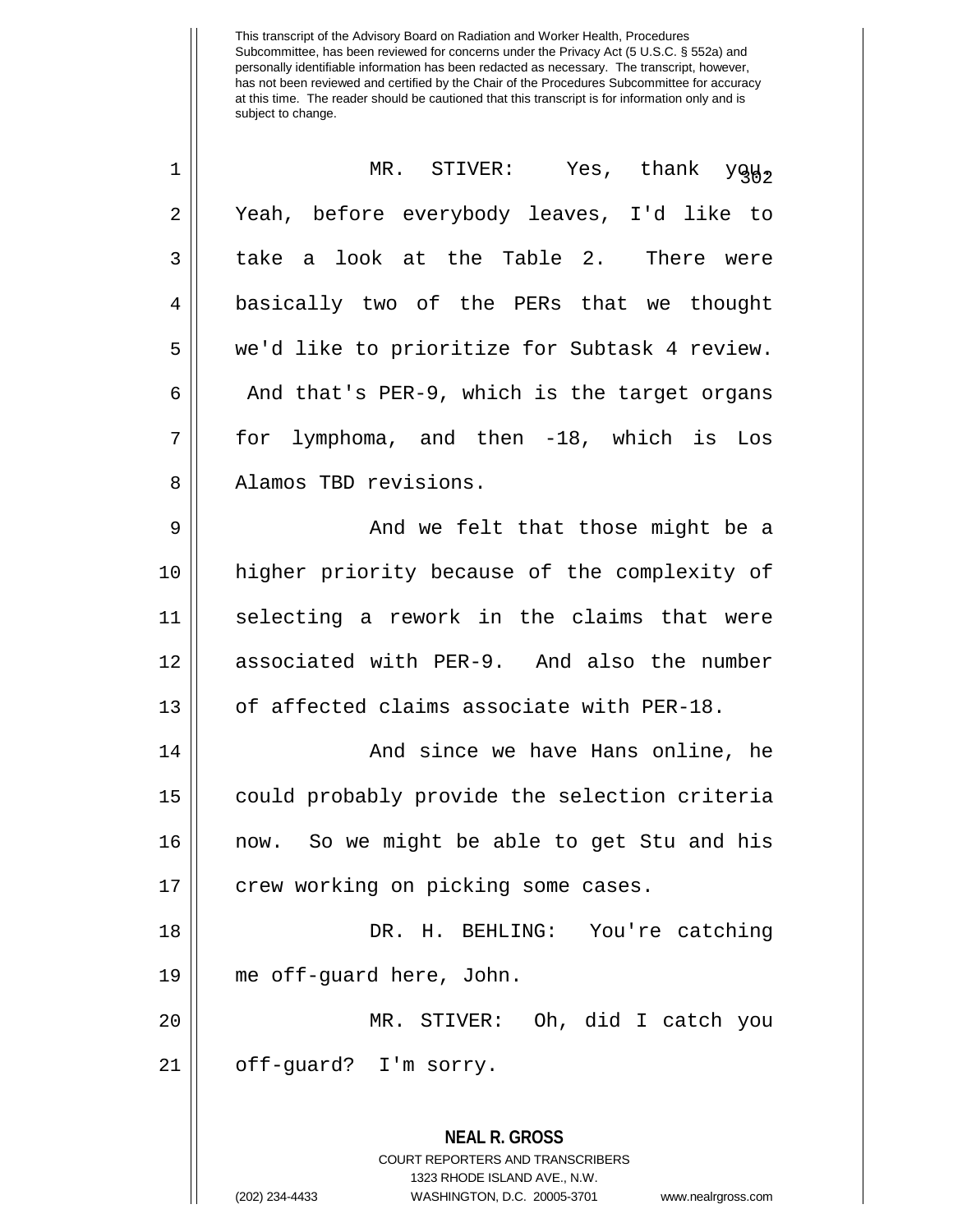| $\mathbf 1$ | DR. H. BEHLING: You<br>knąw <sub>s</sub>                                                                                                                               |  |  |  |  |  |  |
|-------------|------------------------------------------------------------------------------------------------------------------------------------------------------------------------|--|--|--|--|--|--|
| $\sqrt{2}$  | actually the person who is looking at them                                                                                                                             |  |  |  |  |  |  |
| 3           | more closely is Kathy. And I'm not sure,                                                                                                                               |  |  |  |  |  |  |
| 4           | Kathy, do you have any comments regarding                                                                                                                              |  |  |  |  |  |  |
| 5           | which PERs you might want to suggest?                                                                                                                                  |  |  |  |  |  |  |
| 6           | MS. K. BEHLING: I don't at the                                                                                                                                         |  |  |  |  |  |  |
| 7           | moment. But we can provide a memo within a                                                                                                                             |  |  |  |  |  |  |
| 8           | day. I did not go to that level.<br>$\mathbf I$                                                                                                                        |  |  |  |  |  |  |
| 9           | apologize. But, yeah, I did look at that.                                                                                                                              |  |  |  |  |  |  |
| 10          | DR. H. BEHLING: We have a good                                                                                                                                         |  |  |  |  |  |  |
| 11          | situation here where we can blame each other                                                                                                                           |  |  |  |  |  |  |
| 12          | here.                                                                                                                                                                  |  |  |  |  |  |  |
| 13          | (Laughter.)                                                                                                                                                            |  |  |  |  |  |  |
| 14          | CHAIR MUNN: That's the best of                                                                                                                                         |  |  |  |  |  |  |
| 15          | all possible worlds. I don't think we need                                                                                                                             |  |  |  |  |  |  |
| 16          | it right now. But I do think we need it                                                                                                                                |  |  |  |  |  |  |
| 17          | before our next meeting.                                                                                                                                               |  |  |  |  |  |  |
| 18          | MS. K. BEHLING: Yeah, I thought                                                                                                                                        |  |  |  |  |  |  |
| 19          | that that was one of the two PERs that we've                                                                                                                           |  |  |  |  |  |  |
| 20          | already done. And maybe complete the Subtask                                                                                                                           |  |  |  |  |  |  |
| 21          | 4 portion of that. And that is a<br>more                                                                                                                               |  |  |  |  |  |  |
|             | <b>NEAL R. GROSS</b><br><b>COURT REPORTERS AND TRANSCRIBERS</b><br>1323 RHODE ISLAND AVE., N.W.<br>(202) 234-4433<br>WASHINGTON, D.C. 20005-3701<br>www.nealrgross.com |  |  |  |  |  |  |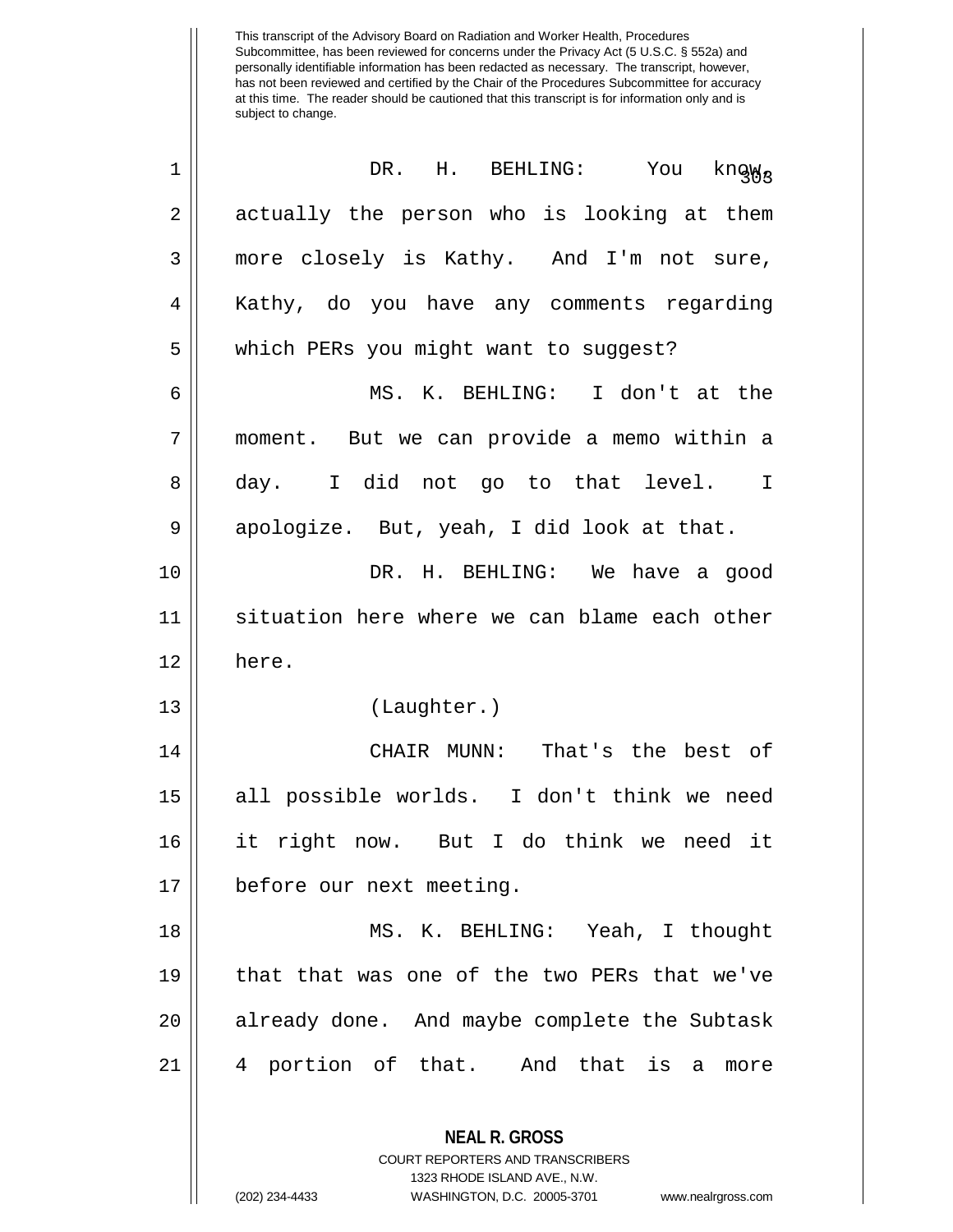| $\mathbf 1$ | complex one. And that's why I'm not willing   |
|-------------|-----------------------------------------------|
| 2           | to just off-the-cuff give you some criteria.  |
| 3           | But we'll have to sit down and revisit that.  |
| 4           | CHAIR MUNN: If you do that in                 |
| 5           | the foreseeable future, it would be most      |
| 6           | helpful to us, and we could go forward from   |
| 7           | there. I think if we get a good feel for      |
| 8           | what we have coming down the pike with        |
| 9           | respect to the PERs, and if we have the list  |
| 10          | that John said he could get us of all the     |
| 11          | potential presentations that we need to be    |
| 12          | making, then we can kind of kill two birds    |
| 13          | with one stone.                               |
| 14          | can get a full view of<br>We                  |
| 15          | everything we have on our plate and kind of   |
| 16          | address it more appropriately. I think right  |
| 17          | now it's hard to do because nobody has looked |
| 18          | at it close enough to make those findings.    |
| 19          | Fine.<br>We'll look forward<br>to             |
| 20          | hearing something from you with respect to    |
| 21          | that. And, John --                            |
|             | <b>NEAL R. GROSS</b>                          |

COURT REPORTERS AND TRANSCRIBERS 1323 RHODE ISLAND AVE., N.W.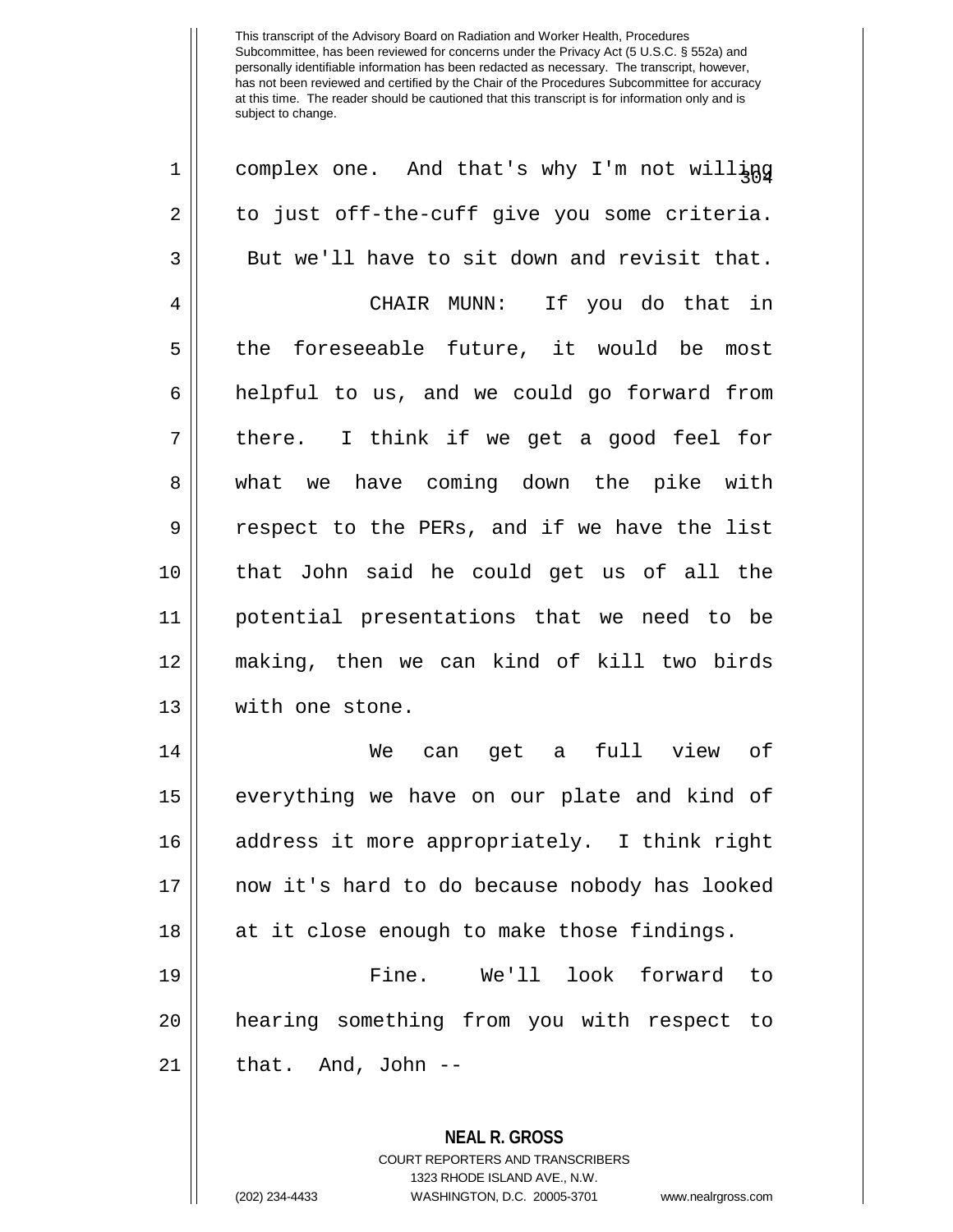This transcript of the Advisory Board on Radiation and Worker Health, Procedures Subcommittee, has been reviewed for concerns under the Privacy Act (5 U.S.C. § 552a) and personally identifiable information has been redacted as necessary. The transcript, however, has not been reviewed and certified by the Chair of the Procedures Subcommittee for accuracy at this time. The reader should be cautioned that this transcript is for information only and is subject to change. **NEAL R. GROSS** COURT REPORTERS AND TRANSCRIBERS 1323 RHODE ISLAND AVE., N.W. <sup>305</sup> <sup>1</sup> MR. KATZ: Can I, Wanda, before  $2 \parallel$  you close --3 CHAIR MUNN: Yes. 4 MR. KATZ: Can I just raise 5 | another issue that I've been wondering about,  $6 \parallel$  which is, you know, we used to sort of circle 7 back around at the end of meetings and see 8 how we're doing on the overall list of 9 || procedures. Let's put aside PERs for a 10 moment, but everything else, OTIBs and so on, 11 in terms of closing them out. And we haven't 12 done that in a while. 13 And I'm just wondering whether we 14 || have some OTIBs, what have you, where there 15 || are findings in progress, and yet we may not 16 || even be addressing them because they are not 17 || showing up on our agenda? 18 CHAIR MUNN: We have not done an 19 in progress search. We have not done an open 20 items search. 21 || MR. KATZ: Right.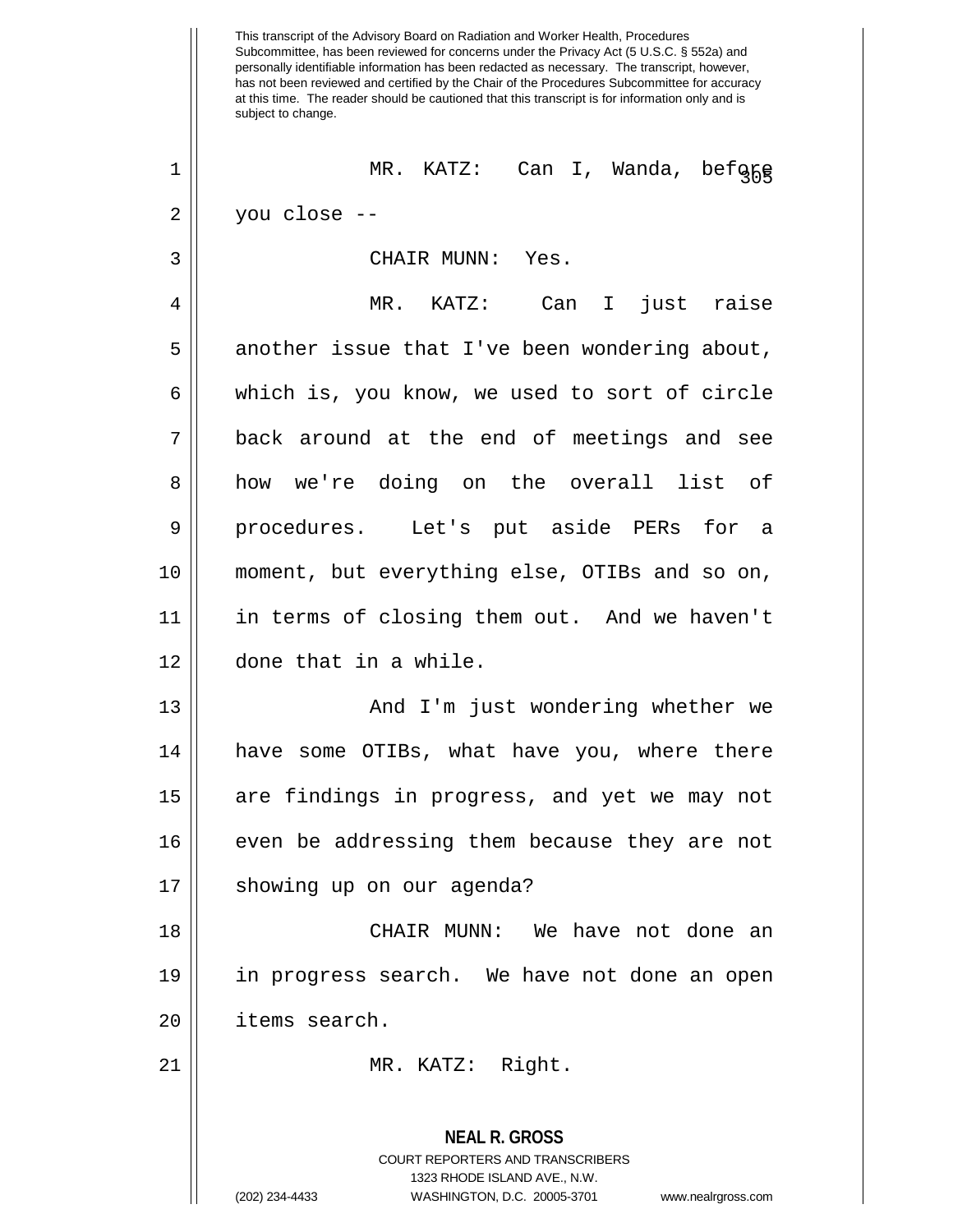| $\mathbf 1$    | CHAIR MUNN: And I'm quite awang               |  |  |  |  |  |
|----------------|-----------------------------------------------|--|--|--|--|--|
| $\overline{2}$ | of those. I have not made a list of them.     |  |  |  |  |  |
| 3              | But Steve has just pulled up the summary      |  |  |  |  |  |
| 4              | report. And if we get down to the bottom of   |  |  |  |  |  |
| 5              | it, we can see where we stand in terms of     |  |  |  |  |  |
| 6              | overall.                                      |  |  |  |  |  |
| 7              | MR. KATZ: Yeah, well, I mean,                 |  |  |  |  |  |
| 8              | what I was just going to suggest is that we   |  |  |  |  |  |
| 9              | have SC&A sort of call that, than rather than |  |  |  |  |  |
| 10             | just the PERs, what hasn't been assigned.     |  |  |  |  |  |
| 11             | But I'm more interested in what's             |  |  |  |  |  |
| 12             | already in progress that may be just sitting  |  |  |  |  |  |
| 13             | on the sidelines because we haven't included  |  |  |  |  |  |
| 14             | them in our agendas. So we can get a handle   |  |  |  |  |  |
| 15             | on that, and maybe get things moving forward  |  |  |  |  |  |
| 16             | if there are some items on the shelf like     |  |  |  |  |  |
| 17             | that, which I suspect there are.              |  |  |  |  |  |
| 18             | CHAIR MUNN: Well, there are                   |  |  |  |  |  |
| 19             | some. And, especially, I am concerned about   |  |  |  |  |  |
| 20             | open items from any entries that we have that |  |  |  |  |  |
| 21             | are really quite old, that we haven't         |  |  |  |  |  |
|                | <b>NEAL R. GROSS</b>                          |  |  |  |  |  |

COURT REPORTERS AND TRANSCRIBERS 1323 RHODE ISLAND AVE., N.W.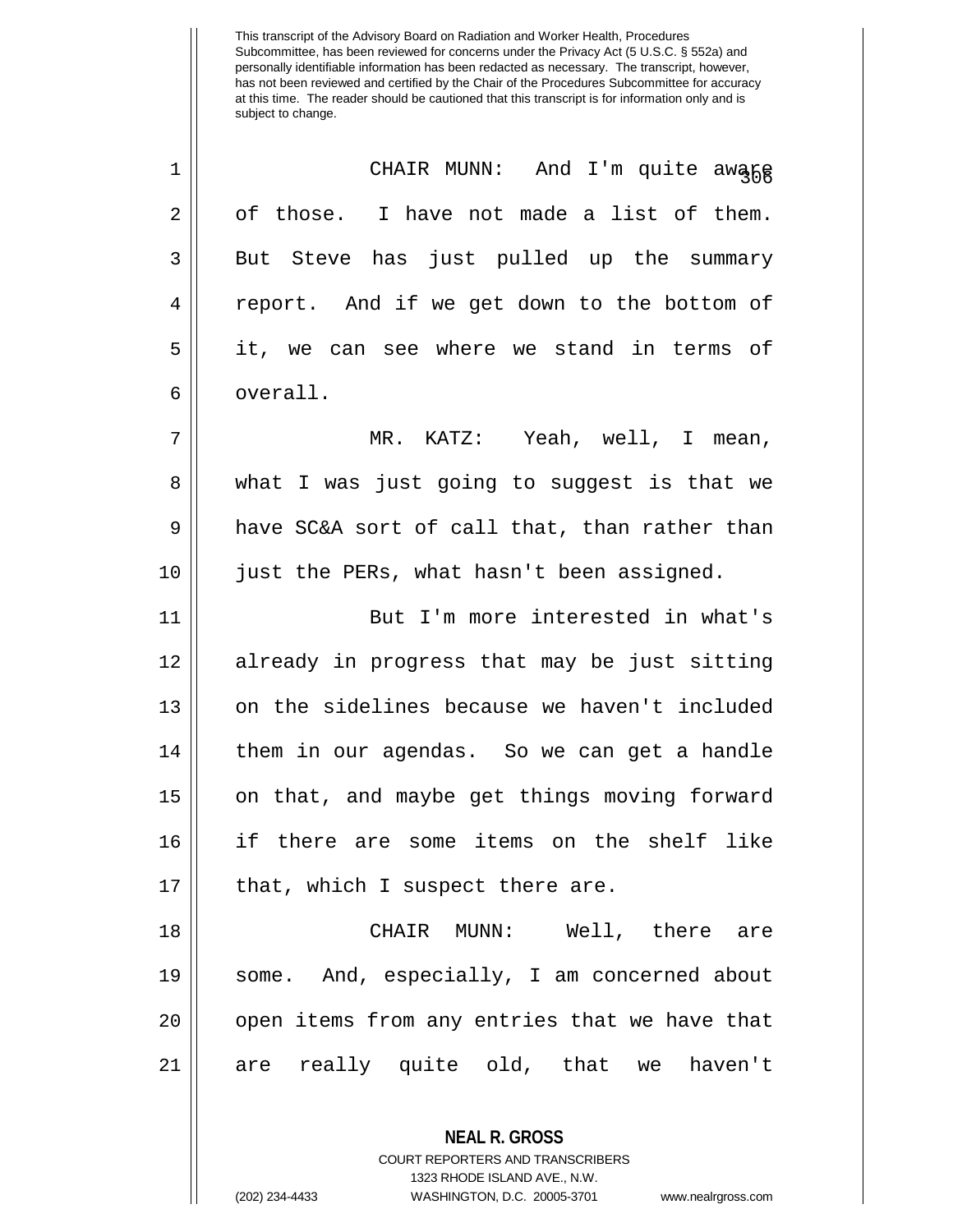This transcript of the Advisory Board on Radiation and Worker Health, Procedures Subcommittee, has been reviewed for concerns under the Privacy Act (5 U.S.C. § 552a) and personally identifiable information has been redacted as necessary. The transcript, however, has not been reviewed and certified by the Chair of the Procedures Subcommittee for accuracy at this time. The reader should be cautioned that this transcript is for information only and is subject to change. **NEAL R. GROSS** COURT REPORTERS AND TRANSCRIBERS 1323 RHODE ISLAND AVE., N.W. (202) 234-4433 WASHINGTON, D.C. 20005-3701 www.nealrgross.com 1 || identified yet, that we haven't released.  $_{307}$ 2 MR. KATZ: Right. Either open or 3 || in progress, either way. 4 CHAIR MUNN: Then there's -- as 5 you can see from the screen that Steve has  $6 \parallel$  up, of the first set that we had, there's  $7 \parallel$  only one open item that has not started. But 8 we need to be addressing that. And then the 9 || second one, we have three in progress items 10 || that are still open. 11 So those were both, in both 12 cases, very early procedures that we were 13 looking at, that we clearly have not done 14 what we would like to do in terms of calendar 15 | events yet. 16 And in the third set, notice we 17 have 19 in progress and 19 open, which is 18 pretty big, but not nearly as old as the 19 other ones. It's easy to take a look at  $20 \parallel$  those. 21 || And I have not, deliberately, not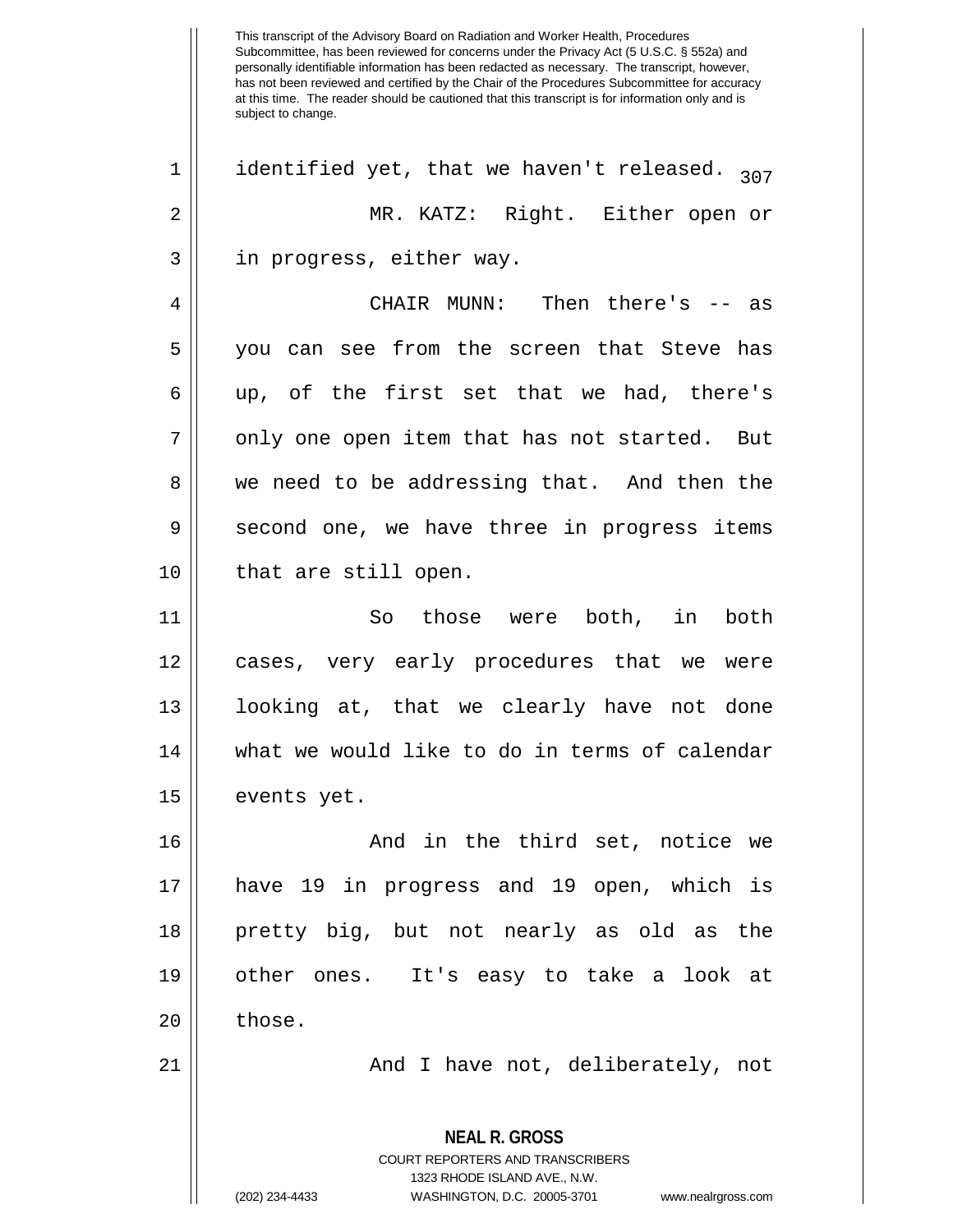**NEAL R. GROSS**  $1 \parallel$  put them on our agenda to look at in the 2 Subcommittee, simply because we've been  $3 \parallel$  having these other things to the full extent 4 || of the time that we have available. 5 MR. KATZ: Right. But, I mean, 6 we keep -- we were adding PERs for review.  $7 \parallel$  But I think that these fundamental documents 8 are, in a way, more important to get behind  $9$  us. 10 || CHAIR MUNN: I think that's true. 11 MR. KATZ: So, I think it would 12 be good to start focusing on these and see 13 || how we can knock some of them out. 14 CHAIR MUNN: Yes. You're not 15 going to get any argument from me. And if 16 it's a preference of other Members of the 17 || Subcommittee as well that we clearly take a 18 look at those, then I'll just set aside 19 agenda time for our February meeting when we 20 will in fact just spend some time looking at 21 open items.

> COURT REPORTERS AND TRANSCRIBERS 1323 RHODE ISLAND AVE., N.W.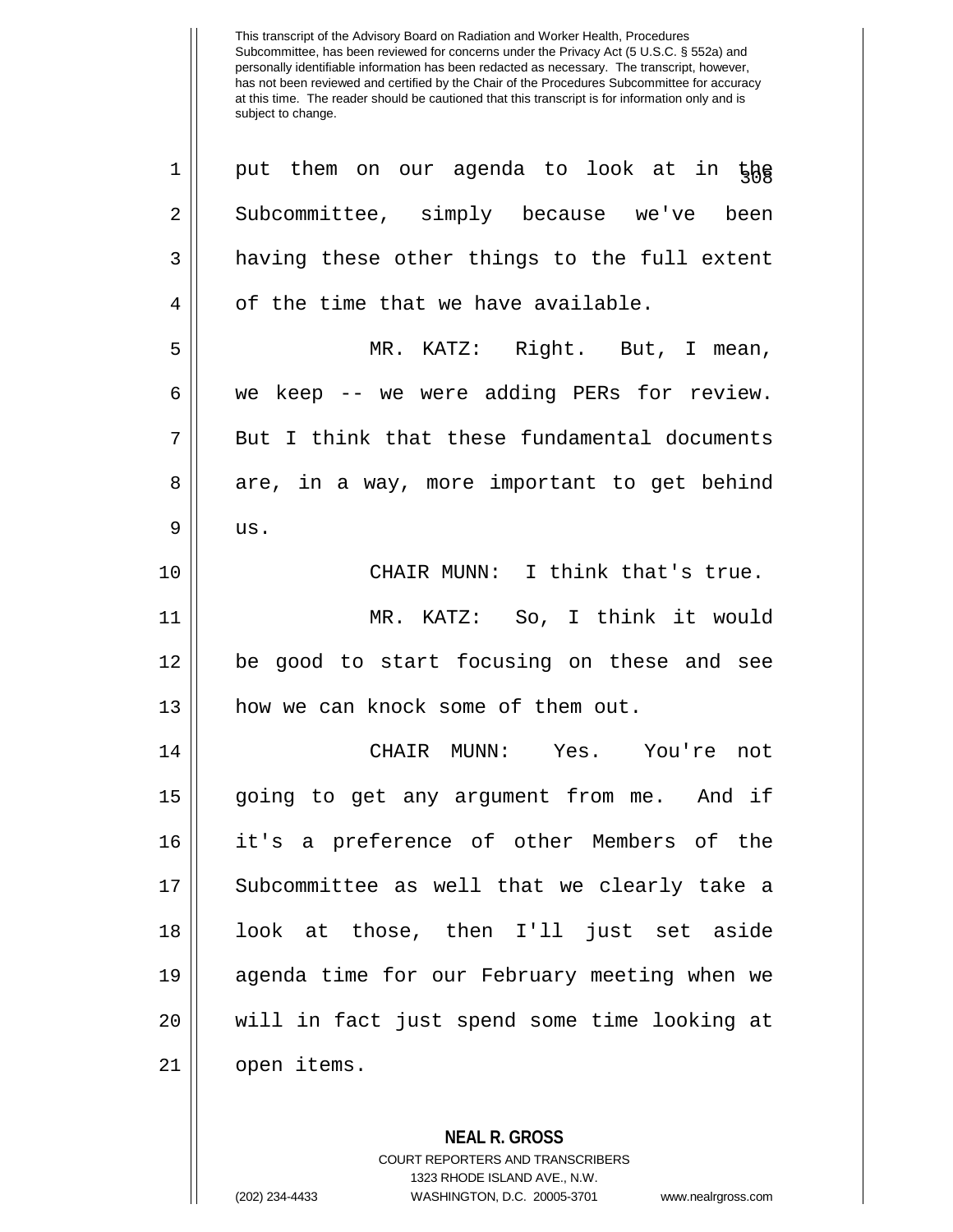| 1  | MR. KATZ: Right. So what <sub>30</sub>        |
|----|-----------------------------------------------|
| 2  | would suggest, just knowing what is required  |
| 3  | to actually move forward with these, is if we |
| 4  | can get sort of a listing of what's out there |
| 5  | that needs addressing, and get that out, not  |
| 6  | just for SC&A's consideration, but also for   |
| 7  | NIOSH's consideration. Because, you know,     |
| 8  | they have to prioritize what they can address |
| 9  | at any given time, given their resources.     |
| 10 | And if they have a time to think              |
| 11 | about that before the meeting and speak with  |
| 12 | ORAU about that, then they can actually come  |
| 13 | to the meeting able to say, you know, these   |
| 14 | are the procedures in progress, what have     |
| 15 | you, that we can do some work on, or get some |
| 16 | work on by X date, whatever it is.            |
| 17 | CHAIR MUNN: Yeah, that's true.                |
| 18 | I really don't have as much concern about the |
| 19 | in abeyance items as I do about the open and  |
| 20 | in progress items. I think they're the ones   |
| 21 | that are easiest to slip in the crack.        |
|    | <b>NEAL R. GROSS</b>                          |

COURT REPORTERS AND TRANSCRIBERS 1323 RHODE ISLAND AVE., N.W.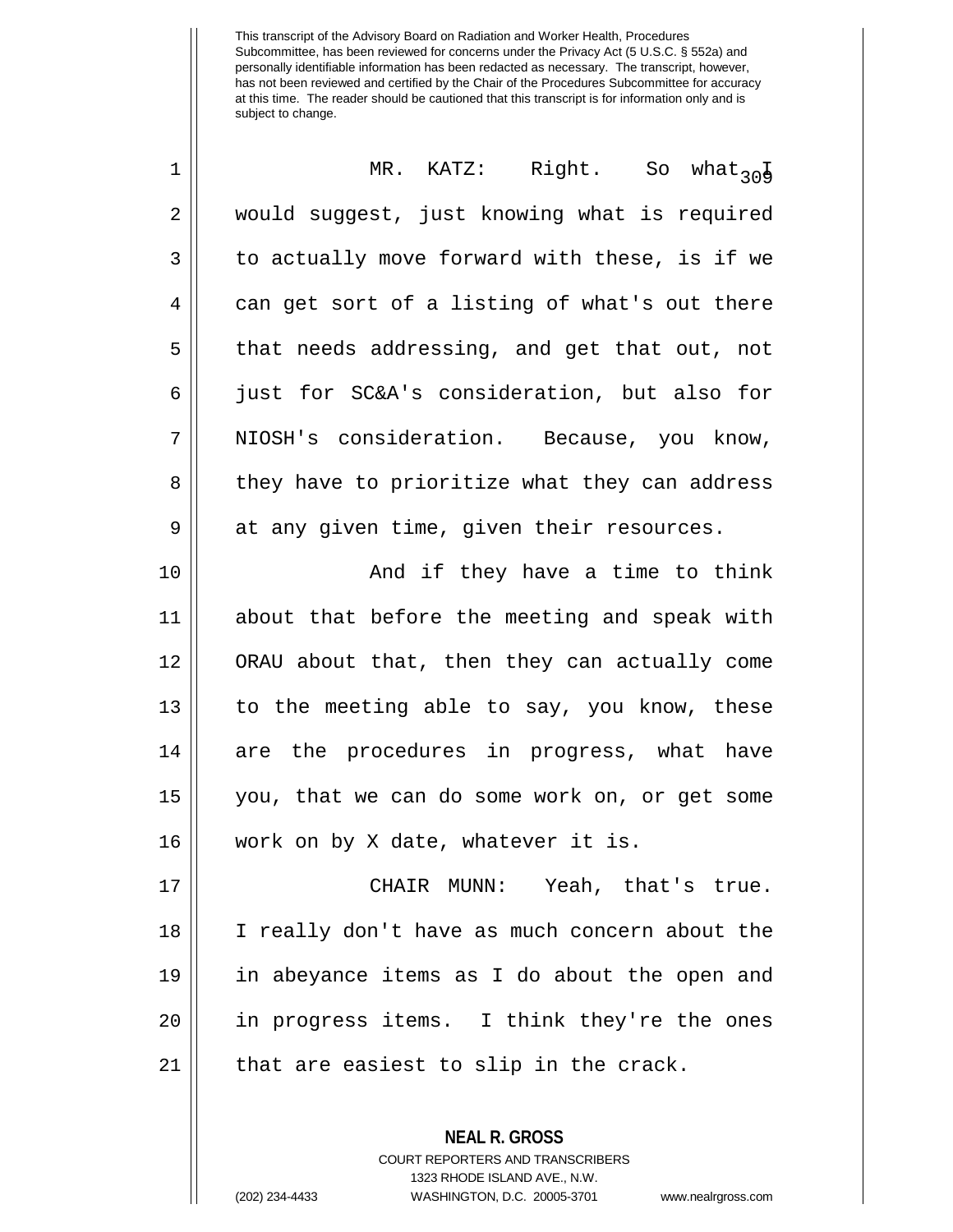| $\mathbf 1$ | MR. KATZ: Right, right.<br>$3\overline{10}$                                                                                                                            |  |  |  |  |  |  |
|-------------|------------------------------------------------------------------------------------------------------------------------------------------------------------------------|--|--|--|--|--|--|
| 2           | abeyance is not an issue. It's these others                                                                                                                            |  |  |  |  |  |  |
| 3           | that we would like to put behind us.                                                                                                                                   |  |  |  |  |  |  |
| 4           | CHAIR MUNN: Well, let's agree                                                                                                                                          |  |  |  |  |  |  |
| 5           | that we will look at -- we'll get a list of                                                                                                                            |  |  |  |  |  |  |
| 6           | the open and in progress items, and see if we                                                                                                                          |  |  |  |  |  |  |
| 7           | can't address those next time. All right.                                                                                                                              |  |  |  |  |  |  |
| 8           | MR. KATZ: Thank you.                                                                                                                                                   |  |  |  |  |  |  |
| 9           | CHAIR MUNN: Any other concerns                                                                                                                                         |  |  |  |  |  |  |
| 10          | or actions that we need to be looking at that                                                                                                                          |  |  |  |  |  |  |
| 11          | we're not currently addressing?                                                                                                                                        |  |  |  |  |  |  |
| 12          | If not, then I thank you all for                                                                                                                                       |  |  |  |  |  |  |
| 13          | a very good meeting. Unless you hear from me                                                                                                                           |  |  |  |  |  |  |
| 14          | to the contrary, or unless Stu decides that                                                                                                                            |  |  |  |  |  |  |
| 15          | he's going to another meeting instead, we                                                                                                                              |  |  |  |  |  |  |
| 16          | will anticipate the middle of February for                                                                                                                             |  |  |  |  |  |  |
| 17          | our next meeting. And you'll be hearing from                                                                                                                           |  |  |  |  |  |  |
| 18          | us on these other items that we've discussed                                                                                                                           |  |  |  |  |  |  |
| 19          | today.<br>Thank<br>you. And we're                                                                                                                                      |  |  |  |  |  |  |
| 20          | adjourned.                                                                                                                                                             |  |  |  |  |  |  |
| 21          | MR. KATZ: Thanks, everyone.                                                                                                                                            |  |  |  |  |  |  |
|             | <b>NEAL R. GROSS</b><br><b>COURT REPORTERS AND TRANSCRIBERS</b><br>1323 RHODE ISLAND AVE., N.W.<br>(202) 234-4433<br>WASHINGTON, D.C. 20005-3701<br>www.nealrgross.com |  |  |  |  |  |  |